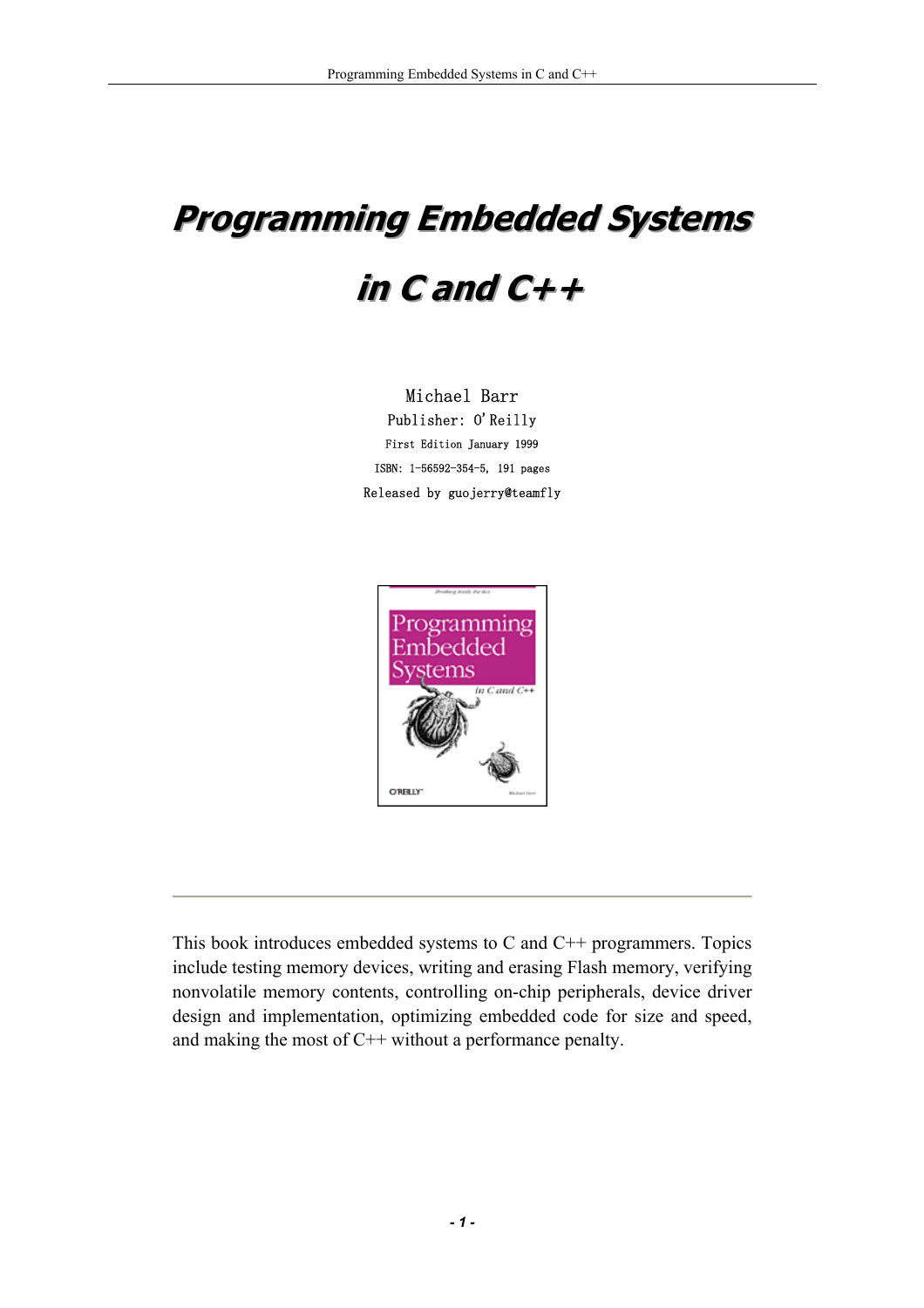# **Table of Content**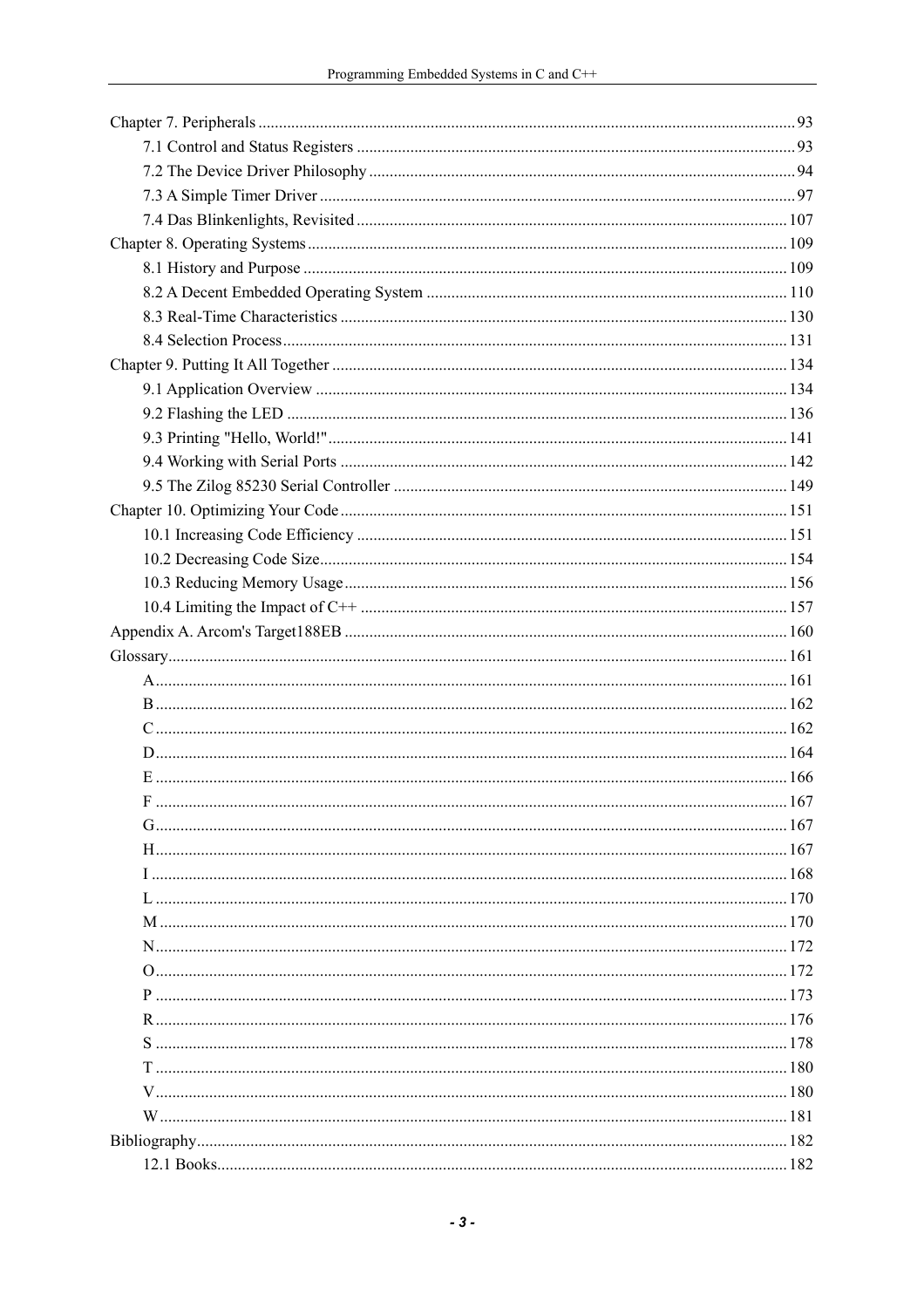# **Dedication**

#### For Mom and Dad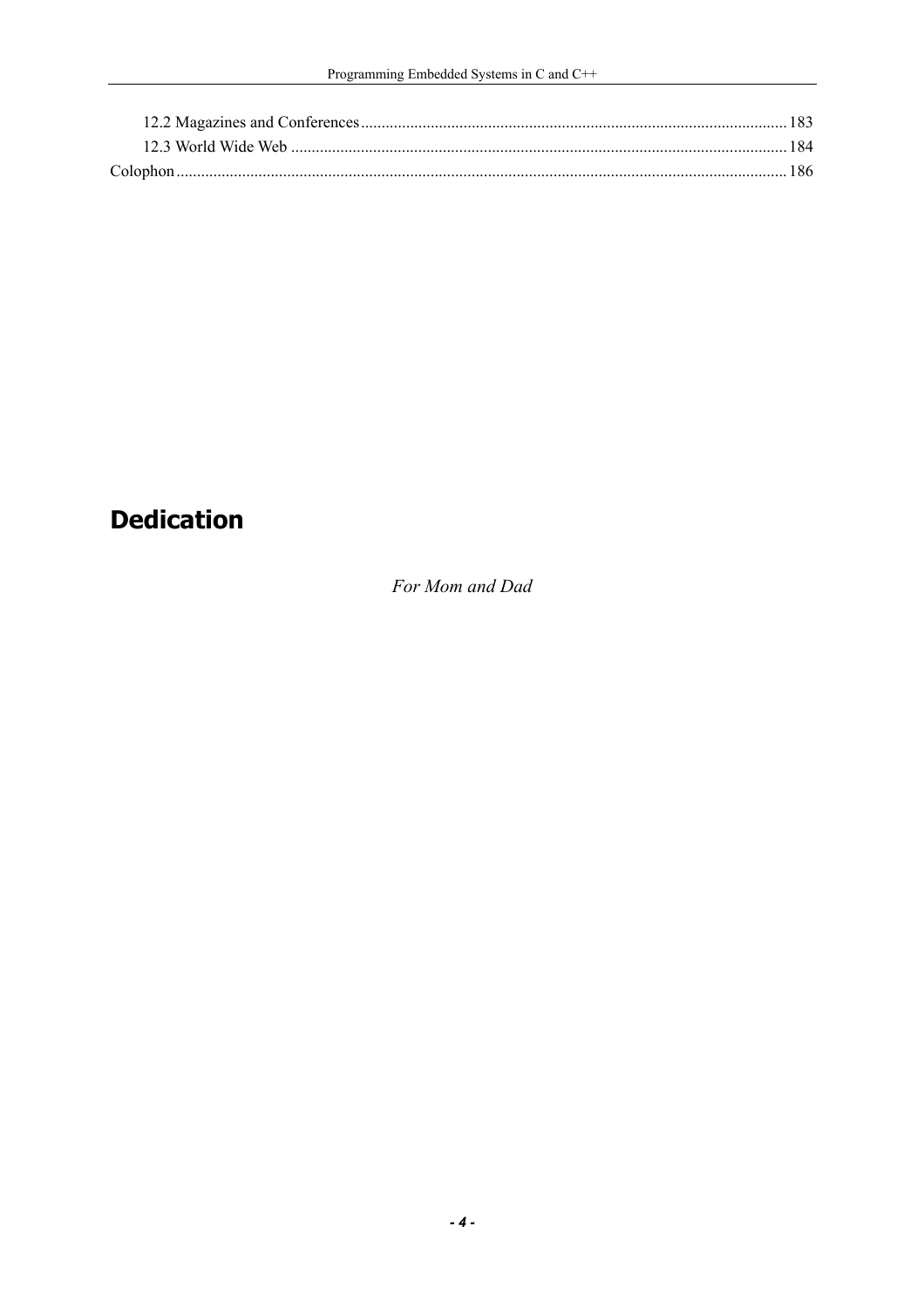# **Preface**

*First figure out why you want the students to learn the subject and what you want them to know, and the method will result more or less by common sense.* 

#### -Richard Feynman

Embedded software is in almost every electronic device in use today. There is software hidden away inside our watches, VCRs, cellular phones, and even a few toasters. The military uses embedded software to guide missiles and detect enemy aircraft. And communication satellites, deep-space probes, and many medical instruments would've been nearly impossible to create without it.

Someone has to write all that software, and there are tens of thousands of electrical engineers, computer scientists, and other professionals who actually do. I am one of them, and I know from my personal experience just how hard it can be to learn the craft. There aren't any embedded software courses in school, and I've never been able to find a decent book about the subject in any library.

Each embedded system is unique, and the hardware is highly specialized to the application domain. As a result, embedded systems programming can be a widely varying experience and can take years to master. However, one common denominator across almost all embedded software development is the use of the C programming language. This book will teach you how to use C and its descendent C<sup>++</sup> in any embedded system.

Even if you already know how to write embedded software, you can still learn a lot from this book. In addition to learning how to use C and C++ more effectively, you'll also benefit from the detailed explanations and source code solutions to common embedded software problems. Among the advanced topics covered in the book are memory testing and verification, device driver design and implementation, real-time operating system internals, and code optimization techniques.

# **Why I Wrote This Book**

I once heard an estimate that in the United States there are eight microprocessor-based devices for every person. At the time, I wondered how this could be. Are there really that many computers surrounding us? Later, when I had more time to think about it, I started to make a list of the things I used that probably contained a microprocessor. Within five minutes, my list contained ten items: television, stereo, coffee maker, alarm clock, VCR, microwave, dishwasher, remote control, bread machine, and digital watch. And those were just my personal possessions-I quickly came up with ten more devices I used at work.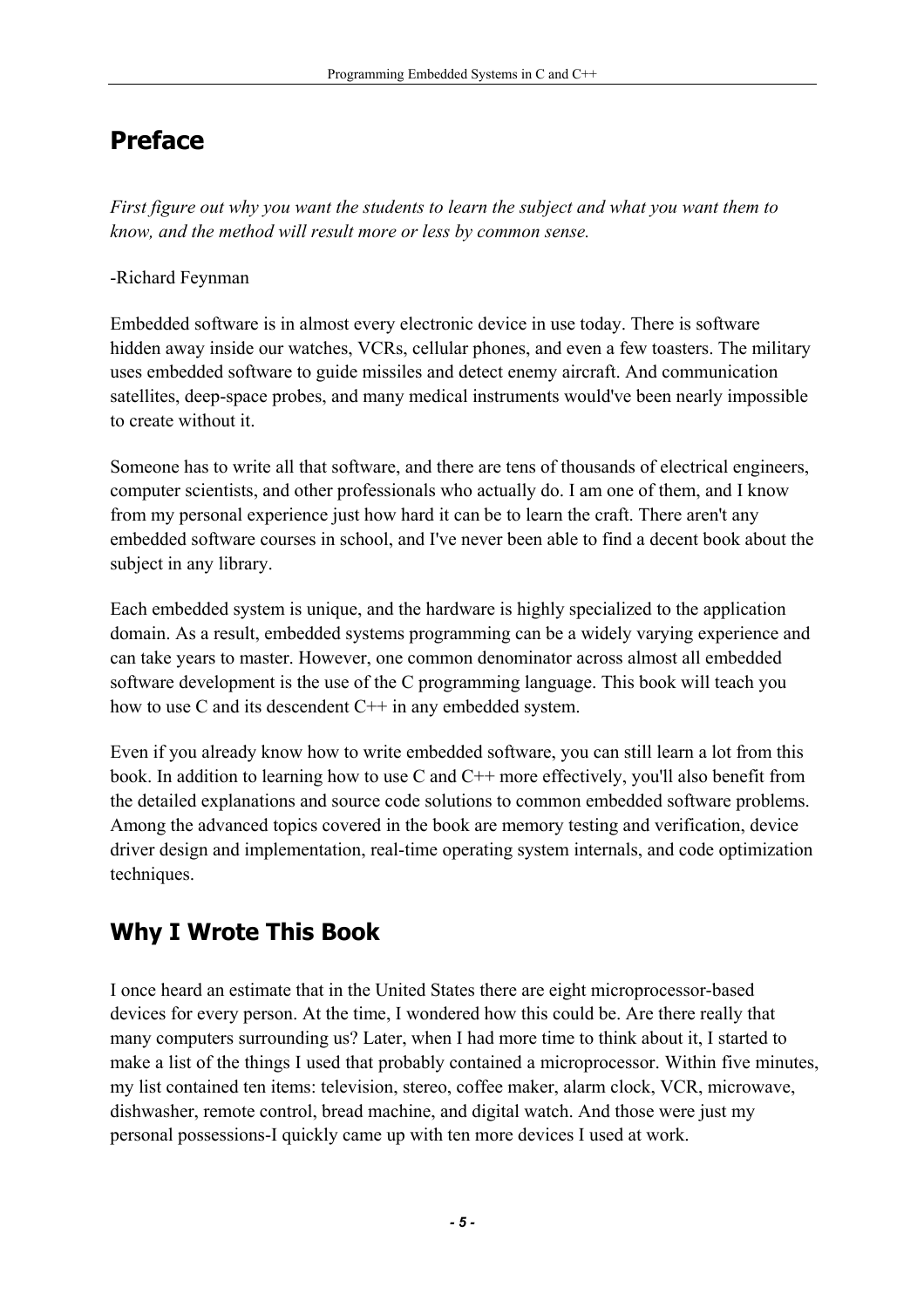The revelation that every one of those products contains not only a processor, but also software, was not far behind. At last, I knew what I wanted to do with my life. I wanted to put my programming skills to work developing embedded computer systems. But how would I acquire the necessary knowledge? At this point, I was in my last year of college. There hadn't been any classes on embedded systems programming so far, and I wasn't able to find any listed in the course catalog.

Fortunately, when I graduated I found a company that let me write embedded software while I was still learning. But I was pretty much on my own. The few people who knew about embedded software were usually too busy to explain things to me, so I searched high and low for a book that would teach me. In the end, I found I had to learn everything myself. I never found that book, and I always wondered why no one had written it.

Now I've decided to write that book myself. And in the process, I've discovered why no one had done it before. One of the hardest things about this subject is knowing when to stop writing. Each embedded system is unique, and I have learned that there is an exception to every rule. Nevertheless, I have tried to boil the subject down to its essence and present only those things that programmers definitely need to know about embedded systems.

# **Intended Audience**

This is a book about programming embedded systems in C and  $C_{++}$ . As such, it assumes that the reader already has some programming experience and is at least familiar with the syntax of these two languages. It also helps if you have some familiarity with basic data structures, such as linked lists. The book does not assume that you have a great deal of knowledge about computer hardware, but it does expect that you are willing to learn a little bit about hardware along the way. This is, after all, a part of the job of an embedded programmer.

While writing this book, I had two types of readers in mind. The first reader is a beginner-much as I was when I graduated from college. She has a background in computer science or engineering and a few years of programming experience. The beginner is interested in writing embedded software for a living but is not sure just how to get started. After reading the first five chapters, she will be able to put her programming skills to work developing simple embedded programs. The rest of the book will act as her reference for the more advanced topics encountered in the coming months and years of her career.

The second reader is already an embedded systems programmer. She is familiar with embedded hardware and knows how to write software for it but is looking for a reference book that explains key topics. Perhaps the embedded systems programmer has experience only with assembly language programming and is relatively new to C and C++. In that case, the book will teach her how to use those languages in an embedded system, and the later chapters will provide the advanced material she requires.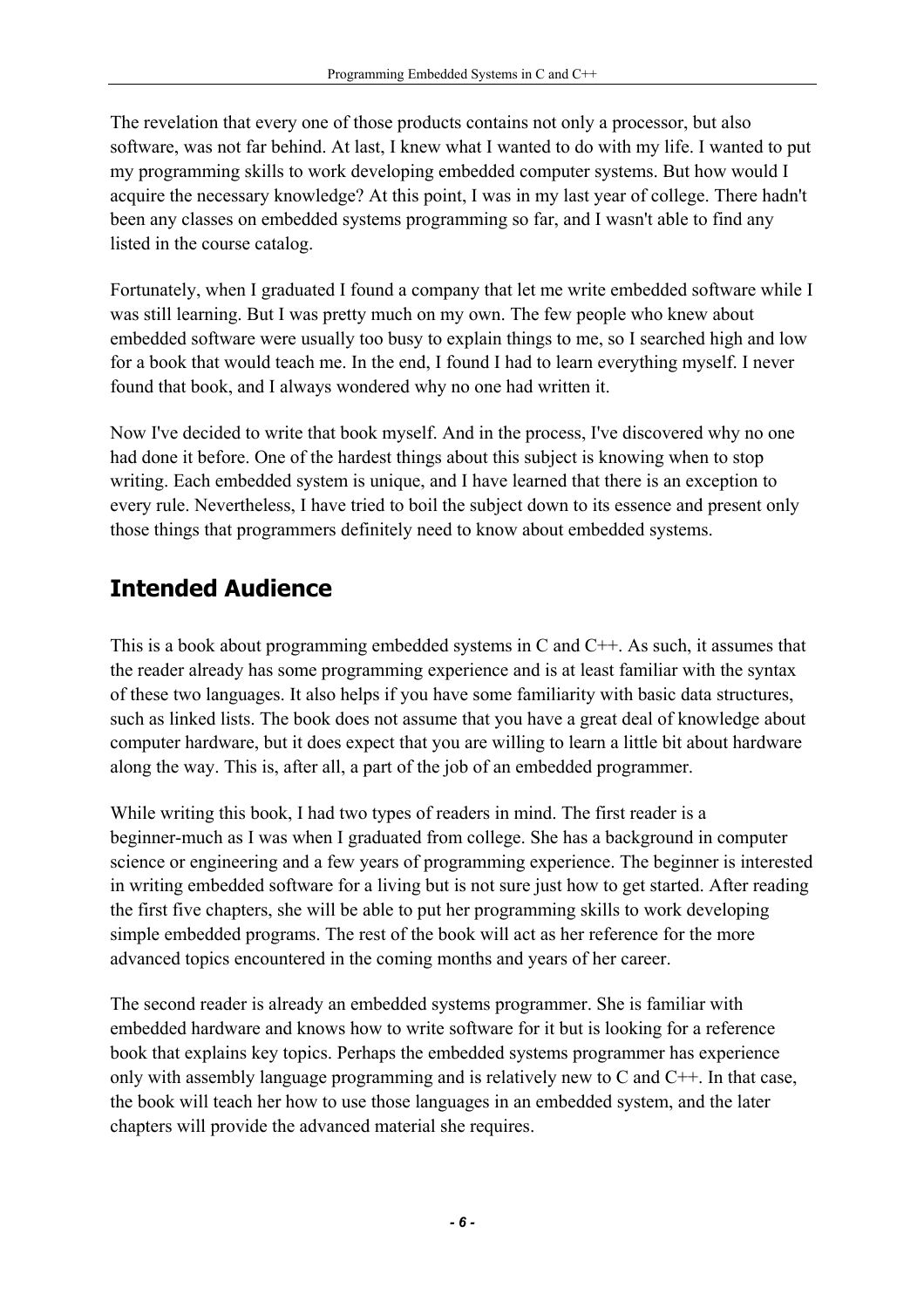Whether you fall into one of these categories or not, I hope this book provides the information you are looking for in a format that is friendly and easily accessible.

# **Organization**

The book contains ten chapters, one appendix, a glossary, and an annotated bibliography. The ten chapters can be divided quite nicely into two parts. The first part consists of Chapter 1 through Chapter 5 and is intended mainly for newcomers to embedded systems. These chapters should be read in their entirety and in the order that they appear. This will bring you up to speed quickly and introduce you to the basics of embedded software development. After completing Chapter 5, you will be ready to develop small pieces of embedded software on your own.

The second part of the book consists of Chapter 6 through Chapter 10 and discusses advanced topics that are of interest to inexperienced and experienced embedded programmers alike. These chapters are mostly self-contained and can be read in any order. In addition, Chapter 6 through Chapter 9 contain example programs that might be useful to you on a future embedded software project.

- Chapter 1 introduces you to embedded systems. It defines the term, gives examples, and explains why C and C++ were selected as the languages of the book.
- Chapter 2 walks you through the process of writing a simple embedded program in C. This is roughly the equivalent of the "Hello, World" example presented in most other programming books.
- Chapter 3 introduces the software development tools you will be using to prepare your programs for execution by an embedded processor.
- Chapter 4 presents various techniques for loading your executable programs into an embedded system. It also describes the debugging tools and techniques that are available to you.
- Chapter 5 outlines a simple procedure for learning about unfamiliar hardware platforms. After completing this chapter, you will be ready to write and debug simple embedded programs.
- Chapter 6 tells you everything you need to know about memory in embedded systems. The chapter includes source code implementations of memory tests and Flash memory drivers.
- Chapter 7 explains device driver design and implementation techniques and includes an example driver for a common peripheral called a timer.
- Chapter 8 includes a very basic operating system that can be used in any embedded system. It also helps you decide if you'll need an operating system at all and, if so, whether to buy one or write your own.
- Chapter 9 expands on the device driver and operating system concepts presented in the previous chapters. It explains how to control more complicated peripherals and includes a complete example application that pulls together everything you've learned so far.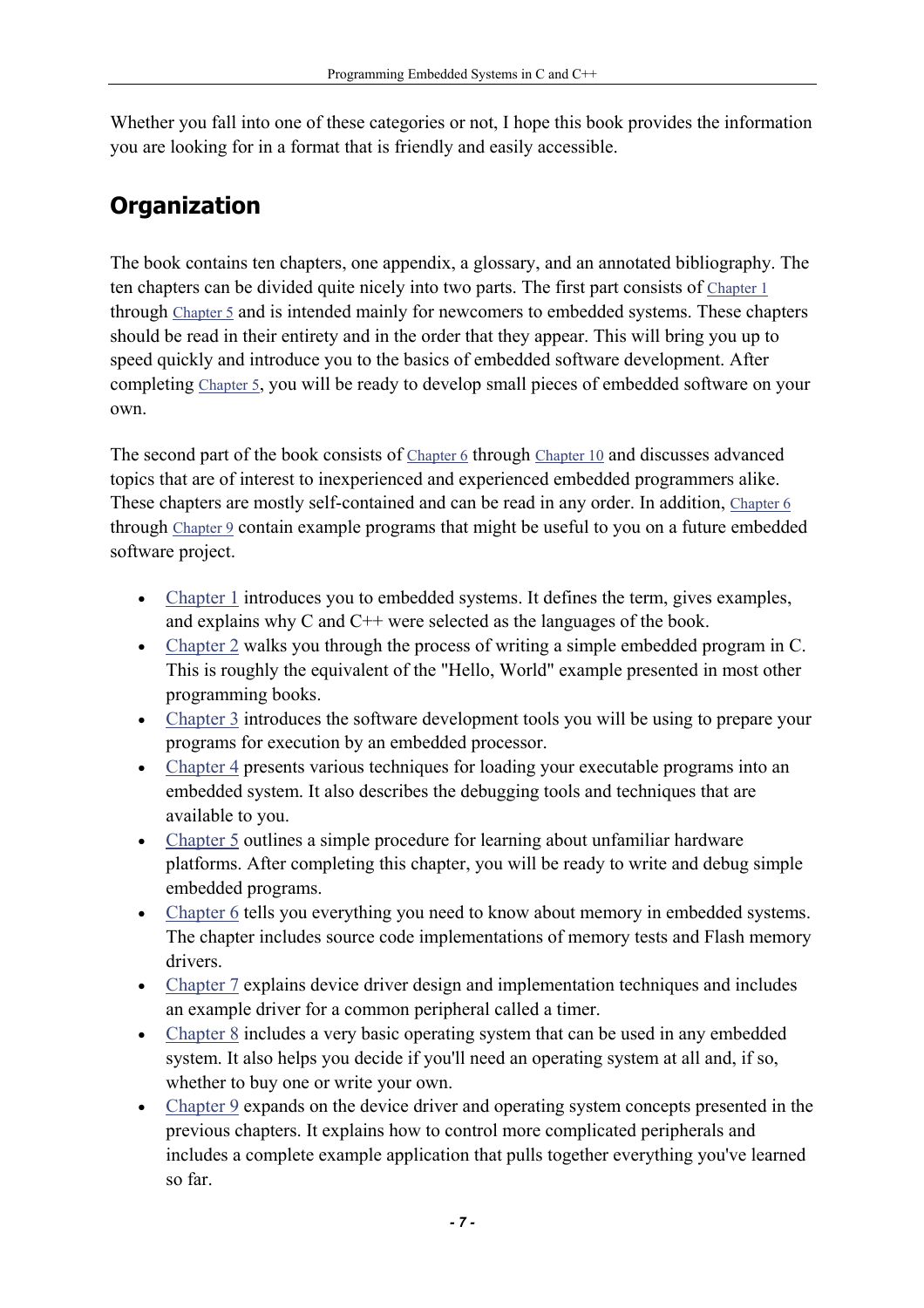• Chapter 10 explains how to simultaneously increase the speed and decrease the memory requirements of your embedded software. This includes tips for taking advantage of the most beneficial C++ features without paying a significant performance penalty.

Throughout the book, I have tried to strike a balance between specific examples and general knowledge. Whenever possible, I have eliminated minor details in the hopes of making the book more readable. You will gain the most from the book if you view the examples, as I do, only as tools for understanding important concepts. Try not to get bogged down in the details of any one circuit board or chip. If you understand the general concepts, you should be able to apply them to any embedded system you encounter.

### **Conventions, Typographical and Otherwise**

The following typographical conventions are used throughout the book:

#### *Italic*

is used for the names of files, functions, programs, methods, routines, and options when they appear in the body of a paragraph. Italic is also used for emphasis and to introduce new terms.

#### Constant Width

is used in the examples to show the contents of files and the output of commands. In the body of a paragraph, this style is used for keywords, variable names, classes, objects, parameters, and other code snippets.

#### **Constant Width Bold**

is used in the examples to show commands and options that you type literally.



This symbol is used to indicate a tip, suggestion, or general note.



This symbol is used to indicate a warning.

Other conventions relate to gender and roles. With respect to gender, I have purposefully alternated my use of the terms "he" and "she" throughout the book. "He" is used in the odd-numbered chapters and "she" in all of the even-numbered ones.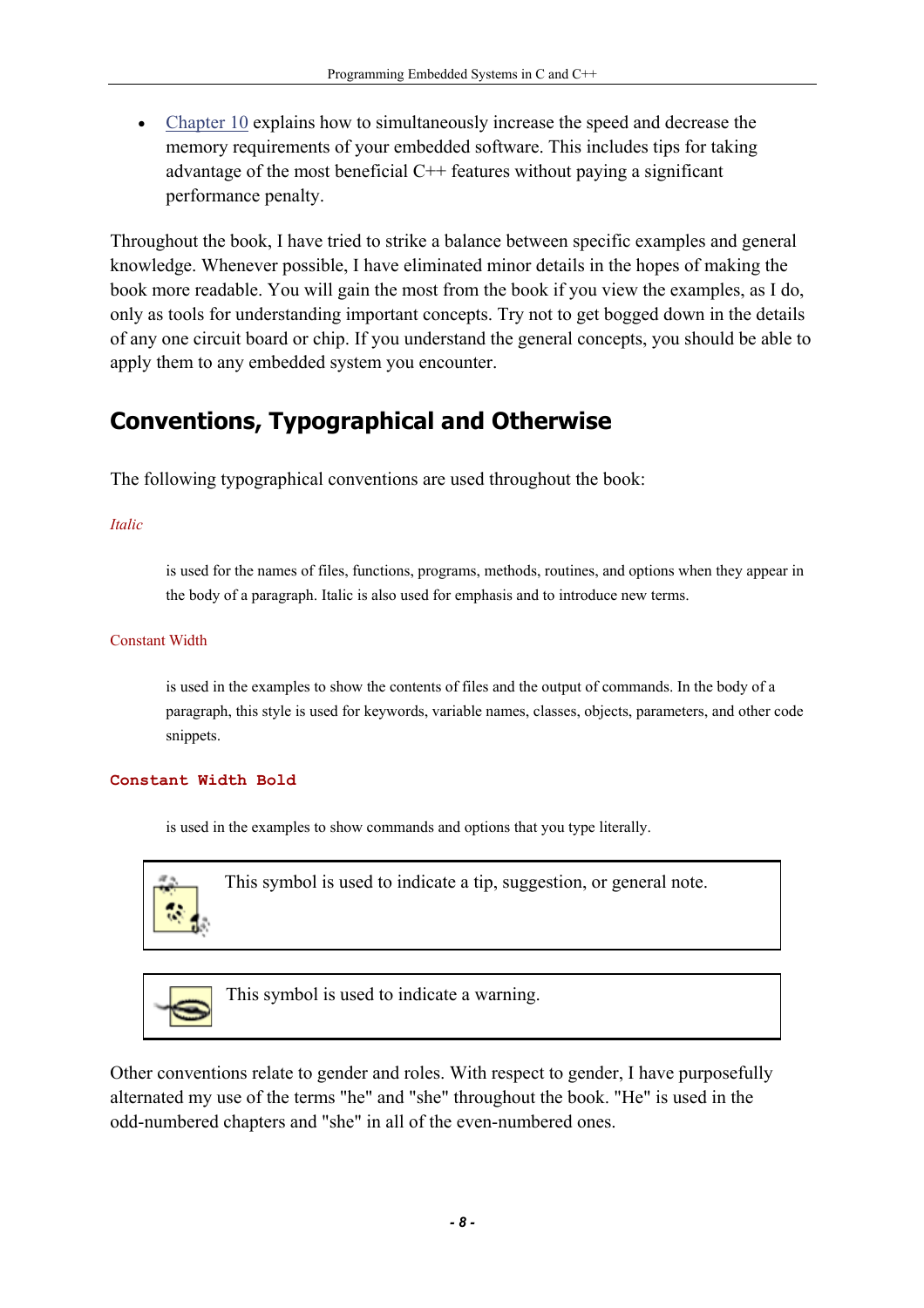With respect to roles, I have occasionally distinguished between the tasks of hardware engineers, embedded software engineers, and application programmers in my discussion. But these titles refer only to roles played by individual engineers, and it should be noted that it can and often does happen that one individual fills more than one of these roles.

# **Obtaining the Examples Online**

This book includes many source code listing, and all but the most trivial one-liners are available online. These examples are organized by chapter number and include build instructions (makefiles) to help you recreate each of the executables. The complete archive is available via FTP, at ftp://ftp.oreilly.com/pub/examples/nutshell/embedded\_c/.

# **How to Contact Us**

We have tested and verified all the information in this book to the best of our ability, but you may find that features have changed (or even that we have made mistakes!). Please let us know about any errors you find, as well as your suggestions for future editions, by writing to:

O'Reilly & Associates 1005 Gravenstein Highway North Sebastopol, CA 95472 800-998-9938 (in the U.S. or Canada) 707-829-0515 (international/local) 707-829-0104 (FAX)

You can also send us messages electronically. To be put on the mailing list or request a catalog, send email to:

#### info@oreilly.com

To ask technical questions or comment on the book, send email to:

#### bookquestions@oreilly.com

We have a web site for the book, where we'll list examples, errata, and any plans for future editions. You can access this page at:

#### http://www.oreilly.com/catalog/embsys/

For more information about this book and others, see the O'Reilly web site:

#### http://www.oreilly.com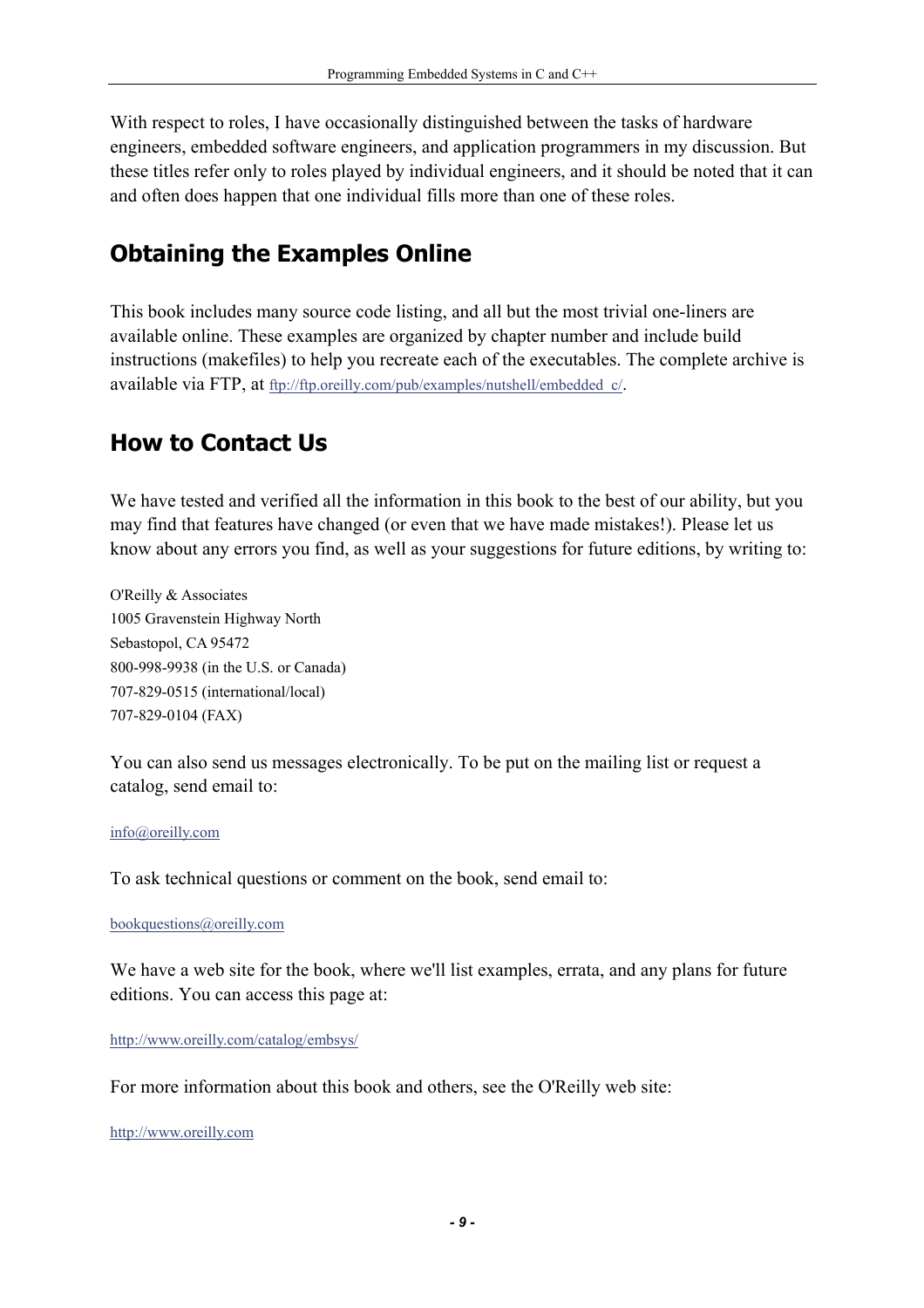### **Personal Comments and Acknowledgments**

As long as I can remember I have been interested in writing a book or two. But now that I have done so, I must confess that I was naive when I started. I had no idea how much work it would take, nor how many other people would have to get involved. Another thing that surprised me was how easy it was to find a willing publisher. I had expected that to be the hard part.

From proposal to publication, this project has taken almost two years to complete. But, then, that's mostly because I worked a full-time job throughout and tried to maintain as much of my social life as possible. Had I known when I started that I'd still be agonizing over final drafts at this late date, I would have probably quit working and finished the book more quickly. But continuing to work has been good for the book (as well as my bank account!). It has allowed me the luxury of discussing my ideas regularly with a complete cast of embedded hardware and software professionals. Many of these same folks have also contributed to the book more directly by reviewing drafts of some or all of the chapters.

I am indebted to all of the following people for sharing their ideas and reviewing my work: Toby Bennett, Paul Cabler (and the other great folks at Arcom), Mike Corish, Kevin D'Souza, Don Davis, Steve Edwards, Mike Ficco, Barbara Flanagan, Jack Ganssle, Stephen Harpster (who christened me "King of the Sentence Fragment" after reading an early draft), Jonathan Harris, Jim Jensen, Mark Kohler, Andy Kollegger, Jeff Mallory, Ian Miller, Henry Neugauss, Chris Schanck, Brian Silverman, John Snyder, Jason Steinhorn (whose constant stream of grammatical and technical critiques have made this book worth reading), Ian Taylor, Lindsey Vereen, Jeff Whipple, and Greg Young.

I would also like to thank my editor, Andy Oram. Without his enthusiasm for my initial proposal, overabundant patience, and constant encouragement, this book would never have been completed.

Finally, I'd like to thank Alpa Dharia for her support and encouragement throughout this long process.

Michael Barr mbarr@netrino.com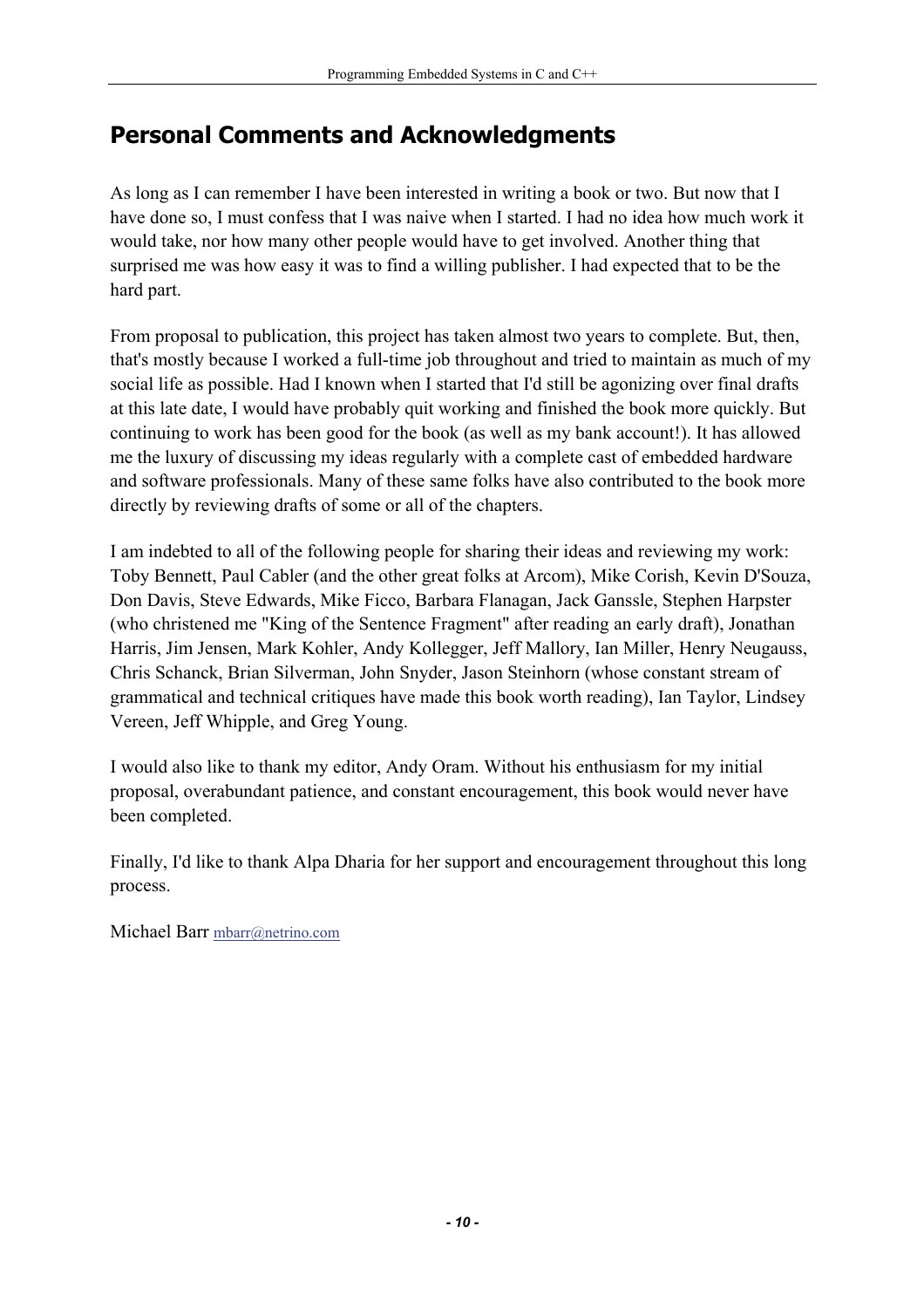### **Chapter 1. Introduction**

*I think there is a world market for maybe five computers.*

-Thomas Watson, Chairman of IBM, 1943

*There is no reason anyone would want a computer in their home.*

-Ken Olson, President of Digital Equipment Corporation, 1977

One of the more surprising developments of the last few decades has been the ascendance of computers to a position of prevalence in human affairs. Today there are more computers in our homes and offices than there are people who live and work in them. Yet many of these computers are not recognized as such by their users. In this chapter, I'll explain what embedded systems are and where they are found. I will also introduce the subject of embedded programming, explain why I have selected C and  $C++$  as the languages for this book, and describe the hardware used in the examples.

### **1.1 What Is an Embedded System?**

An *embedded system* is a combination of computer hardware and software, and perhaps additional mechanical or other parts, designed to perform a specific function. A good example is the microwave oven. Almost every household has one, and tens of millions of them are used every day, but very few people realize that a processor and software are involved in the preparation of their lunch or dinner.

This is in direct contrast to the personal computer in the family room. It too is comprised of computer hardware and software and mechanical components (disk drives, for example). However, a personal computer is not designed to perform a specific function. Rather, it is able to do many different things. Many people use the term *general-purpose computer* to make this distinction clear. As shipped, a general-purpose computer is a blank slate; the manufacturer does not know what the customer will do with it. One customer may use it for a network file server, another may use it exclusively for playing games, and a third may use it to write the next great American novel.

Frequently, an embedded system is a component within some larger system. For example, modern cars and trucks contain many embedded systems. One embedded system controls the anti-lock brakes, another monitors and controls the vehicle's emissions, and a third displays information on the dashboard. In some cases, these embedded systems are connected by some sort of a communications network, but that is certainly not a requirement.

At the possible risk of confusing you, it is important to point out that a general-purpose computer is itself made up of numerous embedded systems. For example, my computer consists of a keyboard, mouse, video card,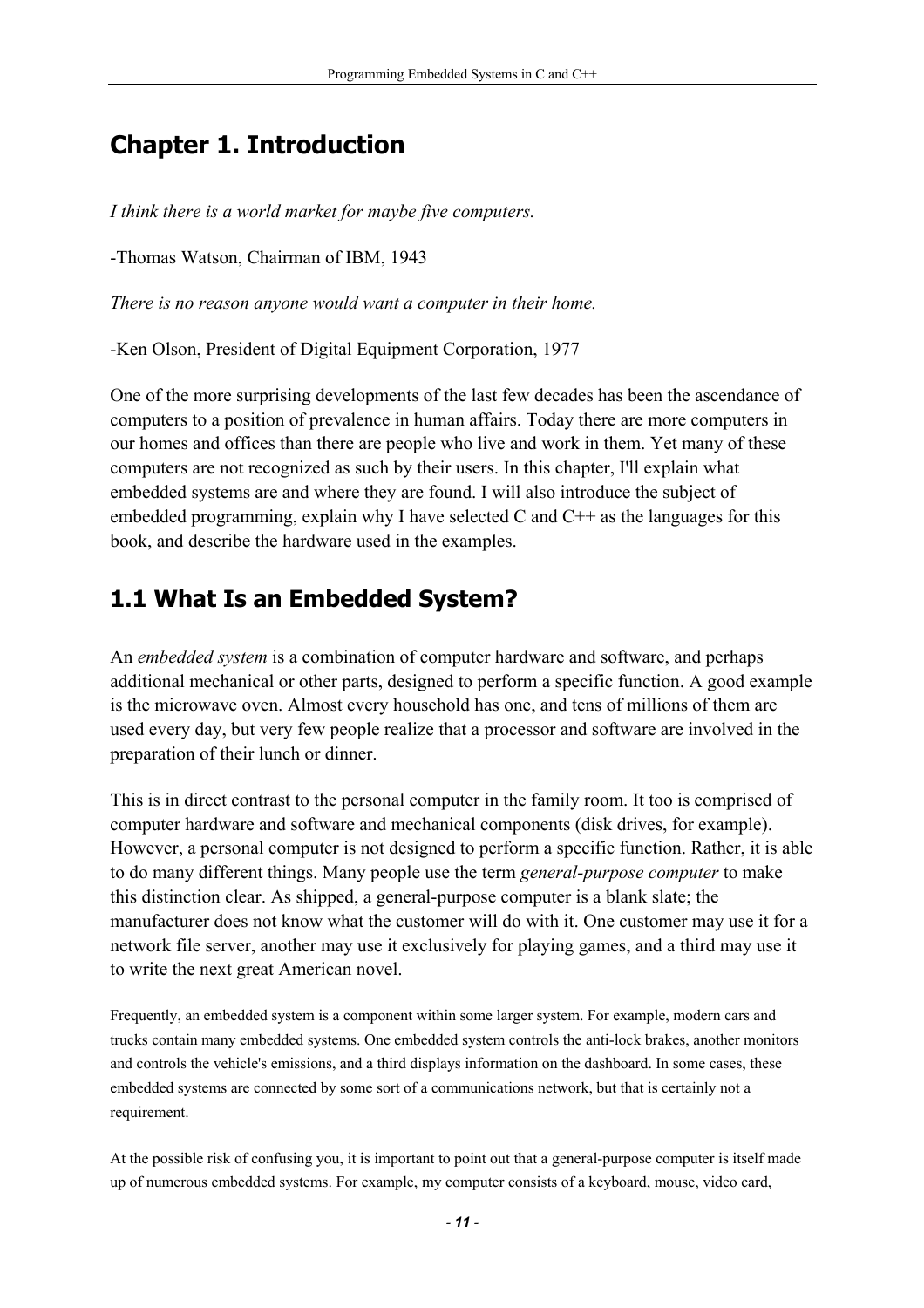modem, hard drive, floppy drive, and sound card-each of which is an embedded system. Each of these devices contains a processor and software and is designed to perform a specific function. For example, the modem is designed to send and receive digital data over an analog telephone line. That's it. And all of the other devices can be summarized in a single sentence as well.

If an embedded system is designed well, the existence of the processor and software could be completely unnoticed by a user of the device. Such is the case for a microwave oven, VCR, or alarm clock. In some cases, it would even be possible to build an equivalent device that does not contain the processor and software. This could be done by replacing the combination with a custom integrated circuit that performs the same functions in hardware. However, a lot of flexibility is lost when a design is hard-coded in this way. It is much easier, and cheaper, to change a few lines of software than to redesign a piece of custom hardware.

### **1.1.1 History and Future**

Given the definition of embedded systems earlier in this chapter, the first such systems could not possibly have appeared before 1971. That was the year Intel introduced the world's first microprocessor. This chip, the 4004, was designed for use in a line of business calculators produced by the Japanese company Busicom. In 1969, Busicom asked Intel to design a set of custom integrated circuits-one for each of their new calculator models. The 4004 was Intel's response. Rather than design custom hardware for each calculator, Intel proposed a general-purpose circuit that could be used throughout the entire line of calculators. This general-purpose processor was designed to read and execute a set of instructions-software-stored in an external memory chip. Intel's idea was that the software would give each calculator its unique set of features.

The microprocessor was an overnight success, and its use increased steadily over the next decade. Early embedded applications included unmanned space probes, computerized traffic lights, and aircraft flight control systems. In the 1980s, embedded systems quietly rode the waves of the microcomputer age and brought microprocessors into every part of our personal and professional lives. Many of the electronic devices in our kitchens (bread machines, food processors, and microwave ovens), living rooms (televisions, stereos, and remote controls), and workplaces (fax machines, pagers, laser printers, cash registers, and credit card readers) are embedded systems.

It seems inevitable that the number of embedded systems will continue to increase rapidly. Already there are promising new embedded devices that have enormous market potential: light switches and thermostats that can be controlled by a central computer, intelligent air-bag systems that don't inflate when children or small adults are present, palm-sized electronic organizers and personal digital assistants (PDAs), digital cameras, and dashboard navigation systems. Clearly, individuals who possess the skills and desire to design the next generation of embedded systems will be in demand for quite some time.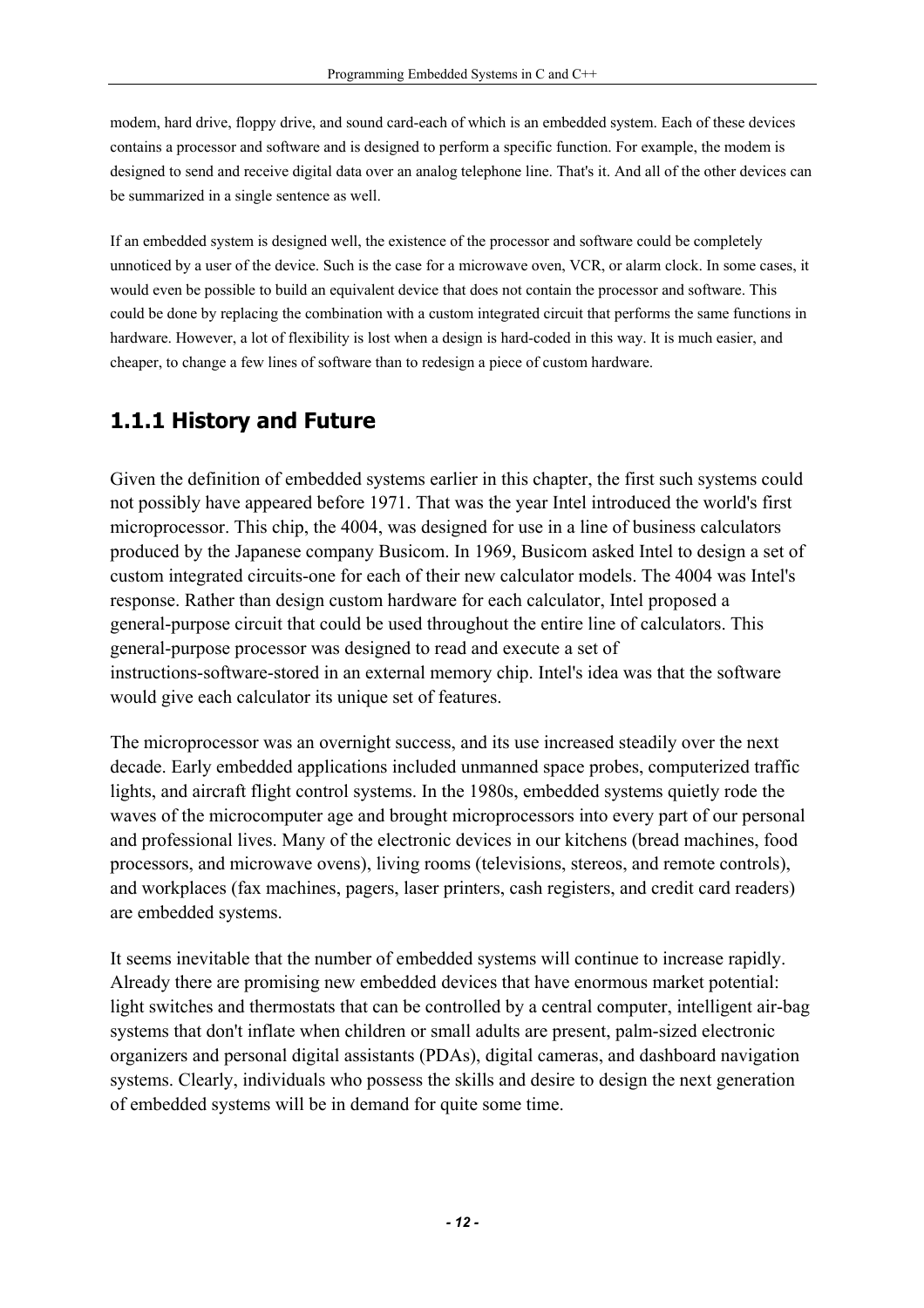### **1.1.2 Real-Time Systems**

One subclass of embedded systems is worthy of an introduction at this point. As commonly defined, a*real-time system* is a computer system that has timing constraints. In other words, a real-time system is partly specified in terms of its ability to make certain calculations or decisions in a timely manner. These important calculations are said to have deadlines for completion. And, for all practical purposes, a missed deadline is just as bad as a wrong answer.

The issue of what happens if a deadline is missed is a crucial one. For example, if the real-time system is part of an airplane's flight control system, it is possible for the lives of the passengers and crew to be endangered by a single missed deadline. However, if instead the system is involved in satellite communication, the damage could be limited to a single corrupt data packet. The more severe the consequences, the more likely it will be said that the deadline is "hard" and, thus, the system a hard real-time system. Real-time systems at the other end of this continuum are said to have "soft" deadlines.

All of the topics and examples presented in this book are applicable to the designers of real-time systems. However, the designer of a real-time system must be more diligent in his work. He must guarantee reliable operation of the software and hardware under all possible conditions. And, to the degree that human lives depend upon the system's proper execution, this guarantee must be backed by engineering calculations and descriptive paperwork.

# **1.2 Variations on the Theme**

Unlike software designed for general-purpose computers, embedded software cannot usually be run on other embedded systems without significant modification. This is mainly because of the incredible variety in the underlying hardware. The hardware in each embedded system is tailored specifically to the application, in order to keep system costs low. As a result, unnecessary circuitry is eliminated and hardware resources are shared wherever possible. In this section you will learn what hardware features are common across all embedded systems and why there is so much variation with respect to just about everything else.

By definition all embedded systems contain a processor and software, but what other features do they have in common? Certainly, in order to have software, there must be a place to store the executable code and temporary storage for runtime data manipulation. These take the form of ROM and RAM, respectively; any embedded system will have some of each. If only a small amount of memory is required, it might be contained within the same chip as the processor. Otherwise, one or both types of memory will reside in external memory chips.

All embedded systems also contain some type of inputs and outputs. For example, in a microwave oven the inputs are the buttons on the front panel and a temperature probe, and the outputs are the human-readable display and the microwave radiation. It is almost always the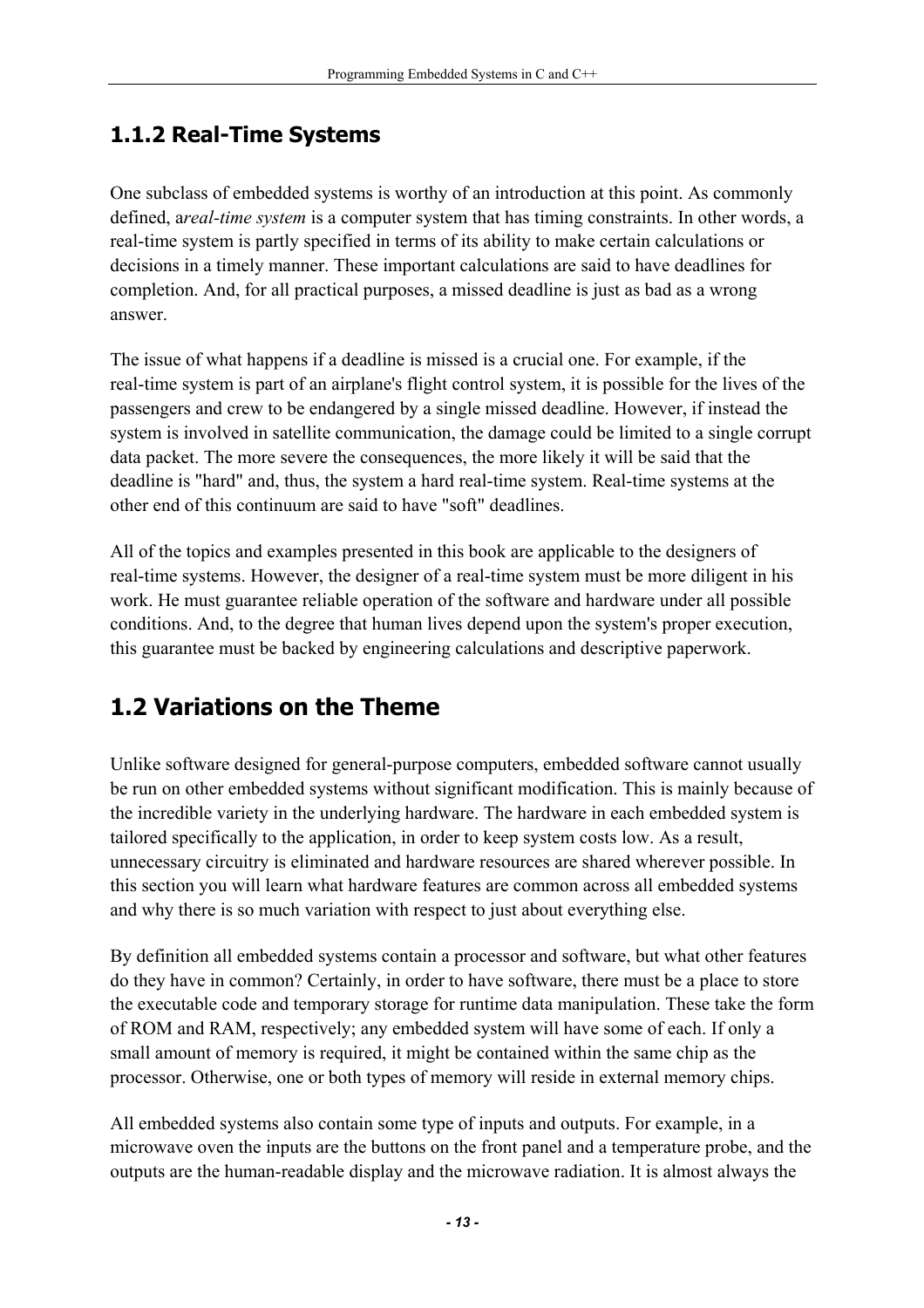case that the outputs of the embedded system are a function of its inputs and several other factors (elapsed time, current temperature, etc.). The inputs to the system usually take the form of sensors and probes, communication signals, or control knobs and buttons. The outputs are typically displays, communication signals, or changes to the physical world. See Figure 1-1 for a general example of an embedded system.





With the exception of these few common features, the rest of the embedded hardware is usually unique. This variation is the result of many competing design criteria. Each system must meet a completely different set of requirements, any or all of which can affect the compromises and tradeoffs made during the development of the product. For example, if the system must have a production cost of less than \$10, then other things-like processing power and system reliability-might need to be sacrificed in order to meet that goal.

Of course, production cost is only one of the possible constraints under which embedded hardware designers work. Other common design requirements include the following:

#### *Processing power*

The amount of processing power necessary to get the job done. A common way to compare processing power is the MIPS (millions of instructions per second) rating. If two processors have ratings of 25 MIPS and 40 MIPS, the latter is said to be the more powerful of the two. However, other important features of the processor need to be considered. One of these is the register width, which typically ranges from 8 to 64 bits. Today's general-purpose computers use 32- and 64-bit processors exclusively, but embedded systems are still commonly built with older and less costly 8- and 16-bit processors.

#### *Memory*

The amount of memory (ROM and RAM) required to hold the executable software and the data it manipulates. Here the hardware designer must usually make his best estimate up front and be prepared to increase or decrease the actual amount as the software is being developed. The amount of memory required can also affect the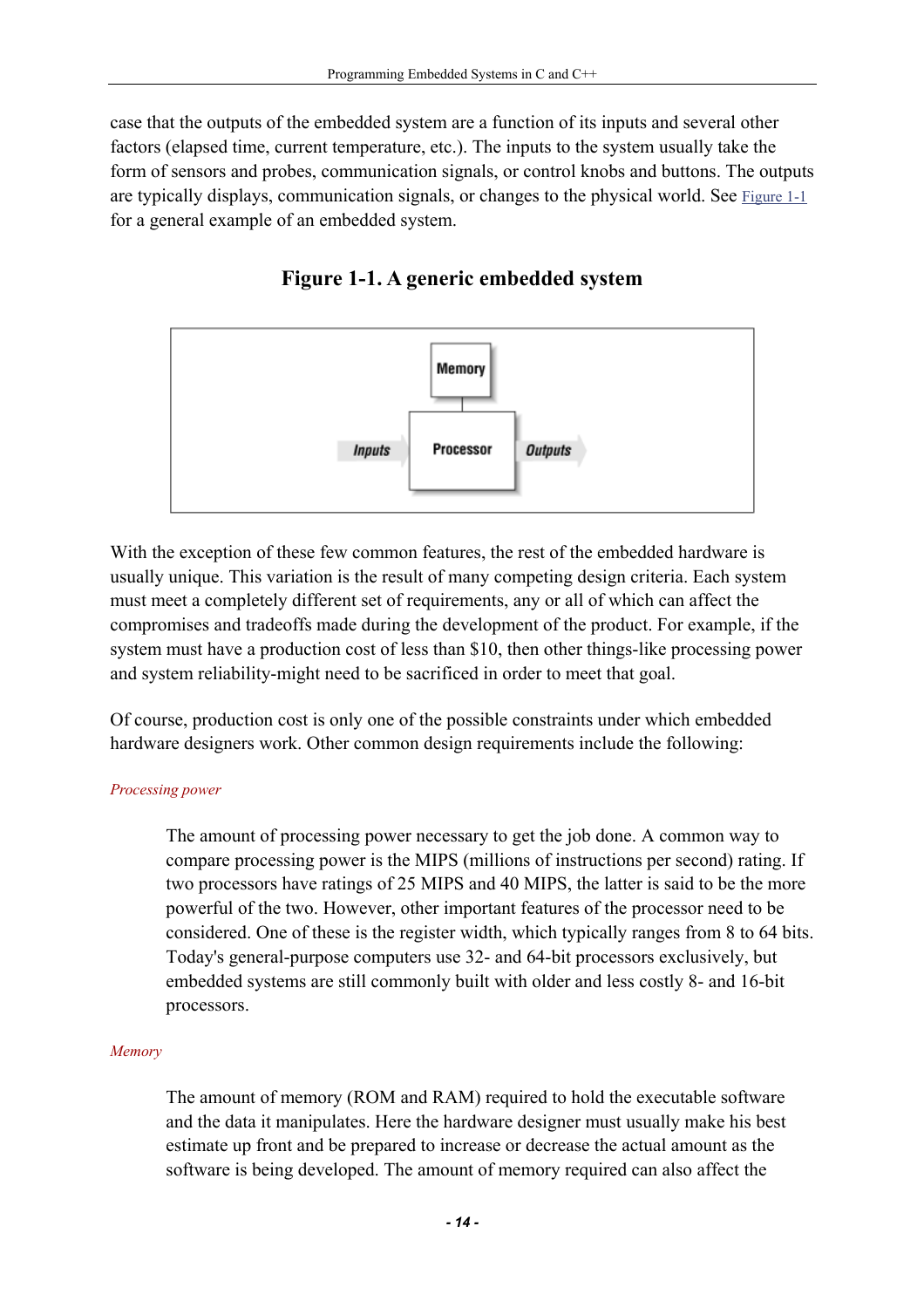processor selection. In general, the register width of a processor establishes the upper limit of the amount of memory it can access (e.g., an 8-bit address register can select one of only 256 unique memory locations). $\Box$ 

 $^{[1]}$  Of course, the smaller the register width, the more likely it is that the processor employs tricks like multiple address spaces to support more memory. A few hundred bytes just isn't enough to do much of anything. Several thousand bytes is a more likely minimum, even for an 8-bit processor.

#### *Development cost*

The cost of the hardware and software design processes. This is a fixed, one-time cost, so it might be that money is no object (usually for high-volume products) or that this is the only accurate measure of system cost (in the case of a small number of units produced).

#### *Number of units*

The tradeoff between production cost and development cost is affected most by the number of units expected to be produced and sold. For example, it is usually undesirable to develop your own custom hardware components for a low-volume product.

#### *Expected lifetime*

How long must the system continue to function (on average)? A month, a year, or a decade? This affects all sorts of design decisions from the selection of hardware components to how much the system may cost to develop and produce.

#### *Reliability*

How reliable must the final product be? If it is a children's toy, it doesn't always have to work right, but if it's a part of a space shuttle or a car, it had sure better do what it is supposed to each and every time.

In addition to these general requirements, there are the detailed functional requirements of the system itself. These are the things that give the embedded system its unique identity as a microwave oven, pacemaker, or pager.

Table 1-1 illustrates the range of possible values for each of the previous design requirements. These are only estimates and should not be taken too seriously. In some cases, two or more of the criteria are linked. For example, increases in processing power could lead to increased production costs. Conversely, we might imagine that the same increase in processing power would have the effect of decreasing the development costs-by reducing the complexity of the hardware and software design. So the values in a particular column do not necessarily go together.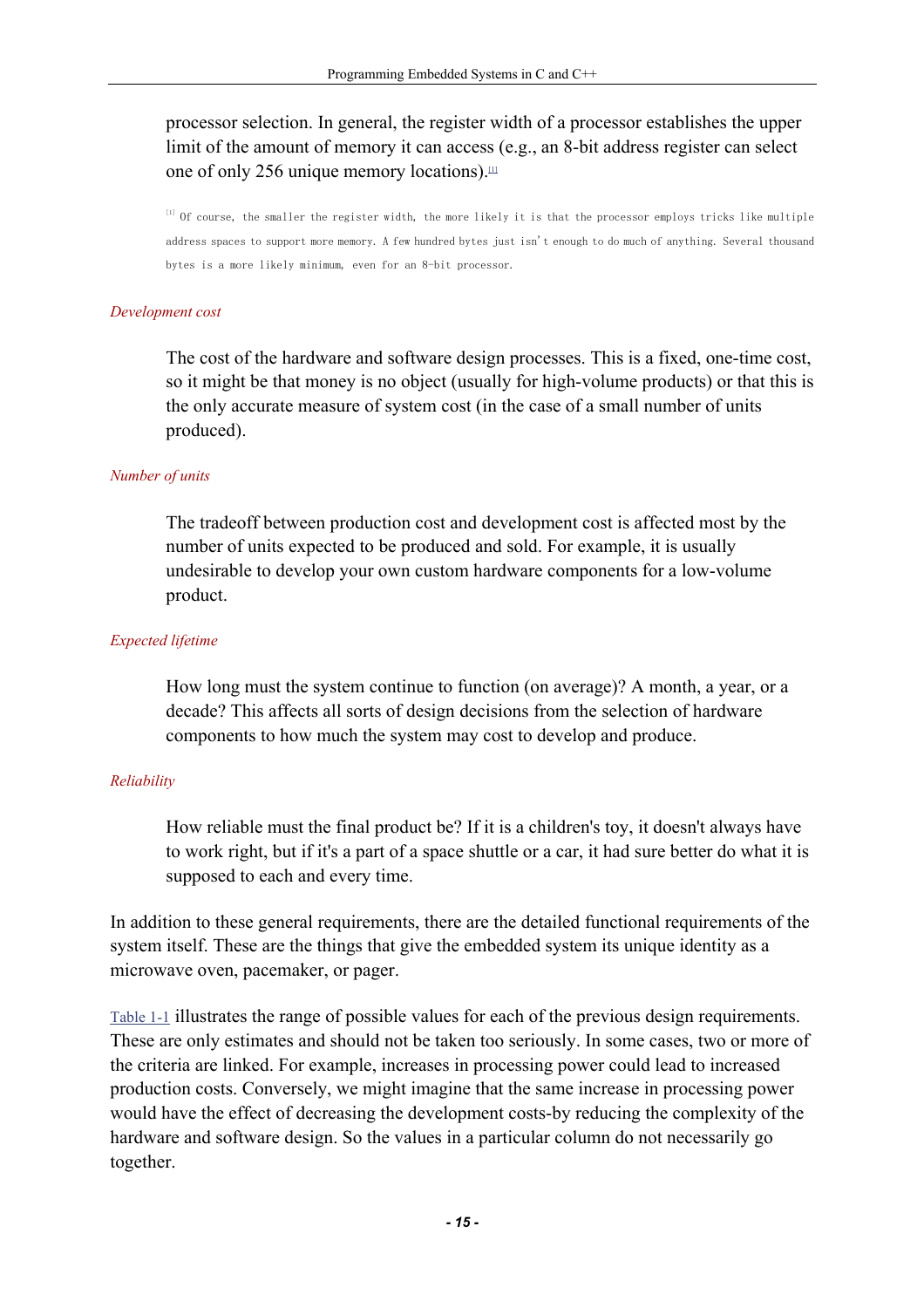| Table 1 Tr Common Design Teepan ements for Embedded Dystems |                        |                          |                    |  |
|-------------------------------------------------------------|------------------------|--------------------------|--------------------|--|
| <b>Criterion</b>                                            | Low                    | Medium                   | <b>High</b>        |  |
| Processor                                                   | $4$ - or 8-bit         | $16$ -bit                | 32- or 64-bit      |  |
| Memory                                                      | $< 16$ KB              | 64 KB to 1 MB            | $>1$ MB            |  |
| Development cost                                            | $<$ \$100,000          | \$100,000 to \$1,000,000 | > \$1,000,000      |  |
| Production cost                                             | $<$ \$10               | \$10 to \$1,000          | > \$1,000          |  |
| Number of units                                             | ${}_{\leq 100}$        | 100-10,000               | > 10,000           |  |
| <b>Expected lifetime</b>                                    | days, weeks, or months | vears                    | decades            |  |
| Reliability                                                 | may occasionally fail  | must work reliably       | must be fail-proof |  |

### **Table 1-1. Common Design Requirements for Embedded Systems**

In order to simultaneously demonstrate the variation from one embedded system to the next and the possible effects of these design requirements on the hardware, I will now take some time to describe three embedded systems in some detail. My goal is to put you in the system designer's shoes for a few moments before beginning to narrow our discussion to embedded software development.

### **1.2.1 Digital Watch**

At the end of the evolutionary path that began with sundials, water clocks, and hourglasses is the digital watch. Among its many features are the presentation of the date and time (usually to the nearest second), the measurement of the length of an event to the nearest hundredth of a second, and the generation of an annoying little sound at the beginning of each hour. As it turns out, these are very simple tasks that do not require very much processing power or memory. In fact, the only reason to employ a processor at all is to support a range of models and features from a single hardware design.

The typical digital watch contains a simple, inexpensive 8-bit processor. Because such small processors cannot address very much memory, this type of processor usually contains its own on-chip ROM. And, if there are sufficient registers available, this application may not require any RAM at all. In fact, all of the electronics-processor, memory, counters and real-time clocks-are likely to be stored in a single chip. The only other hardware elements of the watch are the inputs (buttons) and outputs (LCD and speaker).

The watch designer's goal is to create a reasonably reliable product that has an extraordinarily low production cost. If, after production, some watches are found to keep more reliable time than most, they can be sold under a brand name with a higher markup. Otherwise, a profit can still be made by selling the watch through a discount sales channel. For lower-cost versions, the stopwatch buttons or speaker could be eliminated. This would limit the functionality of the watch but might not even require any software changes. And, of course, the cost of all this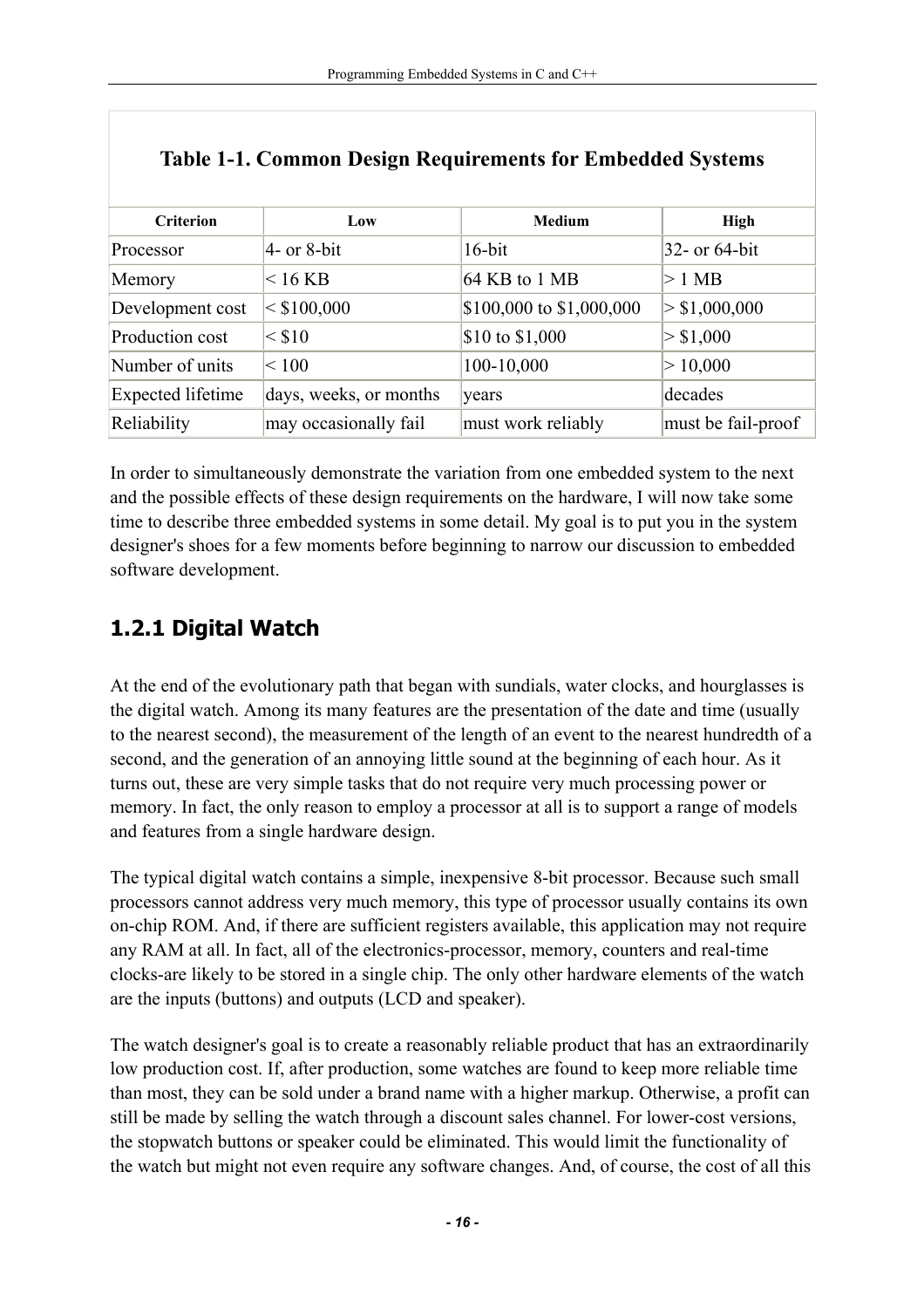development effort may be fairly high, since it will be amortized over hundreds of thousands or even millions of watch sales.

### **1.2.2 Video Game Player**

When you pull the Nintendo-64 or Sony Playstation out from your entertainment center, you are preparing to use an embedded system. In some cases, these machines are more powerful than the comparable generation of personal computers. Yet video game players for the home market are relatively inexpensive compared to personal computers. It is the competing requirements of high processing power and low production cost that keep video game designers awake at night (and their children well-fed).

The companies that produce video game players don't usually care how much it costs to develop the system, so long as the production costs of the resulting product are low-typically around a hundred dollars. They might even encourage their engineers to design custom processors at a development cost of hundreds of thousands of dollars each. So, although there might be a 64-bit processor inside your video game player, it is not necessarily the same type of processor that would be found in a 64-bit personal computer. In all likelihood, the processor is highly specialized for the demands of the video games it is intended to play.

Because production cost is so crucial in the home video game market, the designers also use tricks to shift the costs around. For example, one common tactic is to move as much of the memory and other peripheral electronics as possible off of the main circuit board and onto the game cartridges. This helps to reduce the cost of the game player, but increases the price of each and every game. So, while the system might have a powerful 64-bit processor, it might have only a few megabytes of memory on the main circuit board. This is just enough memory to bootstrap the machine to a state from which it can access additional memory on the game cartridge.

### **1.2.3 Mars Explorer**

In 1976, two unmanned spacecraft arrived on the planet Mars. As part of their mission, they were to collect samples of the Martian surface, analyze the chemical makeup of each, and transmit the results to scientists back on Earth. Those Viking missions are amazing to me. Surrounded by personal computers that must be rebooted almost daily, I find it remarkable that more than 20 years ago a team of scientists and engineers successfully built two computers that survived a journey of 34 million miles and functioned correctly for half a decade. Clearly, reliability was one of the most important requirements for these systems.

What if a memory chip had failed? Or the software had bugs that caused it to crash? Or an electrical connection broke during impact? There is no way to prevent such problems from occurring. So, all of these potential failure points and many others had to be eliminated by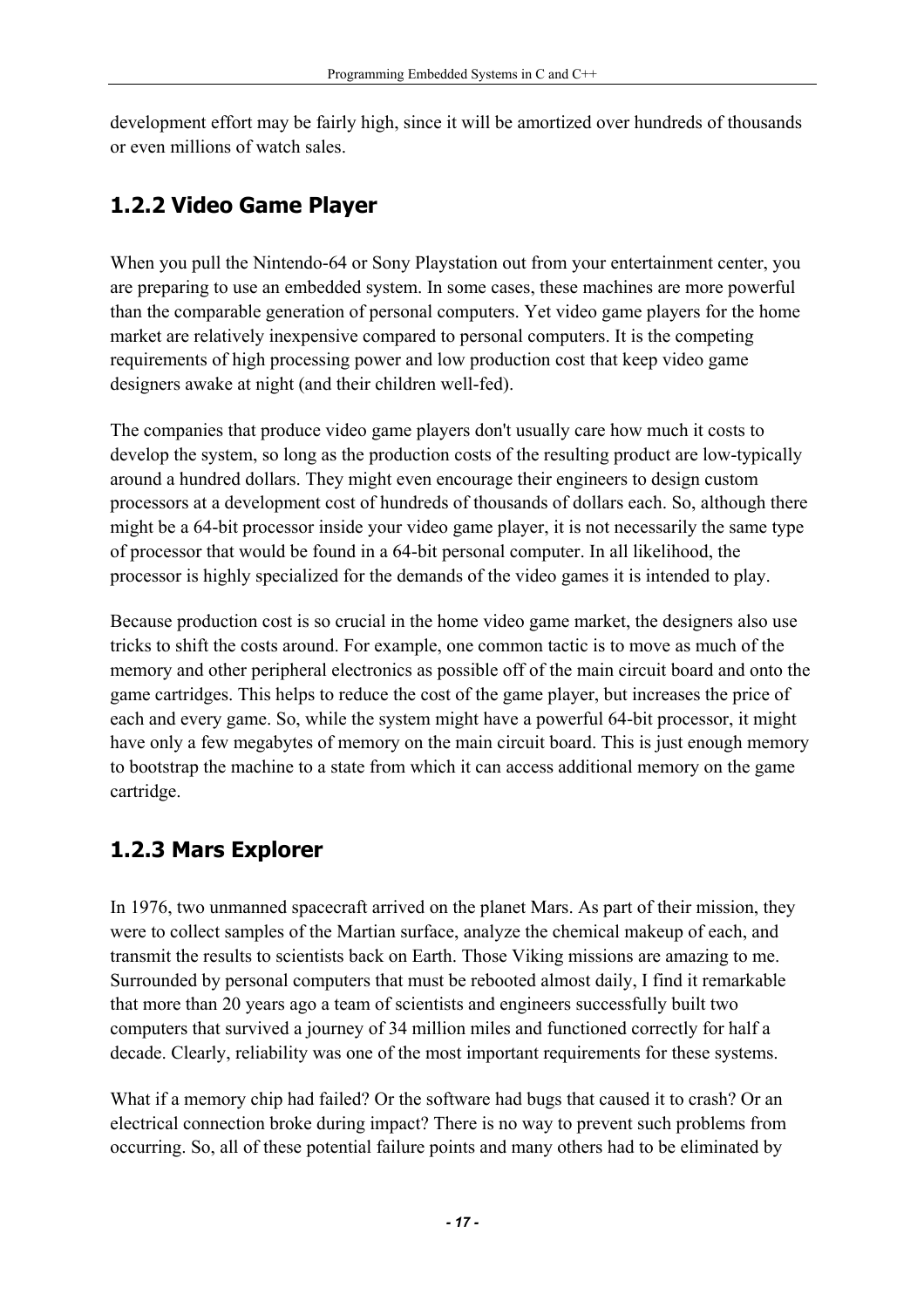adding redundant circuitry or extra functionality: an extra processor here, special memory diagnostics there, a hardware timer to reset the system if the software got stuck, and so on.

More recently, NASA launched the Pathfinder mission. Its primary goal was to demonstrate the feasibility of getting to Mars on a budget. Of course, given the advances in technology made since the mid-70s, the designers didn't have to give up too much to accomplish this. They might have reduced the amount of redundancy somewhat, but they still gave Pathfinder more processing power and memory than Viking ever could have. The Mars Pathfinder was actually two embedded systems: a landing craft and a rover. The landing craft had a 32-bit processor and 128 MB of RAM; the rover, on the other hand, had only an 8-bit processor and 512KB. These choices probably reflect the different functional requirements of the two systems. But I'm sure that production cost wasn't much of an issue in either case.

# **1.3 C: The Least Common Denominator**

One of the few constants across all these systems is the use of the C programming language. More than any other, C has become the language of embedded programmers. This has not always been the case, and it will not continue to be so forever. However, at this time, C is the closest thing there is to a standard in the embedded world. In this section I'll explain why C has become so popular and why I have chosen it and its descendent C++ as the primary languages of this book.

Because successful software development is so frequently about selecting the best language for a given project, it is surprising to find that one language has proven itself appropriate for both 8-bit and 64-bit processors; in systems with bytes, kilobytes, and megabytes of memory; and for development teams that consist of from one to a dozen or more people. Yet this is precisely the range of projects in which C has thrived.

Of course, C is not without advantages. It is small and fairly simple to learn, compilers are available for almost every processor in use today, and there is a very large body of experienced C programmers. In addition, C has the benefit of processor-independence, which allows programmers to concentrate on algorithms and applications, rather than on the details of a particular processor architecture. However, many of these advantages apply equally to other high-level languages. So why has C succeeded where so many other languages have largely failed?

Perhaps the greatest strength of C-and the thing that sets it apart from languages like Pascal and FORTRAN-is that it is a very "low-level" high-level language. As we shall see throughout the book, C gives embedded programmers an extraordinary degree of direct hardware control without sacrificing the benefits of high-level languages. The "low-level" nature of C was a clear intention of the language's creators. In fact, Kernighan and Ritchie included the following comment in the opening pages of their book *The C Programming Language* :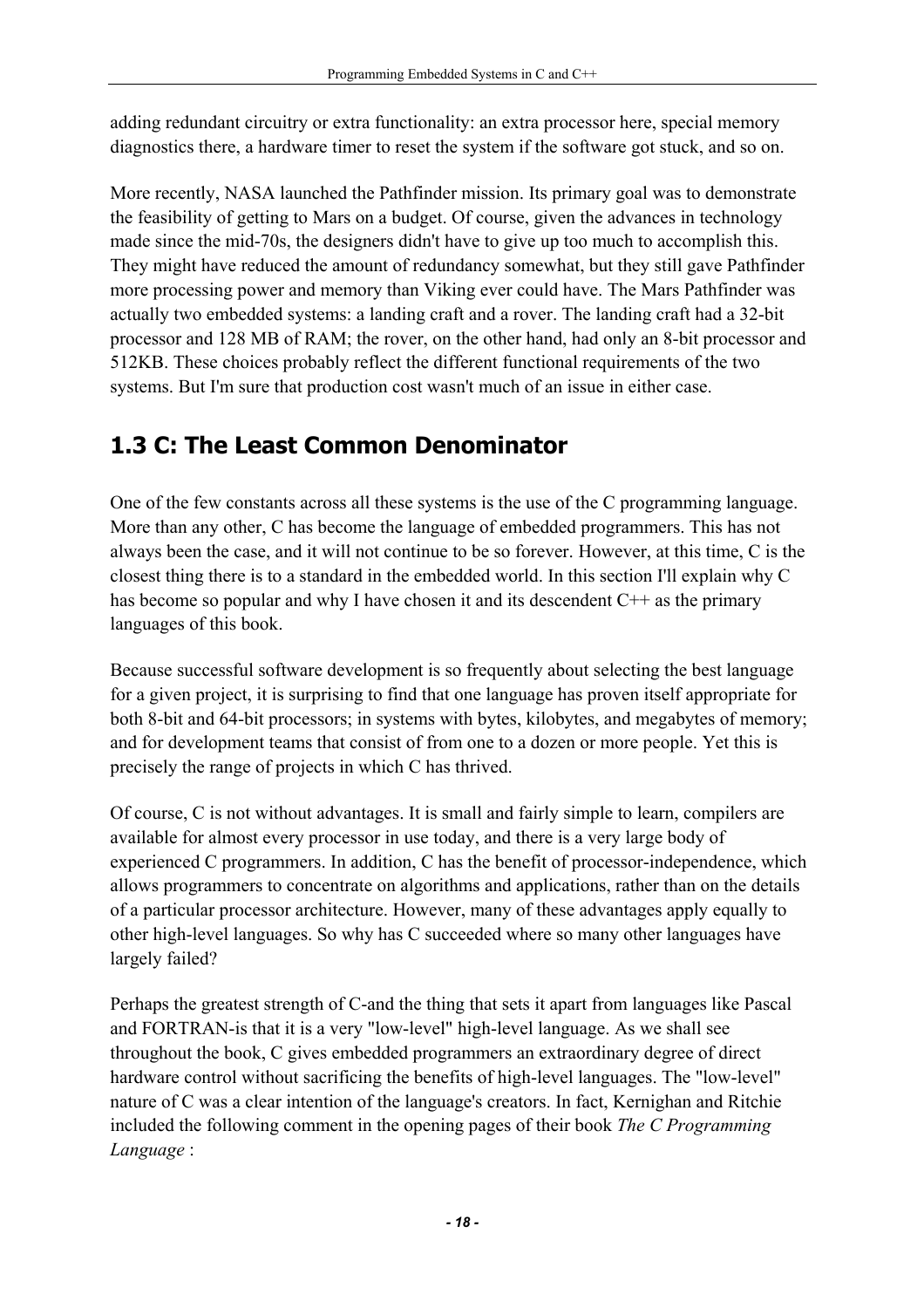C is a relatively "low level" language. This characterization is not pejorative; it simply means that C deals with the same sort of objects that most computers do. These may be combined and moved about with the arithmetic and logical operators implemented by real machines.

Few popular high-level languages can compete with C in the production of compact, efficient code for almost all processors. And, of these, only C allows programmers to interact with the underlying hardware so easily.

### **1.3.1 Other Embedded Languages**

Of course, C is not the only language used by embedded programmers. At least three other languages-assembly, C++, and Ada-are worth mentioning in greater detail.

In the early days, embedded software was written exclusively in the assembly language of the target processor. This gave programmers complete control of the processor and other hardware, but at a price. Assembly languages have many disadvantages, not the least of which are higher software development costs and a lack of code portability. In addition, finding skilled assembly programmers has become much more difficult in recent years. Assembly is now used primarily as an adjunct to the high-level language, usually only for those small pieces of code that must be extremely efficient or ultra-compact, or cannot be written in any other way.

C++ is an object-oriented superset of C that is increasingly popular among embedded programmers. All of the core language features are the same as C, but C++ adds new functionality for better data abstraction and a more object-oriented style of programming. These new features are very helpful to software developers, but some of them do reduce the efficiency of the executable program. So  $C++$  tends to be most popular with large development teams, where the benefits to developers outweigh the loss of program efficiency.

Ada is also an object-oriented language, though it is substantially different than  $C_{++}$ . Ada was originally designed by the U.S. Department of Defense for the development of mission-critical military software. Despite being twice accepted as an international standard (Ada83 and Ada95), it has not gained much of a foothold outside of the defense and aerospace industries. And it is losing ground there in recent years. This is unfortunate because the Ada language has many features that would simplify embedded software development if used instead of C++

### **1.3.2 Choosing a Language for the Book**

A major question facing the author of a book like this is, which programming languages should be included in the discussion? Attempting to cover too many languages might confuse the reader or detract from more important points. On the other hand, focusing too narrowly could make the discussion unnecessarily academic or (worse for the author and publisher) limit the potential market for the book.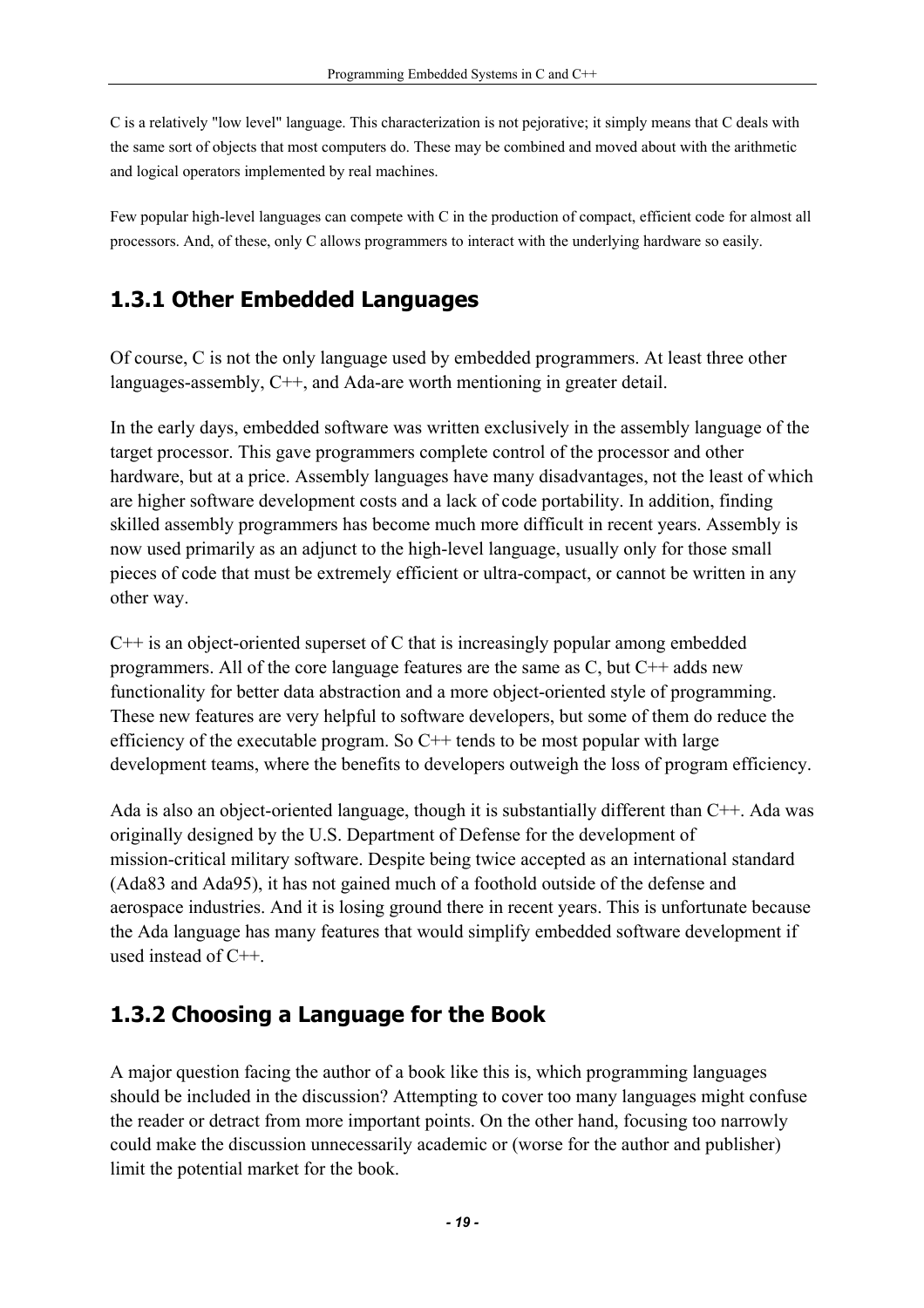Certainly, C must be the centerpiece of any book about embedded programming-and this book will be no exception. More than half of the sample code is written in C, and the discussion will focus primarily on C-related programming issues. Of course, everything that is said about C programming applies equally to C++. In addition, I will cover those features of C++ that are most useful for embedded software development and use them in the later examples. Assembly language will be discussed in certain limited contexts, but will be avoided whenever possible. In other words, I will mention assembly language only when a particular programming task cannot be accomplished in any other way.

I feel that this mixed treatment of C, C++, and assembly most accurately reflects how embedded software is actually developed today and how it will continue to be developed in the near-term future. I hope that this choice will keep the discussion clear, provide information that is useful to people developing actual systems, and include as large a potential audience as possible.

# **1.4 A Few Words About Hardware**

It is the nature of programming that books about the subject must include examples. Typically, these examples are selected so that they can be easily experimented with by interested readers. That means readers must have access to the very same software development tools and hardware platforms used by the author. Unfortunately, in the case of embedded programming, this is unrealistic. It simply does not make sense to run any of the example programs on the platforms available to most readers-PCs, Macs, and Unix workstations.

Even selecting a standard embedded platform is difficult. As you have already learned, there is no such thing as a "typical" embedded system. Whatever hardware is selected, the majority of readers will not have access to it. But despite this rather significant problem, I do feel it is important to select a reference hardware platform for use in the examples. In so doing, I hope to make the examples consistent and, thus, the entire discussion more clear.

In order to illustrate as many points as possible with a single piece of hardware, I have found it necessary to select a middle-of-the-road platform. This hardware consists of a 16-bit processor (Intel's  $80188EB^{\text{m}}$ ), a decent amount of memory (128KB of RAM and 256 KB of ROM), and some common types of inputs, outputs, and peripheral components. The board I've chosen is called the Target188EB and is manufactured and sold by Arcom Control Systems. More information about the Arcom board and instructions for obtaining one can be found in Appendix A.

 $[2]$  Intel's 80188EB processor is a special version of the 80186 that has been redesigned for use in embedded systems. The original 80186 was a successor to the 8086 processor that IBM used in their very first personal computer-the PC/XT. The 80186 was never the basis of any PC because it was passed over (in favor of the 80286) when IBM designed their next model-the PC/AT. Despite that early failure, versions of the 80186 from Intel and AMD have enjoyed tremendous success in embedded systems in recent years.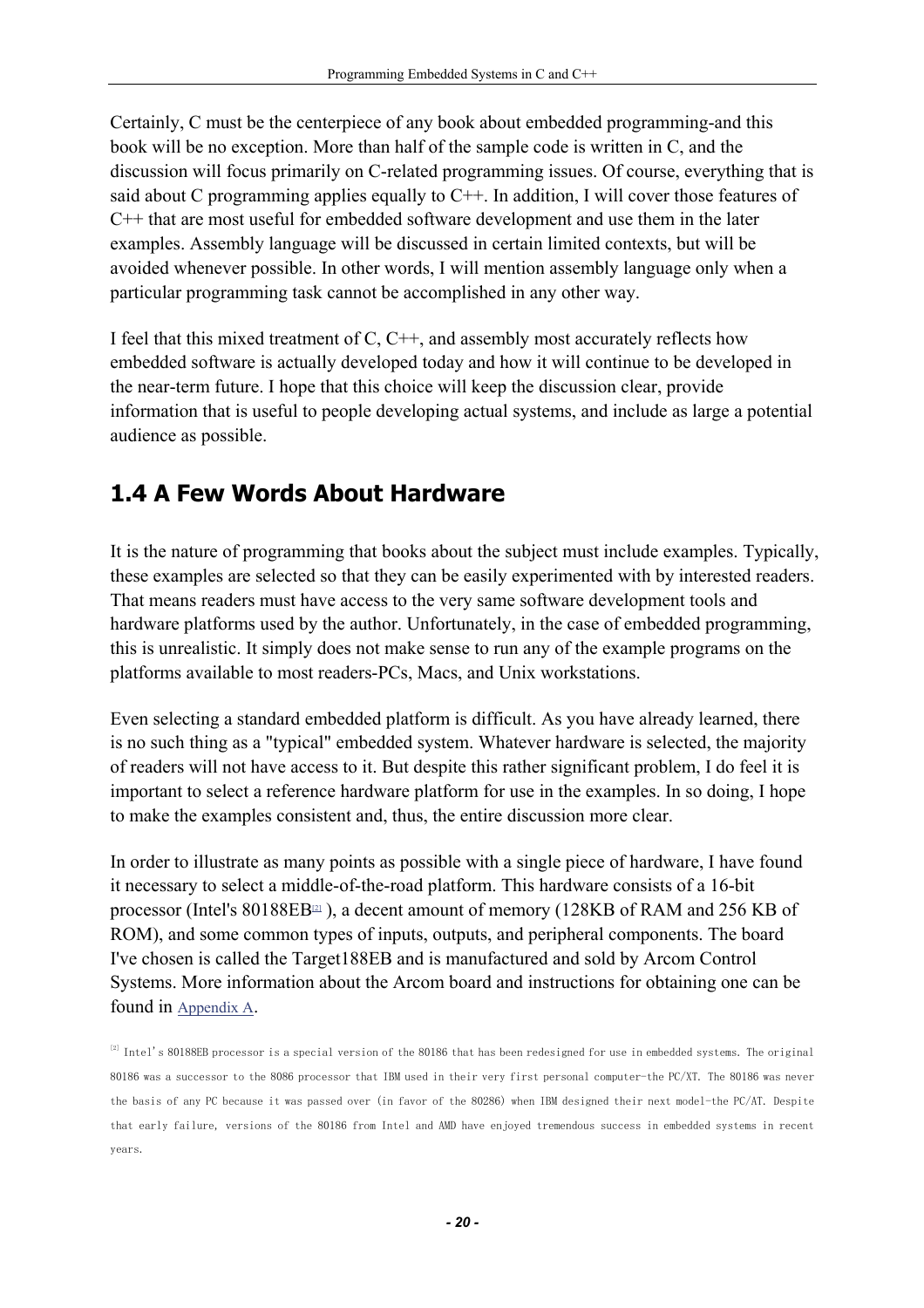If you have access to the reference hardware, you will be able to work through the examples in the book exactly as they are presented. Otherwise, you will need to port the example code to an embedded platform that you do have access to. Toward that end, every effort has been made to make the example programs as portable as possible. However, the reader should bear in mind that the hardware in each embedded system is different and that some of the examples might be meaningless on his hardware. For example, it wouldn't make sense to port the Flash memory driver presented in Chapter 6 to a board that had no Flash memory devices.

Anyway I'll have a lot more to say about hardware in Chapter 5. But first we have a number of software issues to discuss. So let's get started.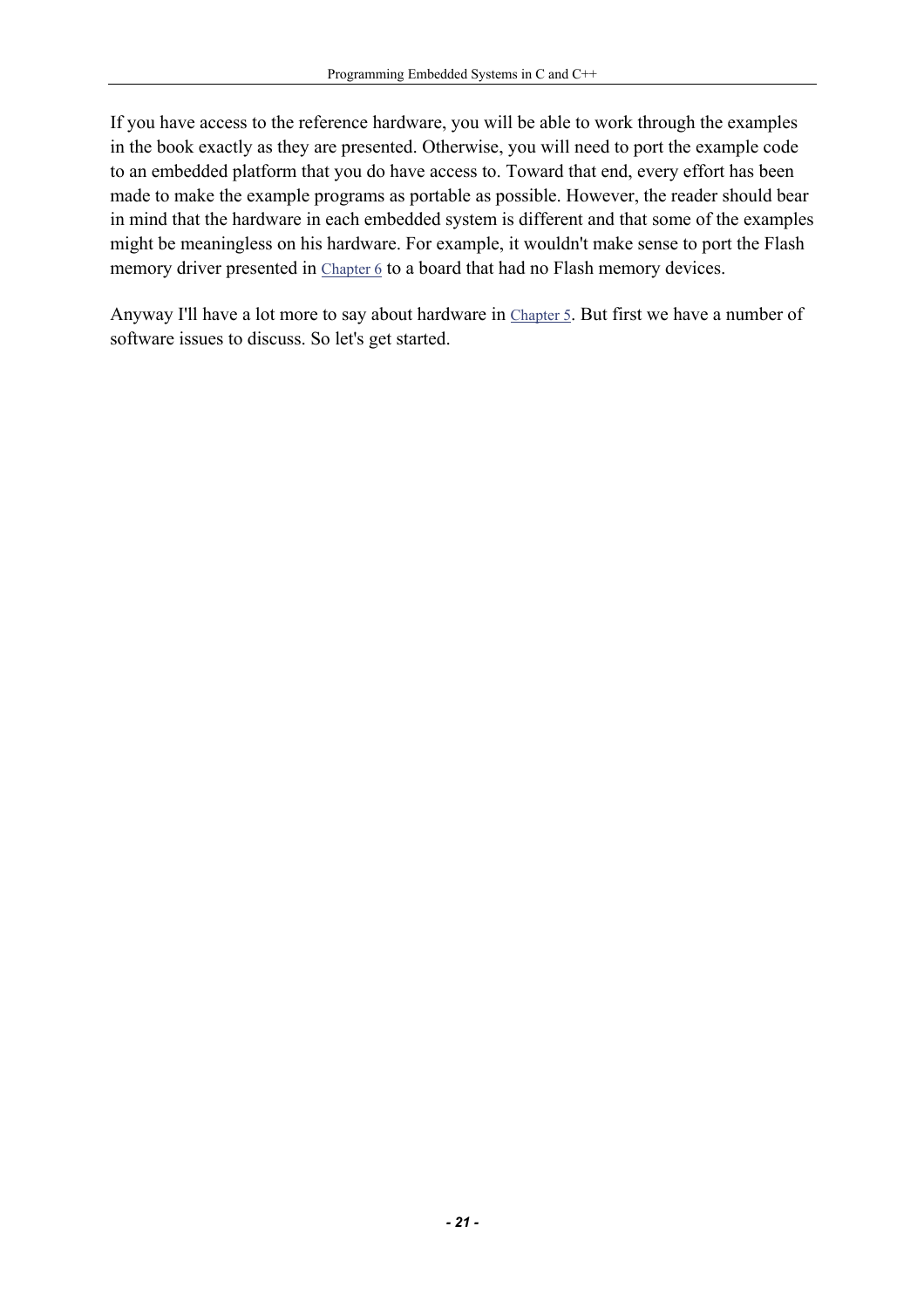# **Chapter 2. Your First Embedded Program**

*ACHTUNG! Das machine is nicht fur gefingerpoken und mittengrabben. Ist easy schnappen der springenwerk, blowenfusen und corkenpoppen mit spitzensparken. Ist nicht fur gewerken by das dummkopfen. Das rubbernecken sightseeren keepen hands in das pockets. Relaxen und vatch das blinkenlights!* 

In this chapter we'll dive right into embedded programming by way of an example. The program we'll look at is similar in spirit to the "Hello, World!" example found in the beginning of most other programming books. As we discuss the code, I'll provide justification for the selection of the particular program and point out the parts of it that are dependent on the target hardware. This chapter contains only the source code for this first program. We'll discuss how to create the executable and actually run it in the two chapters that follow.

# **2.1 Hello, World!**

It seems like every programming book ever written begins with the same example-a program that prints "Hello, World!" on the user's screen. An overused example like this might seem a bit boring. But it does help readers to quickly assess the ease or difficulty with which simple programs can be written in the programming environment at hand. In that sense, "Hello, World!" serves as a useful benchmark of programming languages and computer platforms. Unfortunately, by this measure, embedded systems are among the most difficult computer platforms for programmers to work with. In some embedded systems, it might even be impossible to implement the "Hello, World!" program. And in those systems that are capable of supporting it, the printing of text strings is usually more of an endpoint than a beginning.

You see, the underlying assumption of the "Hello, World!" example is that there is some sort of output device on which strings of characters can be printed. A text window on the user's monitor often serves that purpose. But most embedded systems lack a monitor or analogous output device. And those that do have one typically require a special piece of embedded software, called a display driver, to be implemented first-a rather challenging way to begin one's embedded programming career.

It would be much better to begin with a small, easily implemented, and highly portable embedded program in which there is little room for programming mistakes. After all, the reason my book-writing counterparts continue to use the "Hello, World!" example is that it is a no-brainer to implement. This eliminates one of the variables if the reader's program doesn't work right the first time: it isn't a bug in their code; rather, it is a problem with the development tools or process that they used to create the executable program.

Embedded programmers must be self-reliant. They must always begin each new project with the assumption that nothing works-that all they can rely on is the basic syntax of their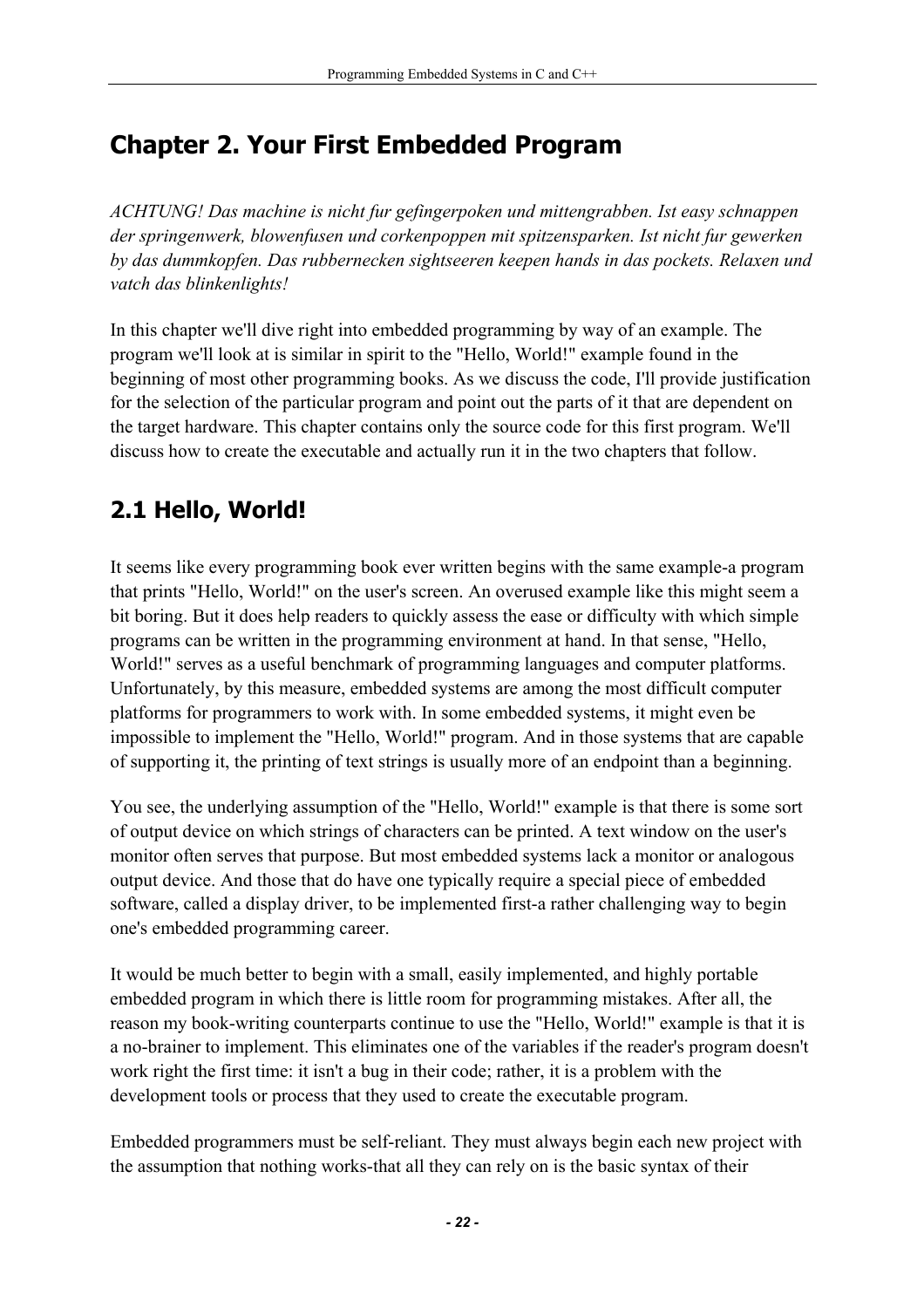programming language. Even the standard library routines might not be available to them. These are the auxiliary functions-like *printf* and *scanf -*that most other programmers take for granted. In fact, library routines are often as much a part of the language standard as the basic syntax. However, that part of the standard is more difficult to support across all possible computing platforms and is occasionally ignored by the makers of compilers for embedded systems.

So you won't find an actual "Hello, World!" program in this chapter. Instead, we will assume only the basic syntax of C is available for our first example. As we progress through the book, we will gradually add C++ syntax, standard library routines, and the equivalent of a character output device to our repertoire. Then, in Chapter 9, we'll finally implement a "Hello, World!" program. By that time you'll be well on your way to becoming an expert in the field of embedded systems programming.

### **2.2 Das Blinkenlights**

Every embedded system that I've encountered in my career has had at least one LED that could be controlled by software. So my substitute for the "Hello, World!" program has been one that blinks an LED at a rate of 1 Hz (one complete on-off cycle per second).<sup>[1]</sup> Typically, the code required to turn an LED on and off is limited to a few lines of C or assembly, so there is very little room for programming errors to occur. And because almost all embedded systems have LEDs, the underlying concept is extremely portable.

[1] Of course, the rate of blink is completely arbitrary. But one of the things I like about the 1 Hz rate is that it's easy to confirm with a stopwatch. Simply start the stopwatch, count off some number of blinks, and see if the number of elapsed seconds is the same as the number of blinks. Need greater accuracy? Simply count off more blinks.

The superstructure of the Blinking LED program is shown below. This part of the program is hardware-independent. However, it relies on the hardware-dependent functions *toggleLed* and *delay* to change the state of the LED and handle the timing, respectively.

```
/********************************************************************** 
 * 
  * Function: main() 
 * 
  * Description: Blink the green LED once a second. 
 * 
  * Notes: This outer loop is hardware-independent. However, 
              it depends on two hardware-dependent functions.
 * 
  * Returns: This routine contains an infinite loop. 
 * 
  **********************************************************************/ 
void 
main(void)
```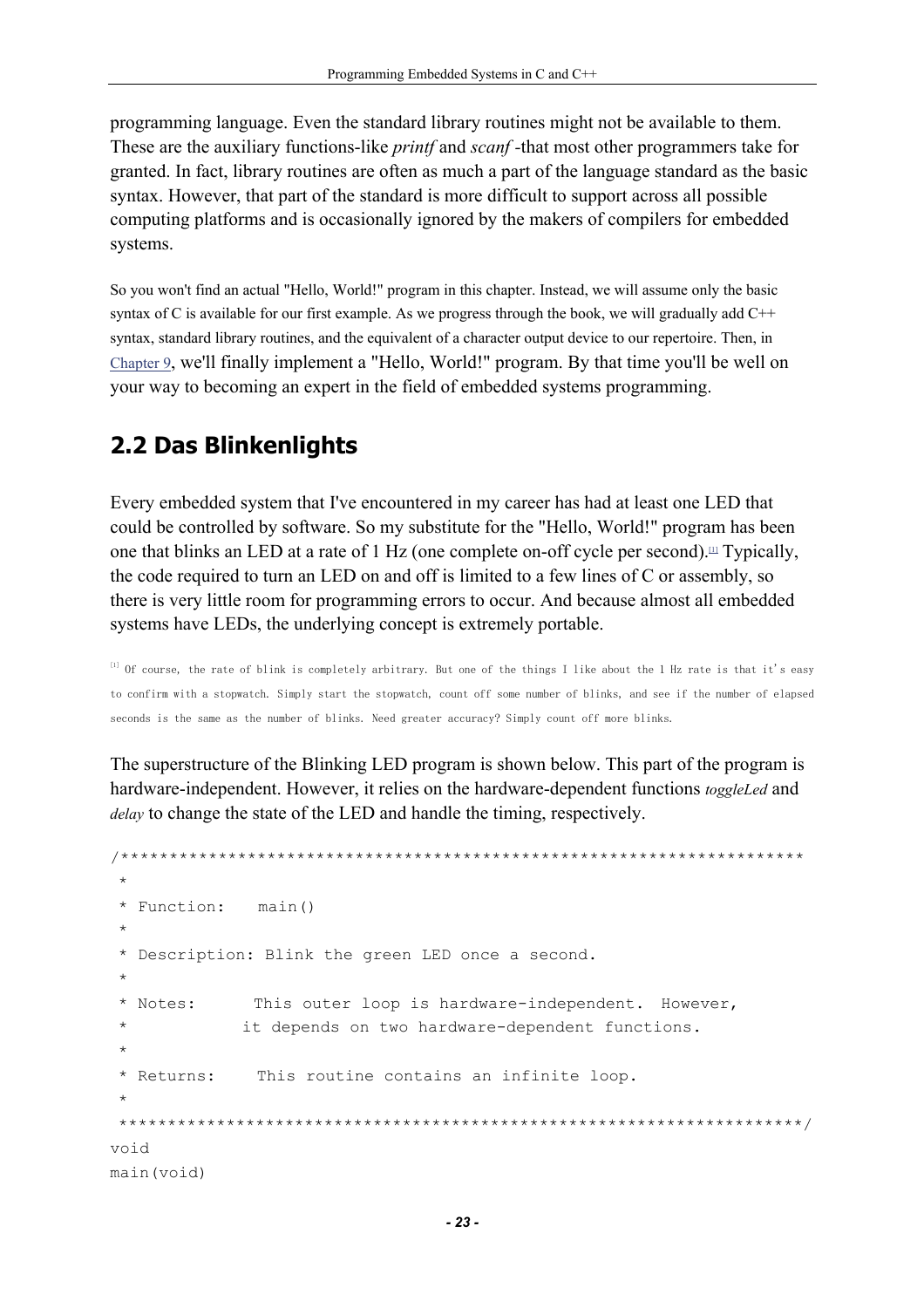```
{ 
    while (1) 
    { 
      toggleLed(LED GREEN); /* Change the state of the LED. */
      delay(500); \frac{1}{2} /* Pause for 500 milliseconds. */
    } 
\} /* main() */
```
### **2.2.1 toggleLed**

In the case of the Arcom board, there are actually two LEDs: one red and one green. The state of each LED is controlled by a bit in a register called the Port 2 I/O Latch Register (P2LTCH, for short). This register is located within the very same chip as the CPU and takes its name from the fact that it contains the latched state of eight I/O pins found on the exterior of that chip. Collectively, these pins are known as I/O Port 2. And each of the eight bits in the P2LTCH register is associated with the voltage on one of the I/O pins. For example, bit 6 controls the voltage going to the green LED:

#define LED GREEN  $0x40$  /\* The green LED is controlled by bit 6. \*/

By modifying this bit, it is possible to change the voltage on the external pin and, thus, the state of the green LED. As shown in Figure 2-1, when bit 6 of the P2LTCH register is 1 the LED is off; when it is the LED is on.





The P2LTCH register is located in a special region of memory called the I/O space, at offset 0xFF5E. Unfortunately, registers within the I/O space of an 80x86 processor can be accessed only by using the assembly language instructions in and out. The C language has no built-in support for these operations. Its closest replacements are the library routines *inport* and *outport*, which are declared in the PC-specific header file *dos.h*. Ideally, we would just include that header file and call those library routines from our embedded program. However,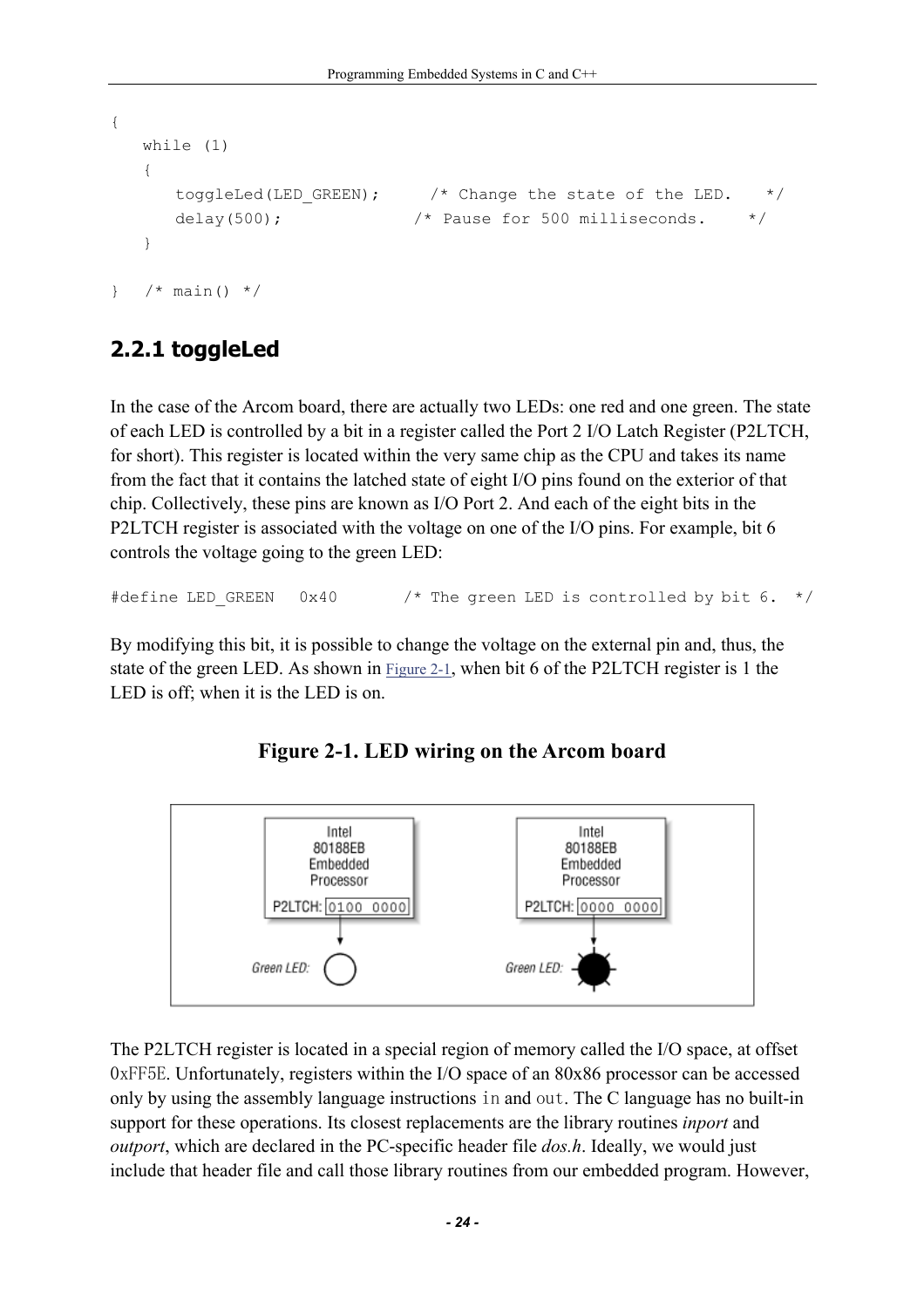because they are part of the DOS programmer's library, we'll have to assume the worst: that they won't work on our system. At the very least, we shouldn't rely on them in our very first program.

An implementation of the *toggleLed* routine that is specific to the Arcom board and does not rely on any library routines is shown below. The actual algorithm is straightforward: read the contents of the P2LTCH register, toggle the bit that controls the LED of interest, and write the new value back into the register. You will notice that although this routine is written in C, the functional part is actually implemented in assembly language. This is a handy technique, known as inline assembly, that separates the programmer from the intricacies of C's function calling and parameter passing conventions but still gives her the full expressive power of assembly language.[2]

 $[2]$  Unfortunately, the exact syntax of inline assembly varies from compiler to compiler. In the example, I'm using the format preferred by the Borland C++ compiler. Borland's inline assembly format is one of the best because it supports references to variables and constants that are defined within the C code.

```
#define P2LTCH 0xFF5E /* The offset of the P2LTCH register. */ 
/********************************************************************** 
 * 
 * Function: toggleLed() 
 * 
 * Description: Toggle the state of one or both LEDs. 
 * 
 * Notes: This function is specific to Arcom's Target188EB board. 
 * 
 * Returns: None defined. 
 * 
 **********************************************************************/ 
void 
toggleLed(unsigned char ledMask) 
{ 
    asm { 
       mov dx, P2LTCH /* Load the address of the register. */ 
      in al, dx /* Read the contents of the register. */
       mov ah, ledMask /* Move the ledMask into a register. */ 
      xor al, ah \frac{1}{2} /* Toggle the requested bits. \frac{1}{2} out dx, al /* Write the new register contents. */ 
    }; 
} /* toggleLed() */
```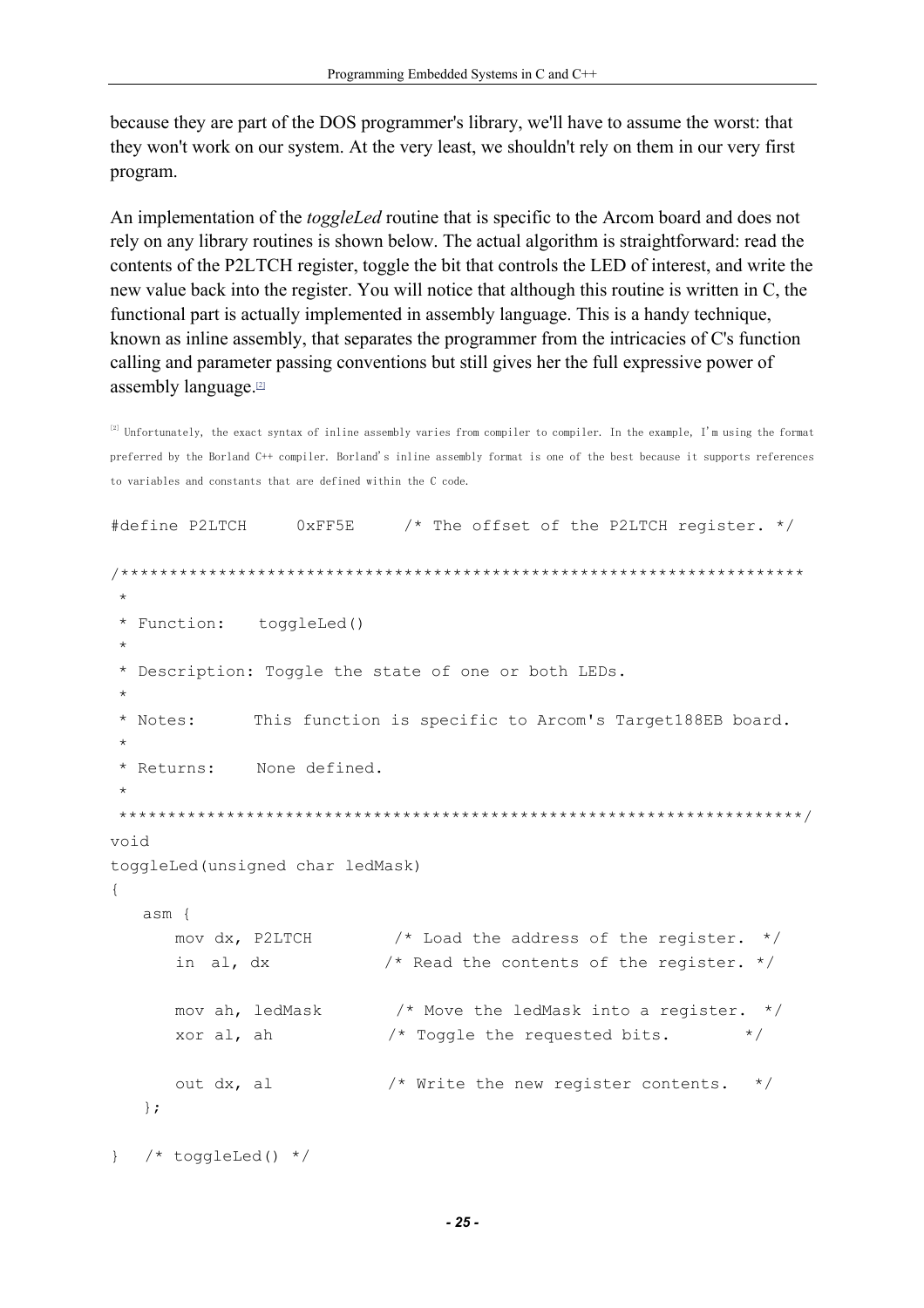### **2.2.2 delay**

We also need to implement a half-second (500 ms) delay between LED toggles. This is done by busy-waiting within the *delay* routine shown below. This routine accepts the length of the requested delay, in milliseconds, as its only parameter. It then multiplies that number by the constant CYCLES\_PER\_MS to obtain the total number of while-loop iterations required to delay for the requested time period.

```
/********************************************************************** 
 * 
 * Function: delay() 
 * 
 * Description: Busy-wait for the requested number of milliseconds. 
 * 
 * Notes: The number of decrement-and-test cycles per millisecond 
             was determined through trial and error. This value is
 * dependent upon the processor type and speed. 
 * 
 * Returns: None defined. 
 * 
 **********************************************************************/ 
void 
delay(unsigned int nMilliseconds) 
{ 
   #define CYCLES PER MS 260 /* Number of decrement-and-test cycles. */
   unsigned long nCycles = nMilliseconds * CYCLES PER MS;
    while (nCycles--); 
\frac{1}{2} /* delay() */
```
The hardware-specific constant CYCLES\_PER\_MS represents the number of decrement-and-test cycles  $(nCycles - 1 = 0)$  that the processor can perform in a single millisecond. To determine this number I used trial and error. I made an approximate calculation (I think it came out to around 200), then wrote the remainder of the program, compiled it, and ran it. The LED was indeed blinking but at a rate faster than 1 Hz. So I used my trusty stopwatch to make a series of small changes to CYCLES\_PER\_MS until the rate of blink was as close to 1 Hz as I cared to test.

That's it! That's all there is to the Blinking LED program. The three functions *main*, *toggleLed*, and *delay* do the whole job. If you want to port this program to some other embedded system, you should read the documentation that came with your hardware, rewrite *toggleLed* as necessary, and change the value of CYCLES\_PER\_MS. Of course, we do still need to talk about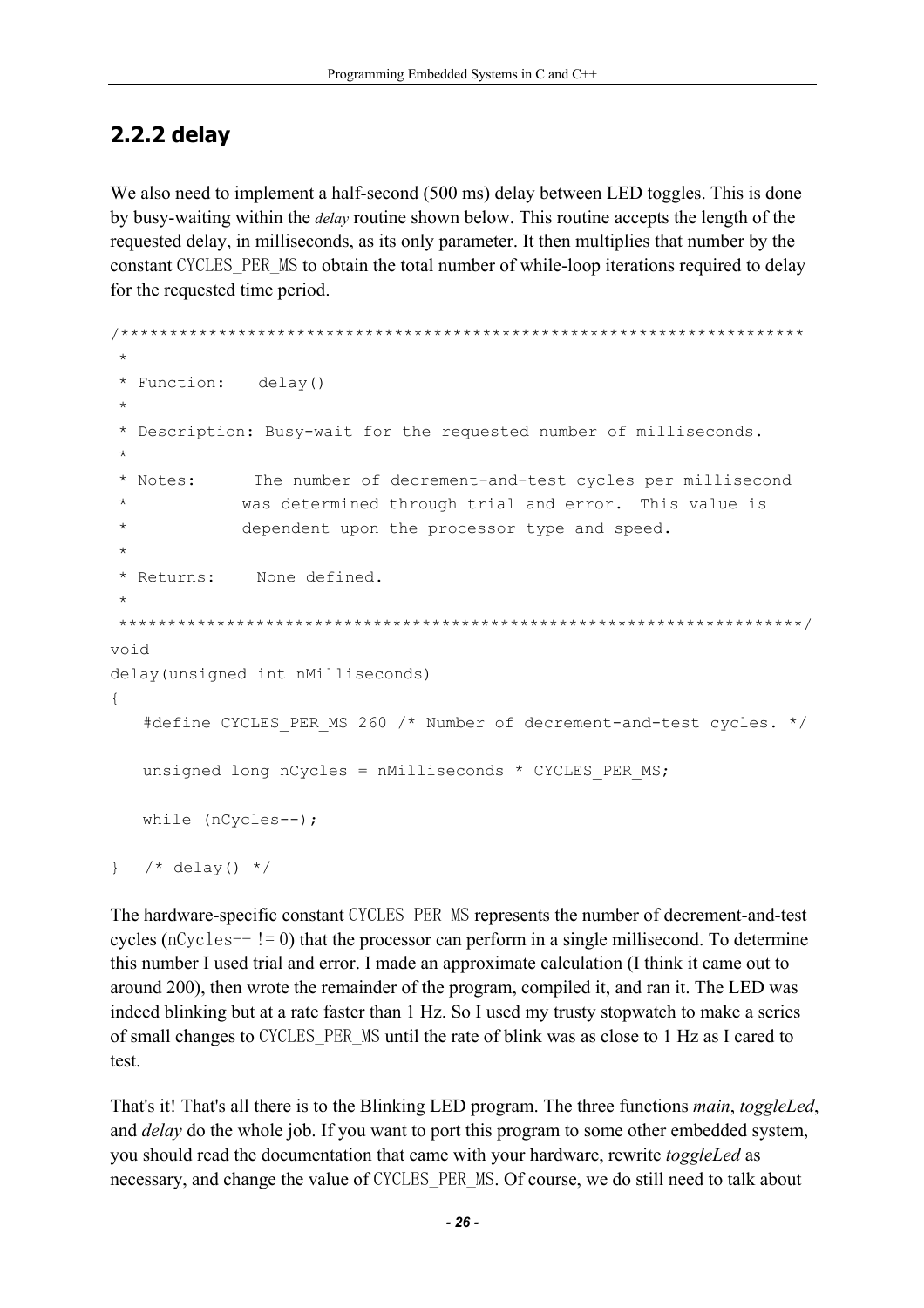how to build and execute this program. We'll examine those topics in the next two chapters. But first, I have a little something to say about infinite loops and their role in embedded systems.

# **2.3 The Role of the Infinite Loop**

One of the most fundamental differences between programs developed for embedded systems and those written for other computer platforms is that the embedded programs almost always end with an infinite loop. Typically, this loop surrounds a significant part of the program's functionality-as it does in the Blinking LED program. The infinite loop is necessary because the embedded software's job is never done. It is intended to be run until either the world comes to an end or the board is reset, whichever happens first.

In addition, most embedded systems have only one piece of software running on them. And although the hardware is important, it is not a digital watch or a cellular phone or a microwave oven without that embedded software. If the software stops running, the hardware is rendered useless. So the functional parts of an embedded program are almost always surrounded by an infinite loop that ensures that they will run forever.

This behavior is so common that it's almost not worth mentioning. And I wouldn't, except that I've seen quite a few first-time embedded programmers get confused by this subtle difference. So if your first program appears to run, but instead of blinking the LED simply changes its state once, it could be that you forgot to wrap the calls to *toggleLed* and *delay* in an infinite loop.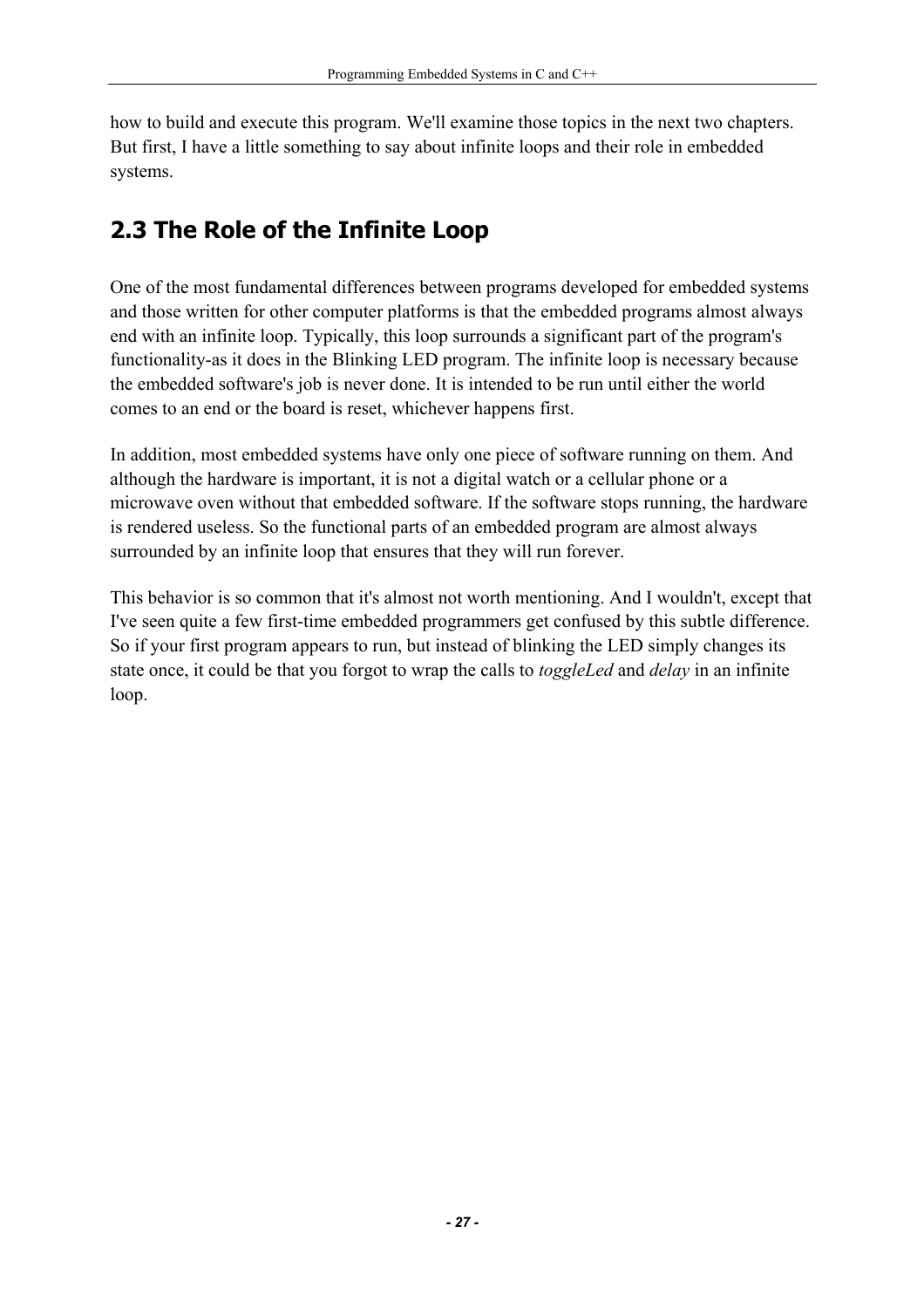# **Chapter 3. Compiling, Linking, and Locating**

*I consider that the golden rule requires that if I like a program I must share it with other people who like it. Software sellers want to divide the users and conquer them, making each user agree not to share with others. I refuse to break solidarity with other users in this way. I cannot in good conscience sign a nondisclosure agreement or a software license agreement. So that I can continue to use computers without dishonor, I have decided to put together a sufficient body of free software so that I will be able to get along without any software that is not free.* 

-Richard Stallman, Founder of the GNU Project, *The GNU Manifesto*

In this chapter, we'll examine the steps involved in preparing your software for execution on an embedded system. We'll also discuss the associated development tools and see how to build the Blinking LED program shown in Chapter 2. But before we get started, I want to make it clear that embedded systems programming is not substantially different from the programming you've done before. The only thing that has really changed is that each target hardware platform is unique. Unfortunately, that one difference leads to a lot of additional software complexity, and it's also the reason you'll need to be more aware of the software build process than ever before.

### **3.1 The Build Process**

There are a lot of things that software development tools can do automatically when the target platform is well defined.<sup> $\mu$ </sup> This automation is possible because the tools can exploit features of the hardware and operating system on which your program will execute. For example, if all of your programs will be executed on IBM-compatible PCs running DOS, your compiler can automate-and, therefore, hide from your view-certain aspects of the software build process. Embedded software development tools, on the other hand, can rarely make assumptions about the target platform. Instead, the user must provide some of his own knowledge of the system to the tools by giving them more explicit instructions.

[1] Used this way, the term "target platform" is best understood to include not only the hardware but also the operating system that forms the basic runtime environment for your software. If no operating system is present-as is sometimes the case in an embedded system-the target platform is simply the processor on which your program will be run.

The process of converting the source code representation of your embedded software into an executable binary image involves three distinct steps. First, each of the source files must be compiled or assembled into an object file. Second, all of the object files that result from the first step must be linked together to produce a single object file, called the relocatable program. Finally, physical memory addresses must be assigned to the relative offsets within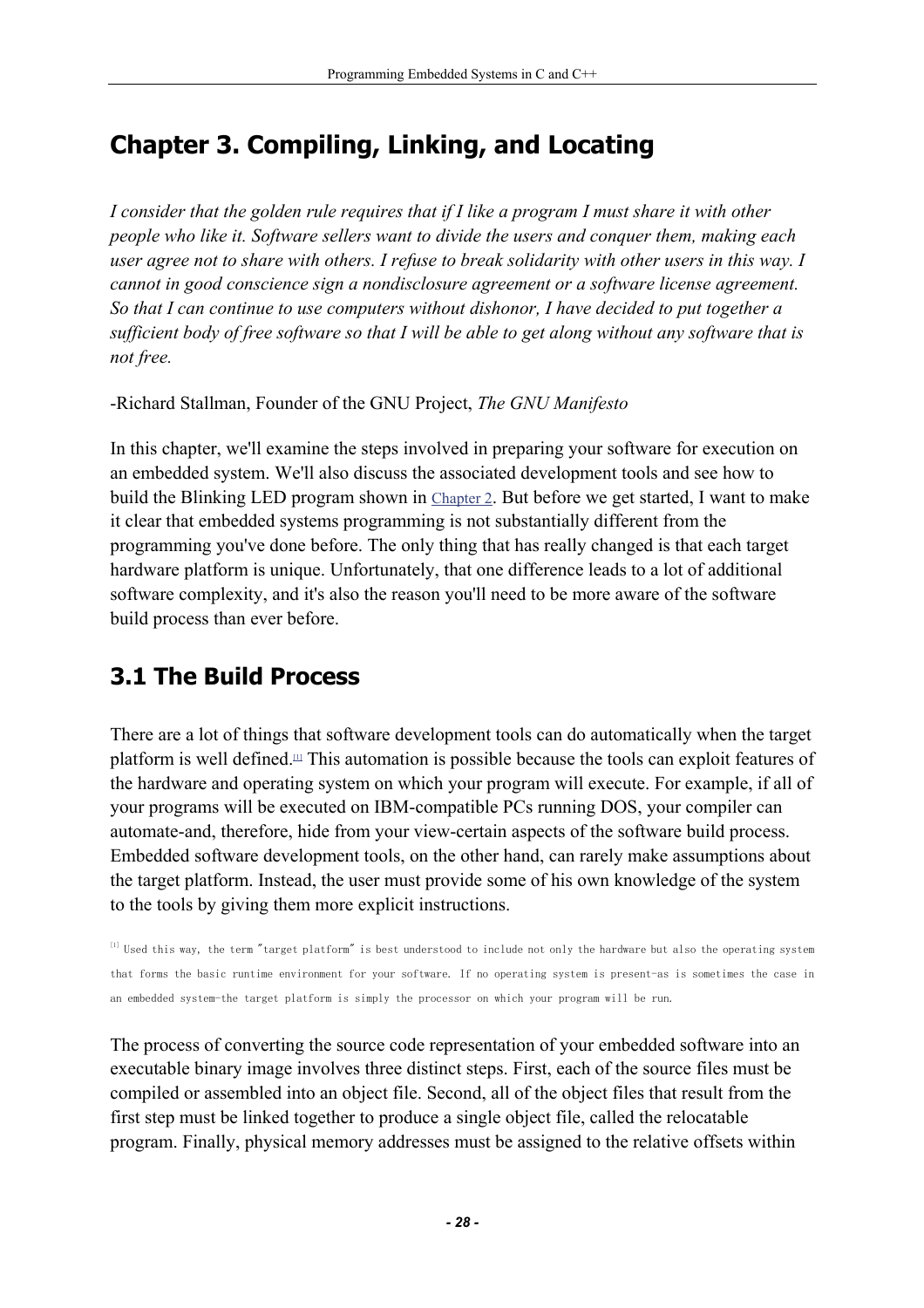the relocatable program in a process called relocation. The result of this third step is a file that contains an executable binary image that is ready to be run on the embedded system.

The embedded software development process just described is illustrated in **Figure 3-1**. In this figure, the three steps are shown from top to bottom, with the tools that perform them shown in boxes that have rounded corners. Each of these development tools takes one or more files as input and produces a single output file. More specific information about these tools and the files they produce is provided in the sections that follow.





Each of the steps of the embedded software build process is a transformation performed by software running on a general-purpose computer. To distinguish this development computer (usually a PC or Unix workstation) from the target embedded system, it is referred to as the host computer. In other words, the compiler, assembler, linker, and locator are all pieces of software that run on a host computer, rather than on the embedded system itself. Yet, despite the fact that they run on some other computer platform, these tools combine their efforts to produce an executable binary image that will execute properly only on the target embedded system. This split of responsibilities is shown in Figure 3-2.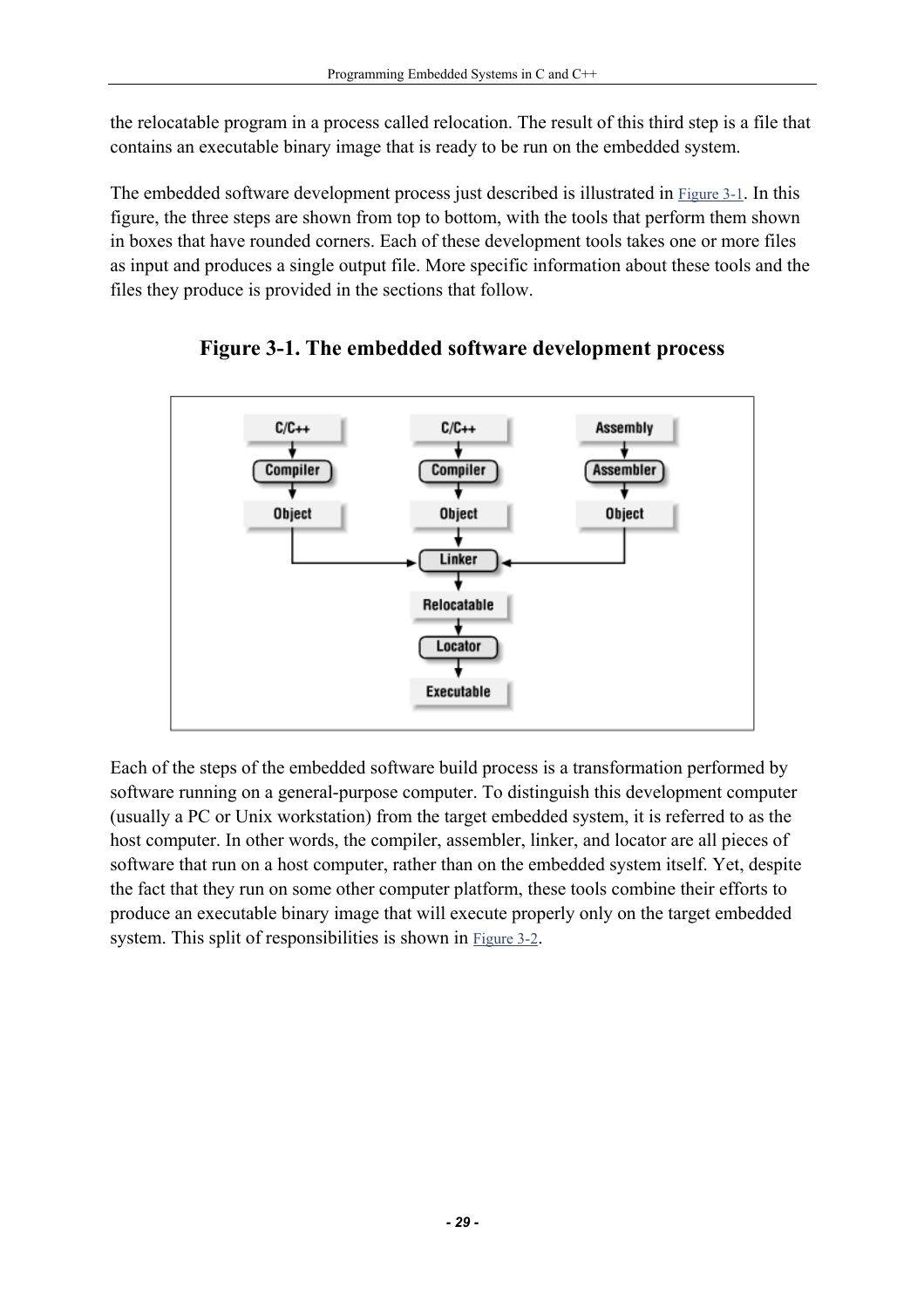

### **Figure 3-2. The split between host and target**

In this chapter and the next I'll be using the GNU tools (compiler, assembler, linker, and debugger) as examples. These tools are extremely popular with embedded software developers because they are freely available (even the source code is free) and support many of the most popular embedded processors. I will use features of these specific tools as illustrations for the general concepts discussed. Once understood, these same basic concepts can be applied to any equivalent development tool.

# **3.2 Compiling**

The job of a compiler is mainly to translate programs written in some human-readable language into an equivalent set of opcodes for a particular processor. In that sense, an assembler is also a compiler (you might call it an "assembly language compiler") but one that performs a much simpler one-to-one translation from one line of human-readable mnemonics to the equivalent opcode. Everything in this section applies equally to compilers and assemblers. Together these tools make up the first step of the embedded software build process.

Of course, each processor has its own unique machine language, so you need to choose a compiler that is capable of producing programs for your specific target processor. In the embedded systems case, this compiler almost always runs on the host computer. It simply doesn't make sense to execute the compiler on the embedded system itself. A compiler such as this-that runs on one computer platform and produces code for another-is called a cross-compiler. The use of a cross-compiler is one of the defining features of embedded software development.

The GNU C/C++ compiler ( *gcc* ) and assembler (*as* ) can be configured as either native compilers or cross-compilers. As cross-compilers these tools support an impressive set of host-target combinations. Table 3-1 lists some of the most popular of the supported hosts and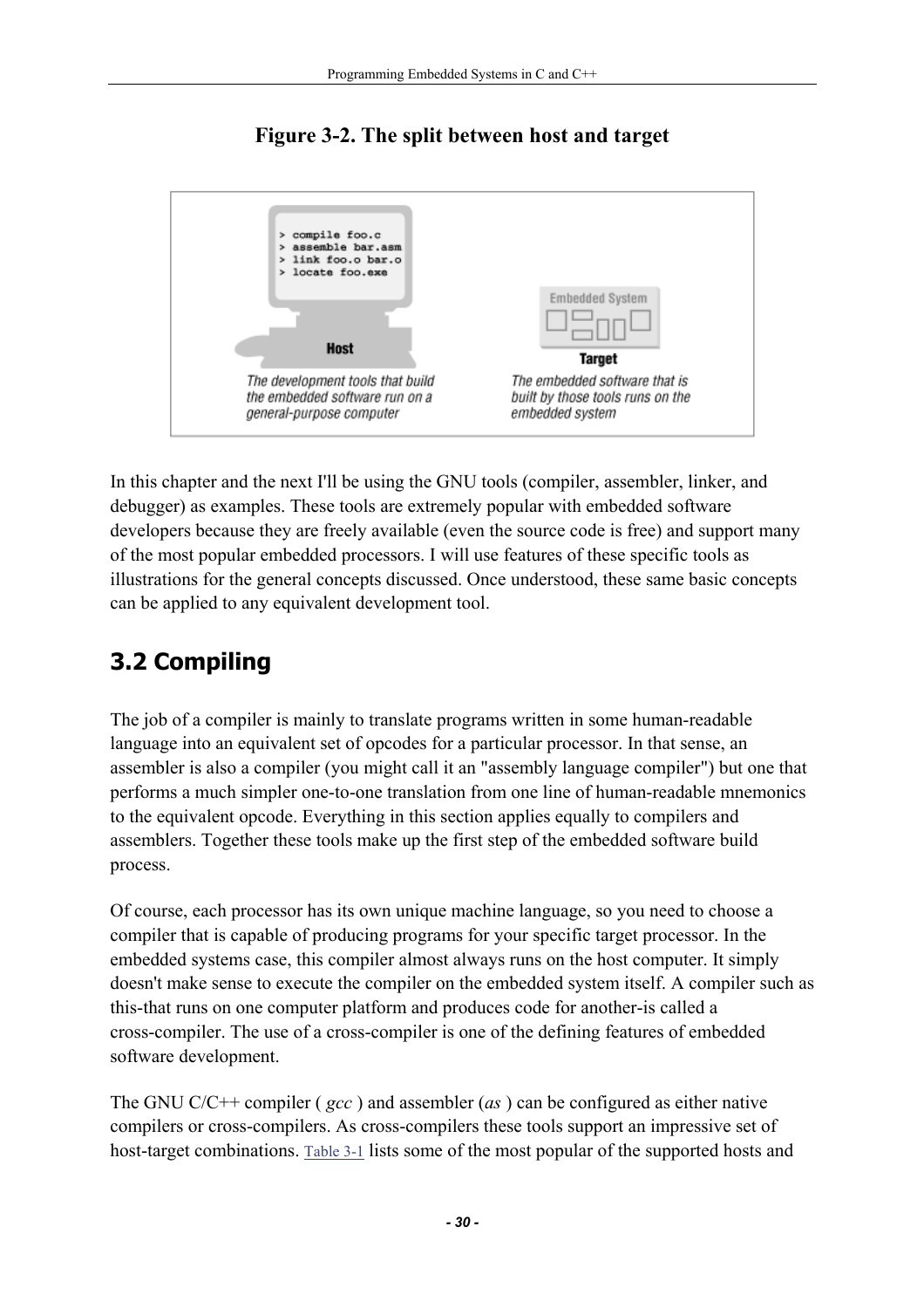targets. Of course, the selections of host platform and target processor are independent; these tools can be configured for any combination.

| <b>Host Platforms</b>    | <b>Target Processors</b>      |  |  |  |
|--------------------------|-------------------------------|--|--|--|
|                          | $AMD/Intel x86 (32-bit only)$ |  |  |  |
| DEC Alpha Digital Unix   | <b>Fujitsu SPARClite</b>      |  |  |  |
| HP 9000/700 HP-UX        | Hitachi H8/300, H8/300H, H8/S |  |  |  |
| <b>IBM Power PC AIX</b>  | Hitachi SH                    |  |  |  |
| IBM RS6000 AIX           | <b>IBM/Motorola PowerPC</b>   |  |  |  |
| <b>SGI Iris IRIX</b>     | Intel i960                    |  |  |  |
| <b>Sun SPARC Solaris</b> | MIPS R3xxx, R4xx0             |  |  |  |
| <b>Sun SPARC SunOS</b>   | Mitsubishi D10V, M32R/D       |  |  |  |
| X86 Windows 95/NT        | Motorola 68k                  |  |  |  |
| X86 Red Hat Linux        | Sun SPARC, MicroSPARC         |  |  |  |
|                          | Toshiba TX39                  |  |  |  |

### **Table 3-1. Hosts and Targets Supported by the GNU Compiler**

Regardless of the input language  $(C/C^{++}$ , assembly, or any other), the output of the cross-compiler will be an object file. This is a specially formatted binary file that contains the set of instructions and data resulting from the language translation process. Although parts of this file contain executable code, the object file is not intended to be executed directly. In fact, the internal structure of an object file emphasizes the incompleteness of the larger program.

The contents of an object file can be thought of as a very large, flexible data structure. The structure of the file is usually defined by a standard format like the Common Object File Format (COFF) or Extended Linker Format (ELF). If you'll be using more than one compiler (i.e., you'll be writing parts of your program in different source languages), you need to make sure that each is capable of producing object files in the same format. Although many compilers (particularly those that run on Unix platforms) support standard object file formats like COFF and ELF ( *gcc* supports both), there are also some others that produce object files only in proprietary formats. If you're using one of the compilers in the latter group, you might find that you need to buy all of your other development tools from the same vendor.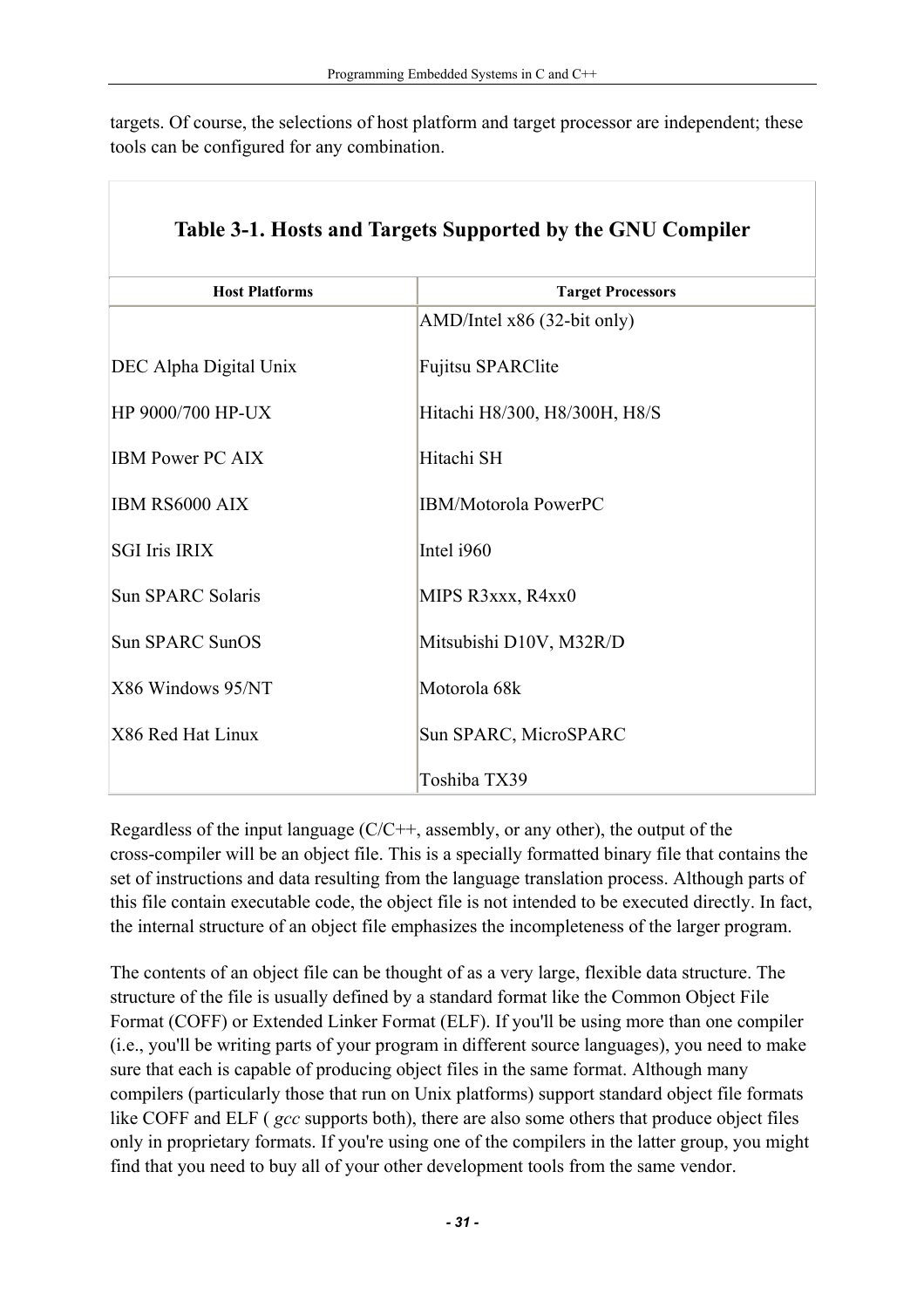Most object files begin with a header that describes the sections that follow. Each of these sections contains one or more blocks of code or data that originated within the original source file. However, these blocks have been regrouped by the compiler into related sections. For example, all of the code blocks are collected into a section called text, initialized global variables (and their initial values) into a section called data, and uninitialized global variables into a section called bss.

There is also usually a symbol table somewhere in the object file that contains the names and locations of all the variables and functions referenced within the source file. Parts of this table may be incomplete, however, because not all of the variables and functions are always defined in the same file. These are the symbols that refer to variables and functions defined in other source files. And it is up to the linker to resolve such unresolved references.

# **3.3 Linking**

All of the object files resulting from step one must be combined in a special way before the program can be executed. The object files themselves are individually incomplete, most notably in that some of the internal variable and function references have not yet been resolved. The job of the linker is to combine these object files and, in the process, to resolve all of the unresolved symbols.

The output of the linker is a new object file that contains all of the code and data from the input object files and is in the same object file format. It does this by merging the text, data, and bss sections of the input files. So, when the linker is finished executing, all of the machine language code from all of the input object files will be in the text section of the new file, and all of the initialized and uninitialized variables will reside in the new data and bss sections, respectively.

While the linker is in the process of merging the section contents, it is also on the lookout for unresolved symbols. For example, if one object file contains an unresolved reference to a variable named foo and a variable with that same name is declared in one of the other object files, the linker will match them up. The unresolved reference will be replaced with a reference to the actual variable. In other words, if foo is located at offset 14 of the output data section, its entry in the symbol table will now contain that address.

The GNU linker (*ld* ) runs on all of the same host platforms as the GNU compiler. It is essentially a command-line tool that takes the names of all the object files to be linked together as arguments. For embedded development, a special object file that contains the compiled startup code must also be included within this list. (See Startup Code later in this chapter.) The GNU linker also has a scripting language that can be used to exercise tighter control over the object file that is output.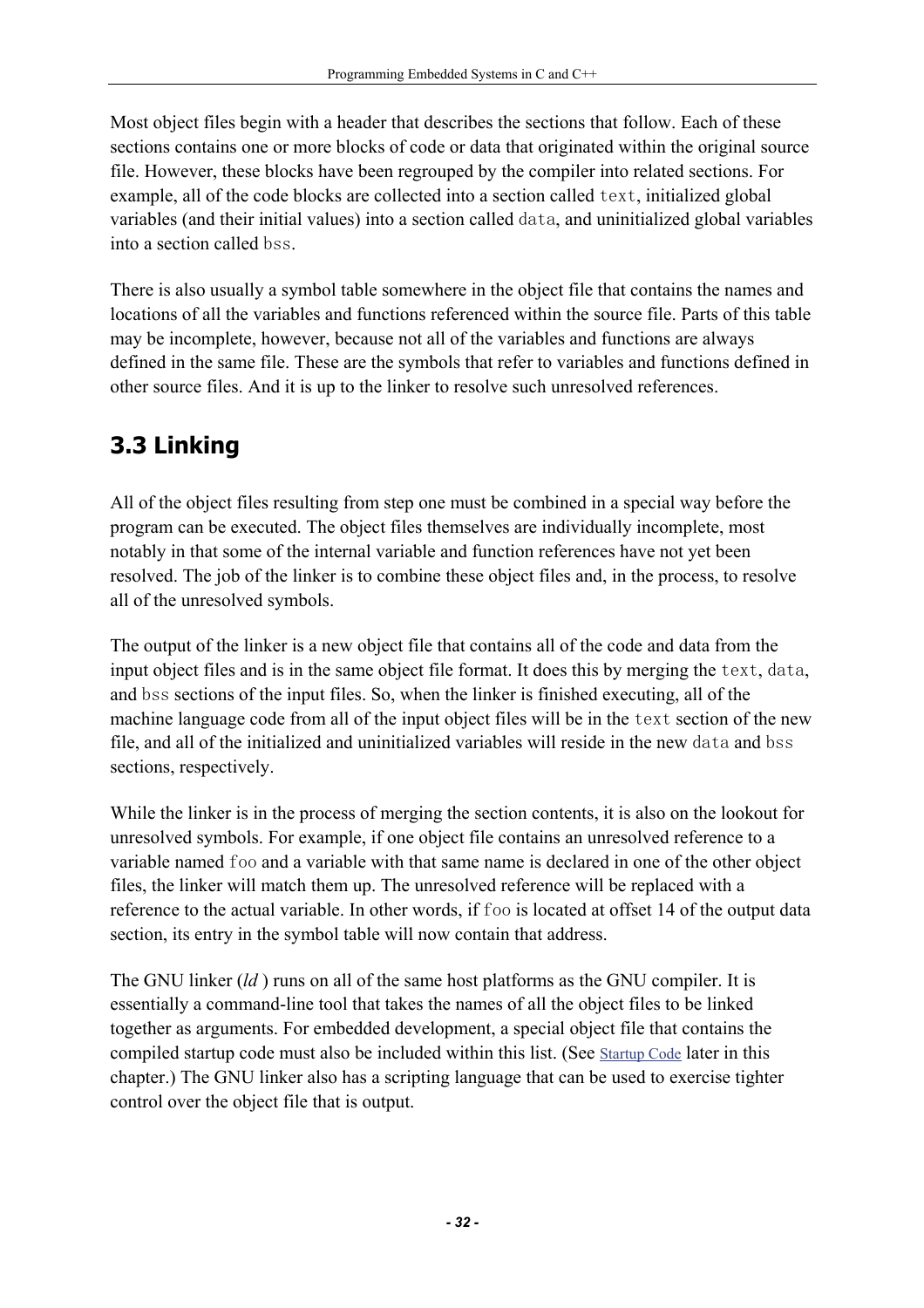### **Startup Code**

One of the things that traditional software development tools do automatically is to insert startup code. Startup code is a small block of assembly language code that prepares the way for the execution of software written in a high-level language. Each high-level language has its own set of expectations about the runtime environment. For example, C and C++ both utilize an implicit stack. Space for the stack has to be allocated and initialized before software written in either language can be properly executed. That is just one of the responsibilities assigned to startup code for C/C++ programs.

Most cross-compilers for embedded systems include an assembly language file called *startup.asm, crt0.s* (short for C runtime), or something similar. The location and contents of this file are usually described in the documentation supplied with the compiler.

Startup code for  $C/C$ ++ programs usually consists of the following actions, performed in the order described:

- 1. Disable all interrupts.
- 2. Copy any initialized data from ROM to RAM.
- 3. Zero the uninitialized data area.
- 4. Allocate space for and initialize the stack.
- 5. Initialize the processor's stack pointer.
- 6. Create and initialize the heap.
- 7. Execute the constructors and initializers for all global variables (C++ only).
- 8. Enable interrupts.
- 9. Call *main*.

Typically, the startup code will also include a few instructions after the call to *main*. These instructions will be executed only in the event that the high-level language program exits (i.e., the call to *main* returns). Depending on the nature of the embedded system, you might want to use these instructions to halt the processor, reset the entire system, or transfer control to a debugging tool.

Because the startup code is not inserted automatically, the programmer must usually assemble it himself and include the resulting object file among the list of input files to the linker. He might even need to give the linker a special command-line option to prevent it from inserting the usual startup code. Working startup code for a variety of target processors can be found in a GNU package called *libgloss*.

If the same symbol is declared in more than one object file, the linker is unable to proceed. It will likely appeal to the programmer-by displaying an error message-and exit. However, if a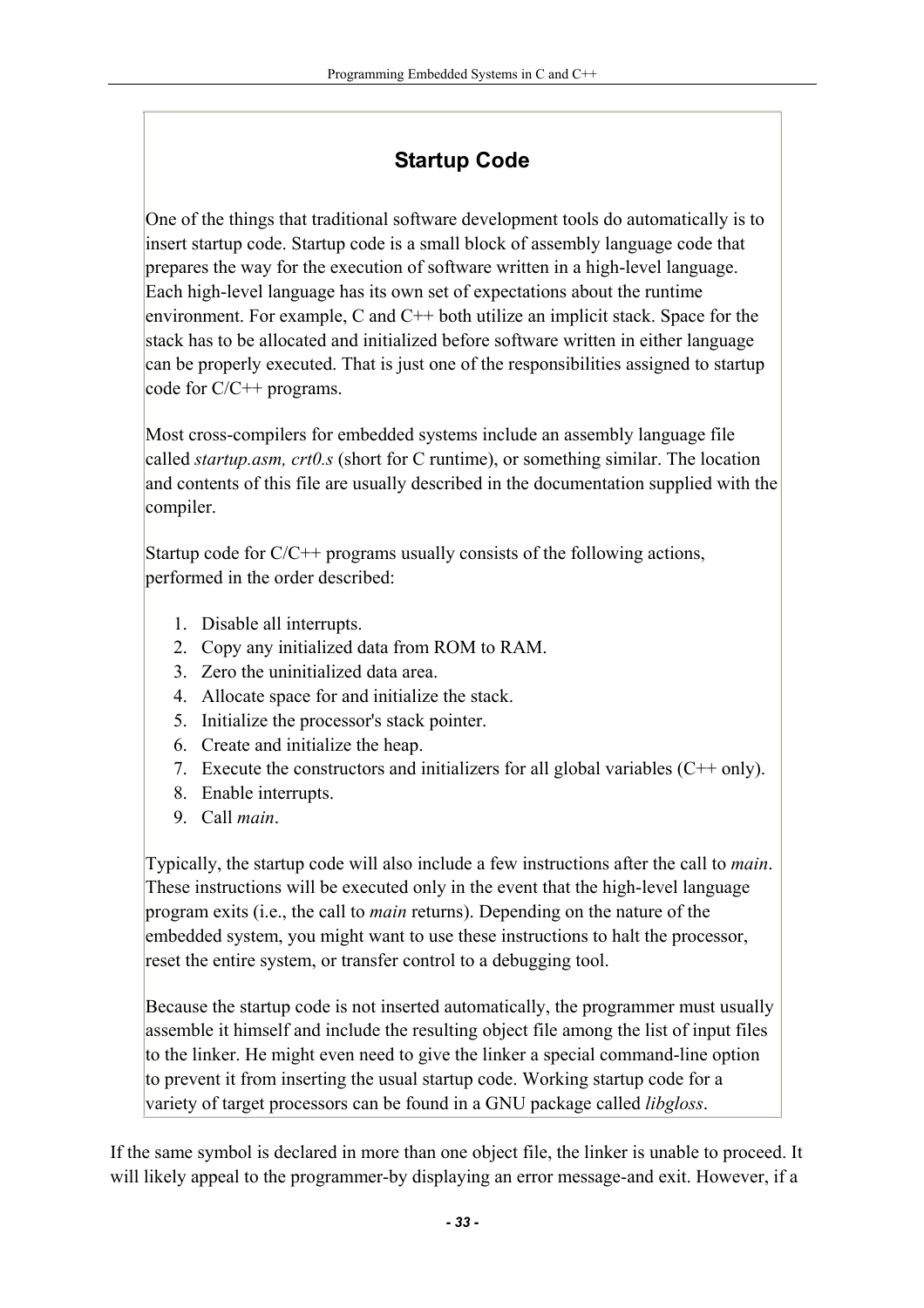symbol reference instead remains unresolved after all of the object files have been merged, the linker will try to resolve the reference on its own. The reference might be to a function that is part of the standard library, so the linker will open each of the libraries described to it on the command line (in the order provided) and examine their symbol tables. If it finds a function with that name, the reference will be resolved by including the associated code and data sections within the output object file.<sup>[2]</sup>

<sup>[2]</sup> Beware that I am only talking about static linking here. In non-embedded environments, dynamic linking of libraries is very common. In that case, the code and data associated with the library routine are not inserted into the program directly.

Unfortunately, the standard library routines often require some changes before they can be used in an embedded program. The problem here is that the standard libraries provided with most software development tool suites arrive only in object form. So you only rarely have access to the library source code to make the necessary changes yourself. Thankfully, a company called Cygnus has created a freeware version of the standard C library for use in embedded systems. This package is called *newlib*. You need only download the source code for this library from the Cygnus web site, implement a few target-specific functions, and compile the whole lot. The library can then be linked with your embedded software to resolve any previously unresolved standard library calls.

After merging all of the code and data sections and resolving all of the symbol references, the linker produces a special "relocatable" copy of the program. In other words, the program is complete except for one thing: no memory addresses have yet been assigned to the code and data sections within. If you weren't working on an embedded system, you'd be finished building your software now.

But embedded programmers aren't generally finished with the build process at this point. Even if your embedded system includes an operating system, you'll probably still need an absolutely located binary image. In fact, if there is an operating system, the code and data of which it consists are most likely within the relocatable program too. The entire embedded application-including the operating system-is almost always statically linked together and executed as a single binary image.

# **3.4 Locating**

The tool that performs the conversion from relocatable program to executable binary image is called a locator. It takes responsibility for the easiest step of the three. In fact, you will have to do most of the work in this step yourself, by providing information about the memory on the target board as input to the locator. The locator will use this information to assign physical memory addresses to each of the code and data sections within the relocatable program. It will then produce an output file that contains a binary memory image that can be loaded into the target ROM.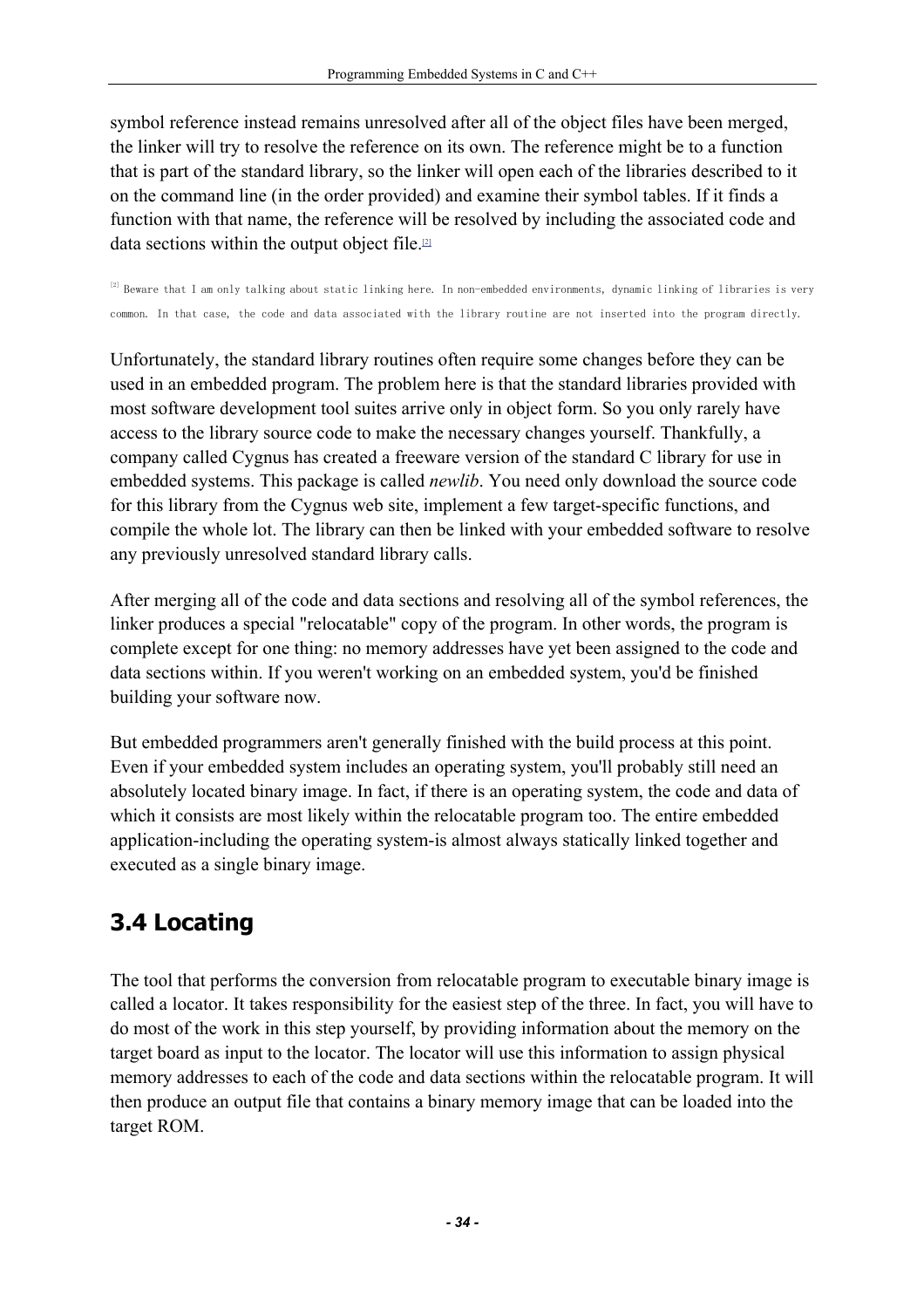In many cases, the locator is a separate development tool. However, in the case of the GNU tools, this functionality is built right into the linker. Try not to be confused by this one particular implementation. Whether you are writing software for a general-purpose computer or an embedded system, at some point the sections of your relocatable program must have actual addresses assigned to them. In the first case, the operating system does it for you at load time. In the second, you must perform the step with a special tool. This is true even if the locator is a part of the linker, as it is in the case of *ld*.

The memory information required by the GNU linker can be passed to it in the form of a linker script. Such scripts are sometimes used to control the exact order of the code and data sections within the relocatable program. But here, we want to do more than just control the order; we also want to establish the location of each section in memory.

What follows is an example of a linker script for a hypothetical embedded target that has 512 KB each of RAM and ROM:

```
MEMORY 
{ 
    ram : ORIGIN = 0x00000, LENGTH = 512K 
   rom : ORIGIN = 0x80000, LENGTH = 512K} 
SECTIONS 
{ 
   data ram : \frac{1}{2} /* Initialized data. \frac{1}{2} { 
      DataStart = .;
      *(.\text{data})DataEnd = .;
    } >rom 
   bss : \frac{1}{2} /* Uninitialized data. \frac{1}{2} { 
      BssStart = .;
       *(.bss) 
      BssEnd = .; } 
   BottomOfHeap = . ; /* The heap starts here. */
   TopOfStack = 0x80000; \frac{x}{10} /* The stack ends here. */
   text rom : \frac{1}{2} /* The actual instructions. */
    { 
       *(.text)
```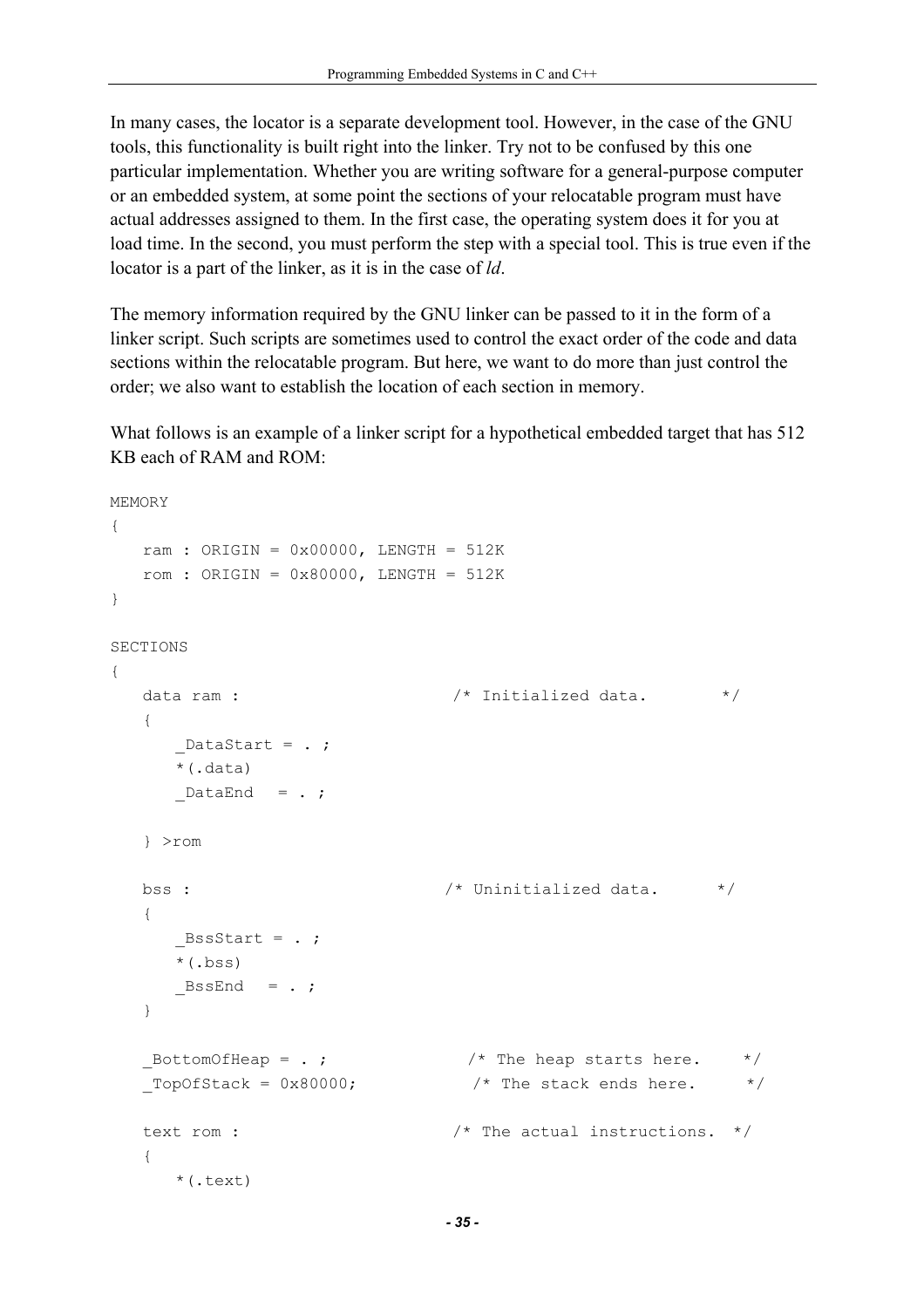}

}

This script informs the GNU linker's built-in locator about the memory on the target board and instructs it to locate the data and bss sections in RAM (starting at address 0x00000) and the text section in ROM (starting at 0x80000). However, the initial values of the variables in the data segment will be made a part of the ROM image by the addition of  $\gamma$  com at the end of that section's definition.

All of the names that begin with underscores ( $TopOfStack$ , for example) are variables that can be referenced from within your source code. The linker will use these symbols to resolve references in the input object files. So, for example, there might be a part of the embedded software (usually within the startup code) that copies the initial values of the initialized variables from ROM to the data section in RAM. The start and stop addresses for this operation can be established symbolically, by referring to the integer variables \_DataStart and DataEnd.

The result of this final step of the build process is an absolutely located binary image that can be downloaded to the embedded system or programmed into a read-only memory device. In the previous example, this memory image would be exactly 1 MB in size. However, because the initial values for the initialized data section are stored in ROM, the lower 512 kilobytes of this image will contain only zeros, so only the upper half of this image is significant. You'll see how to download and execute such memory images in the next chapter.

### **3.5 Building das Blinkenlights**

Unfortunately, because we're using the Arcom board as our reference platform, we won't be able to use the GNU tools to build the examples. Instead we'll be using Borland's C++ Compiler and Turbo Assembler. These tools can be run on any DOS or Windows-based PC.[3] If you have an Arcom board to experiment with, this would be a good time to set it up and install the Borland development tools on your host computer. (See Appendix A for ordering information). I used version 3.1 of the compiler, running on a Windows 95-based PC. However, any version of the Borland tools that can produce code for the 80186 processor will do.

 $^{[3]}$  It is interesting to note that Borland's C++ compiler was not specifically designed for use by embedded software developers. It was instead designed to produce DOS and Windows-based programs for PCs that had 80x86 processors. However, the inclusion of certain command-line options allows us to specify a particular 80x86 processor-the 80186, for example-and, thus, use this tool as a cross-compiler for embedded systems like the Arcom board.

As I have implemented it, the Blinking LED example consists of three source modules: *led.c*, *blink.c*, and *startup.asm*. The first step in the build process is to compile these two files. The command-line options we'll need are *-c* for "compile, but don't link," *-v* for "include symbolic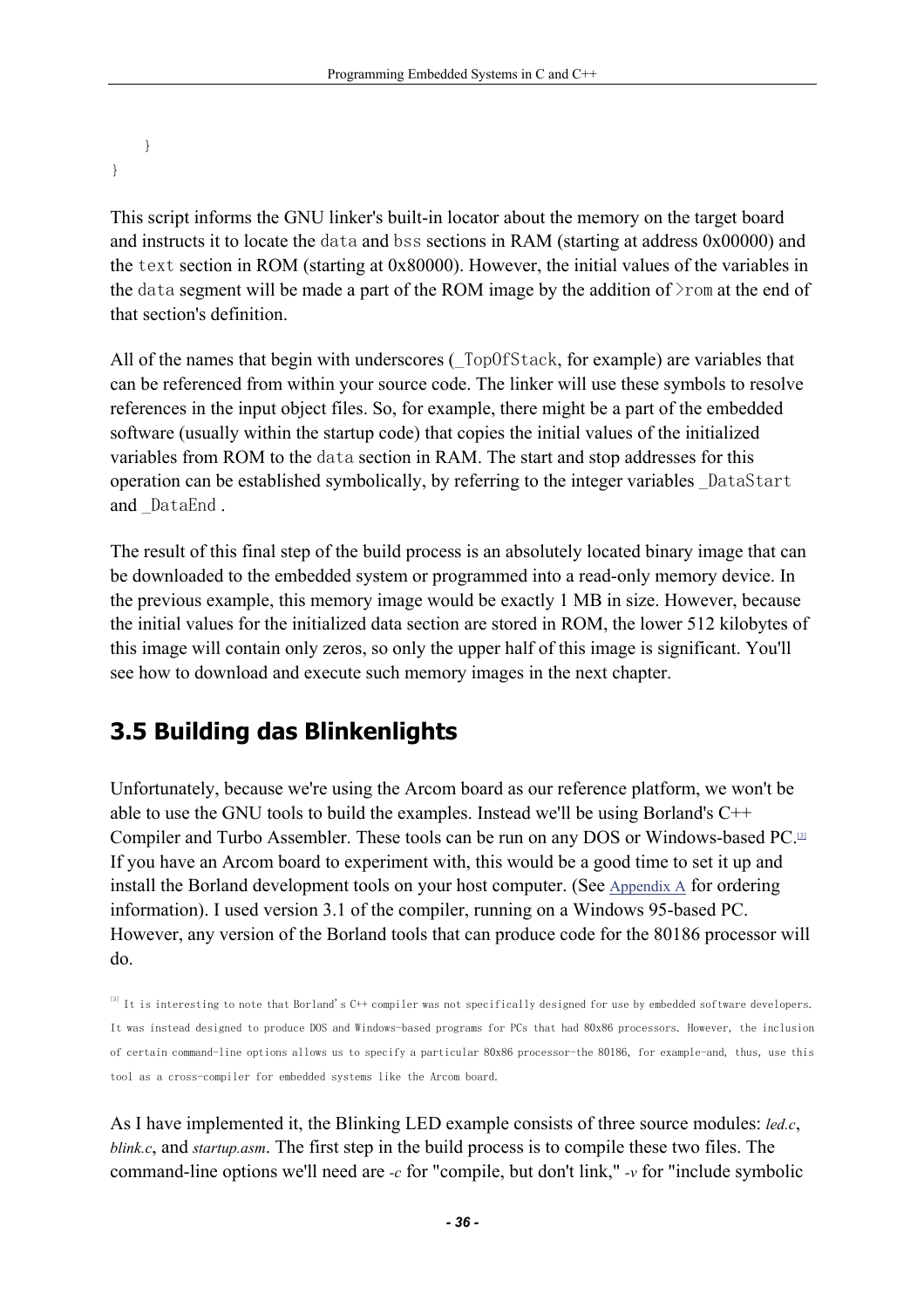debugging information in the output," *-ml* for "use the large memory model," and *-1* for "the target is an 80186 processor." Here are the actual commands:

**bcc -c -v -ml -1 led.c bcc -c -v -ml -1 blink.c**

Of course, these commands will work only if the *bcc.exe* program is in your PATH and the two source files are in the current directory. In other words, you should be in the *Chapter2* subdirectory. The result of each of these commands is the creation of an object file that has the same prefix as the *.c* file and the extension *.obj*. So if all goes well, there will now be two additional files-*led.obj* and *blink.obj -*in the working directory.

Although it would appear that there are only these two object files to be linked together in our example, there are actually three. That's because we must also include some startup code for the C program. (See Startup Code earlier in this chapter.) Example startup code for the Arcom board is provided in the file *startup.asm*, which is included in the *Chapter3* subdirectory. To assemble this code into an object file, change to that directory and issue the following command:

#### **tasm /mx startup.asm**

The result should be the file *startup.obj* in that directory. The command that's actually used to link the three object files together is shown here. Beware that the order of the object files on the command line does matter in this case: the startup code must be placed first for proper linkage.

#### **tlink /m /v /s ..\Chapter3\startup.obj led.obj blink.obj, blink.exe, blink.map**

As a result of the *tlink* command, Borland's Turbo Linker will produce two new files: *blink.exe* and *blink.map* in the working directory. The first file contains the relocatable program and the second contains a human-readable program map. If you have never seen such a map file before, be sure to take a look at this one before reading on. It provides information similar to the contents of the linker script described earlier. However, these are results and, therefore, include the lengths of the sections and the names and locations of the public symbols found in the relocatable program.

One more tool must be used to make the Blinking LED program executable: a locator. The locating tool we'll be using is provided by Arcom, as part of the SourceVIEW development and debugging package included with the board. Because this tool is designed for this one particular embedded platform, it does not have as many options as a more general locator.<sup>[4]</sup>

 $[4]$  However, being free, it is also a lot cheaper than a more general locator.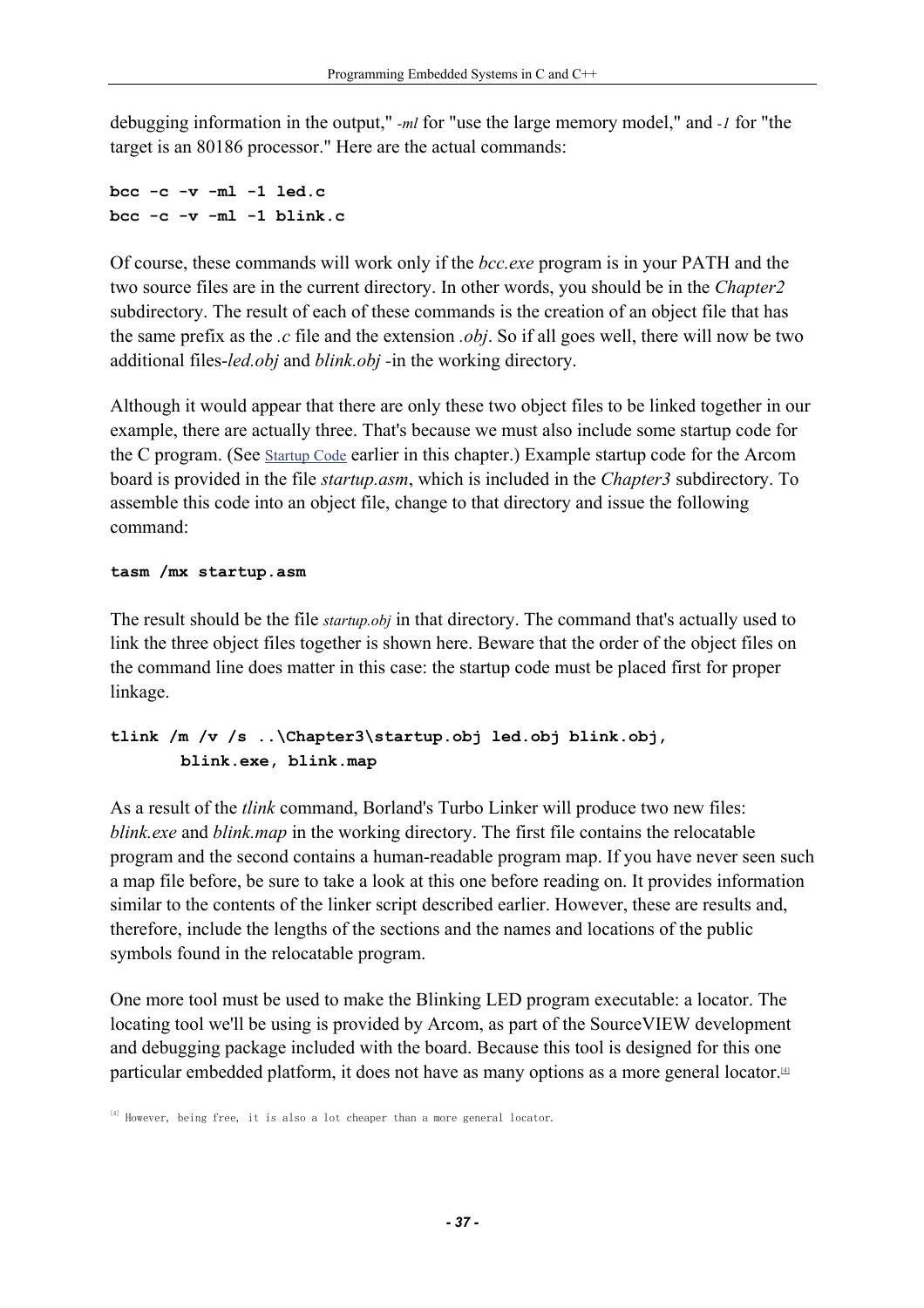In fact, there are just three parameters: the name of the relocatable binary image, the starting address of the ROM (in hexadecimal) and the total size of the destination RAM (in kilobytes):

#### **tcrom blink.exe C000 128**

```
SourceVIEW Borland C ROM Relocator v1.06 
Copyright (c) Arcom Control Systems Ltd 1994 
Relocating code to ROM segment C000H, data to RAM segment 100H 
Changing target RAM size to 128 Kbytes 
Opening 'blink.exe'... 
  Startup stack at 0102:0402 
  PSP Program size 550H bytes (2K) 
  Target RAM size 20000H bytes (128K) 
  Target data size 20H bytes (1K) 
Creating 'blink.rom'... 
  ROM image size 550H bytes (2K)
```
The *tcrom* locator massages the contents of the relocatable input file-assigning base addresses to each section-and outputs the file *blink.rom*. This file contains an absolutely located binary image that is ready to be loaded directly into ROM. But rather than load it into the ROM with a device programmer, we'll create a special ASCII version of the binary image that can be downloaded to the ROM over a serial port. For this we will use a utility provided by Arcom, called *bin2hex*. Here is the syntax of the command:

#### **bin2hex blink.rom /A=1000**

This extra step creates a new file, called *blink.hex*, that contains exactly the same information as *blink.rom*, but in an ASCII representation called Intel Hex Format.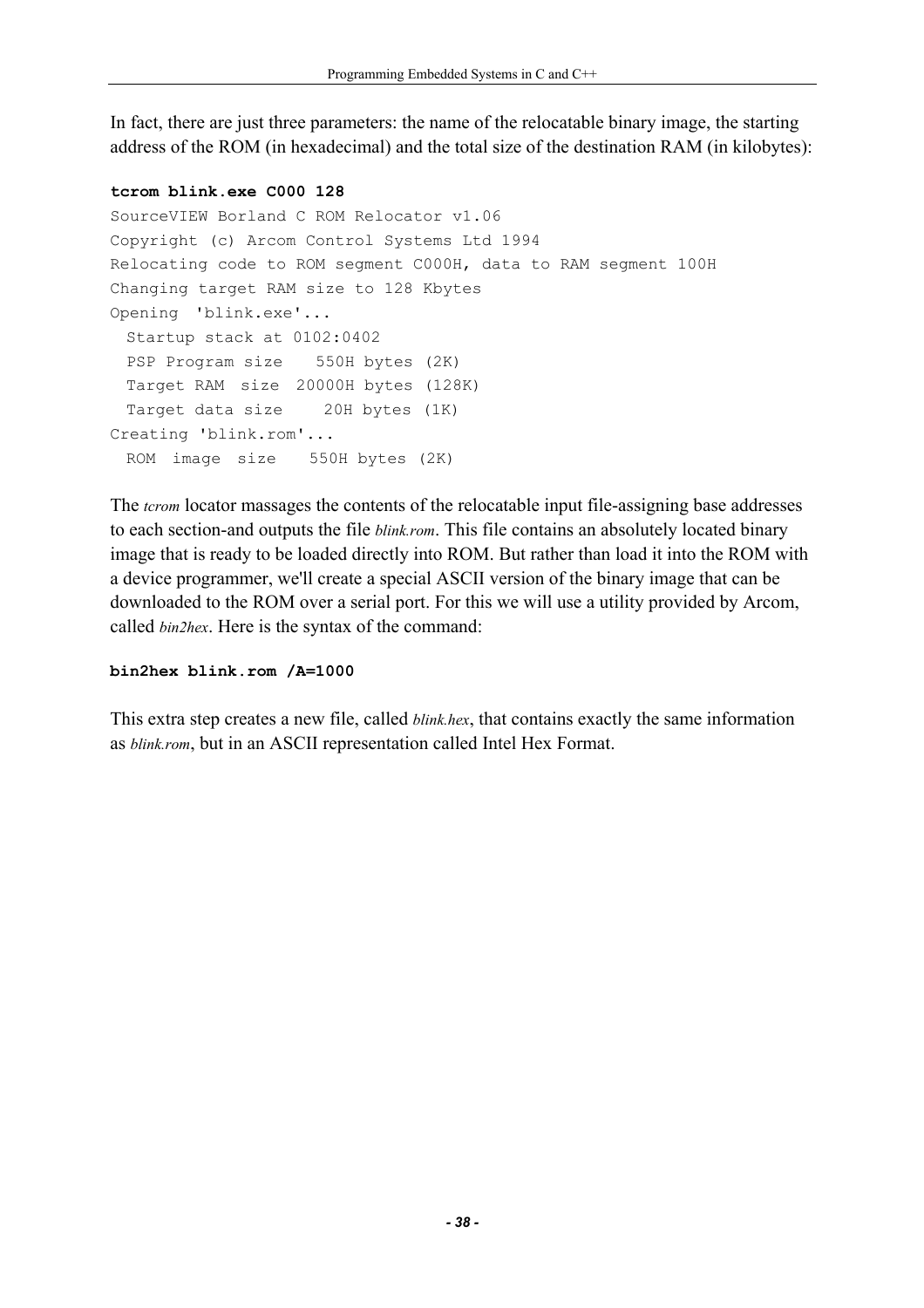# **Chapter 4. Downloading and Debugging**

*I can remember the exact instant when I realized that a large part of my life from then on was going to be spent in finding mistakes in my own programs.* 

-Maurice Wilkes, Head of the Computer Laboratory of the University of Cambridge, 1949

Once you have an executable binary image stored as a file on the host computer, you will need a way to download that image to the embedded system and execute it. The executable binary image is usually loaded into a memory device on the target board and executed from there. And if you have the right tools at your disposal, it will be possible to set breakpoints in the program or to observe its execution in less intrusive ways. This chapter describes various techniques for downloading, executing, and debugging embedded software.

## **4.1 When in ROM ...**

One of the most obvious ways to download your embedded software is to load the binary image into a read-only memory device and insert that chip into a socket on the target board. Obviously, the contents of a truly read-only memory device could not be overwritten. However, as you'll see in Chapter 6, embedded systems commonly employ special read-only memory devices that can be programmed (or reprogrammed) with the help of a special piece of equipment called a device programmer. A device programmer is a computer system that has several memory sockets on the top-of varying shapes and sizes-and is capable of programming memory devices of all sorts.

In an ideal development scenario, the device programmer would be connected to the same network as the host computer. That way, files that contain executable binary images could be easily transferred to it for ROM programming. After the binary image has been transferred to the device programmer, the memory chip is placed into the appropriately sized and shaped socket and the device type is selected from an on-screen menu. The actual device programming process can take anywhere from a few seconds to several minutes, depending on the size of the binary image and the type of memory device you are using.

After you program the ROM, it is ready to be inserted into its socket on the board. Of course, this shouldn't be done while the embedded system is still powered on. The power should be turned off and then reapplied only after the chip has been carefully inserted.

As soon as power is applied to it, the processor will begin to fetch and execute the code that is stored inside the ROM. However, beware that each type of processor has its own rules about the location of its first instruction. For example, when the Intel 80188EB processor is reset, it begins by fetching and executing whatever is stored at physical address FFFF0h. This is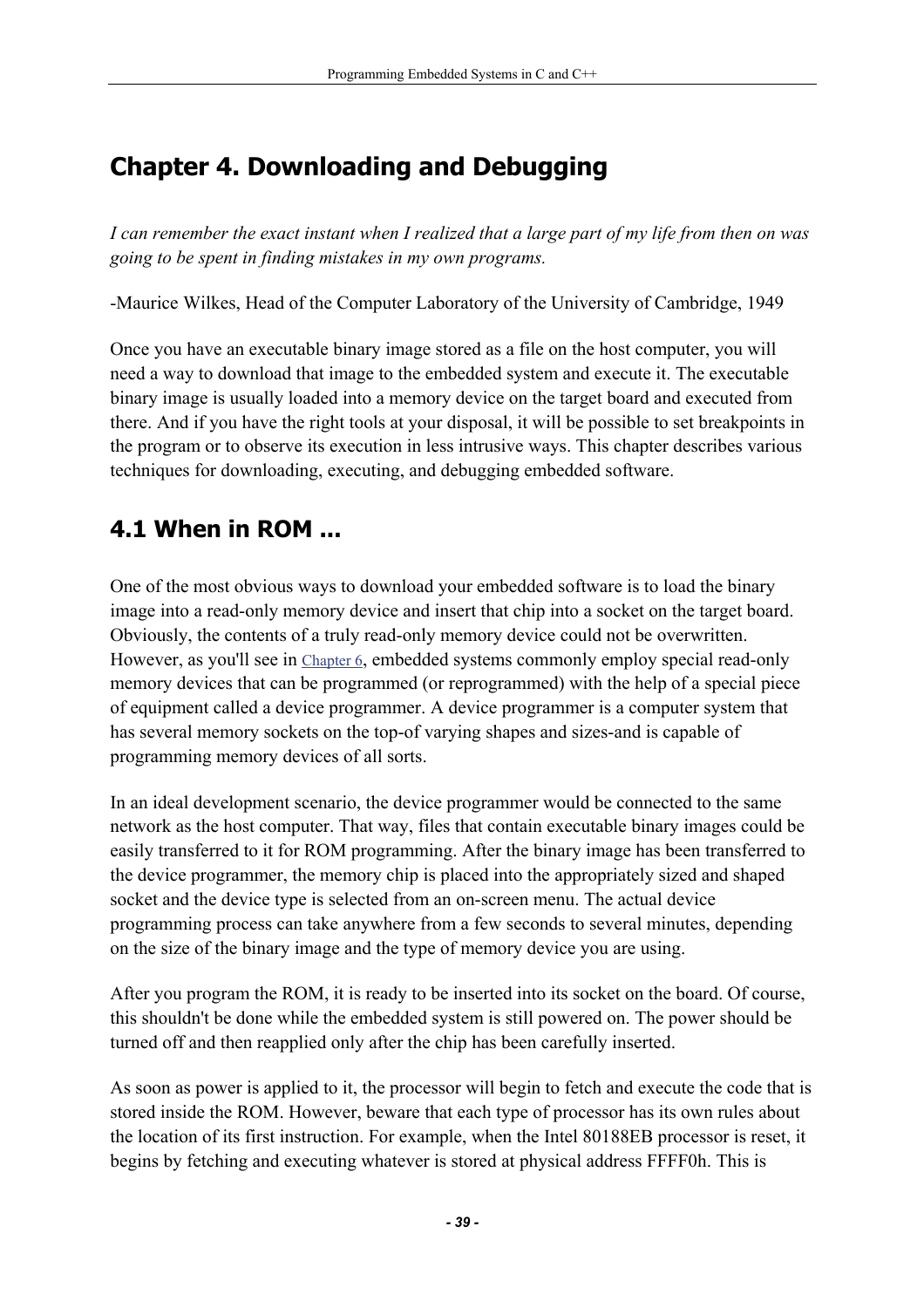called the reset address, and the instructions located there are collectively known as the reset code.

If your program doesn't appear to be working, it could be there is something wrong with your reset code. You must always ensure that the binary image you've loaded into the ROM satisfies the target processor's reset rules. During product development, I often find it useful to turn on one of the board's LEDs just after the reset code has been completed. That way, I know at a glance that my new ROM either does or doesn't satisfy the processor's most basic requirements.

> Debugging Tip  $#1$ : One of the most primitive debugging techniques available is the use of an LED as indicator of success or failure. The basic idea is to slowly walk the LED enable code through the larger program. In other words, you first begin with the LED enable code at the reset address. If the LED turns on, then you can edit the program, moving the LED enable code to just after the next execution milestone, rebuild, and test. This works best for very simple, linearly executed programs like the startup code. But if you don't have access to a remote debugger or any of the other debugging tools described later in this chapter, this type of debugging might be your only choice.

The Arcom board includes a special in-circuit programmable memory, called Flash memory, that does not have to be removed from the board to be reprogrammed. In fact, software that can perform the device programming function is already installed in another memory device on the board. You see, the Arcom board actually has two read-only memory devices-one (a true ROM) contains a simple program that allows the user to in-circuit program the other (a Flash memory device). All the host computer needs to talk to the monitor program is a serial port and a terminal program. Instructions for loading an Intel Hex Format file, like *blink.hex*, into the Flash memory device are provided in the "Target188EB Monitor User's Manual," which is included with the board.

The biggest disadvantage of this download technique is that there is no easy way to debug software that is executing out of ROM. The processor fetches and executes the instructions at a high rate of speed and provides no way for you to view the internal state of the program. This might be fine once you know that your software works and you're ready to deploy the system, but it's not very helpful during software development. Of course, you can still examine the state of the LEDs and other externally visible hardware but this will never provide as much information and feedback as a debugger.

# **4.2 Remote Debuggers**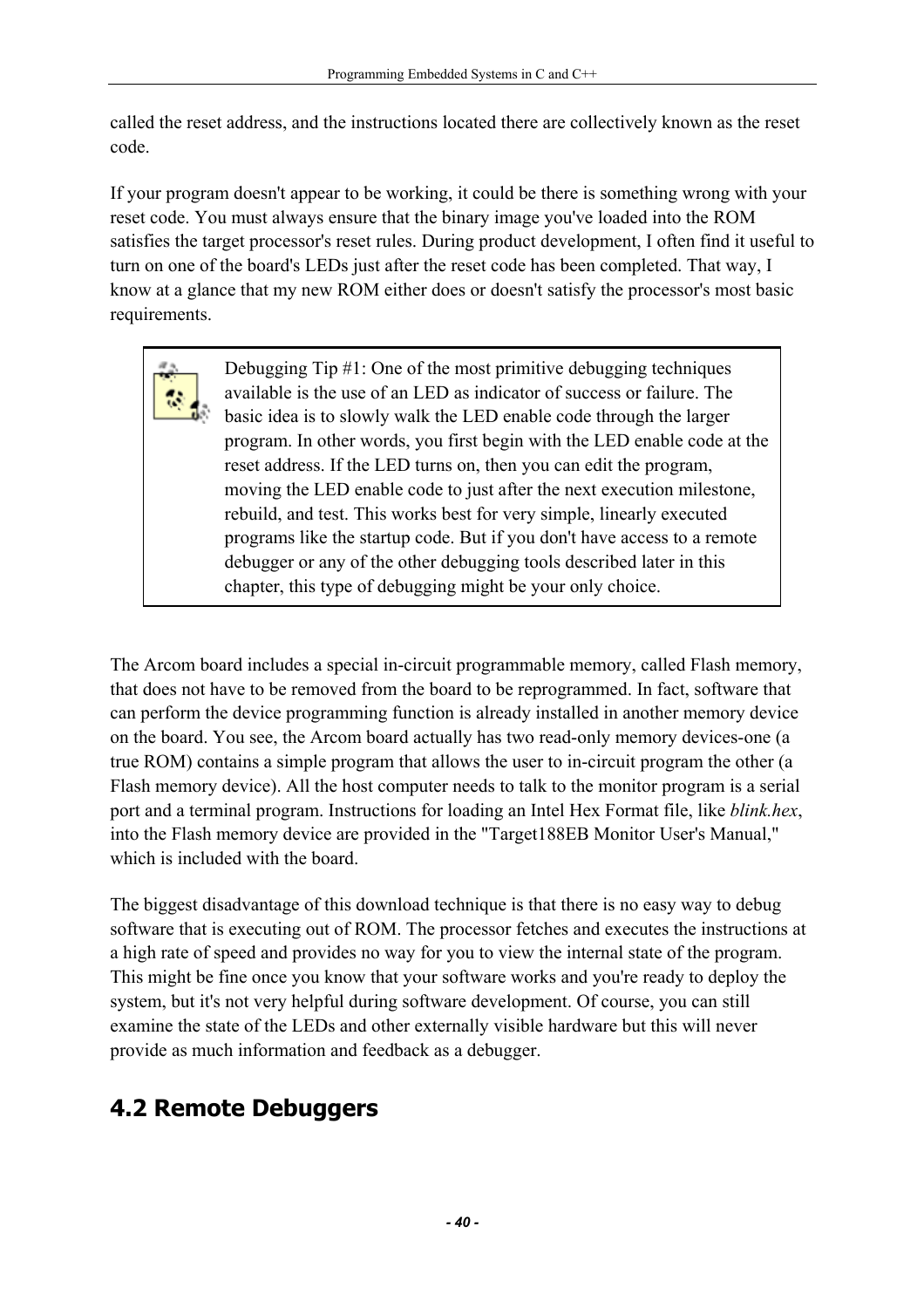If available, a remote debugger can be used to download, execute, and debug embedded software over a serial port or network connection between the host and target. The frontend of a remote debugger looks just like any other debugger that you might have used. It usually has a text or GUI-based main window and several smaller windows for the source code, register contents, and other relevant information about the executing program. However, in the case of embedded systems, the debugger and the software being debugged are executing on two different computer systems.

A remote debugger actually consists of two pieces of software. The frontend runs on the host computer and provides the human interface just described. But there is also a hidden backend that runs on the target processor and communicates with the frontend over a communications link of some sort. The backend provides for low-level control of the target processor and is usually called the debug monitor. Figure 4-1 shows how these two components work together.



#### **Figure 4-1. A remote debugging session**

The debug monitor resides in ROM-having been placed there in the manner described earlier (either by you or at the factory)-and is automatically started whenever the target processor is reset. It monitors the communications link to the host computer and responds to requests from the remote debugger running there. Of course, these requests and the monitor's responses must conform to some predefined communications protocol and are typically of a very low-level nature. Examples of requests the remote debugger can make are "read register *x*," "modify register *y*," "read *n* bytes of memory starting at *address*," and "modify the data at *address*." The remote debugger combines sequences of these low-level commands to accomplish high-level debugging tasks like downloading a program, single-stepping through it, and setting breakpoints.

One such debugger is the GNU debugger ( *gdb* ). Like the other GNU tools, it was originally designed for use as a native debugger and was later given the ability to perform cross-platform debugging. So you can build a version of the GDB frontend that runs on any supported host and yet understands the opcodes and register names of any supported target. Source code for a compatible debug monitor is included within the GDB package and must be ported to the target platform. However, beware that this port can be tricky, particularly if you only have LED debugging at your disposal (see Debugging Tip #1).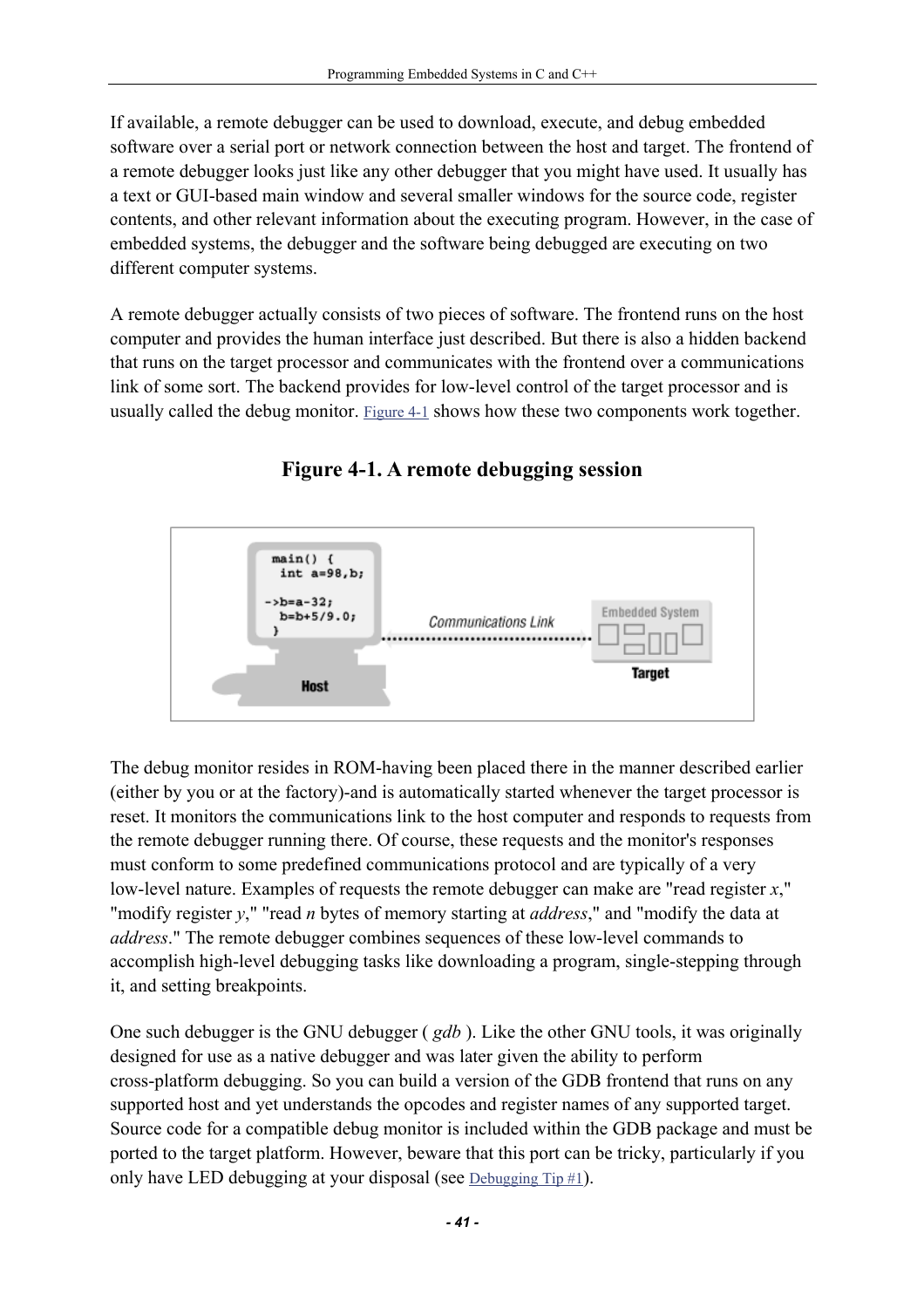Communication between the GDB frontend and the debug monitor is byte-oriented and designed for transmission over a serial connection. The command format and some of the major commands are shown in Table 4-1. These commands exemplify the type of interactions that occur between the typical remote debugger frontend and the debug monitor.

| <b>Table 4-1. GDB Debug Monitor Commands</b> |                        |                        |  |  |  |
|----------------------------------------------|------------------------|------------------------|--|--|--|
| Command                                      | <b>Request Format</b>  | <b>Response Format</b> |  |  |  |
| Read registers                               | g                      | data                   |  |  |  |
| Write registers                              | Gdata                  | <b>OK</b>              |  |  |  |
| Read data at address                         | maddress, length       | data                   |  |  |  |
| Write data at address                        | Maddress, length: data | <b>OK</b>              |  |  |  |
| Start/restart execution                      | c                      | Ssignal                |  |  |  |
| Start execution from address                 | Caddress               | Ssignal                |  |  |  |
| Single step                                  | S                      | Ssignal                |  |  |  |
| Single step from address                     | Saddress               | Ssignal                |  |  |  |
| Reset/kill program                           | k                      | no response            |  |  |  |

### **Table 4-1. GDB Debug Monitor Commands**

Remote debuggers are one of the most commonly used downloading and testing tools during development of embedded software. This is mainly because of their low cost. Embedded software developers already have the requisite host computer. In addition, the price of a remote debugger frontend does not add significantly to the cost of a suite of cross-development tools (compiler, linker, locator, etc.). Finally, the suppliers of remote debuggers often desire to give away the source code for their debug monitors, in order to increase the size of their installed user base.

As shipped, the Arcom board includes a free debug monitor in Flash memory. Together with host software provided by Arcom, this debug monitor can be used to download programs directly into target RAM and execute them. To do this, you can use the *tload* utility. Simply connect the SourceVIEW serial communications adapter to the target and host as instructed in the "SourceVIEW for Target188EB User's Manual" and issue the following command on the host PC:

#### **tload -g blink.exe**

```
SourceView Target Loader v1.4 
Copyright (c) Arcom Control Systems Ltd 1994 
Opening 'blink.exe'... download size 750H bytes (2K) 
Checking COM1 (press ESC key to exit)... 
Remote ident: TDR188EB version 1.02 
Download successful 
Sending 'GO' command to target system
```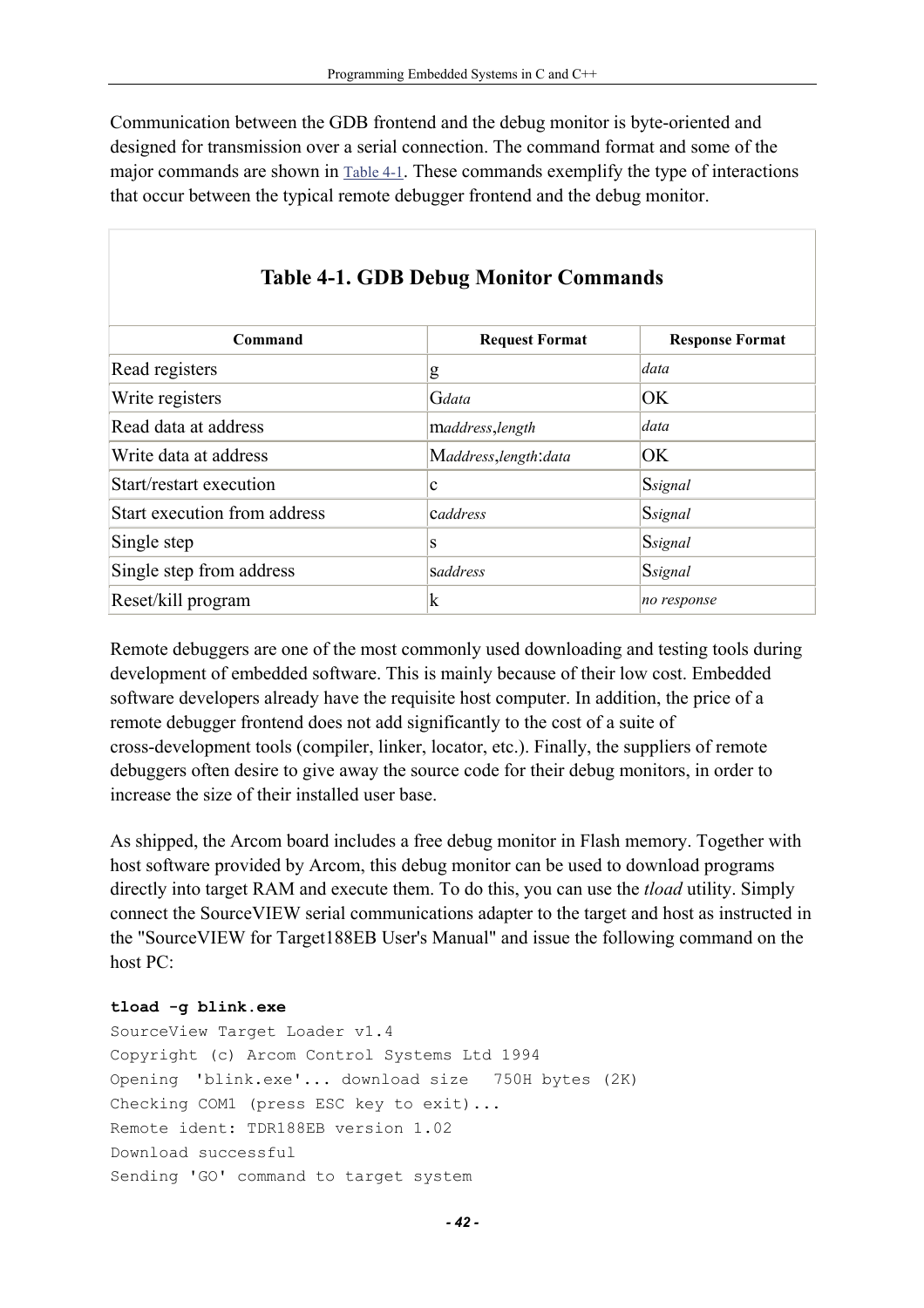The *-g* option tells the debug monitor to start executing the program as soon as the download is complete. So, this is the RAM equivalent of execution directly out of ROM. In this case, though, we want to start with the relocatable program. The *tload* utility will automatically locate the program for us, at the first available location in RAM.

For remote debugging purposes, Arcom's debug monitor can be used with Borland's Turbo Debugger as the frontend. Turbo Debugger can then be used to step through your C/C++ and assembly language programs, set breakpoints in them, and monitor variables, registers, and the stack as they execute.<sup>[1]</sup>

[1] The actual interaction with Turbo Debugger is no different than if you were debugging a DOS or Windows application.

Here's the command you would use to start a debugging session for the Blinking LED program:

#### **tdr blink.exe**

tver  $-3.1$ Target Debugger Version Changer v1.2 Copyright (c) Arcom Control Systems Ltd 1994 Checking COM1 (press ESC key to exit)... Remote ident: TDR188EB version 1.02 TDR88 set for TD version 3.1

```
td -rp1 -rs3 blink.exe 
Turbo Debugger Version 3.1 Copyright (c) 1988,92 Borland International 
Waiting for handshake from remote driver (Ctrl-Break to quit)
```
The *tdr* command is actually a batch file that invokes two other commands. The first tells the on-board debug monitor which version of Turbo Debugger you will be using, and the second actually invokes it. Both of these commands need to be issued each time you want to start a remote debugging session with the Arcom board. The *tdr.bat* batch file exists solely to combine them into a single command line. Again we use the relocatable version of the program because we will be downloading the program into RAM and executing it from there.

The debugger startup options *-rp1* and *-rs3* establish the parameters for the communications link to the debug monitor. *-rp1* means "remote-port=1" (COM1) and *-rs3* means "remote-speed=3" (38,400 baud). These are the parameters required to communicate with Arcom's debug monitor. After establishing a connection to the debug monitor, Turbo Debugger should start running. If it does not, there might be a problem with the serial link. Compare your setup of the link to the one in the SourceVIEW user's manual.

Once you're in Turbo Debugger, you will see a dialog box that says: "Program out of date on remote, send over link?" When you select "Yes," the contents of the file *blink.exe* will be downloaded to the target RAM. The debugger will then set an initial breakpoint at *main* and instruct the debug monitor to execute the program until that point is reached. So the next thing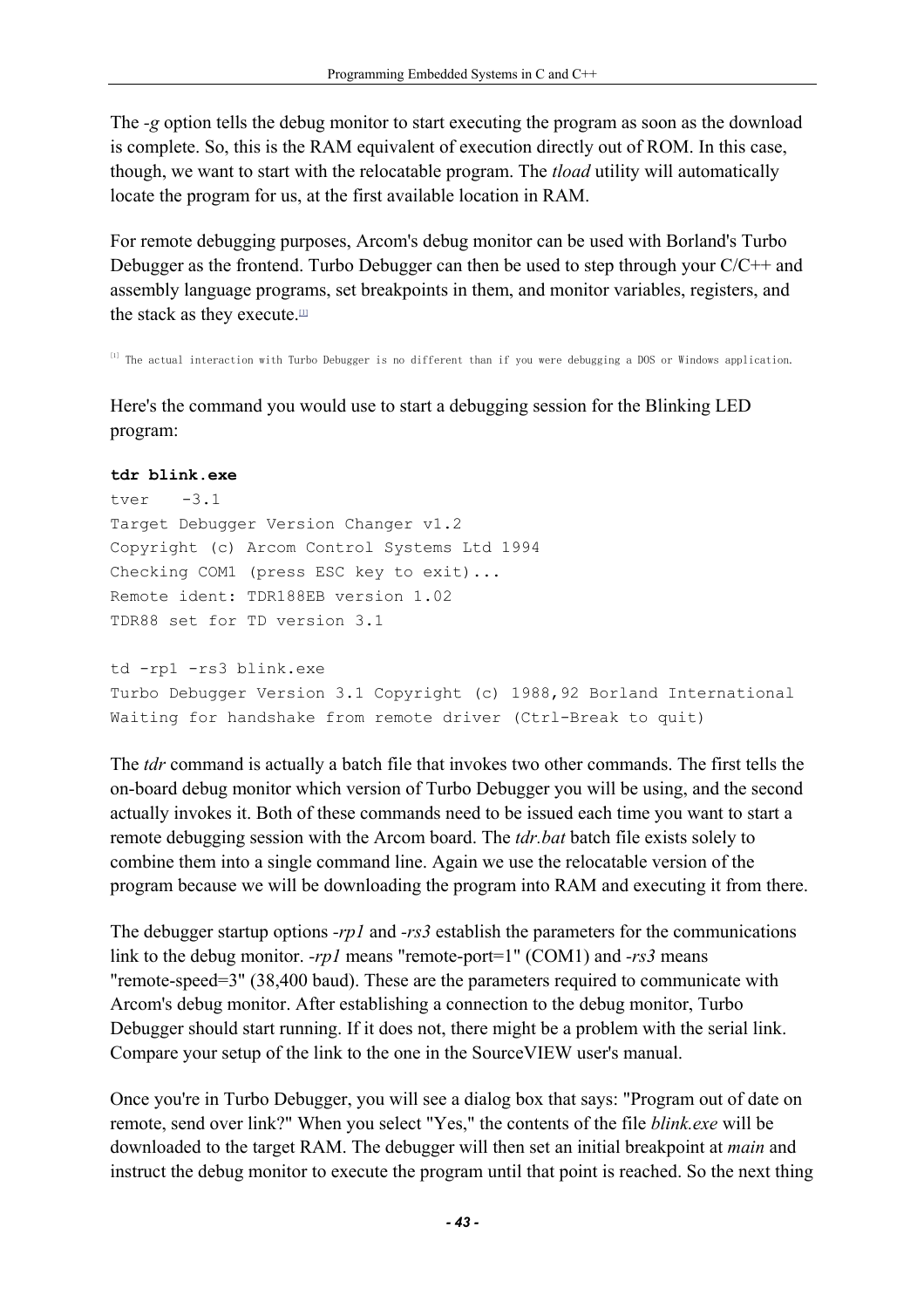you should see is the C source code for *main*, with a cursor indicating that the embedded processor's instruction pointer is at the entry point to that routine.

Using normal Turbo Debugger commands, you can step through the program, set breakpoints, monitor the values stored in variables and registers, and do all of the other things debuggers allow. Or you can simply press the *F9* key to immediately execute the rest of the program. If you do this, you should then see the green LED on the front of the board start blinking. When you are satisfied that the program and the debugger are both working properly, press the reset switch attached to the Arcom board. This will cause the embedded processor to be reset, the LED to stop blinking, and Turbo Debugger to again respond to your commands.

## **4.3 Emulators**

Remote debuggers are helpful for monitoring and controlling the state of embedded software, but only an in-circuit emulator (ICE) allows you to examine the state of the processor on which that program is running. In fact, an ICE actually takes the place of-or emulates-the processor on your target board. It is itself an embedded system, with its own copy of the target processor, RAM, ROM, and its own embedded software. As a result, in-circuit emulators are usually pretty expensive-often more expensive than the target hardware. But they are a powerful tool, and in a tight debugging spot nothing else will help you get the job done better.

Like a debug monitor, an emulator uses a remote debugger for its human interface. In some cases, it is even possible to use the same debugger frontend for both. But because the emulator has its own copy of the target processor it is possible to monitor and control the state of the processor in real time. This allows the emulator to support such powerful debugging features as hardware breakpoints and real-time tracing, in addition to the features provided by any debug monitor.

With a debug monitor, you can set breakpoints in your program. However, these software breakpoints are restricted to instruction fetches-the equivalent of the command "stop execution if this instruction is about to be fetched." Emulators, by contrast, also support hardware breakpoints. Hardware breakpoints allow you to stop execution in response to a wide variety of events. These events include not only instruction fetches, but also memory and I/O reads and writes, and interrupts. For example, you might set a hardware breakpoint on the event "variable foo contains 15 and register AX becomes 0."

Another useful feature of an in-circuit emulator is real-time tracing. Typically, an emulator incorporates a large block of special-purpose RAM that is dedicated to storing information about each of the processor cycles that are executed. This feature allows you to see in exactly what order things happened, so it can help you answer questions, such as, did the timer interrupt occur before or after the variable bar became 94? In addition, it is usually possible to either restrict the information that is stored or post-process the data prior to viewing it in order to cut down on the amount of trace data to be examined.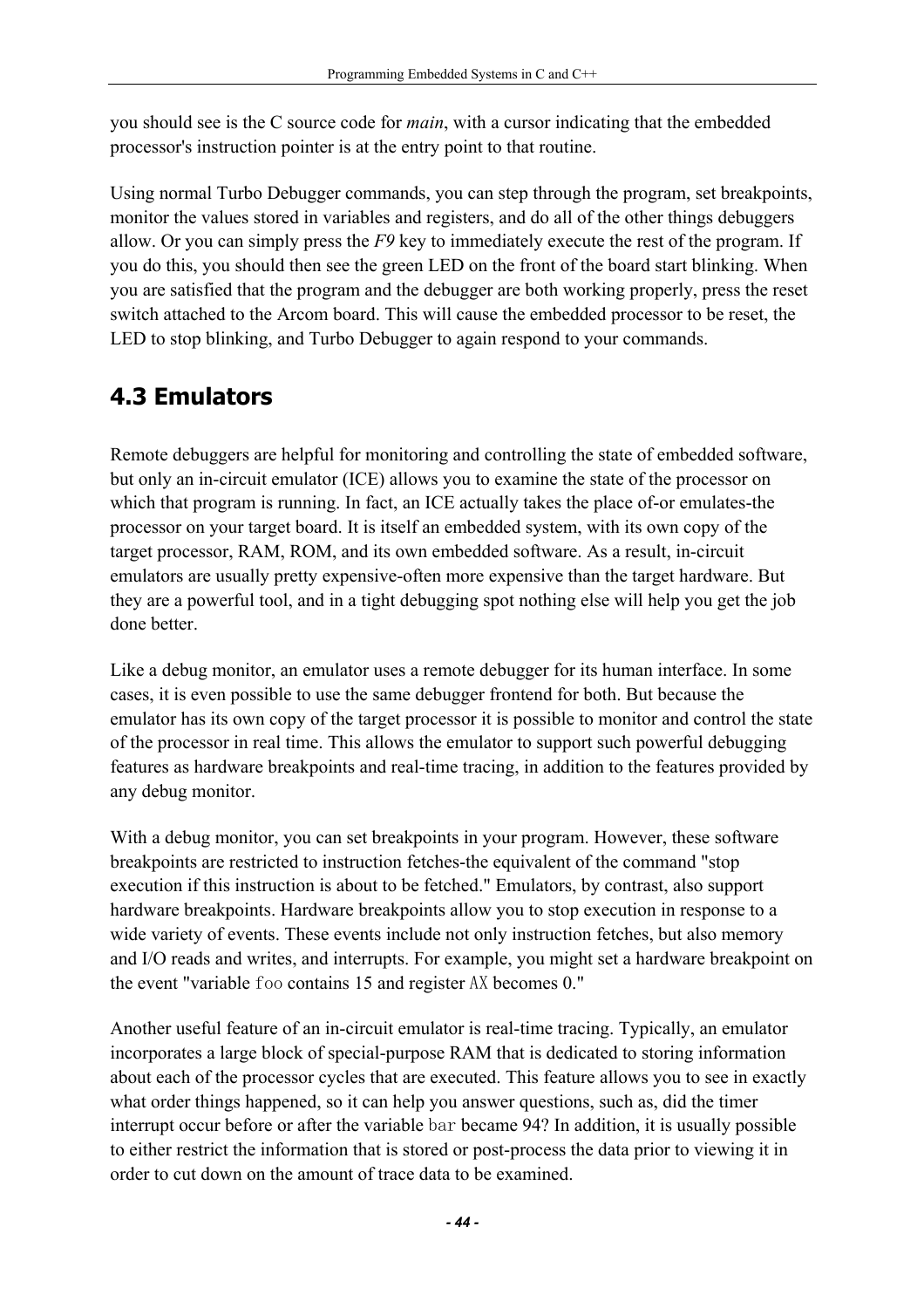## **4.3.1 ROM Emulators**

One other type of emulator is worth mentioning at this point. A ROM emulator is a device that emulates a read-only memory device. Like an ICE, it is an embedded system that connects to the target and communicates with the host. However, this time the target connection is via a ROM socket. To the embedded processor, it looks like any other read-only memory device. But to the remote debugger, it looks like a debug monitor.

ROM emulators have several advantages over debug monitors. First, no one has to port the debug monitor code to your particular target hardware. Second, the ROM emulator supplies its own serial or network connection to the host, so it is not necessary to use the target's own, usually limited, resources. And finally, the ROM emulator is a true replacement for the original ROM, so none of the target's memory is used up by the debug monitor code.

# **4.4 Simulators and Other Tools**

Of course, many other debugging tools are available to you, including simulators, logic analyzers, and oscilloscopes. A simulator is a completely host-based program that simulates the functionality and instruction set of the target processor. The human interface is usually the same as or similar to that of the remote debugger. In fact, it might be possible to use one debugger frontend for the simulator backend as well, as shown in Figure 4-2. Although simulators have many disadvantages, they are quite valuable in the earlier stages of a project when there is not yet any actual hardware for the programmers to experiment with.



**Figure 4-2. The ideal situation: a common debugger frontend**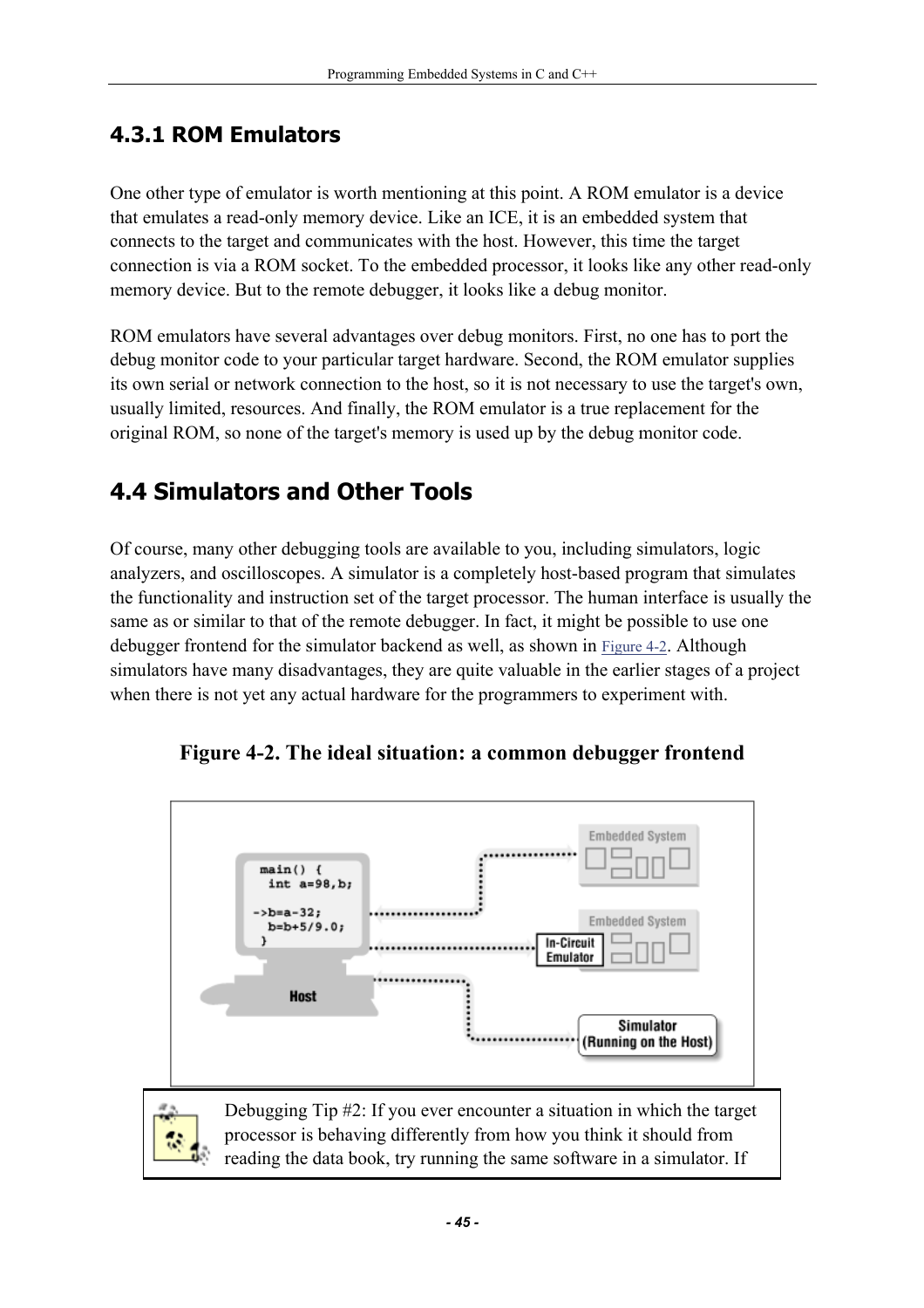your program works fine there, then you know it's a hardware problem of some sort. But if the simulator exhibits the same weirdness as the actual chip, you'll know you've been misinterpreting the processor documentation all along.

By far, the biggest disadvantage of a simulator is that it only simulates the processor. And embedded systems frequently contain one or more other important peripherals. Interaction with these devices can sometimes be imitated with simulator scripts or other workarounds, but such workarounds are often more trouble to create than the simulation is valuable. So you probably won't do too much with the simulator once you have the actual embedded hardware available to you.

Once you have access to your target hardware-and especially during the hardware debugging-logic analyzers and oscilloscopes can be indispensable debugging tools. They are most useful for debugging the interactions between the processor and other chips on the board. Because they can only view signals that lie outside the processor, however, they cannot control the flow of execution of your software like a debugger or an emulator can. This makes these tools significantly less useful by themselves. But coupled with a software debugging tool like a remote debugger or an emulator, they can be extremely valuable.

A logic analyzer is a piece of laboratory equipment that is designed specifically for troubleshooting digital hardware. It can have dozens or even hundreds of inputs, each capable of detecting only one thing: whether the electrical signal it is attached to is currently at logic level 1 or 0. Any subset of the inputs that you select can be displayed against a timeline as illustrated in Figure 4-3. Most logic analyzers will also let you begin capturing data, or "trigger," on a particular pattern. For example, you might make this request: "Display the values of input signals 1 through 10, but don't start recording what happens until inputs 2 and 5 are both zero at the same time."



#### **Figure 4-3. A typical logic analyzer display**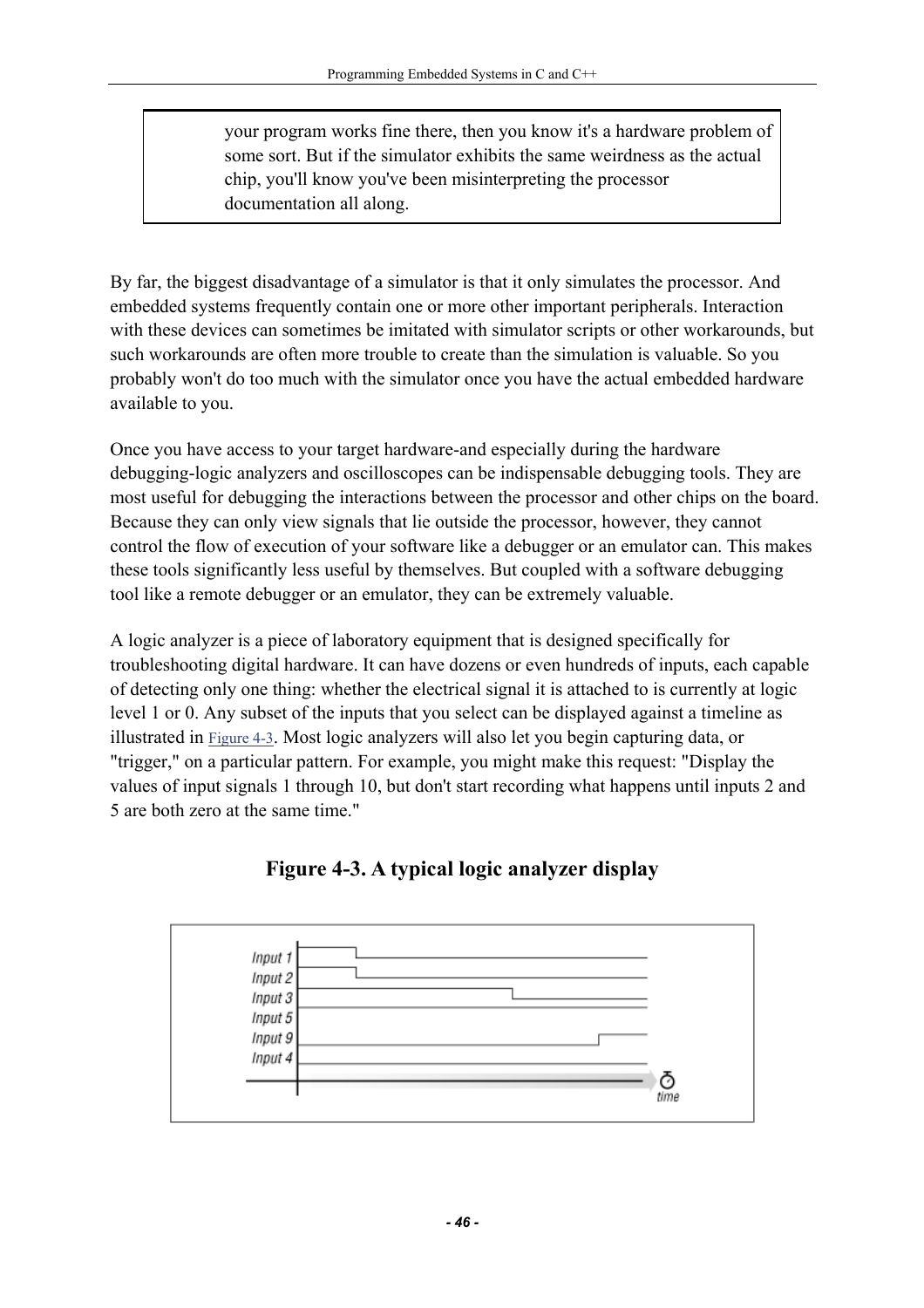

Debugging Tip #3: Occasionally it is desirable to coordinate your observation of some set of electrical signals on the target with the embedded software that is running there. For example, you might want to observe the bus interaction between the processor and one of the peripherals attached to it. A handy trick is to add an output statement to the software just prior to the start of the interaction you're interested in. This output statement should cause a unique logic pattern to appear on one or more processor pins. For example, you might cause a spare I/O pin to change from a zero to a one. The logic analyzer can then be set up to trigger on the occurrence of that event and capture everything that follows.

An oscilloscope is another piece of laboratory equipment for hardware debugging. But this one is used to examine any electrical signal, analog or digital, on any piece of hardware. Oscilloscopes are sometimes useful for quickly observing the voltage on a particular pin or, in the absence of a logic analyzer, for something slightly more complex. However, the number of inputs is much smaller (there are usually about four) and advanced triggering logic is not often available. As a result, it'll be useful to you only rarely as a software debugging tool.

Most of the debugging tools described in this chapter will be used at some point or another in every embedded project. Oscilloscopes and logic analyzers are most often used to debug hardware problems - simulators during early stages of the software development, and debug monitors and emulators during the actual software debugging. To be most effective, you should understand what each tool is for and when and where to apply it for the greatest impact.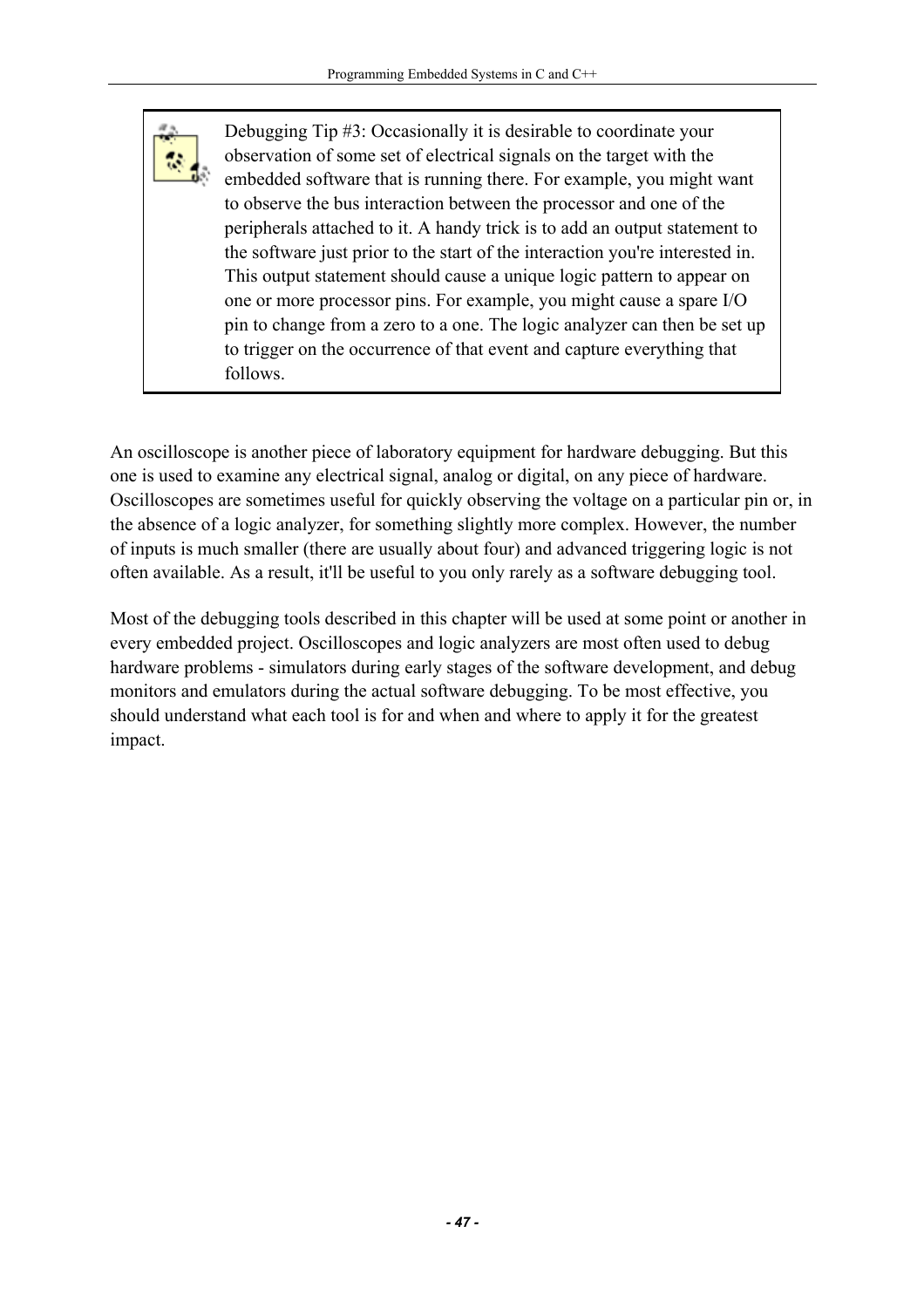# **Chapter 5. Getting to Know the Hardware**

**hardware** n. The part of a computer system that can be kicked.

As an embedded software engineer, you'll have the opportunity to work with many different pieces of hardware in your career. In this chapter, I will teach you a simple procedure that I use to familiarize myself with any new board. In the process, I'll guide you through the creation of a header file that describes the board's most important features and a piece of software that initializes the hardware to a known state.

# **5.1 Understand the Big Picture**

Before writing software for an embedded system, you must first be familiar with the hardware on which it will run. At first, you just need to understand the general operation of the system. You do not need to understand every little detail of the hardware; that kind of knowledge will not be needed right away and will come with time.

Whenever you receive a new board, you should take some time to read whatever documents have been provided with it. If the board is an off-the-shelf product, it might arrive with a "User's Guide" or "Programmer's Manual" that has been written with the software developer in mind. However, if the board was custom designed for your project, the documentation might be more cryptic or written mainly for the reference of the hardware designers. Either way, this is the single best place for you to start.

While you are reading the documentation, set the board itself aside. This will help you to focus on the big picture. There will be plenty of time to examine the actual board more closely when you have finished reading. Before picking up the board, you should be able to answer two basic questions about it:

What is the overall purpose of the board?

How does data flow through it?

For example, imagine that you are a member of a modem design team. You are a software developer who has just received an early prototype board from the hardware designers. Because you are already familiar with modems, the overall purpose of the board and the data-flow through it should be fairly obvious to you. The purpose of the board is to send and receive digital data over an analog telephone line. The hardware reads digital data from one set of electrical connections and writes an analog version of the data to an attached telephone line. Data also flows in the opposite direction, when analog data is read from the telephone line jack and output digitally.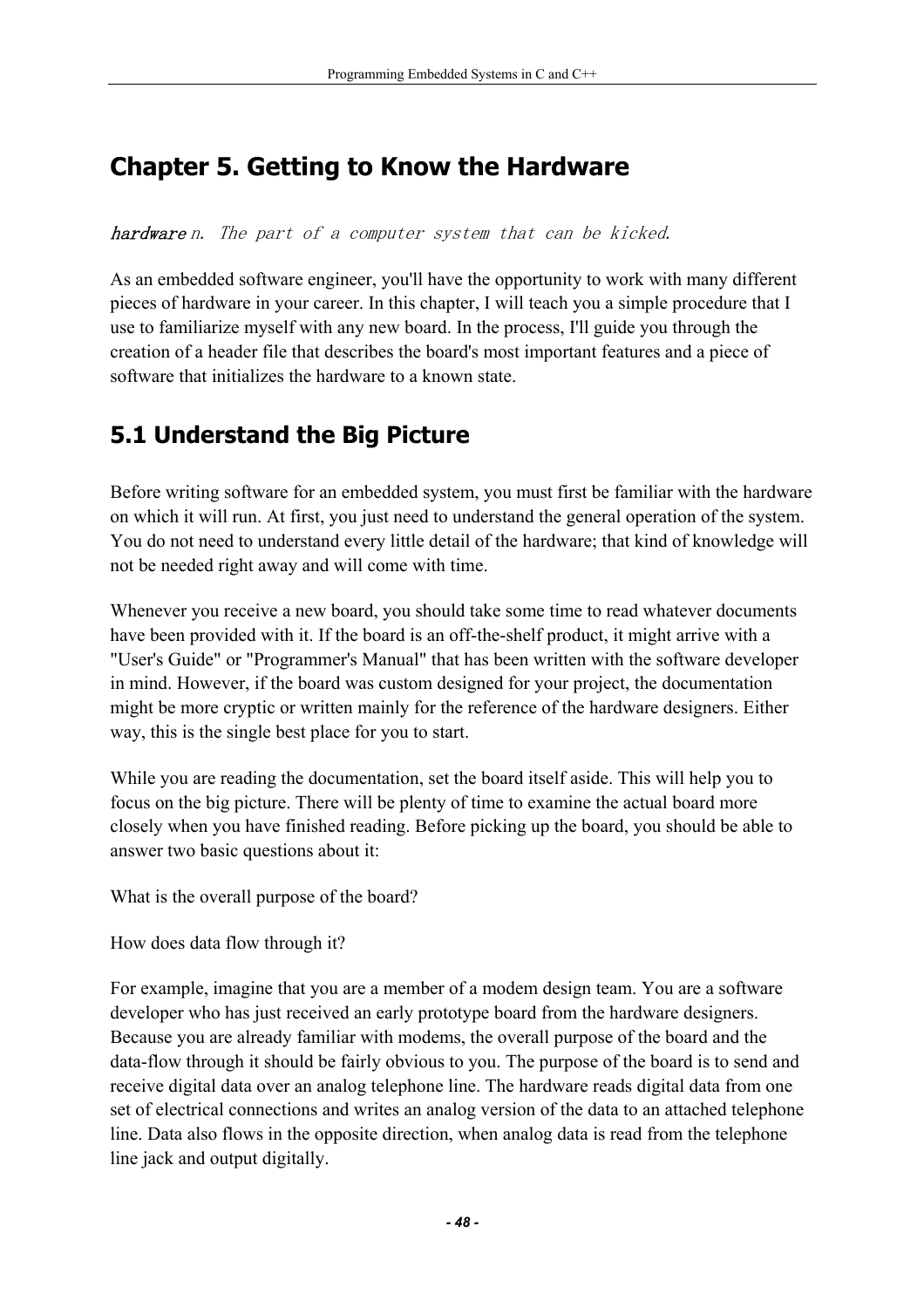Though the purpose of most systems is fairly obvious, the flow of the data might not be. I often find that a data-flow diagram is helpful in achieving rapid comprehension. If you are lucky, the documentation provided with your hardware will contain a superset of the block diagram you need. However, you might still find it useful to create your own data-flow diagram. That way, you can leave out those hardware components that are unrelated to the basic flow of data through the system.

In the case of the Arcom board, the hardware was not designed with a particular application in mind. So for the remainder of this chapter, we'll have to imagine that it does have a purpose. We shall assume the board was designed for use as a printer-sharing device. A printer-sharing device allows two computers to share a single printer. The user of the device connects one computer to each serial port and a printer to the parallel port. Both computers can then send documents to the printer, though only one of them can do so at a given time.

In order to illustrate the flow of data through the printer-sharing device, I've drawn the diagram in Figure 5-1. (Only those hardware devices that are involved in this application of the Arcom board are shown.) By looking at the block diagram, you should be able to quickly visualize the flow of the data through the system. Data to be printed is accepted from either serial port, held in RAM until the printer is ready for more data, and delivered to the printer via the parallel port. The software that makes all of this happen is stored in ROM.



**Figure 5-1. Data-flow diagram for the printer-sharing device**

Once you've created a block diagram, don't just crumple it up and throw it away. You should instead put it where you can refer to it throughout the project. I recommend creating a project notebook or binder, with this data-flow diagram on the first page. As you continue working with this piece of hardware, write down everything you learn about it in your notebook. You might also want to keep notes about the software design and implementation. A project notebook is valuable not only while you are developing the software, but also once the project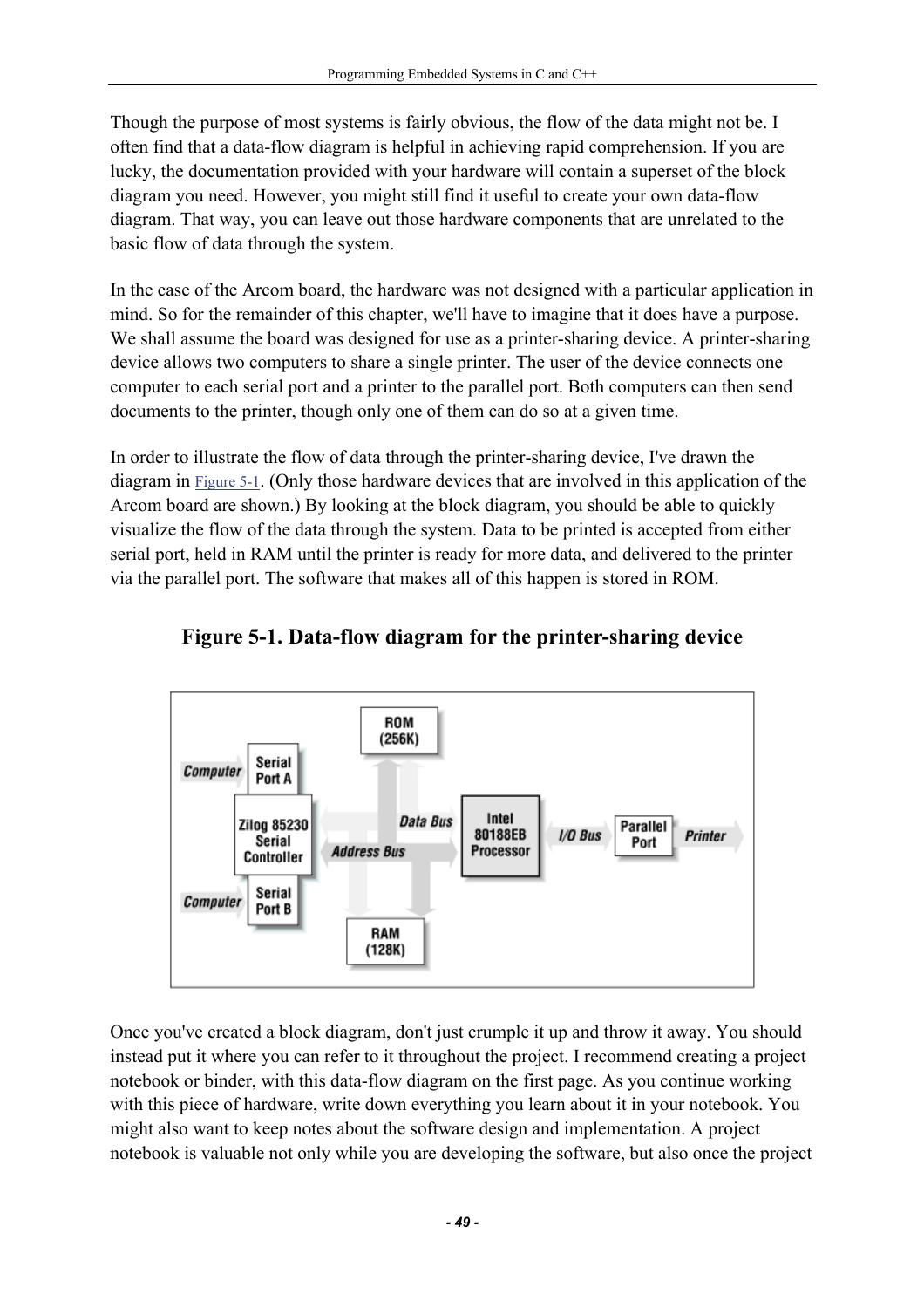is complete. You will appreciate the extra effort you put into keeping a notebook when you need to make changes to your software, or work with similar hardware, months or years later.

If you still have any big-picture questions after reading the hardware documents, ask a hardware engineer for some help. If you don't already know the hardware's designer, take a few minutes to introduce yourself. If you have some time, take him out to lunch or buy him a beer after work. (You don't even have to talk about the project the whole time!) I have found that many software engineers have difficulty communicating with hardware engineers, and vice versa. In embedded systems development, it is especially important that the hardware and software teams be able to communicate with one another.

# **5.2 Examine the Landscape**

It is often useful to put yourself in the processor's shoes for a while. After all, the processor is only going to do what you ultimately instruct it to do with your software. Imagine what it is like to be the processor: what does the processor's world look like? If you think about it from this perspective, one thing you quickly realize is that the processor has a lot of compatriots. These are the other pieces of hardware on the board, with which the processor can communicate directly. In this section you will learn to recognize their names and addresses.

The first thing to notice is that there are two basic types: memories and peripherals. Obviously, memories are for data and code storage and retrieval. But you might be wondering what the peripherals are. These are specialized hardware devices that either coordinate interaction with the outside world (I/O) or perform a specific hardware function. For example, two of the most common peripherals in embedded systems are serial ports and timers. The former is an I/O device, and the latter is basically just a counter.

Members of Intel's 80x86 and some other processor families have two distinct address spaces through which they can communicate with these memories and peripherals. The first address space is called the memory space and is intended mainly for memory devices; the second is reserved exclusively for peripherals and is called the I/O space. However, peripherals can also be located within the memory space, at the discretion of the hardware designer. When that happens, we say that those peripherals are memory-mapped.

From the processor's point of view, memory-mapped peripherals look and act very much like memory devices. However, the function of a peripheral is obviously quite different from that of a memory. Instead of simply storing the data that is provided to it, a peripheral might instead interpret it as a command or as data to be processed in some way. If peripherals are located within the memory space, we say that the system has memory-mapped I/O.

The designers of embedded hardware often prefer to use memory-mapped I/O exclusively, because it has advantages for both the hardware and software developers. It is attractive to the hardware developer because he might be able to eliminate the I/O space, and some of its associated wires, altogether. This might not significantly reduce the production cost of the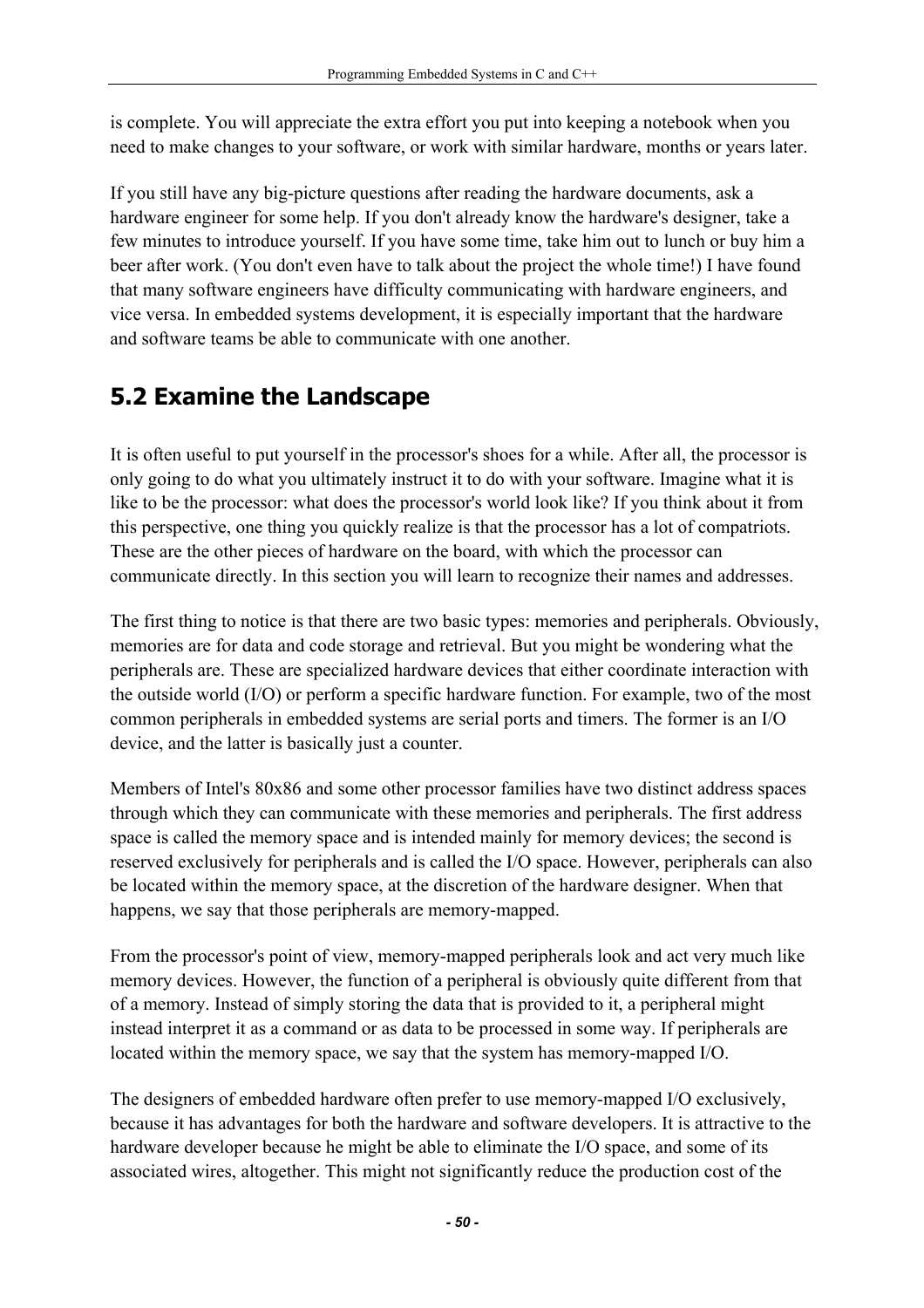board, but it might reduce the complexity of the hardware design. Memory-mapped peripherals are also better for the programmer, who is able to use pointers, data structures, and unions to interact with the peripherals more easily and efficiently. $\mathbb{I}$ 

 $^{[1]}$  The *toggleLed* function wouldn't have required a single line of assembly code if the P2LTCH register had been memory-mapped.

# **5.2.1 Memory Map**

All processors store their programs and data in memory. In some cases this memory resides on the very same chip as the processor, but more often it is located in external memory chips. These chips are located in the processor's memory space, and the processor communicates with them by way of two sets of electrical wires called the address bus and the data bus. To read or write a particular location in memory, the processor first writes the desired address onto the address bus. The data is then transferred over the data bus.

As you are reading about a new board, create a table that shows the name and address range of each memory device and peripheral that is located in the memory space. Organize the table so that the lowest address is at the bottom and the highest address is at the top. Each time you add a device to the memory map, place it in its approximate location in memory and label the starting and ending addresses, in hexadecimal. After you have finished inserting all of the devices into the memory map, be sure to label any unused memory regions as such.

If you look back at the block diagram of the Arcom board in Figure 5-1, you will see that there are three devices attached to the address and data buses. These devices are the RAM and ROM and a mysterious device labeled "Zilog 85230 Serial Controller." The documentation provided by Arcom says that the RAM is located at the bottom of memory and extends upward for the first 128 KB of the memory space. The ROM is located at the top of memory and extends downward for 256 KB. But this area of memory actually contains two ROMs-an EPROM and a Flash memory device-each of size 128 KB. The third device, the Zilog 85230 Serial Communications Controller, is a memory-mapped peripheral whose registers are accessible between the addresses 70000h and 72000h.

The memory map in Figure 5-2 shows what these devices look like to the processor. In a sense, this is the processor's "address book." Just as you maintain a list of names and addresses in your personal life, you must maintain a similar list for the processor. The memory map contains one entry for each of the memories and peripherals that are accessible from the processor's memory space. This diagram is arguably the most important piece of information about the system and should be kept up-to-date and as part of the permanent records associated with the project.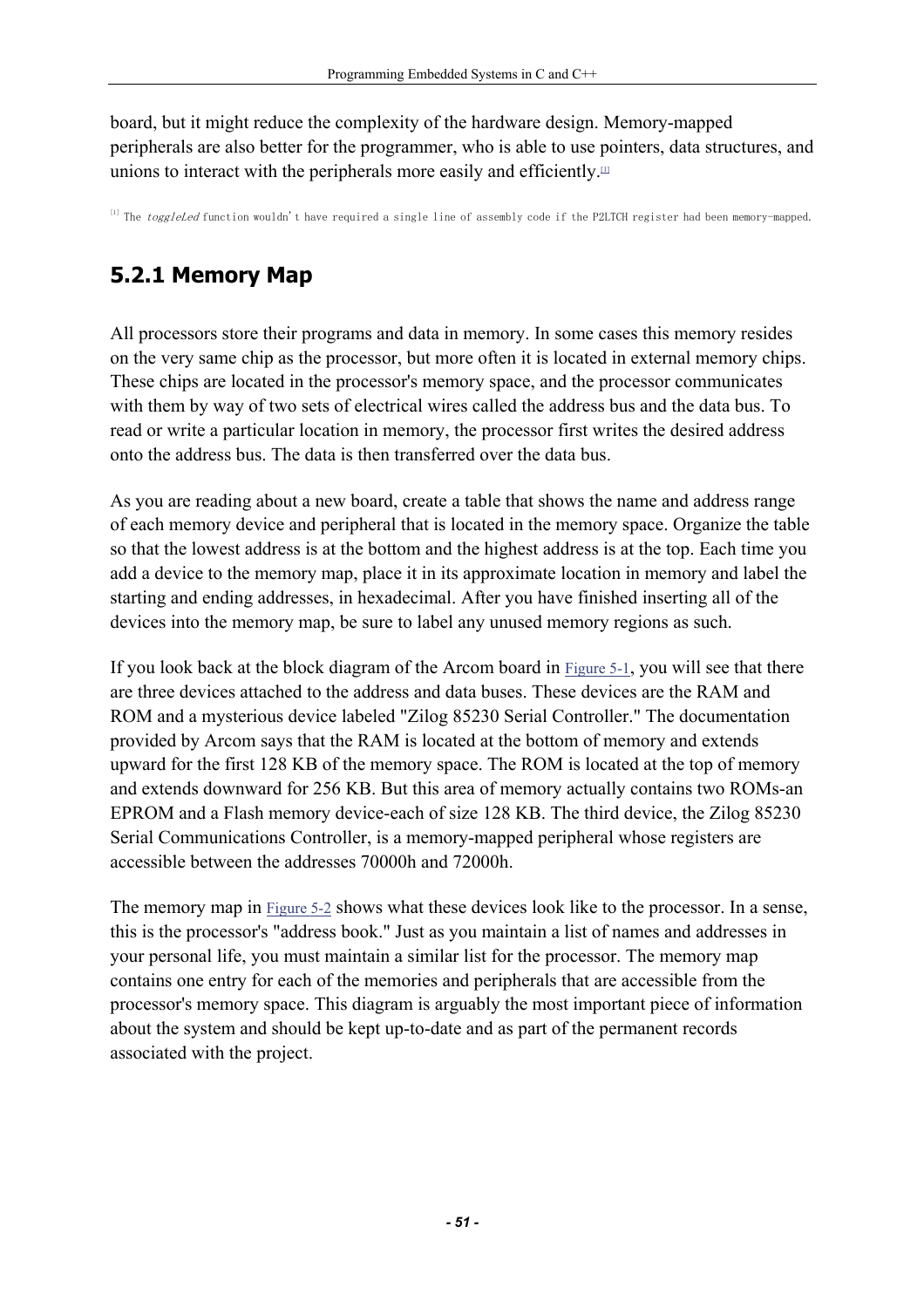| <b>EPROM</b>                  | FFFFFh |
|-------------------------------|--------|
| (128K)                        | E0000h |
| <b>Flash Memory</b><br>(128K) | C0000h |
| <b>Unused</b>                 | 72000h |
| <b>Zilog SCC</b>              | 70000h |
| <b>Unused</b>                 | 20000h |
| SRAM<br>(128K)                | 00000h |

**Figure 5-2. Memory map for the Arcom board**

For each new board, you should create a header file that describes its most important features. This file provides an abstract interface to the hardware. In effect, it allows you to refer to the various devices on the board by name, rather than by address. This has the added benefit of making your application software more portable. If the memory map ever changes-for example, if the 128 KB of RAM is moved-you need only change the affected lines of the board-specific header file and recompile your application.

As this chapter progresses, I will show you how to create a header file for the Arcom board. The first section of this file is listed below. The part of the header file below describes the memory map. The most notable difference between the memory map in the header file and that in Figure 5-2 is the format of the addresses. Pointers Versus Addresses explains why.

```
/********************************************************************** 
 * 
 * Memory Map 
 * 
 * Base Address Size Description 
           * -------------- ----- ----------------------------------- 
 * 0000:0000h 128K SRAM 
 * 2000:0000h Unused 
          7000:0000h Zilog SCC Registers
 * 7000:1000h Zilog SCC Interrupt Acknowledge 
           * 7000:2000h Unused 
 * C000:0000h 128K Flash 
          E000:0000h 128K EPROM
 * 
 **********************************************************************/ 
#define SRAM_BASE (void *) 0x00000000 
#define SCC_BASE (void *) 0x70000000
```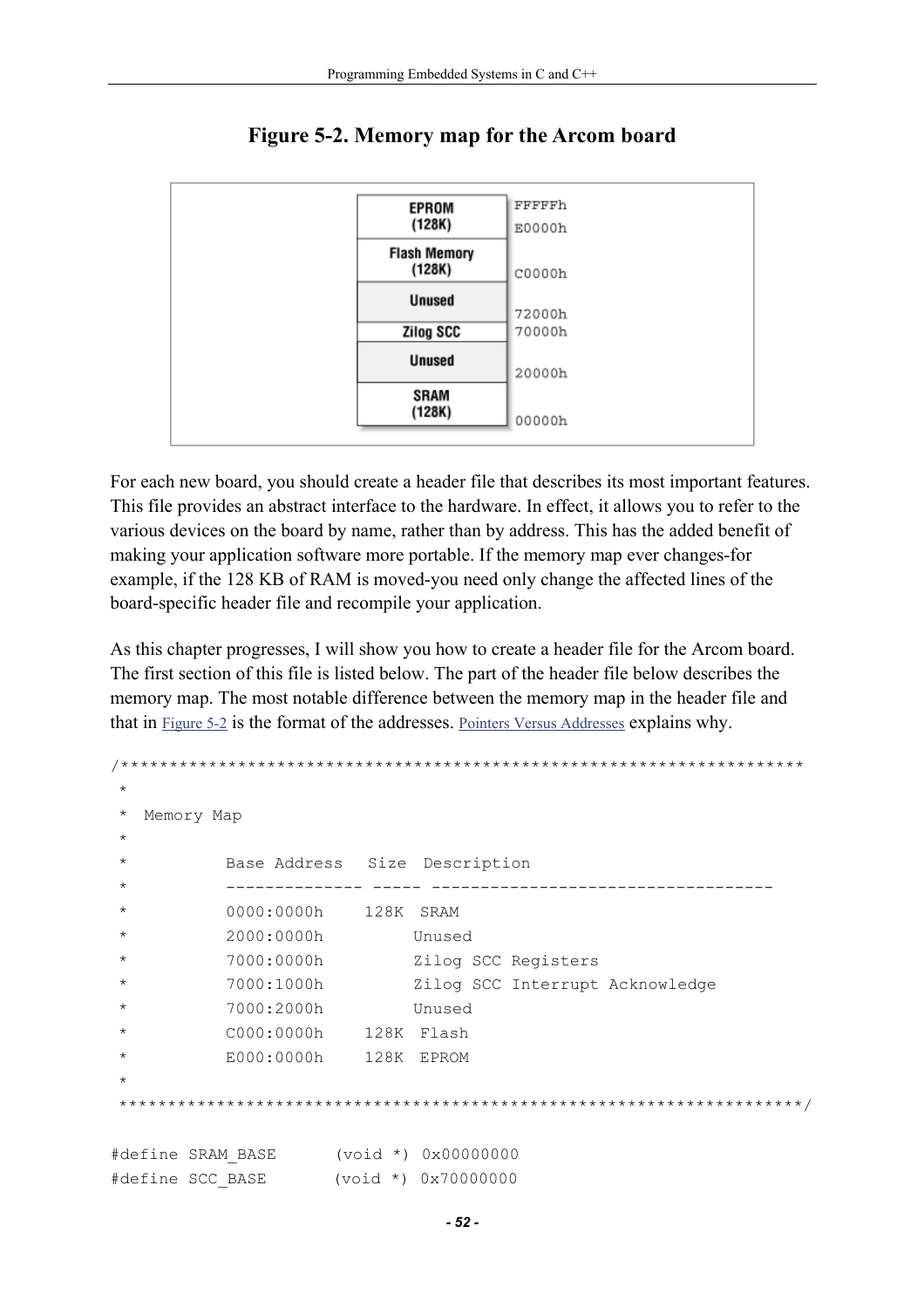```
#define SCC_INTACK (void *) 0x70001000 
#define FLASH_BASE (void *) 0xC0000000 
#define EPROM_BASE (void *) 0xE0000000
```
#### **Pointers Versus Addresses**

In both C and  $C_{++}$ , the value of a pointer is an address. So when we say that we have a pointer to some data, we really mean that we have the address at which the data is stored. But programmers don't usually set or examine these addresses directly. The exception to this rule are the developers of operating systems, device drivers, and embedded software, who sometimes need to set the value of a pointer explicitly in their code.

Unfortunately, the exact representation of an address can change from processor to processor or can even be compiler dependent. This means that a physical address like 12345h might not be stored in exactly that form, or might even be stored differently by different compilers.<sup>[2]</sup> The issue that then arises is how a programmer can set the value of a pointer explicitly so that it points to the desired location in the memory map.

Most C/C++ compilers for 80x86 processors use 32-bit pointers. However, the older processors don't have a simple linear 32-bit address space. For example, Intel's 80188EB processor has only a 20-bit address space. And, in addition, none of its internal registers can hold more than 16 bits. So on this processor, two 16-bit registers-a segment register and an offset register-are combined to create the 20-bit physical address. (The physical address computation involves left-shifting the contents of the segment register by four bits and adding the contents of the offset register to the result. Any overflow into the  $21<sup>st</sup>$  bit is ignored.)

To declare and initialize a pointer to a register located at physical address 12345h we therefore write:

```
int * pRegister = (int * ) 0x10002345;
```
where the leftmost 16 bits contain the segment value and the rightmost 16 bits contain the offset value.

For convenience, 80x86 programmers sometimes write addresses as segment:offset pairs. Using this notation, the physical address 12345h would be written as  $0x1000:2345$ . This is precisely the value-sans colon-that we used to initialize the pointer above. However, for each possible physical address there are 4096 distinct segment:offset pairs that point to a given physical address. For example, the pairs  $0x1200:0345$  and  $0x1234:0005$  (and 4093 others) also refer to physical address 12345h.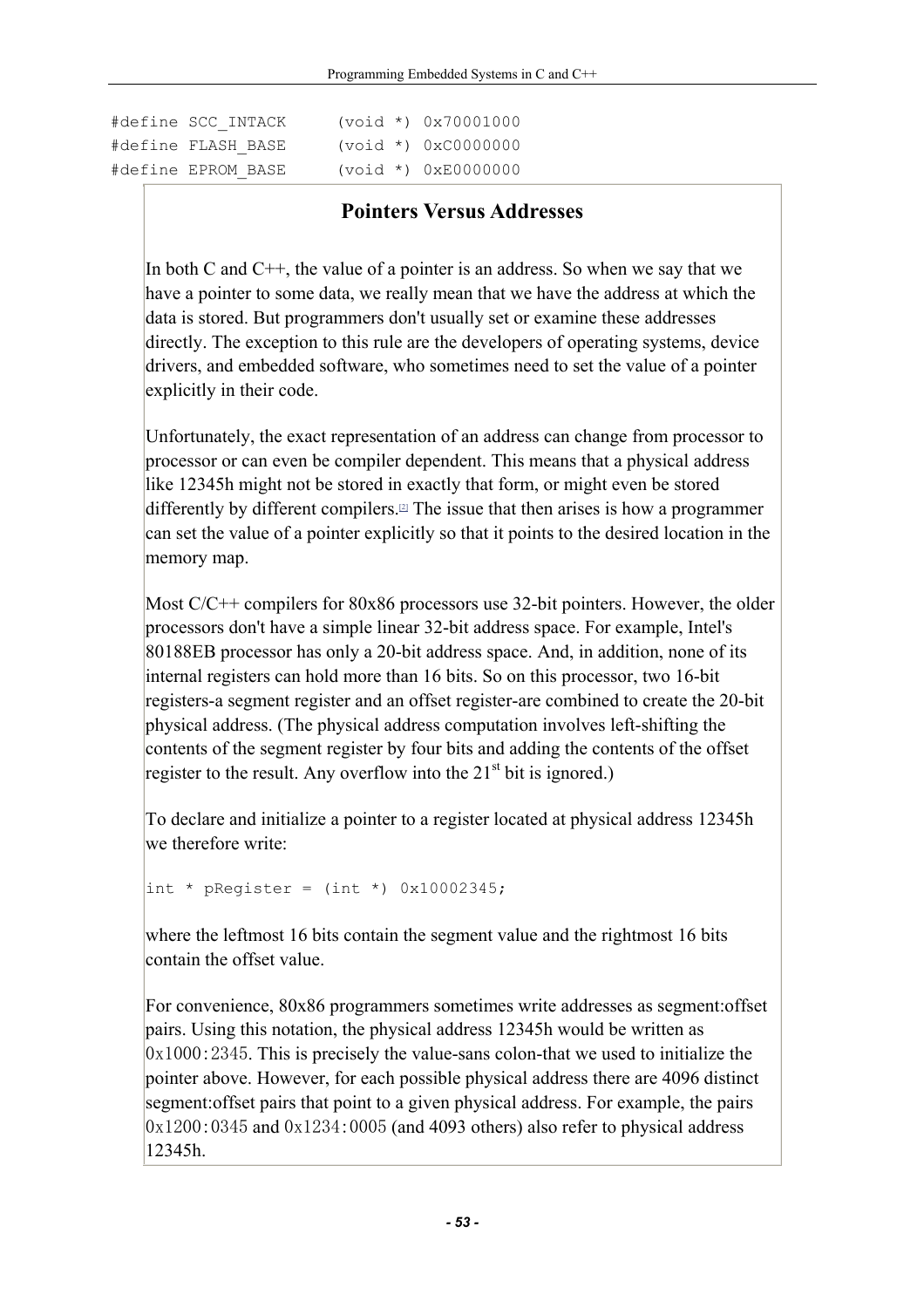$[2]$  This situation gets even more complicated if you consider the various memory models provided by some processors. All of the examples in this book assume that the 80188's large memory model is used. In this memory model all of the specifics I'm about to tell you hold for all pointer types. But in the other memory models, the format of the address stored in a pointer differs depending upon the type of code or data pointed to!

### **5.2.2 I/O Map**

If a separate I/O space is present, it will be necessary to repeat the memory map exercise to create an I/O map for the board as well. The process is exactly the same. Simply create a table of peripheral names and address ranges, organized in such a way that the lowest addresses are at the bottom. Typically, a large percentage of the I/O space will be unused because most of the peripherals located there will have only a handful of registers.

The I/O map for the Arcom board is shown in Figure 5-3. It includes three devices: the peripheral control block (PCB), parallel port, and debugger port. The PCB is a set of registers within the 80188EB that are used to control the on-chip peripherals. The chips that control the parallel port and debugger port reside outside of the processor. These ports are used to communicate with the printer and a host-based debugger, respectively.

| Peripheral           | FFFFh |
|----------------------|-------|
| <b>Control Block</b> | FF00h |
| <b>Unused</b>        | FE00h |
| <b>Parallel Port</b> | FD00h |
| <b>Debugger Port</b> | FC00h |
| <b>Unused</b>        |       |
|                      | 0000h |

**Figure 5-3. I/O map for the Arcom board**

The I/O map is also useful when creating the header file for your board. Each region of the I/O space maps directly to a constant, called the base address. The translation of the above I/O map into a set of constants can be found in the following listing:

/\*\*\*\*\*\*\*\*\*\*\*\*\*\*\*\*\*\*\*\*\*\*\*\*\*\*\*\*\*\*\*\*\*\*\*\*\*\*\*\*\*\*\*\*\*\*\*\*\*\*\*\*\*\*\*\*\*\*\*\*\*\*\*\*\*\*\*\*\*\* \* \* I/O Map \* \* Base Address Description \* --------------- ----------------------------------------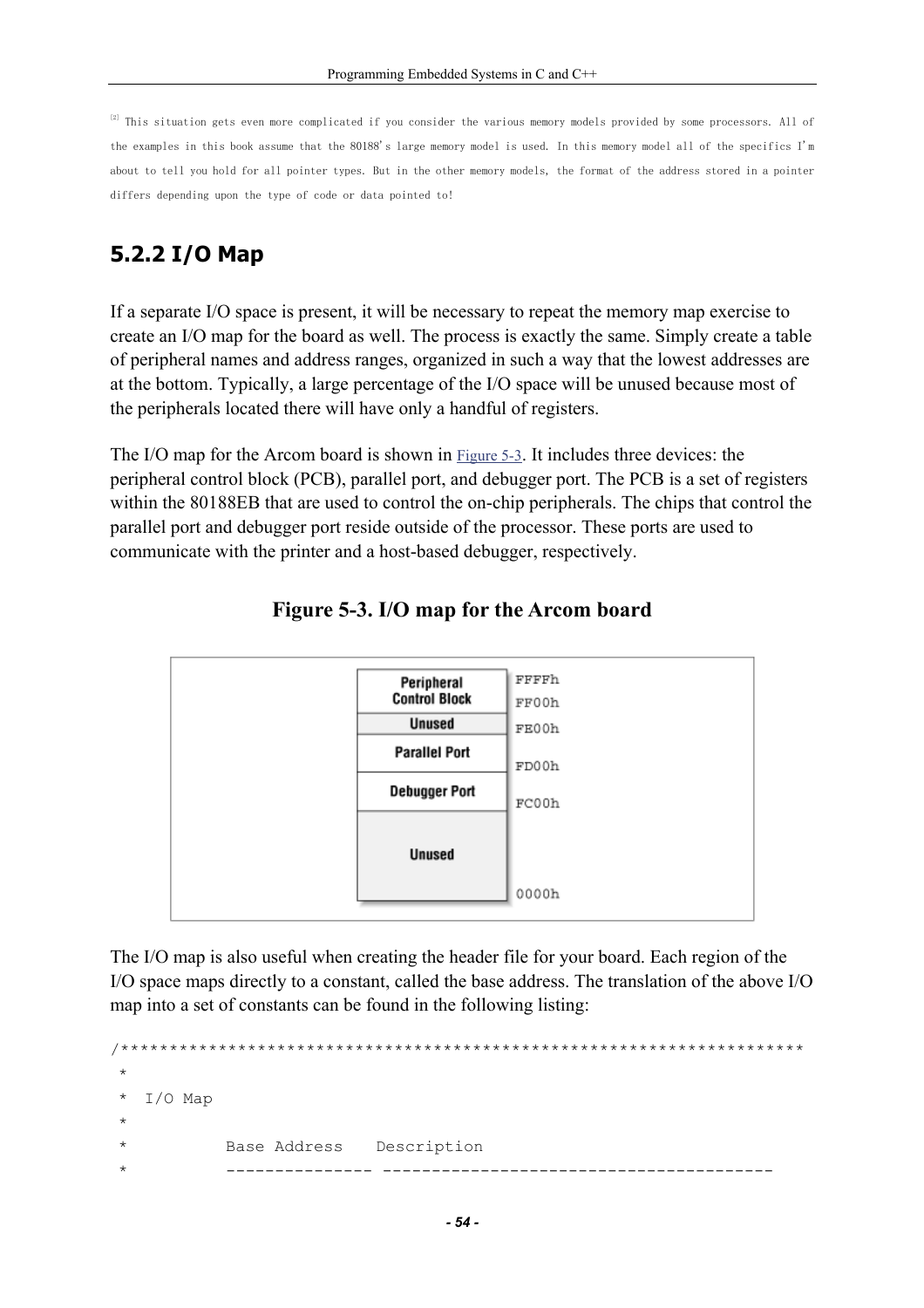| $\star$ | 0000h              | Unused                           |
|---------|--------------------|----------------------------------|
| $\star$ | FC00h              | SourceVIEW Debugger Port (SVIEW) |
| $\star$ | FD00h              | Parallel I/O Port (PIO)          |
| $\star$ | FE00h              | Unused                           |
| $\star$ | FF00h              | Peripheral Control Block (PCB)   |
| $\star$ |                    |                                  |
|         |                    |                                  |
|         |                    |                                  |
|         | #define SVIEW BASE | 0xFC00                           |
|         | #define PIO BASE   | 0xFD00                           |
|         | #define PCB BASE   | $0 \times F F 00$                |
|         |                    |                                  |

#### **5.3 Learn How to Communicate**

Now that you know the names and addresses of the memory and peripherals attached to the processor, it is time to learn how to communicate with the latter. There are two basic communication techniques: polling and interrupts. In either case, the processor usually issues some sort of commands to the device-by way of the memory or I/O space-and waits for the device to complete the assigned task. For example, the processor might ask a timer to count down from 1000 to 0. Once the countdown begins, the processor is interested in just one thing: is the timer finished counting yet?

If polling is used, then the processor repeatedly checks to see if the task has been completed. This is analogous to the small child who repeatedly asks "are we there yet?" throughout a long trip. Like the child, the processor spends a large amount of otherwise useful time asking the question and getting a negative response. To implement polling in software, you need only create a loop that reads the status register of the device in question. Here is an example:

```
 do 
 { 
    // Play games, read, listen to music, etc. 
    ... 
    // Poll to see if we're there yet. 
   status = areWerheeret();
\} while (status == NO);
```
The second communication technique uses interrupts. An interrupt is an asynchronous electrical signal from a peripheral to the processor. When interrupts are used, the processor issues commands to the peripheral exactly as before, but then waits for an interrupt to signal completion of the assigned work. While the processor is waiting for the interrupt to arrive, it is free to continue working on other things. When the interrupt signal is finally asserted, the processor temporarily sets aside its current work and executes a small piece of software called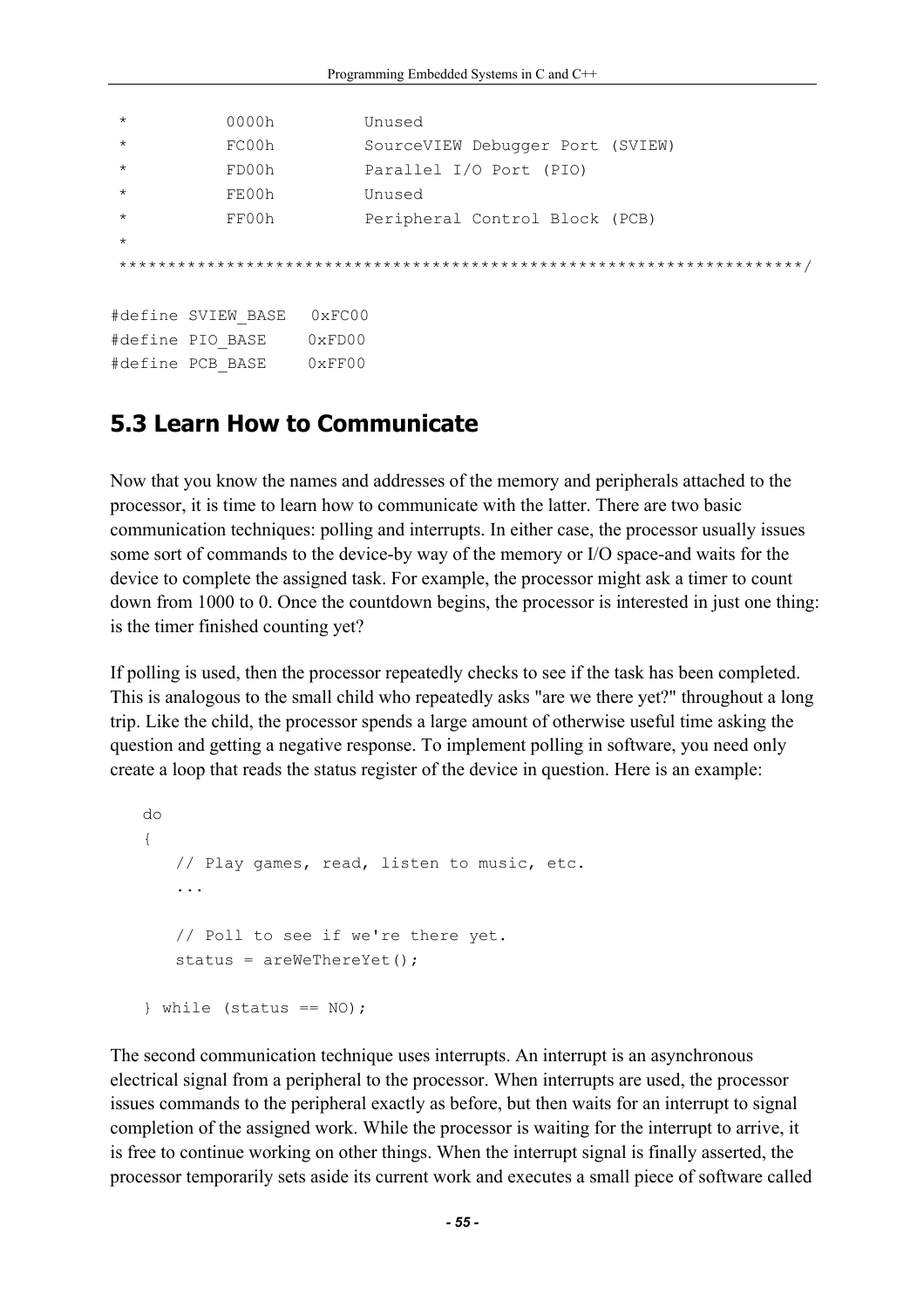the interrupt service routine (ISR). When the ISR completes, the processor returns to the work that was interrupted.

Of course, this isn't all automatic. The programmer must write the ISR himself and "install" and enable it so that it will be executed when the relevant interrupt occurs. The first few times you do this, it will be a significant challenge. But, even so, the use of interrupts generally decreases the complexity of one's overall code by giving it a better structure. Rather than device polling being embedded within an unrelated part of the program, the two pieces of code remain appropriately separate.

On the whole, interrupts are a much more efficient use of the processor than polling. The processor is able to use a larger percentage of its waiting time to perform useful work. However, there is some overhead associated with each interrupt. It takes a good bit of time-relative to the length of time it takes to execute an opcode-to put aside the processor's current work and transfer control to the interrupt service routine. Many of the processor's registers must be saved in memory, and lower-priority interrupts must be disabled. So in practice both methods are used frequently. Interrupts are used when efficiency is paramount or multiple devices must be monitored simultaneously. Polling is used when the processor must respond to some event more quickly than is possible using interrupts.

### **5.3.1 Interrupt Map**

Most embedded systems have only a handful of interrupts. Associated with each of these are an interrupt pin (on the outside of the processor chip) and an ISR. In order for the processor to execute the correct ISR, a mapping must exist between interrupt pins and ISRs. This mapping usually takes the form of an interrupt vector table. The vector table is usually just an array of pointers to functions, located at some known memory address. The processor uses the interrupt type (a unique number associated with each interrupt pin) as its index into this array. The value stored at that location in the vector table is usually just the address of the ISR to be executed.<sup>[3]</sup>

<sup>[3]</sup> A few processors actually have the first few instructions of the ISR stored there, rather than a pointer to the routine.

It is important to initialize the interrupt vector table correctly. (If it is done incorrectly, the ISR might be executed in response to the wrong interrupt or never executed at all.) The first part of this process is to create an interrupt map that organizes the relevant information. An interrupt map is a table that contains a list of interrupt types and the devices to which they refer. This information should be included in the documentation provided with the board. Table 5-1 shows the interrupt map for the Arcom board.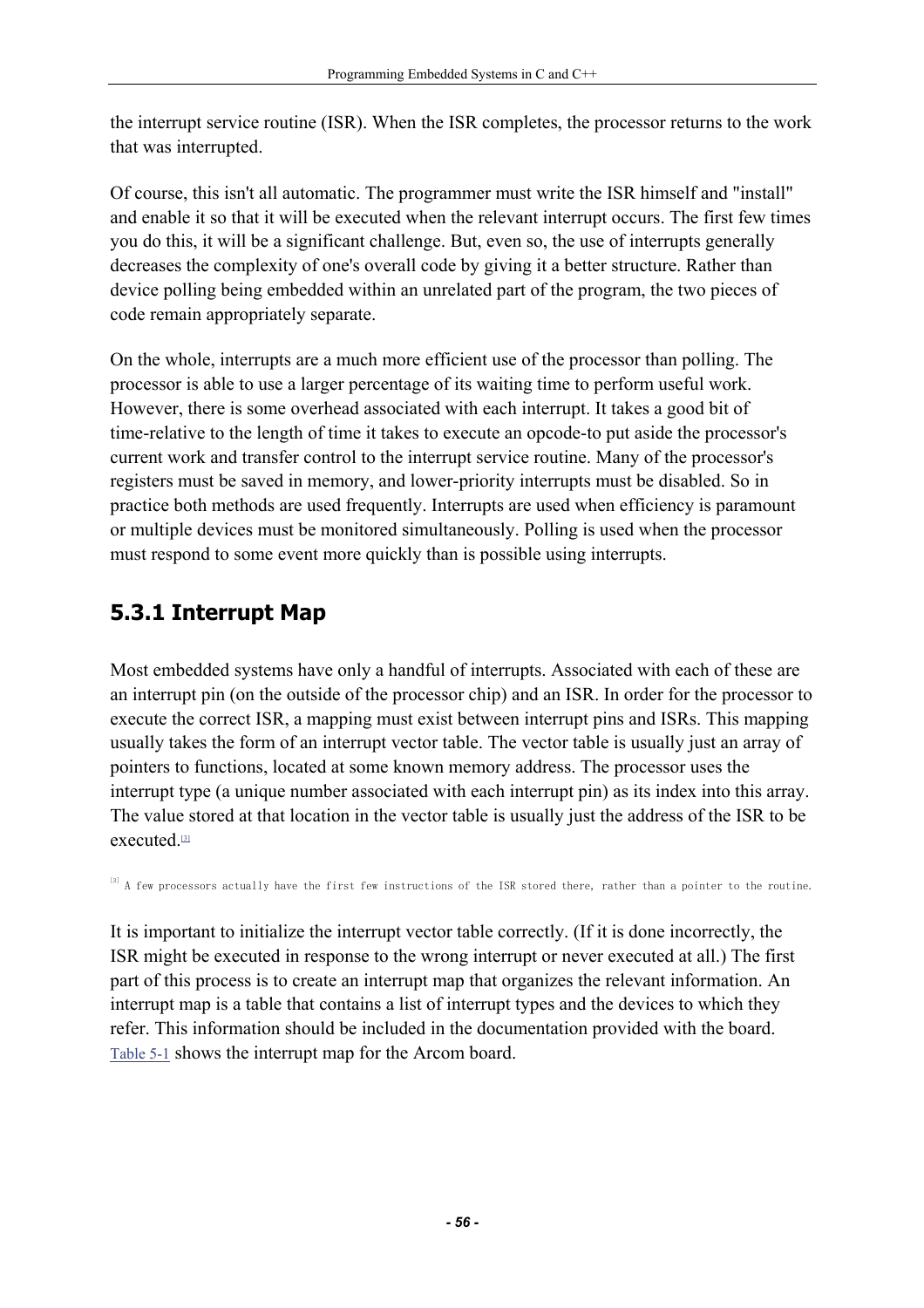| Table 5-1. Interrupt Map for the Arcom Board      |                      |  |  |  |
|---------------------------------------------------|----------------------|--|--|--|
| <b>Generating Device</b><br><b>Interrupt Type</b> |                      |  |  |  |
| 8                                                 | Timer/Counter #0     |  |  |  |
| 17                                                | Zilog $85230$ SCC    |  |  |  |
| 18                                                | Timer/Counter $#1$   |  |  |  |
| 19                                                | Timer/Counter #2     |  |  |  |
| 20                                                | Serial Port Receive  |  |  |  |
| 21                                                | Serial Port Transmit |  |  |  |

Once again, our goal is to translate the information in the table into a form that is useful for the programmer. After constructing an interrupt map like the one above, you should add a third section to the board-specific header file. Each line of the interrupt map becomes a single #define within the file, as shown:

```
/********************************************************************** 
 * 
 * Interrupt Map 
 * 
 **********************************************************************/ 
/* 
 * Zilog 85230 SCC 
 */ 
#define SCC_INT 17 
/* 
 * On-Chip Timer/Counters 
 */ 
#define TIMER0_INT 8 
#define TIMER1_INT 18 
#define TIMER2_INT 19 
/* 
 * On-Chip Serial Ports 
 */ 
#define RX_INT 20 
#define TX_INT 21
```
## **5.4 Get to Know the Processor**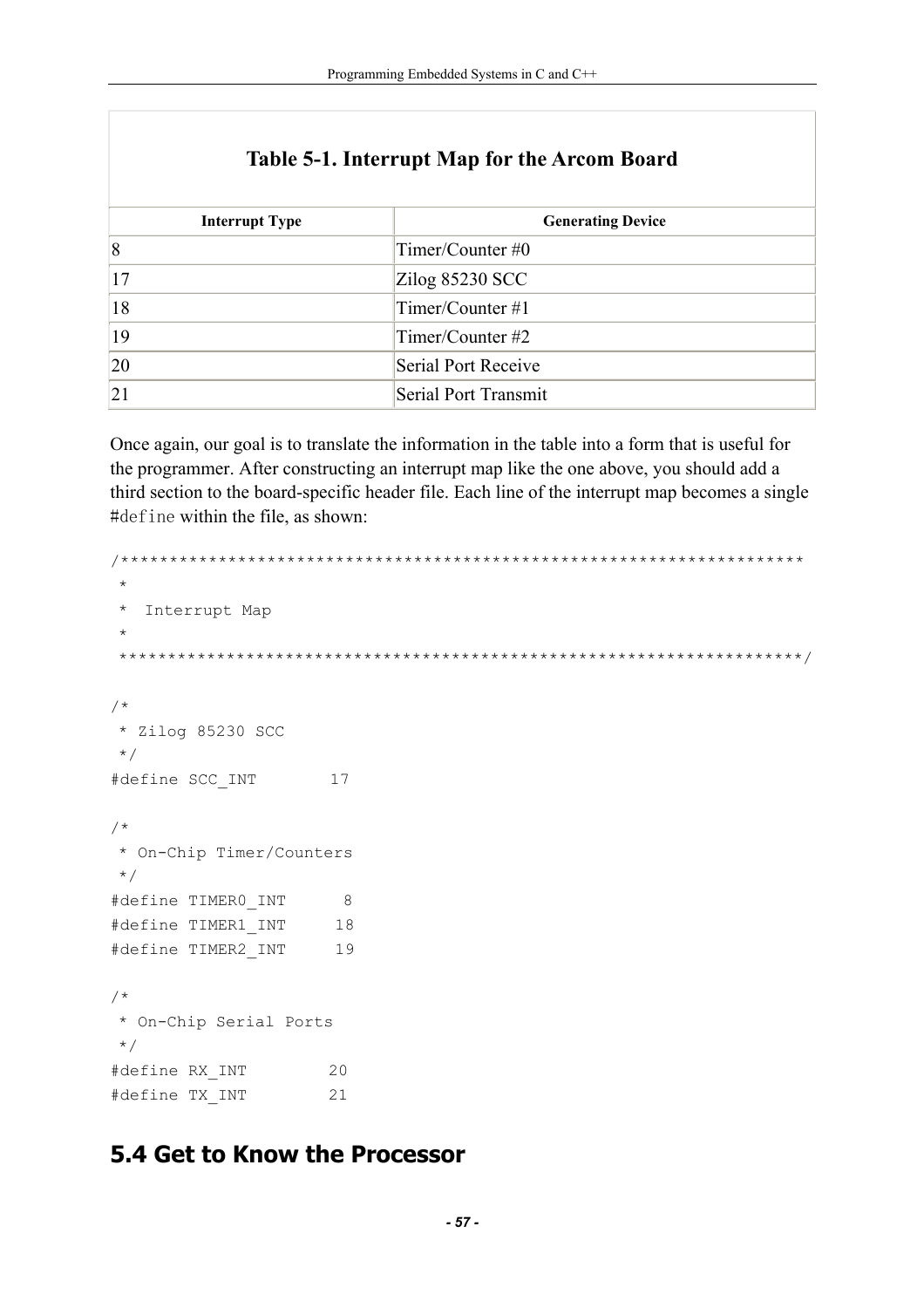If you haven't worked with the processor on your board before, you should take some time to get familiar with it now. This shouldn't take very long if you do all of your programming in C or C++. To the user of a high-level language, most processors look and act pretty much the same. However, if you'll be doing any assembly language programming, you will need to familiarize yourself with the processor's architecture and basic instruction set.

Everything you need to know about the processor can be found in the databooks provided by the manufacturer. If you don't have a databook or programmer's guide for your processor already, you should obtain one immediately. If you are going to be a successful embedded systems programmer, you must be able to read databooks and get something out of them. Processor databooks are usually well written-as databooks go-so they are an ideal place to start. Begin by flipping through the databook and noting the sections that are most relevant to the tasks at hand. Then go back and begin reading the processor overview section.

### **5.4.1 Processors in General**

Many of the most common processors are members of families of related devices. In some cases, the members of such a processor family represent points along an evolutionary path. The most obvious example is Intel's 80x86 family, which spans from the original 8086 to the Pentium II-and beyond. In fact, the 80x86 family has been so successful that it has spawned an entire industry of imitators.

As it is used in this book, the term *processor* refers to any of three types of devices known as microprocessors, microcontrollers, and digital signal processors. The name microprocessor is usually reserved for a chip that contains a powerful CPU that has not been designed with any particular computation in mind. These chips are usually the foundation of personal computers and high-end workstations. The most common microprocessors are members of Motorola's 68k-found in older Macintosh computers-and the ubiquitous 80x86 families.

A microcontroller is very much like a microprocessor, except that it has been designed specifically for use in embedded systems. Microcontrollers typically include a CPU, memory (a small amount of RAM, ROM, or both), and other peripherals in the same integrated circuit. If you purchase all of these items on a single chip, it is possible to reduce the cost of an embedded system substantially. Among the most popular microcontrollers are the 8051 and its many imitators and Motorola's 68HCxx series. It is also common to find microcontroller versions of popular microprocessors. For example, Intel's 386EX is a microcontroller version of the very successful 80386 microprocessor.

The final type of processor is a digital signal processor, or DSP. The CPU within a DSP is specially designed to perform discrete-time signal processing calculations-like those required for audio and video communications-extremely fast. Because DSPs can perform these types of calculations much faster than other processors, they offer a powerful, low-cost microprocessor alternative for designers of modems and other telecommunications and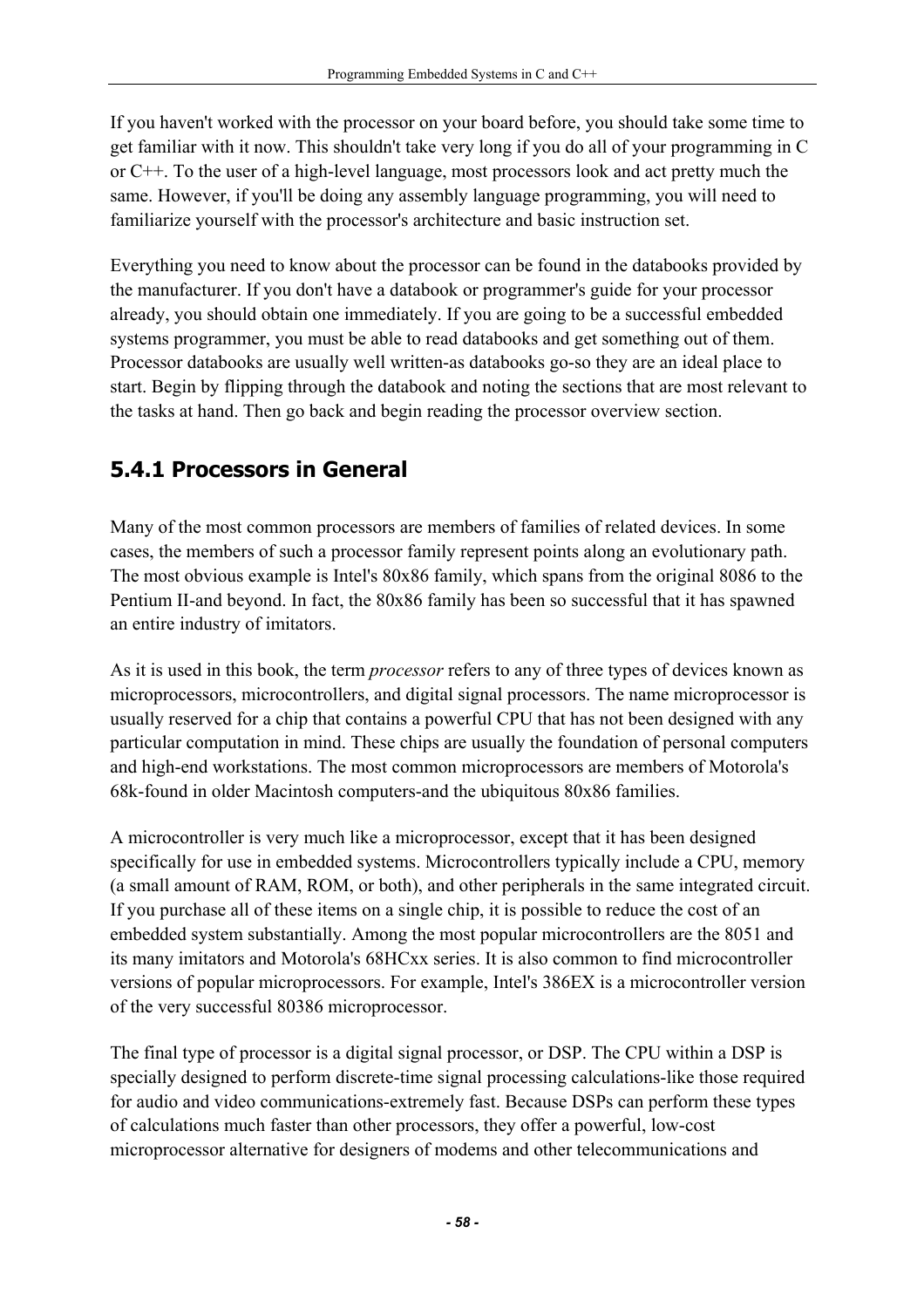multimedia equipment. Two of the most common DSP families are the TMS320Cxx and 5600x series from TI and Motorola, respectively.

#### **5.4.2 Intel's 80188EB Processor**

The processor on the Arcom board is an Intel 80188EB-a microcontroller version of the 80186. In addition to the CPU, the 80188EB contains an interrupt control unit, two programmable I/O ports, three timer/counters, two serial ports, a DRAM controller, and a chip-select unit. These extra hardware devices are located within the same chip and are referred to as on-chip peripherals. The CPU is able to communicate with and control the on-chip peripherals directly, via internal buses.

Although the on-chip peripherals are distinct hardware devices, they act like little extensions of the 80186 CPU. The software can control them by reading and writing a 256-byte block of registers known as the peripheral control block (PCB). You may recall that we encountered this block when we first discussed the memory and I/O maps for the board. By default the PCB is located in the I/O space, beginning at address FF00h. However, if so desired, the PCB can be relocated to any convenient address in either the I/O or memory space.

The control and status registers for each of the on-chip peripherals are located at fixed offsets from the PCB base address. The exact offset of each register can be found in a table in the 80188EB Microprocessor User's Manual. To isolate these details from your application software, it is good practice to include the offsets of any registers you will be using in the header file for your board. I have done this for the Arcom board, but only those registers that will be discussed in later chapters of the book are shown here:

```
/********************************************************************** 
 * 
  On-Chip Peripherals
 * 
 **********************************************************************/ 
/* 
 * Interrupt Control Unit 
 */ 
#define EOI (PCB_BASE + 0x02) 
#define POLL (PCB_BASE + 0x04) 
#define POLLSTS (PCB_BASE + 0x06) 
#define IMASK (PCB_BASE + 0x08) 
#define PRIMSK (PCB_BASE + 0x0A) 
#define INSERV (PCB_BASE + 0x0C) 
#define REQST (PCB_BASE + 0x0E)
```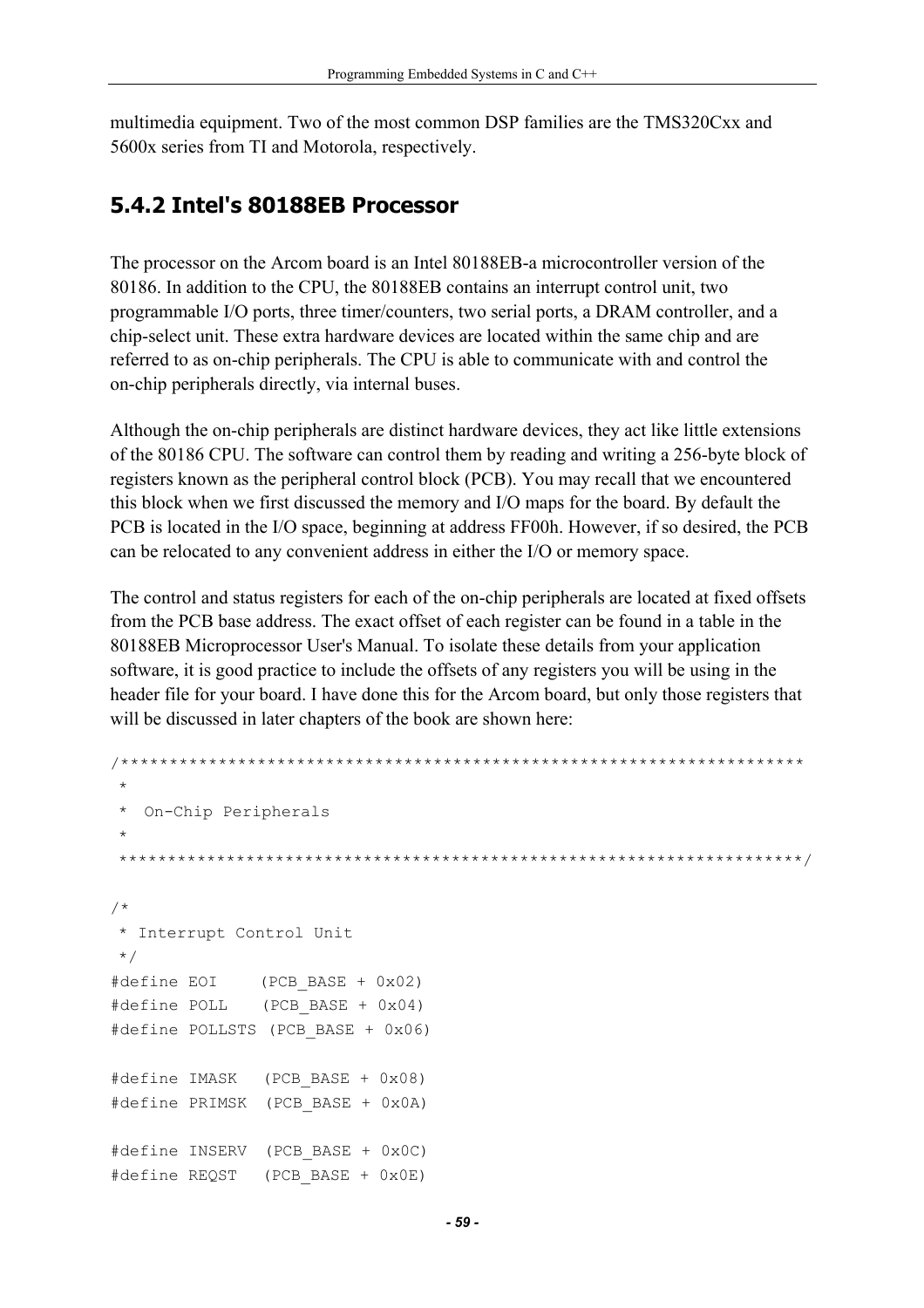```
#define INSTS (PCB_BASE + 0x10) 
/* 
 * Timer/Counters 
 */ 
#define TCUCON (PCB_BASE + 0x12) 
#define T0CNT (PCB_BASE + 0x30) 
#define T0CMPA (PCB_BASE + 0x32) 
#define T0CMPB (PCB_BASE + 0x34) 
#define T0CON (PCB_BASE + 0x36) 
#define T1CNT (PCB_BASE + 0x38) 
#define T1CMPA (PCB_BASE + 0x3A) 
#define T1CMPB (PCB_BASE + 0x3C) 
#define T1CON (PCB_BASE + 0x3E) 
#define T2CNT (PCB_BASE + 0x40) 
#define T2CMPA (PCB_BASE + 0x42) 
#define T2CON (PCB_BASE + 0x46) 
/* 
 * Programmable I/O Ports 
 */ 
#define P1DIR (PCB_BASE + 0x50) 
#define P1PIN (PCB_BASE + 0x52) 
#define P1CON (PCB_BASE + 0x54) 
#define P1LTCH (PCB_BASE + 0x56) 
#define P2DIR (PCB_BASE + 0x58) 
#define P2PIN (PCB_BASE + 0x5A) 
#define P2CON (PCB_BASE + 0x5C) 
#define P2LTCH (PCB_BASE + 0x5E)
```
Other things you'll want to learn about the processor from its databook are:

Where should the interrupt vector table be located? Does it have to be located at a specific address in memory? If not, how does the processor know where to find it?

What is the format of the interrupt vector table? Is it just a table of pointers to ISR functions?

Are there any special interrupts, sometimes called traps, that are generated within the processor itself? Must an ISR be written to handle each of these?

How are interrupts enabled and disabled (globally and individually)?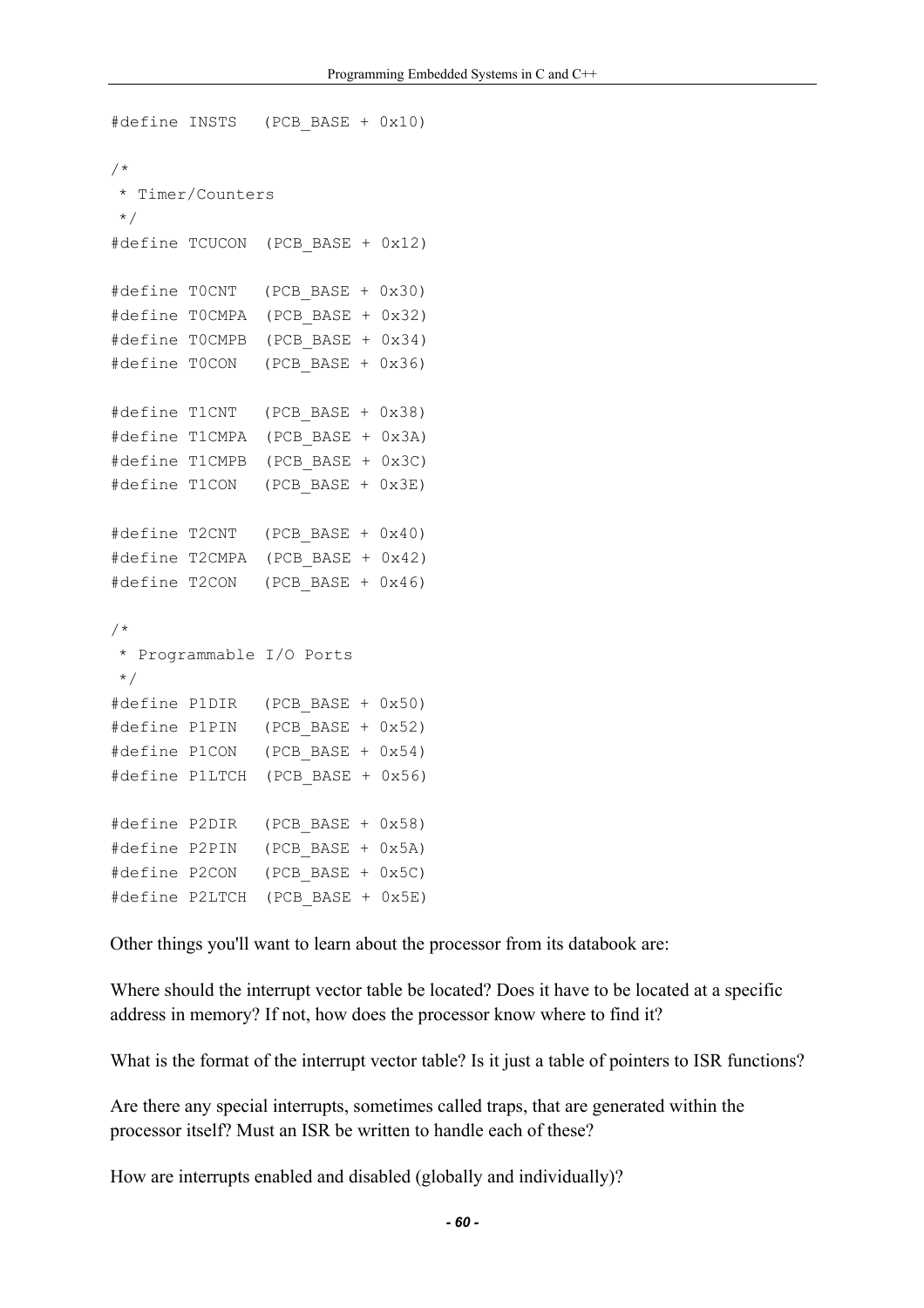How are interrupts acknowledged or cleared?

# **5.5 Study the External Peripherals**

At this point, you've studied every aspect of the new hardware except the external peripherals. These are the hardware devices that reside outside the processor chip and communicate with it by way of interrupts and I/O or memory-mapped registers.

Begin by making a list of the external peripherals. Depending on your application, this list might include LCD or keyboard controllers, A/D converters, network interface chips, or custom ASICs (Application-Specific Generated Circuits). In the case of the Arcom board, the list contains just three items: the Zilog 85230 Serial Controller, parallel port, and debugger port.

You should obtain a copy of the user's manual or databook for each device on your list. At this early stage of the project, your goal in reading these documents is to understand the basic functions of the device. What does the device do? What registers are used to issue commands and receive the results? What do the various bits and larger fields within these registers mean? When, if ever, does the device generate interrupts? How are interrupts acknowledged or cleared at the device?

When you are designing the embedded software, you should try to break the program down along device lines. It is usually a good idea to associate a software module called a device driver with each of the external peripherals. This is nothing more than a collection of software routines that control the operation of the peripheral and isolate the application software from the details of that particular hardware device. I'll have a lot more to say about device drivers in Chapter 7.

## **5.6 Initialize the Hardware**

The final step in getting to know your new hardware is to write some initialization software. This is your best opportunity to develop a close working relationship with the hardware-especially if you will be developing the remainder of the software in a high-level language. During hardware initialization it will be impossible to avoid using assembly language. However, after completing this step, you will be ready to begin writing small programs in C or  $C_{++}$ .[4]

<sup>[4]</sup> In order to make the example in Chapter 2, a little easier to understand, I didn't show any of the initialization code there. However, it is necessary to get the hardware initialization code working before you can write even simple programs like Blinking LED.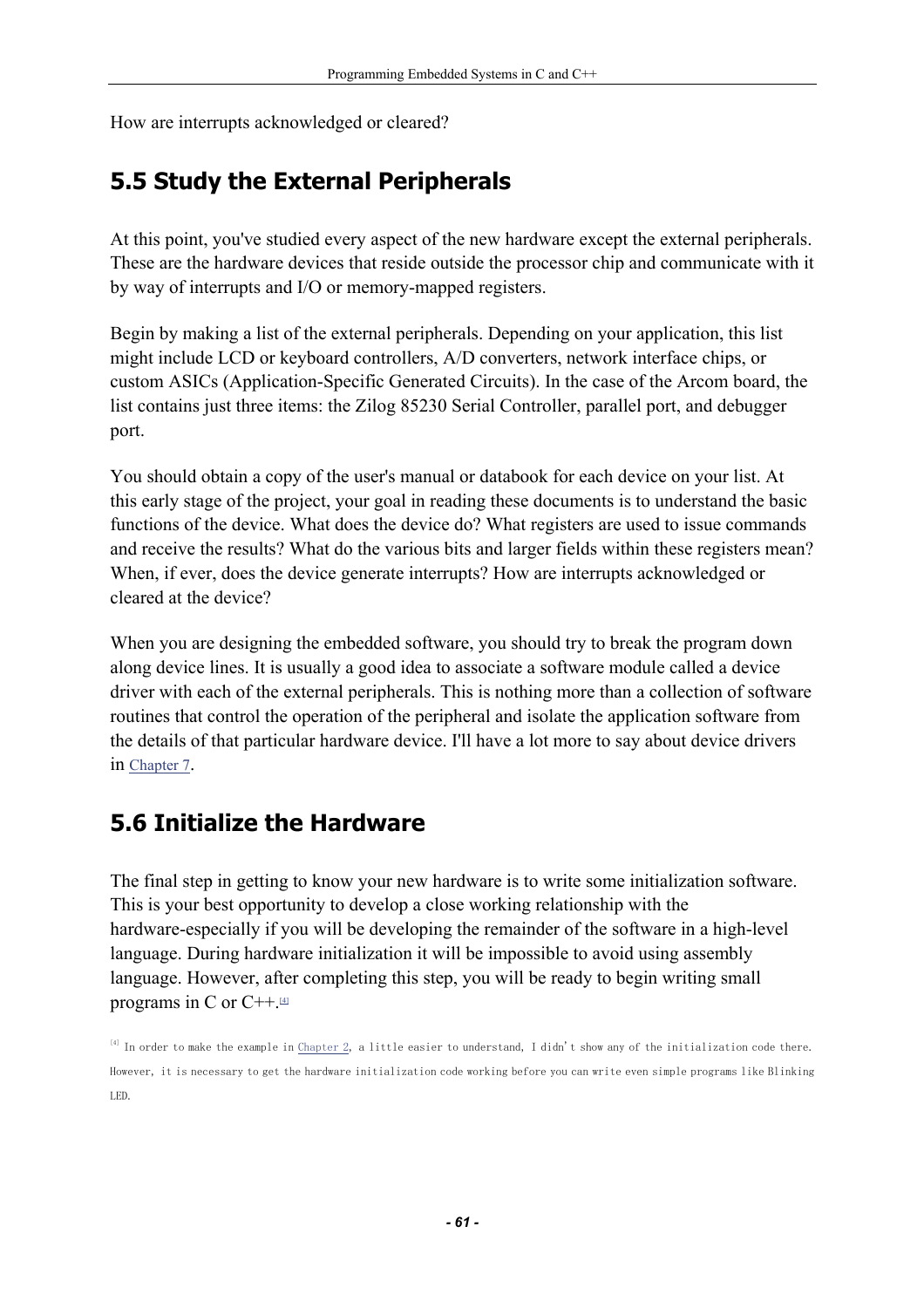If you are one of the first software engineers to work with a new board-especially a prototype-the hardware might not work as advertised. All processor-based boards require some amount of software testing to confirm the correctness of the hardware design and the proper functioning of the various peripherals. This puts you in an awkward position when something is not working properly. How do you know if the hardware or your software is to blame? If you happen to be good with hardware or have access to a simulator, you might be able to construct some experiments to answer this question. Otherwise, you should probably ask a hardware engineer to join you in the lab for a joint debugging session.

The hardware initialization should be executed before the startup code described in Chapter 3. The code described there assumes that the hardware has already been initialized and concerns itself only with creating a proper runtime environment for high-level language programs. Figure 5-4 provides an overview of the entire initialization process, from processor reset through hardware initialization and C/C++ startup code to *main*.



#### **Figure 5-4. The hardware and software initialization process**

The first stage of the initialization process is the reset code. This is a small piece of assembly (usually only two or three instructions) that the processor executes immediately after it is powered on or reset. The sole purpose of this code is to transfer control to the hardware initialization routine. The first instruction of the reset code must be placed at a specific location in memory, usually called the reset address, that is specified in the processor databook. The reset address for the 80188EB is FFFF0h.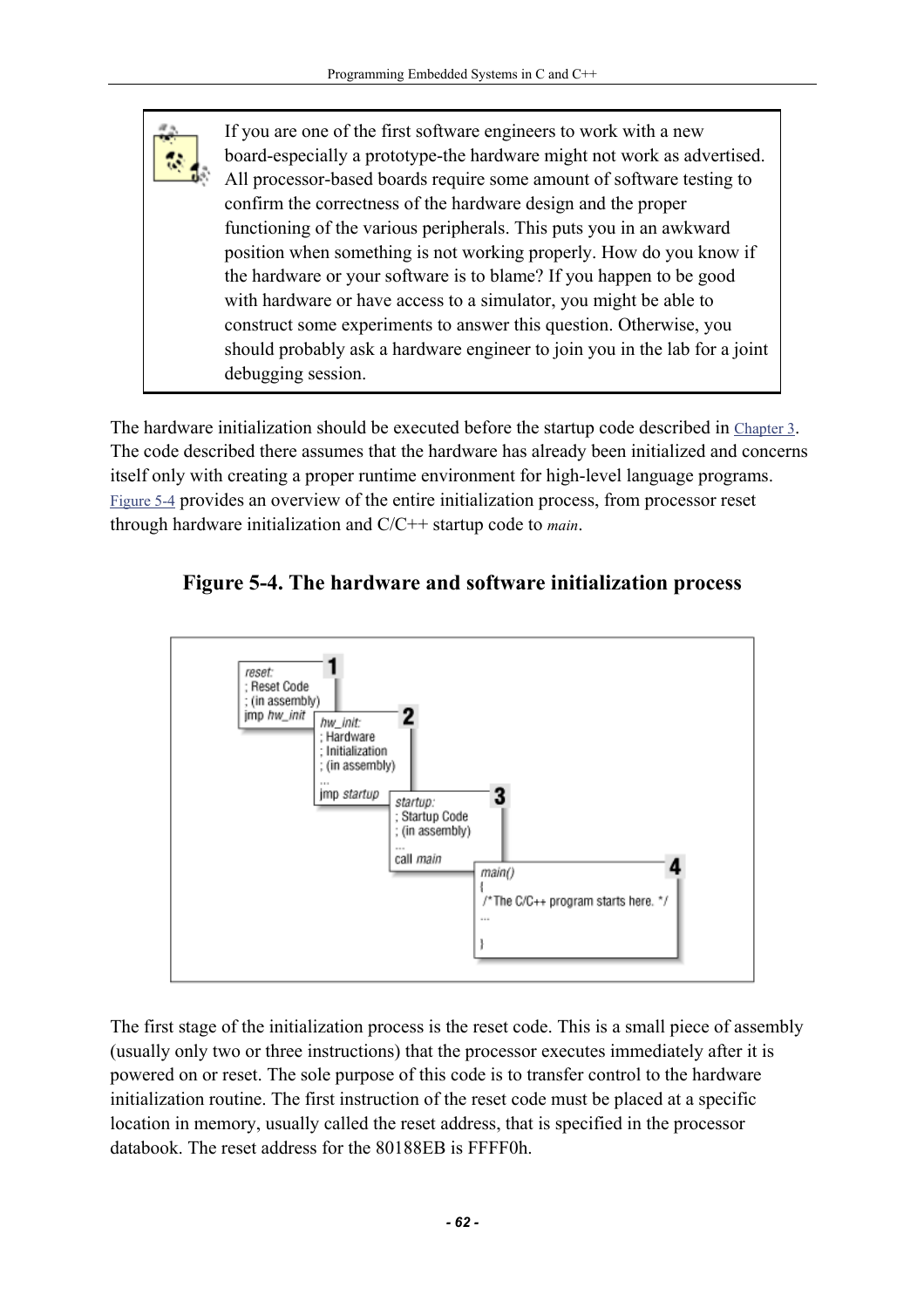Most of the actual hardware initialization takes place in the second stage. At this point, we need to inform the processor about its environment. This is also a good place to initialize the interrupt controller and other critical peripherals. Less critical hardware devices can be initialized when the associated device driver is started, usually from within *main*.

Intel's 80188EB has several internal registers that must be programmed before any useful work can be done with the processor. These registers are responsible for setting up the memory and I/O maps and are part of the processor's internal chip-select unit. By programming the chip-select registers, you are essentially waking up each of the memory and I/O devices that are connected to the processor. Each chip-select register is associated with a single "chip enable" wire that runs from the processor to some other chip. The association between particular chip-selects and hardware devices must be established by the hardware designer. All you need to do is get a list of chip-select settings from him and load those settings into the chip-select registers.

Upon reset, the 80188EB assumes a worst-case scenario. It assumes there are only 1024 bytes of ROM-located in the address range FFC00h to FFFFFh-and that no other memory or I/O devices are present. This is the processor's "fetal position," and it implies that the *hw\_init*  routine must be located at address FFC00h (or higher). It must also not require the use of any RAM. The hardware initialization routine should start by initializing the chip-select registers to inform the processor about the other memory and I/O devices that are installed on the board. By the time this task is complete, the entire range of ROM and RAM addresses will be enabled, so the remainder of your software can be located at any convenient address in either ROM or RAM.

The third initialization stage contains the startup code. This is the assembly-language code that we saw back in Chapter 3. In case you don't remember, its job is to the prepare the way for code written in a high-level language. Of importance here is only that the startup code calls *main*. From that point forward, all of your other software can be written in C or C++.

Hopefully, you are starting to understand how embedded software gets from processor reset to your main program. Admittedly, the very first time you try to pull all of these components together (reset code, hardware initialization, C/C++ startup code, and application) on a new board there will be problems. So expect to spend some time debugging each of them. Honestly, this will be the hardest part of the project. You will soon see that once you have a working Blinking LED program to fall back on, the work just gets easier and easier-or at least more similar to ordinary computer programming.

Up to this point in the book we have been building the infrastructure for embedded programming. But the topics we're going to talk about in the remaining chapters concern higher-level structures: memory tests, device drivers, operating systems, and actually useful programs. These are pieces of software you've probably seen before on other computer systems projects. However, there will still be some new twists related to the embedded programming environment.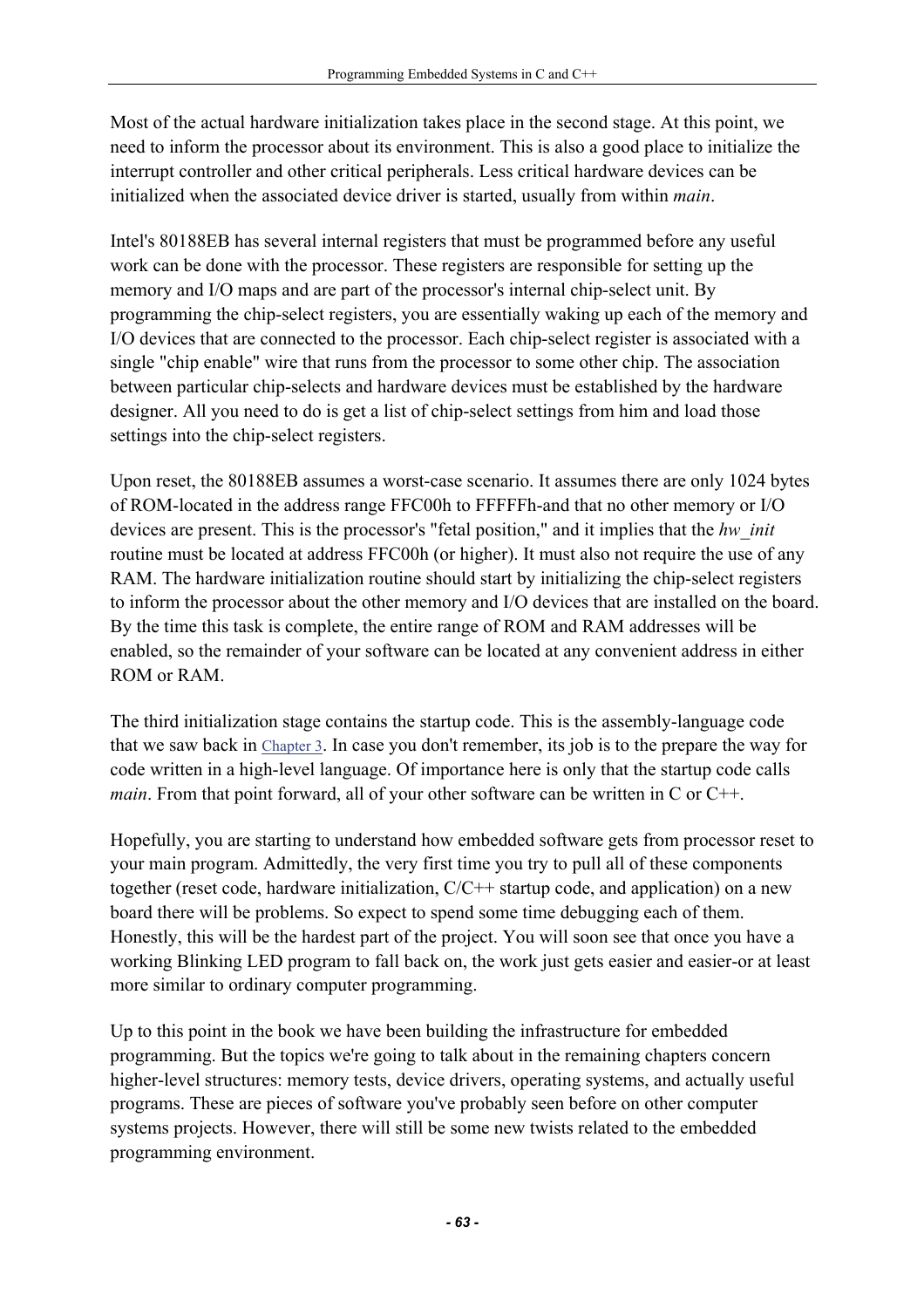# **Chapter 6. Memory**

*Tyrell: If we give them a past, we create a cushion for their emotions and, consequently, we can control them better.* 

*Deckard: Memories. You're talking about memories.* 

-the movie *Blade Runner*

In this chapter, you will learn everything you need to know about memory in embedded systems. In particular, you will learn about the types of memory you are likely to encounter, how to test memory devices to see if they are working properly, and how to use Flash memory.

# **6.1 Types of Memory**

Many types of memory devices are available for use in modern computer systems. As an embedded software engineer, you must be aware of the differences between them and understand how to use each type effectively. In our discussion, we will approach these devices from a software viewpoint. As you are reading, try to keep in mind that the development of these devices took several decades and that there are significant physical differences in the underlying hardware. The names of the memory types frequently reflect the historical nature of the development process and are often more confusing than insightful.

Most software developers think of memory as being either random-access (RAM) or read-only (ROM). But, in fact, there are subtypes of each and even a third class of hybrid memories. In a RAM device, the data stored at each memory location can be read or written, as desired. In a ROM device, the data stored at each memory location can be read at will, but never written. In some cases, it is possible to overwrite the data in a ROM-like device. Such devices are called hybrid memories because they exhibit some of the characteristics of both RAM and ROM. Figure 6-1 provides a classification system for the memory devices that are commonly found in embedded systems.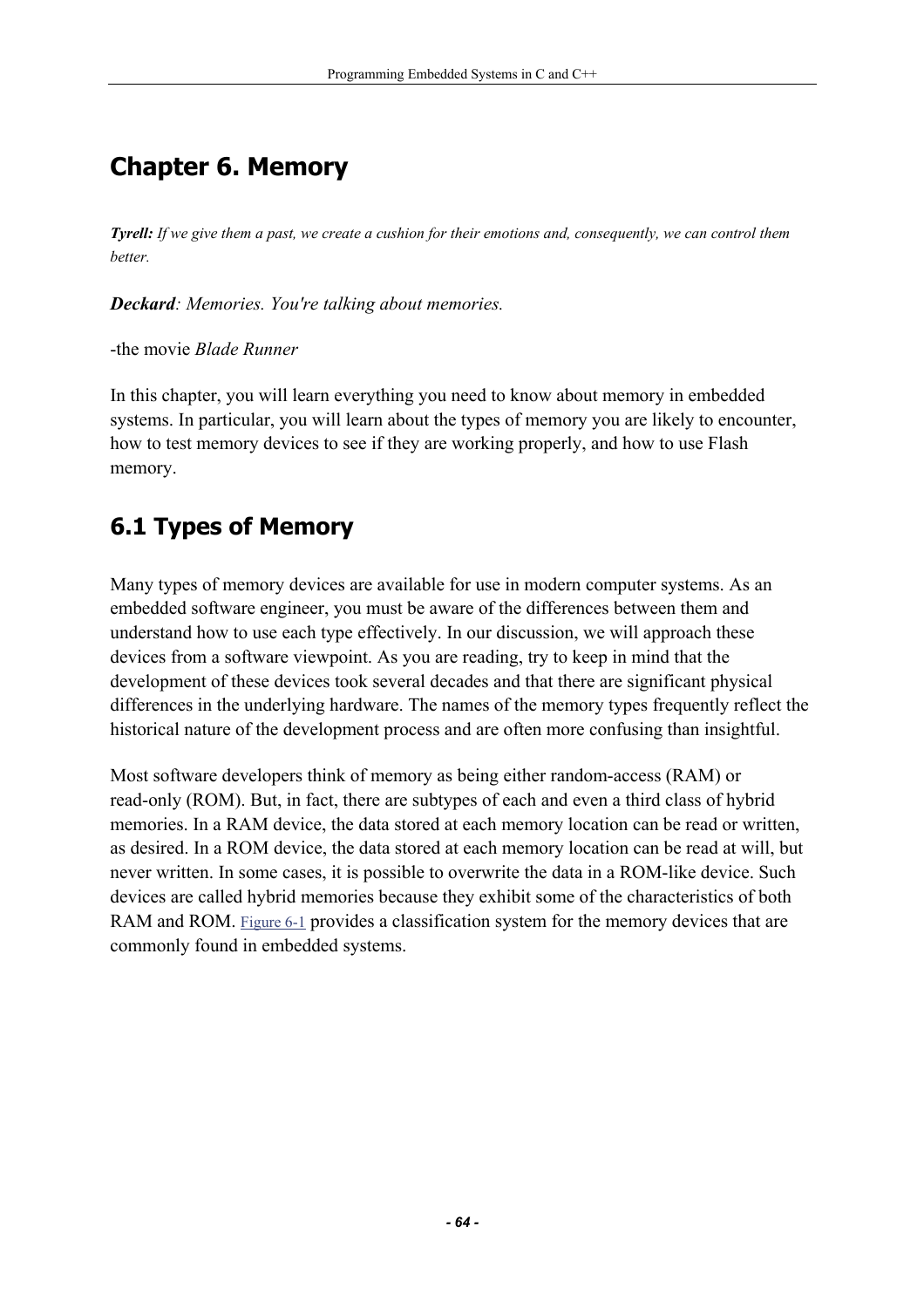

**Figure 6-1. Common memory types in embedded systems**

### **6.1.1 Types of RAM**

There are two important memory devices in the RAM family: SRAM and DRAM. The main difference between them is the lifetime of the data stored. SRAM (static RAM) retains its contents as long as electrical power is applied to the chip. However, if the power is turned off or lost temporarily then its contents will be lost forever. DRAM (dynamic RAM), on the other hand, has an extremely short data lifetime-usually less than a quarter of a second. This is true even when power is applied constantly.

In short, SRAM has all the properties of the memory you think of when you hear the word RAM. Compared to that, DRAM sounds kind of useless. What good is a memory device that retains its contents for only a fraction of a second? By itself, such a volatile memory is indeed worthless. However, a simple piece of hardware called a DRAM controller can be used to make DRAM behave more like SRAM. (See DRAM Controllers later in this chapter.) The job of the DRAM controller is to periodically refresh the data stored in the DRAM. By refreshing the data several times a second, the DRAM controller keeps the contents of memory alive for as long as they are needed. So, DRAM is as useful as SRAM after all.

## **DRAM Controllers**

If your embedded system includes DRAM, there is probably a DRAM controller on board (or on-chip) as well. The DRAM controller is an extra piece of hardware placed between the processor and the memory chips. Its main purpose is to perform the refresh operations required to keep your data alive in the DRAM. However, it cannot do this properly without some help from you.

One of the first things your software must do is initialize the DRAM controller. If you do not have any other RAM in the system, you must do this before creating the stack or heap. As a result, this initialization code is usually written in assembly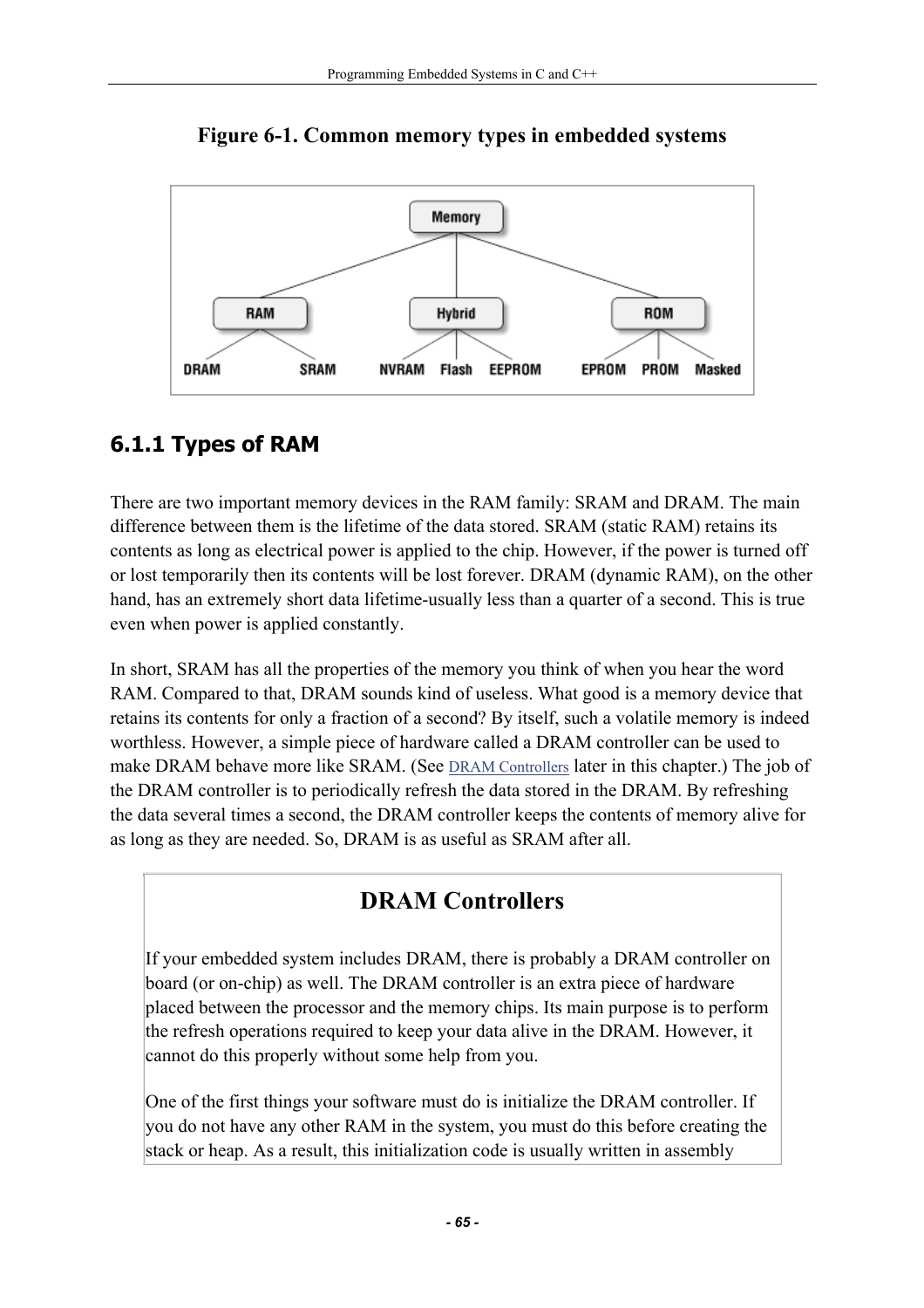language and placed within the hardware initialization module.

Almost all DRAM controllers require a short initialization sequence that consists of one or more setup commands. The setup commands tell the controller about the hardware interface to the DRAM and how frequently the data there must be refreshed. To determine the initialization sequence for your particular system, consult the designer of the board or read the databooks that describe the DRAM and DRAM controller. If the DRAM in your system does not appear to be working properly, it could be that the DRAM controller either is not initialized or has been initialized incorrectly.

When deciding which type of RAM to use, a system designer must consider access time and cost. SRAM devices offer extremely fast access times (approximately four times faster than DRAM) but are much more expensive to produce. Generally, SRAM is used only where access speed is extremely important. A lower cost per byte makes DRAM attractive whenever large amounts of RAM are required. Many embedded systems include both types: a small block of SRAM (a few hundred kilobytes) along a critical data path and a much larger block of DRAM (in the megabytes) for everything else.

## **6.1.2 Types of ROM**

Memories in the ROM family are distinguished by the methods used to write new data to them (usually called programming) and the number of times they can be rewritten. This classification reflects the evolution of ROM devices from hardwired to one-time programmable to erasable-and-programmable. A common feature across all these devices is their ability to retain data and programs forever, even during a power failure.

The very first ROMs were hardwired devices that contained a preprogrammed set of data or instructions. The contents of the ROM had to be specified before chip production, so the actual data could be used to arrange the transistors inside the chip! Hardwired memories are still used, though they are now called "masked ROMs" to distinguish them from other types of ROM. The main advantage of a masked ROM is a low production cost. Unfortunately, the cost is low only when hundreds of thousands of copies of the same ROM are required.

One step up from the masked ROM is the PROM (programmable ROM), which is purchased in an unprogrammed state. If you were to look at the contents of an unprogrammed PROM, you would see that the data is made up entirely of 1's. The process of writing your data to the PROM involves a special piece of equipment called a device programmer. The device programmer writes data to the device one word at a time, by applying an electrical charge to the input pins of the chip. Once a PROM has been programmed in this way, its contents can never be changed. If the code or data stored in the PROM must be changed, the current device must be discarded. As a result, PROMs are also known as *one-time programmable* (OTP) devices.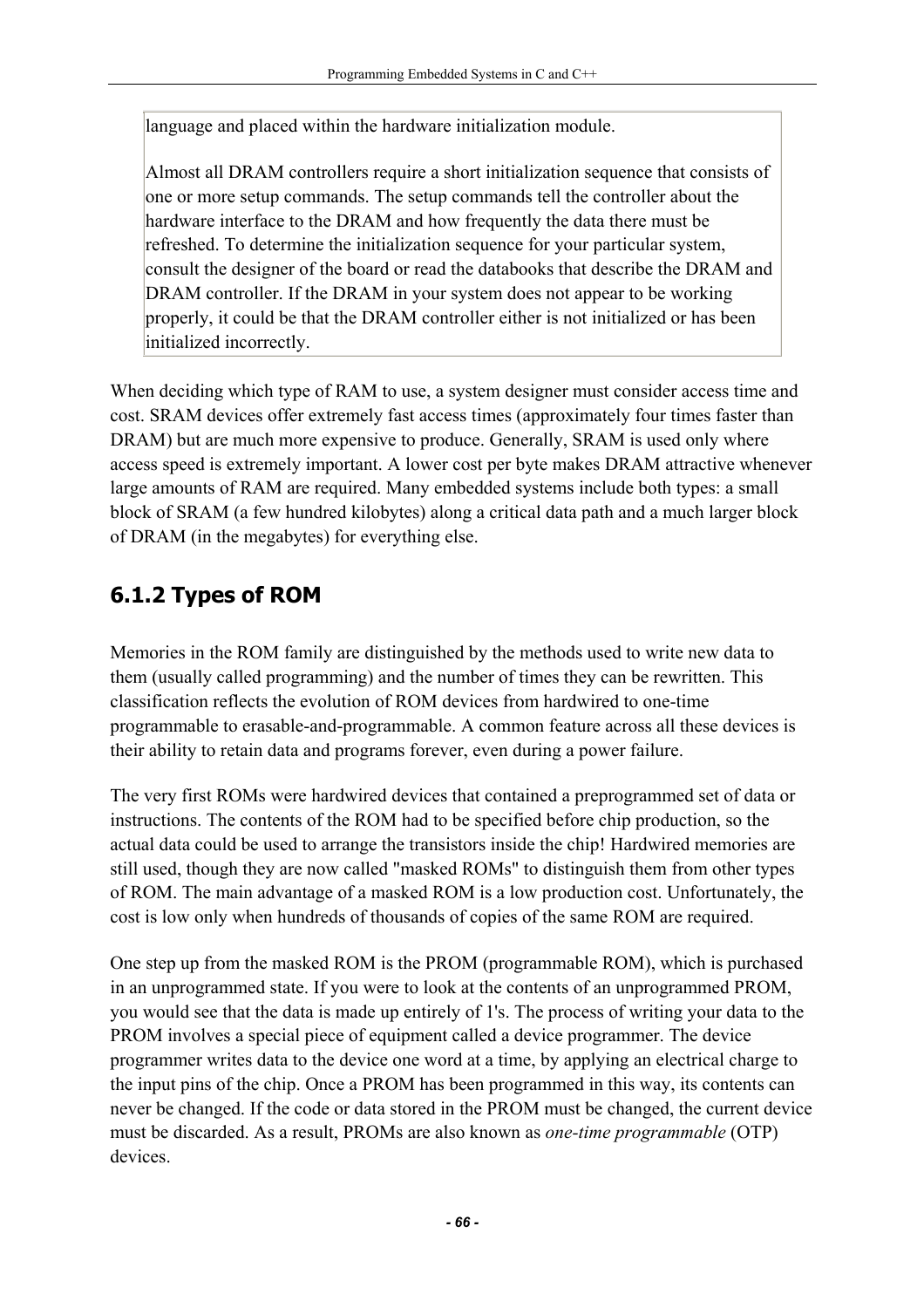An EPROM (erasable-and-programmable ROM) is programmed in exactly the same manner as a PROM. However, EPROMs can be erased and reprogrammed repeatedly. To erase an EPROM, you simply expose the device to a strong source of ultraviolet light. (There is a "window" in the top of the device to let the ultraviolet light reach the silicon.) By doing this, you essentially reset the entire chip to its initial-unprogrammed-state. Though more expensive than PROMs, their ability to be reprogrammed makes EPROMs an essential part of the software development and testing process.

# **6.1.3 Hybrid Types**

As memory technology has matured in recent years, the line between RAM and ROM devices has blurred. There are now several types of memory that combine the best features of both. These devices do not belong to either group and can be collectively referred to as hybrid memory devices. Hybrid memories can be read and written as desired, like RAM, but maintain their contents without electrical power, just like ROM. Two of the hybrid devices, EEPROM and Flash, are descendants of ROM devices; the third, NVRAM, is a modified version of SRAM.

EEPROMs are electrically-erasable-and-programmable. Internally, they are similar to EPROMs, but the erase operation is accomplished electrically, rather than by exposure to ultraviolet light. Any byte within an EEPROM can be erased and rewritten. Once written, the new data will remain in the device forever-or at least until it is electrically erased. The tradeoff for this improved functionality is mainly higher cost. Write cycles are also significantly longer than writes to a RAM, so you wouldn't want to use an EEPROM for your main system memory.

Flash memory is the most recent advancement in memory technology. It combines all the best features of the memory devices described thus far. Flash memory devices are high density, low cost, nonvolatile, fast (to read, but not to write), and electrically reprogrammable. These advantages are overwhelming and the use of Flash memory has increased dramatically in embedded systems as a direct result. From a software viewpoint, Flash and EEPROM technologies are very similar. The major difference is that Flash devices can be erased only one sector at a time, not byte by byte. Typical sector sizes are in the range of 256 bytes to 16 kilobytes. Despite this disadvantage, Flash is much more popular than EEPROM and is rapidly displacing many of the ROM devices as well.

The third member of the hybrid memory class is NVRAM (nonvolatile RAM). Nonvolatility is also a characteristic of the ROM and hybrid memories discussed earlier. However, an NVRAM is physically very different from those devices. An NVRAM is usually just an SRAM with a battery backup. When the power is turned on, the NVRAM operates just like any other SRAM. But when the power is turned off, the NVRAM draws just enough electrical power from the battery to retain its current contents. NVRAM is fairly common in embedded systems. However, it is very expensive-even more expensive than SRAM-so its applications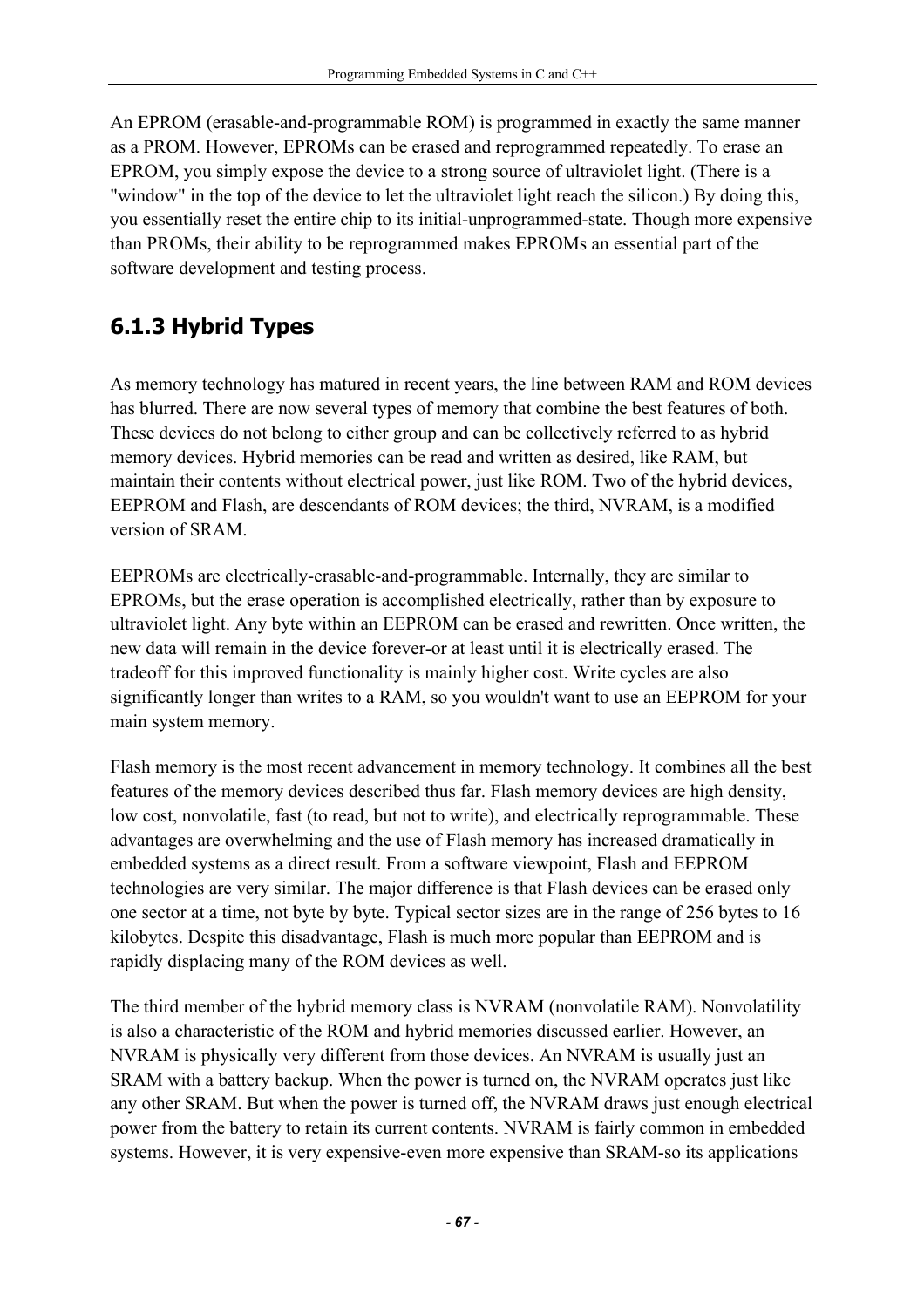are typically limited to the storage of only a few hundred bytes of system-critical information that cannot be stored in any better way.

Table 6-1 summarizes the characteristics of different memory types.

| <b>Table 6-1. Memory Device Characteristics</b> |           |                          |                             |                        |                      |                                |
|-------------------------------------------------|-----------|--------------------------|-----------------------------|------------------------|----------------------|--------------------------------|
| <b>Memory</b><br><b>Type</b>                    | Volatile? | Writeable?               | <b>Erase</b><br><b>Size</b> | <b>Erase Cycles</b>    | <b>Relative Cost</b> | <b>Relative Speed</b>          |
| <b>SRAM</b>                                     | yes       | yes                      | byte                        | unlimited              | expensive            | fast                           |
| <b>DRAM</b>                                     | yes       | yes                      | byte                        | unlimited              | moderate             | moderate                       |
| Masked<br><b>ROM</b>                            | no        | no                       | n/a                         | $\ln/a$                | inexpensive fast     |                                |
| <b>PROM</b>                                     | no        | once, with<br>programmer | n/a                         | n/a                    | moderate             | fast                           |
| <b>EPROM</b>                                    | no        | yes, with<br>programmer  | entire<br>chip              | limited (see<br>specs) | moderate             | fast                           |
| <b>EEPROM</b>                                   | no        | yes                      | byte                        | limited (see<br>specs) | expensive            | fast to read, slow<br>to write |
| Flash                                           | no        | yes                      | sector                      | limited (see<br>specs) | moderate             | fast to read, slow<br>to write |
| <b>NVRAM</b>                                    | no        | yes                      | byte                        | none                   | expensive            | fast                           |

# **6.2 Memory Testing**

One of the first pieces of serious embedded software you are likely to write is a memory test. Once the prototype hardware is ready, the designer would like some reassurance that she has wired the address and data lines correctly and that the memory chips are working properly. At first this might seem like a fairly simple assignment, but as you look at the problem more closely you will realize that it can be difficult to detect subtle memory problems with a simple test. In fact, as a result of programmer naiveté, many embedded systems include memory tests that would detect only the most catastrophic memory failures. Some of these might not even notice that the memory chips have been removed from the board!

## **Direct Memory Access**

Direct memory access (DMA) is a technique for transferring blocks of data directly between two hardware devices. In the absence of DMA, the processor must read the data from one device and write it to the other, one byte or word at a time. If the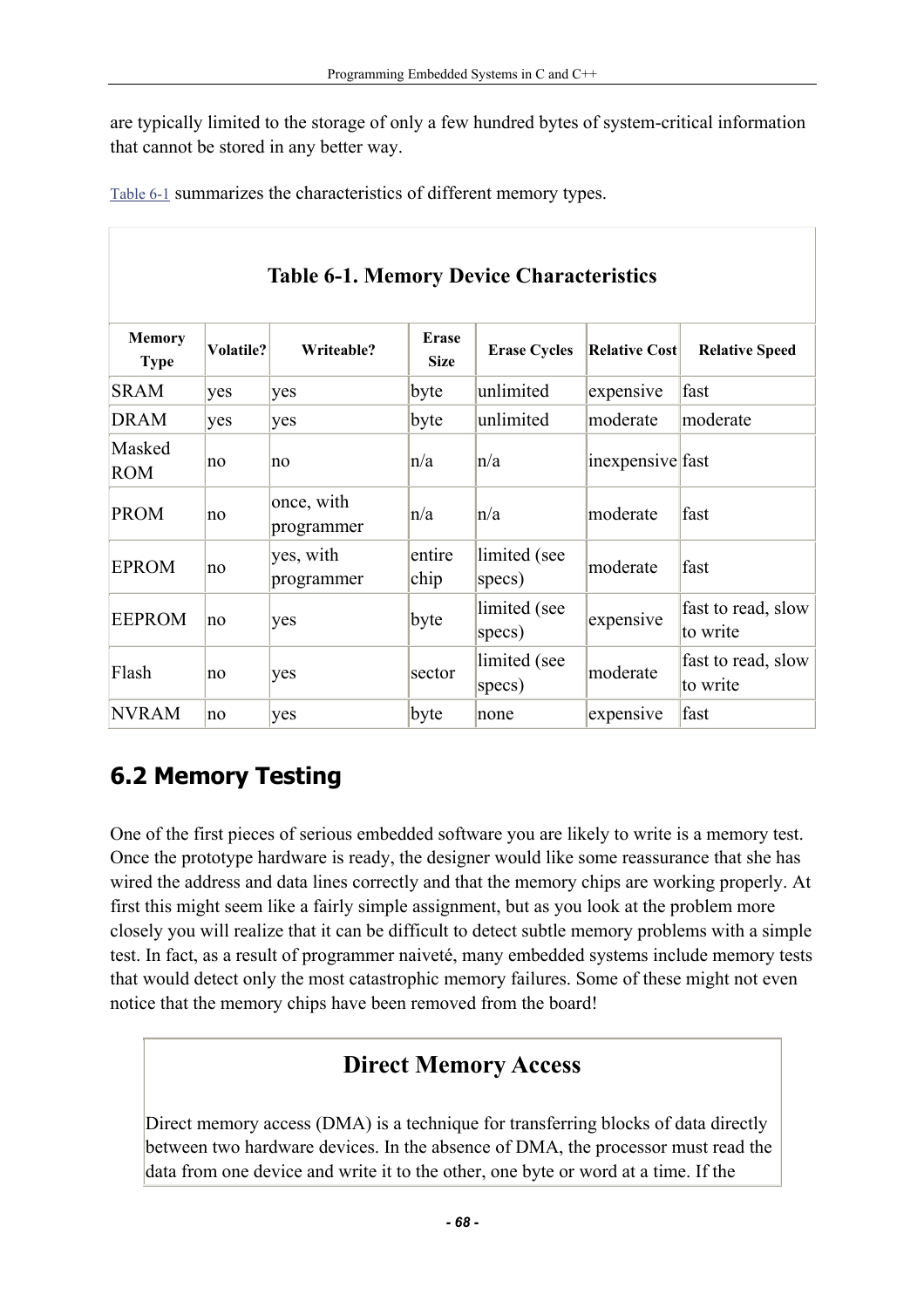amount of data to be transferred is large, or the frequency of transfers is high, the rest of the software might never get a chance to run. However, if a DMA controller is present it is possible to have it perform the entire transfer, with little assistance from the processor.

Here's how DMA works. When a block of data needs to be transferred, the processor provides the DMA controller with the source and destination addresses and the total number of bytes. The DMA controller then transfers the data from the source to the destination automatically. After each byte is copied, each address is incremented and the number of bytes remaining is reduced by one. When the number of bytes remaining reaches zero, the block transfer ends and the DMA controller sends an interrupt to the processor.

In a typical DMA scenario, the block of data is transferred directly to or from memory. For example, a network controller might want to place an incoming network packet into memory as it arrives, but only notify the processor once the entire packet has been received. By using DMA, the processor can spend more time processing the data once it arrives and less time transferring it between devices. The processor and DMA controller must share the address and data buses during this time, but this is handled automatically by the hardware and the processor is otherwise uninvolved with the actual transfer.

The purpose of a memory test is to confirm that each storage location in a memory device is working. In other words, if you store the number 50 at a particular address, you expect to find that number stored there until another number is written. The basic idea behind any memory test, then, is to write some set of data values to each address in the memory device and verify the data by reading it back. If all the values read back are the same as those that were written, then the memory device is said to pass the test. As you will see, it is only through careful selection of the set of data values that you can be sure that a passing result is meaningful.

Of course, a memory test like the one just described is unavoidably destructive. In the process of testing the memory, you must overwrite its prior contents. Because it is generally impractical to overwrite the contents of nonvolatile memories, the tests described in this section are generally used only for RAM testing. However, if the contents of a hybrid memory are unimportant-as they are during the product development stage-these same algorithms can be used to test those devices as well. The problem of validating the contents of a nonvolatile memory is addressed in a later section of this chapter.

### **6.2.1 Common Memory Problems**

Before learning about specific test algorithms, you should be familiar with the types of memory problems that are likely to occur. One common misconception among software engineers is that most memory problems occur within the chips themselves. Though a major issue at one time (a few decades ago), problems of this type are increasingly rare. The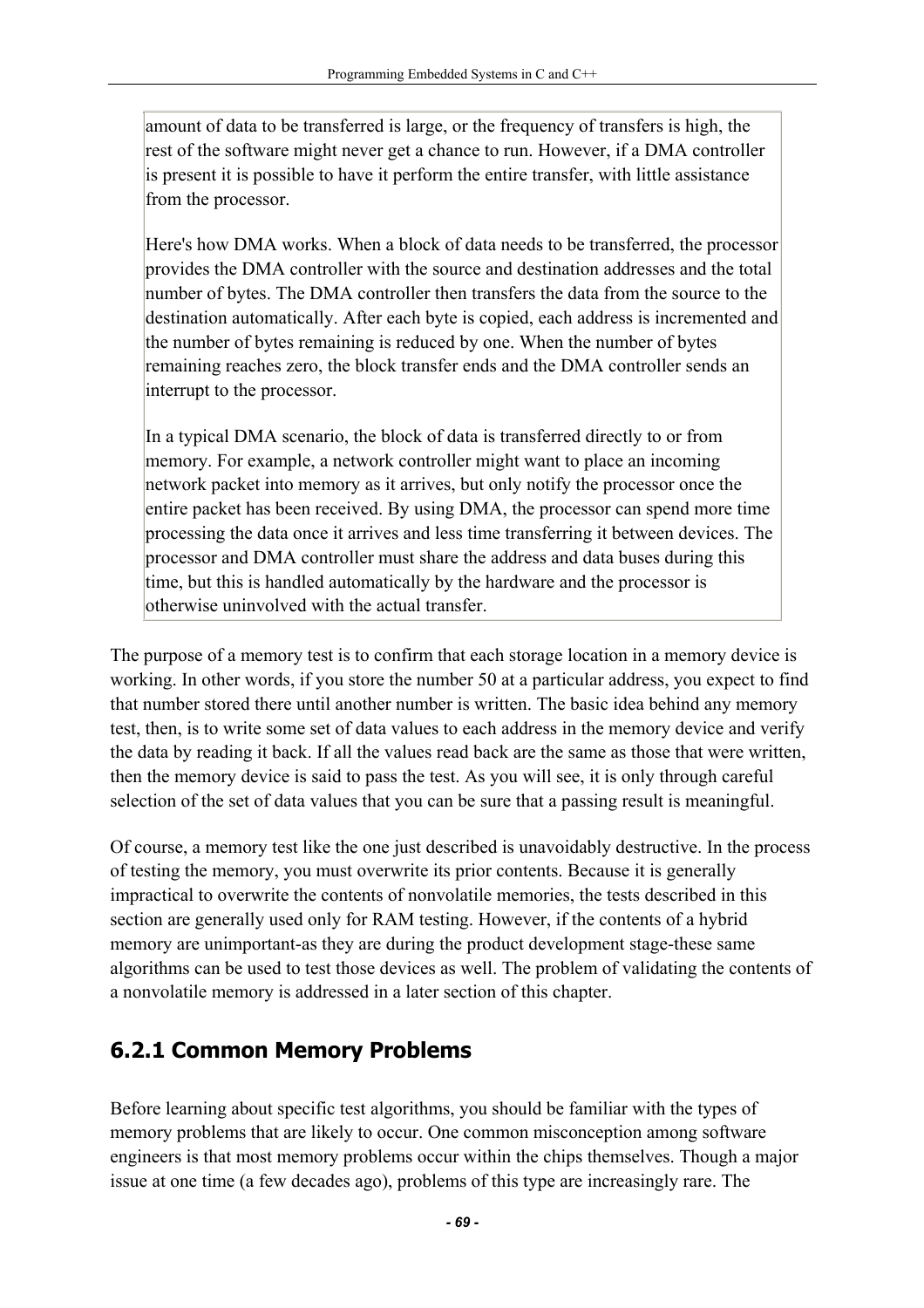manufacturers of memory devices perform a variety of post-production tests on each batch of chips. If there is a problem with a particular batch, it is extremely unlikely that one of the bad chips will make its way into your system.

The one type of memory chip problem you could encounter is a catastrophic failure. This is usually caused by some sort of physical or electrical damage received by the chip after manufacture. Catastrophic failures are uncommon and usually affect large portions of the chip. Because a large area is affected, it is reasonable to assume that catastrophic failure will be detected by any decent test algorithm.

In my experience, a more common source of memory problems is the circuit board. Typical circuit board problems are:

Problems with the wiring between the processor and memory device

Missing memory chips

Improperly inserted memory chips

These are the problems that a good memory test algorithm should be able to detect. Such a test should also be able to detect catastrophic memory failures without specifically looking for them. So let's discuss circuit board problems in more detail.

### **6.2.1.1 Electrical wiring problems**

An electrical wiring problem could be caused by an error in design or production of the board or as the result of damage received after manufacture. Each of the wires that connect the memory device to the processor is one of three types: an address line, a data line, or a control line. The address and data lines are used to select the memory location and to transfer the data, respectively. The control lines tell the memory device whether the processor wants to read or write the location and precisely when the data will be transferred. Unfortunately, one or more of these wires could be improperly routed or damaged in such a way that it is either shorted (i.e., connected to another wire on the board) or open (not connected to anything). These problems are often caused by a bit of solder splash or a broken trace, respectively. Both cases are illustrated in Figure 6-2.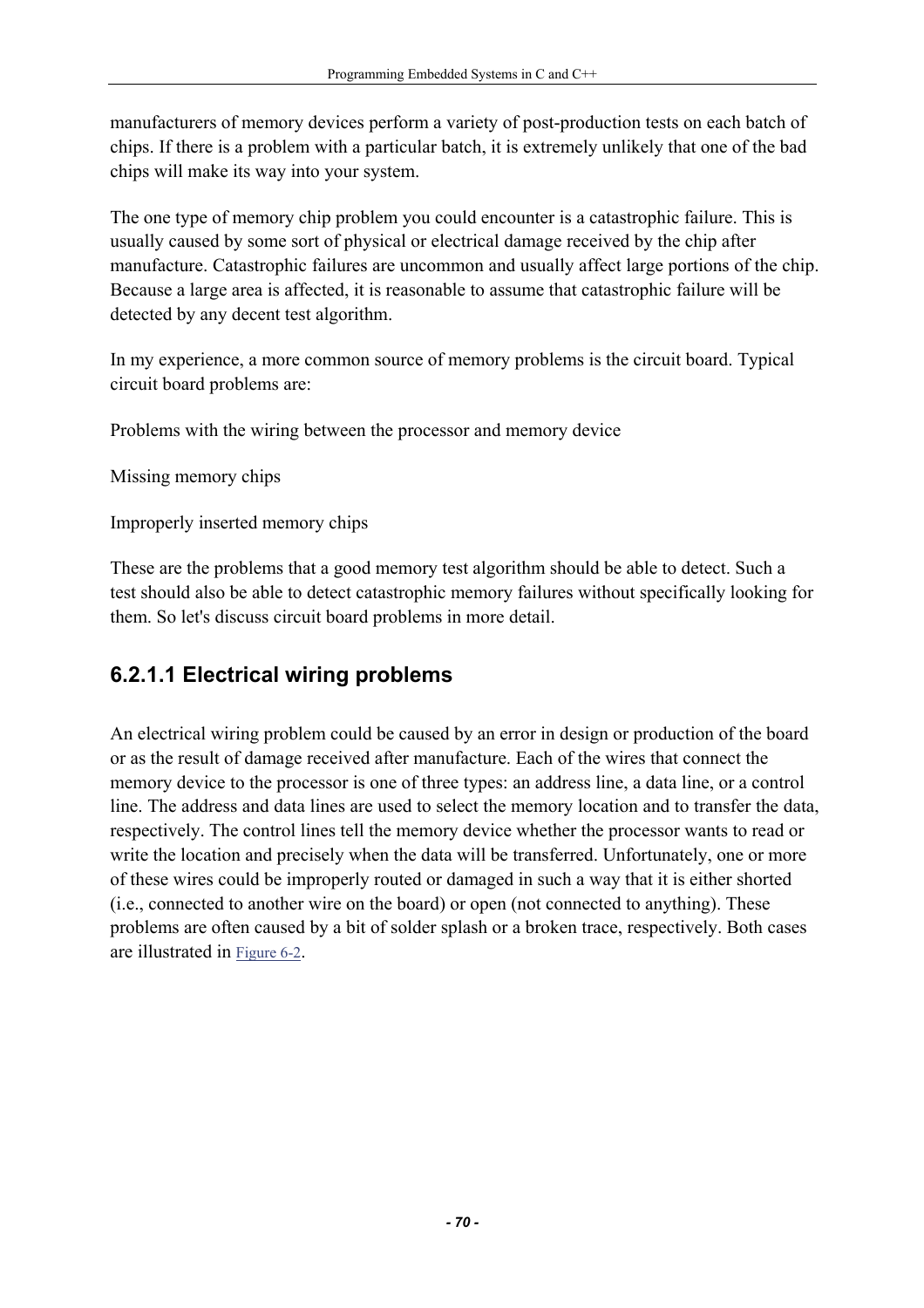

**Figure 6-2. Possible wiring problems**

Problems with the electrical connections to the processor will cause the memory device to behave incorrectly. Data might be stored incorrectly, stored at the wrong address, or not stored at all. Each of these symptoms can be explained by wiring problems on the data, address, and control lines, respectively.

If the problem is with a data line, several data bits might appear to be "stuck together" (i.e., two or more bits always contain the same value, regardless of the data transmitted). Similarly, a data bit might be either "stuck high" (always 1) or "stuck low" (always 0). These problems can be detected by writing a sequence of data values designed to test that each data pin can be set to and 1, independently of all the others.

If an address line has a wiring problem, the contents of two memory locations might appear to overlap. In other words, data written to one address will instead overwrite the contents of another address. This happens because an address bit that is shorted or open will cause the memory device to see an address different from the one selected by the processor.

Another possibility is that one of the control lines is shorted or open. Although it is theoretically possible to develop specific tests for control line problems, it is not possible to describe a general test for them. The operation of many control signals is specific to the processor or memory architecture. Fortunately, if there is a problem with a control line, the memory will probably not work at all, and this will be detected by other memory tests. If you suspect a problem with a control line, it is best to seek the advice of the board's designer before constructing a specific test.

### **6.2.1.2 Missing memory chips**

A missing memory chip is clearly a problem that should be detected. Unfortunately, because of the capacitive nature of unconnected electrical wires, some memory tests will not detect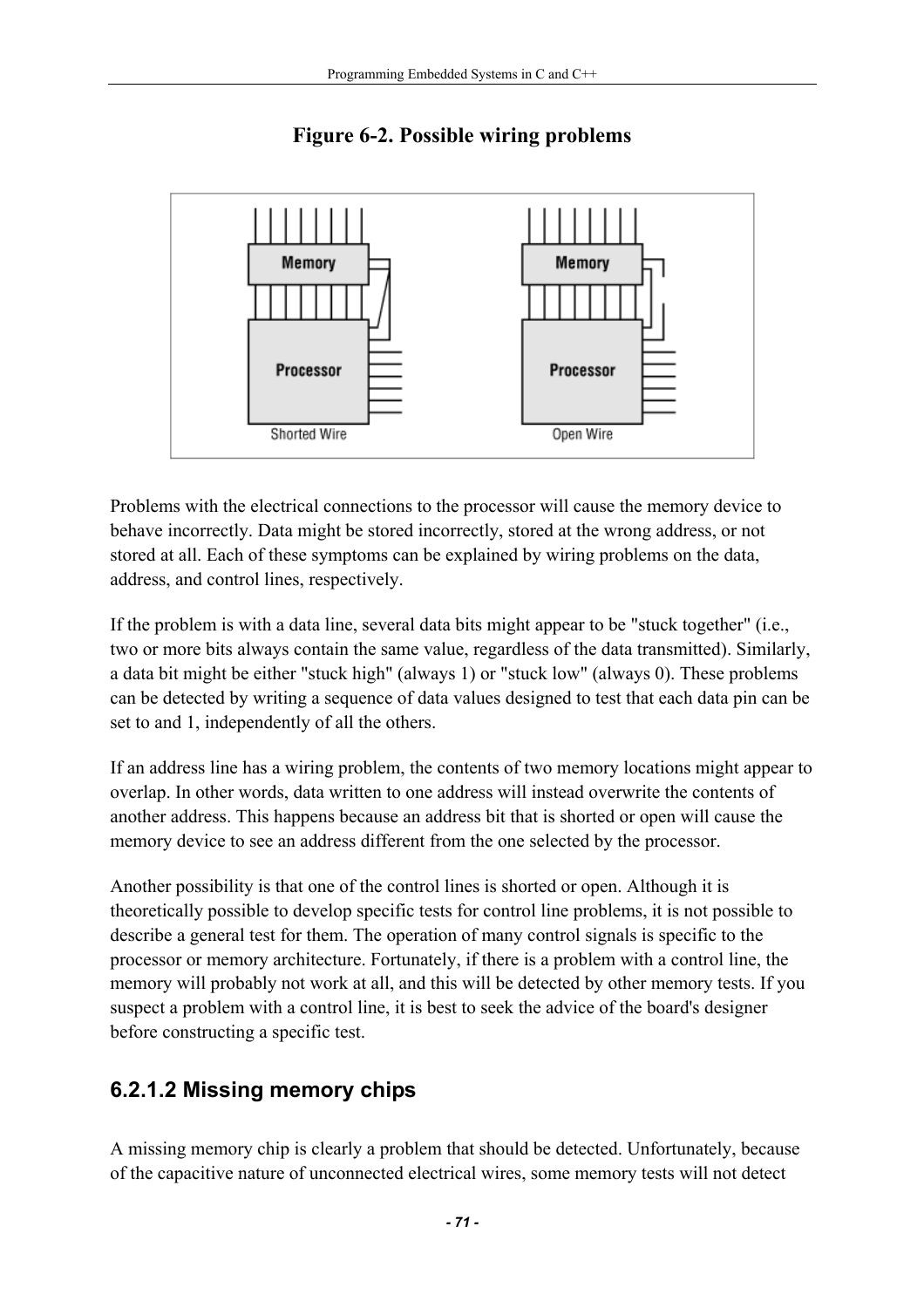this problem. For example, suppose you decided to use the following test algorithm: write the value 1 to the first location in memory, verify the value by reading it back, write 2 to the second location, verify the value, write 3 to the third location, verify, etc. Because each read occurs immediately after the corresponding write, it is possible that the data read back represents nothing more than the voltage remaining on the data bus from the previous write. If the data is read back too quickly, it will appear that the data has been correctly stored in memory-even though there is no memory chip at the other end of the bus!

To detect a missing memory chip, the test must be altered. Instead of performing the verification read immediately after the corresponding write, it is desirable to perform several consecutive writes followed by the same number of consecutive reads. For example, write the value 1 to the first location, 2 to the second location, and 3 to the third location, then verify the data at the first location, the second location, etc. If the data values are unique (as they are in the test just described), the missing chip will be detected: the first value read back will correspond to the last value written (3), rather than the first (1).

### **6.2.1.3 Improperly inserted chips**

If a memory chip is present but improperly inserted in its socket, the system will usually behave as though there is a wiring problem or a missing chip. In other words, some number of the pins on the memory chip will either not be connected to the socket at all or will be connected at the wrong place. These pins will be part of the data bus, address bus, or control wiring. So as long as you test for wiring problems and missing chips, any improperly inserted chips will be detected automatically.

Before going on, let's quickly review the types of memory problems we must be able to detect. Memory chips only rarely have internal errors, but if they do, they are probably catastrophic in nature and will be detected by any test. A more common source of problems is the circuit board, where a wiring problem can occur or a memory chip might be missing or improperly inserted. Other memory problems can occur, but the ones described here are the most common and also the simplest to test in a generic way.

## **6.2.2 Developing a Test Strategy**

By carefully selecting your test data and the order in which the addresses are tested, it is possible to detect all of the memory problems described earlier. It is usually best to break your memory test into small, single-minded pieces. This helps to improve the efficiency of the overall test and the readability of the code. More specific tests can also provide more detailed information about the source of the problem, if one is detected.

I have found it is best to have three individual memory tests: a data bus test, an address bus test, and a device test. The first two test for electrical wiring problems and improperly inserted chips; the third is intended to detect missing chips and catastrophic failures. As an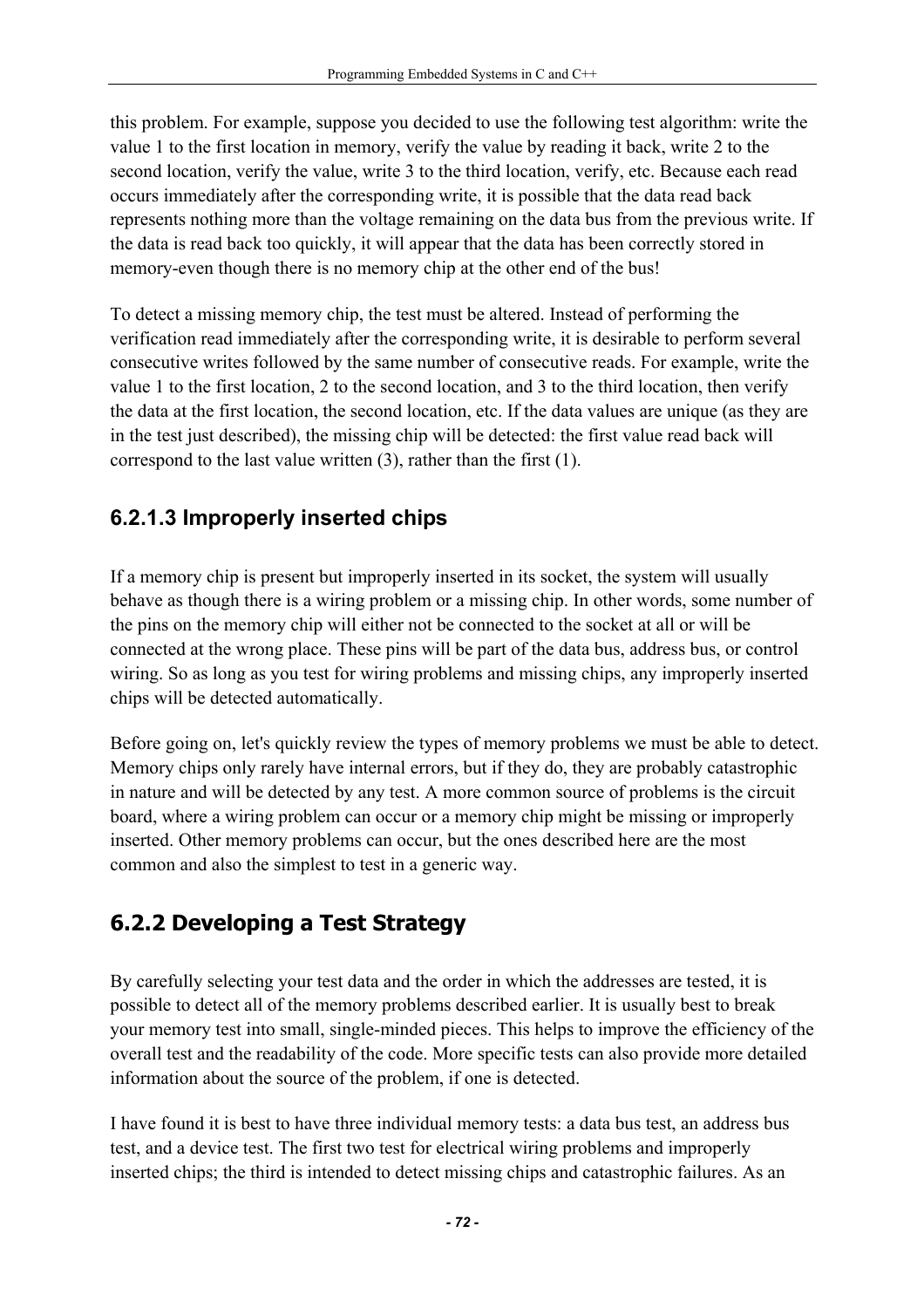unintended consequence, the device test will also uncover problems with the control bus wiring, though it cannot provide useful information about the source of such a problem.

The order in which you execute these three tests is important. The proper order is: data bus test first, followed by the address bus test, and then the device test. That's because the address bus test assumes a working data bus, and the device test results are meaningless unless both the address and data buses are known to be good. If any of the tests fail, you should work with a hardware engineer to locate the source of the problem. By looking at the data value or address at which the test failed, she should be able to quickly isolate the problem on the circuit board.

## **6.2.2.1 Data bus test**

The first thing we want to test is the data bus wiring. We need to confirm that any value placed on the data bus by the processor is correctly received by the memory device at the other end. The most obvious way to test that is to write all possible data values and verify that the memory device stores each one successfully. However, that is not the most efficient test available. A faster method is to test the bus one bit at a time. The data bus passes the test if each data bit can be set to and 1, independently of the other data bits.

A good way to test each bit independently is to perform the so-called "walking 1's test." Table 6-2 shows the data patterns used in an 8-bit version of this test. The name, walking 1's, comes from the fact that a single data bit is set to 1 and "walked" through the entire data word. The number of data values to test is the same as the width of the data bus. This reduces the number of test patterns from 2n to n, where n is the width of the data bus.

| Table 6-2. Consecutive Data Values for the Walking I's Test |  |  |  |  |
|-------------------------------------------------------------|--|--|--|--|
| 00000001                                                    |  |  |  |  |
|                                                             |  |  |  |  |
| 00000010                                                    |  |  |  |  |
| 00000100                                                    |  |  |  |  |
| 00001000                                                    |  |  |  |  |
| 00010000                                                    |  |  |  |  |
| 00100000                                                    |  |  |  |  |
| 01000000                                                    |  |  |  |  |
| 10000000                                                    |  |  |  |  |

## **Table 6-2. Consecutive Data Values for the Walking 1's Test**

Because we are testing only the data bus at this point, all of the data values can be written to the same address. Any address within the memory device will do. However, if the data bus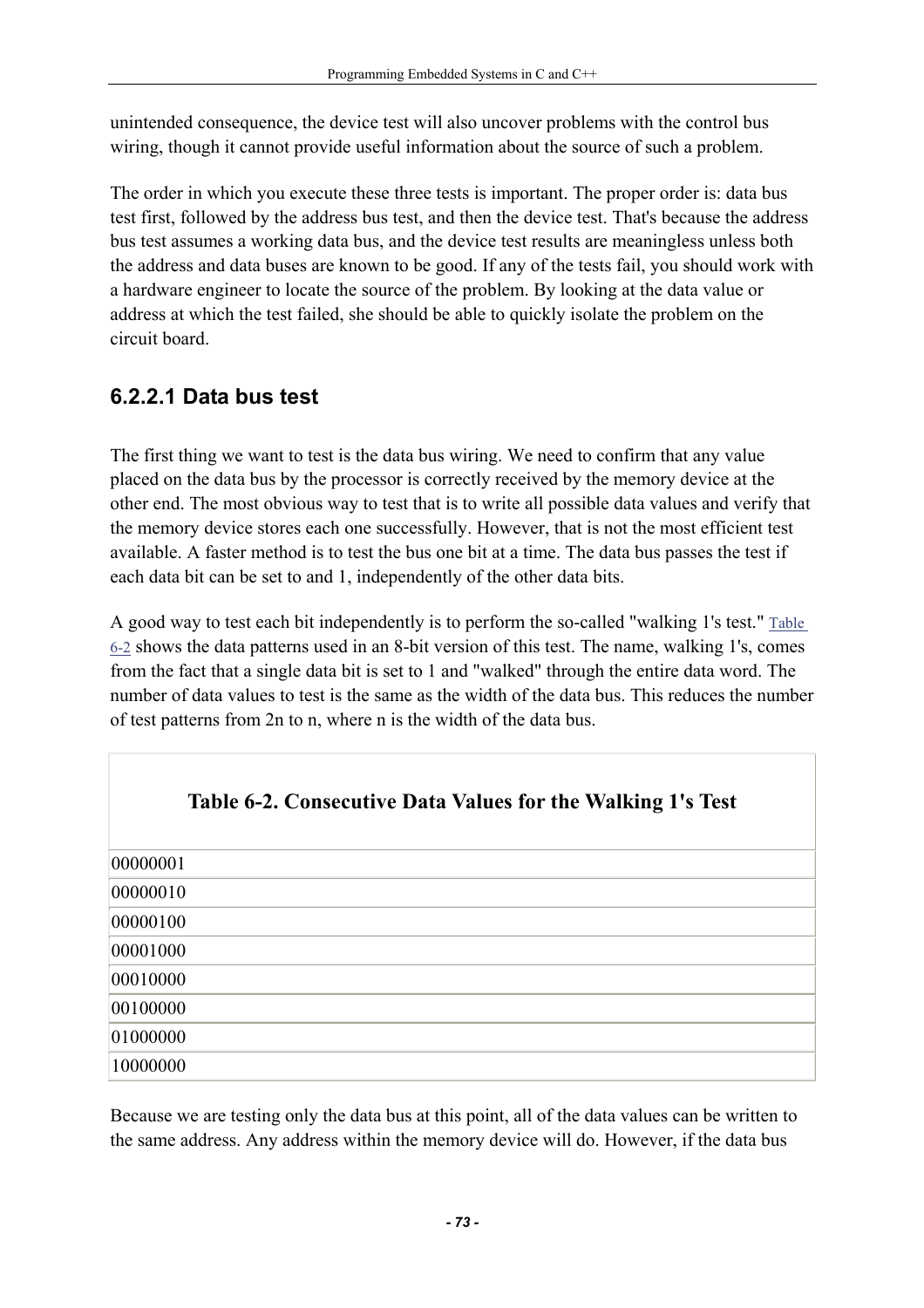splits as it makes its way to more than one memory chip, you will need to perform the data bus test at multiple addresses, one within each chip.

To perform the walking 1's test, simply write the first data value in the table, verify it by reading it back, write the second value, verify, etc. When you reach the end of the table, the test is complete. It is okay to do the read immediately after the corresponding write this time because we are not yet looking for missing chips. In fact, this test may provide meaningful results even if the memory chips are not installed!

The function *memTestDataBus* shows how to implement the walking 1's test in C. It assumes that the caller will select the test address, and tests the entire set of data values at that address. If the data bus is working properly, the function will return 0. Otherwise it will return the data value for which the test failed. The bit that is set in the returned value corresponds to the first faulty data line, if any.

```
typedef unsigned char datum;
                           /* Set the data bus width to 8 bits. */* Function:
             memTestDataBus()
* Description: Test the data bus wiring in a memory region by
           performing a walking 1's test at a fixed address
           within that region. The address (and hence the
\star\starmemory region) is selected by the caller.
* Notes:
             0 if the test succeeds.
* Returns:
           A nonzero result is the first pattern that failed.
datum
memTestDataBus(volatile datum * address)
\{datum pattern;
   / *
   * Perform a walking 1's test at the given address.
   \star /
   for (pattern = 1; pattern != 0; pattern \langle\langle=1\rangle\left\{ \right./ *
      * Write the test pattern.
```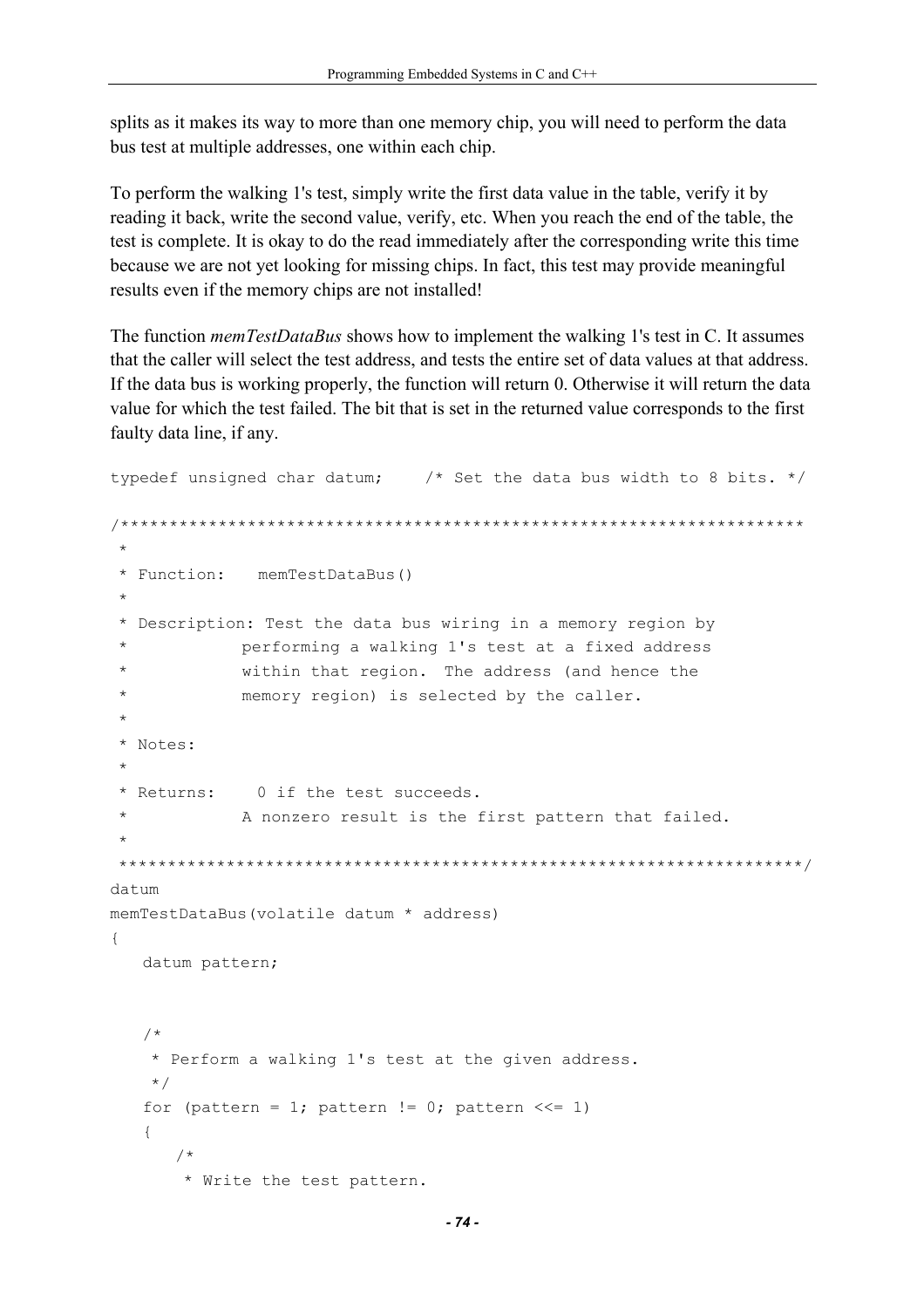```
 */ 
        *address = pattern; 
        /* 
         * Read it back (immediately is okay for this test). 
         */ 
        if (*address != pattern) 
        { 
            return (pattern); 
 } 
    } 
    return (0); 
} /* memTestDataBus() */
```
## **6.2.2.2 Address bus test**

After confirming that the data bus works properly, you should next test the address bus. Remember that address bus problems lead to overlapping memory locations. There are many possible addresses that could overlap. However, it is not necessary to check every possible combination. You should instead follow the example of the previous data bus test and try to isolate each address bit during testing. You simply need to confirm that each of the address pins can be set to and 1 without affecting any of the others.

The smallest set of addresses that will cover all possible combinations is the set of "power-of-two" addresses. These addresses are analogous to the set of data values used in the walking 1's test. The corresponding memory locations are 00001h, 00002h, 00004h, 00008h, 00010h, 00020h, and so forth. In addition, address 00000h must also be tested. The possibility of overlapping locations makes the address bus test harder to implement. After writing to one of the addresses, you must check that none of the others has been overwritten.

It is important to note that not all of the address lines can be tested in this way. Part of the address-the leftmost bits-selects the memory chip itself. Another part-the rightmost bits-might not be significant if the data bus width is greater than 8 bits. These extra bits will remain constant throughout the test and reduce the number of test addresses. For example, if the processor has 20 address bits, as the 80188EB does, then it can address up to 1 megabyte of memory. If you want to test a 128-kilobyte block of memory, the three most significant address bits will remain constant.<sup>[1]</sup> In that case, only the 17 rightmost bits of the address bus can actually be tested.

```
[1] 128 kilobytes is one-eighth of the total 1-megabyte address space.
```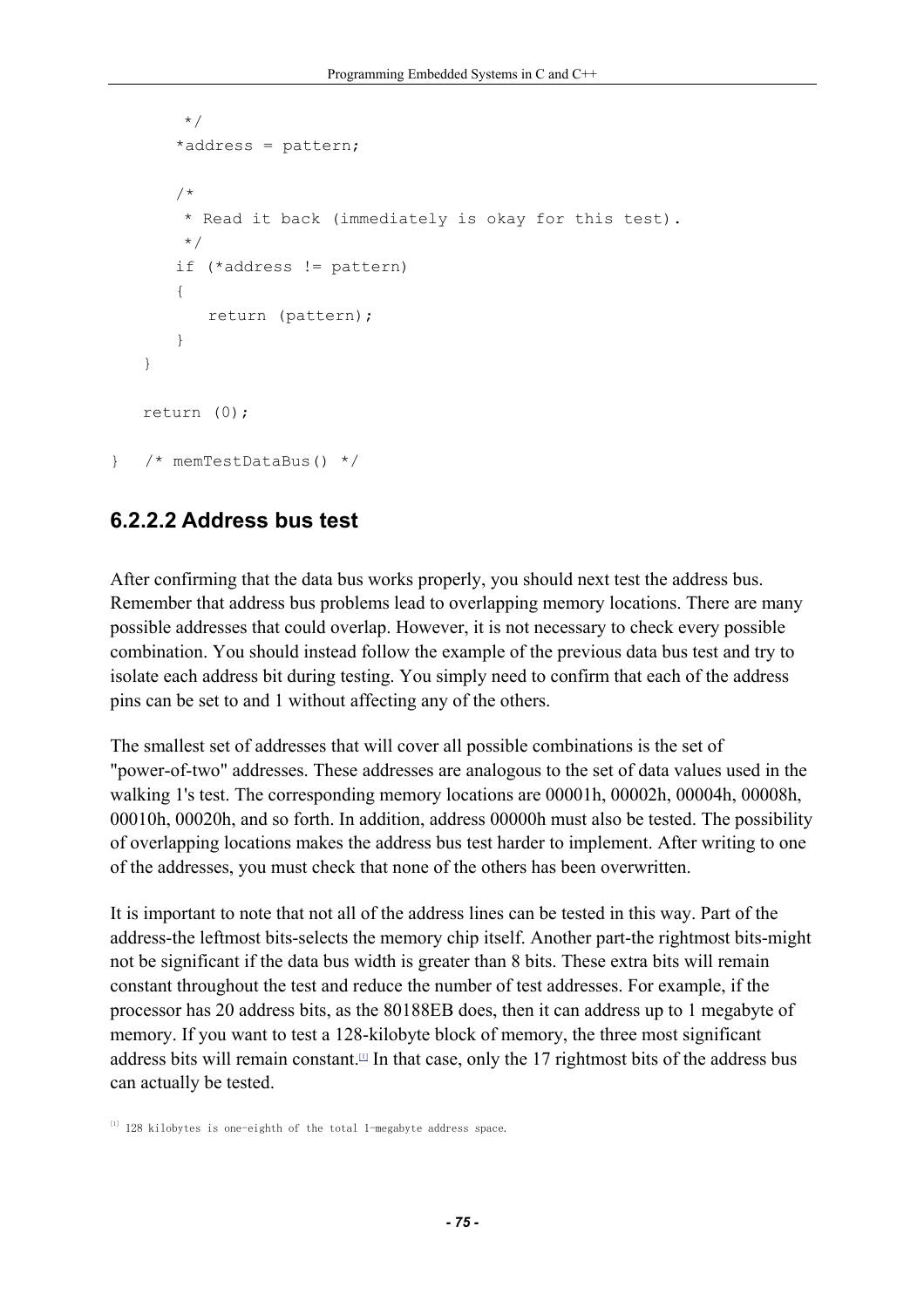To confirm that no two memory locations overlap, you should first write some initial data value at each power-of-two offset within the device. Then write a new value-an inverted copy of the initial value is a good choice-to the first test offset, and verify that the initial data value is still stored at every other power-of-two offset. If you find a location (other than the one just written) that contains the new data value, you have found a problem with the current address bit. If no overlapping is found, repeat the procedure for each of the remaining offsets.

The function *memTestAddressBus* shows how this can be done in practice. The function accepts two parameters. The first parameter is the base address of the memory block to be tested, and the second is its size, in bytes. The size is used to determine which address bits should be tested. For best results, the base address should contain a in each of those bits. If the address bus test fails, the address at which the first error was detected will be returned. Otherwise, the function returns NULL to indicate success.

```
/********************************************************************** 
  * Function: memTestAddressBus() 
 * 
  * Description: Test the address bus wiring in a memory region by 
  * performing a walking 1's test on the relevant bits 
  * of the address and checking for aliasing. The test 
  * will find single-bit address failures such as stuck 
             -high, stuck-low, and shorted pins. The base address
  * and size of the region are selected by the caller. 
 * 
  * Notes: For best results, the selected base address should 
  * have enough LSB 0's to guarantee single address bit 
             changes. For example, to test a 64 KB region, select
             a base address on a 64 KB boundary. Also, select the
             region size as a power-of-two--if at all possible.
 * 
  * Returns: NULL if the test succeeds. 
             A nonzero result is the first address at which an
             aliasing problem was uncovered. By examining the
             contents of memory, it may be possible to gather
             additional information about the problem.
 * 
       **********************************************************************/ 
datum *memTestAddressBus(volatile datum * baseAddress, unsigned long nBytes) 
{ 
   unsigned long addressMask = (nBytes - 1); unsigned long offset; 
    unsigned long testOffset;
```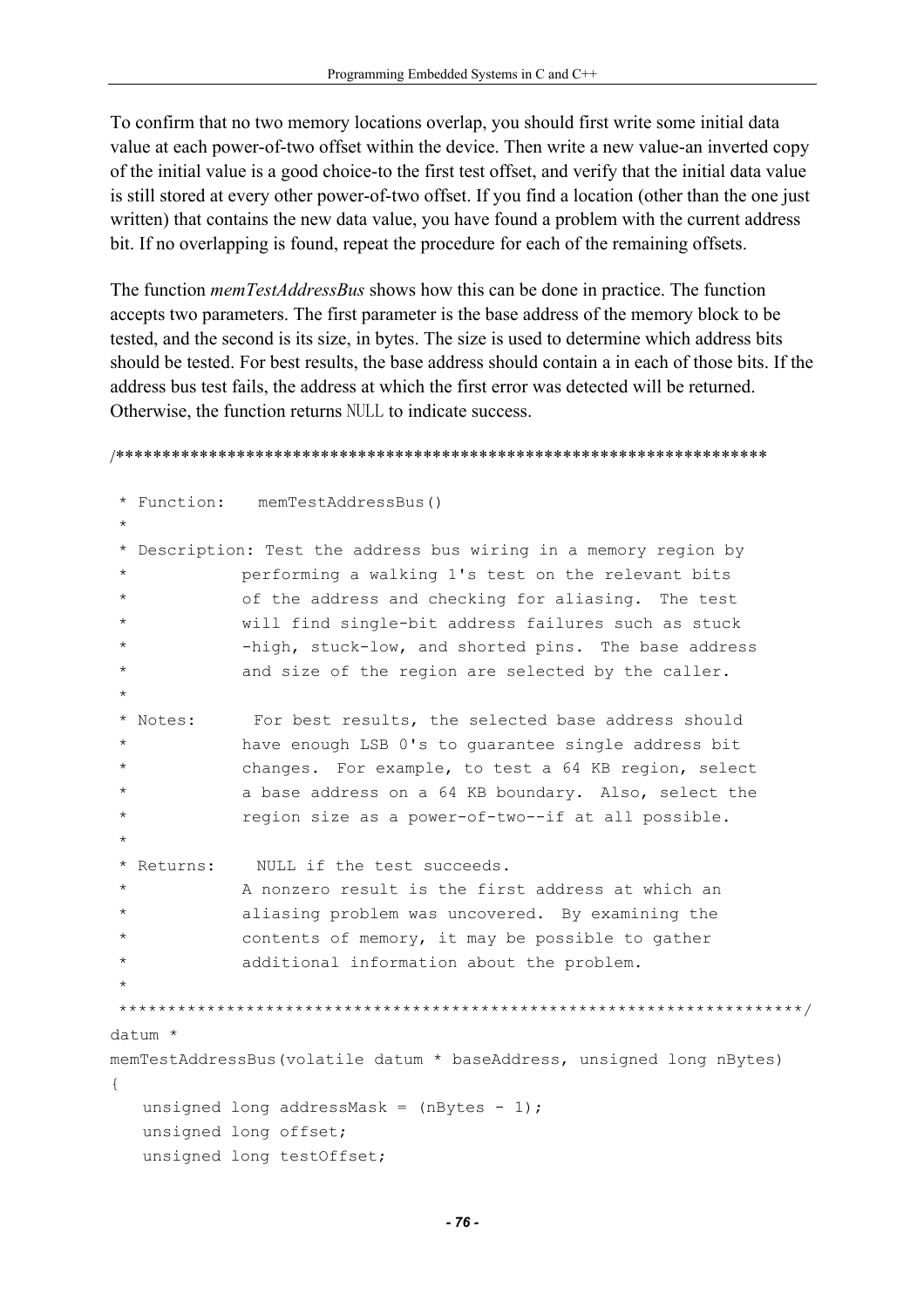```
datum pattern = (datum) 0xAAAAAAAA;
   datum antipattern = (datan) 0x55555555;
    /* 
     * Write the default pattern at each of the power-of-two offsets.. 
     */ 
   for (offset = sizeof(datum); (offset & addressMask) != 0; offset \leq 1)
    { 
       baseAddress[offset] = pattern; 
    } 
    /* 
    * Check for address bits stuck high. 
     */ 
   testOffset = 0; baseAddress[testOffset] = antipattern; 
   for (offset = sizeof(datum); (offset & addressMask) != 0; offset <<= 1)
    { 
       if (baseAddress[offset] != pattern) 
       { 
          return ((datum *) &baseAddress[offset]); 
       } 
    } 
    baseAddress[testOffset] = pattern; 
    /* 
     * Check for address bits stuck low or shorted. 
     */ 
   for (testOffset = sizeof(datum); (testOffset & addressMask) != 0;
        testOffset <<= 1) 
    { 
       baseAddress[testOffset] = antipattern; 
      for (offset = sizeof(datum); (offset & addressMask) != 0;
          offset \leq 1) { 
           if ((baseAddress[offset] != pattern) && (offset != testOffset)) 
\{ return ((datum *) &baseAddress[testOffset]); 
 } 
       }
```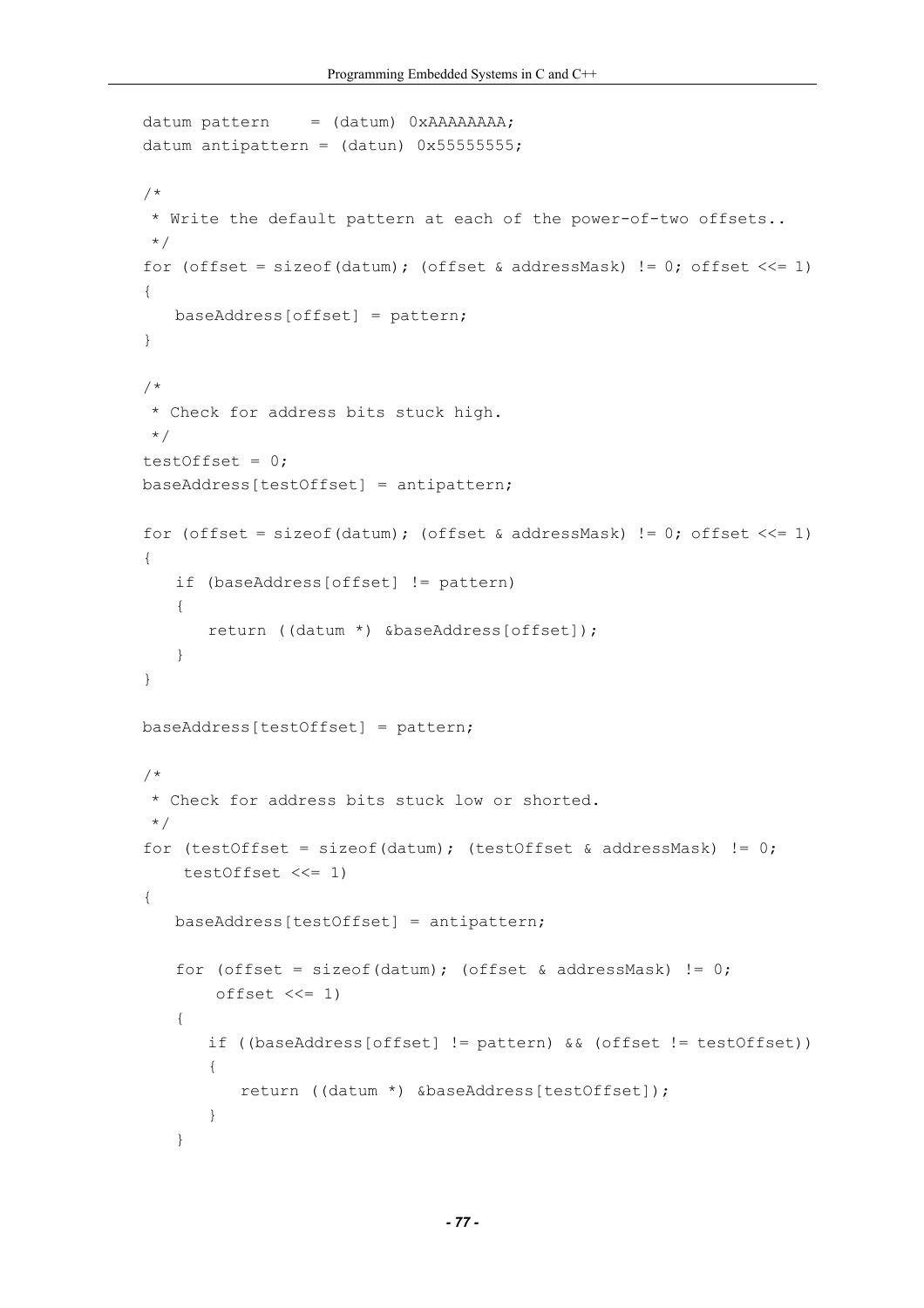```
 baseAddress[testOffset] = pattern; 
    } 
    return (NULL); 
} /* memTestAddressBus() */
```
## **6.2.2.3 Device test**

Once you know that the address and data bus wiring are correct, it is necessary to test the integrity of the memory device itself. The thing to test is that every bit in the device is capable of holding both and 1. This is a fairly straightforward test to implement, but it takes significantly longer to execute than the previous two.

For a complete device test, you must visit (write and verify) every memory location twice. You are free to choose any data value for the first pass, so long as you invert that value during the second. And because there is a possibility of missing memory chips, it is best to select a set of data that changes with (but is not equivalent to) the address. A simple example is an increment test.

The data values for the increment test are shown in the first two columns of Table 6-3. The third column shows the inverted data values used during the second pass of this test. The second pass represents a decrement test. There are many other possible choices of data, but the incrementing data pattern is adequate and easy to compute.

| <b>Table 6-3. Data Values for an Increment Test</b> |                     |                       |  |  |  |
|-----------------------------------------------------|---------------------|-----------------------|--|--|--|
| <b>Memory Offset</b>                                | <b>Binary Value</b> | <b>Inverted Value</b> |  |  |  |
| 000h                                                | 00000001            | 11111110              |  |  |  |
| 001 <sub>h</sub>                                    | 00000010            | 11111101              |  |  |  |
| 002h                                                | 00000011            | 11111100              |  |  |  |
| 003h                                                | 00000100            | 11111011              |  |  |  |
|                                                     |                     | $\cdots$              |  |  |  |
| 0FEh                                                | 11111111            | 00000000              |  |  |  |
| $0$ FFh                                             | 00000000            | 11111111              |  |  |  |

The function *memTestDevice* implements just such a two-pass increment/decrement test. It accepts two parameters from the caller. The first parameter is the starting address, and the second is the number of bytes to be tested. These parameters give the user a maximum of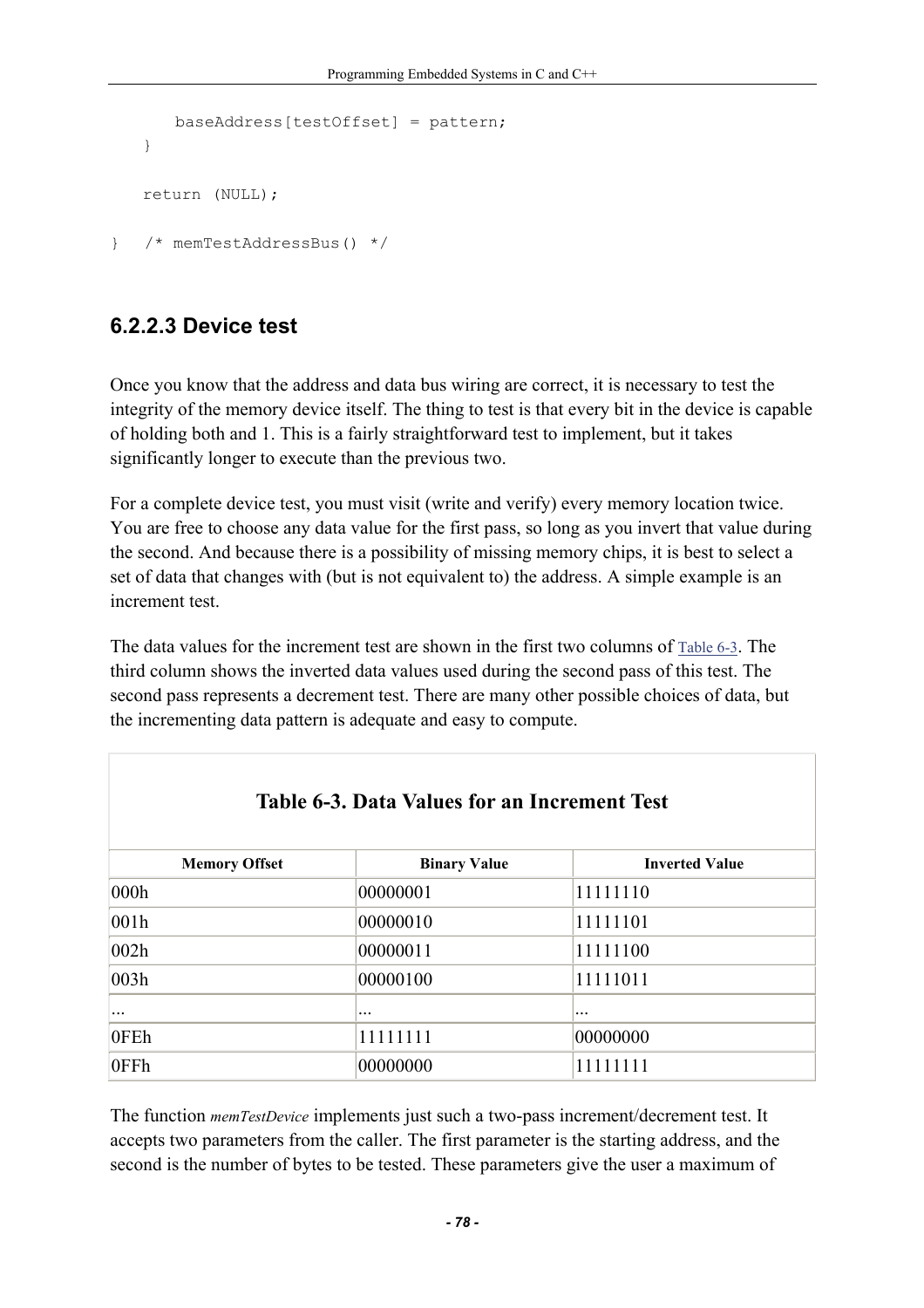control over which areas of memory will be overwritten. The function will return NULL on success. Otherwise, the first address that contains an incorrect data value is returned.

```
* Function:
             memTestDevice()
 * Description: Test the integrity of a physical memory device by
            performing an increment/decrement test over the
 \starentire region. In the process every storage bit
             in the device is tested as a zero and a one. The
 \starbase address and the size of the region are
 \starselected by the caller.
* Notes:
 * Returns:
            NULL if the test succeeds. Also, in that case, the
 \starentire memory region will be filled with zeros.
 \starA nonzero result is the first address at which an
            incorrect value was read back. By examining the
 \starcontents of memory, it may be possible to gather
 \ddot{\phantom{0}}additional information about the problem.
datum *
memTestDevice(volatile datum * baseAddress, unsigned long nBytes)
\left\{ \right.unsigned long offset;
   unsigned long nWords = nBytes / sizeof (datum) ;
   datum pattern;
   datum antipattern;
   / *
    * Fill memory with a known pattern.
    \star /
   for (pattern = 1, offset = 0; offset < nWords; pattern++, offset++)
   \left\{ \right.baseAddress[offset] = pattern;
   \}/ \star* Check each location and invert it for the second pass.
    \star /
```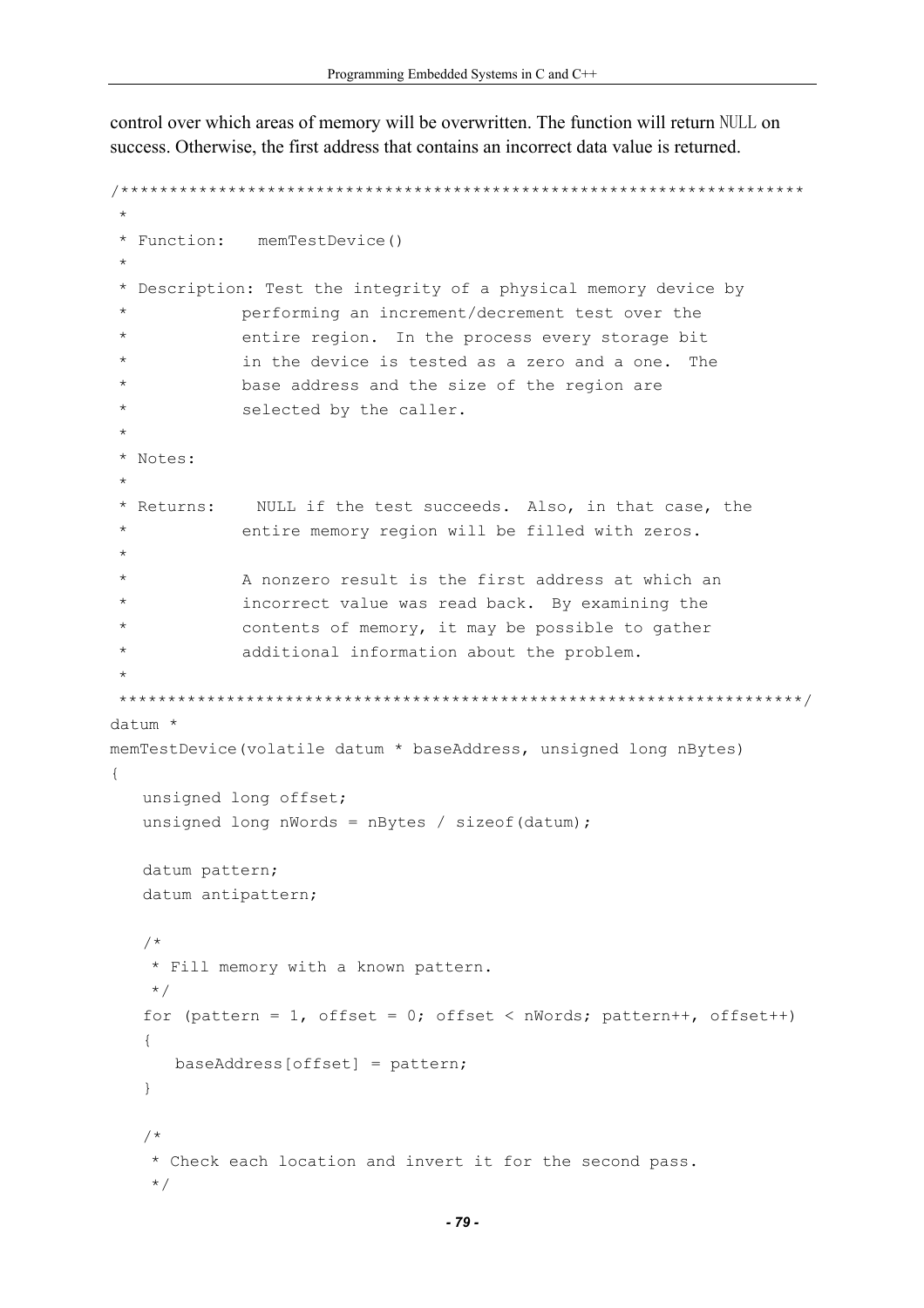```
for (pattern = 1, offset = 0; offset < nWords; pattern++, offset++)
    { 
        if (baseAddress[offset] != pattern) 
        { 
           return ((datum *) &baseAddress[offset]); 
        } 
       antipattern = \simpattern;
        baseAddress[offset] = antipattern; 
    } 
    /* 
     * Check each location for the inverted pattern and zero it. 
     */ 
   for (pattern = 1, offset = 0; offset < nWords; pattern++, offset++)
    { 
       antipattern = \simpattern;
        if (baseAddress[offset] != antipattern) 
        { 
           return ((datum *) &baseAddress[offset]); 
 } 
        baseAddress[offset] = 0; 
    } 
    return (NULL); 
} /* memTestDevice() */
```
### **6.2.2.4 Putting it all together**

To make our discussion more concrete, let's consider a practical example. Suppose that we wanted to test the second 64-kilobyte chunk of the SRAM on the Arcom board. To do this, we would call each of the three test routines in turn. In each case, the first parameter would be the base address of the memory block. Looking at our memory map, we see that the physical address is 10000h, which is represented by the segment:offset pair 0x1000:0000. The width of the data bus is 8 bits (a feature of the 80188EB processor), and there are a total of 64 kilobytes to be tested (corresponding to the rightmost 16 bits of the address bus).

If any of the memory test routines returns a nonzero (or non-NULL) value, we'll immediately turn on the red LED to visually indicate the error. Otherwise, after all three tests have completed successfully, we will turn on the green LED. In the event of an error, the test routine that failed will return some information about the problem encountered. This information can be useful when communicating with a hardware engineer about the nature of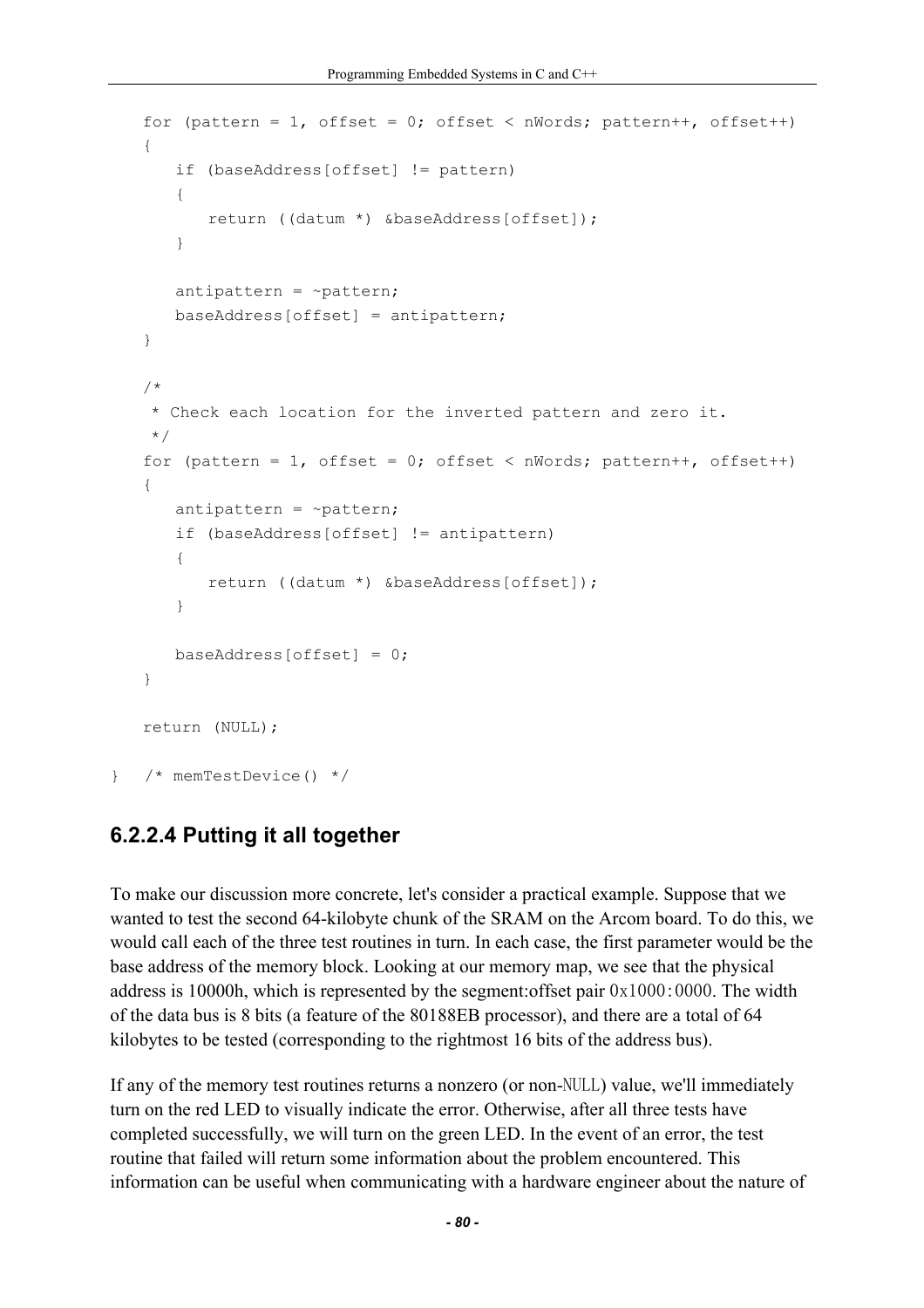the problem. However, it is visible only if we are running the test program in a debugger or emulator.

The best way to proceed is to assume the best, download the test program, and let it run to completion. Then, if and only if the red LED comes on, must you use the debugger to step through the program and examine the return codes and contents of the memory to see which test failed and why.

```
#include "led.h"
                   (volatile datum \star) 0x10000000
#define BASE ADDRESS
#define NUM BYTES
                   0x10000
* Function: main()
* Description: Test the second 64 KB bank of SRAM.
* Notes:
* Returns: 0 on success.
            Otherwise -1 indicates failure.
main (void)
\left\{ \right.if ((memTestDataBus(BASE ADDRESS) != 0) ||
      (memTestAddressBus(BASE ADDRESS, NUM BYTES) != NULL) ||
      (memTestDevice(BASE ADDRESS, NUM BYTES) != NULL))
   \left\{ \right.toggleLed(LED RED);
      return (-1);
   \lambdaelse
   \left\{ \right.toggleLed (LED GREEN) ;
      return (0);
   \left\{ \right\}/* \text{main}() * /\uparrow
```
Unfortunately, it is not always possible to write memory tests in a high-level language. For example, C and C++ both require the use of a stack. But a stack itself requires working memory. This might be reasonable in a system that has more than one memory device. For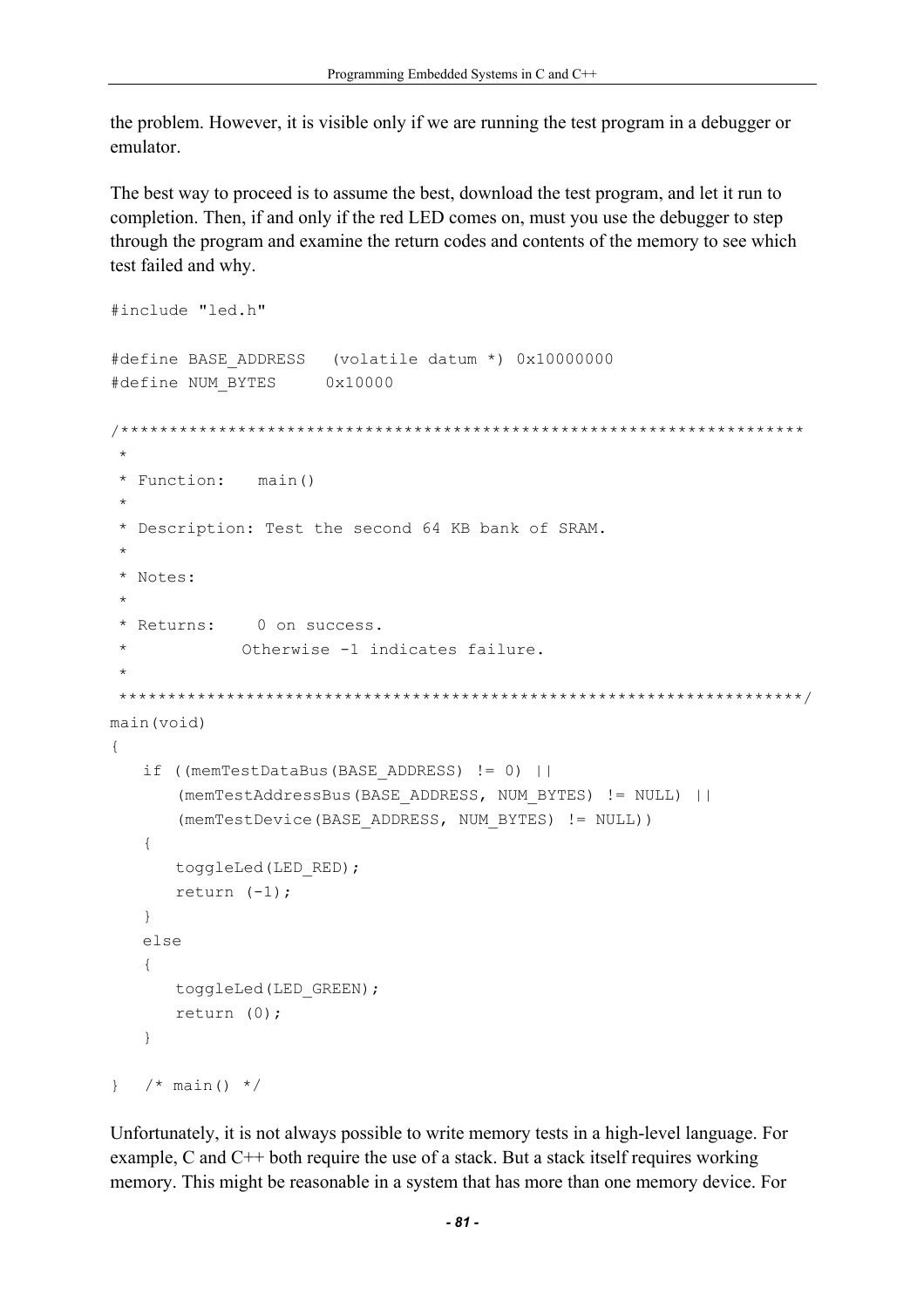example, you might create a stack in an area of RAM that is already known to be working, while testing another memory device. In a common such situation, a small SRAM could be tested from assembly and the stack could be created there afterward. Then a larger block of DRAM could be tested using a nicer test algorithm, like the one shown earlier. If you cannot assume enough working RAM for the stack and data needs of the test program, then you will need to rewrite these memory test routines entirely in assembly language.

Another option is to run the memory test program from an emulator. In this case, you could choose to place the stack in an area of the emulator's own internal memory. By moving the emulator's internal memory around in the target memory map, you could systematically test each memory device on the target.

The need for memory testing is perhaps most apparent during product development, when the reliability of the hardware and its design are still unproved. However, memory is one of the most critical resources in any embedded system, so it might also be desirable to include a memory test in the final release of your software. In that case, the memory test and other hardware confidence tests should be run each time the system is powered-on or reset. Together, this initial test suite forms a set of hardware diagnostics. If one or more of the diagnostics fail, a repair technician can be called in to diagnose the problem and repair or replace the faulty hardware.

# **6.3 Validating Memory Contents**

It does not usually make sense to perform the type of memory testing described earlier when dealing with ROM and hybrid memory devices. ROM devices cannot be written at all, and hybrid devices usually contain data or programs that cannot be overwritten. However, it should be clear that the same sorts of memory problems can occur with these devices. A chip might be missing or improperly inserted or physically or electrically damaged, or there could be an electrical wiring problem. Rather than just assuming that these nonvolatile memory devices are functioning properly, you would be better off having some way to confirm that the device is working and that the data it contains is valid. That's where checksums and cyclic redundancy codes come in.

## **6.3.1 Checksums**

How can we tell if the data or program stored in a nonvolatile memory device is still valid? One of the easiest ways is to compute a checksum of the data when it is known to be good-prior to programming the ROM, for example. Then, each time you want to confirm the validity of the data, you need only recalculate the checksum and compare the result to the previously computed value. If the two checksums match, the data is assumed to be valid. By carefully selecting the checksum algorithm, we can increase the probability that specific types of errors will be detected.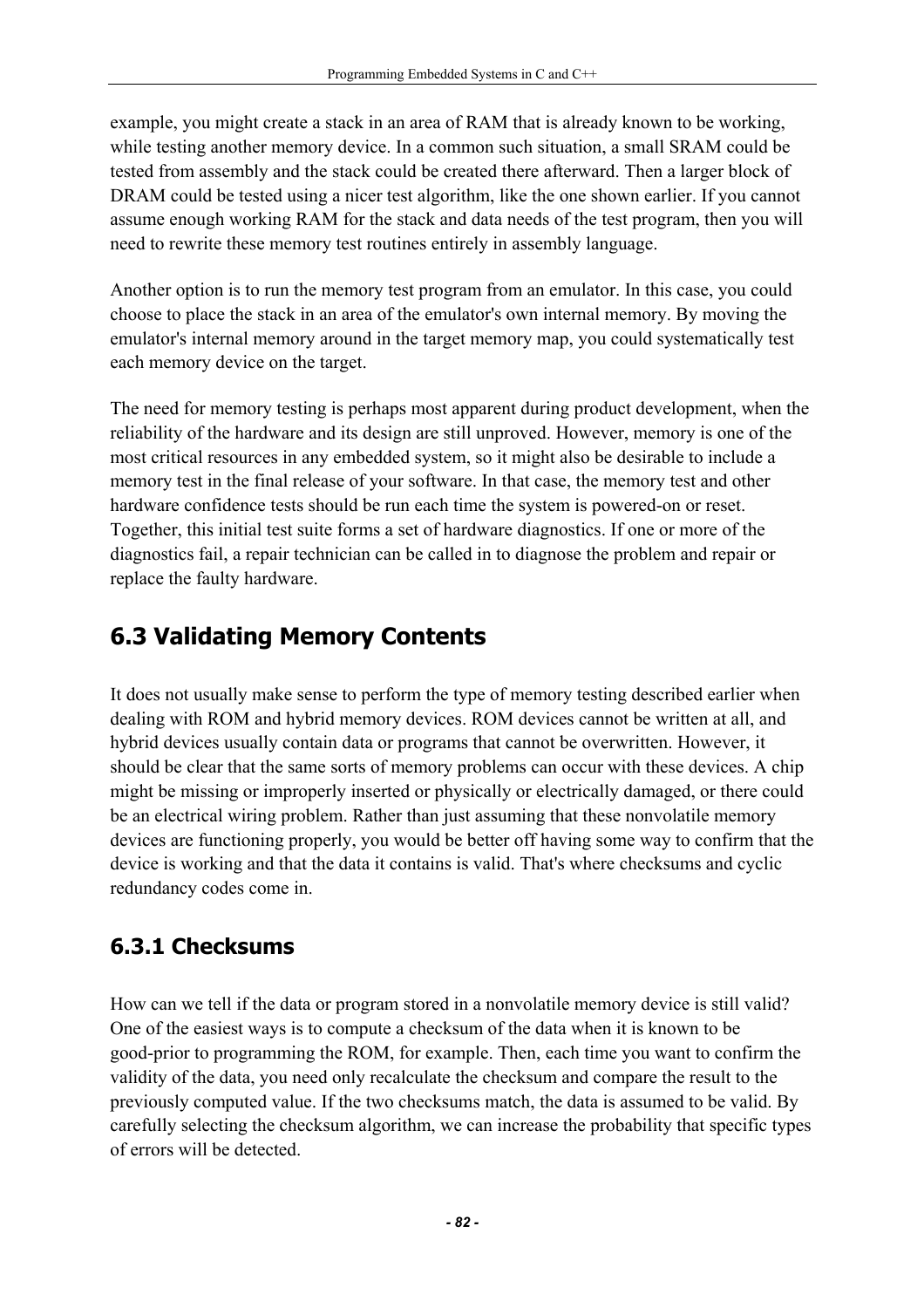The simplest checksum algorithm is to add up all the data bytes (or, if you prefer a 16-bit checksum, words), discarding carries along the way. A noteworthy weakness of this algorithm is that if all of the data (including the stored checksum) is accidentally overwritten with 0's, then this data corruption will be undetectable. The sum of a large block of zeros is also zero. The simplest way to overcome this weakness is to add a final step to the checksum algorithm: invert the result. That way, if the data and checksum are somehow overwritten with 0's, the test will fail because the proper checksum would be FFh.

Unfortunately, a simple sum-of-data checksum like this one cannot detect many of the most common data errors. Clearly if one bit of data is corrupted (switched from 1 to 0, or vice versa), the error would be detected. But what if two bits from the very same "column" happened to be corrupted alternately (the first switches from 1 to 0, the other from to 1)? The proper checksum does not change, and the error would not be detected. If bit errors can occur, you will probably want to use a better checksum algorithm. We'll see one of these in the next section.

After computing the expected checksum, we'll need a place to store it. One option is to compute the checksum ahead of time and define it as a constant in the routine that verifies the data. This method is attractive to the programmer but has several shortcomings. Foremost among them is the possibility that the data-and, as a result, the expected checksum-might change during the lifetime of the product. This is particularly likely if the data being tested is actually embedded software that will be periodically updated as bugs are fixed or new features added.

A better idea is to store the checksum at some fixed location in memory. For example, you might decide to use the very last location of the memory device being verified. This makes insertion of the checksum easy-just compute the checksum and insert it into the memory image prior to programming the memory device. When you recalculate the checksum, you simply skip over the location that contains the expected result, and compare the new result to the value stored there. Another good place to store the checksum is in another nonvolatile memory device. Both of these solutions work very well in practice.

# **6.3.2 Cyclic Redundancy Codes**

A cyclic redundancy code (CRC) is a specific checksum algorithm that is designed to detect the most common data errors. The theory behind the CRC is quite mathematical and beyond the scope of this book. However, cyclic redundancy codes are frequently useful in embedded applications that require the storage or transmission of large blocks of data. What follows is a brief explanation of the CRC technique and some source code that shows how it can be done in C. Thankfully, you don't need to understand why CRCs detect data errors-or even how they are implemented-to take advantage of their ability to detect errors.

Here's a very brief explanation of the mathematics. When computing a CRC, you consider the set of data to be a very long string of 1's and 0's (called the *message*). This binary string is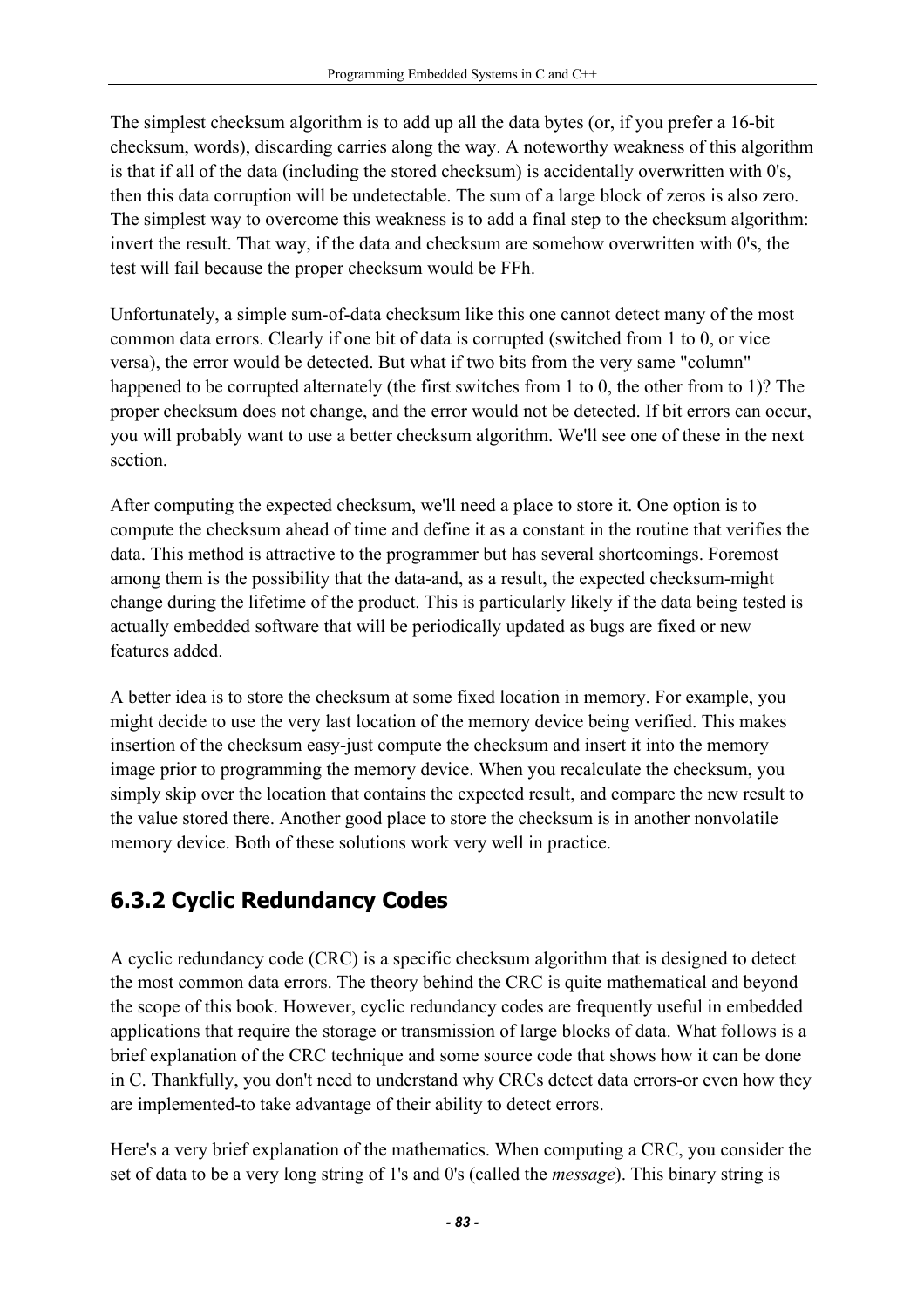divided-in a rather peculiar way-by a smaller fixed binary string called the *generator polynomial*. The *remainder* of this binary long division is the CRC checksum. By carefully selecting the generator polynomial for certain desirable mathematical properties, you can use the resulting checksum to detect most (but never all) errors within the message. The strongest of these generator polynomials are able to detect all single and double bit errors, and all odd-length strings of consecutive error bits. In addition, greater than 99.99% of all burst errors-defined as a sequence of bits that has one error at each end-can be detected. Together, these types of errors account for a large percentage of the possible errors within any stored or transmitted binary message.

Those generator polynomials with the very best error-detection capabilities are frequently adopted as international standards. Three such standards are parameterized in Table 6-4. Associated with each standard are its width (in bits), the generator polynomial, a binary representation of the polynomial called the divisor, an initial value for the remainder, and a value to XOR (exclusive or) with the final remainder.<sup>[2]</sup>

 $[2]$  The divisor is simply a binary representation of the coefficients of the generator polynomial-each of which is either or 1. To make this even more confusing, the highest-order coefficient of the generator polynomial (always a 1) is left out of the binary representation. For example, the polynomial in the first standard, CCITT, has four nonzero coefficients. But the corresponding binary representation has only three 1's in it (bits 12, 5, and 0).

|                          | <b>CCITT</b>                                                                             | <b>CRC16</b>         | CRC32                                                                           |
|--------------------------|------------------------------------------------------------------------------------------|----------------------|---------------------------------------------------------------------------------|
| Checksum size<br>(width) | 16 bits                                                                                  | 16 bits              | 32 bits                                                                         |
| <b>Generator</b>         | $ \mathbf{x}^{16} + \mathbf{x}^{12} + \mathbf{x}^5  \mathbf{x}^{16} + \mathbf{x}^{15} +$ |                      | $x^{32} + x^{26} + x^{23} + x^{22} + x^{16} + x^{12} + x^{11} + x^{10} + x^8 +$ |
| polynomial               | $\begin{vmatrix} 1 \\ 1 \end{vmatrix}$ $\begin{vmatrix} x^2 + 1 \\ x^3 \end{vmatrix}$    |                      | $x^7 + x^5 + x^4 + x^2 + x^1 + 1$                                               |
| <b>Divisor</b>           | 0x1021                                                                                   | $\vert 0x8005 \vert$ | 0x04C11DB7                                                                      |
| (polynomial)             |                                                                                          |                      |                                                                                 |
| Initial remainder        | $0x$ FFFF                                                                                | 0x0000               | $0x$ FFFFFFFFF                                                                  |
| <b>Final XOR value</b>   | 10x0000                                                                                  | 0x0000               | $0x$ FFFFFFFFF                                                                  |

## **Table 6-4. International Standard Generator Polynomials**

The code that follows can be used to compute any CRC formula that has a similar set of parameters.[3]

[3] There is one other potential twist called "reflection" that my code does not support. You probably won't need that anyway.

To make this as easy as possible, I have defined all of the CRC parameters as constants. To change to the CRC16 standard, simply change the values of the three constants. For CRC32, change the three constants and redefine width as type unsigned long.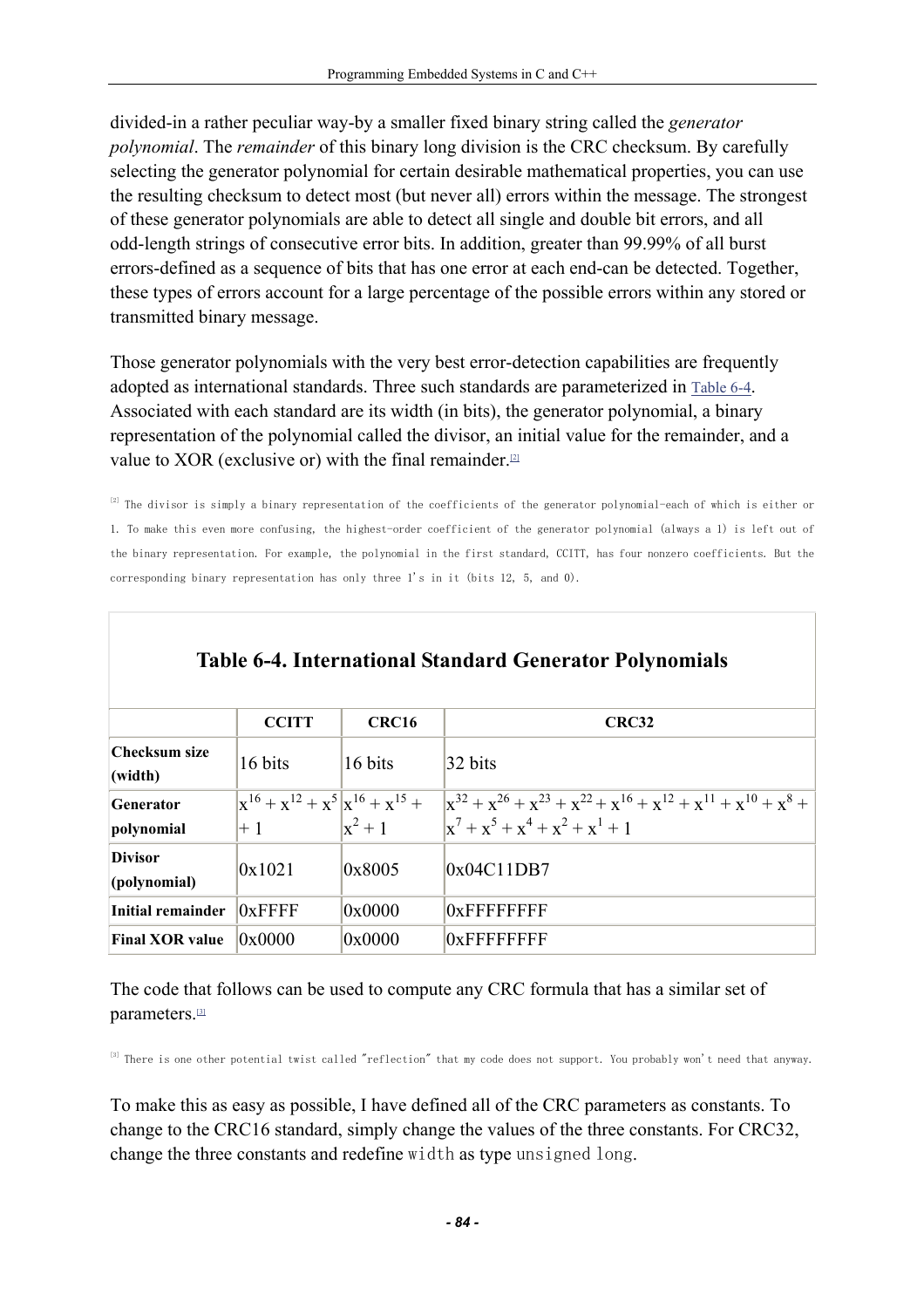```
/*
* The CRC parameters. Currently configured for CCITT.
* Simply modify these to switch to another CRC standard.
\star/#define POLYNOMIAL
                           0x1021#define INITIAL REMAINDER
                             0xFFFF
#define FINAL XOR VALUE
                            0 \times 0000/ *
* The width of the CRC calculation and result.
* Modify the typedef for an 8 or 32-bit CRC standard.
\star /
typedef unsigned short width;
#define WIDTH (8 * sizeof(width))
#define TOPBIT (1 \lt\lt (WIDTH - 1))
```
The function *crethit* should be called first. It implements the peculiar binary division required by the CRC algorithm. It will precompute the remainder for each of the 256 possible values of a byte of the message data. These intermediate results are stored in a global lookup table that can be used by the *crcCompute* function. By doing it this way, the CRC of a large message can be computed a byte at a time rather than bit by bit. This reduces the CRC calculation time significantly.

```
/ *
* An array containing the pre-computed intermediate result for each
* possible byte of input. This is used to speed up the computation.
\star/width crcTable[256];
* Function: crcInit()
* Description: Initialize the CRC lookup table. This table is used
          by crcCompute() to make CRC computation faster.
\ddot{\phantom{0}}* Notes:
           The mod-2 binary long division is implemented here.
* Returns:
           None defined.
void
crcInit (void)
\{
```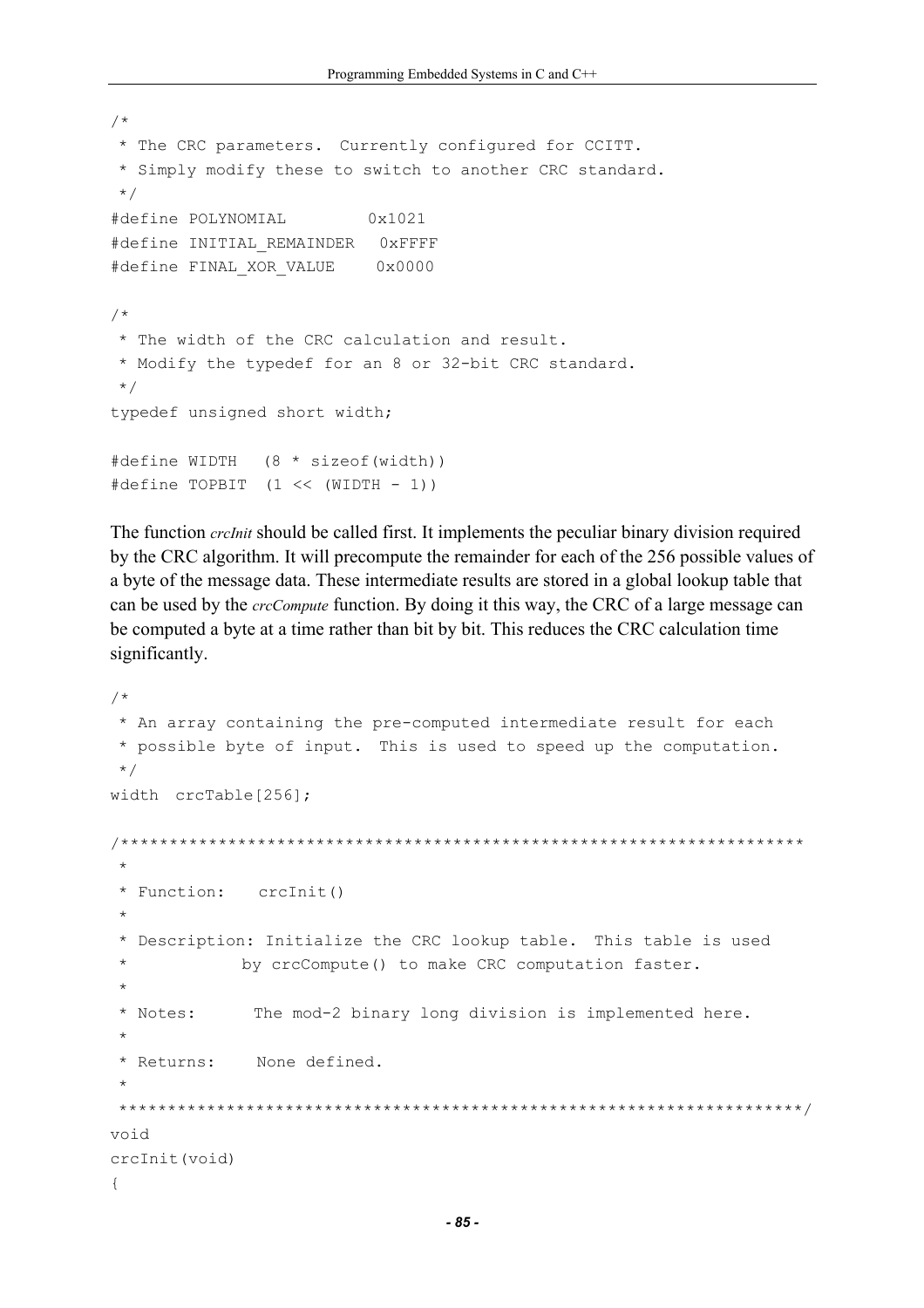```
 width remainder; 
    width dividend; 
    int bit; 
    /* 
     * Perform binary long division, a bit at a time. 
     */ 
   for (dividend = 0; dividend < 256; dividend++)
    { 
        /* 
        * Initialize the remainder. 
        */ 
       remainder = dividend << (WIDTH - 8);
        /* 
         * Shift and XOR with the polynomial. 
        */ 
       for (bit = 0; bit < 8; bit++)
        { 
           /* 
            * Try to divide the current data bit. 
            */ 
           if (remainder & TOPBIT) 
\{remainder = (remainder \leq 1) \wedge POLYNOMIAL;
 } 
           else 
\{remainder = remainder << 1;
 } 
        } 
        /* 
         * Save the result in the table. 
        */ 
        crcTable[dividend] = remainder; 
    } 
\} /* crcInit() */
```
Finally, we arrive at the actual workhorse routine, *crcCompute*. This is a routine that you can call over and over from your application to compute and verify CRC checksums. An additional benefit of splitting the computation between *crcInit* and *crcCompute* is that the *crcInit* function need not be executed on the embedded system. Instead, this function can be run in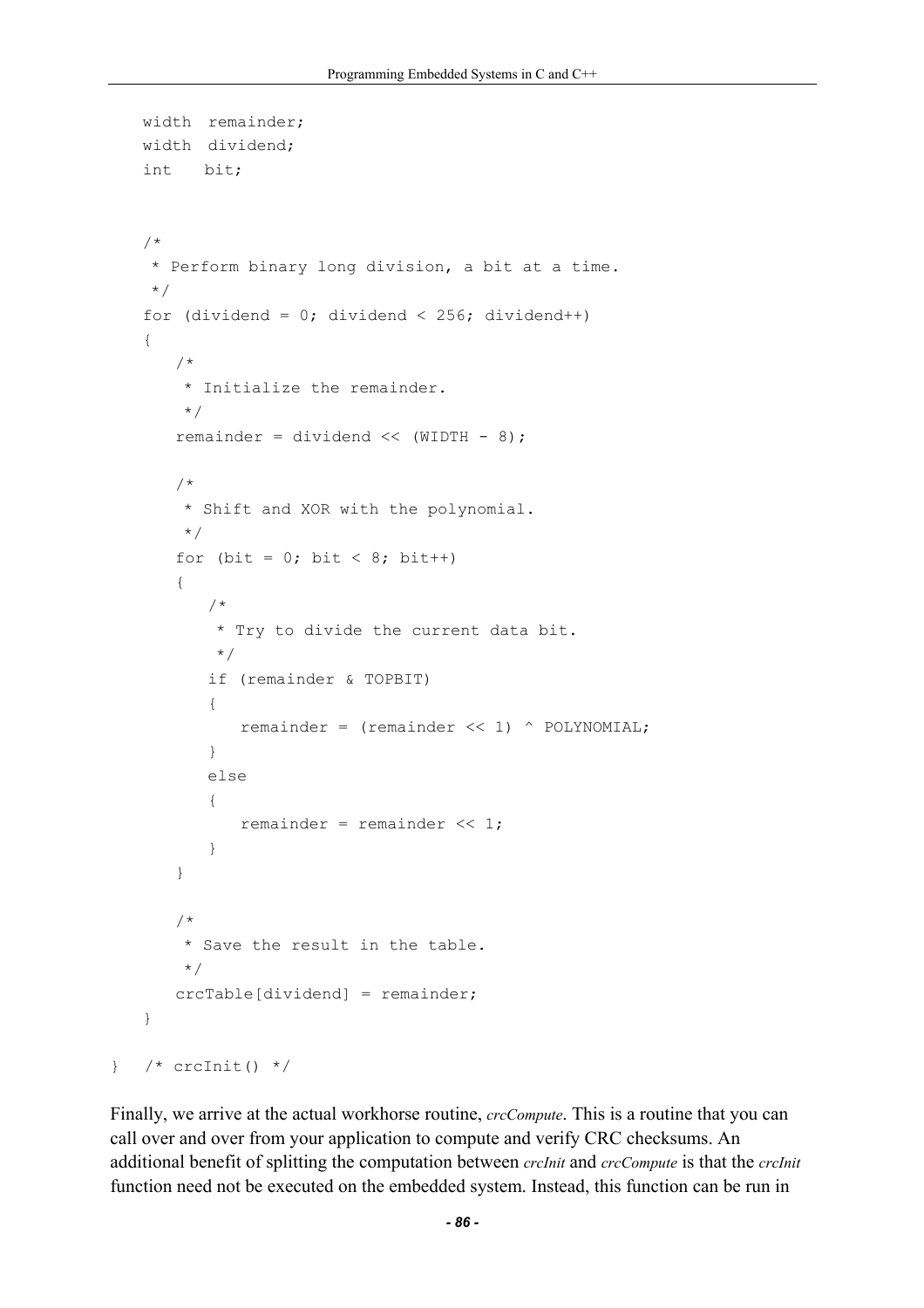advance-on any computer-to produce the contents of the lookup table. The values in the table can then be stored in ROM (requiring only 256 bytes of storage) and referenced over and over by crcCompute.

```
* Function: crcCompute()
* Description: Compute the CRC checksum of a binary message block.
* Notes:
            This function expects that crcInit() has been called
            first to initialize the CRC lookup table.
            The CRC of the data.
* Returns:
width
crcCompute (unsigned char * message, unsigned int nBytes)
\left\{ \right.unsigned int offset;
   unsigned char byte;
              remainder = INITIAL REMAINDER;
   width
   /*
   * Divide the message by the polynomial, a byte at a time.
   \star/for (offset = 0; offset < nBytes; offset++)
   \left\{ \right.byte = (remainder \gg (WIDTH - 8)) ^ message[offset];
      remainder = crcTable[byte] \land (remainder \lt\lt 8);
   \lambda/*
   * The final remainder is the CRC result.
   \star /
   return (remainder ^ FINAL XOR VALUE);
 /* crcCompute() */\lambda
```
### **6.4 Working with Flash Memory**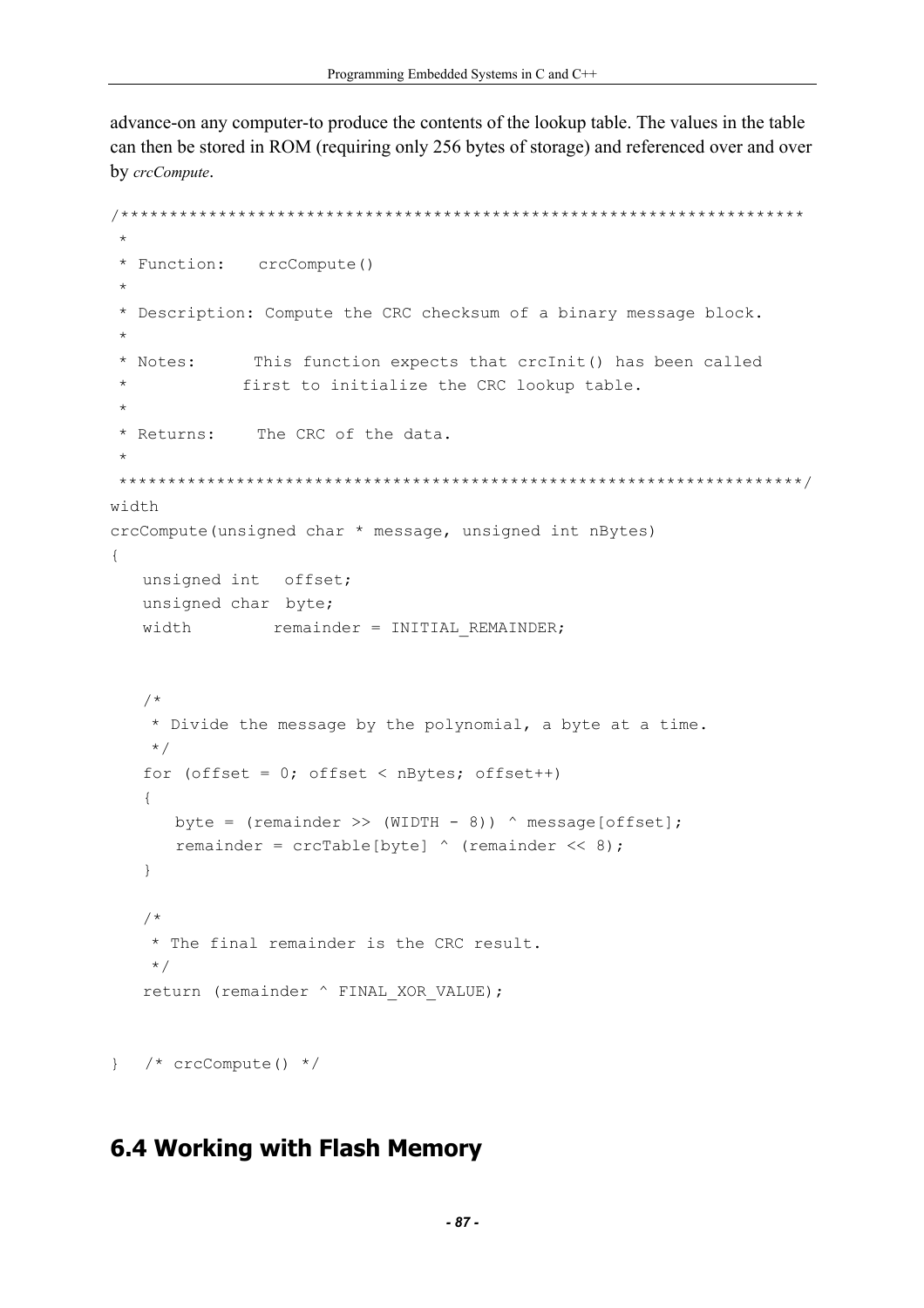From the programmer's viewpoint, Flash is arguably the most complicated memory device ever invented. The hardware interface has improved somewhat since the original devices were introduced in 1988, but there is still a long way to go. Reading from Flash memory is fast and easy, as it should be. In fact, reading data from a Flash is not all that different from reading from any other memory device.<sup>[4]</sup> The processor simply provides the address, and the memory device returns the data stored at that location. Most Flash devices enter this type of "read" mode automatically whenever the system is reset; no special initialization sequence is required to enable reading.

[4] There is one small difference worth noting here. The erase and write cycles take longer than the read cycle. So if a read is attempted in the middle of one of those operations, the result will be either delayed or incorrect, depending on the device.

Writing data to a Flash is much harder. Three factors make writes difficult. First, each memory location must be erased before it can be rewritten. If the old data is not erased, the result of the write operation will be some logical combination of the old and new values, and the stored value will usually be something other than what you intended.

The second thing that makes writes to a Flash difficult is that only one sector, or block, of the device can be erased at a time; it is impossible to erase a single byte. The size of an individual sector varies by device, but it is usually on the order of several thousand bytes. For example, the Flash device on the Arcom board-an AMD 29F010-has eight sectors, each containing 16 kilobytes.

Finally, the process of erasing the old data and writing the new varies from one manufacturer to another and is usually rather complicated. These device programming interfaces are so awkward that it is usually best to add a layer of software to make the Flash memory easier to use. If implemented, this hardware-specific layer of software is usually called the Flash driver.

## **6.4.1 Flash Drivers**

Because it can be difficult to write data to the Flash device, it often makes sense to create a Flash driver. The purpose of the Flash driver is to hide the details of a specific chip from the rest of the software. This driver should present a simple application programming interface (API) consisting of the erase and write operations. Parts of the application software that need to modify data stored in Flash memory simply call the driver to handle the details. This allows the application programmer to make high-level requests like "erase the block at address D0000h" or "write a block of data, beginning at address D4000h." It also keeps the device-specific code separate, so it can be easily modified if another manufacturer's Flash device is later used.

A Flash driver for the AMD 29F010 device on the Arcom board is shown below. This driver contains just two functions: *flashErase* and *flashWrite*. These functions erase an entire sector and write an array of bytes, respectively. You should be able to see from the code listings that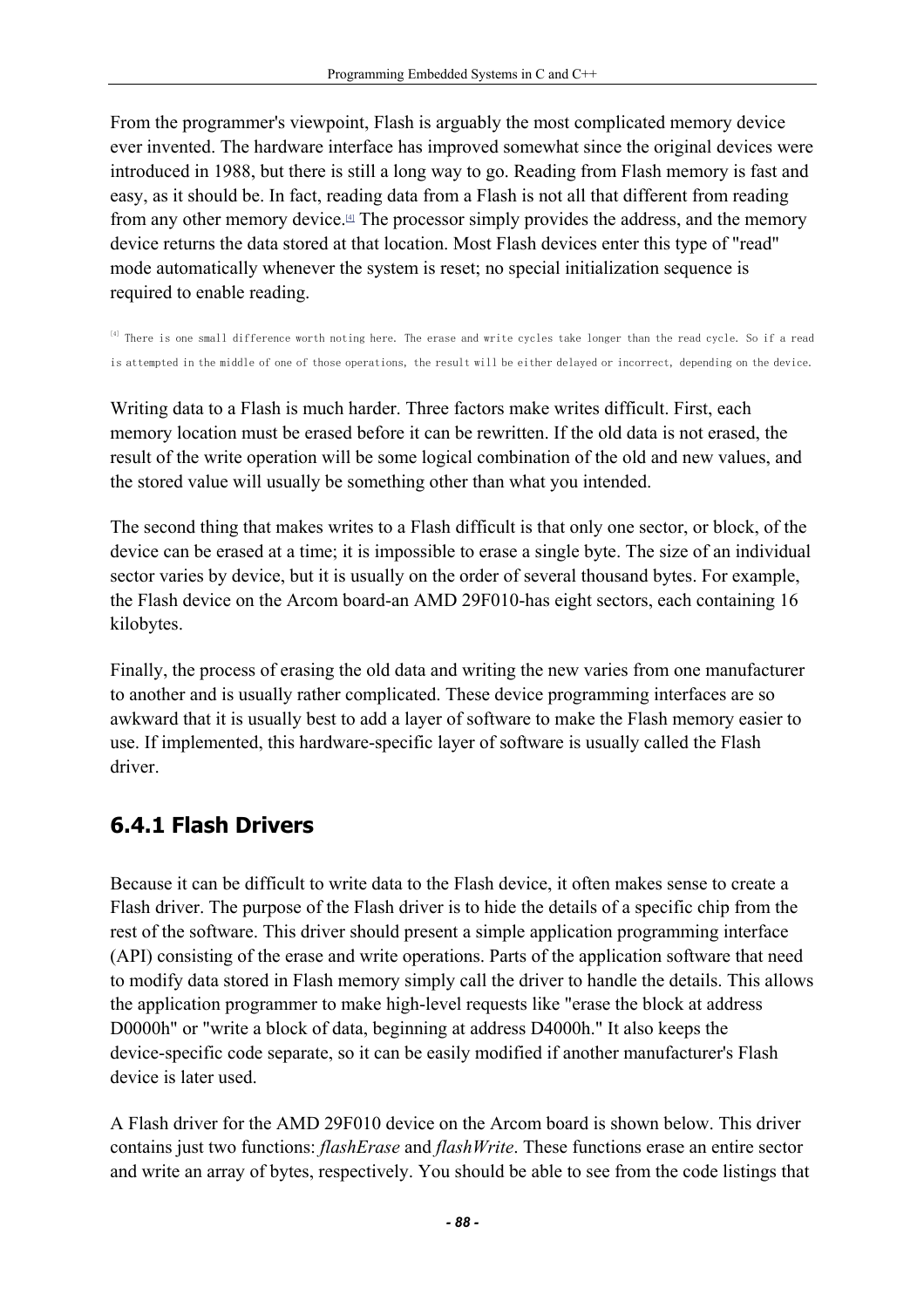the interaction with the Flash device is no picnic. This code will work only with an AMD 29F010 device. However, the same API could be used with any Flash memory device.

```
#include "tgt188eb.h"
/ *
* Features of the AMD 29F010 Flash memory device.
\star /
#define FLASH SIZE
                        0x20000
#define FLASH BLOCK SIZE 0x04000
#define UNLOCK1 OFFSET
                         0x5555
#define UNLOCK2 OFFSET
                         0x2AAA#define COMMAND OFFSET
                         0x5555
#define FLASH CMD UNLOCK1
                         0xAA#define FLASH CMD UNLOCK2
                         0 \times 55#define FLASH CMD READ RESET 0xF0
#define FLASH CMD AUTOSELECT 0x90
#define FLASH CMD BYTE PROGRAM 0xA0
#define FLASH CMD ERASE SETUP
                           0 \times 80#define FLASH CMD CHIP ERASE
                          0x10#define FLASH CMD SECTOR ERASE 0x30
#define DO7 0x80
#define DO5 0x20
* Function: flashWrite()
* Description: Write data to consecutive locations in the Flash.
           This function is specific to the AMD 29F010 Flash
* Notes:
           memory. In that device, a byte that has been
           previously written must be erased before it can be
\starrewritten successfully.
* Returns: The number of bytes successfully written.
int
flashWrite(unsigned char * baseAddress,
       const unsigned char data[],
       unsigned int nBytes)
```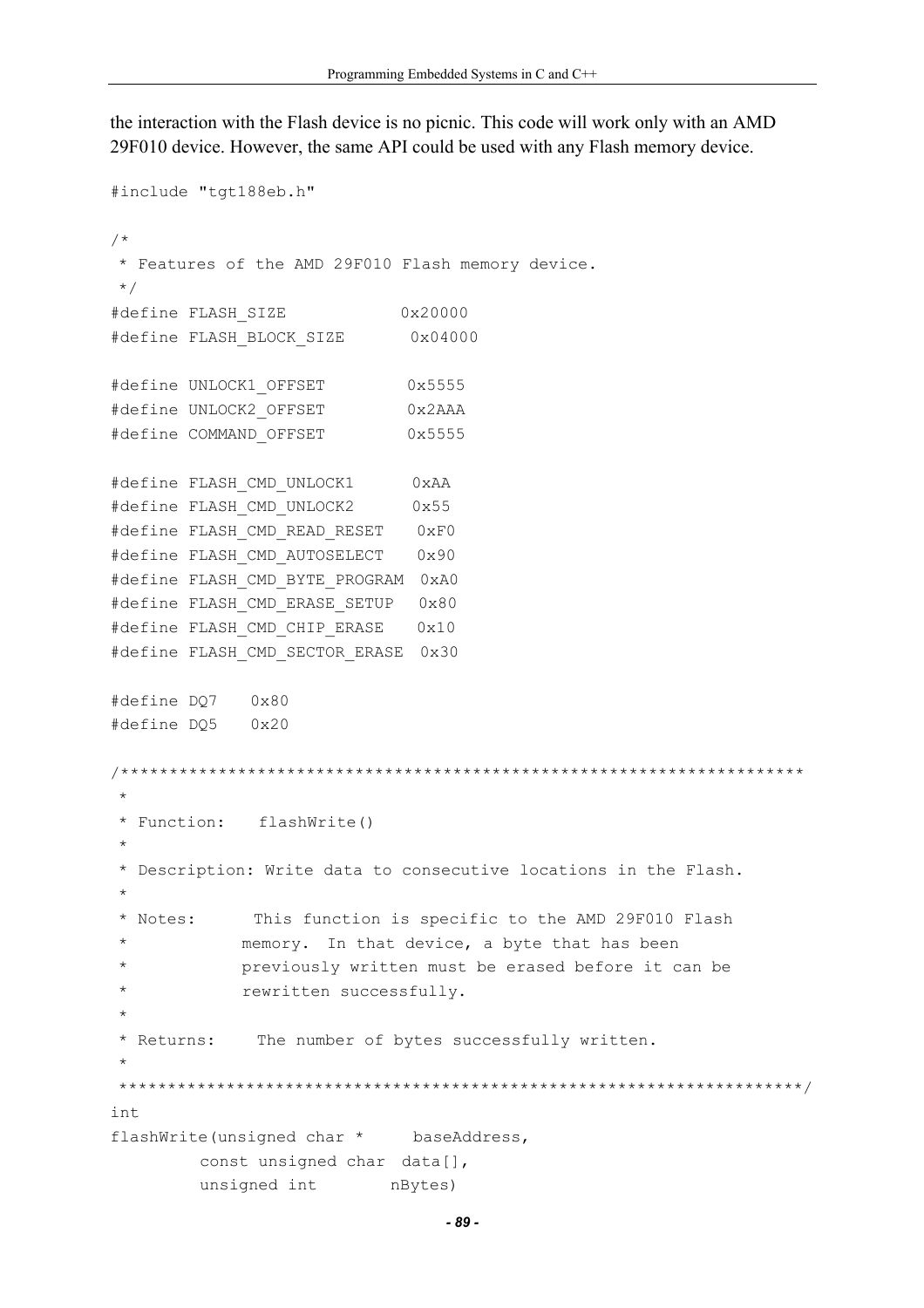```
{ 
   unsigned char * flashBase = FLASH BASE;
    unsigned int offset; 
   for (offset = 0; offset < nBytes; offset++)
    { 
       /* 
        * Issue the command sequence for byte program. 
        */ 
       flashBase[UNLOCK1_OFFSET] = FLASH_CMD_UNLOCK1; 
       flashBase[UNLOCK2_OFFSET] = FLASH_CMD_UNLOCK2; 
       flashBase[COMMAND_OFFSET] = FLASH_CMD_BYTE_PROGRAM; 
       /* 
        * Perform the actual write operation. 
        */ 
      baseAddress[offset] = data[offset]; /* 
        * Wait for the operation to complete or time-out. 
        */ 
       while (((baseAddress[offset] & DQ7) != (data[offset] & DQ7)) && 
              !(baseAddress[offset] & DQ5)); 
       if ((baseAddress[offset] & DQ7) != (data[offset] & DQ7)) 
\{ break; 
 } 
    } 
    return (offset); 
\} /* flashWrite() */
/********************************************************************** 
 * 
 * Function: flashErase() 
 * 
 * Description: Erase a block of the Flash memory device. 
 * 
 * Notes: This function is specific to the AMD 29F010 Flash 
             memory. In this device, individual sectors may be
             hardware protected. If this algorithm encounters
 * a protected sector, the erase operation will fail
```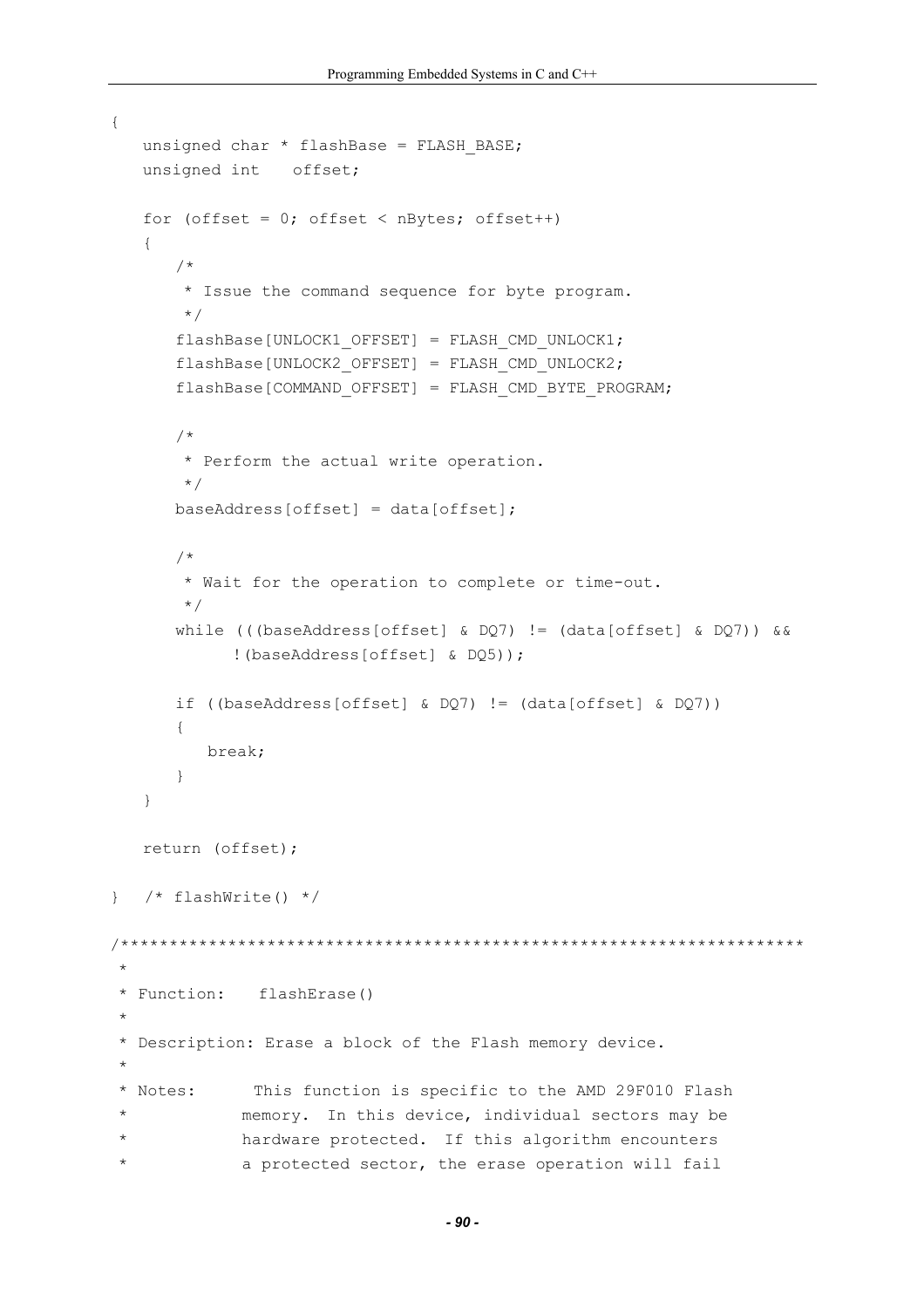```
 * without notice. 
 * 
  * Returns: O on success. 
              Otherwise -1 indicates failure.
 * 
 **********************************************************************/ 
int 
flashErase(unsigned char * sectorAddress) 
{ 
   unsigned char * flashBase = FLASH BASE;
    /* 
     * Issue the command sequence for sector erase. 
     */ 
    flashBase[UNLOCK1_OFFSET] = FLASH_CMD_UNLOCK1; 
    flashBase[UNLOCK2_OFFSET] = FLASH_CMD_UNLOCK2; 
   flashBase[COMMAND_OFFSET] = FLASH_CMD_ERASE_SETUP;
    flashBase[UNLOCK1_OFFSET] = FLASH_CMD_UNLOCK1; 
    flashBase[UNLOCK2_OFFSET] = FLASH_CMD_UNLOCK2; 
    *sectorAddress = FLASH_CMD_SECTOR_ERASE; 
    /* 
     * Wait for the operation to complete or time-out. 
     */ 
   while (!(*sectorAddress & DQ7) && !(*sectorAddress & DQ5));
    if (!(*sectorAddress & DQ7)) 
    { 
      return (-1);
    } 
    return (0); 
\} /* flashErase() */
```
Of course, this is just one possible way to interface to a Flash memory-and not a particularly advanced one at that. In particular, this implementation does not handle any of the chip's possible errors. What if the erase operation never completes? The function *flashErase* will just keep spinning its wheels, waiting for that to occur. A more robust implementation would use a software time-out as a backup. For example, if the Flash device doesn't respond within twice the maximum expected time (as stated in the databook), the routine could stop polling and indicate the error to the caller (or user) in some way.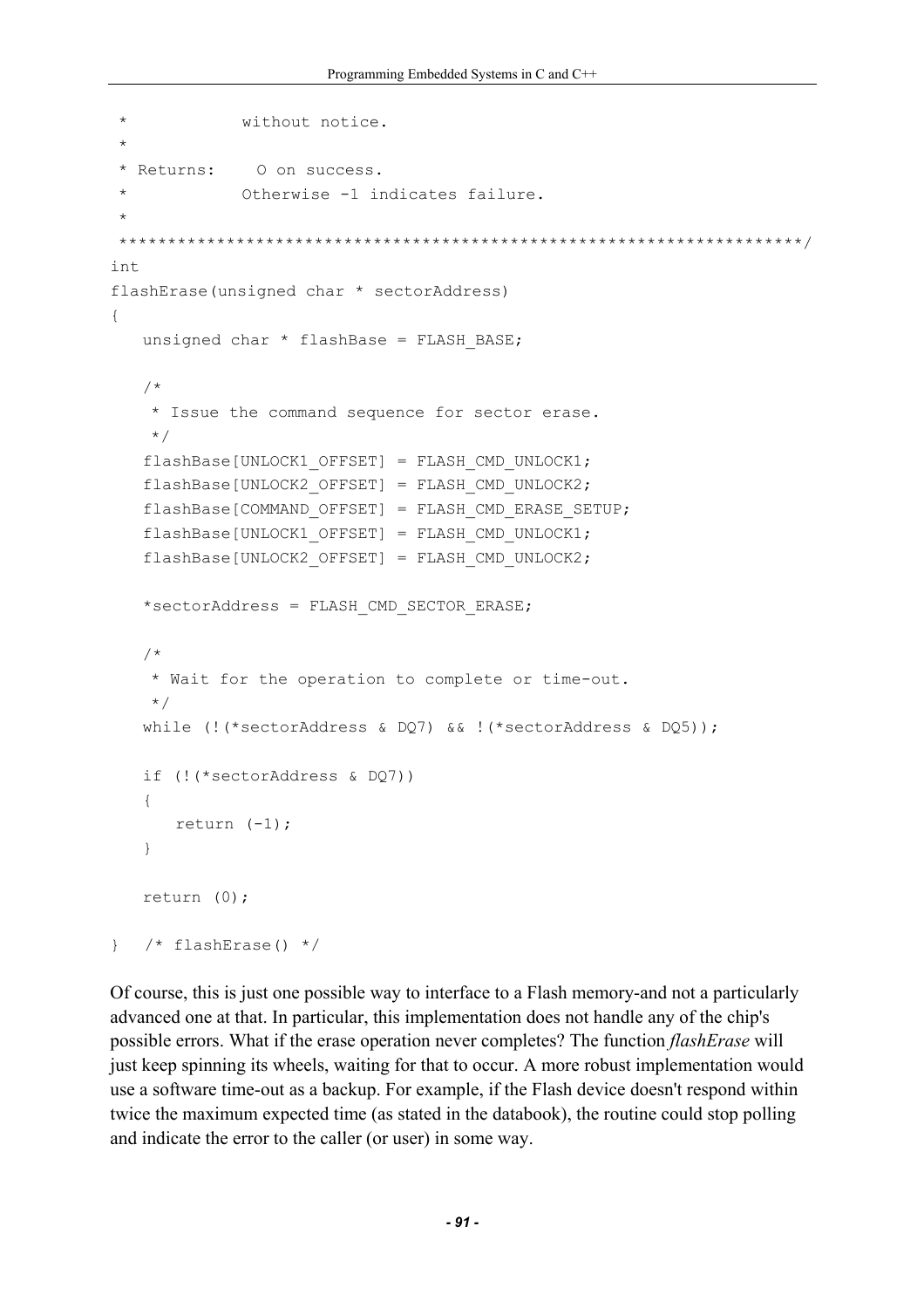Another thing that people sometimes do with Flash memory is to implement a small filesystem. Because the Flash memory provides nonvolatile storage that is also rewriteable, it can be thought of as similar to any other secondary storage system, such as a hard drive. In the filesystem case, the functions provided by the driver would be more file-oriented. Standard filesystem functions like *open*, *close*, *read*, and *write* provide a good starting point for the driver's programming interface. The underlying filesystem structure can be as simple or complex as your system requires. However, a well-understood format like the File Allocation Table (FAT) structure used by DOS is good enough for most embedded projects.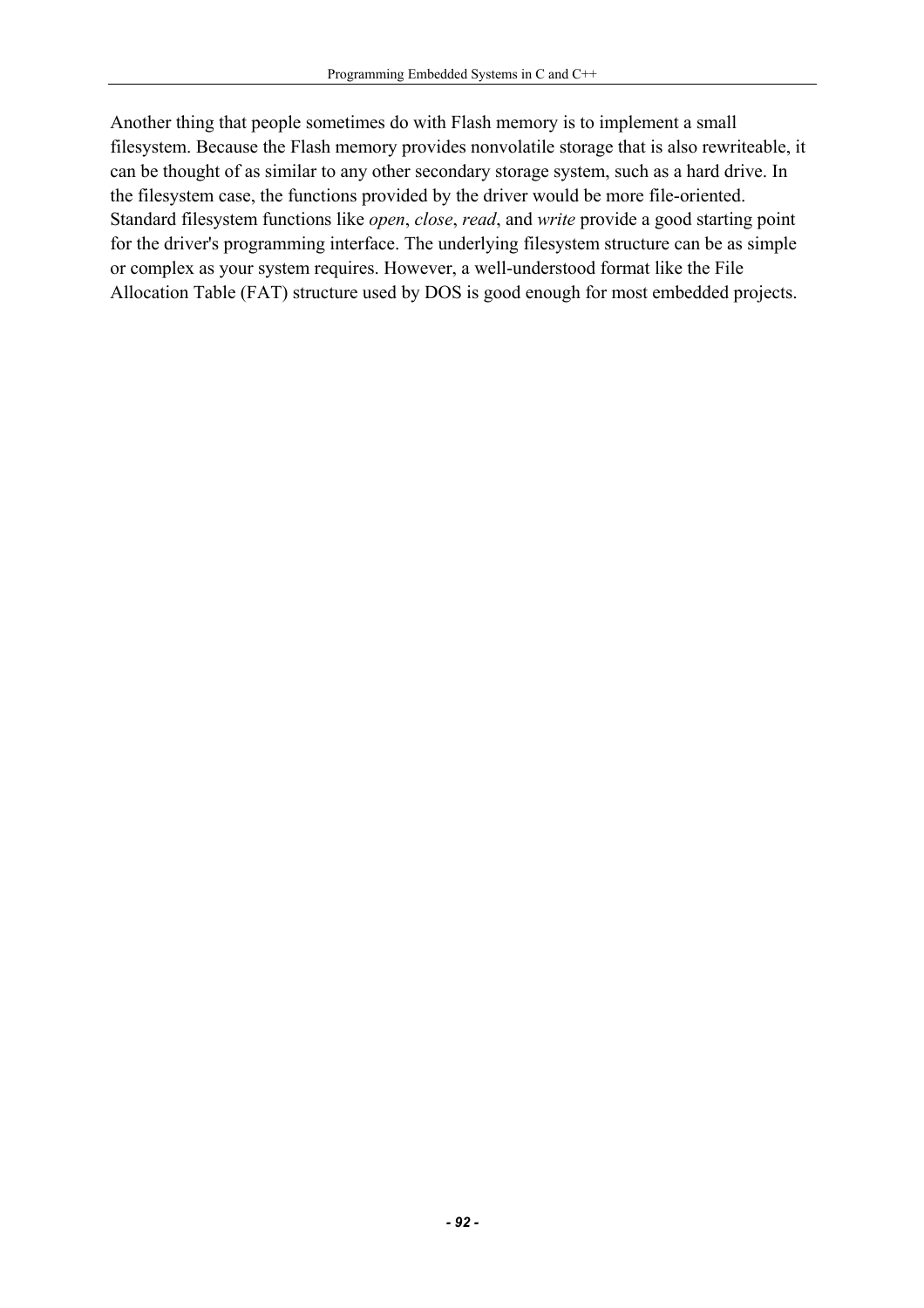# **Chapter 7. Peripherals**

*Each pizza glides into a slot like a circuit board into a computer, clicks into place as the smart box interfaces with the onboard system of the car. The address of the customer is communicated to the car, which computes and projects the optimal route on a heads-up display.* 

### -Neal Stephenson, *Snow Crash*

In addition to the processor and memory, most embedded systems contain a handful of other hardware devices. Some of these devices are specific to the application domain, while others-like timers and serial ports-are useful in a wide variety of systems. The most generically useful of these are often included within the same chip as the processor and are called internal, or on-chip, peripherals. Hardware devices that reside outside the processor chip are, therefore, said to be external peripherals. In this chapter we'll discuss the most common software issues that arise when interfacing to a peripheral of either type.

# **7.1 Control and Status Registers**

The basic interface between an embedded processor and a peripheral device is a set of control and status registers. These registers are part of the peripheral hardware, and their locations, size, and individual meanings are features of the peripheral. For example, the registers within a serial controller are very different from those in a timer/counter. In this section, I'll describe how to manipulate the contents of these control and status registers directly from your C/C++ programs.

Depending upon the design of the processor and board, peripheral devices are located either in the processor's memory space or within the I/O space. In fact, it is common for embedded systems to include some peripherals of each type. These are called memory-mapped and I/O-mapped peripherals, respectively. Of the two types, memory-mapped peripherals are generally easier to work with and are increasingly popular.

Memory-mapped control and status registers can be made to look just like ordinary variables. To do this, you need simply declare a pointer to the register, or block of registers, and set the value of the pointer explicitly. For example, if the P2LTCH register from Chapter 2, were memory-mapped and located at physical address 7205Eh, we could have implemented *toggleLed* entirely in C, as shown below. A pointer to an unsigned short-a 16-bit register-is declared and explicitly initialized to the address 0x7200:005E. From that point on, the pointer to the register looks just like a pointer to any other integer variable:

**unsigned short \* pP2LTCH = (unsigned short \*) 0x7200005E;**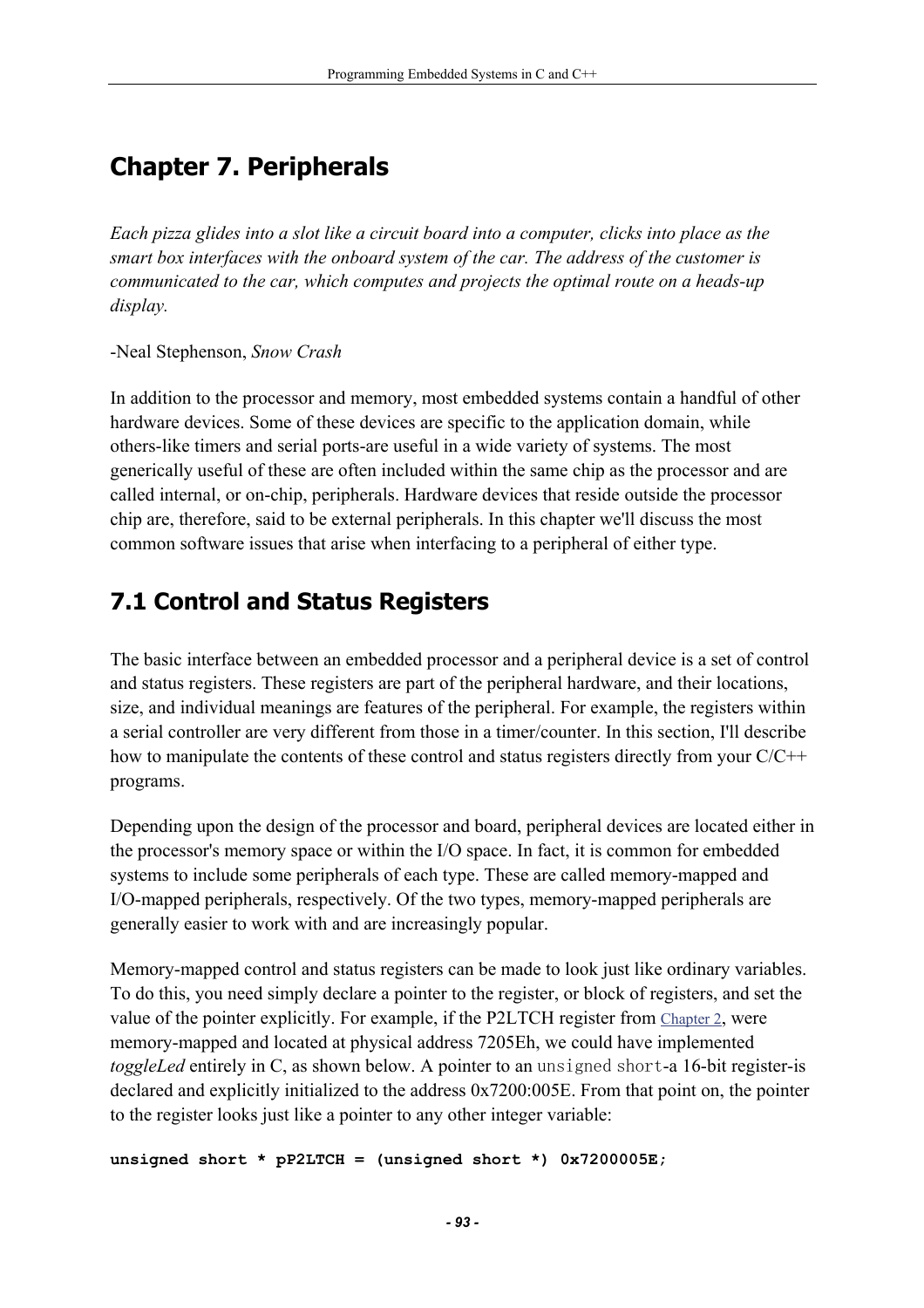```
void 
toggleLed(void) 
{ 
   *pP2LTCH ^{\wedge} = LED GREEN; ^{\wedge} /* Read, xor, and modify. */
} /* toggleLed() */
```
Note, however, that there is one very important difference between device registers and ordinary variables. The contents of a device register can change without the knowledge or intervention of your program. That's because the register contents can also be modified by the peripheral hardware. By contrast, the contents of a variable will not change unless your program modifies them explicitly. For that reason, we say that the contents of a device register are volatile, or subject to change without notice.

The C/C++ keyword volatile should be used when declaring pointers to device registers. This warns the compiler not to make any assumptions about the data stored at that address. For example, if the compiler sees a write to the volatile location followed by another write to that same location, it will not assume that the first write is an unnecessary use of processor time. In other words, the keyword volatile instructs the optimization phase of the compiler to treat that variable as though its behavior cannot be predicted at compile time.

Here's an example of the use of volatile to warn the compiler about the P2LTCH register in the previous code listing:

### **volatile unsigned short \* pP2LTCH = (unsigned short \*) 0x7200005E;**

It would be wrong to interpret this statement to mean that the pointer itself is volatile. In fact, the value of the variable pP2LTCH will remain 0x7200005E for the duration of the program (unless it is changed somewhere else, of course). Rather, it is the data pointed to that is subject to change without notice. This is a very subtle point, and it is easy to confuse yourself by thinking about it too much. Just remember that the location of a register is fixed, though its contents might not be. And if you use the volatile keyword, the compiler will assume the same.

The primary disadvantage of the other type of device registers, I/O-mapped registers, is that there is no standard way to access them from C or C++. Such registers are accessible only with the help of special machine-language instructions. And these processor-specific instructions are not supported by the C or  $C_{++}$  language standards. So it is necessary to use special library routines or inline assembly (as we did in Chapter 2) to read and write the registers of an I/O-mapped device.

## **7.2 The Device Driver Philosophy**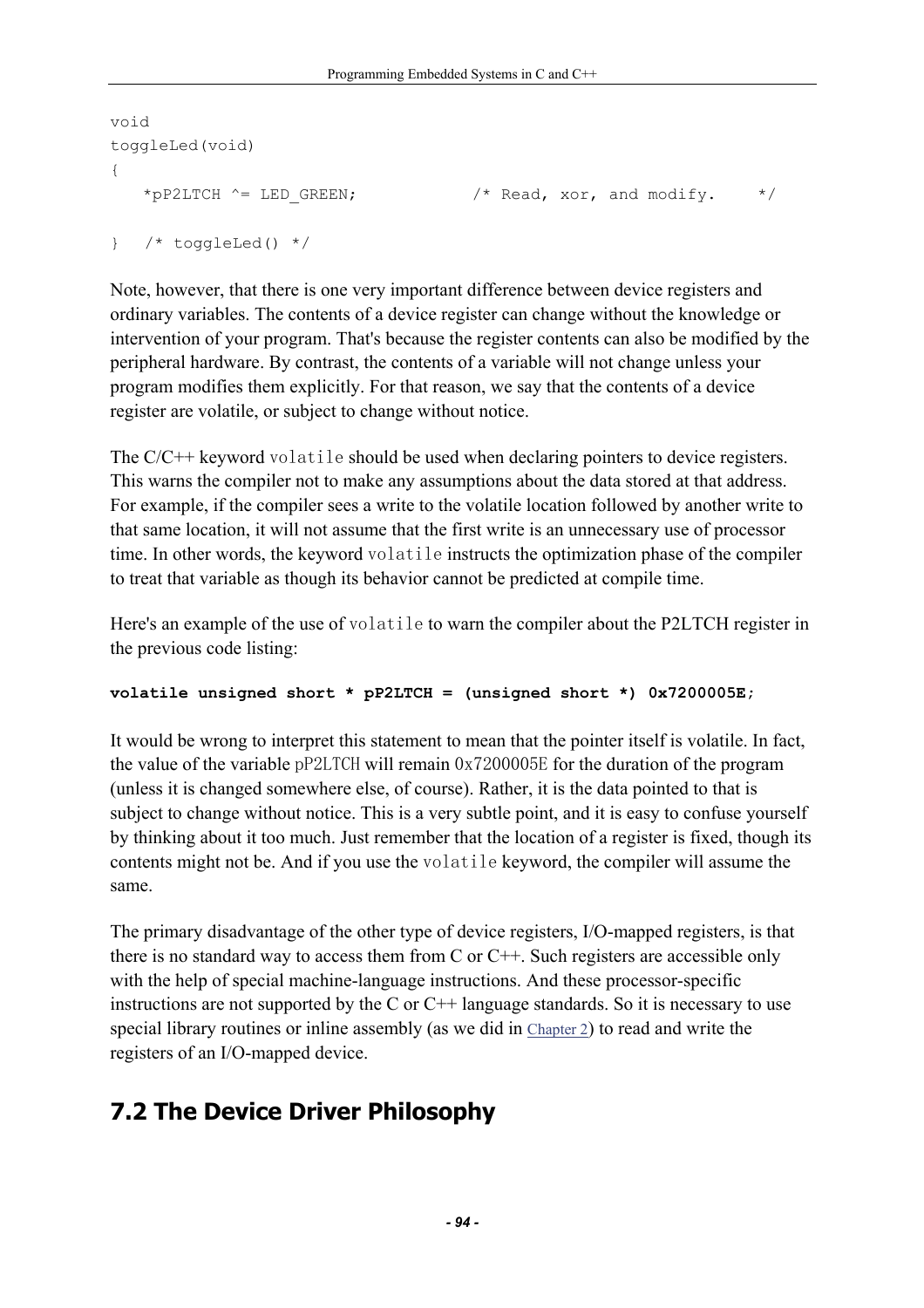When it comes to designing device drivers, you should always focus on one easily stated goal: hide the hardware completely. When you're finished, you want the device driver module to be the only piece of software in the entire system that reads or writes that particular device's control and status registers directly. In addition, if the device generates any interrupts, the interrupt service routine that responds to them should be an integral part of the device driver. In this section, I'll explain why I recommend this philosophy and how it can be achieved.

Of course, attempts to hide the hardware completely are difficult. Any programming interface you select will reflect the broad features of the device. That's to be expected. The goal should be to create a programming interface that would not need to be changed if the underlying peripheral were replaced with another in its general class. For example, all Flash memory devices share the concepts of sectors (though the sector size can differ between chips). An erase operation can be performed only on an entire sector, and once erased, individual bytes or words can be rewritten. So the programming interface provided by the Flash driver example in the last chapter should work with any Flash memory device. The specific features of the AMD 29F010 are hidden from that level, as desired.

Device drivers for embedded systems are quite different from their workstation counterparts. In a modern computer workstation, device drivers are most often concerned with satisfying the requirements of the operating system. For example, workstation operating systems generally impose strict requirements on the software interface between themselves and a network card. The device driver for a particular network card must conform to this software interface, regardless of the features and capabilities of the underlying hardware. Application programs that want to use the network card are forced to use the networking API provided by the operating system and don't have direct access to the card itself. In this case, the goal of hiding the hardware completely is easily met.

By contrast, the application software in an embedded system can easily access your hardware. In fact, because all of the software is linked together into a single binary image, there is rarely even a distinction made between application software, operating system, and device drivers. The drawing of these lines and the enforcement of hardware access restrictions are purely the responsibilities of the software developers. Both are design decisions that the developers must consciously make. In other words, the implementers of embedded software can more easily cheat on the software design than their non-embedded peers.

The benefits of good device driver design are threefold. First, because of the modularization, the structure of the overall software is easier to understand. Second, because there is only one module that ever interacts directly with the peripheral's registers, the state of the hardware can be more accurately tracked. And, last but not least, software changes that result from hardware changes are localized to the device driver. Each of these benefits can and will help to reduce the total number of bugs in your embedded software. But you have to be willing to put in a bit of extra effort at design time in order to realize such savings.

If you agree with the philosophy of hiding all hardware specifics and interactions within the device driver, it will usually consist of the five components in the following list. To make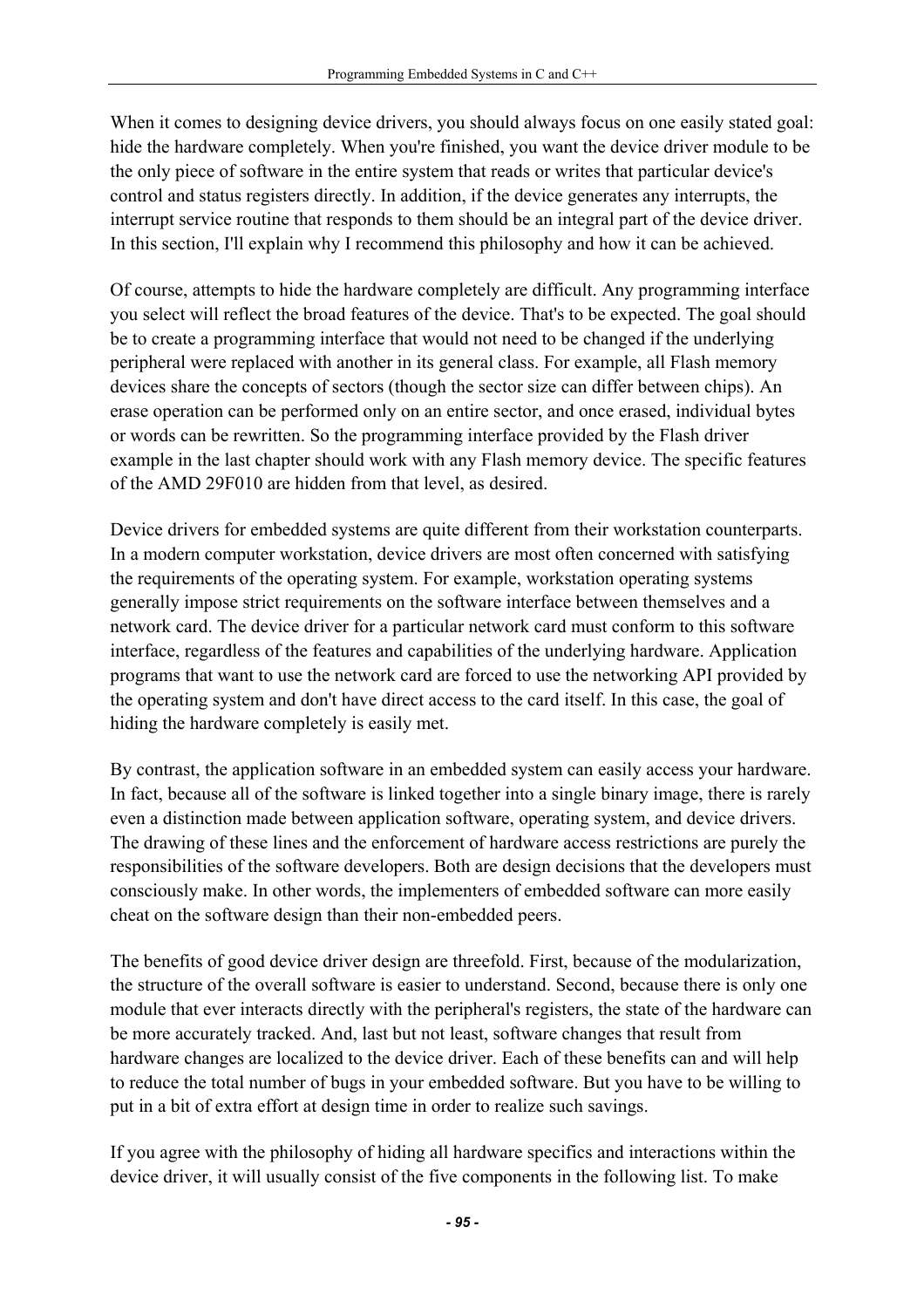driver implementation as simple and incremental as possible, these elements should be developed in the order in which they are presented.

### *1. A data structure that overlays the memory-mapped control and status registers of the device*

The first step in the driver development process is to create a C-style struct that looks just like the memory-mapped registers of your device. This usually involves studying the data book for the peripheral and creating a table of the control and status registers and their offsets. Then, beginning with the register at the lowest offset, start filling out the struct. (If one or more locations are unused or reserved, be sure to place dummy variables there to fill in the additional space.)

An example of such a data structure is shown below. This structure describes the registers in one of the on-chip timer/counter units within the 80188EB processor. The device has three registers, arranged as shown in the TimerCounter data structure below. Each register is 16 bits wide and should be treated as an unsigned integer, although one of them, the control register, is actually a collection of individually significant bits.

```
struct TimerCounter 
{ 
   unsigned short count; \frac{1}{2} // Current Count, offset 0x00
   unsigned short maxCountA; \frac{1}{100} Maximum Count, offset 0x02
   unsigned short _reserved; \frac{1}{2} // Unused Space, offset 0x04
    unsigned short control; // Control Bits, offset 0x06 
};
```
To make the bits within the control register easier to read and write individually, we might also define the following bitmasks:

| #define TIMER ENABLE           | $0 \times 0000$ | // Enable the timer.        |
|--------------------------------|-----------------|-----------------------------|
| #define TIMER DISABLE 0x4000   |                 | // Disable the timer.       |
| #define TIMER INTERRUPT 0x2000 |                 | // Enable timer interrupts. |
| #define TIMER MAXCOUNT 0x0020  |                 | // Timer complete?          |
| #define TIMER PERIODIC 0x0001  |                 | // Periodic timer?          |

*2. A set of variables to track the current state of the hardware and device driver*

The second step in the driver development process is to figure out what variables you will need to track the state of the hardware and device driver. For example, in the case of the timer/counter unit described earlier we'll probably need to know if the hardware has been initialized. And if it has been, we might also want to know the length of the running countdown.

Some device drivers create more than one software device. This is a purely logical device that is implemented over the top of the basic peripheral hardware. For example, it is easy to imagine that more than one software timer could be created from a single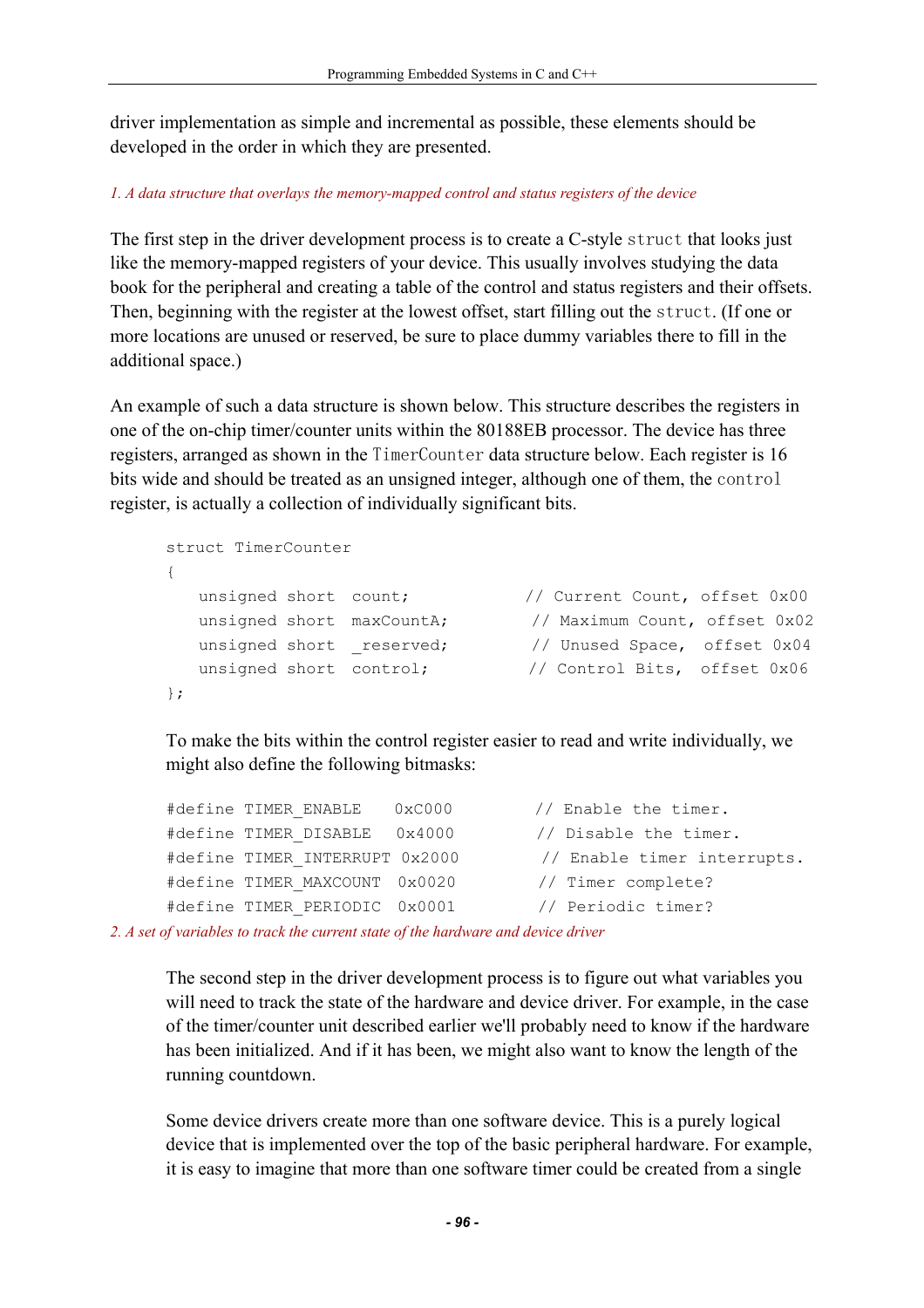timer/counter unit. The timer/counter unit would be configured to generate a periodic clock tick, and the device driver would then manage a set of software timers of various lengths by maintaining state information for each.

#### *3. A routine to initialize the hardware to a known state*

Once you know how you'll track the state of the physical and logical devices, it's time to start writing the functions that actually interact with and control the device. It is probably best to begin with the hardware initialization routine. You'll need that one first anyway, and it's a good way to get familiar with the device interaction.

### *4. A set of routines that, taken together, provide an API for users of the device driver*

After you've successfully initialized the device, you can start adding other functionality to the driver. Hopefully, you've already settled on the names and purposes of the various routines, as well as their respective parameters and return values. All that's left to do now is implement and test each one. We'll see examples of such routines in the next section.

#### *5. One or more interrupt service routines*

It's best to design, implement, and test most of the device driver routines before enabling interrupts for the first time. Locating the source of interrupt-related problems can be quite challenging. And, if you add possible bugs in the other driver modules to the mix, it could even approach impossible. It's far better to use polling to get the guts of the driver working. That way you'll know how the device works (and that it is indeed working) when you start looking for the source of your interrupt problems. And there will almost certainly be some of those.

## **7.3 A Simple Timer Driver**

The device driver example that we're about to discuss is designed to control one of the timer/counter units contained within the 80188EB processor. I have chosen to implement this driver-and all of the remaining examples in the book-in C++. Although C++ offers no additional assistance over C in accessing hardware registers, there are many good reasons to use it for this type of abstraction. Most notably,  $C++$  classes allow us to hide the actual hardware interface more completely than any C features or programming techniques. For example, a constructor can be included to automatically configure the hardware each time a new timer object is declared. This eliminates the need for an explicit call from the application software to the driver initialization routine. In addition, it is possible to hide the data structure that corresponds to the device registers within the private part of the associated class. This helps to prevent the application programmer from accidentally reading or writing the device registers from some other part of the program.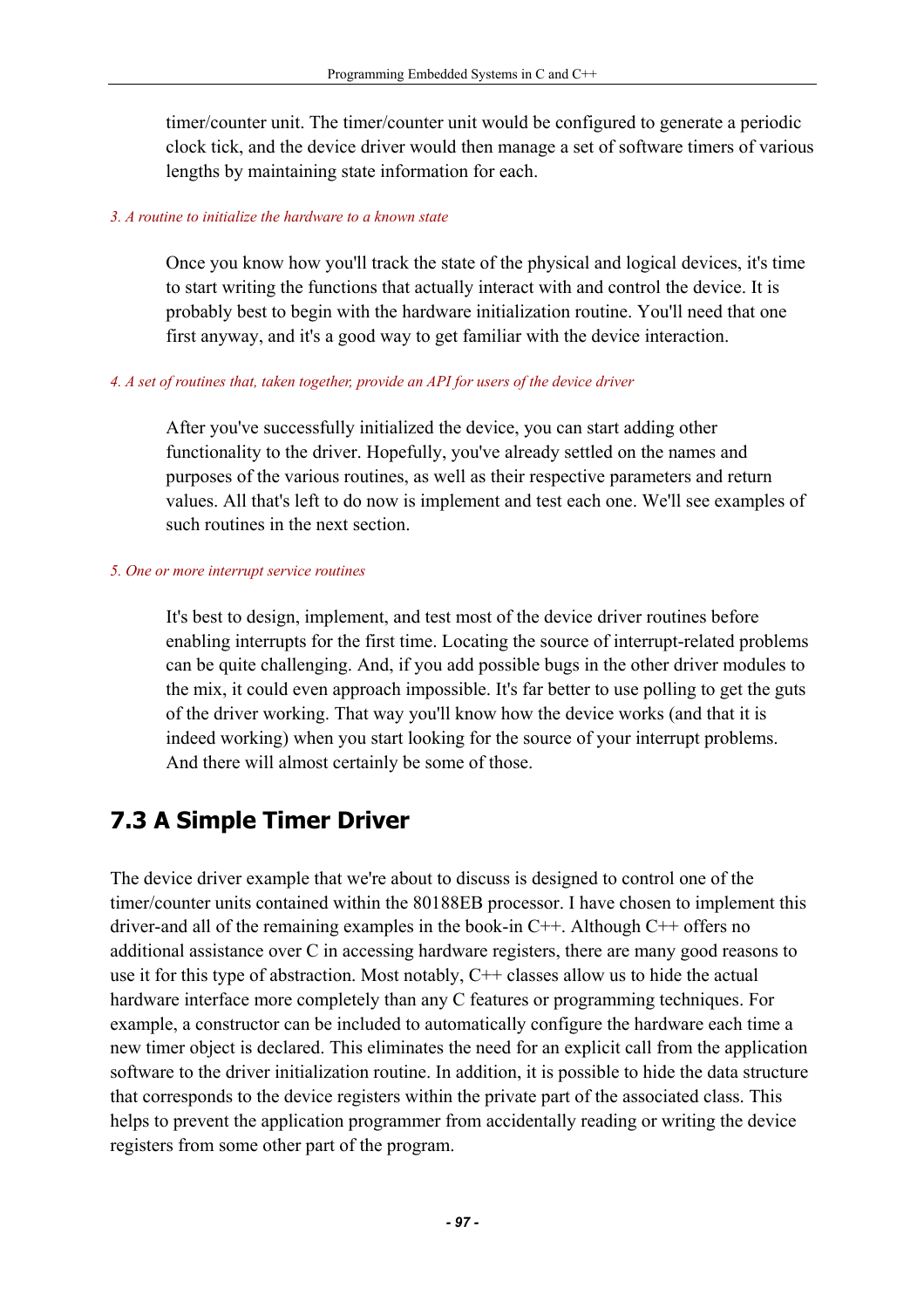The definition of the Timer class is as follows:

```
enum TimerState { Idle, Active, Done };
enum TimerType { OneShot, Periodic }; 
class Timer 
{ 
    public: 
        Timer(); 
        ~Timer(); 
        int start(unsigned int nMilliseconds, TimerType = OneShot); 
        int waitfor(); 
       void cancel(); 
        TimerState state; 
       TimerType type;
       unsigned int length; 
        unsigned int count; 
       Timer * pNext;
    private: 
       static void interrupt Interrupt();
};
```
Before discussing the implementation of this class, let's examine the previous declaration and consider the device driver's overall structure. The first thing we see are two enumerated types, TimerState and TimerType. The main purpose of these types is to make the rest of the code more readable. From them we learn that each software timer has a current state-Idle, Active, or Done-and a type-OneShot or Periodic. The timer's type tells the driver what to do with the timer when it expires; a Periodic timer is to be restarted then.

The constructor for the Timer class is also the device driver's initialization routine. It ensures that the timer/counter hardware is actively generating a clock tick every 1 millisecond. The other public methods of the class-*start*, *waitfor*, and *cancel -*provide an API for an easy-to-use software timer. These methods allow application programmers to start one-shot and periodic timers, wait for them to expire, and cancel running timers, respectively. This is a much simpler and more generic interface than that provided by the timer/counter hardware within the 80188EB chip. For one thing, the timer hardware does not know about human units of time, like milliseconds. But because the timer driver hides the specifics of this particular hardware, the application programmer need never even know about that.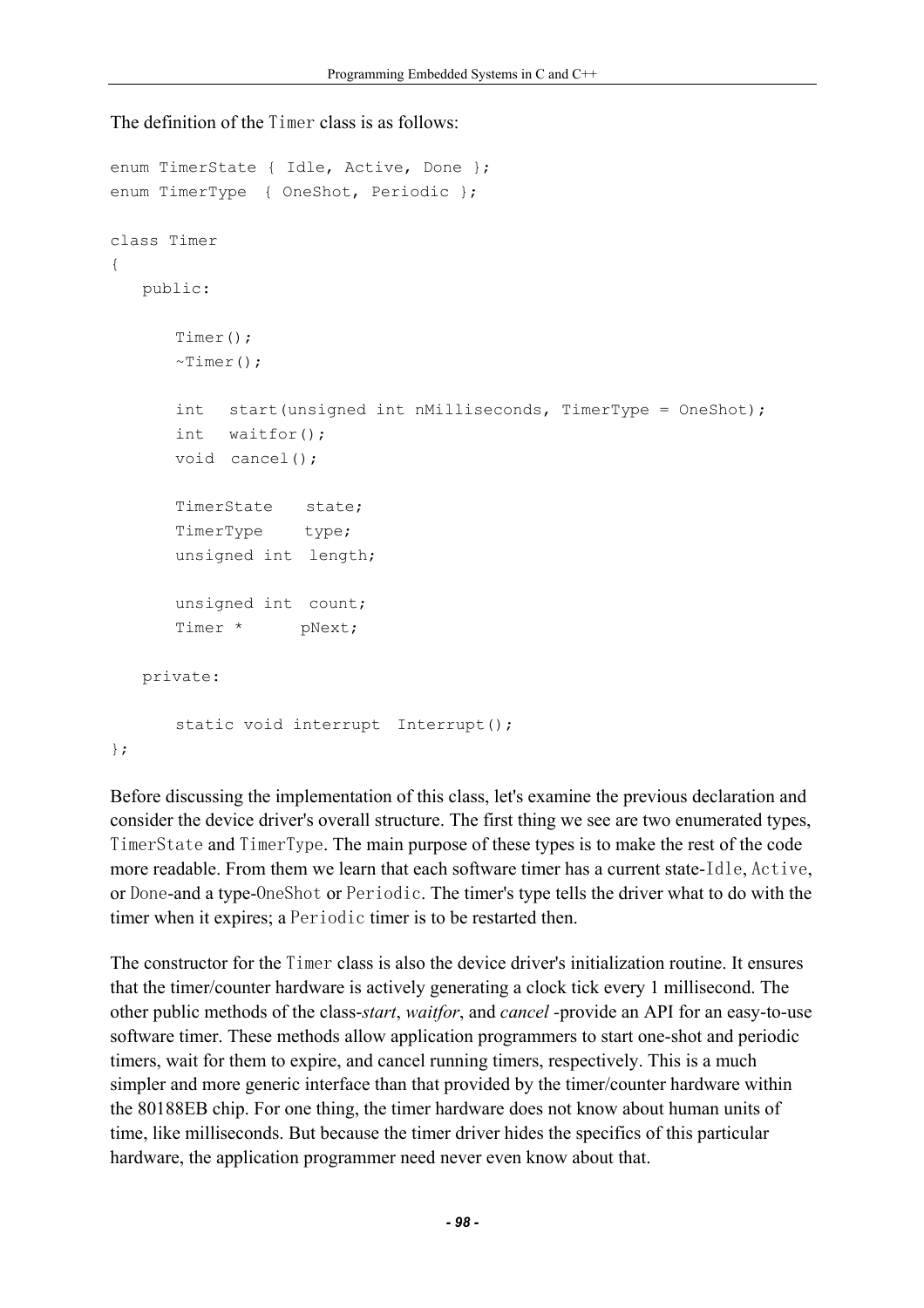The data members of the class should also help give you some insight into the device driver implementation. The first three items are variables that answer the following questions about this software timer:

What is the timer's current state (idle, active, or done)?

What type of a timer is it (one-shot or periodic)?

What is the total length of the timer (in units called ticks)?

Following those are two more data members, both of which contain information that is specific to this implementation of the timer driver. The values of count and pNext have meaning only within the context of a linked list of active software timers. This linked list is ordered by the number of ticks remaining for each timer. So count contains information about the number of ticks remaining before this software timer is set to expire.<sup> $\mu$ </sup> and pNext is a pointer to the software timer that will expire the soonest after this one.

 $^{[1]}$  Specifically, it represents the number of clock ticks remaining after all of the timers ahead of it in the list have expired.

Finally, there is a private method called *Interrupt* -our interrupt service routine. The *Interrupt* method is declared static because it is not allowed to manipulate the data members of the individual software timers. So, for example, the interrupt service routine is not allowed to modify the state of any timer. By using the keyword static, this restriction is automatically enforced for us by the C++ compiler.

The most important thing to learn from the class declaration is that, although all of the software timers are driven by the same hardware timer/counter unit, each has its own private data store. This allows the application programmer to create multiple simultaneous software timers and the device driver to manage them behind the scenes. Once you grasp that idea, you're ready to look at the implementation of the driver's initialization routine, API, and interrupt service routine.

The constructor for the Timer class is responsible for initializing both the software timer and the underlying hardware. With respect to the latter, it is responsible for configuring the timer/counter unit, inserting the address of the interrupt service routine into the interrupt vector table, and enabling timer interrupts. However, because this method is a constructor that may be called several times (once for each of the Timer objects declared), our implementation of the constructor must be smart enough to perform these hardware initializations only during the very first call to it. Otherwise, the timer/counter unit might be reset at an inopportune time or become out of sync with the device driver.

That is the reason for the static variable bInitialized in the following code. This variable is declared with an initial value of zero and set to one after the hardware initialization sequence has been performed. Subsequent calls to the *Timer* constructor will see that bInitialized is no longer zero and skip that part of the initialization sequence.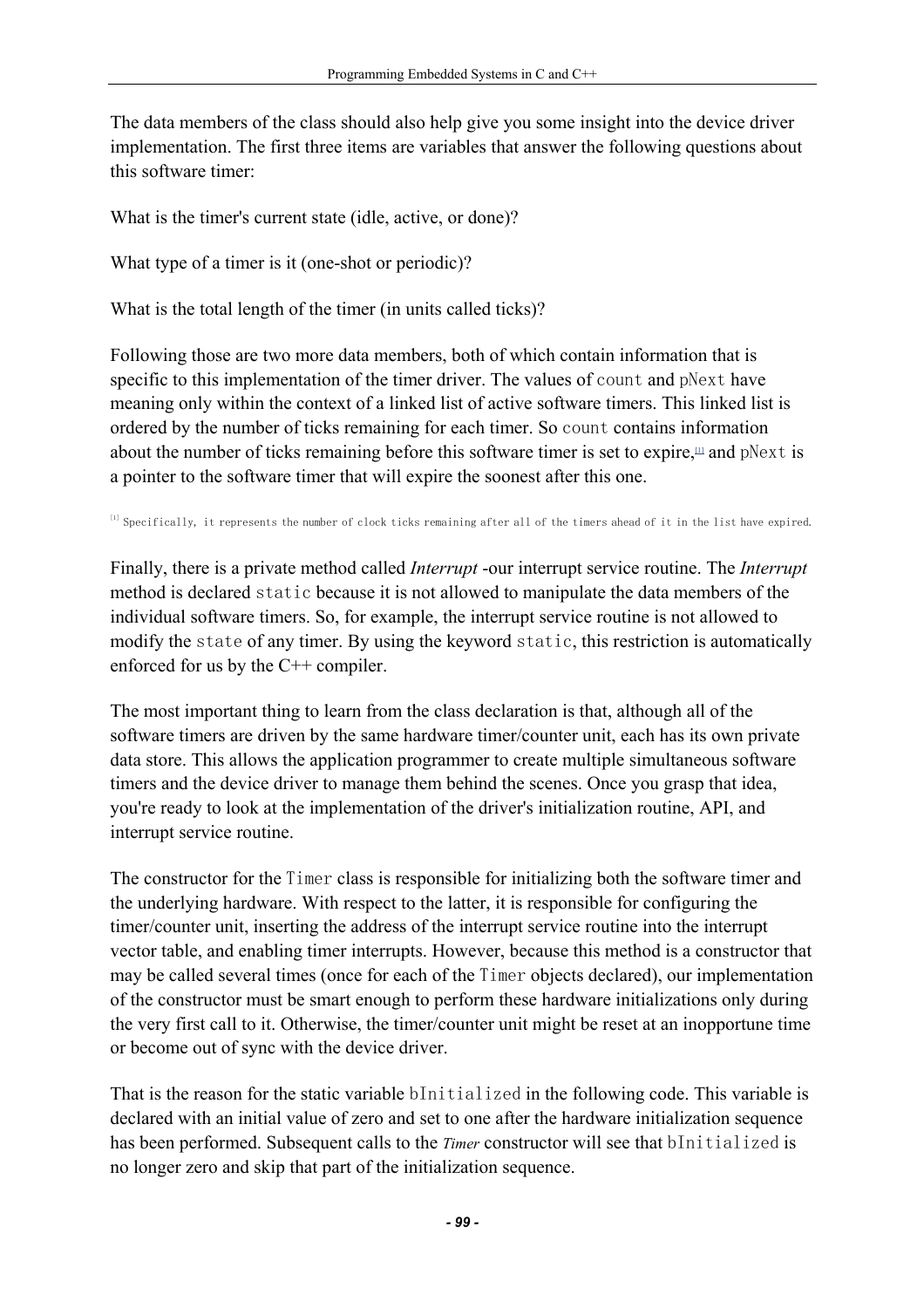```
#include "i8018xEB.h"
#include "timer.h"
#define CYCLES_PER_TICK (25000/4) // Number of clock cycles per tick.
* Method: Timer()
* Description: Constructor for the Timer class.
\star* Notes:
* Returns: None defined.
Timer::Timer(void)
\left\{ \right.static int bInitialized = 0;
   \frac{1}{2}// Initialize the new software timer.
   11state = Idle;type = OneShort;length = 0;count = 0:pNext = NULL;\frac{1}{2}// Initialize the timer hardware, if not previously done.
   \frac{1}{2}if (!bInitialized)
   \left\{ \right.\frac{1}{2}// Install the interrupt handler and enable timer interrupts.
      \frac{1}{2}gProcessor.installHandler(TIMER2 INT, Timer::Interrupt);
      gProcessor.pPCB->intControl.timerControl &=
                         \sim (TIMER MASK | TIMER PRIORITY);
      \frac{1}{2}// Initialize the hardware device (use Timer #2).
```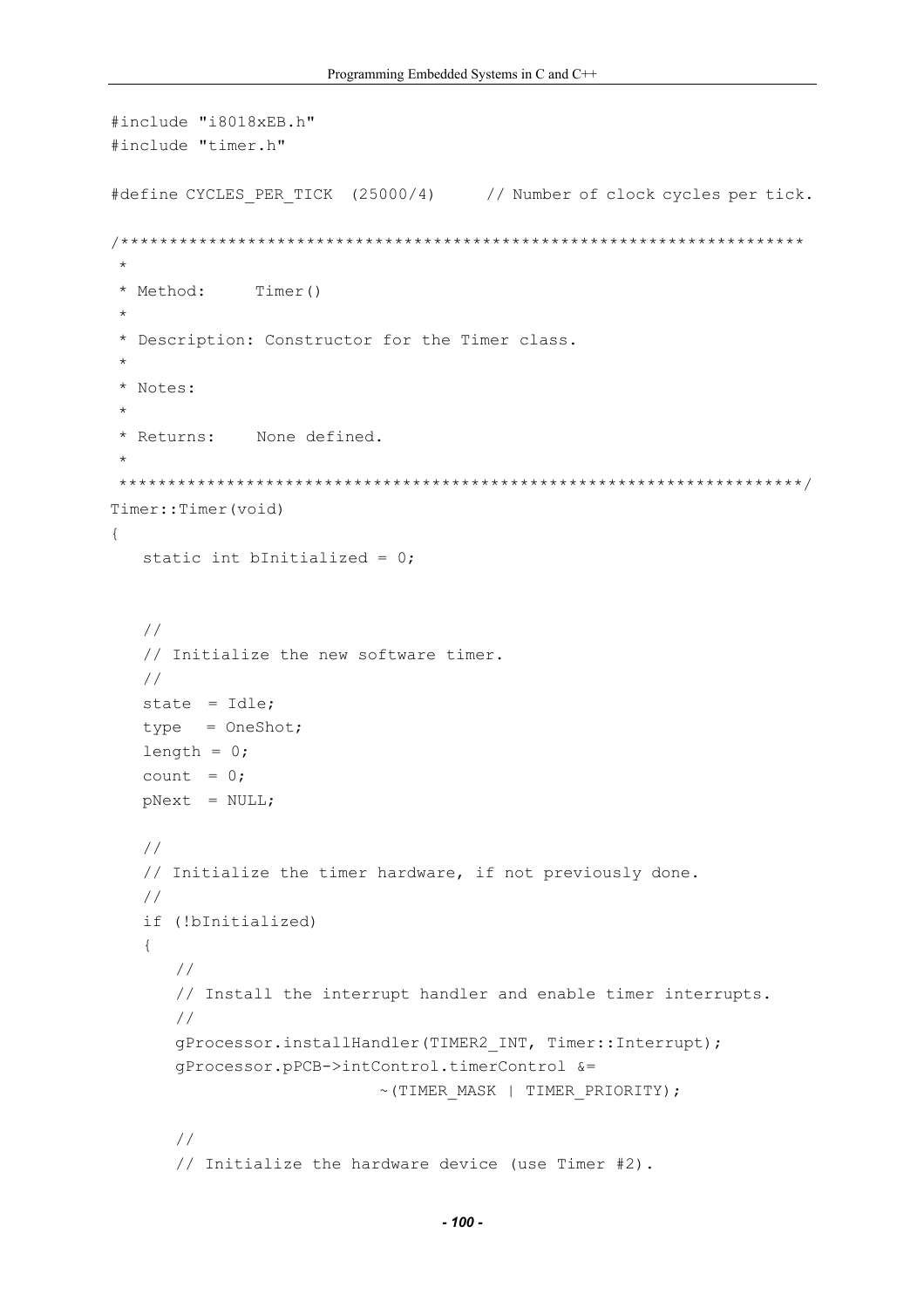```
 // 
        gProcessor.pPCB->timer[2].count = 0; 
        gProcessor.pPCB->timer[2].maxCountA = CYCLES_PER_TICK; 
        gProcessor.pPCB->timer[2].control = TIMER_ENABLE 
                                        | TIMER_INTERRUPT 
                                        | TIMER_PERIODIC; 
        // 
        // Mark the timer hardware initialized. 
        // 
        bInitialized = 1; 
    } 
\} /* Timer() */
```
The global object gProcessor is declared in a header file called *i8018xEB.h*. It represents the Intel 80188EB processor. The i8018xEB class is something that I wrote, and it includes methods to make interaction with the processor and its on-chip peripherals easier. One of these methods is called *installHandler*, and its job is to insert an interrupt service routine into the interrupt vector table. This class also includes a global data structure called PCB that can be overlaid upon the memory-mapped registers of the peripheral control block.[2] The three registers associated with timer/counter unit 2 make up just one small part of this 256-byte structure. (For purely aesthetic reasons, I've implemented the PCB data structure as a set of nested structures. Hence, the control register of timer/counter unit 2 is accessible as pPCB->timer[2].control.)

 $[2]$  Astute readers might recall that in Chapter 5, I stated that the PCB was located in the I/O space of the 80188EB processor. However, because memory-mapped registers are more likely in a device driver situation, I've relocated the entire PCB to physical address 72000h, in the memory space. This new location will be assumed for the rest of the book. To see how this relocation was performed, take a look at the constructor for the i8018xEB class.

The initialization of the timer/counter unit consists of resetting its count register to 0, loading the maxCountA register with the countdown length, and setting several bits within the control register. What we are doing above is starting a 1 ms periodic timer that generates an interrupt at the end of each cycle. (This periodic timer will act as the clock tick we need to create software timers of arbitrary lengths.) The value that is loaded into maxCountA can be determined mathematically because it represents the number of clock cycles input to the timer/counter unit in a 1 ms period. According to the 80188EB databook, this will be one fourth of the number of processor cycles in a 1 ms period. So, for a 25 MHz processor like the one we're using (that's 25,000,000 cycles per second, or, if you prefer, 25,000 cycles per millisecond), maxCountA should be set to 25,000/4-as it is in the constant CYCLES\_PER\_TICK earlier.

Once the hardware has been initialized and the clock tick established, it is possible to start a software timer of any length, so long as that length can be expressed as an integral number of ticks. Because our clock tick is 1 ms long, the application programmer can create timers of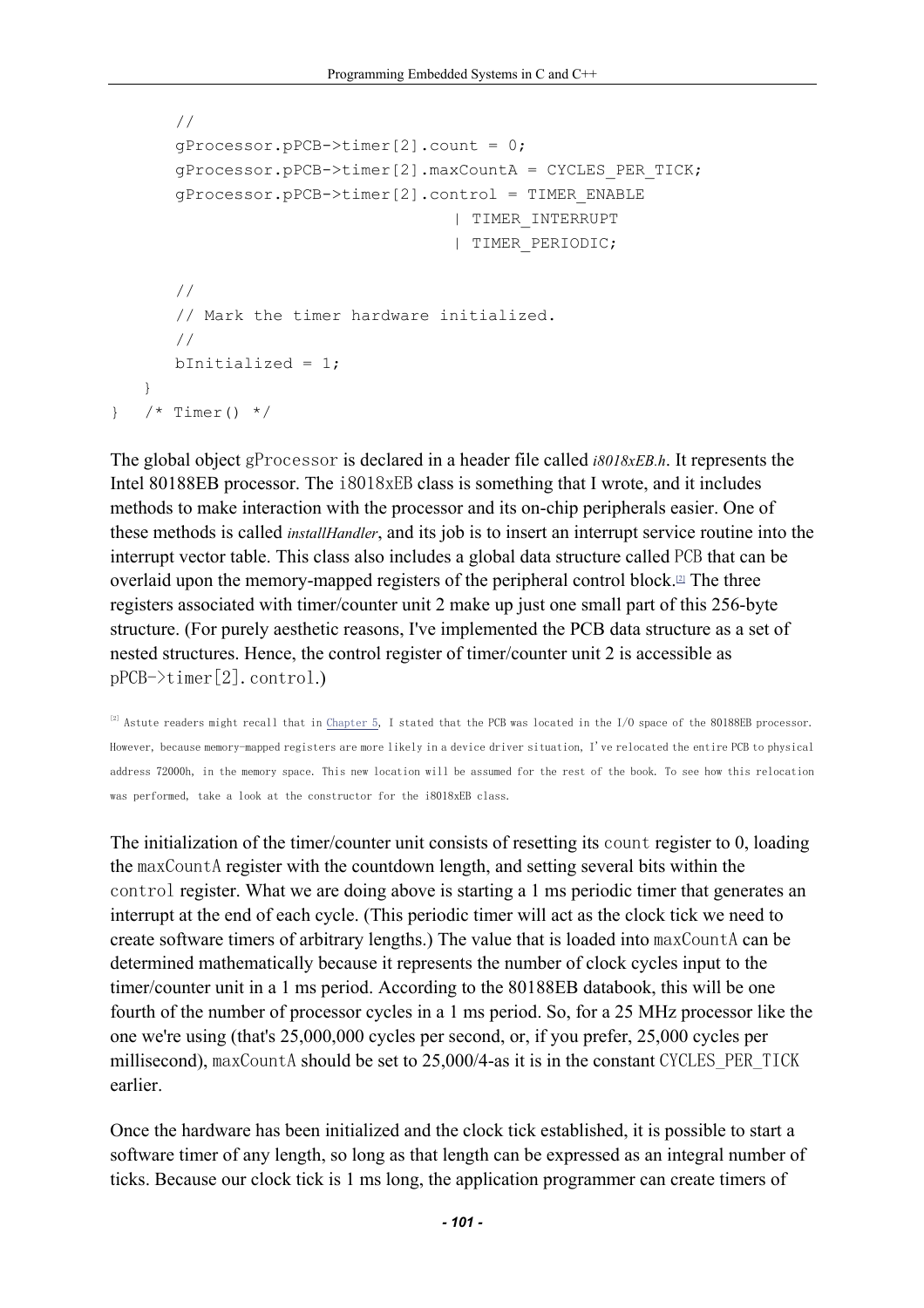any length from 1 to 65,535 ms (65.536 seconds). He would do this by calling the *start* method:

```
* Method:
             start()* Description: Start a software timer, based on the tick from the
\starunderlying hardware timer.
* Notes:
            0 on success, -1 if the timer is already in use.
* Returns:
int
Timer::start(unsigned int nMilliseconds, TimerType timerType)
\{if (state != Idle)\left\{ \right.return (-1);
   \lambda\frac{1}{2}// Initialize the software timer.
   \frac{1}{2}state = Active;type = timerType;length = nMilliseconds / MS PER TICK;
   \frac{1}{2}// Add this timer to the active timer list.
   \frac{1}{2}timerList.insert(this);
   return (0);
   /* start() * /\lambda
```
When a software timer is started, the data members state, type, and length are initialized and the timer is inserted into a linked list of active timers called the timerList. The timers in the timer list are ordered so that the first timer to expire is at the top of the list. In addition, each timer has a count associated with it. This value represents the number of ticks that will be remaining in the software timer once all previous timers in the list have expired. Taken together, these design choices favor quick updates to the timer list at the price of slower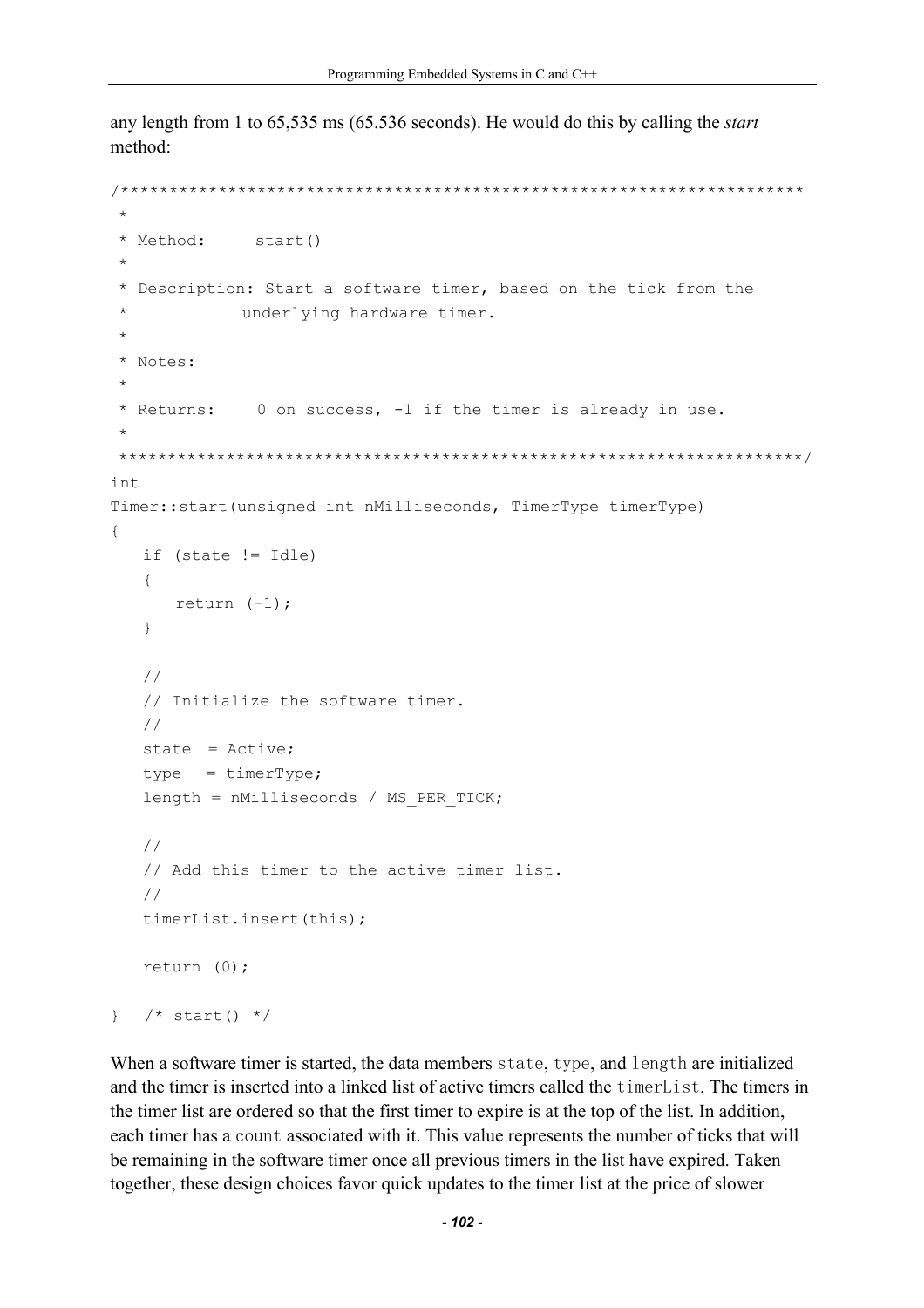insertions and deletions. Speed is important during updates because the timer list will be updated every time the hardware generates a clock tick interrupt-that's every one millisecond.

Figure 7-1 shows the timer list in action. Remember that each software timer has its own unique length and starting time, but once it has been inserted into the list, only the count field matters for ordering. In the example shown, the first and second timers were both started (the second might actually have been restarted, because it is periodic) at the same time. Since the second is 5 ms longer, it will expire 5 clock ticks after the first. The second and third timers in the list both happen to expire at the same time, though the third timer will have been running for 10 times longer.





The code for the interrupt service routine is shown below. This routine is declared to be of type void interrupt. The keyword interrupt is an extension of the  $C/C++$  language that is understood only by compilers for 80x86 processors. By declaring the routine in this way, we ask the compiler to save and restore all of the processor's registers at the entry and exit, rather than only those that are saved during an ordinary function call.

```
* Method:
           Interrupt()
* Description: An interrupt handler for the timer hardware.
          This method is declared static, so that we cannot
* Notes:
\starinadvertently modify any of the software timers.
* Returns:
           None defined.
void interrupt
Timer::Interrupt()
\left\{ \right.\frac{1}{2}// Decrement the active timer's count.
```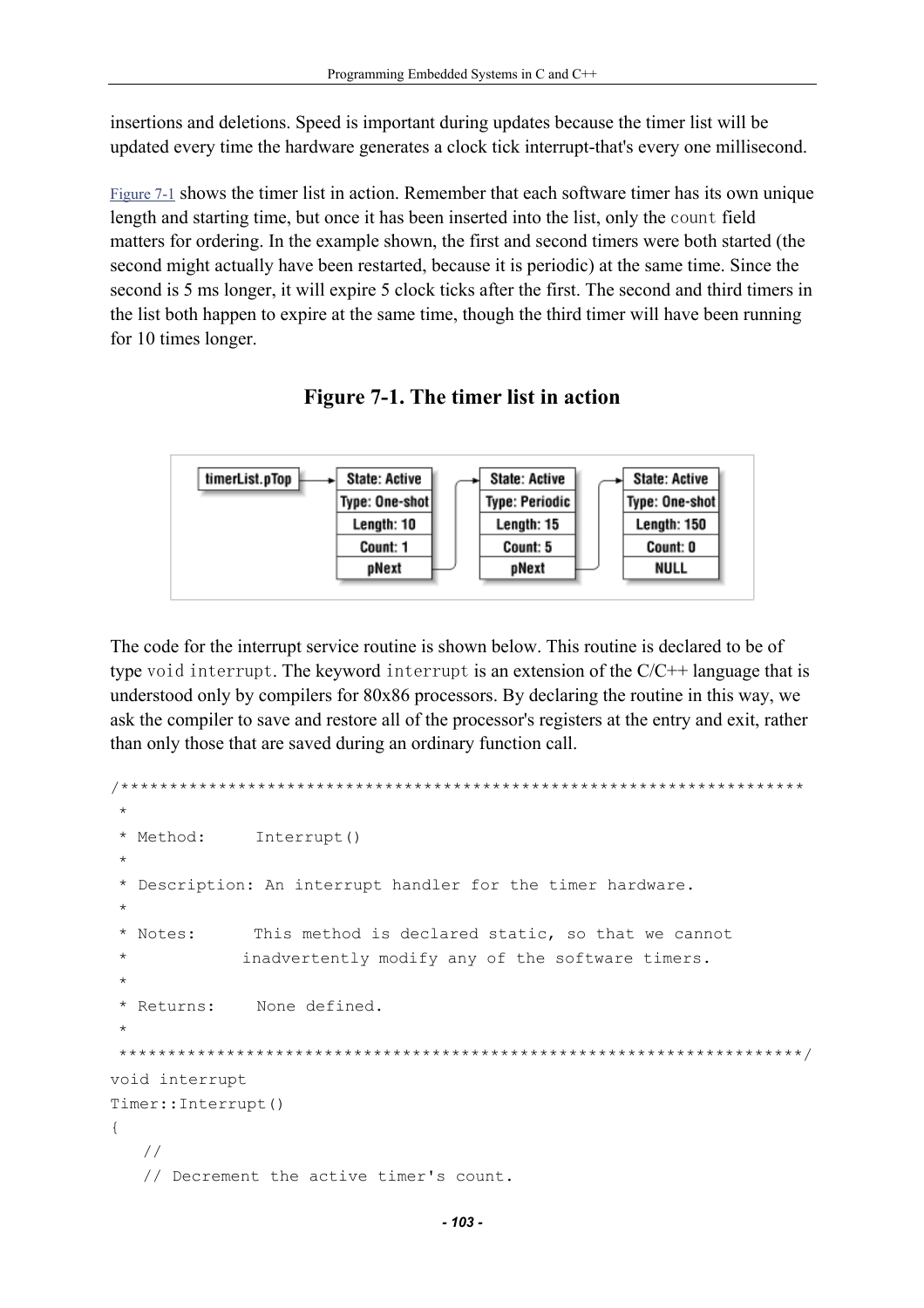```
\frac{1}{2}timerList.tick();
\sqrt{}// Acknowledge the timer interrupt.
\frac{1}{2}aProcessor.pPCB->intControl.eoi = EOI NONSPECIFIC;
\frac{1}{2}// Clear the Maximum Count bit (to start the next cycle).
\frac{1}{2}qProcessor.pPCB->timer[2].control &= ~TIMER MAXCOUNT;
/* Interrupt() */
```
 $\lambda$ 

Of course, the *tick* method of the TimerList class does most of the work here. This method is mostly concerned with linked list manipulation and is not very exciting to look at. Briefly stated, the tick method starts by decrementing the tick count of the timer at the top of the list. If that timer's count has reached zero, it changes the state of the software timer to Done and removes it from the timer list. It also does the same for any timers that are set to expire on the very same tick. These are the ones at the new head of the list that also have a count of zero.

After creating and starting a software timer, the application programmer can do some other processing and then check to see if the timer has expired. The *waitfor* method is provided for that purpose. This routine will block until the software timer's state is changed to Done by *timerList.tick*. The implementation of this method is as follows:

```
* Method:
          waitfor()
* Description: Wait for the software timer to finish.
\star* Notes:
          0 on success, -1 if the timer is not running.
* Returns:
intTimer::waitfor()
\left\{ \right.if (state != Active)\left\{ \right.return (-1);
  \left\{ \right\}
```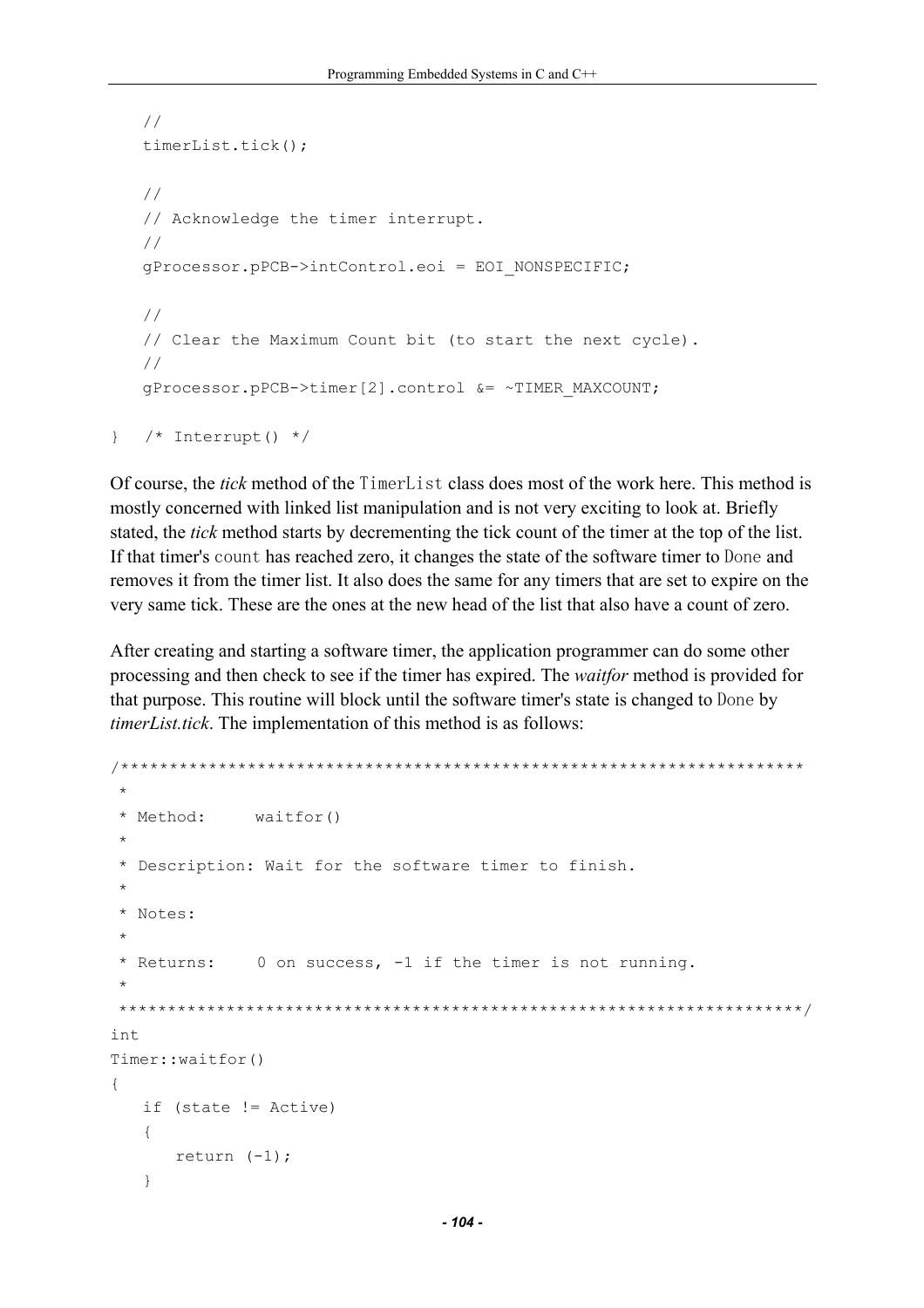```
 // 
    // Wait for the timer to expire. 
    // 
    while (state != Done); 
    // 
    // Restart or idle the timer, depending on its type. 
    // 
    if (type == Periodic) 
     { 
        state = Active; 
        timerList.insert(this); 
     } 
    else 
     { 
        state = Idle; 
    } 
    return (0); 
} /* waitfor() */
```
One important thing to notice about this code is that the test while (state != Done) is not an infinite loop. That's because, as we just learned a few paragraphs back, the timer's state is modified by *timerList.tick*, which is called from the interrupt service routine. In fact, if we were being careful embedded programmers, we would have declared state as volatile. Doing so would prevent the compiler from incorrectly assuming that the timer's state is either done or not done and optimizing away the while loop.[3]

 $^{[3]}$  A word of caution about *waitfor* : this implementation spins its wheels waiting for the software timer to change to the done state. This technique is called busy-waiting, and it is neither elegant nor an efficient use of the processor. In Chapter 8, we'll see how the introduction of an operating system allows us to improve upon this implementation.

The final method of the Timer class is used to cancel a running timer. This is easy to implement because we need only remove the timer from the timer list and change its state to Idle. The code that actually does this is shown here:

```
/********************************************************************** 
 * 
 * Method: cancel() 
 * 
 * Description: Stop a running timer. 
 * 
 * Notes:
```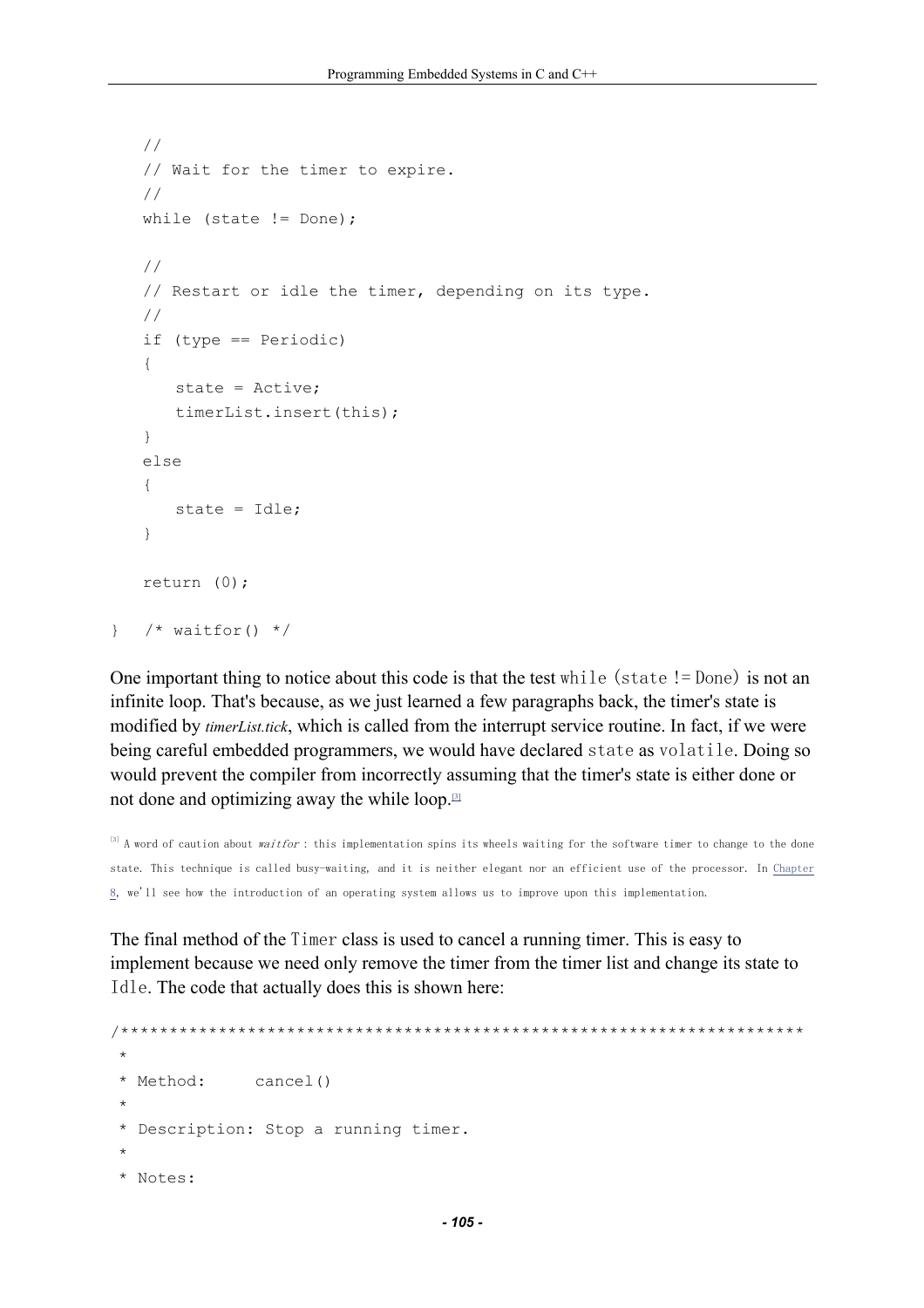```
 * 
  * Returns: None defined. 
 * 
  **********************************************************************/ 
void 
Timer::cancel(void) 
{ 
    // 
    // Remove the timer from the timer list. 
    // 
    if (state == Active) 
    { 
        timerList.remove(this); 
    } 
    // 
    // Reset the timer's state. 
    // 
    state = Idle; 
\} /* cancel() */
```
Of course, there is also a destructor for the Timer class, though I won't show the code here. Suffice it to say that it just checks to see if the software timer is active and, if so, removes it from the timer list. This prevents a periodic timer that has gone out of scope from remaining in the timer list indefinitely and any pointers to the "dead" timer from remaining in the system.

For completeness, it might be nice to add a public method, perhaps called *poll*, that allows users of the Timer class to test the state of a software timer without blocking. In the interest of space, I have left this out of my implementation, but it would be easy to add such a routine. It need only return the current value of the comparison state == Done. However, in order to do this, some technique would need to be devised to restart periodic timers for which *waitfor* is never called.

# **Watchdog Timers**

Another type of timer you might hear mentioned frequently in reference to embedded systems is a watchdog timer. This is a special piece of hardware that protects the system from software hangs. If present, the watchdog timer is always counting down from some large number to zero. This process typically takes a few seconds to complete. In the meantime, it is possible for the embedded software to "kick" the watchdog timer, to reset its counter to the original large number. If the counter ever does reach zero, the watchdog timer will assume that the software is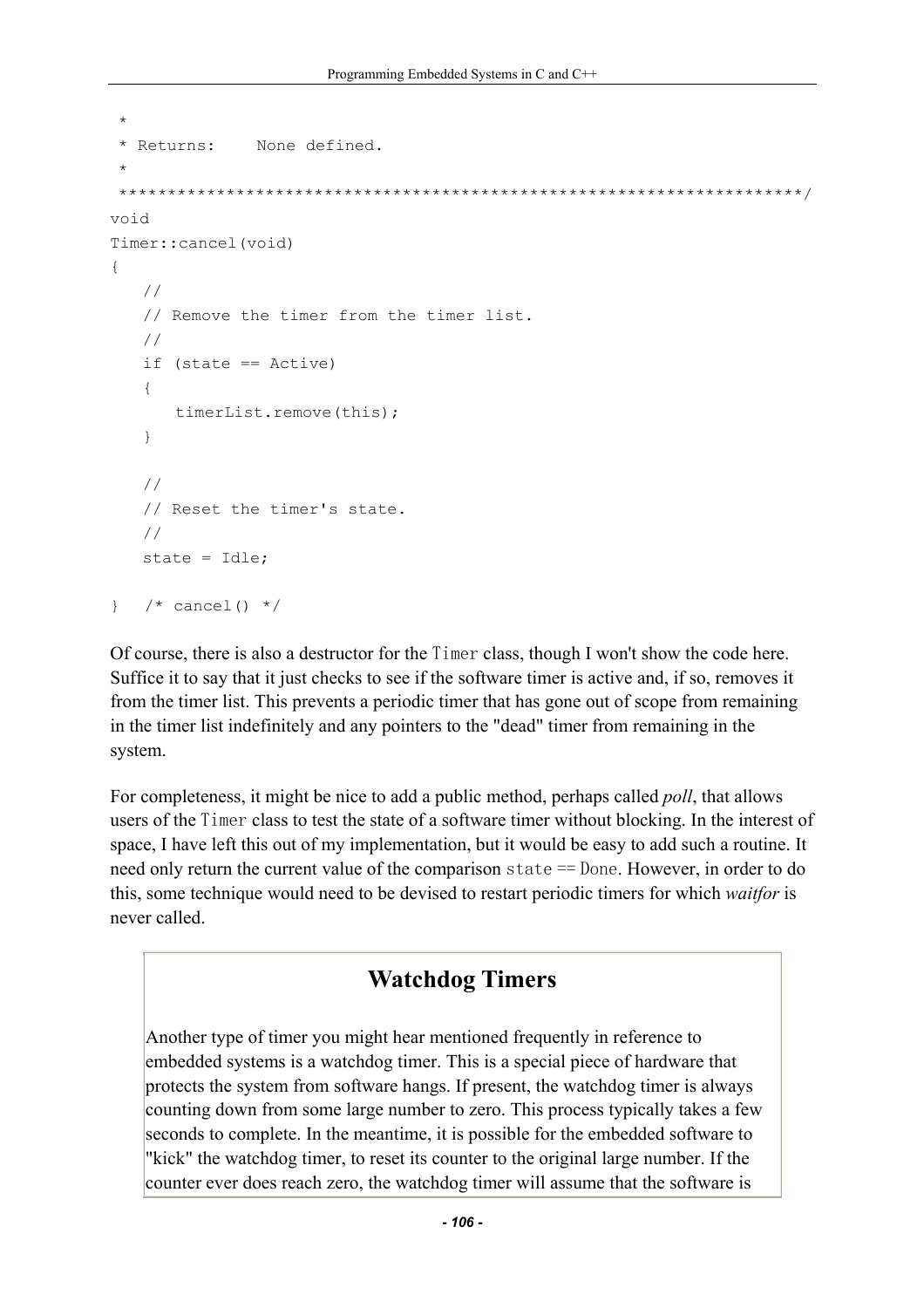hung. It then resets the embedded processor and, thus, restarts the software.

This is a common way to recover from unexpected software hangs that occur after the system is deployed. For example, suppose that your company's new product will travel into space. No matter how much testing you do before deployment, the possibility remains that there are undiscovered bugs lurking in the software and that one or more of these is capable of hanging the system altogether. If the software hangs, you won't be able to communicate with it at all, so you can't just issue a reset command remotely. Instead, you must build an automatic recovery mechanism into the system. And that's where the watchdog timer comes in.

The implementation of the watchdog timer "kick" would look just like the Blinking LED program in this chapter, except that instead of toggling the LED the watchdog timer's counter would be reset.

Another potential feature of the Timer class is asynchronous callbacks. In other words, why not allow the creator of a software timer to attach a function to it. This function could then be called automatically-via *timerList.tick -*each time that timer expires. As you read the next section, be sure to think about how different the Blinking LED program would look if asynchronous callbacks were used instead. This is one type of application to which asynchronous function calls are particularly well suited.

## **7.4 Das Blinkenlights, Revisited**

Now that we have the Timer class at our disposal, it is possible to rewrite the book's very first example to make its timing more precise. Recall that in our original implementation, we relied on the fact that the length of a "decrement and compare" operation was fixed for a given processor and speed. We simply took a guess as to how long that might be and then revised our estimate based on empirical testing. By utilizing the Timer class, we can simultaneously eliminate this guesswork and increase the readability of the program.

In the revised Blinking LED program below you will see that we can now simply start a periodic 500 ms software timer, toggle the LED, and then wait for the timer to expire before toggling the LED again. In the meantime, we could perform other processing tasks required by the application at hand.

```
#include "timer.h" 
#include "led.h" 
/********************************************************************** 
 * 
 * Function: main() 
 * 
 * Description: Blink the green LED once a second.
```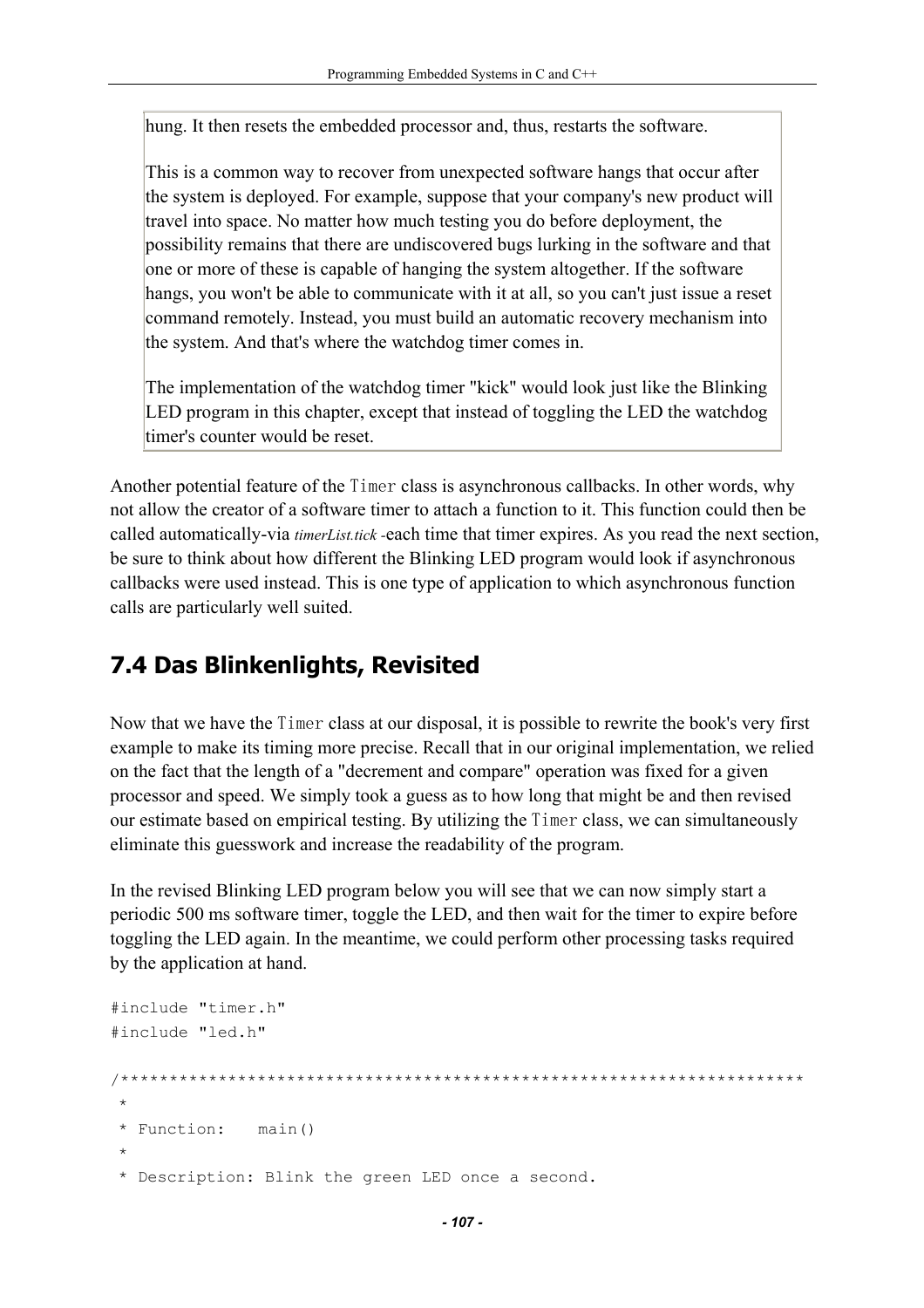```
 * 
 * Notes: This outer loop is hardware-independent. However, it 
  * calls the hardware-dependent function toggleLed(). 
  * 
 * Returns: This routine contains an infinite loop. 
  * 
 **********************************************************************/ 
void 
main(void) 
{ 
   Timer timer; 
   timer.start(500, Periodic); // Start a periodic 500 ms timer.
    while (1) 
    { 
      toggleLed(LED GREEN); // Toggle the green LED.
       // Do other useful work here. 
      timer.waitfor(); \frac{1}{2} // Wait for the timer to expire.
    }
```

```
} /* main() */
```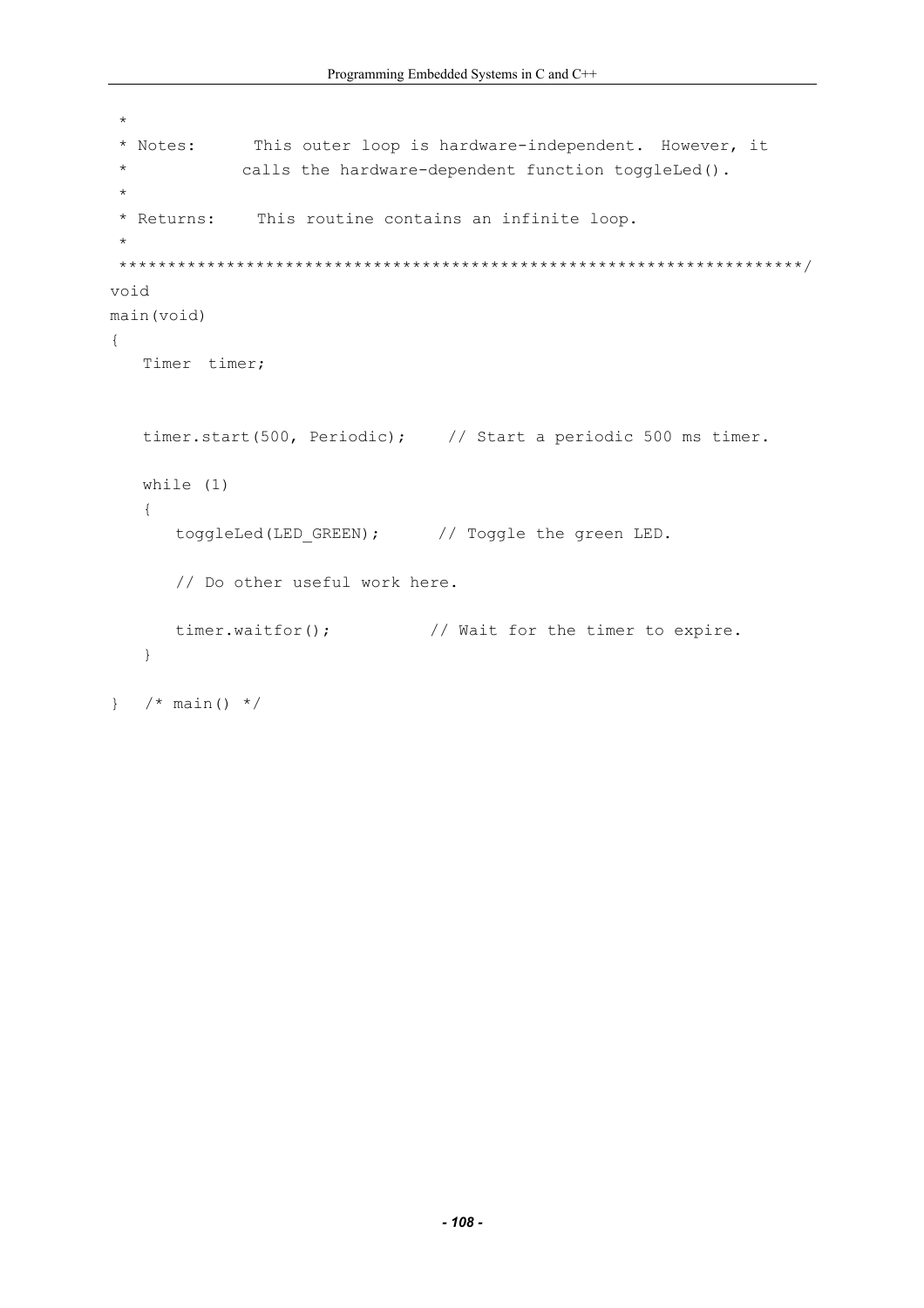# **Chapter 8. Operating Systems**

osophobia n. A common fear among embedded systems programmers.

All but the most trivial of embedded programs will benefit from the inclusion of an operating system. This can range from a small kernel written by you to a full-featured commercial operating system. Either way, you'll need to know what features are the most important and how their implementation will affect the rest of your software. At the very least, you need to understand what an embedded operating system looks like on the outside. But there's probably no better way to understand the exterior interfaces than to examine a small operating system in its entirety. So that's what we'll do in this chapter.

# **8.1 History and Purpose**

In the early days of computing there was no such thing as an operating system. Application programmers were completely responsible for controlling and monitoring the state of the processor and other hardware. In fact, the purpose of the first operating systems was to provide a virtual hardware platform that made application programs easier to write. To accomplish this goal, operating system developers needed only provide a loose collection of routines-much like a modern software library-for resetting the hardware to a known state, reading the state of the inputs, and changing the state of the outputs.

Modern operating systems add to this the ability to execute multiple software tasks simultaneously on a single processor. Each such task is a piece of the software that can be separated from and run independently of the rest. A set of embedded software requirements can usually be decomposed into a small number of such independent pieces. For example, the printer-sharing device described in Chapter 5, contains three obvious software tasks:

Task 1: Receive data from the computer attached to serial port A.

Task 2: Receive data from the computer attached to serial port B.

Task 3: Format and send the waiting data (if any) to the printer attached to the parallel port.

Tasks provide a key software abstraction that makes the design and implementation of embedded software easier and the resulting source code simpler to understand and maintain. By breaking the larger program up into smaller pieces, the programmer can more easily concentrate her energy and talents on the unique features of the system under development.

Strictly speaking, an operating system is not a required component of any computer system-embedded or otherwise. It is always possible to perform the same functions from within the application program itself. Indeed, all of the examples so far in this book have done just that. There is simply one path of execution-starting at *main -*that is downloaded into the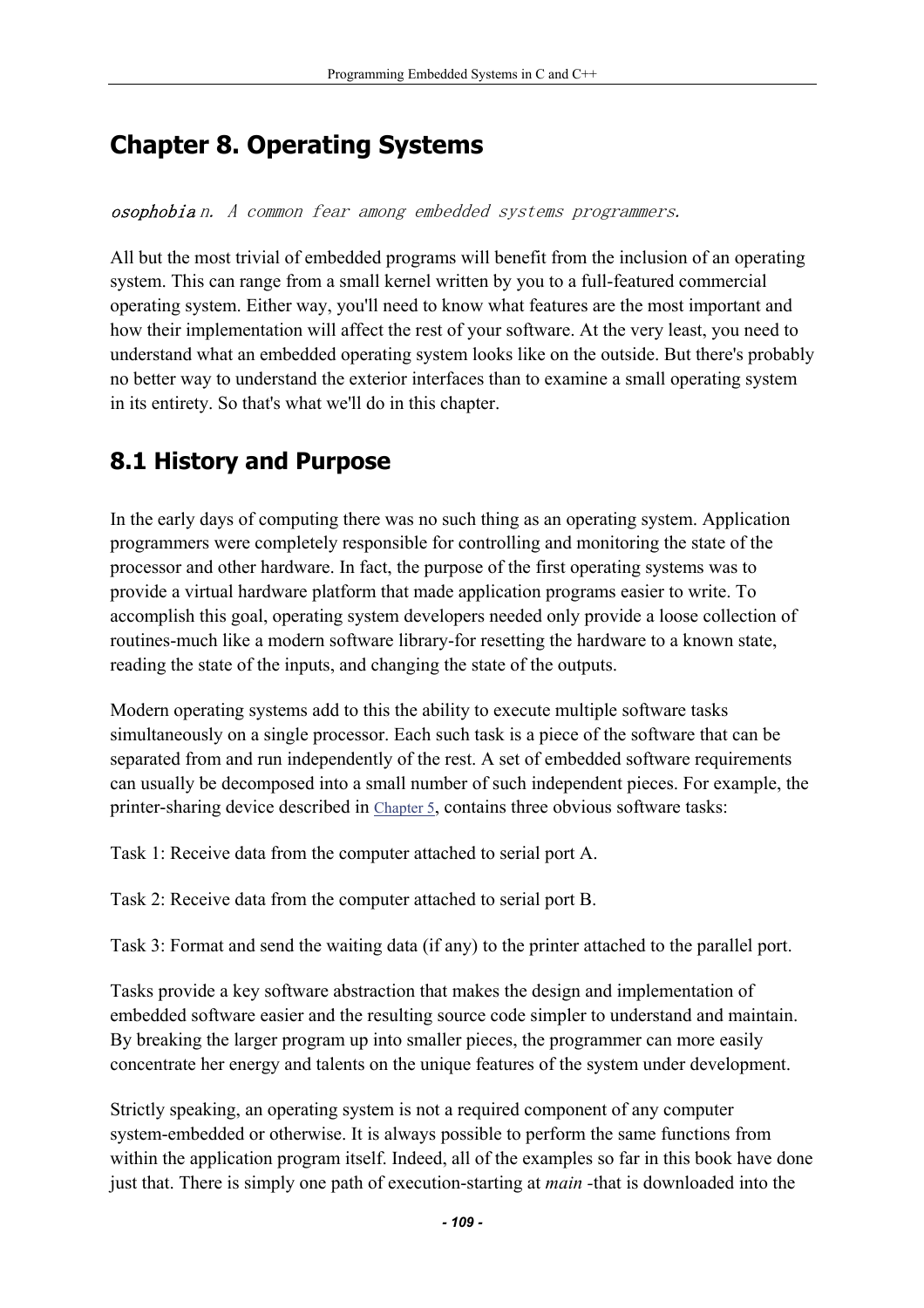system and run. This is the equivalent of having only one task. But as the complexity of the application expands beyond just blinking an LED, the benefits of an operating system far outweigh the associated costs.

If you have never worked on operating system internals before, you might have the impression that they are complex. I'm sure the operating system vendors would like you to continue to believe that they are and that only a handful of computer scientists are capable of writing one. But I'm here to let the cat out of the bag: it's not all that hard! In fact, embedded operating systems are even easier to write than their desktop cousins-the required functionality is smaller and better defined. Once you learn what that functionality is and a few implementation techniques, you will see that an operating system is no harder to develop than any other piece of embedded software.

Embedded operating systems are small because they lack many of the things you would expect to find on your desktop computer. For example, embedded systems rarely have disk drives or graphical displays, and hence they need no filesystem or graphical user interface in their operating systems. In addition, there is only one "user" (i.e., all of the tasks that comprise the embedded software cooperate), so the security features of multiuser operating systems do not apply. All of these are features that could be part of an embedded operating system but are unnecessary in the majority of cases.

## **8.2 A Decent Embedded Operating System**

What follows is a description of an embedded operating system that I have developed on my own. I call my operating system ADEOS (pronounced the same as the Spanish farewell), which is an acronym for "A Decent Embedded Operating System." I think that name really sums it up nicely. Yes, it is an embedded operating system; but it is neither the best nor the worst in any regard. In all, there are less than 1000 lines of source code. Of these, three quarters are platform-independent and written in C++. The rest are hardware- or processor-specific and, therefore, written in assembly language. In the discussion later, I will present and explain all of the routines that are written in C++ along with the theory you need to understand them. In the interest of clarity, I will not present the source code for the assembly language routines. Instead, I will simply state their purpose and assume that interested readers will download and examine that code on their own.

If you would like to use ADEOS (or a modified version of it) in your embedded system, please feel free to do so. In fact, I would very much like to hear from anyone who uses it. I have made every effort to test the code and improve upon the weaknesses I have uncovered. However, I can make no guarantee that the code presented in this chapter is useful for any purpose other than learning about operating systems. If you decide to use it anyway, please be prepared to spend some amount of your time finding and fixing bugs in the operating system itself.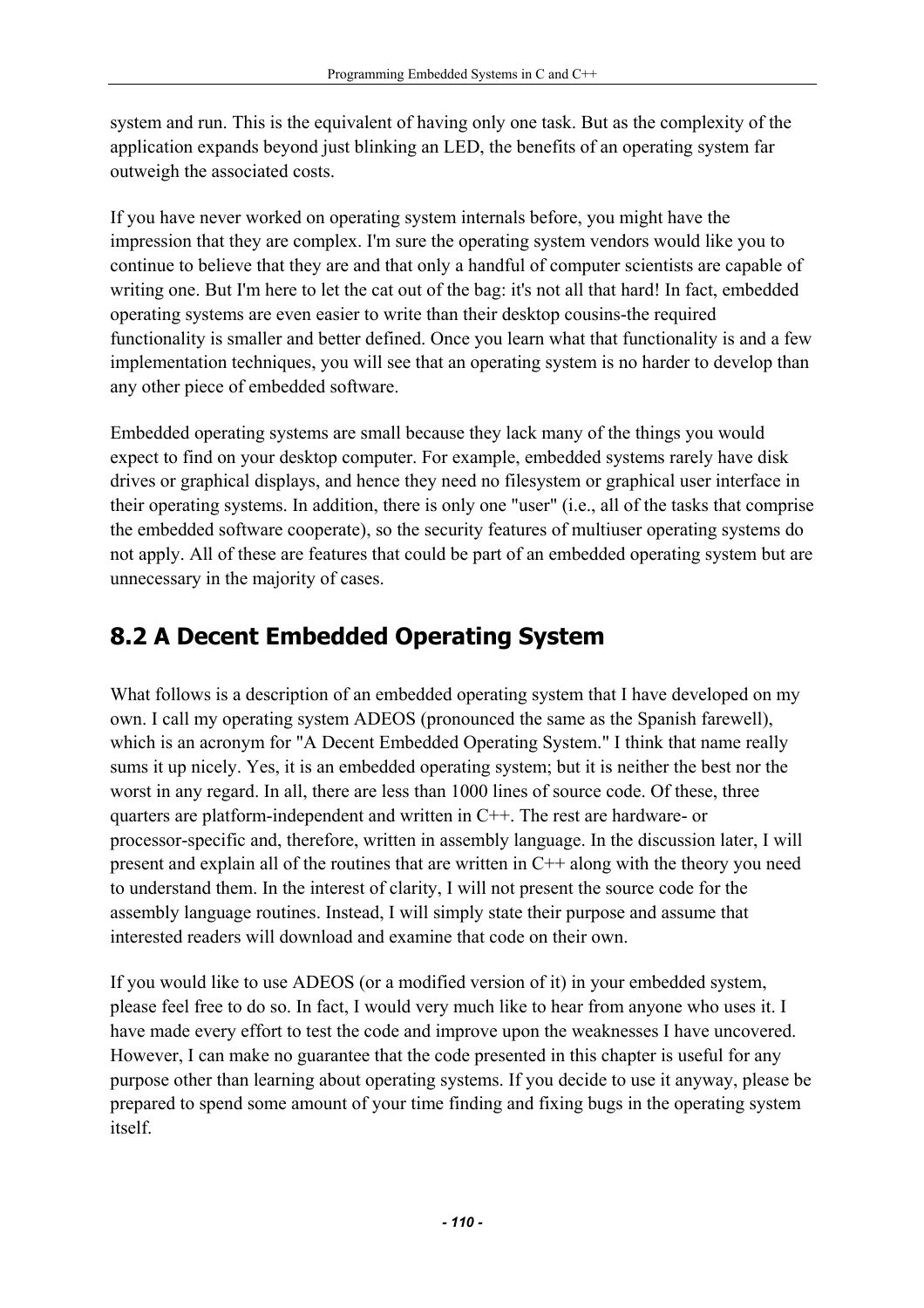### **8.2.1 Tasks**

We have already talked about multitasking and the idea that an operating system makes it possible to execute multiple "programs" at the same time. But what does that mean? How is it possible to execute several tasks concurrently? In actuality, the tasks are not executed at the same time. Rather, they are executed in pseudoparallel. They merely take turns using the processor. This is similar to the way several people might read the same copy of a book. Only one person can actually use the book at a given moment, but they can both read it by taking turns using it.

An operating system is responsible for deciding which task gets to use the processor at a particular moment. In addition, it maintains information about the state of each task. This information is called the task's context, and it serves a purpose similar to a bookmark. In the multiple book reader scenario, each reader is presumed to have her own bookmark. The bookmark's owner must be able to recognize it (e.g., it has her name written on it), and it must indicate where she stopped reading when last she gave up control of the book. This is the reader's context.

A task's context records the state of the processor just prior to another task's taking control of it. This usually consists of a pointer to the next instruction to be executed (the instruction pointer), the address of the current top of the stack (the stack pointer), and the contents of the processor's flag and general-purpose registers. On 16-bit 80x86 processors, these are the registers CS and IP, SS and SP, Flags, and DS, ES, SI, DI, AX, BX, CX, and DX, respectively.

In order to keep tasks and their contexts organized, the operating system maintains a bit of information about each task. Operating systems written in C often keep this information in a data structure called the task control block. However, ADEOS is written in C++ and one of the advantages of this approach is that the task-specific data is automatically made a part of the task object itself. The definition of a Task, which includes the information that the operating system needs, is as follows:

```
class Task 
{ 
   public: 
     Task(void (*function)(), Priority p, int stackSize);
     TaskId id;
     Context context;
     TaskState state;
      Priority priority; 
      int * pStack;
     Task * pNext;
```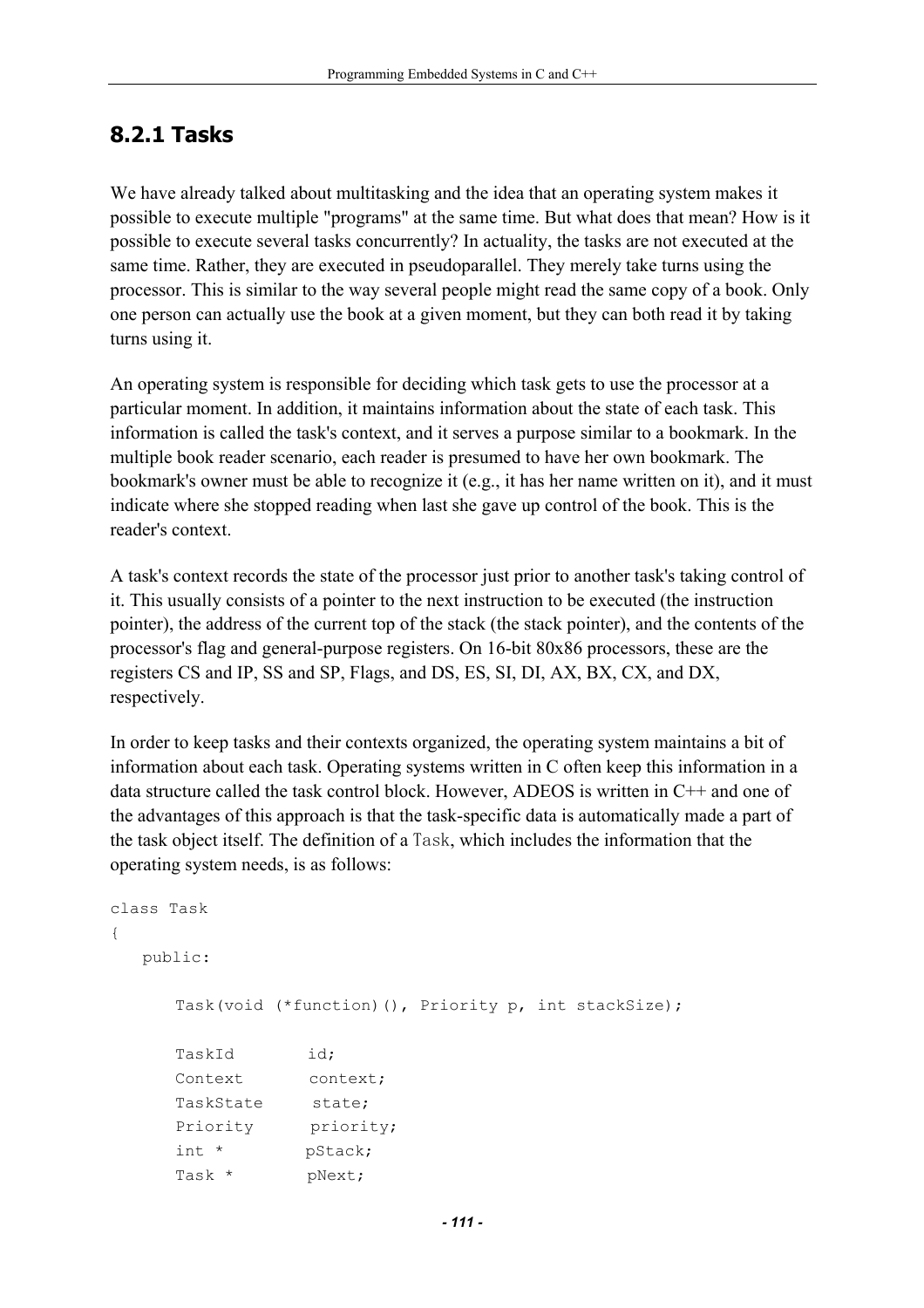```
 void (*entryPoint)(); 
    private: 
        static TaskId nextId; 
};
```
Many of the data members of this class will make sense only after we discuss the operating system in greater detail. However, the first two fields-id and context --should already sound familiar. The id contains a unique integer (between and 255) that identifies the task. In other words, it is the name on the bookmark. The context is the processor-specific data structure that actually contains the state of the processor the last time this task gave up control of the processor.

#### **8.2.1.1 Task states**

Remember how I said that only one task could actually be using the processor at a given time? That task is said to be the " running" task, and no other task can be in that same state at the same time. Tasks that are ready to run-but are not currently using the processor-are in the "ready" state, and tasks that are waiting for some event external to themselves to occur before going on are in the "waiting" state. Figure 8-1 shows the relationships between these three states.

**Figure 8-1. Possible states of a task** 



A transition between the ready and running states occurs whenever the operating system selects a new task to run. The task that was previously running becomes ready, and the new task (selected from the pool of tasks in the ready state) is promoted to running. Once it is running, a task will leave that state only if it is forced to do so by the operating system or if it needs to wait for some event external to itself to occur before continuing. In the latter case, the task is said to block, or wait, until that event occurs. And when that happens, the task enters the waiting state and the operating system selects one of the ready tasks to be run. So, although there may be any number of tasks in each of the ready and waiting states, there will never be more (or less) than one task in the running state at any time.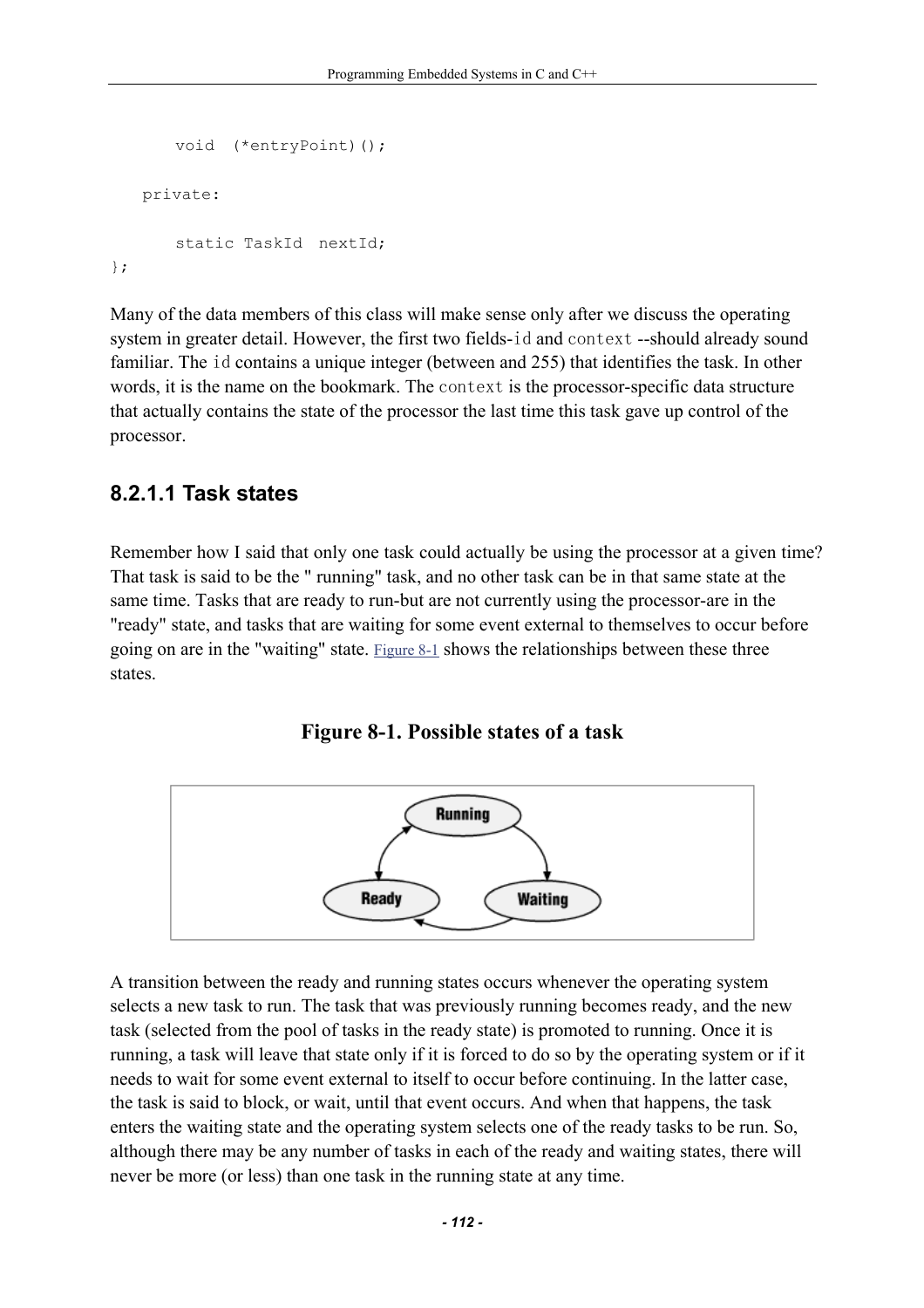Here's how a task's state is actually defined in ADEOS:

enum TaskState { Ready, Running, Waiting };

It is important to note that only the scheduler-the part of the operating system that decides which task to run-can promote a task to the running state. Newly created tasks and tasks that are finished waiting for their external event are placed into the ready state first. The scheduler will then include these new ready tasks in its future decision-making.

#### 8.2.1.2 Task mechanics

As an application developer working with ADEOS (or any other operating system), you will need to know how to create and use tasks. Like any other abstract data type, the Task class has its own set of routines to do just that. However, the task interface in ADEOS is simpler than most because you can do nothing but create new Task objects. Once created, an ADEOS task will continue to exist in the system until the associated function returns. Of course, that might not happen at all, but if it does, the task will be deleted automatically by the operating system.

The Task constructor is shown below. The caller assigns a function, a priority, and an optional stack size to the new task by way of the constructor's parameters. The first parameter, function, is a pointer to the  $C/C$ ++ or assembly language function that is to be executed within the context of the new task. The only requirements for this function are that it take no arguments and return nothing. The second parameter, p, is a unique number from 1 to 255 that represents the new task's priority relative to other tasks in the system. These numbers are used by the scheduler when it is selecting the next task to be run (higher numbers represent higher priorities).

```
TaskId
      Task:: nextId = 0:
* Method:
         Task()
* Description: Create a new task and initialize its state.
* Notes:
* Returns:
Task::Task(void (*function)(), Priority p, int stackSize)
\left\{ \right.stackSize /= sizeof(int);
                           // Convert bytes to words.
```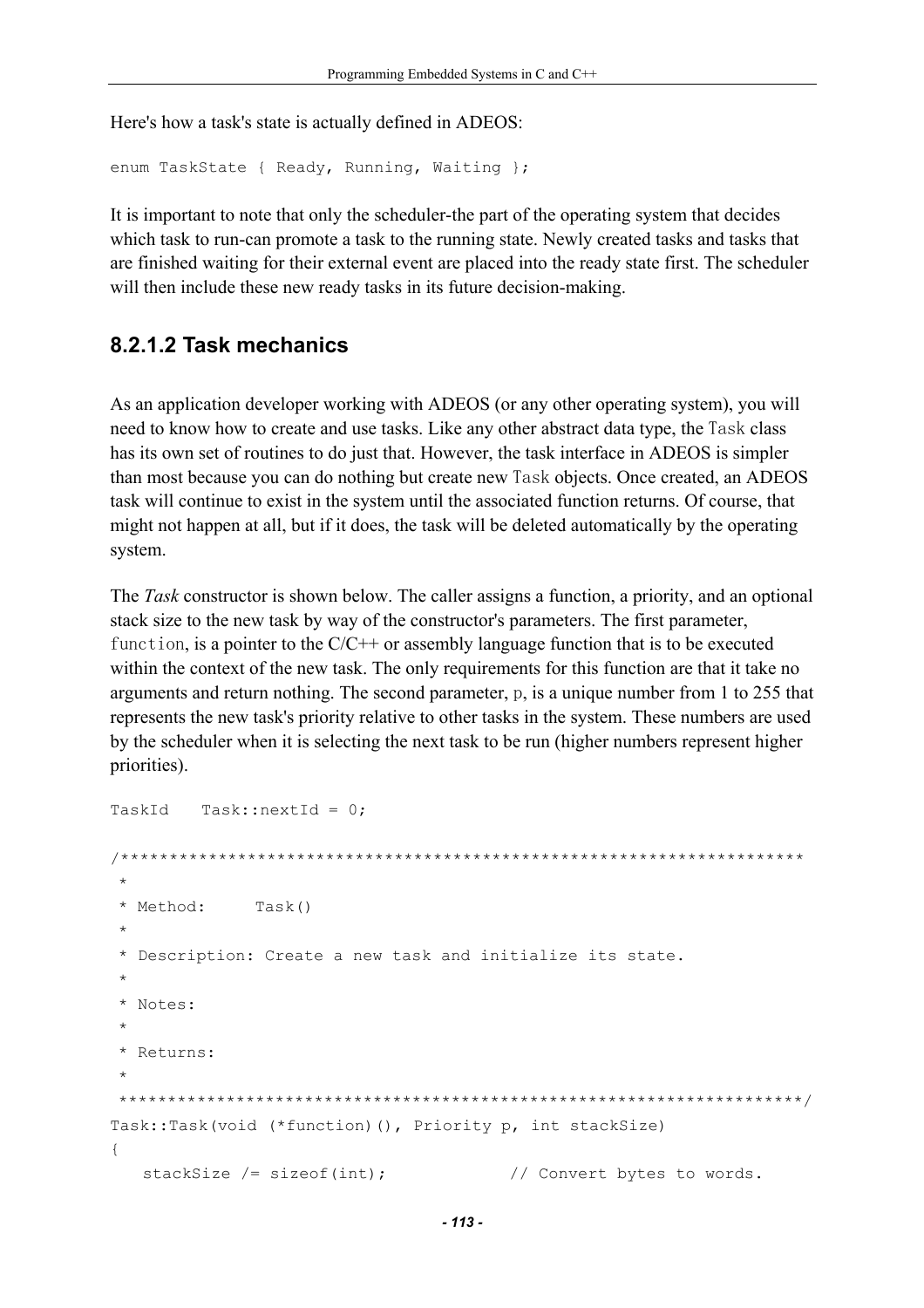```
enterCS(); \frac{1}{1} ////// Critical Section Begin
    // 
    // Initialize the task-specific data. 
    // 
   id = Task::nextId++;state = Ready;
    priority = p; 
    entryPoint = function; 
    pStack = new int[stackSize]; 
   pNext = NULL; // 
    // Initialize the processor context. 
    // 
    contextInit(&context, run, this, pStack + stackSize); 
    // 
    // Insert the task into the ready list. 
    // 
    os.readyList.insert(this); 
    os.schedule(); // Scheduling Point 
   exitCS(); \frac{1}{1} ////// Critical Section End
\frac{1}{2} /* Task() */
```
Notice how the functional part of this routine is surrounded by the two function calls *enterCS* and *exitCS*. The block of code between these calls is said to be a *critical section*. A critical section is a part of a program that must be executed atomically. That is, the instructions that make up that part must be executed in order and without interruption. Because an interrupt can occur at any time, the only way to make such a guarantee is to disable interrupts for the duration of the critical section. So *enterCS* is called at the beginning of the critical section to save the interrupt enable state and disable further interrupts. And *exitCS* is called at the end to restore the previously saved interrupt state. We will see this same technique used in each of the routines that follow.

There are several other routines that I've called from the constructor in the previous code, but I don't have the space to list here. These are the routines *contextInit* and *os.readyList.insert*. The *contextInit* routine establishes the initial context for a task. This routine is necessarily processor-specific and, therefore, written in assembly language.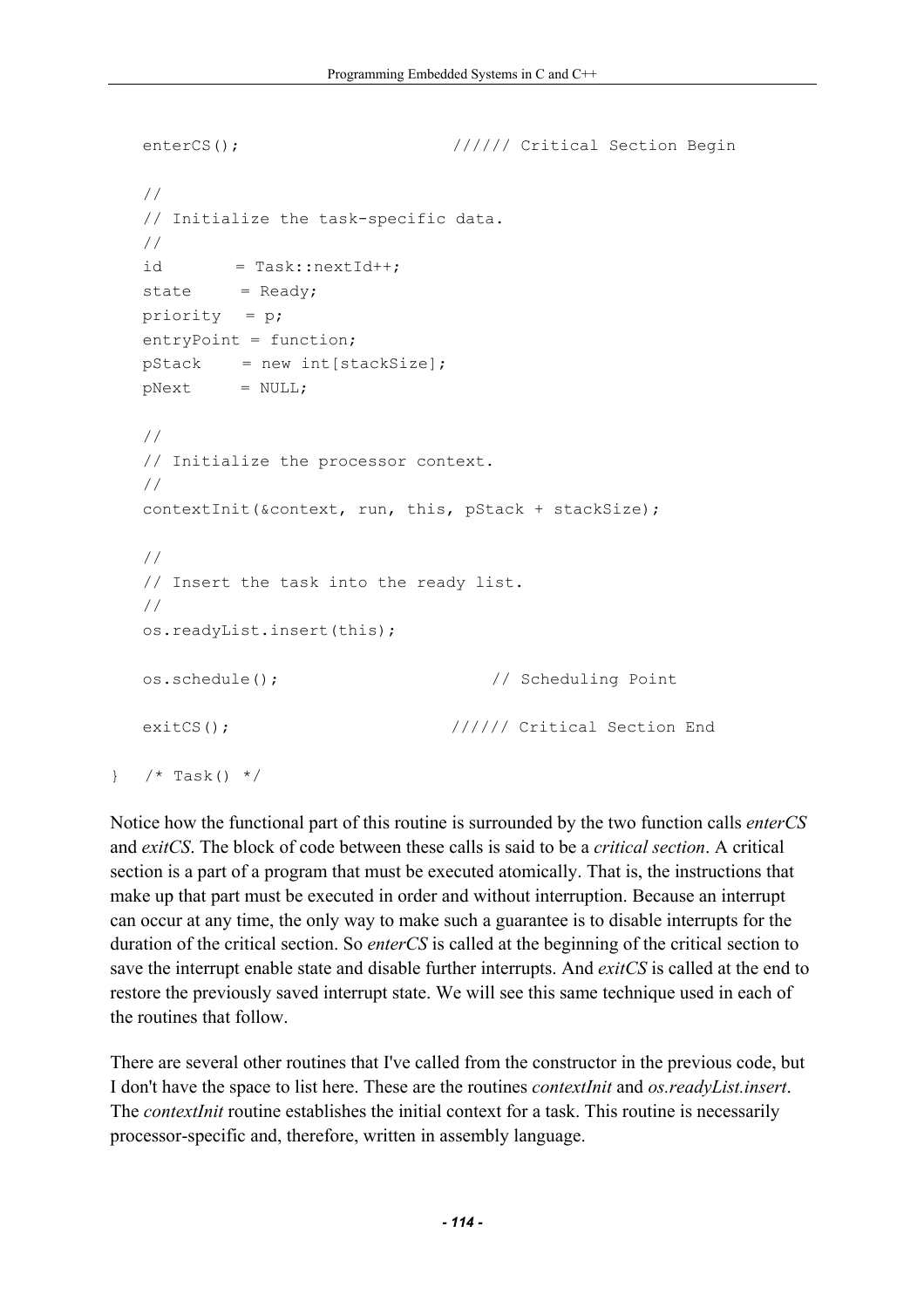c*ontextInit* has four parameters. The first is a pointer to the context data structure that is to be initialized. The second is a pointer to the startup function. This is a special ADEOS function, called *run*, that is used to start a task and clean up behind it if the associated function later exits. The third parameter is a pointer to the new Task object. This parameter is passed to *run* so the function associated with the task can be started. The fourth and final parameter is a pointer to the new task's stack.

The other function call is to *os.readyList.insert*. This call adds the new task to the operating system's internal list of ready tasks. The readyList is an object of type TaskList. This class is just a linked list of tasks (ordered by priority) that has two methods: *insert* and *remove*. Interested readers should download and examine the source code for ADEOS if they want to see the actual implementation of these functions. You'll also learn more about the ready list in the discussion that follows.

# **Application Programming Interfaces**

One of the most annoying things about embedded operating systems is their lack of a common API. This is a particular problem for companies that want to share application code between products that are based on different operating systems. One company I worked for even went so far as to create their own layer above the operating system solely to isolate their application programmers from these differences. But surely this was just adding to the overall problem-by creating yet another API.

The basic functionality of every embedded operating system is much the same. Each function or method represents a service that the operating system can perform for the application program. But there aren't that many different services possible. And it is frequently the case that the only real difference between two implementations is the name of the function or method.

This problem has persisted for several decades, and there is no end in sight. Yet during that same time the Win32 and POSIX APIs have taken hold on PCs and Unix workstations, respectively. So why hasn't a similar standard emerged for embedded systems? It hasn't been for a lack of trying. In fact, the authors of the original POSIX standard (IEEE 1003.1) also created a standard for real-time systems (IEEE 1003.4b). And a few of the more Unix-like embedded operating systems (VxWorks and LynxOS come to mind) are compliant with this standard API. However, for the vast majority of application programmers, it is necessary to learn a new API for each operating system used.

Fortunately, there is a glimmer of hope. The Java programming language has support for multitasking and task synchronization built in. That means that no matter what operating system a Java program is running on, the mechanics of creating and manipulating tasks and synchronizing their activities remain the same. For this and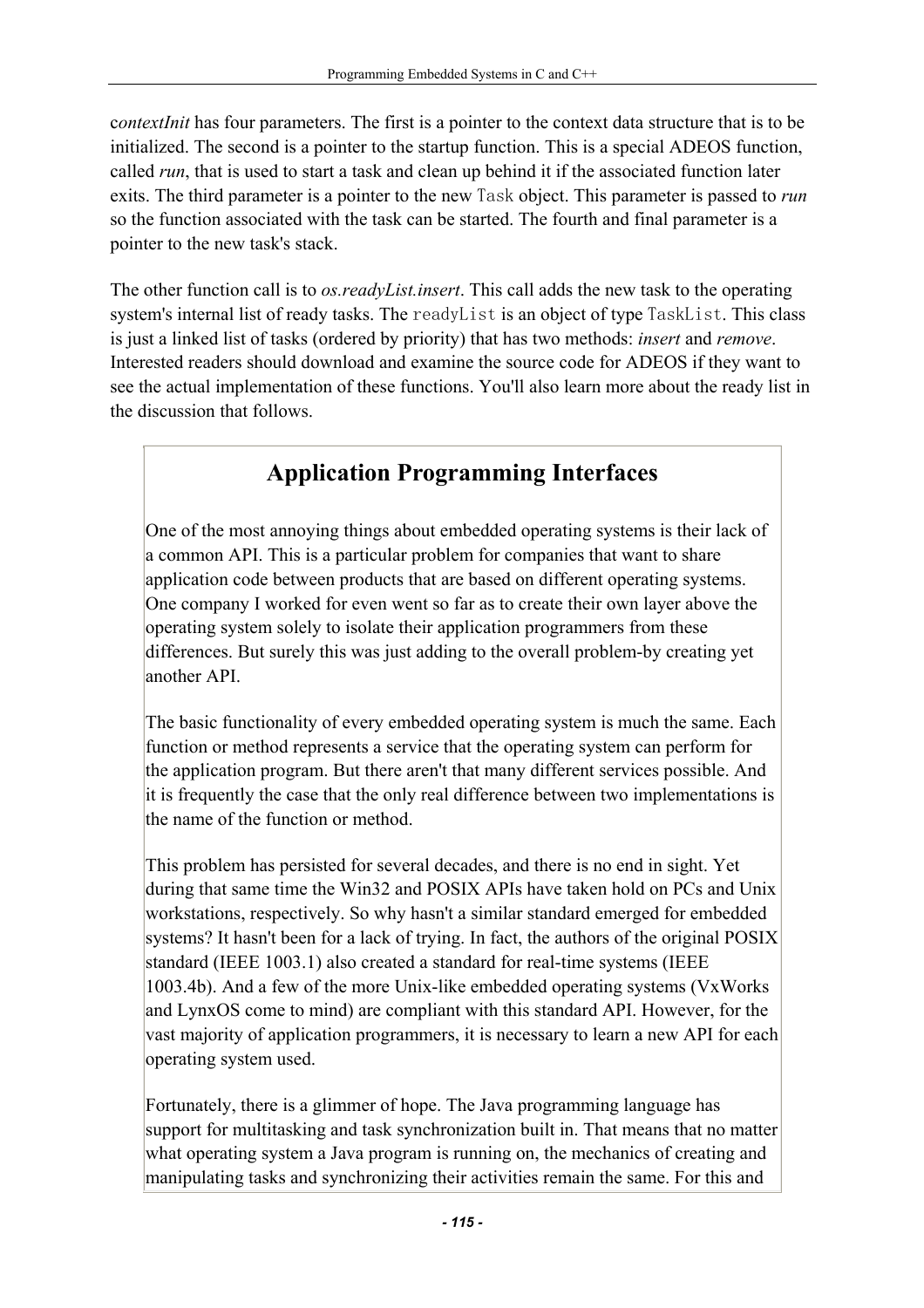several other reasons, Java would be a very nice language for embedded programmers. I hope that there will some day be a need for a book about embedded systems programming in Java and that a sidebar like this one will, therefore, no longer be required.

### **8.2.2 Scheduler**

The heart and soul of any operating system is its scheduler. This is the piece of the operating system that decides which of the ready tasks has the right to use the processor at a given time. If you've written software for a mainstream operating system, then you might be familiar with some of the more common scheduling algorithms: first-in-first-out, shortest job first, and round robin. These are simple scheduling algorithms that are used in nonembedded systems.

First-in-first-out (FIFO) scheduling describes an operating system like DOS, which is not a multitasking operating system at all. Rather, each task runs until it is finished, and only after that is the next task started. However, in DOS a task can suspend itself, thus freeing up the processor for the next task. And that's precisely how older version of the Windows operating system permitted users to switch from one task to another. True multitasking wasn't a part of any Microsoft operating system before Windows NT.

Shortest job first describes a similar scheduling algorithm. The only difference is that each time the running task completes or suspends itself, the next task selected is the one that will require the least amount of processor time to complete. Shortest job first was common on early mainframe systems because it has the appealing property of maximizing the number of satisfied customers. (Only the customers who have the longest jobs tend to notice or complain.)

Round robin is the only scheduling algorithm of the three in which the running task can be preempted, that is, interrupted while it is running. In this case, each task runs for some predetermined amount of time. After that time interval has elapsed, the running task is preempted by the operating system and the next task in line gets its chance to run. The preempted task doesn't get to run again until all of the other tasks have had their chances in that round.

Unfortunately, embedded operating systems cannot use any of these simplistic scheduling algorithms. Embedded systems (particularly real-time systems) almost always require a way to share the processor that allows the most important tasks to grab control of the processor as soon as they need it. Therefore, most embedded operating systems utilize a priority-based scheduling algorithm that supports preemption. This is a fancy way of saying that at any given moment the task that is currently using the processor is guaranteed to be the highest-priority task that is ready to do so. Lower-priority tasks must wait until higher-priority tasks are finished using the processor before resuming their work. The word preemptive adds that any running task can be interrupted by the operating system if a task of higher priority becomes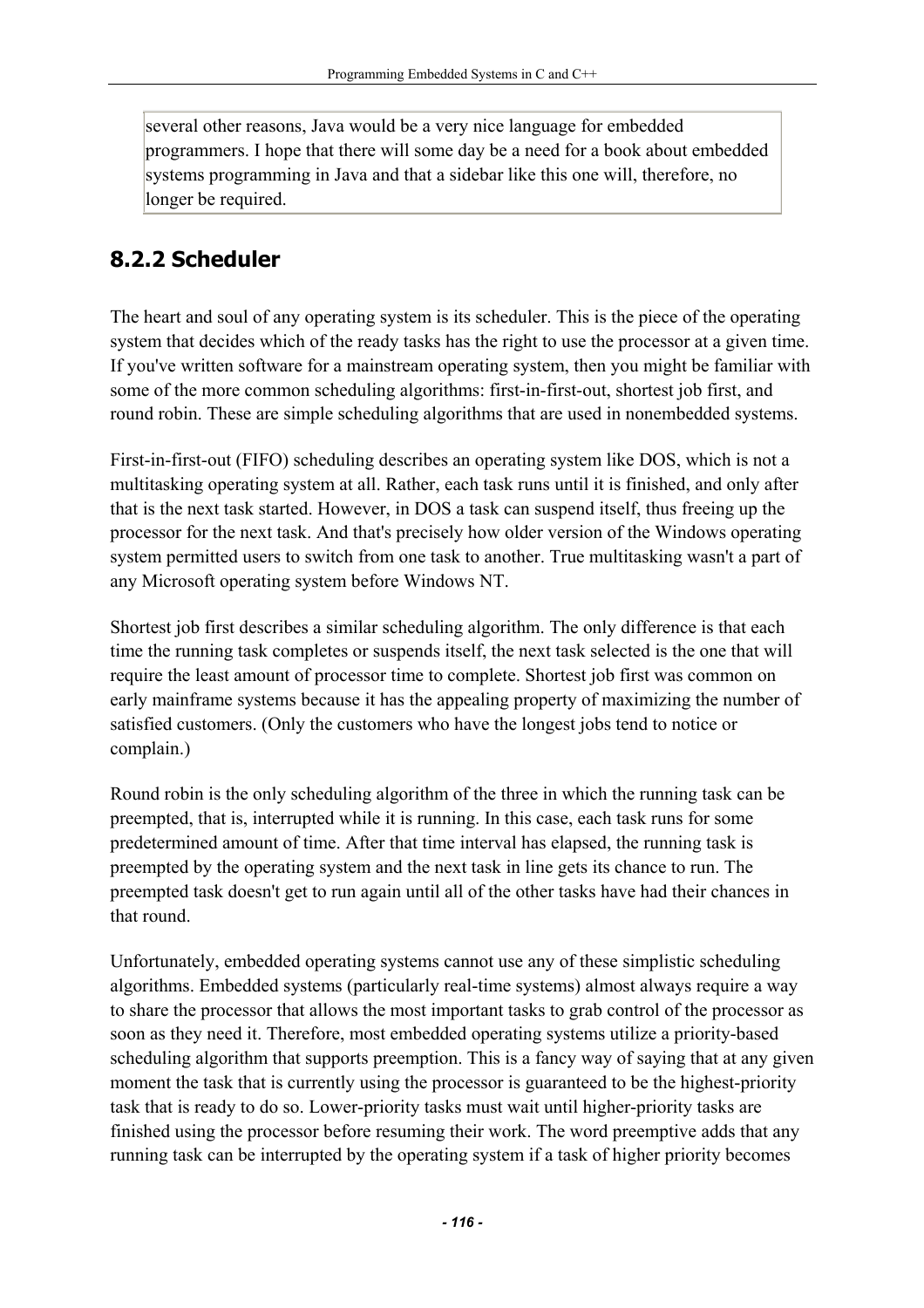ready. The scheduler detects such conditions at a finite set of time instants called scheduling points.

When a priority-based scheduling algorithm is used, it is also necessary to have a backup policy. This is the scheduling algorithm to be used in the event that several ready tasks have the same priority. The most common backup scheduling algorithm is round robin. However, for simplicity's sake, I've implemented only a FIFO scheduler for my backup policy. For that reason, users of ADEOS should take care to assign a unique priority to each task whenever possible. This shouldn't be a problem though, because ADEOS supports as many priority levels as tasks (up to 255 of each).

The scheduler in ADEOS is implemented in a class called Sched:

```
class Sched 
{ 
    public: 
      Sched();
       void start(); 
       void schedule(); 
       void enterIsr(); 
       void exitIsr(); 
      static Task * pRunningTask;
       static TaskList readyList; 
      enum SchedState { Uninitialized, Initialized, Started };
    private: 
       static SchedState state; 
      static Task idleTask;
      static int interruptLevel;
      static int bSchedule;
};
```
After defining this class, an object of this type is instantiated within one of the operating system modules. That way, users of ADEOS need only link the file *sched.obj* to include an instance of the scheduler. This instance is called os and is declared as follows:

extern Sched os;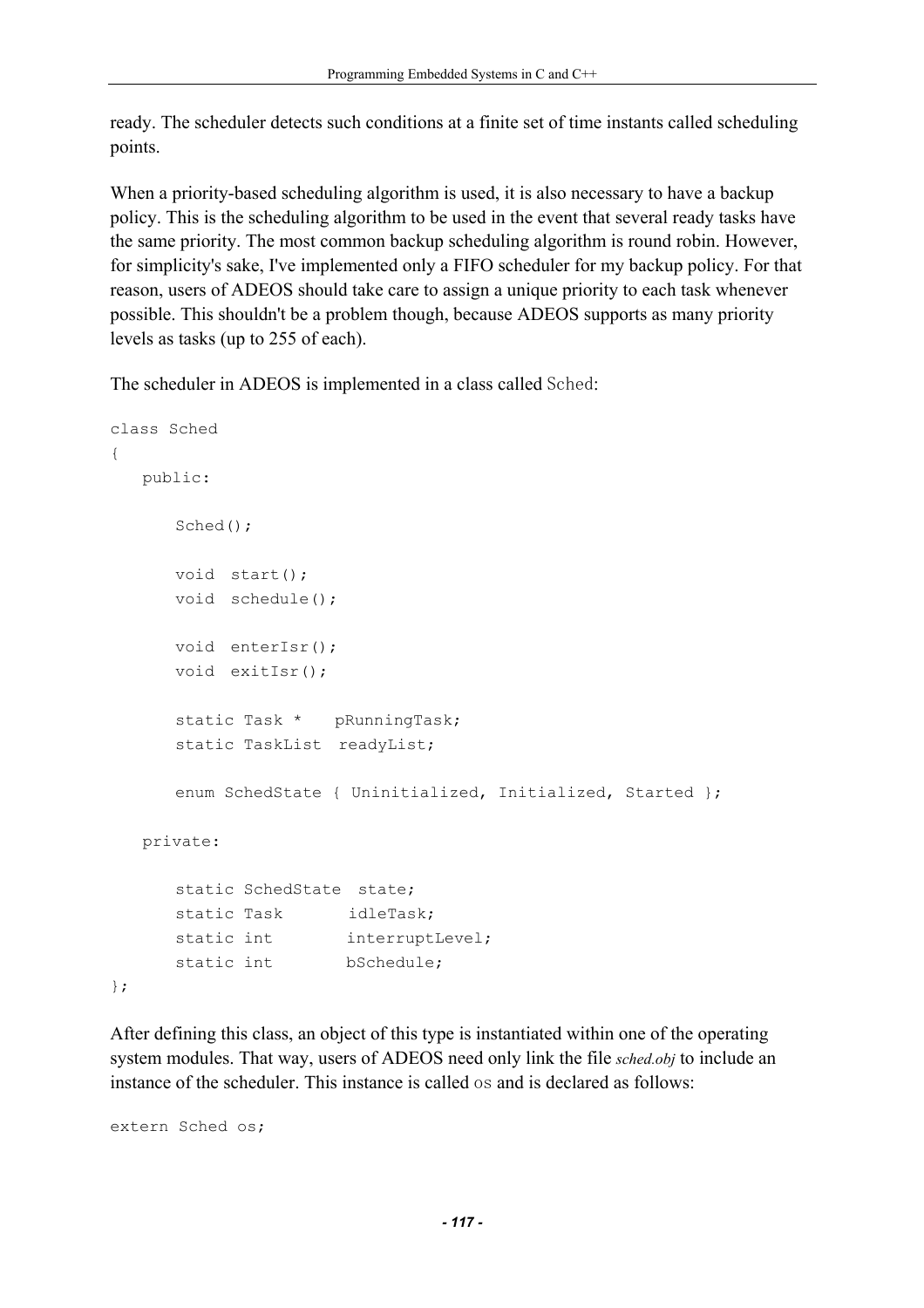References to this global variable can be made from within any part of the application program. But you'll soon see that only one such reference will be necessary per application.

### **8.2.2.1 Scheduling points**

Simply stated, the scheduling points are the set of operating system events that result in an invocation of the scheduler. We have already encountered two such events: task creation and task deletion. During each of these events, the method *os.schedule* is called to select the next task to be run. If the currently executing task still has the highest priority of all the ready tasks, it will be allowed to continue using the processor. Otherwise, the highest priority ready task will be executed next. Of course, in the case of task deletion a new task is always selected: the currently running task is no longer ready, by virtue of the fact that it no longer exists!

A third scheduling point is called the clock tick. The clock tick is a periodic event that is triggered by a timer interrupt. The clock tick provides an opportunity to awake tasks that are waiting for a software timer to expire. This is almost exactly the same as the timer tick we saw in the previous chapter. In fact, support for software timers is a common feature of embedded operating systems. During the clock tick, the operating system decrements and checks each of the active software timers. When a timer expires, all of the tasks that are waiting for it to complete are changed from the waiting state to the ready state. Then the scheduler is invoked to see if one of these newly awakened tasks has a higher priority than the task that was running prior to the timer interrupt.

The clock tick routine in ADEOS is almost exactly the same as the one in Chapter 7. In fact, we still use the same Timer class. Only the implementation of this class has been changed, and that only slightly. These changes are meant to account for the fact that multiple tasks might be waiting for the same software timer. In addition, all of the calls to *disable* and *enable* have been replaced by *enterCS* and *exitCS,* and the length of a clock tick has been increased from 1 ms to 10 ms.

### **8.2.2.2 Ready list**

The scheduler uses a data structure called the ready list to track the tasks that are in the ready state. In ADEOS, the ready list is implemented as an ordinary linked list, ordered by priority. So the head of this list is always the highest priority task that is ready to run. Following a call to the scheduler, this will be the same as the currently running task. In fact, the only time that won't be the case is during a reschedule. Figure 8-2 shows what the ready list might look like while the operating system is in use.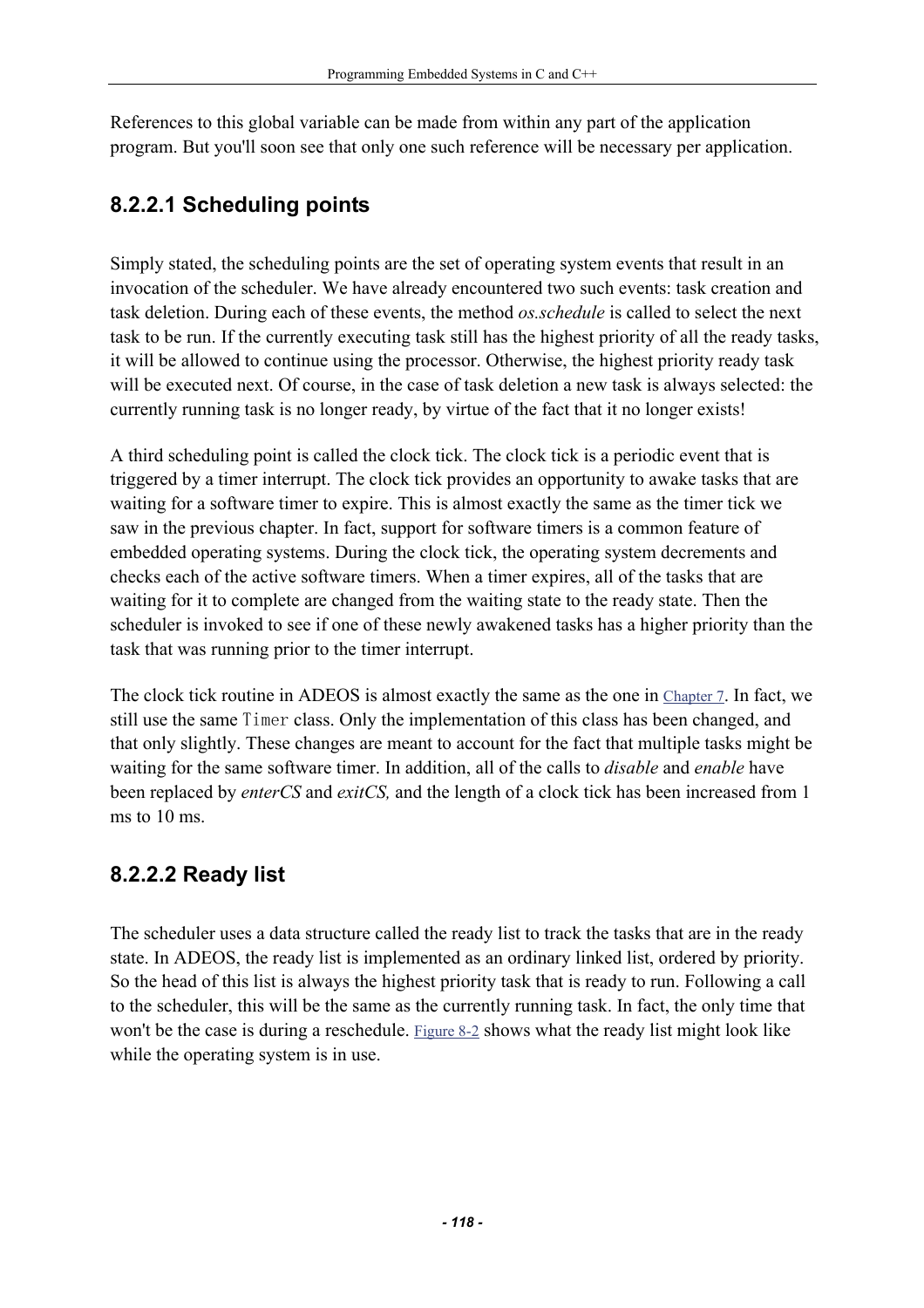readvList.pTop Task ID: 4 Task ID: 1 Task ID:2 Task ID:0 State:Running **State: Readv State: Readv State: Readv** Priority: 250 Priority: 170 Priority: 95 Priority: 0 pNext oNext pNext **NULL** 

**Figure 8-2. The ready list in action**

The main advantage of an ordered linked list like this one is the ease with which the scheduler can select the next task to be run. (It's always at the top.) Unfortunately, there is a tradeoff between lookup time and insertion time. The lookup time is minimized because the data member readyList always points directly to the highest priority ready task. However, each time a new task changes to the ready state, the code within the *insert* method must walk down the ready list until it finds a task that has a lower priority than the one being inserted. The newly ready task is inserted in front of that task. As a result, the insertion time is proportional to the average number of tasks in the ready list.

#### **8.2.2.3 Idle task**

If there are no tasks in the ready state when the scheduler is called, the idle task will be executed. The idle task looks the same in every operating system. It is simply an infinite loop that does nothing. In ADEOS, the idle task is completely hidden from the application developer. It does, however, have a valid task ID and priority (both of which are zero, by the way). The idle task is always considered to be in the ready state (when it is not running), and because of its low priority, it will always be found at the end of the ready list. That way, the scheduler will find it automatically when there are no other tasks in the ready state. Those other tasks are sometimes referred to as user tasks to distinguish them from the idle task.

#### **8.2.2.4 Scheduler**

Because I use an ordered linked list to maintain the ready list, the scheduler is easy to implement. It simply checks to see if the running task and the highest-priority ready task are one and the same. If they are, the scheduler's job is done. Otherwise, it will initiate a context switch from the former task to the latter. Here's what this looks like when it's implemented in  $C++:$ 

```
/********************************************************************** 
 * 
  * Method: schedule() 
 * 
 * Description: Select a new task to be run.
```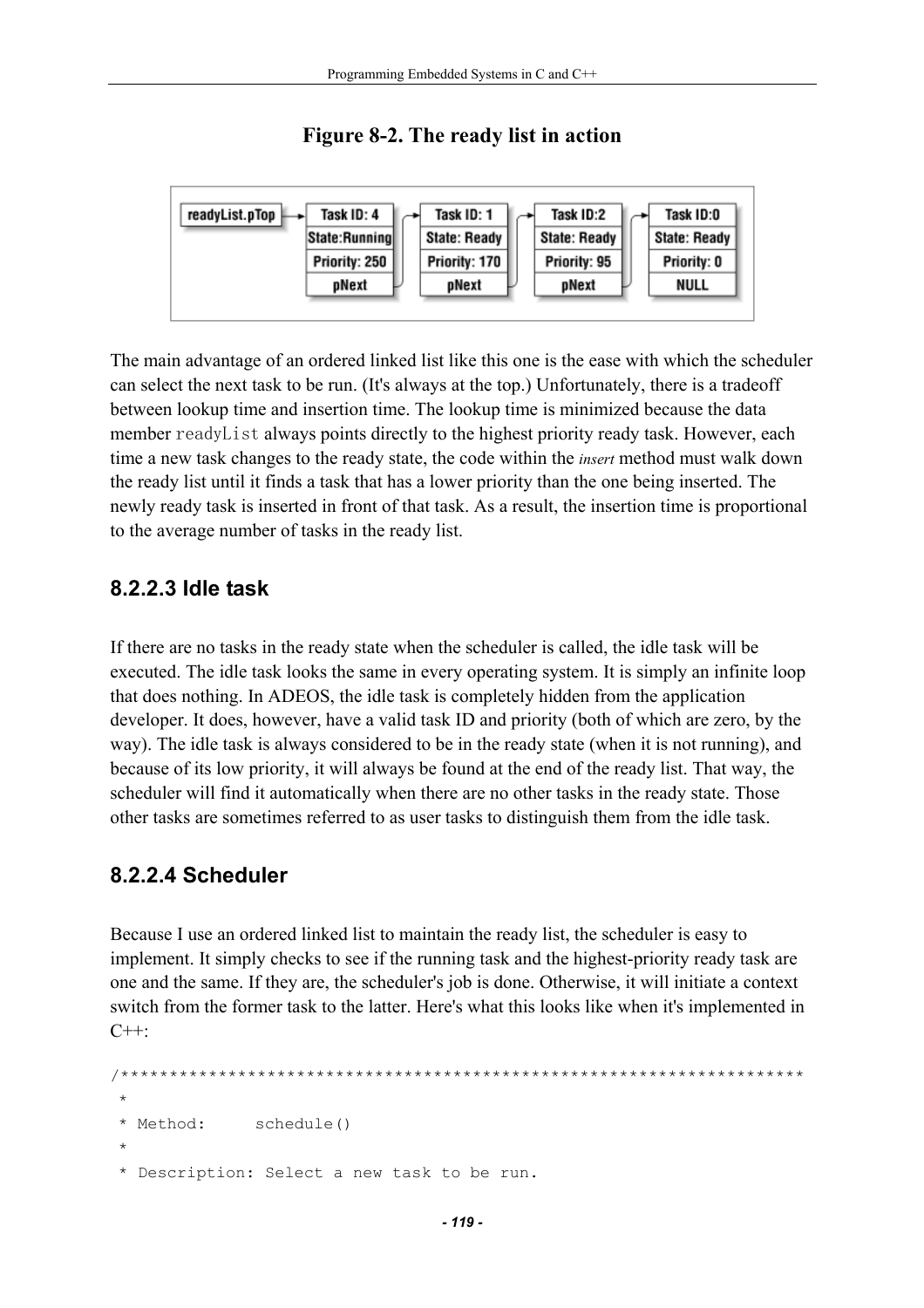```
 * 
  * Notes: If this routine is called from within an ISR, the 
  * schedule will be postponed until the nesting level 
  * returns to zero. 
 * 
  * The caller is responsible for disabling interrupts. 
 * 
  * Returns: None defined. 
 * 
  **********************************************************************/ 
void 
Sched::schedule(void) 
{ 
    Task * pOldTask; 
    Task * pNewTask; 
    if (state != Started) return; 
    // 
    // Postpone rescheduling until all interrupts are completed. 
    // 
    if (interruptLevel != 0) 
    { 
      bSchedule = 1;
       return; 
    } 
    // 
    // If there is a higher-priority ready task, switch to it. 
    // 
    if (pRunningTask != readyList.pTop) 
    { 
       pOldTask = pRunningTask; 
        pNewTask = readyList.pTop; 
        pNewTask->state = Running; 
        pRunningTask = pNewTask; 
        if (pOldTask == NULL) 
        { 
           contextSwitch(NULL, &pNewTask->context); 
        } 
        else
```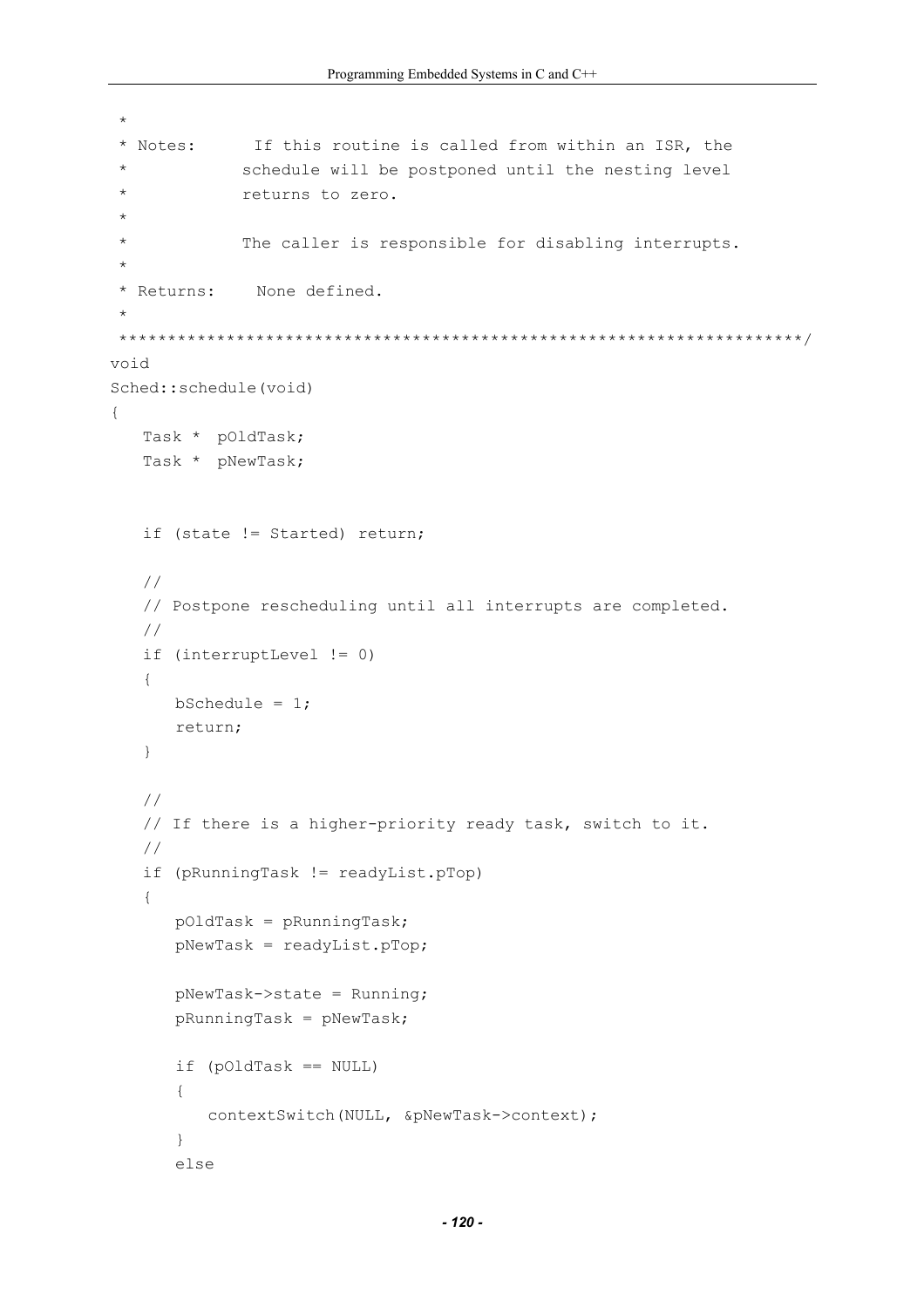```
 { 
            pOldTask->state = Ready; 
            contextSwitch(&pOldTask->context, &pNewTask->context); 
 } 
    } 
\frac{1}{2} /* schedule() */
```
As you can see from this code, there are two situations during which the scheduler will not initiate a context switch. The first is if multitasking has not been enabled. This is necessary because application programmers sometimes want to create some or all of their tasks before actually starting the scheduler. In that case, the application's *main* routine would look like the following one. Each time a Task object is created, the scheduler is invoked. $\mathbb{I}$ 

```
[1] Remember, task creation is one of our scheduling points. If the scheduler has been started, there is also a possibility
that the new task will be the highest priority ready task.
```
However, because *schedule* checks the value of state to ensure that multitasking has been started, no context switches will occur until after *start* is called.

#include "adeos.h"

```
void taskAfunction(void); 
void taskBfunction(void); 
/* 
 * Create two tasks, each with its own unique function and priority. 
 */ 
Task taskA(taskAfunction, 150, 256);
Task taskB(taskBfunction, 200, 256);
/********************************************************************* 
 * 
  * Function: main() 
 * 
  * Description: This is what an application program might look like 
  * if ADEOS were used as the operating system. This 
  * function is responsible for starting the operating 
  * system only. 
 * 
  * Notes: Any code placed after the call to os.start() will 
             never be executed. This is because main() is not a
  * task, so it does not get a chance to run once the 
             scheduler is started.
 *
```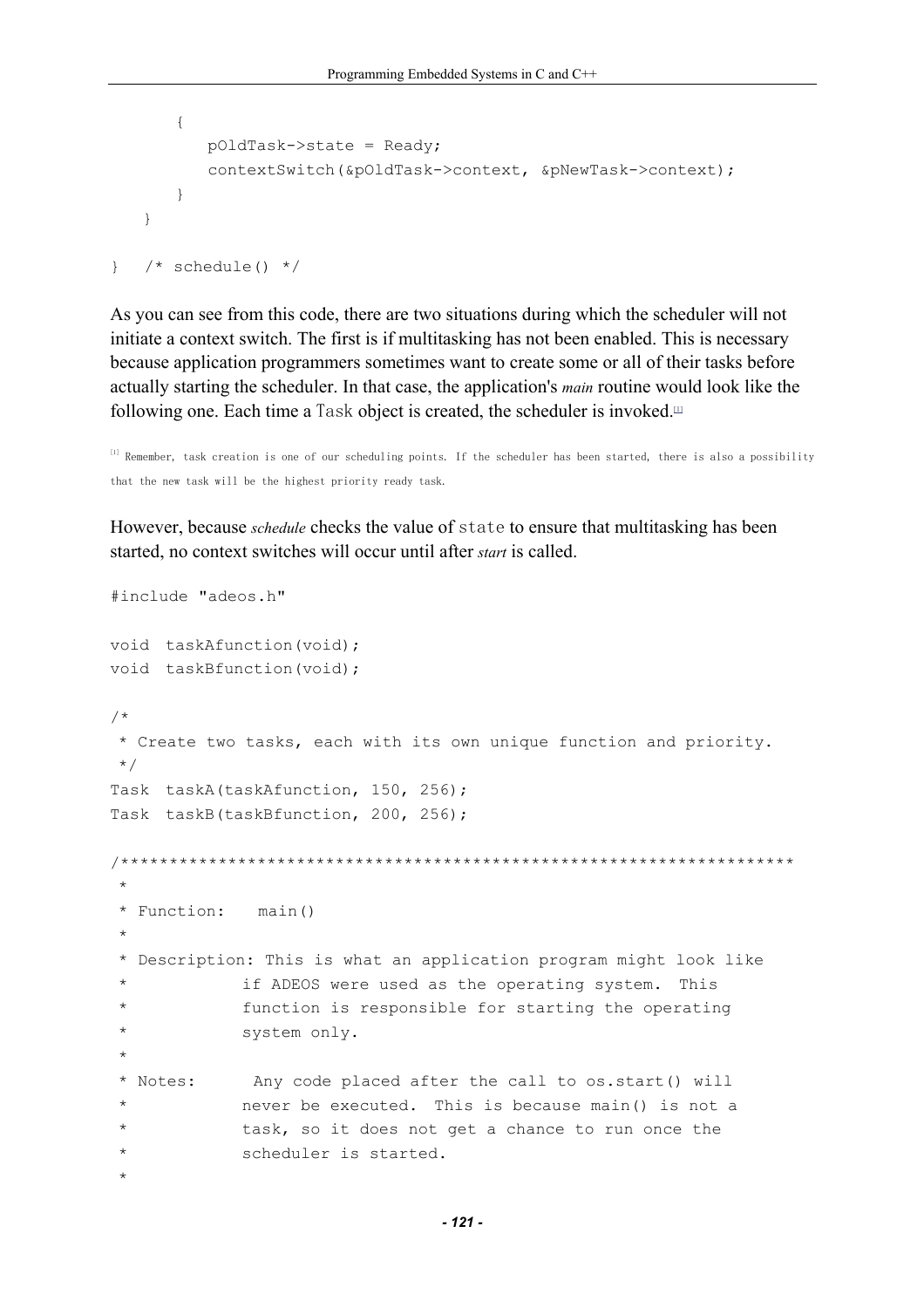```
 * Returns: This function will never return! 
 * 
  *********************************************************************/ 
void 
main(void) 
{ 
    os.start(); 
    // This point will never be reached. 
\} /* main() */
```
Because this is an important piece of code, let me reiterate what you are looking at. This is an example of the application code you might write as a user of ADEOS. You begin by including the header file *adeos.h* and declaring your tasks. After you declare the tasks and call *os.start*, the task functions *taskAfunction* and *taskBfunction* will begin to execute (in pseudoparallel). Of course, taskB has the highest priority of the two (200), so it will get to run first. However, as soon as it relinquishes control of the processor for any reason, the other task will have a chance to run as well.

The other situation in which the ADEOS scheduler will not perform a context switch is during interrupt processing. The operating system tracks the nesting level of the current interrupt service routine and allows context switches only if the nesting level is zero. If the scheduler is called from an ISR (as it is during the timer tick), the bSchedule flag is set to indicate that the scheduler should be called again as soon as the outermost interrupt handler exits. This delayed scheduling speeds up interrupt response times throughout the system.

#### **8.2.3 Context Switch**

The actual process of changing from one task to another is called a context switch. Because contexts are processor-specific, so is the code that implements the context switch. That means it must always be written in assembly language. Rather than show you the 80x86-specific assembly code that I used in ADEOS, I'll show the context switch routine in a C-like pseudocode:

```
void 
contextSwitch(PContext pOldContext, PContext pNewContext) 
{ 
    if (saveContext(pOldContext)) 
    { 
        // 
        // Restore new context only on a nonzero exit from saveContext(). 
        // 
        restoreContext(pNewContext);
```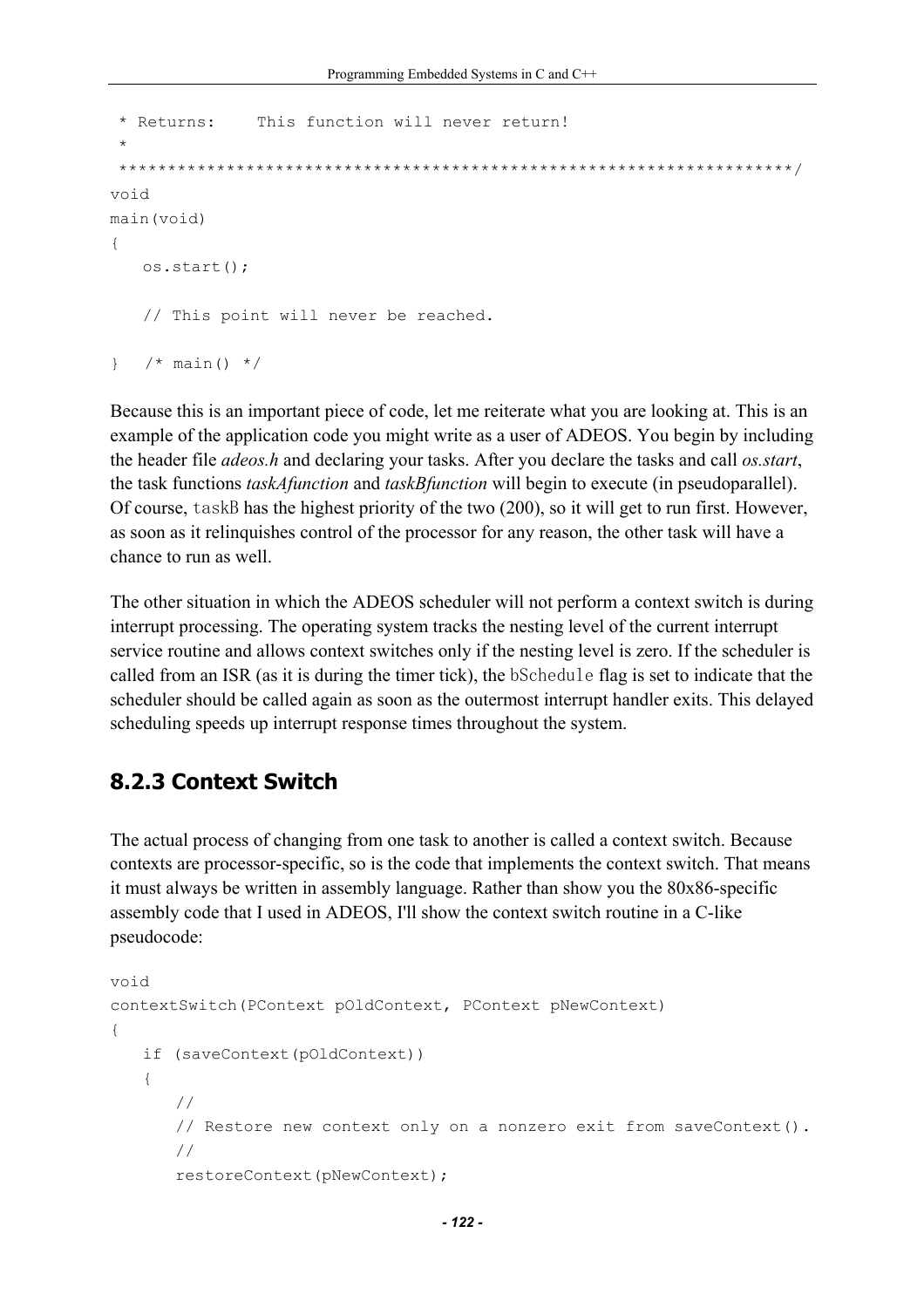```
 // This line is never executed! 
    } 
    // Instead, the restored task continues to execute at this point. 
}
```
The *contextSwitch* routine is actually invoked by the scheduler, which is in turn called from one of the operating system calls that disables interrupts. So it is not necessary to disable interrupts here. In addition, because the operating system call that invoked the scheduler is written in a high-level language, most of the running task's registers have already been saved onto its local stack. That reduces the amount of work that needs to be done by the routines *saveContext* and *restoreContext*. They need only worry about saving the instruction pointer, stack pointer, and flags.

The actual behavior of *contextSwitch* at runtime is difficult to see simply by looking at the previous code. Most software developers think serially, assuming that each line of code will be executed immediately following the previous one. However, this code is actually executed two times, in pseudoparallel. When one task (the new task) changes to the running state, another (the old task) must simultaneously go back to the ready state. Imagine what the new task sees when it is restored inside the *restoreContext* code. No matter what the new task was doing before, it always wakes up inside the *saveContext* code-because that's where its instruction pointer was saved.

How does the new task know whether it is coming out of *saveContext* for the first time (i.e., in the process of going to sleep) or the second time (in the process of waking up)? It definitely does need to know the difference, so I've had to implement *saveContext* in a slightly sneaky way. Rather than saving the precise current instruction pointer, *saveContext* actually saves an address a few instructions ahead. That way, when the saved context is restored, execution continues from a different point in the *saveContext* routine. This also makes it possible for *saveContext* to return different values: nonzero when the task goes to sleep and zero when the task wakes up. The *contextSwitch* routine uses this return value to decide whether to call *restoreContext*. If *contextSwitch* did not perform this check, the code associated with the new task would never get to execute.

I know this can be a complicated sequence of events to follow, so I've illustrated the whole process in Figure 8-3.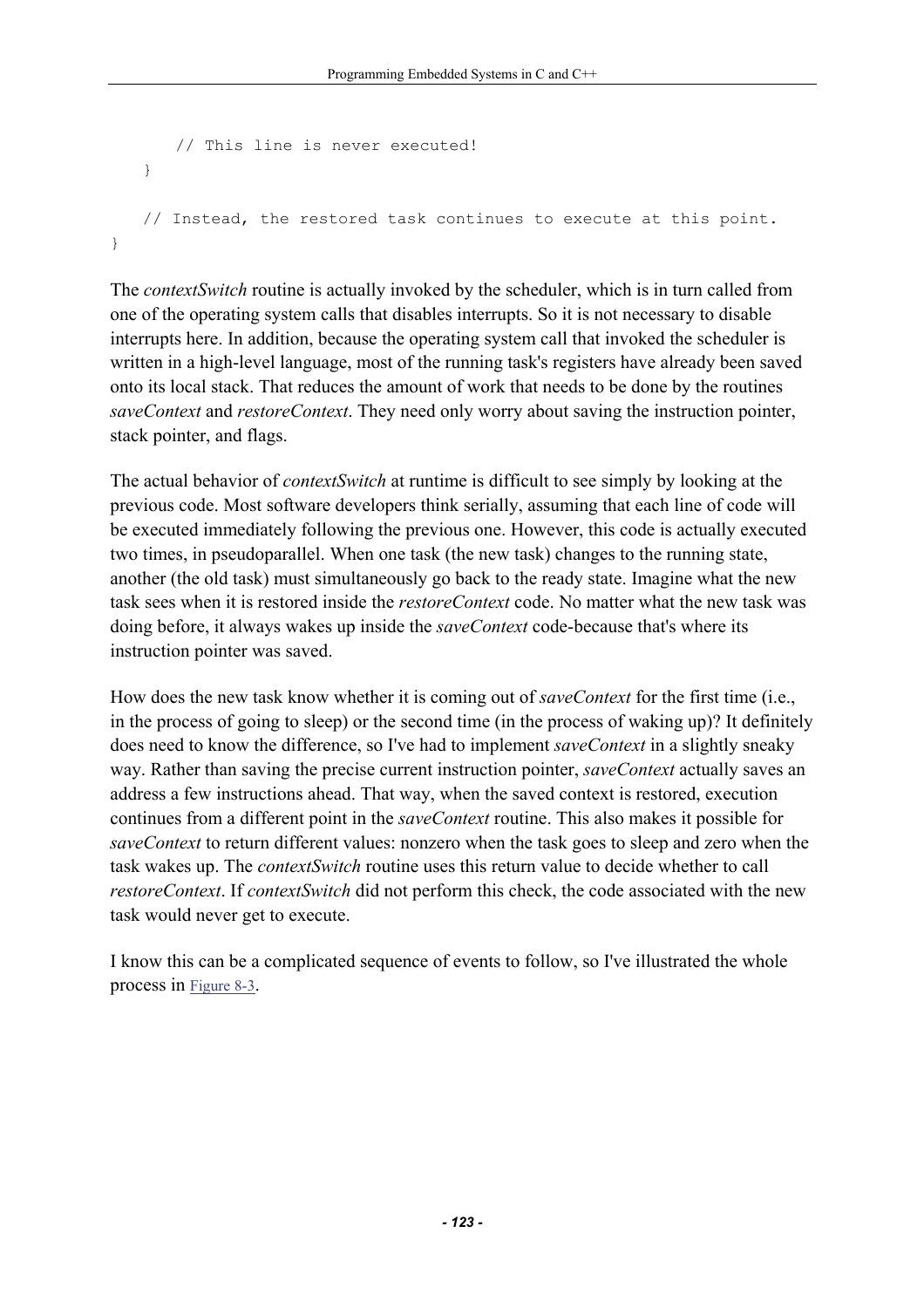#### **Figure 8-3. A context switch**



### **8.2.4 Task Synchronization**

Though we frequently talk about the tasks in a multitasking operating system as completely independent entities, that portrayal is not completely accurate. All of the tasks are working together to solve a larger problem and must occasionally communicate with one another to synchronize their activities. For example, in the printer-sharing device the printer task doesn't have any work to do until new data is supplied to it by one of the computer tasks. So the printer and computer tasks must communicate with one another to coordinate their access to common data buffers. One way to do this is to use a data structure called a mutex.

Mutexes are provided by many operating systems to assist with task synchronization. They are not, however, the only such mechanism available. Others are called semaphores, message queues, and monitors. However, if you have any one of these data structures, it is possible to implement each of the others. In fact, a mutex is itself a special type of semaphore called a binary, or mutual-exclusion, semaphore.

You can think of a mutex as being nothing more than a multitasking-aware binary flag. The meaning associated with a particular mutex must, therefore, be chosen by the software designer and understood by each of the tasks that use it. For example, the data buffer that is shared by the printer and computer task would probably have a mutex associated with it. When this binary flag is set, the shared data buffer is assumed to be in use by one of the tasks. All other tasks must wait until that flag is cleared (and then set again by themselves) before reading or writing any of the data within that buffer.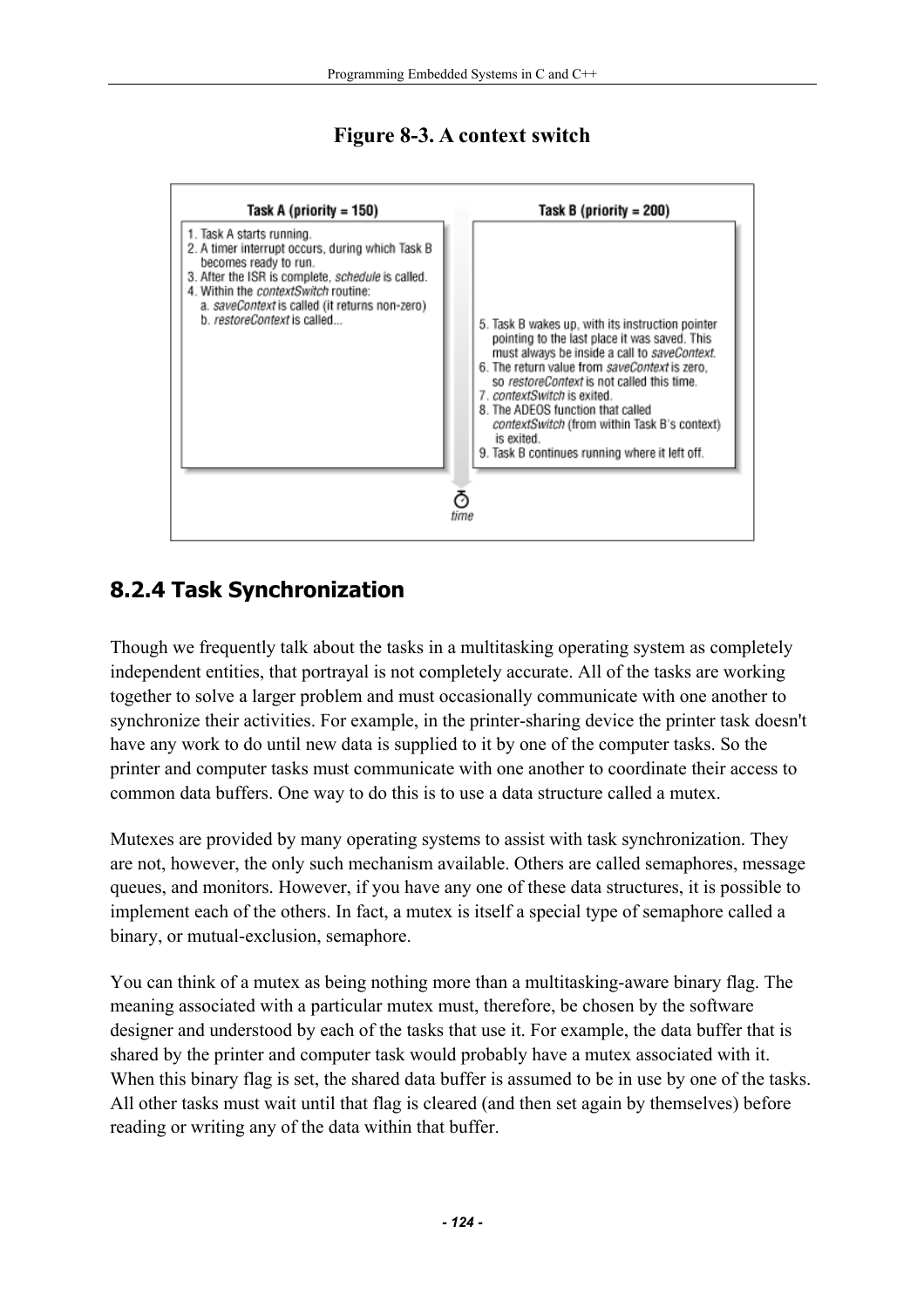We say that mutexes are multitasking-aware because the processes of setting and clearing the binary flag are atomic. That is, these operations cannot be interrupted. A task can safely change the state of the mutex without risking that a context switch will occur in the middle of the modification. If a context switch were to occur, the binary flag might be left in an unpredictable state and a deadlock between the tasks could result. The atomicity of the mutex set and clear operations is enforced by the operating system, which disables interrupts before reading or modifying the state of the binary flag.

ADEOS includes a Mutex class. Using this class, the application software can create and destroy mutexes, wait for a mutex to be cleared and then set it, or clear a mutex that was previously set. The last two operations are referred to as taking and releasing a mutex, respectively.

Here is the definition of the Mutex class:

```
class Mutex
\left\{ \right.public:
       Mutex();
       void take (void);
       void release(void);
    private:
       TaskList waitingList;
       enum { Available, Held } state;
\};
```
The process of creating a new Mutex is simple. The following constructor will be executed automatically each time a new mutex object is instantiated:

```
* Method:
    Mutex()
* Description: Create a new mutex.
* Notes:
* Returns:
```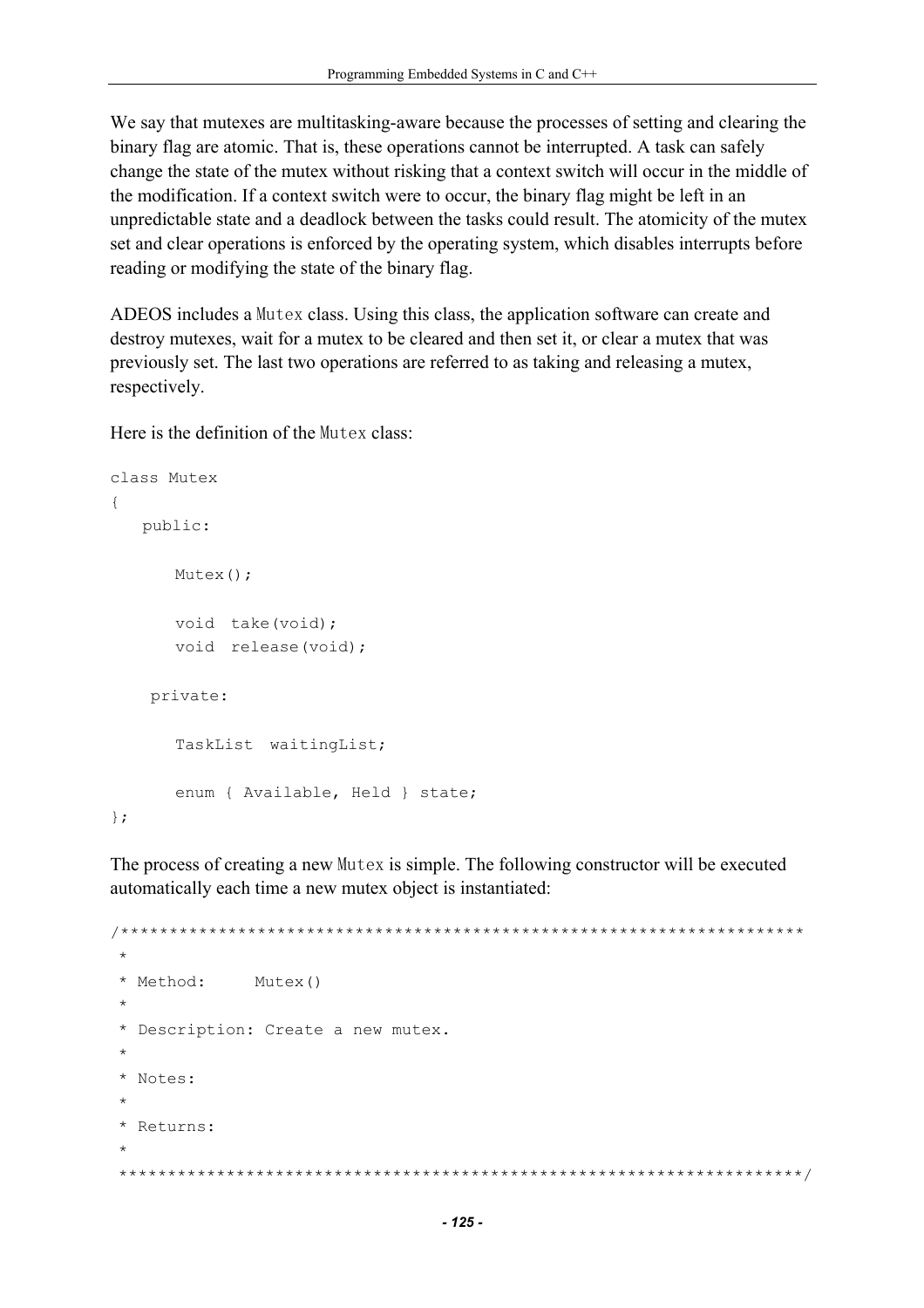```
Mutex:: Mutex()
\{entercS();
                                       ////// Critical Section Begin
   state = Available:waitingList.pTop = NULL;exists();
                                      ////// Critical Section End
   /* Mutex() */\left| \right|
```
All mutexes are created in the Available state and are associated with a linked list of waiting tasks that is initially empty. Of course, once you've created a mutex it is necessary to have some way to change its state, so the next method we'll discuss is *take*. This routine would typically be called by a task, before it reads or writes a shared resource. When the call to take returns, the calling task's exclusive access to that resource is guaranteed by the operating system. The code for this routine is as follows:

```
* Method:
            take()* Description: Wait for a mutex to become available, then take it.
\star* Notes:
* Returns:
           None defined.
void
Mutex::take(void)
\left\{ \right.Task * pCallingTask;
  entercS();
                                  ////// Critical Section Begin
  if (state == Available)\left\{ \right.\frac{1}{2}// The mutex is available. Simply take it and return.
     \frac{1}{2}state = \text{Hello:}waitingList.pTop = NULL;\lambda
```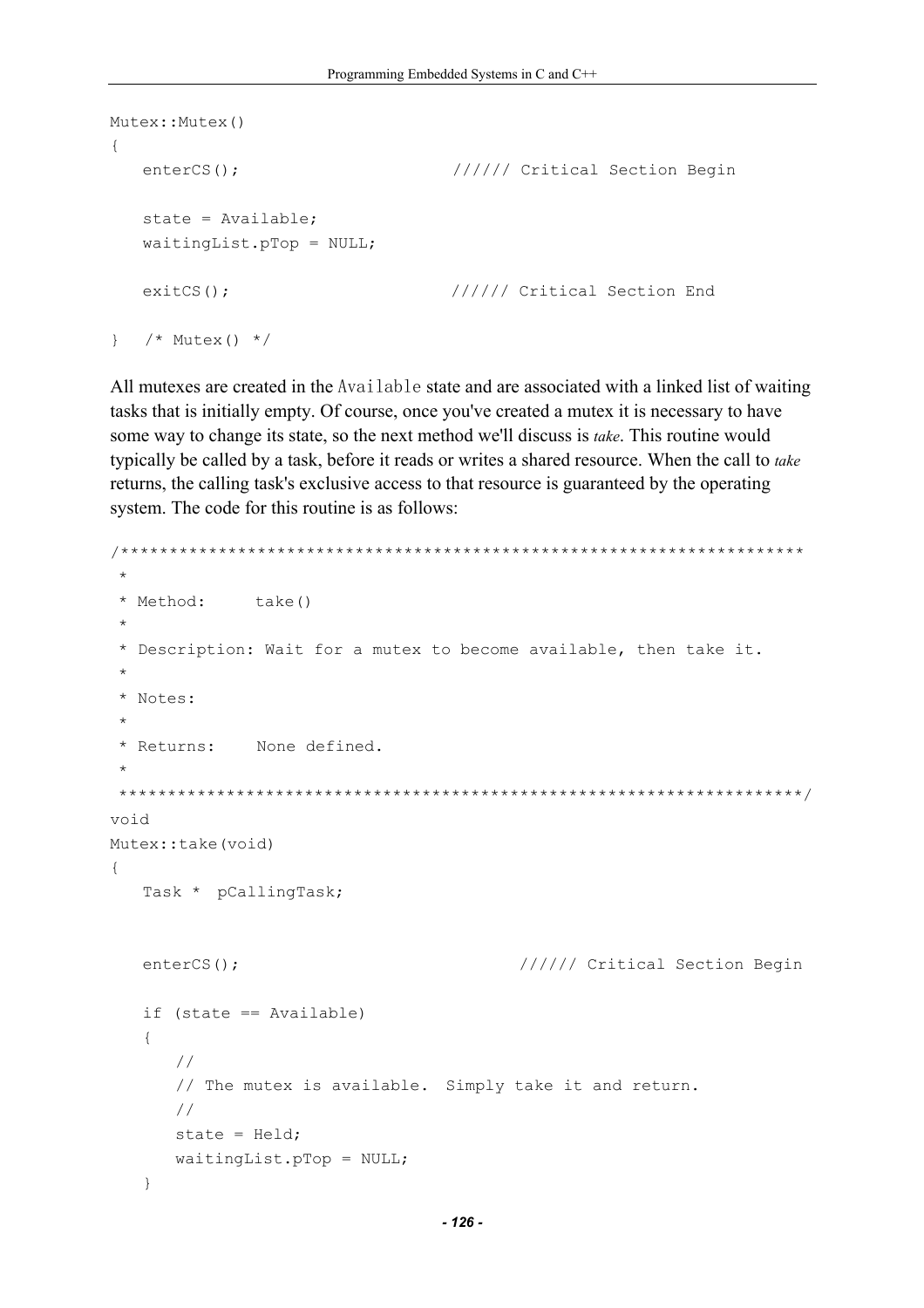```
else
\overline{A}\frac{1}{2}// The mutex is taken. Add the calling task to the waiting list.
   \frac{1}{2}pCallingTask = os.pRunningTask;pCallinqTask->state = Waitina;os.readyList.remove(pCallingTask);
   waitingList.insert(pCallingTask);
   os.schedule();
                                        // Scheduling Point
   // When the mutex is released, the caller begins executing here.
\lambda////// Critical Section End
exists();
/* take() */
```
The neatest thing about the *take* method is that if the mutex is currently held by another task (that is, the binary flag is already set), the calling task will be suspended until the mutex is released by that other task. This is kind of like telling your spouse that you are going to take a nap and asking him or her to wake you up when dinner is ready. It is even possible for multiple tasks to be waiting for the same mutex. In fact, the waiting list associated with each mutex is ordered by priority, so the highest-priority waiting task will always be awakened first.

 $\left\{ \right.$ 

The method that comes next is used to *release* a mutex. Although this method could be called by any task, it is expected that only a task that previously called *take* would invoke it. Unlike take, this routine will never block. However, one possible result of releasing the mutex could be to wake a task of higher priority. In that case, the releasing task would immediately be forced (by the scheduler) to give up control of the processor, in favor of the higher-priority task.

```
* Method:
       release()
\star* Description: Release a mutex that is held by the calling task.
\star* Notes\cdotNone defined.
* Returns:
```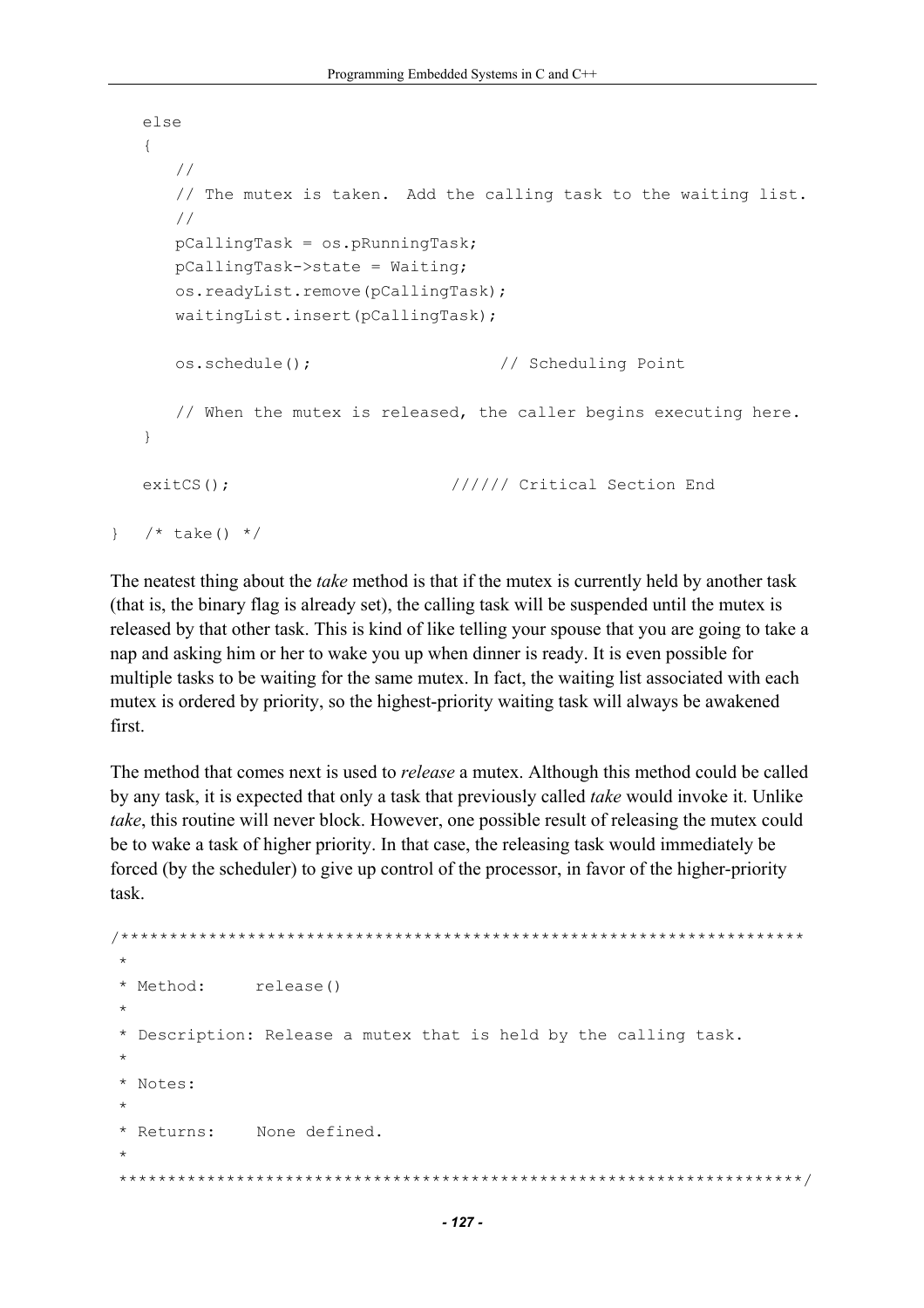```
void 
Mutex::release(void) 
{ 
    Task * pWaitingTask; 
   enterCS(); \frac{1}{1} ////// Critical Section Begins
    if (state == Held) 
    { 
        pWaitingTask = waitingList.pTop; 
        if (pWaitingTask != NULL) 
        { 
           // 
           // Wake the first task on the waiting list. 
           // 
           waitingList.pTop = pWaitingTask->pNext; 
           pWaitingTask->state = Ready; 
           os.readyList.insert(pWaitingTask); 
           os.schedule(); // Scheduling Point 
        } 
        else 
        { 
           state = Available; 
 } 
    } 
   exitCS(); \frac{1}{1} ////// Critical Section End
} /* release() */
```
### **8.2.4.1 Critical sections**

The primary use of mutexes is for the protection of shared resources. Shared resources are global variables, memory buffers, or device registers that are accessed by multiple tasks. A mutex can be used to limit access to such a resource to one task at a time. It is like the stoplight that controls access to an intersection. Remember that in a multitasking environment you generally don't know in which order the tasks will be executed at runtime. One task might be writing some data into a memory buffer when it is suddenly interrupted by a higher-priority task. If the higher-priority task were to modify that same region of memory, then bad things could happen. At the very least, some of the lower-priority task's data would be overwritten.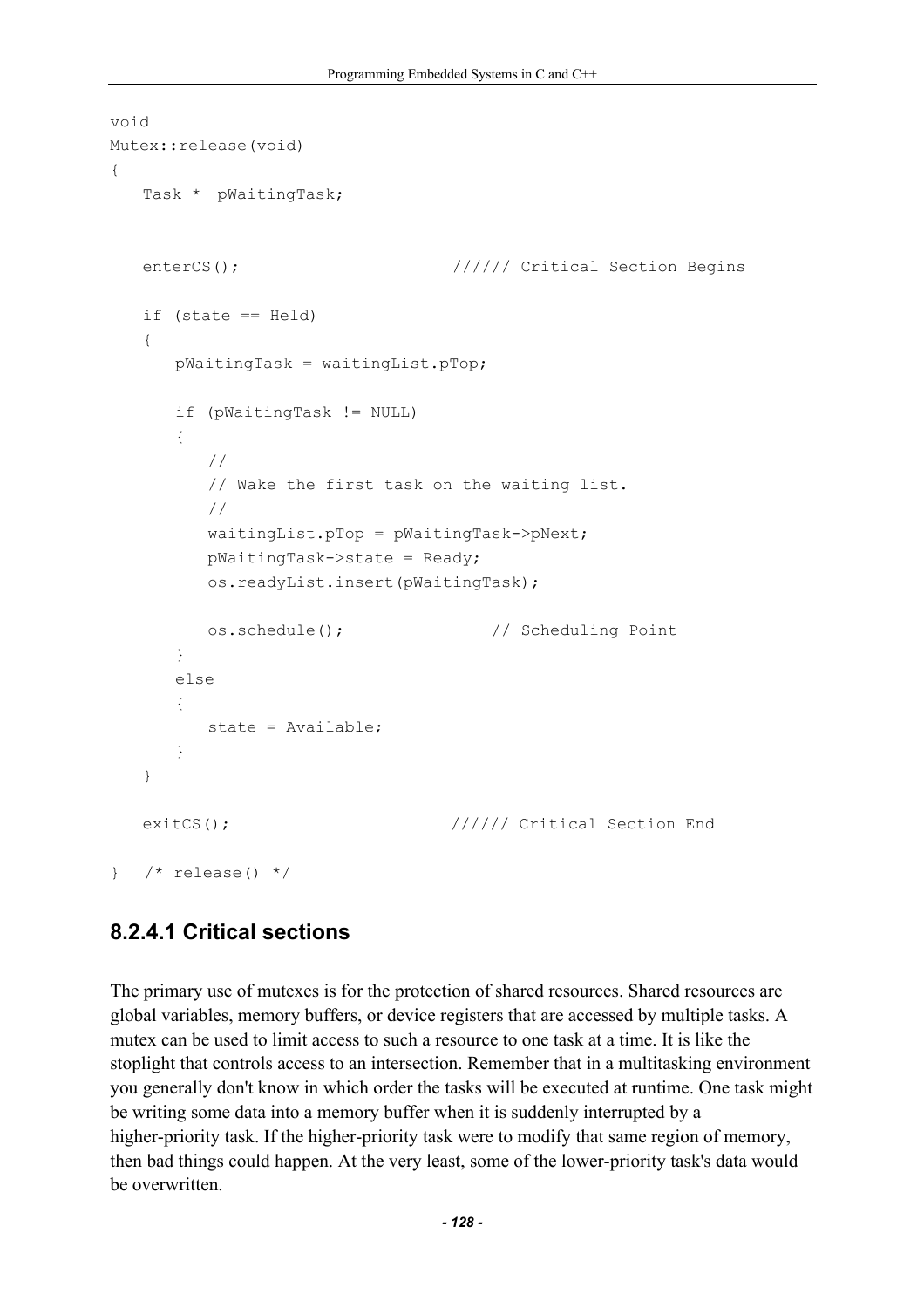Pieces of code that access shared resources contain critical sections. We've already seen something similar inside the operating system. There, we simply disabled interrupts during the critical section. But tasks cannot (wisely) disable interrupts. If they were allowed to do so, other tasks-even higher-priority tasks that didn't share the same resource-would not be able to execute during that interval. So we want and need a mechanism to protect critical sections within tasks without disabling interrupts. And mutexes provide that mechanism.

# Deadlock and Priority Inversion

Mutexes are powerful tools for synchronizing access to shared resources. However, they are not without their own dangers. Two of the most important problems to watch out for are deadlock and priority inversion.

Deadlock can occur whenever there is a circular dependency between tasks and resources. The simplest example is that of two tasks, each of which require two mutexes: A and B. If one task takes mutex A and waits for mutex B while the other takes mutex B and waits for mutex A, then both tasks are waiting for an event that will never occur. This essentially brings both tasks to a halt and, though other tasks might continue to run for a while, could bring the entire system to a standstill eventually. The only way to end the deadlock is to reboot the entire system.

Priority inversion occurs whenever a higher-priority task is blocked, waiting for a mutex that is held by a lower-priority task. This might not sound like too big a deal-after all, the mutex is just doing its job of arbitrating access to the shared resource-because the higher-priority task is written with the knowledge that sometimes the lower-priority task will be using the resource they share. However, consider what happens if there is a third task that has a priority somewhere between those two.

This situation is illustrated in Figure 8-4. Here there are three tasks: high priority, medium priority, and low priority. Low becomes ready first (indicated by the rising edge) and, shortly thereafter, takes the mutex. Now, when high becomes ready, it must block (indicated by the shaded region) until low is done with their shared resource. The problem is that Medium, which does not even require access to that resource, gets to preempt Low and run even though it will delay High's use of the processor. Many solutions to this problem have been proposed, the most common of which is called "priority inheritance." This solution has Low's priority increased to that of High as soon as High begins waiting for the mutex. Some operating systems include this "fix" within their mutex implementation, but the majority do not.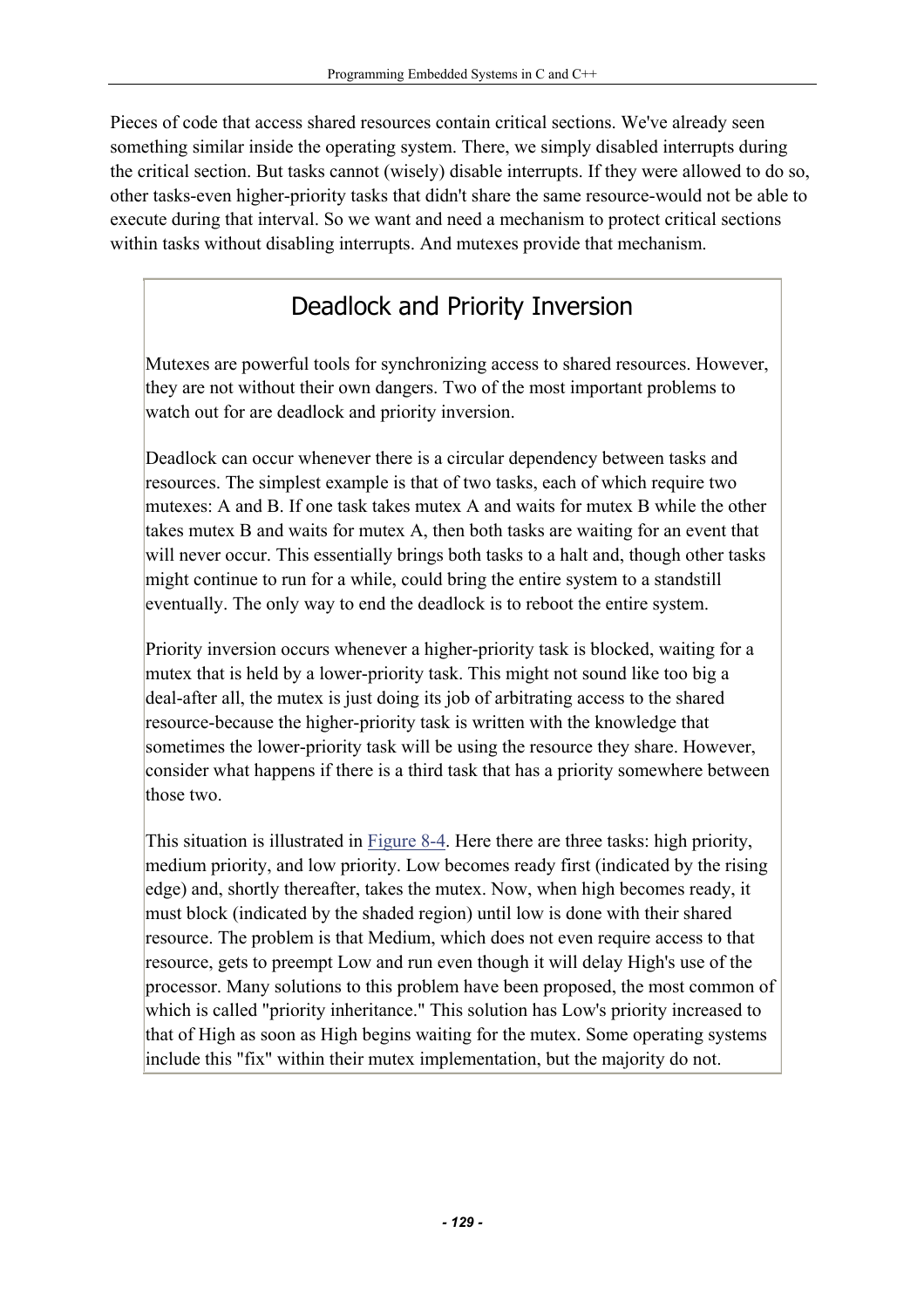

**Figure 8-4. An example of priority inversion**

You've now learned everything there is to learn about one simple embedded operating system. Its basic elements are the scheduler and scheduling points, context switch routine, definition of a task, and a mechanism for intertask communication. Every useful embedded operating system will have these same elements. However, you don't always need to know how they are implemented. You can usually just treat the operating system as a black box on which you, as application programmer, rely. You simply write the code for each task and make calls to the operating system when and if necessary. The operating system will ensure that these tasks run at the appropriate times relative to one another.

### **8.3 Real-Time Characteristics**

Engineers often use the term *real-time* to describe computing problems for which a late answer is as bad as a wrong one. These problems are said to have deadlines, and embedded systems frequently operate under such constraints. For example, if the embedded software that controls your anti-lock brakes misses one of its deadlines, you might find yourself in an accident. (You might even be killed!) So it is extremely important that the designers of real-time embedded systems know everything they can about the behavior and performance of their hardware and software. In this section we will discuss the performance characteristics of real-time operating systems, which are a common component of real-time systems.

The designers of real-time systems spend a large amount of their time worrying about worst-case performance. They must constantly ask themselves questions like the following: What is the worst-case time between the human operator pressing the brake pedal and an interrupt signal arriving at the processor? What is the worst-case interrupt latency, the time between interrupt arrival and the start of the associated interrupt service routine (ISR)? And what is the worst-case time for the software to respond by triggering the braking mechanism? Average or expected-case analysis simply will not suffice in such systems.

Most of the commercial embedded operating systems available today are designed for possible inclusion in real-time systems. In the ideal case, this means that their worst-case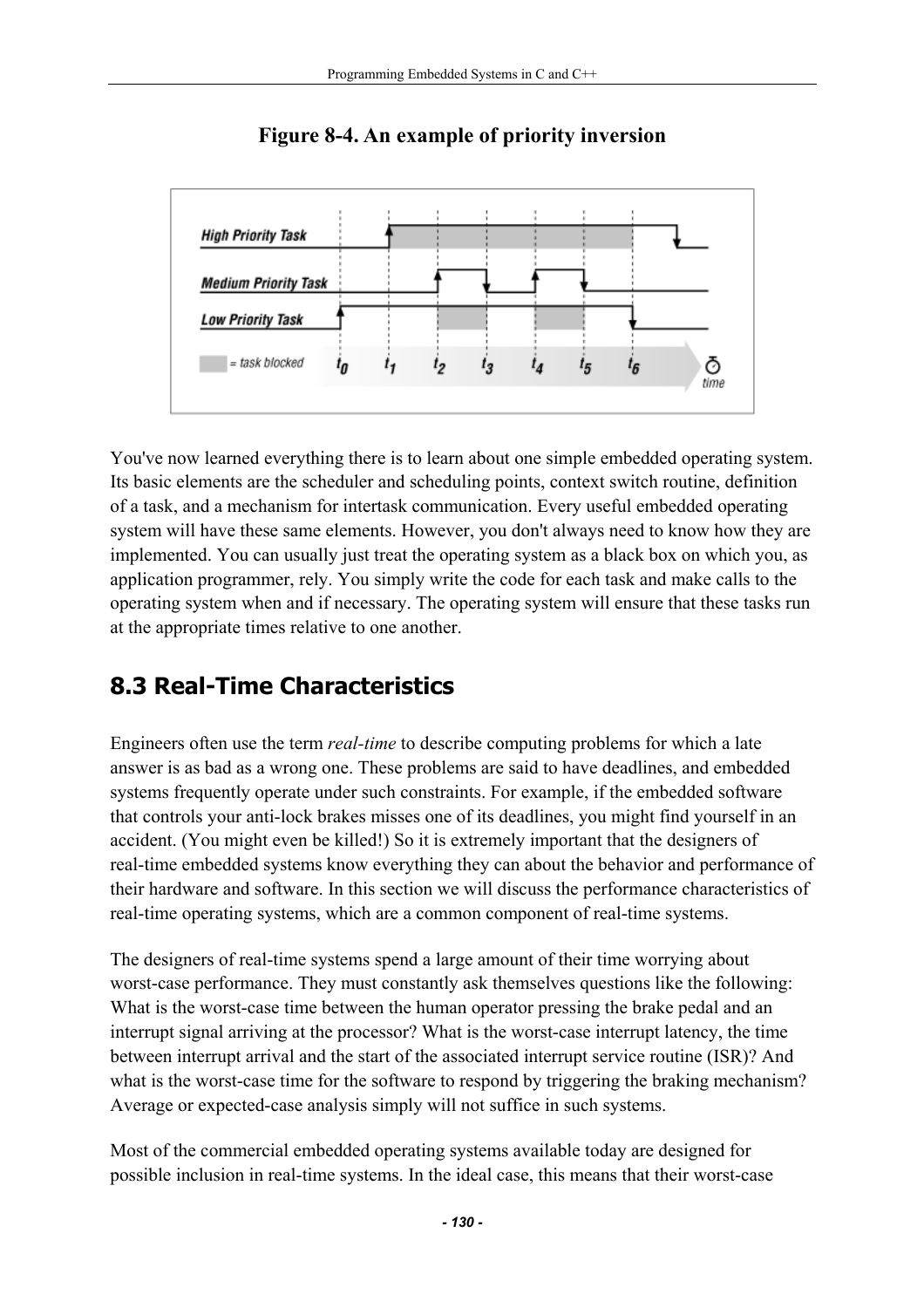performance is well understood and documented. To earn the distinctive title "Real-Time Operating System" (RTOS), an operating system should be deterministic and have guaranteed worst-case interrupt latency and context switch times. Given these characteristics and the relative priorities of the tasks and interrupts in your system, it is possible to analyze the worst-case performance of the software.

An operating system is said to be deterministic if the worst-case execution time of each of the system calls is calculable. An operating system vendor that takes the real-time behavior of its RTOS seriously will usually publish a data sheet that provides the minimum, average, and maximum number of clock cycles required by each system call. These numbers might be different for different processors, but it is reasonable to expect that if the algorithm is deterministic on one processor, it will be so on any other. (The actual times can differ.)

Interrupt latency is the total length of time from an interrupt signal's arrival at the processor to the start of the associated interrupt service routine. When an interrupt occurs, the processor must take several steps before executing the ISR. First, the processor must finish executing the current instruction. That probably takes less than one clock cycle, but some complex instructions require more time than that. Next, the interrupt type must be recognized. This is done by the processor hardware and does not slow or suspend the running task. Finally, and only if interrupts are enabled, the ISR that is associated with the interrupt is started.

Of course, if interrupts are ever disabled within the operating system, the worst-case interrupt latency increases by the maximum amount of time that they are turned off. But as we have just seen, there are many places where interrupts are disabled. These are the critical sections we talked about earlier, and there are no alternative methods for protecting them. Each operating system will disable interrupts for a different length of time, so it is important that you know what your system's requirements are. One real-time project might require a guaranteed interrupt response time as short as 1 µs, while another requires only 100 µs.

The third real-time characteristic of an operating system is the amount of time required to perform a context switch. This is important because it represents overhead across your entire system. For example, imagine that the average execution time of any task before it blocks is 100 µs but that the context switch time is also 100 µs. In that case, fully one-half of the processor's time is spent within the context switch routine! Again, there is no magic number and the actual times are usually processor-specific because they are dependent on the number of registers that must be saved and where. Be sure to get these numbers from any operating system vendor you are thinking of using. That way, there won't be any last-minute surprises.

# **8.4 Selection Process**

Despite my earlier statement about how easy it is to write your own operating system, I still strongly recommend buying one if you can afford to. Let me say that again: I highly recommend buying a commercial operating system, rather than writing your own. I know of several good operating systems that can be obtained for just a few thousand dollars.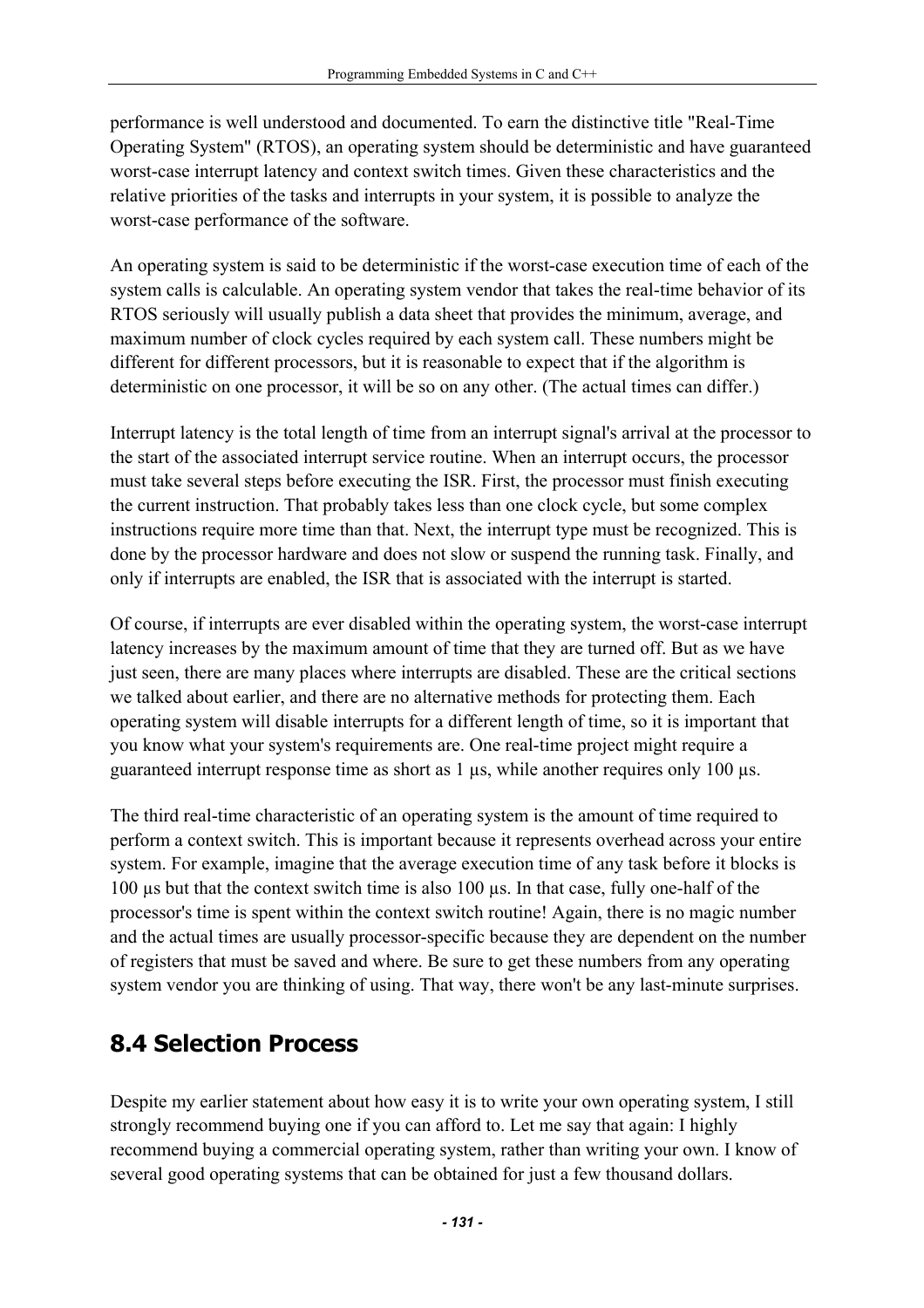Considering the cost of engineering time these days, that's a bargain by almost any measure. In fact, a wide variety of operating systems are available to suit most projects and pocketbooks. In this section we will discuss the process of selecting the commercial operating system that best fits the needs of your project.

Commercial operating systems form a continuum of functionality, performance, and price. Those at the lower end of the spectrum offer only a basic scheduler and a few other system calls. These operating systems are usually inexpensive, come with source code that you can modify, and do not require payment of royalties. Accelerated Technology's Nucleus and Kadak's AMX both fall into this category, $\mathbb{P}$  as do any of the embedded versions of DOS.

 $[2]$  Please don't write to complain. I'm not maligning either of these operating systems. In fact, from what I know of both, I would highly recommend them as high-quality, low-cost commercial solutions.

Operating systems at the other end of the spectrum typically include a lot of useful functionality beyond just the scheduler. They might also make stronger (or better) guarantees about real-time performance. These operating systems can be quite expensive, though, with startup costs ranging from \$10,000 to \$50,000 and royalties due on every copy shipped in ROM. However, this price often includes free technical support and training and a set of integrated development tools. Examples are Wind River Systems' VxWorks, Integrated Systems' pSOS, and Microtec's VRTX. These are three of the most popular real-time operating systems on the market.

Between these two extremes are the operating systems that have a bit more functionality than just the basic scheduler and make some reasonable guarantees about their real-time performance. While the up-front costs and royalties are reasonable, these operating systems usually do not include source code, and technical support might cost extra. This is the category for most of the commercial operating systems not mentioned earlier.

With such a wide variety of operating systems and features to choose from, it can be difficult to decide which is the best for your project. Try putting your processor, real-time performance, and budgetary requirements first. These are criteria that you cannot change, so you can use them to narrow the possible choices to a dozen or fewer products. Then contact all of the vendors of the remaining operating systems for more detailed technical information.

At this point, many people make their decision based on compatibility with existing cross-compilers, debuggers, and other development tools. But it's really up to you to decide what additional features are most important for your project. No matter what you decide to buy, the basic kernel will be about the same as the one described in this chapter. The differences will most likely be measured in processors supported, minimum and maximum memory requirements, availability of add-on software modules (networking protocol stacks, device drivers, and Flash filesystems are common examples), and compatibility with third-party development tools.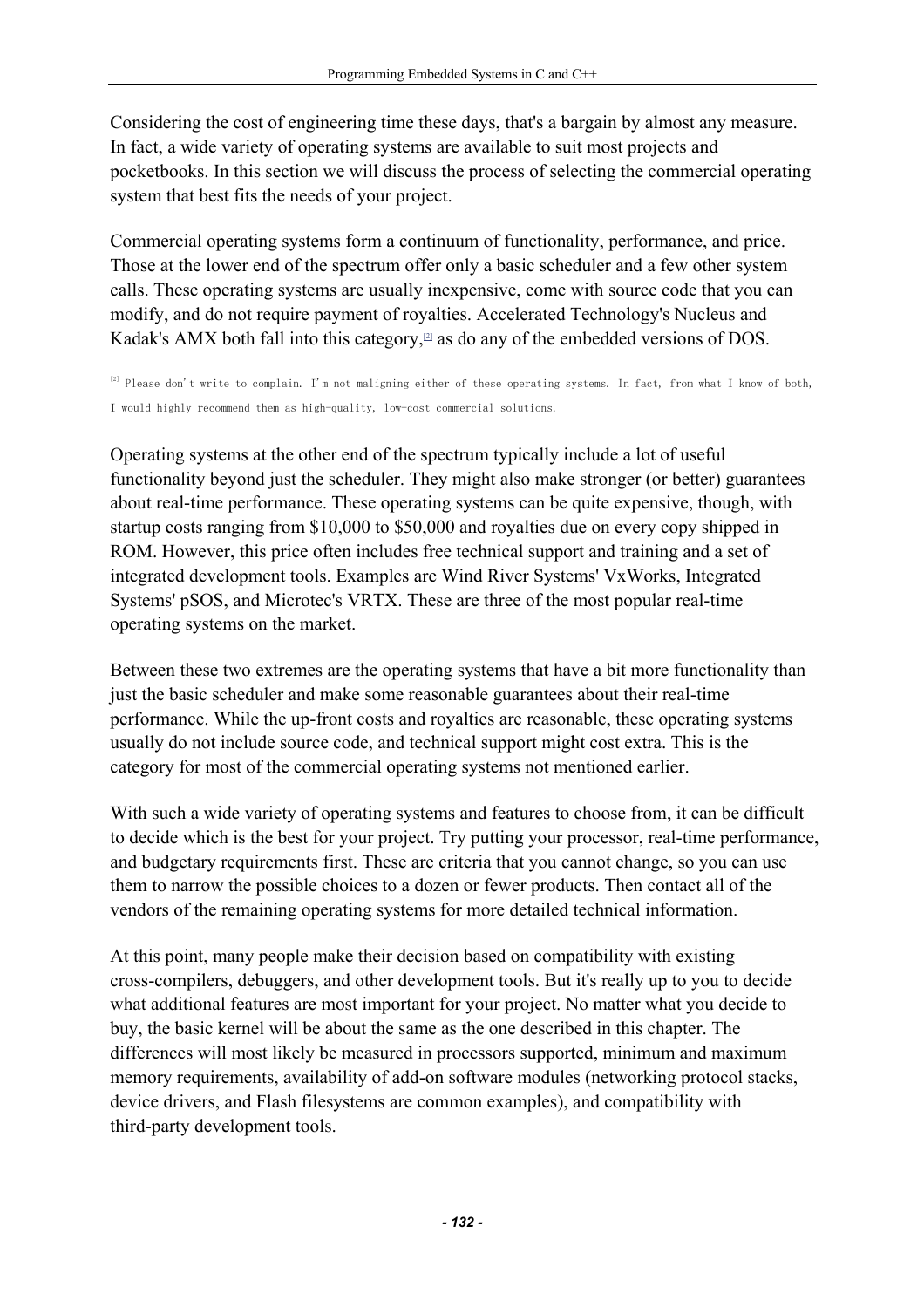Remember that the best reason to choose a commercial operating system is the advantage of using something that is better tested and, therefore, more reliable than a kernel you have developed internally (or obtained for free out of a book). So one of the most important things you should be looking for from your OS vendor is experience. And if your system demands real-time performance, you will definitely want to go with an operating system that has been used successfully in lots of real-time systems. For example, find out which operating system NASA used for its most recent mission. I'd be willing to bet it's a good one.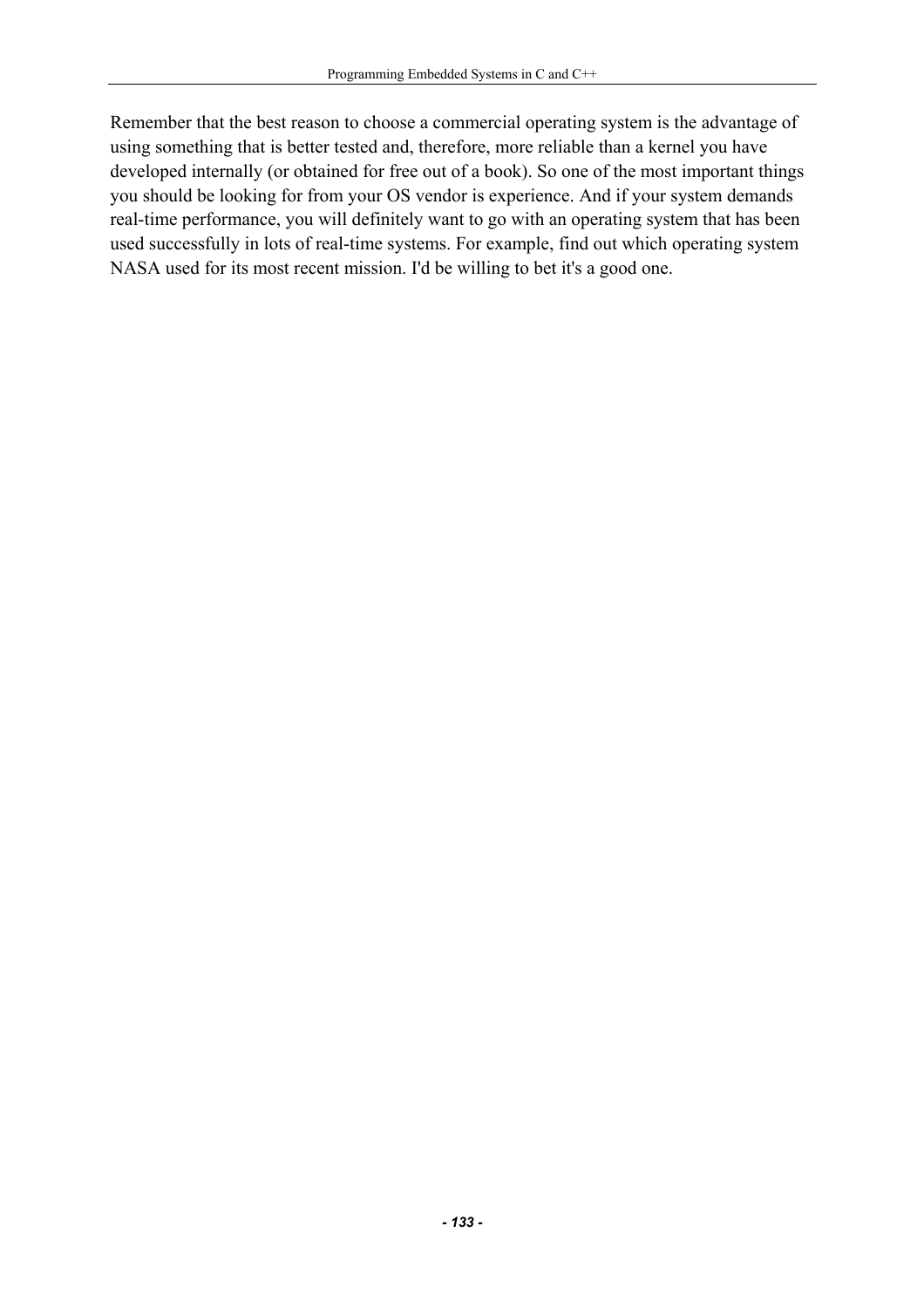# **Chapter 9. Putting It All Together**

*A sufficiently high level of technology is indistinguishable from magic.* 

#### -Arthur C. Clarke

In this chapter, I'll attempt to bring all of the elements we've discussed so far together into a complete embedded application. I don't have much new material to add to the discussion at this point, so the body of the chapter is mainly a description of the code presented herein. My goal is to describe the structure of this application and its source code in such a way that there is no magic remaining for you. You should leave this chapter with a complete understanding of the example program and the ability to develop useful embedded applications of your own.

# **9.1 Application Overview**

The application we're going to discuss is not much more complicated than the "Hello, World!" example found in most other programming books. It is a testament to the complexity of embedded software development that this example comes near the end of this book, rather than at its beginning. We've had to gradually build our way up to the computing platform that most books, and even high-level language compilers, take for granted.

Once you're able to write the "Hello, World!" program, your embedded platform starts to look a lot like any other programming environment. The hardest parts of the embedded software development process-familiarizing yourself with the hardware, establishing a software development process for it, and interfacing to the individual hardware devices-are behind you. You are finally able to focus your efforts on the algorithms and user interfaces that are specific to the product you're developing. In many cases, these higher-level aspects of the program can be developed on another computer platform, in parallel with the lower-level embedded software development we've been discussing, and merely ported to the embedded system once both are complete.

Figure 9-1 contains a high-level representation of the "Hello, World!" application. This application includes three device drivers, the ADEOS operating system, and two ADEOS tasks. The first task toggles the Arcom board's red LED at a rate of 10 Hz. The second prints the string "Hello, World!" at 10 second intervals to a host computer or dumb terminal connected to one of the board's serial ports.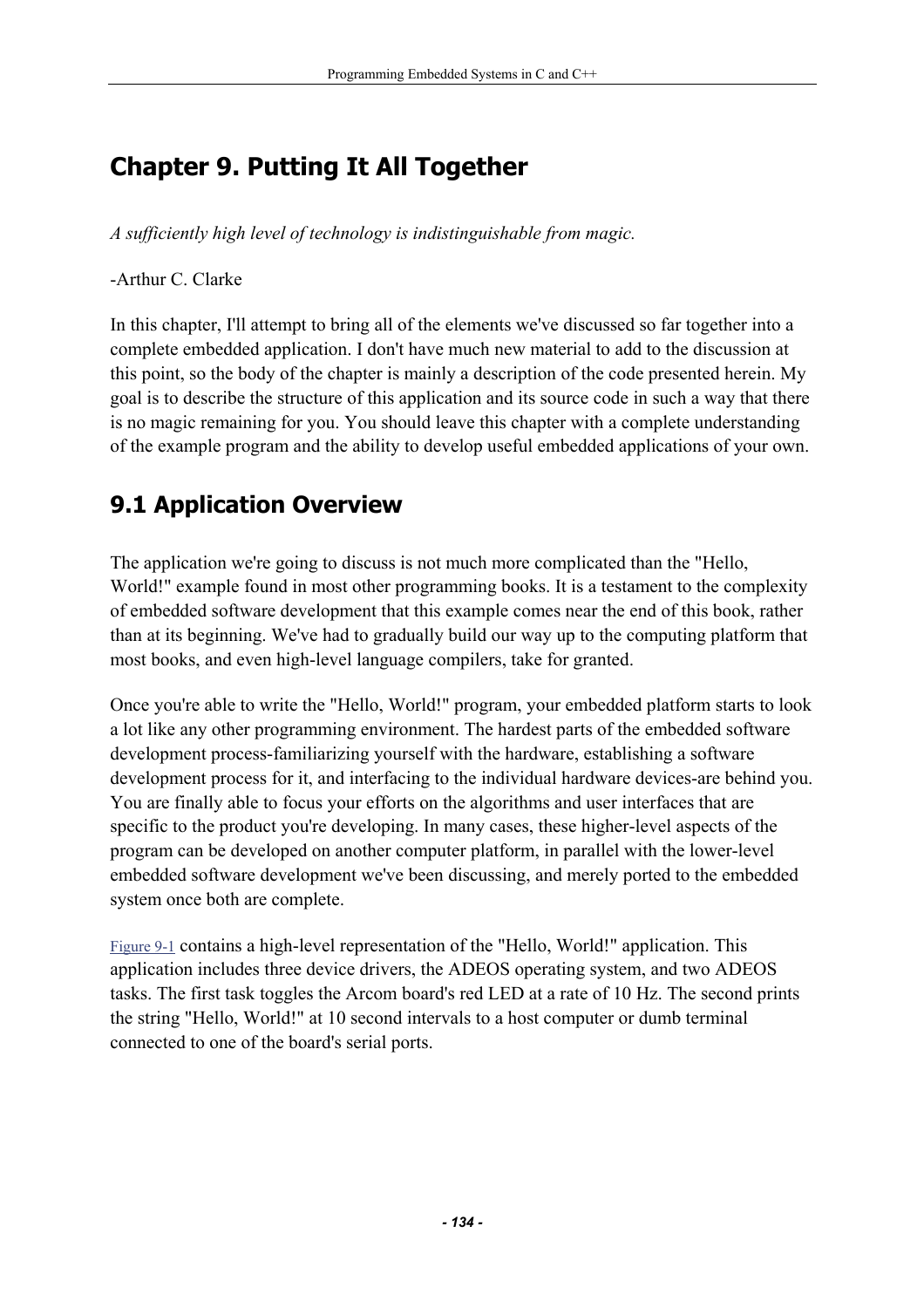

#### Figure 9-1. The "Hello, World!" application

In addition to the two tasks, there are three device drivers shown in the figure. These control the Arcom board's LEDs, timers, and serial ports, respectively. Although it is customary to draw device drivers below the operating system, I chose to place these three on the same level as the operating system to emphasize that they actually depend more on ADEOS than it does on them. In fact, the embedded operating system doesn't even know (or care) that these drivers are present in the system. This is a common feature of the device drivers and other hardware-specific software in an embedded system.

The implementation of *main* is shown below. This code simply creates the two tasks and starts the operating system's scheduler. At such a high level the code should speak for itself. In fact, we've already discussed a similar code listing in the previous chapter.

```
#include "adeos.h"
void flashRed(void);
void helloWorld(void);
/*
* Create the two tasks.
\star /
Task taskA(flashRed, 150, 512);
Task taskB(helloWorld, 200, 512);
* Function:
           main()* Description: This function is responsible for starting the ADEOS
\starscheduler only.
* Notes:
            This function will never return!
* Returns:
```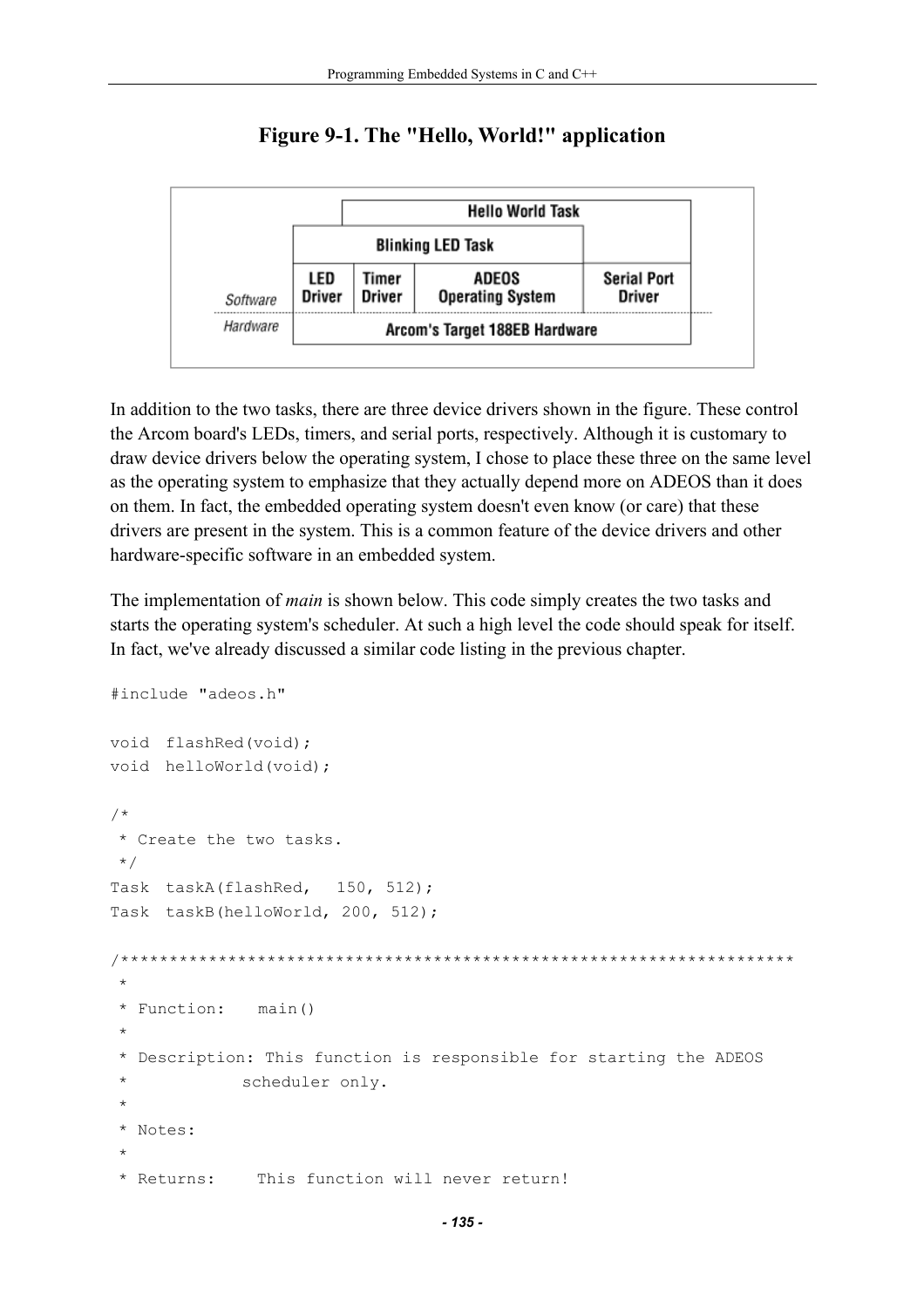```
\starvoid
main (void)
\{os.start();
  // This point will never be reached.
  /* main() */\lambda
```
#### 9.2 Flashing the LED

As I said earlier, one of two things this application does is blink the red LED. This is done by the code shown below. Here the function *flashRed* is executed as a task. However, ignoring that and the new function name, this is almost exactly the same Blinking LED function we studied in Chapter 7. The only differences at this level are the new frequency (10 Hz) and LED color  $(\text{red})$ .

```
#include "led.h"
#include "timer.h"
* Function:
           flashRed()
* Description: Blink the red LED ten times a second.
\starThis outer loop is hardware-independent. However, it
* Notes:
          calls the hardware-dependent function toggleLed().
* Returns:
           This routine contains an infinite loop.
void
flashRed(void)
\left\{ \right.Timer timer;
  timer.start(50, Periodic); // Start a periodic 50ms timer.
  while (1)
```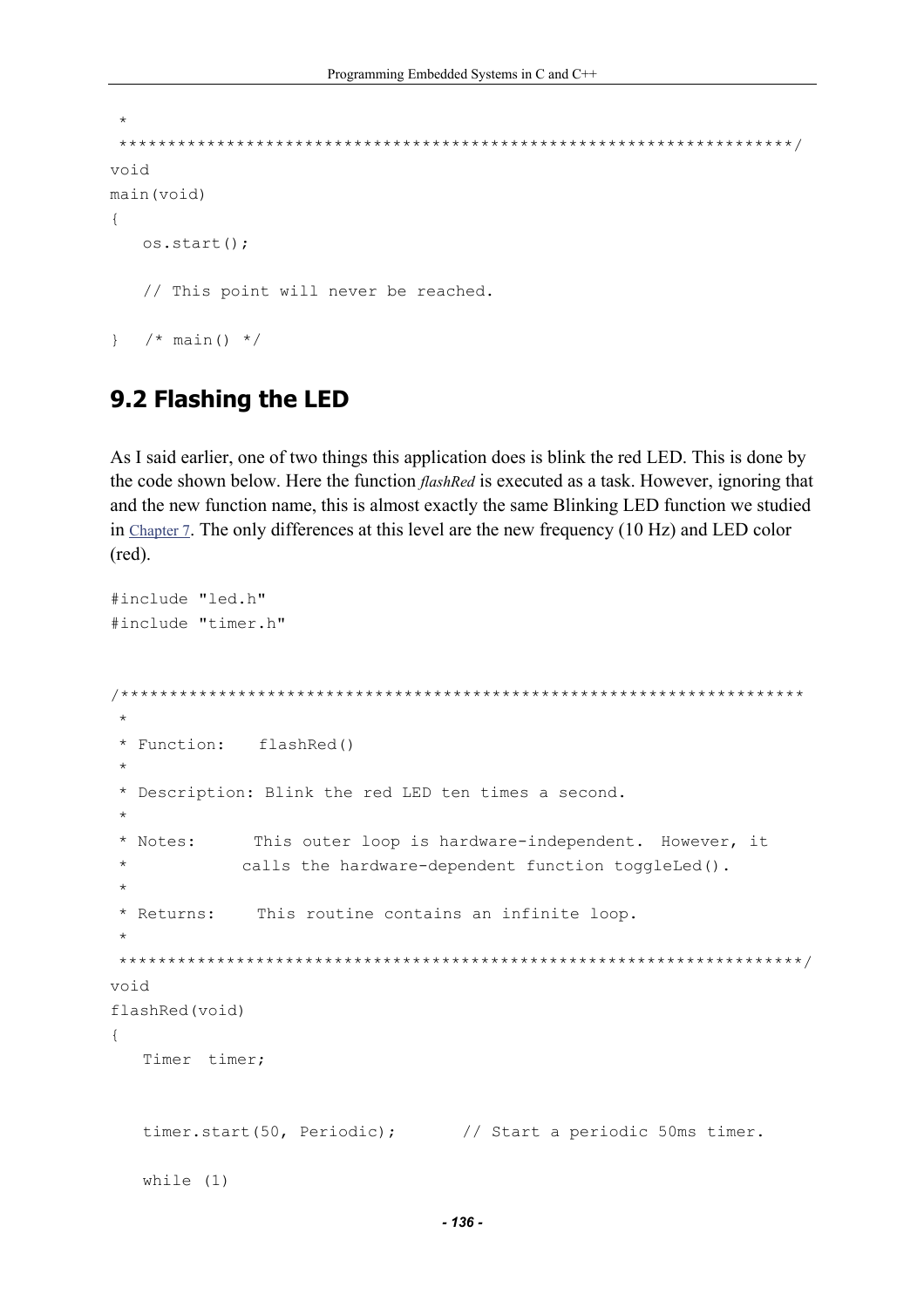```
\{toggleLed(LED RED);
                                // Toggle the red LED.
                                // Wait for the timer to expire.
   timer. waitfor();
\}
```

```
\lambda/* flashRed() */
```
The most significant changes to the Blinking LED program are not visible in this code. These are changes made to the *toggleLed* function and the Timer class to make them compatible with a multitasking environment. The *toggleLed* function is what I am now calling the LED driver. Once you start thinking about it this way, it might make sense to consider rewriting the driver as a  $C++$  class and add new methods to *set* and *clear* an LED explicitly. However, it is sufficient to leave our implementation as it was in Chapter 7 and simply use a mutex to protect the P2LTCH register from simultaneous access by more than one task.<sup>III</sup>

[1] There is a race condition within the earlier toggleLed functions. To see it, look back at the code and imagine that two tasks are sharing the LEDs and that the first task has just called that function to toggle the red LED. Inside toggleLed, the state of both LEDs is read and stored in a processor register when, all of the sudden, the first task is preempted by the second. Now the second task causes the state of both LEDs to be read once more and stored in another processor register, modified to change the state of the green LED, and the result written out to the P2LTCH register. When the interrupted task is restarted, it already has a copy of the LED state, but this copy is no longer accurate! After making its change to the red LED and writing the new state out to the P2LTCH register, the second task's change will be undone. Adding a mutex eliminates this potential.

#### Here is the modified code:

#include "i8018xEB.h" #include "adeos.h"

```
static Mutex gLedMutex;
```

```
toggleLed()
\starFunction:
* Description: Toggle the state of one or both LEDs.
\starNotes:
         This version is ready for multitasking.
         None defined.
* Returns:
void
toggleLed (unsigned char ledMask)
\left\{ \right.
```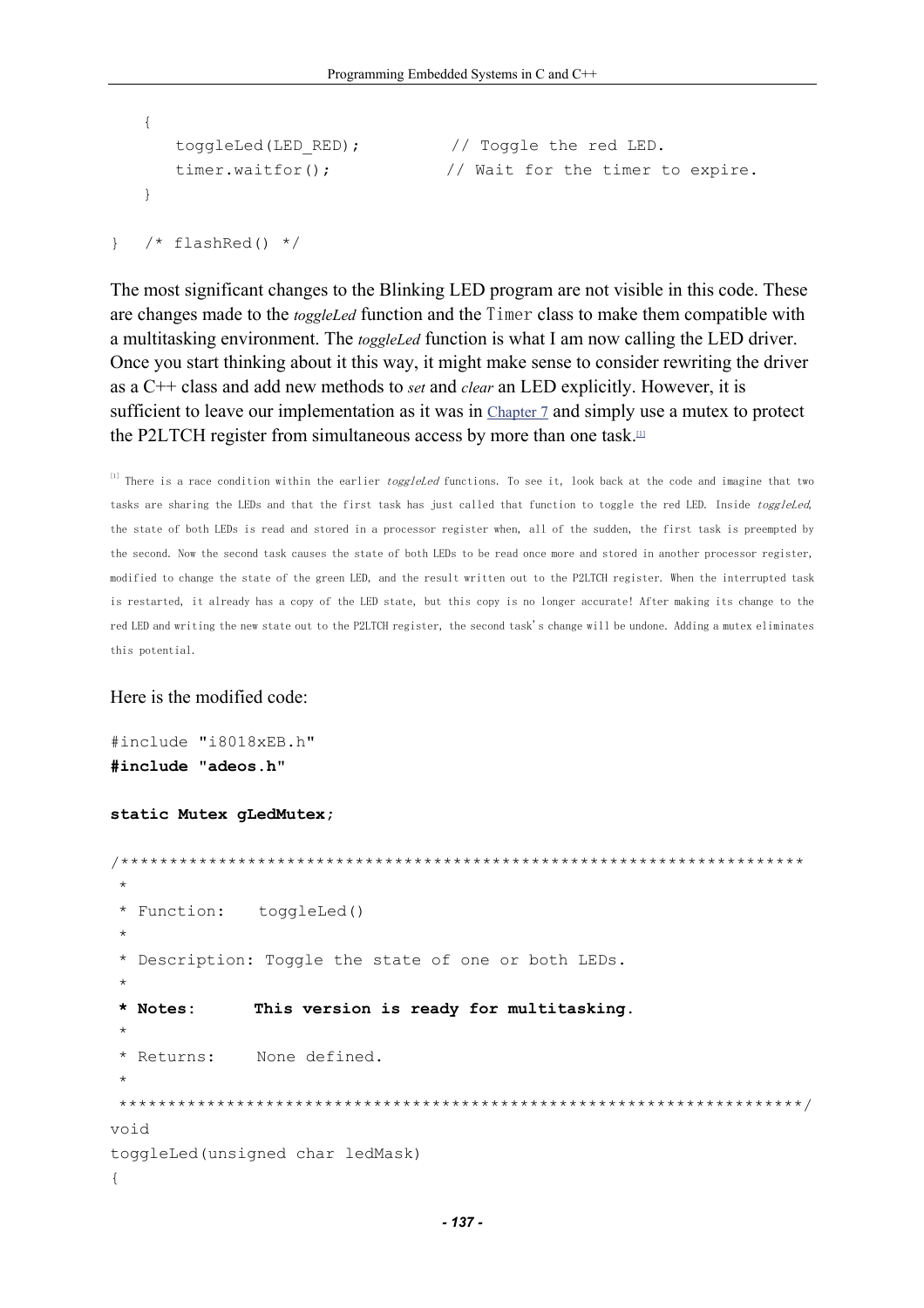```
 gLedMutex.take();
 // Read P2LTCH, modify its value, and write the result. 
 // 
 gProcessor.pPCB->ioPort[1].latch ^= ledMask; 
 gLedMutex.release();
```
 $}$  /\* toggleLed() \*/

A similar change must be made to the timer driver from Chapter 7 before it can be used in a multitasking environment. However, in this case there is no race condition.[2] Rather, we need to use a mutex to eliminate the polling in the *waitfor* method. By associating a mutex with each software timer, we can put any task that is waiting for a timer to sleep and, thereby, free up the processor for the execution of lower-priority ready tasks. When the awaited timer expires, the sleeping task will be reawakened by the operating system.

 $[2]$  Recall that the timer hardware is initialized only once-during the first constructor invocation-and thereafter, the timer-specific registers are only read and written by one function: the interrupt service routine.

Toward this end, a pointer to a mutex object, called pMutex, will be added to the class definition:

```
class Timer 
{ 
    public: 
        Timer(); 
       ~Timer(); 
        int start(unsigned int nMilliseconds, TimerType = OneShot); 
        int waitfor(); 
       void cancel(); 
       TimerState state; 
      TimerType type;
       unsigned int length;
       Mutex * pMutex;
       unsigned int count; 
       Timer * pNext;
    private:
```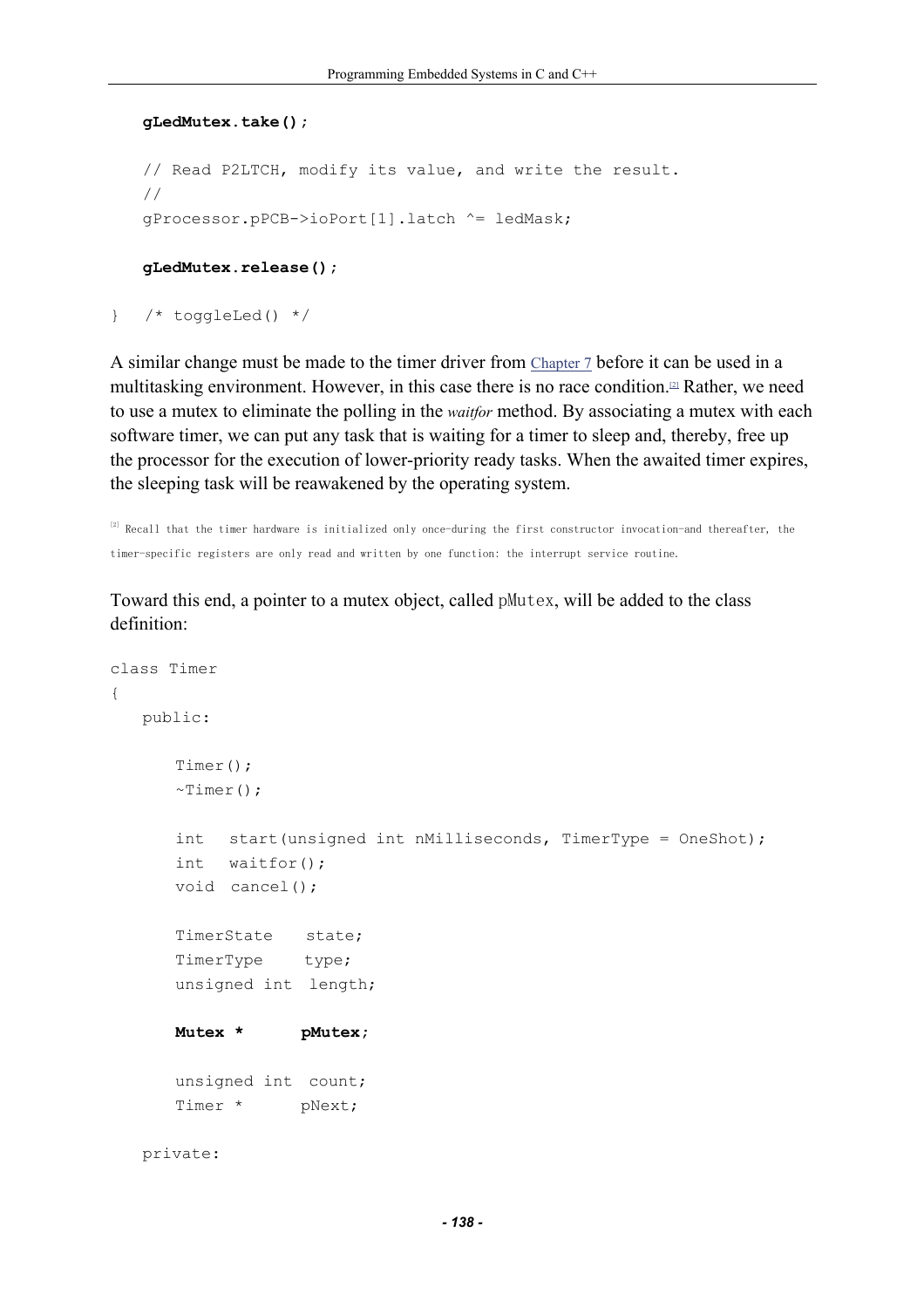```
static void interrupt Interrupt();
```
 $\}$ ;

This pointer is initialized each time a software timer is created by the constructor. And, thereafter, whenever a timer object is started, its mutex is taken as follows:

```
* Method: start()
* Description: Start a software timer, based on the tick from the
           underlying hardware timer.
\star* Notes:
            This version is ready for multitasking.
* Returns: 0 on success, -1 if the timer is already in use.
int
Timer::start(unsigned int nMilliseconds, TimerType timerType)
\{if (state != Idle)\left\{ \right.return (-1);
   \}\frac{1}{2}// Take the mutex. It will be released when the timer expires.
   \frac{1}{2}pMutes->take()\frac{1}{2}// Initialize the software timer.
   11state = Active;type = timerType;length = nMilliseconds / MS PER TICK;
   11// Add this timer to the active timer list.
   \frac{1}{2}timerList.insert(this);
   return (0);
```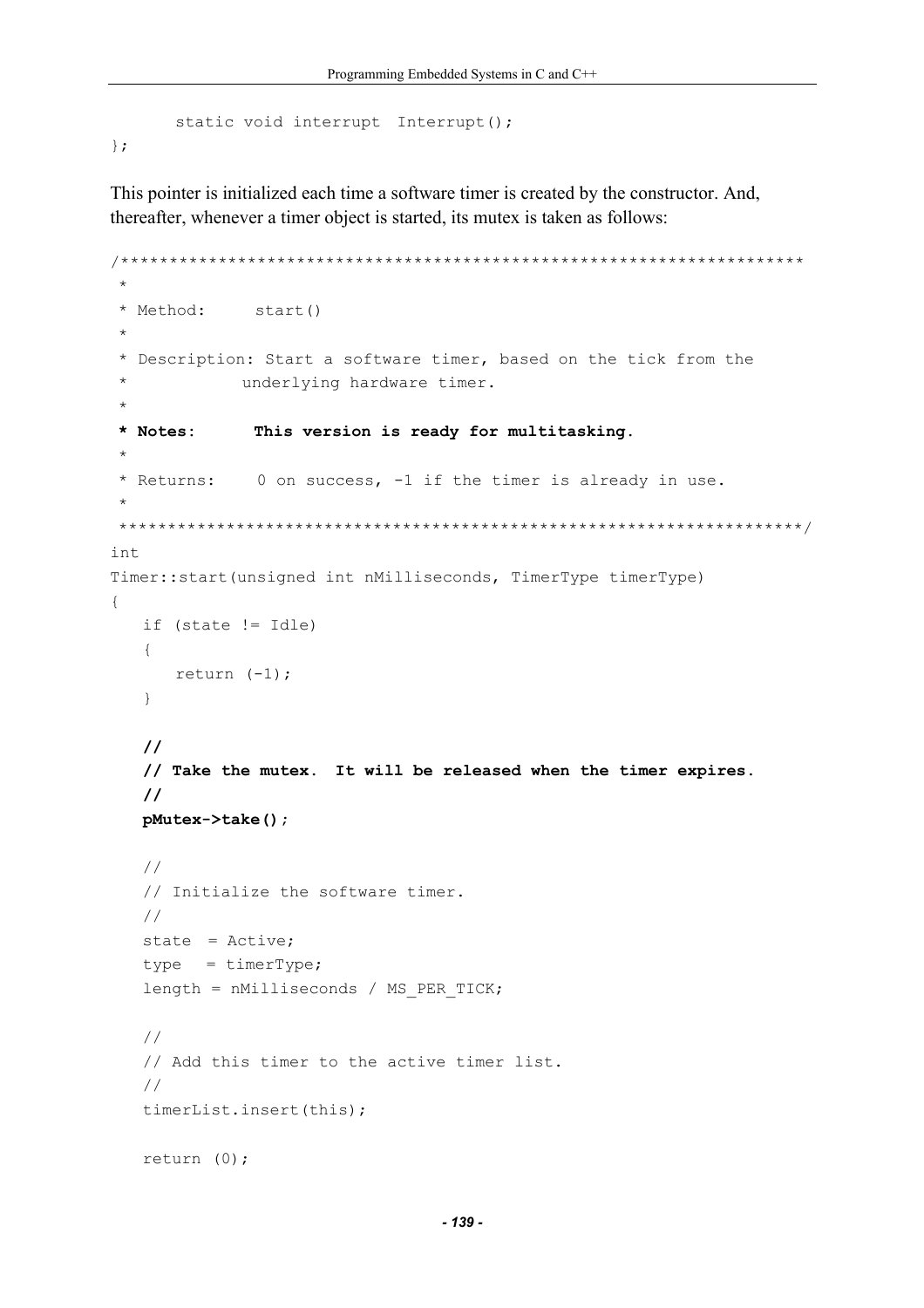$\}$  $/* start() */$ 

By taking the mutex when the timer is started, we guarantee that no task (not even the one that started this timer) will be able to take it again until the same mutex is released. And that won't happen until either the timer expires naturally (via the interrupt service routine) or the timer is canceled manually (via the *cancel* method). So the polling loop inside *waitfor* can be replaced with  $pMutex \rightarrow take()$ , as follows:

```
* Method:
              waitfor()* Description: Wait for the software timer to finish.
\starThis version is ready for multitasking.
* Notes:
               0 on success, -1 if the timer is not running.
* Returns:
int
Timer::waitfor()
\left\{ \right.if (state != Active)\left\{ \right.return (-1);
   \lambda\frac{1}{2}// Wait for the timer to expire.
   \frac{1}{2}pMutex->take();
   \frac{1}{2}// Restart or idle the timer, depending on its type.
   \frac{1}{2}if (type == Periodic)
   \left\{ \right.state = Active;timerList.insert(this);
   \lambdaelse
   \left\{ \right.pMutes \rightarrow release()state = Idle;\overline{\phantom{a}}
```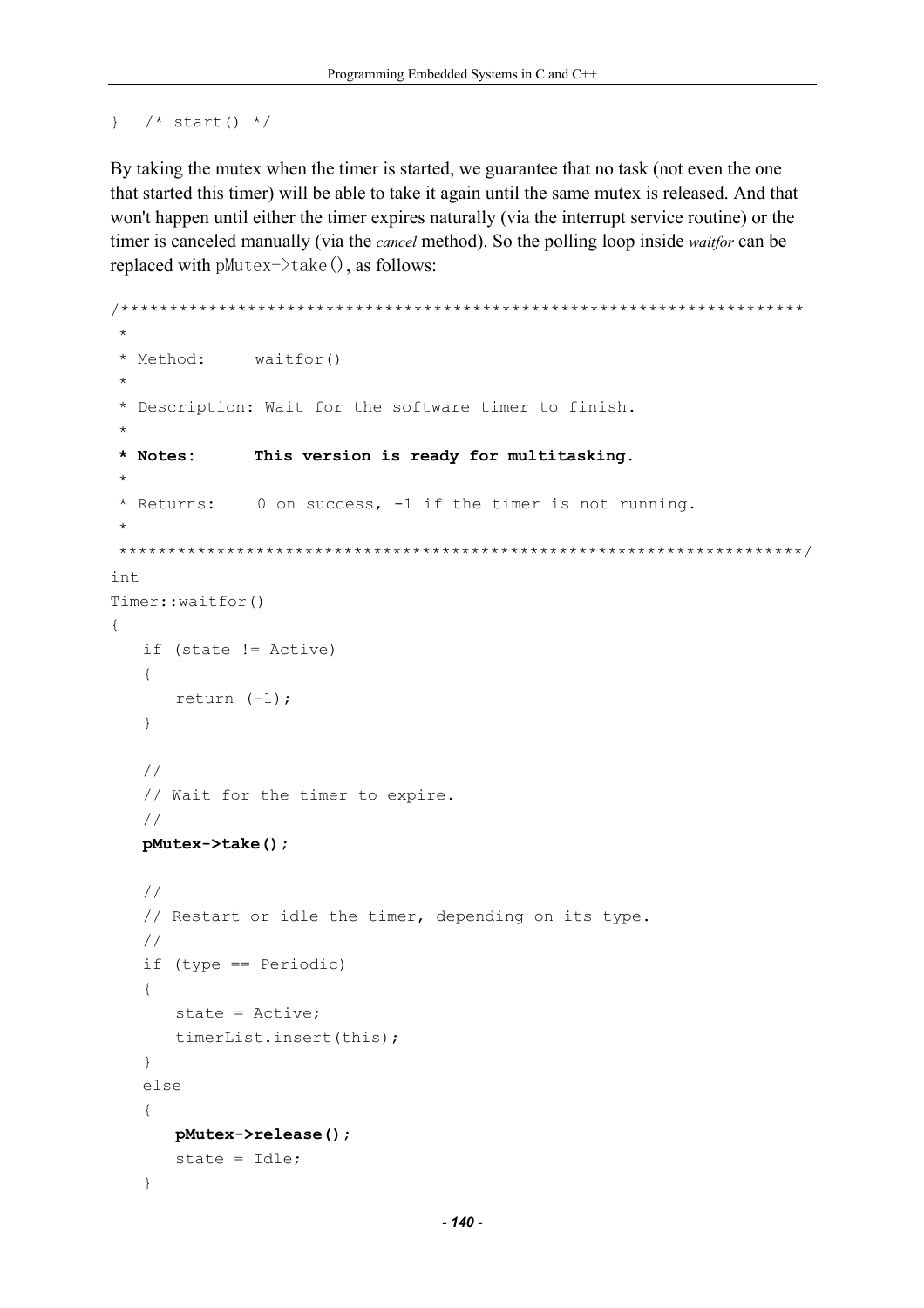```
return (0);
\left\{ \right./* waitfor() */
```
When the timer does eventually expire, the interrupt service routine will release the mutex and the calling task will awake inside *waitfor*. In the process of waking, the mutex will already be taken for the next run of the timer. The mutex need only be released if the timer is of type OneShot and, because of that, not automatically restarted.

### 9.3 Printing "Hello, World!"

The other part of our example application is a task that prints the text string "Hello, World!" to one of the serial ports at a regular interval. Again, the timer driver is used to create the periodicity. However, this task also depends on a serial port driver that we haven't seen before. The guts of the serial driver will be described in the final two sections of this chapter, but the task that uses it is shown here. The only thing you need to know about serial ports to understand this task is that a SerialPort is a  $C++$  class and that the *puts* method is used to print a string of characters from that port.

```
#include "timer.h"
#include "serial.h"
* Function:
           helloWorld()
* Description: Send a text message to the serial port periodically.
\star* Notes:
           This outer loop is hardware-independent.
           This routine contains an infinite loop.
* Returns:
void
helloWorld(void)
\left\{ \right.Timer
          timer;
  SerialPort serial(PORTA, 19200L);
  timer.start(10000, Periodic); // Start a periodic 10 s timer.
  while (1)
```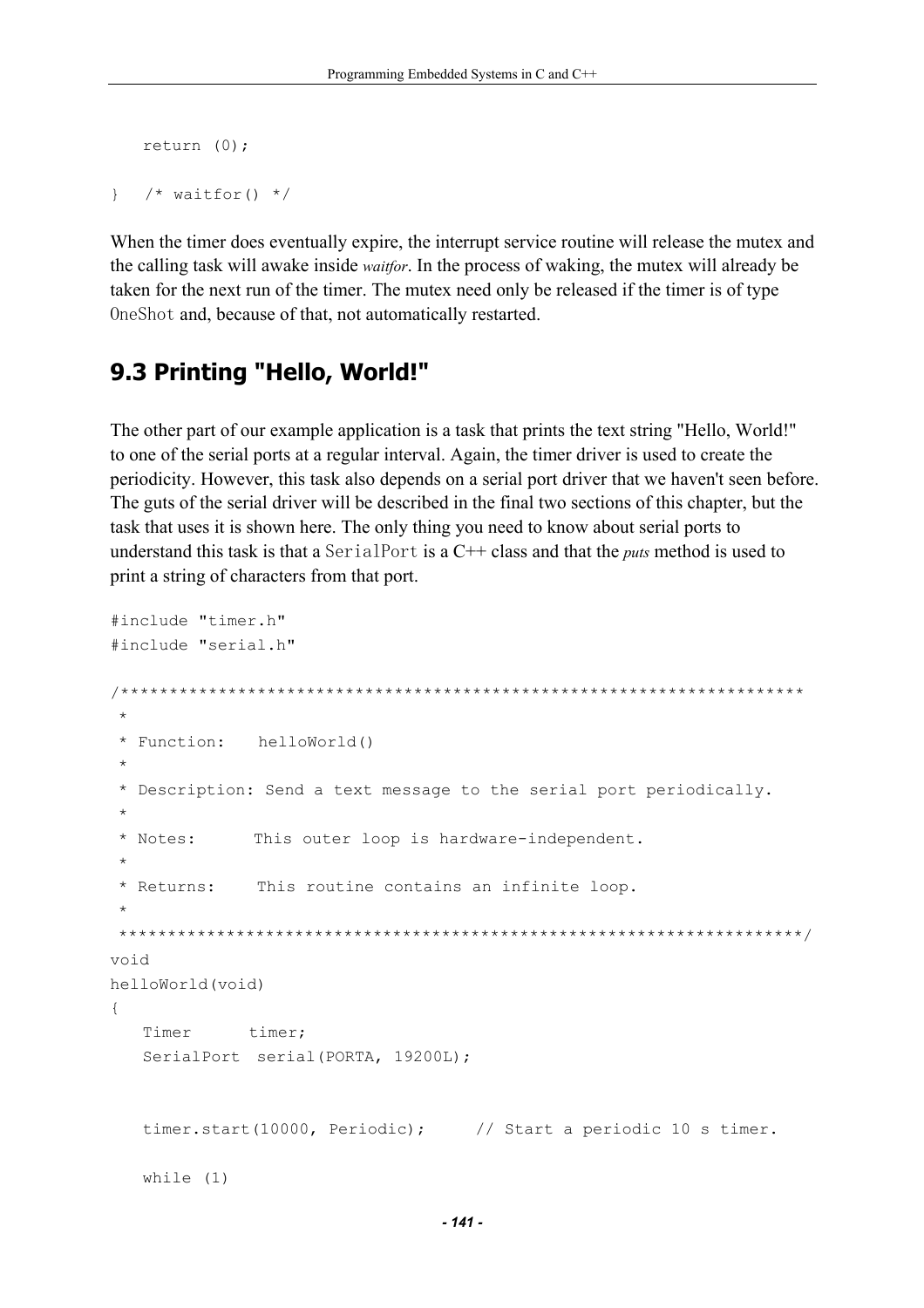```
 { 
      serial.puts("Hello, World!"); // Output a simple text message.
      timer.waitfor(); \frac{1}{2} // Wait for the timer to expire.
    } 
\} /* helloWorld() */
```
Though the periodicity has a different length, the general structure of this task is the same as that of the *flashRed* function. So, the only thing left for us to discuss is the makeup of the serial port driver. We'll start with a description of a generalized serial ports interface and then finish with the specifics of the serial controller found on the Arcom board.

## **9.4 Working with Serial Ports**

At the application level, a serial port is simply a bidirectional data channel. This channel is usually terminated on each end with a hardware device called a serial communications controller (SCC). Each serial port within the SCC-there are usually at least two serial ports per controller-is connected to the embedded processor on one side and to a cable (or the connector for one) on the other side. At the other end of that cable there is usually a host computer (or some other embedded system) that has an internal serial communications controller of its own.

Of course, the actual purpose of the serial port is application-dependent. But the general idea is this: to communicate streams of data between two intelligent systems or between one such device (the target) and a human operator. Typically, the smallest unit of data that can be sent or received over a serial port is an 8-bit character. So streams of binary data need to be reorganized into bytes before transmission. This restriction is similar to that of C's *stdio* library, so it makes sense to borrow some programming conventions from that interface.

In order to support serial communications and emulate a *stdio*-style interface, I've defined the SerialPort class as it is shown below. This class abstracts the application's use of the serial port as bidirectional data channel and makes the interface as similar as possible to what we've all seen before. In addition to the constructor and destructor, the class includes four methods-*putchar*, [3] *puts*, *getchar*, and *gets* -for sending characters and strings of characters and receiving the same. These routines are defined exactly as they would be in any ANSI C*-*compliant version of the header file *stdio.h*.

<sup>[3]</sup> You might be wondering why this method accepts an integer argument rather than a character. After all, we're sending 8-bit characters over the serial port, right? Well, don't ask me. I'm just trying to be consistent with the ANSI C library standard and wondering the very same thing myself.

#### Here's the actual class definition:

```
#include "circbuf.h"
```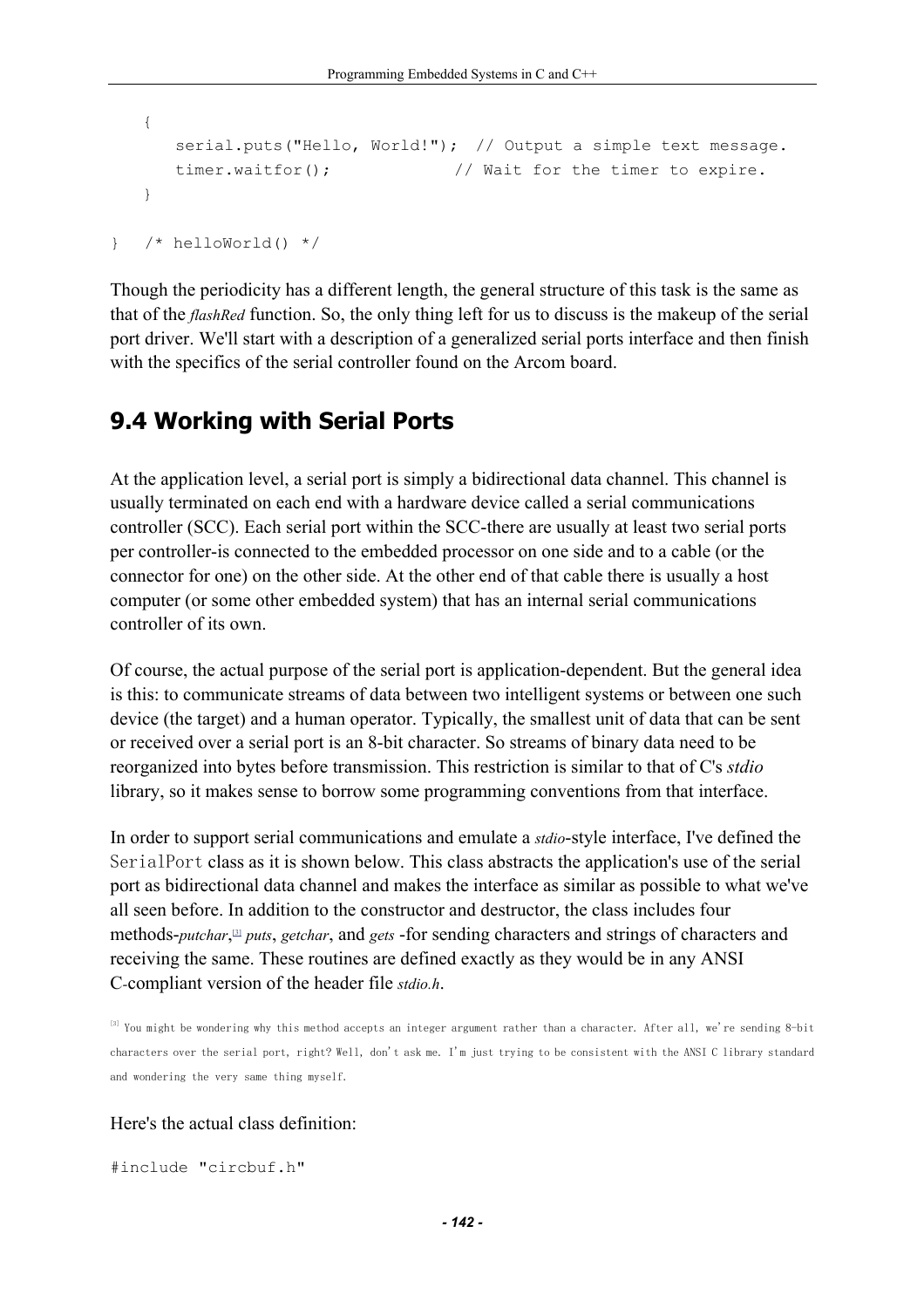```
#define PORTA 0 
#define PORTB 1 
class SerialPort 
{ 
    public: 
      SerialPort(int port,
               unsigned long baudRate = 19200L, 
              unsigned int txQueueSize = 64, // Transmit Buffer Size
              unsigned int rxOueueSize = 64); // Receive Buffer Size
       ~SerialPort(); 
       int putchar(int c); 
       int puts(const char *s); 
       int getchar(); 
      char * gets (char *s);
   private: 
       int channel; 
      CircBuf * pTxQueue; // Transmit Buffer
      CircBuf * pRxQueue; // Receive Buffer
};
```
Note the private data members channel, pTxQueue, and pRxQueue. These are initialized within the constructor and used to interface to the hardware-specific part of the serial driver described in the next section. I'll have more to say about this interface shortly, but for now just be aware that the SerialPort class does not contain any code that is specific to a particular Serial Controller. All of that is hidden inside the SCC class that it references.

Let's take a look at the *SerialPort* constructor. This routine is responsible for initializing the three private data members and configuring the requested data channel within the SCC hardware:

```
#include "scc.h" 
static SCC scc; 
/********************************************************************** 
 * 
  * Method: SerialPort()
```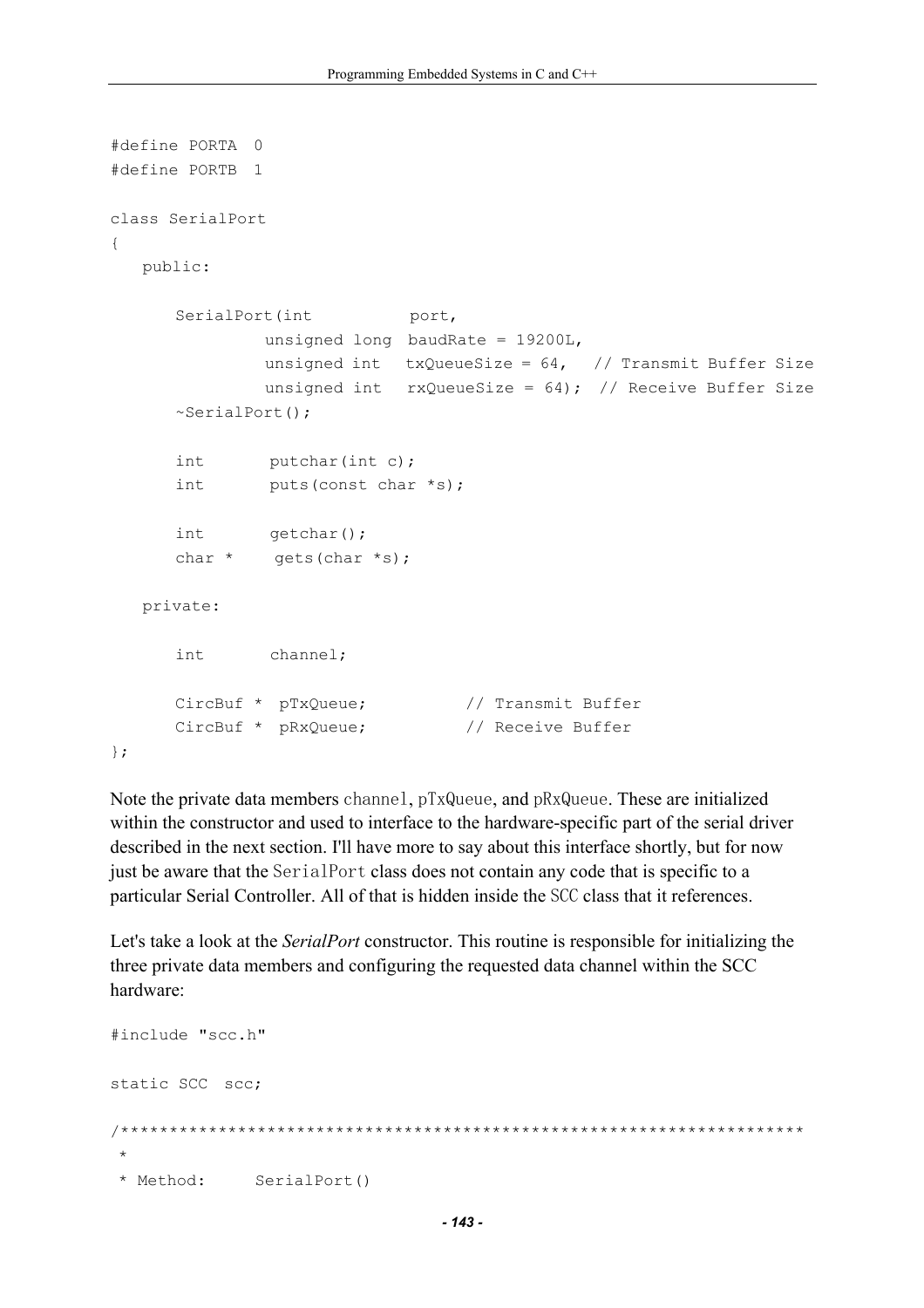\*

```
 * Description: Default constructor for the serial port class. 
 * 
  * Notes: 
 * 
  * Returns: None defined. 
 * 
  **********************************************************************/ 
SerialPort::SerialPort(int port,
                     unsigned long baudRate, 
                     unsigned int txQueueSize, 
                     unsigned int rxQueueSize) 
{ 
    // 
    // Initialize the logical device. 
    // 
    switch (port) 
    { 
      case PORTA: 
       channel = 0; break; 
      case PORTB: 
       channel = 1;
        break; 
      default: 
       channel = -1;
        break; 
    } 
    // 
    // Create input and output FIFOs. 
    // 
    pTxQueue = new CircBuf(txQueueSize); 
    pRxQueue = new CircBuf(rxQueueSize); 
    // 
    // Initialize the hardware device. 
    // 
    scc.reset(channel); 
   scc.init(channel, baudRate, pTxQueue, pRxQueue);
} /* SerialPort() */
```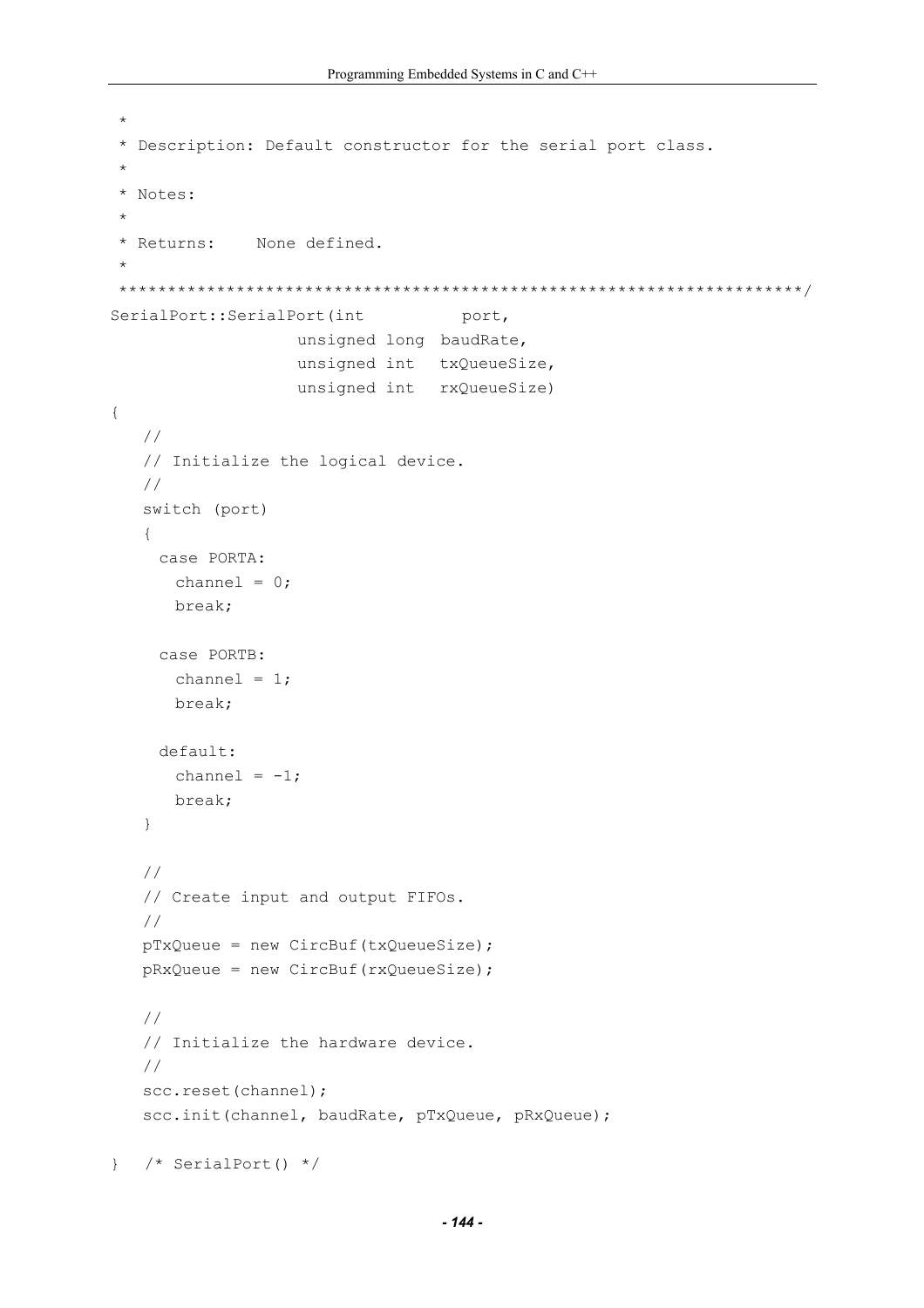Once a SerialPort object has been created, the aforementioned methods for sending and receiving data can be used. For example, in the *helloWorld* function shown earlier, puts("Hello, World!") is the statement that sends the text string to serial port A (a.k.a. SCC channel 0). The data is sent over the serial channel at a rate of 19,200 bits per second, as selected by the baudRate parameter to the *SerialPort* constructor.

The send and receive methods rely on the circular buffers pointed to by pTxQueue and pRxQueue, respectively. pTxQueue is a transmit buffer that provides overflow memory in case the rate at which characters are sent by the application exceeds the baud rate of the channel. This usually happens in short spurts, so it is expected that the transmit buffer won't usually fill up all the way. Similarly, the receive buffer, pRxQueue, provides overflow memory for bytes that have been received at the serial port but not yet read by the application. By default, the above constructor creates each of these as 64-byte buffers. However, these sizes can be set to smaller or larger values, depending on the needs of your application, simply by overriding the default arguments to the constructor.

The implementations of the send methods *putchar* and *puts* are shown below. In *putchar* we start by checking if the transmit buffer is already full. If so, we return an error indication to the caller, so he will know that the character was not sent. Otherwise, we add the new character to the transmit buffer, ensure that the SCC transmit engine is running, and return success. The *puts* method makes a series of calls to *putchar*, one for each character in the string and then adds a newline character at the end.

```
/********************************************************************** 
 * 
  * Method: putchar() 
 * 
  * Description: Write one character to the serial port. 
 * 
  * Notes: 
 * 
  * Returns: The transmitted character is returned on success. 
  * -1 is returned in the case of an error. 
 * 
  **********************************************************************/ 
int 
SerialPort::putchar(int c) 
{ 
    if (pTxQueue->isFull()) 
    { 
      return (-1);
    } 
    // 
    // Add the character to the transmit FIFO.
```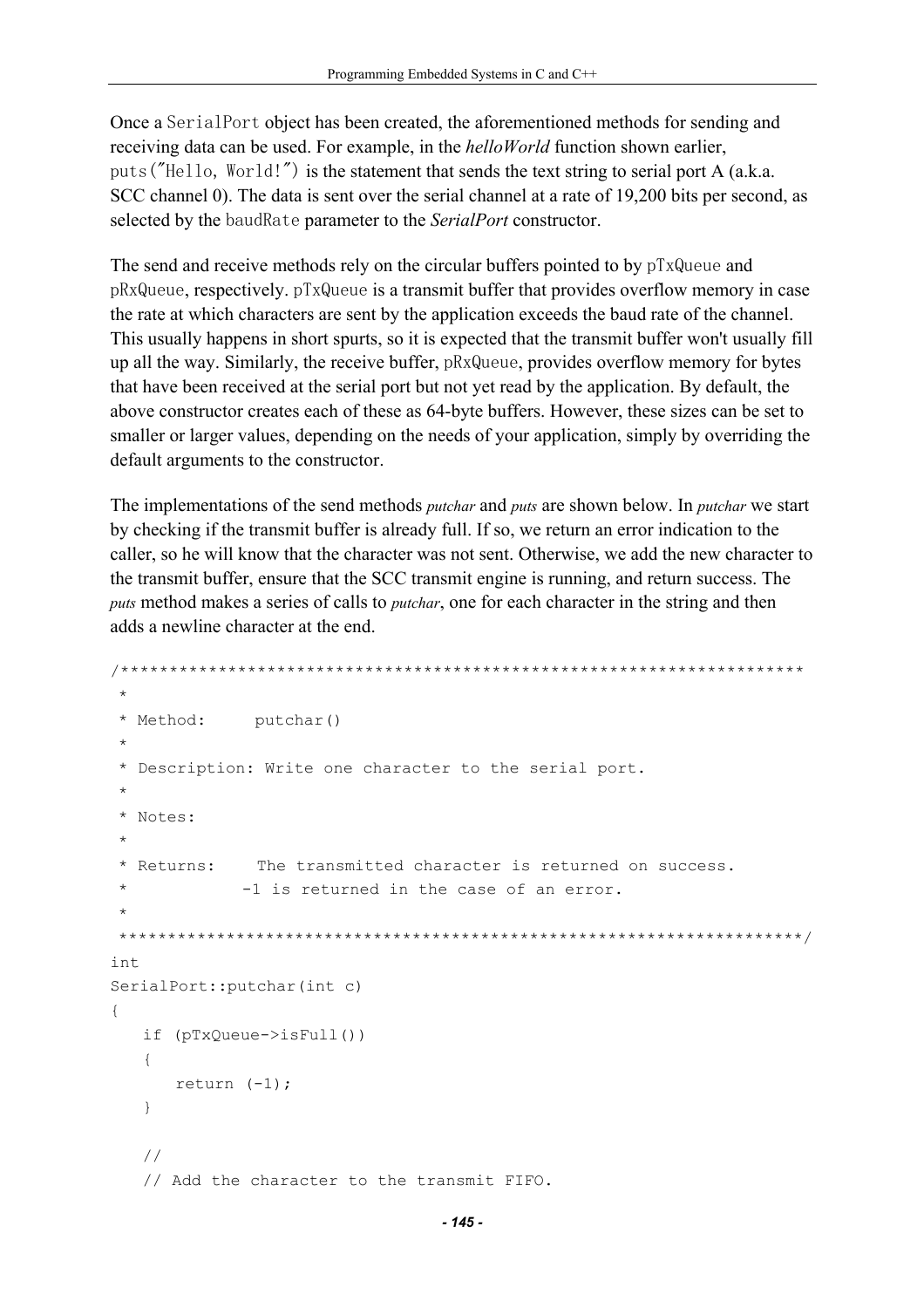```
 // 
    pTxQueue->add((char) c); 
    // 
    // Start the transmit engine (if it's stalled). 
    // 
    scc.txStart(channel); 
    return (c); 
} /* putchar() */
/********************************************************************** 
 * 
  * Method: puts() 
 * 
  * Description: Copies the null-terminated string s to the serial 
  * port and appends a newline character. 
 * 
  * Notes: In rare cases, this function may return success though 
  * the newline was not actually sent. 
 * 
  * Returns: The number of characters transmitted successfully. 
  * Otherwise, -1 is returned to indicate error. 
 * 
 **********************************************************************/ 
int 
SerialPort::puts(const char * s) 
{ 
    const char * p; 
    // 
    // Send each character of the string. 
    // 
   for (p = s; *p != '\\0'; p++) { 
       if (putchar(*p) < 0) break; 
    } 
    // 
    // Add a newline character. 
    //
```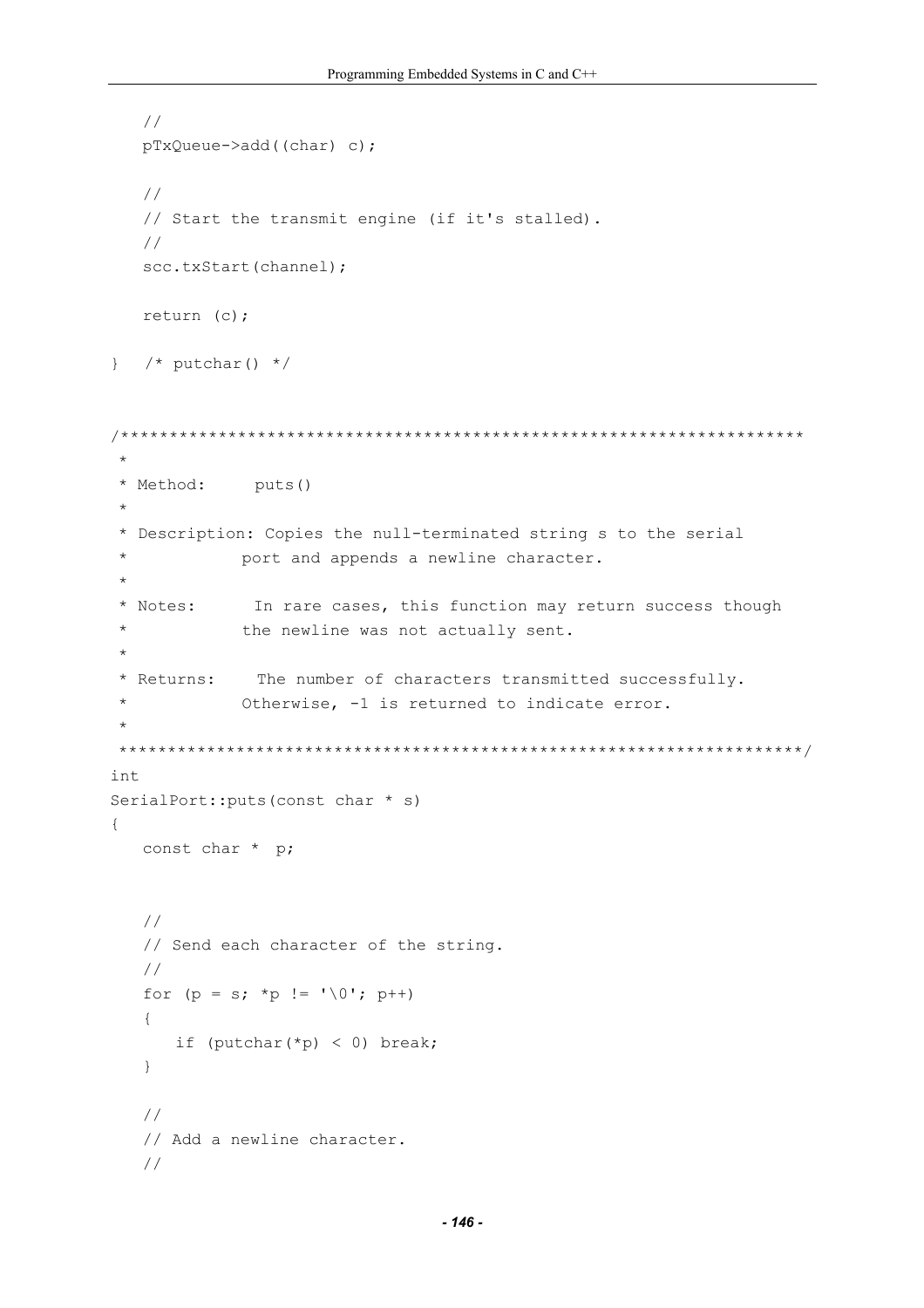```
 putchar('\n'); 
   return ((p - s) + 1);
} /* puts() */
```
The receive method *getchar* is similar to *putchar*. It starts by checking if the receive buffer is empty. If so, an error code is returned. Otherwise, one byte of data is removed from the receive buffer and returned to the caller. The *gets* method calls *getchar* repeatedly until either a newline character is found or there is no more data available at the serial port. It then returns whatever string was found up to that point. The code for both of these methods follows:

```
/********************************************************************** 
  * 
 * Method: getchar() 
 * 
  * Description: Read one character from the serial port. 
 * 
 * Notes: 
 * 
  * Returns: The next character found on this input stream. 
              -1 is returned in the case of an error.
  * 
 **********************************************************************/ 
int 
SerialPort::getchar(void) 
{ 
    int c; 
    if (pRxQueue->isEmpty()) 
    { 
       return (-1); // There is no input data available.
    } 
    int rxStalled = pRxQueue->isFull(); 
    // 
    // Read the next byte out of the receive FIFO. 
    // 
   c = pRxQueue->remove();
    // 
    // If the receive engine is stalled, restart it. 
    //
```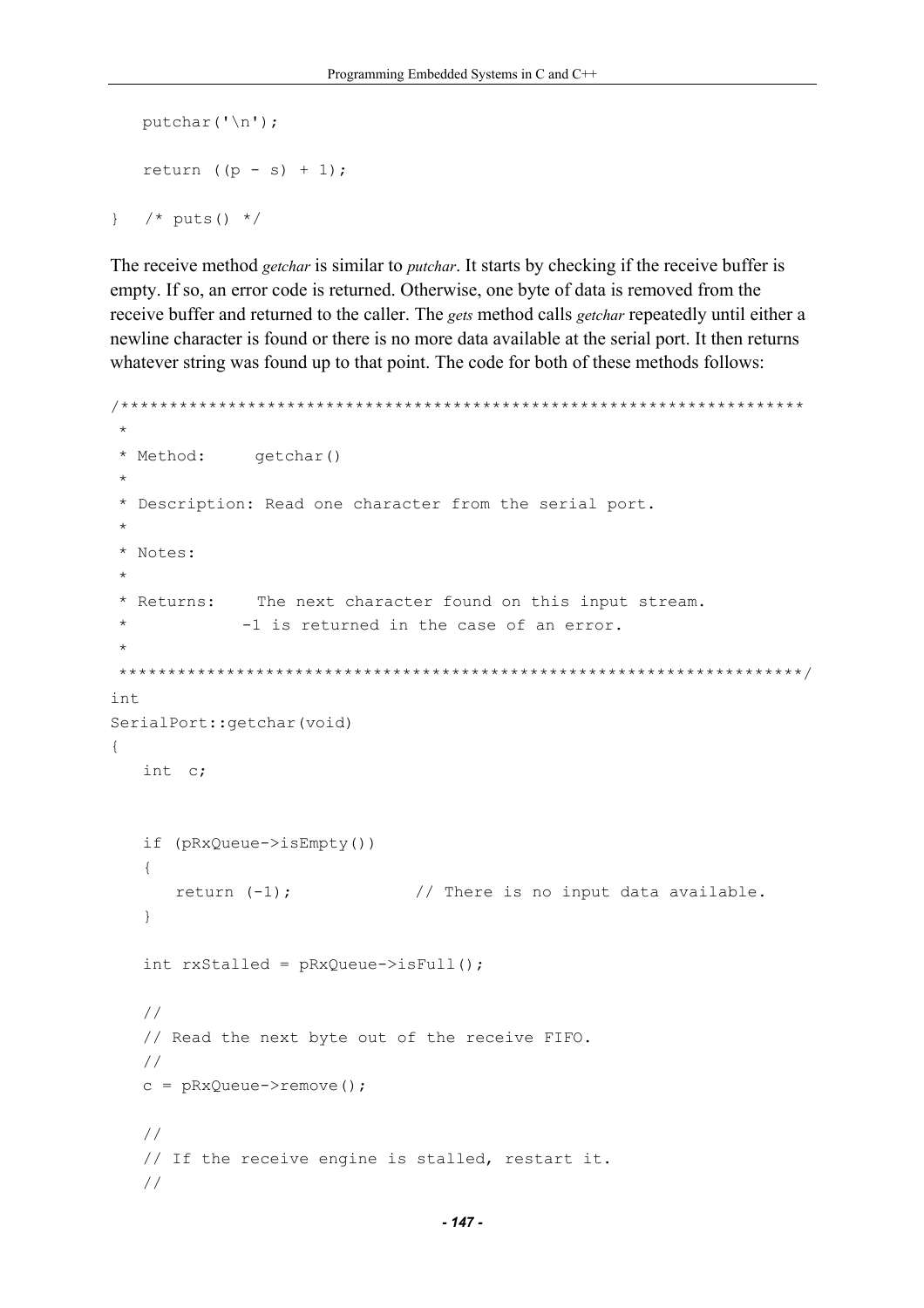```
 if (rxStalled) 
    { 
       scc.rxStart(channel); 
    } 
    return (c); 
\} /* getchar() */
/********************************************************************** 
 * 
 * Method: gets() 
 * 
 * Description: Collects a string of characters terminated by a new- 
             line character from the serial port and places it in s.
  * The newline character is replaced by a null character. 
 * 
 * Notes: The caller is responsible for allocating adequate space 
             for the string.
  * 
 * Warnings: This function does not block waiting for a newline. 
             If a complete string is not found, it will return
  * whatever is available in the receive queue. 
 * 
 * Returns: A pointer to the string. 
             Otherwise, NULL is returned to indicate an error.
 * 
 **********************************************************************/ 
char * 
SerialPort::gets(char * s) 
{ 
    char * p; 
    int c; 
    // 
    // Read characters until a newline is found or no more data. 
    // 
   for (p = s; (c = getchar()) != ' \n\times c >= 0; p++) { 
      *_{p} = c; }
```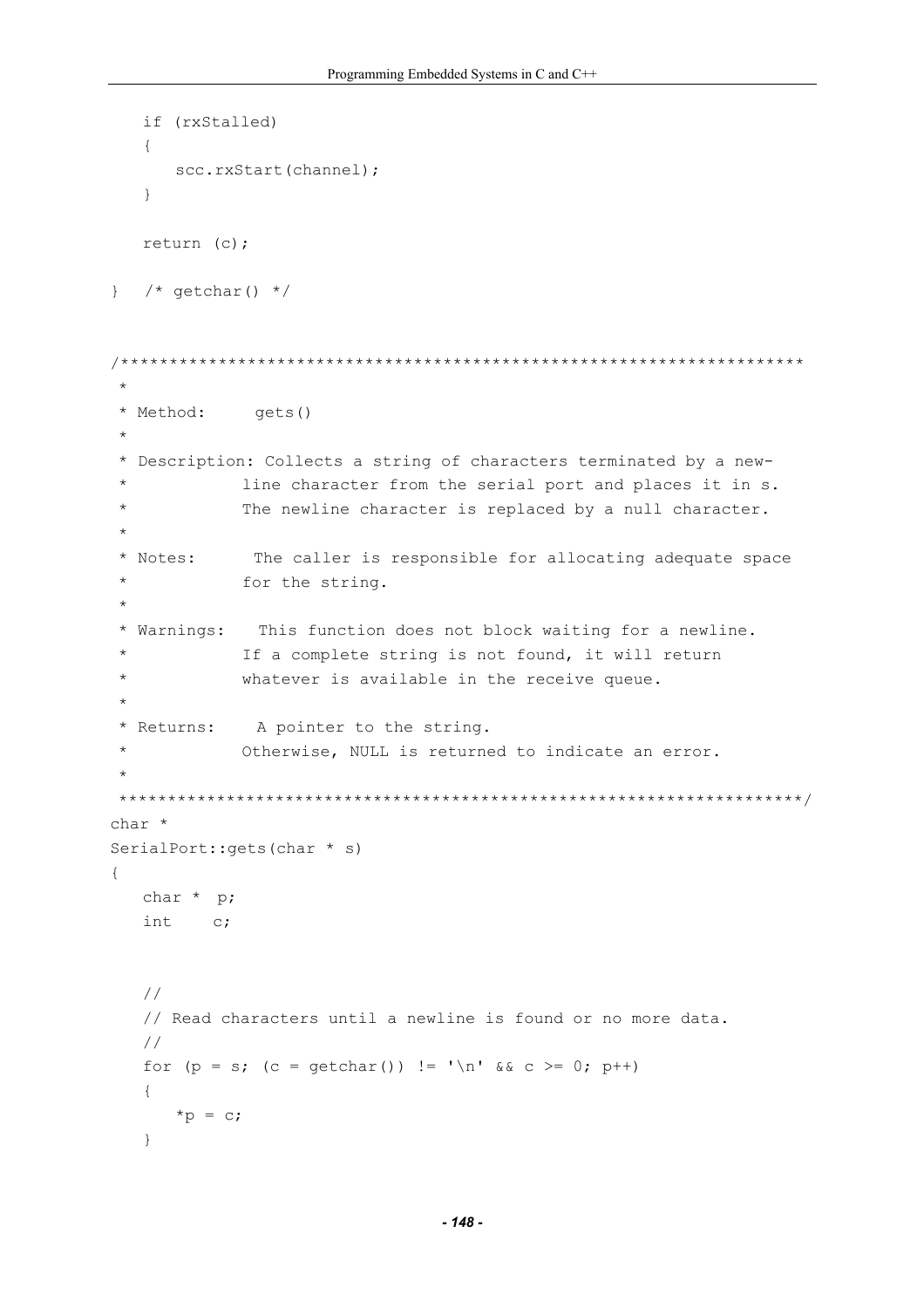```
 // 
     // Terminate the string. 
     // 
    *_{p} = ' \setminus 0';
     return (s); 
} /* qets() */
```
## **9.5 The Zilog 85230 Serial Controller**

The two serial ports on the Arcom board are part of the same Zilog 85230 Serial Communications Controller. This particular chip is, unfortunately, rather complicated to configure and use. So, rather than fill up the SerialPort class shown earlier with device-specific code, I decided to divide the serial driver into two parts. The upper layer is the class we have just discussed. This upper layer will work with any two-channel SCC that provides byte-oriented transmit and receive interfaces and configurable baud rates. All that is necessary is to implement a device-specific SCC class (the lower layer described next) that has the same *reset*, *init*, *txStart*, and *rxStart* interfaces as those called from the SerialPort class.

In fact, one of the reasons the Zilog 85230 SCC device is so difficult to configure and use is that it has many more options than are really necessary for this simple application. The chip is capable of sending not only bytes but also characters that have any number of bits up to 8. And in addition to being able to select the baud rate, it is also possible to configure many other features of one or both channels and to support a variety of other communication protocols.

Here's how the SCC class is actually defined:

```
#include "circbuf.h" 
class SCC 
{ 
    public: 
       SCC();
       void reset(int channel);
        void init(int channel, unsigned long baudRate, 
                  CircBuf * pTxQueue, CircBuf * pRxQueue); 
        void txStart(int channel); 
       void rxStart(int channel);
```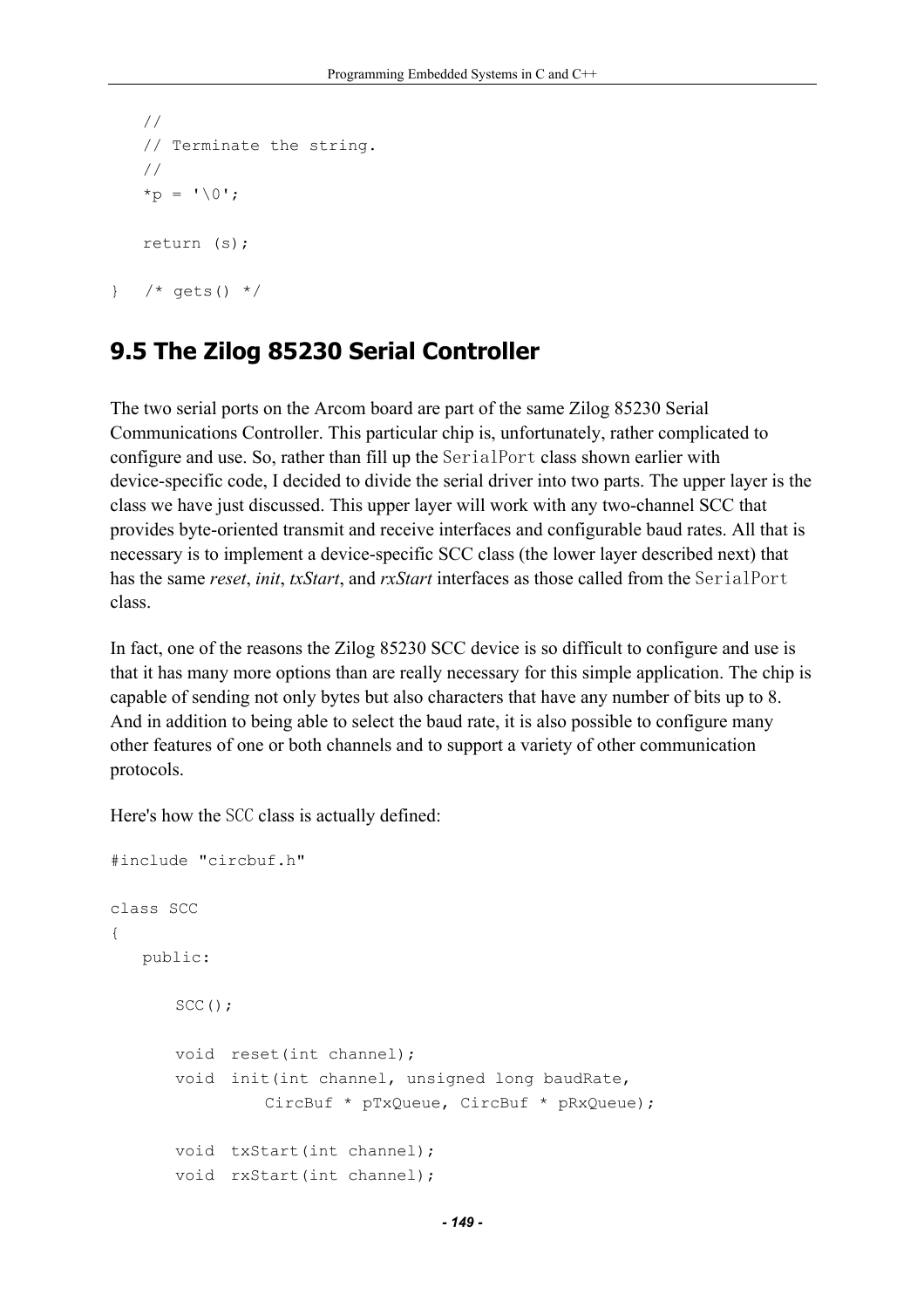```
 private: 
       static void interrupt Interrupt (void);
};
```
Notice that this class also depends upon the CircBuf class. The pTxQueue and pRxQueue arguments to the *init* method are used to establish the input and output buffers for that channel. This makes it possible to link a logical SerialPort object with one of the physical channels within the SCC device. The reason for defining the *init* method separately from the constructor is that most SCC chips control two or more serial channels. The constructor resets them both the first time it is called. Then, *init* is called to set the baud rate and other parameters for a particular channel.

Everything else about the SCC class is an internal feature that is specific to the Zilog 85230 device. For that reason, I have decided not to list or explain this rather long and complex module within the book. Suffice it to say that the code consists of macros for reading and writing the registers of the device, an interrupt service routine to handle receive and transmit interrupts, and methods for restarting the receive and transmit processes if they have previously stalled while waiting for more data. Interested readers will find the actual code in the file *scc.cpp*.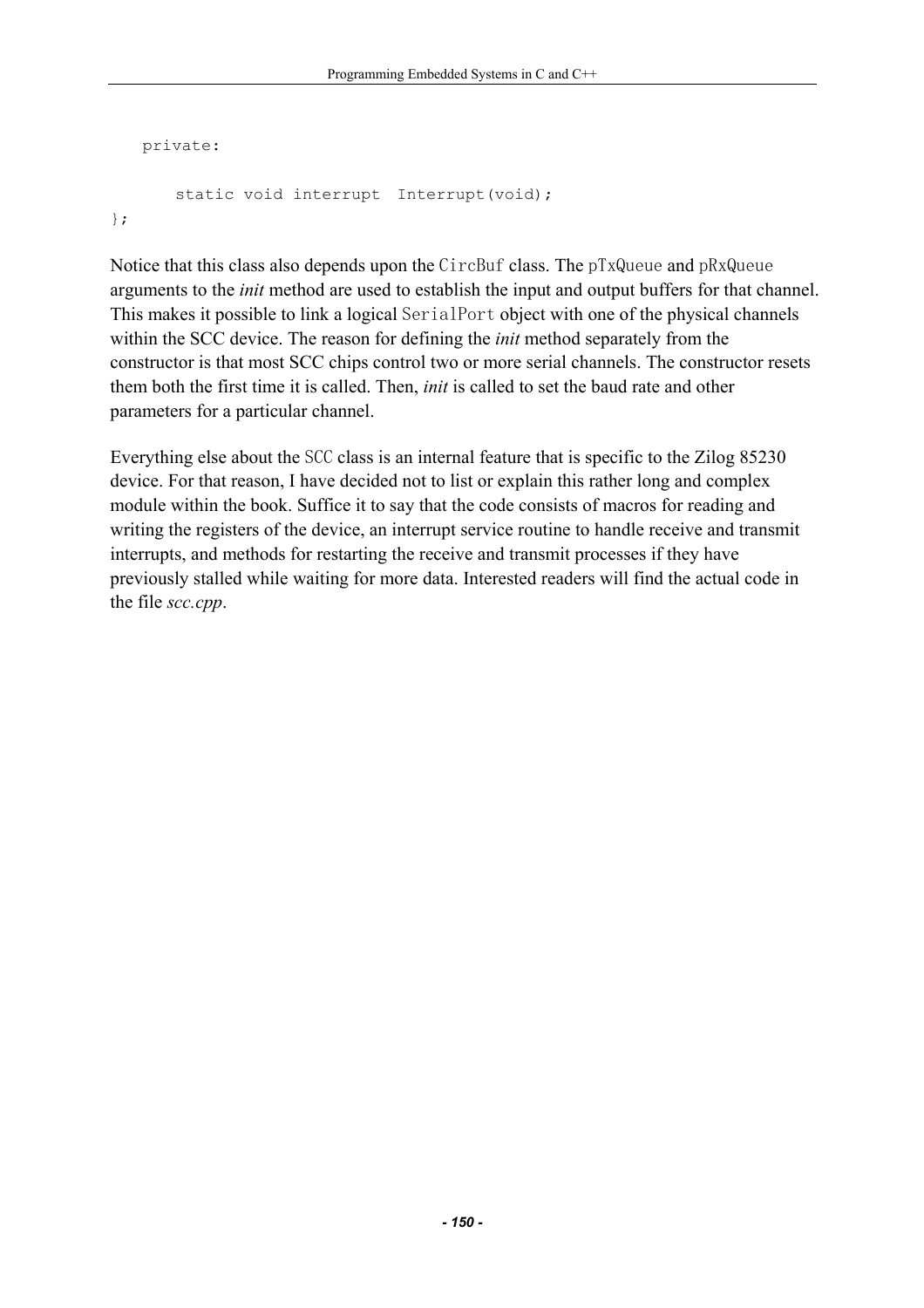# **Chapter 10. Optimizing Your Code**

*Things should be made as simple as possible, but not any simpler.*

## -Albert Einstein

Though getting the software to work correctly seems like the logical last step for a project, this is not always the case in embedded systems development. The need for low-cost versions of our products drives hardware designers to provide just barely enough memory and processing power to get the job done. Of course, during the software development phase of the project it is more important to get the program to work correctly. And toward that end there are usually one or more "development" boards around, each with additional memory, a faster processor, or both. These boards are used to get the software working correctly, and then the final phase of the project becomes code optimization. The goal of this final step is to make the working program run on the lower-cost "production" version of the hardware.

# **10.1 Increasing Code Efficiency**

Some degree of code optimization is provided by all modern C and C++ compilers. However, most of the optimization techniques that are performed by a compiler involve a tradeoff between execution speed and code size. Your program can be made either faster or smaller, but not both. In fact, an improvement in one of these areas can have a negative impact on the other. It is up to the programmer to decide which of these improvements is most important to her. Given that single piece of information, the compiler's optimization phase can make the appropriate choice whenever a speed versus size tradeoff is encountered.

Because you can't have the compiler perform both types of optimization for you, I recommend letting it do what it can to reduce the size of your program. Execution speed is usually important only within certain time-critical or frequently executed sections of the code, and there are many things you can do to improve the efficiency of those sections by hand. However, code size is a difficult thing to influence manually, and the compiler is in a much better position to make this change across all of your software modules.

By the time your program is working you might already know, or have a pretty good idea, which subroutines and modules are the most critical for overall code efficiency. Interrupt service routines, high-priority tasks, calculations with real-time deadlines, and functions that are either compute-intensive or frequently called are all likely candidates. A tool called a *profiler*, included with some software development suites, can be used to narrow your focus to those routines in which the program spends most (or too much) of its time.

Once you've identified the routines that require greater code efficiency, one or more of the following techniques can be used to reduce their execution time: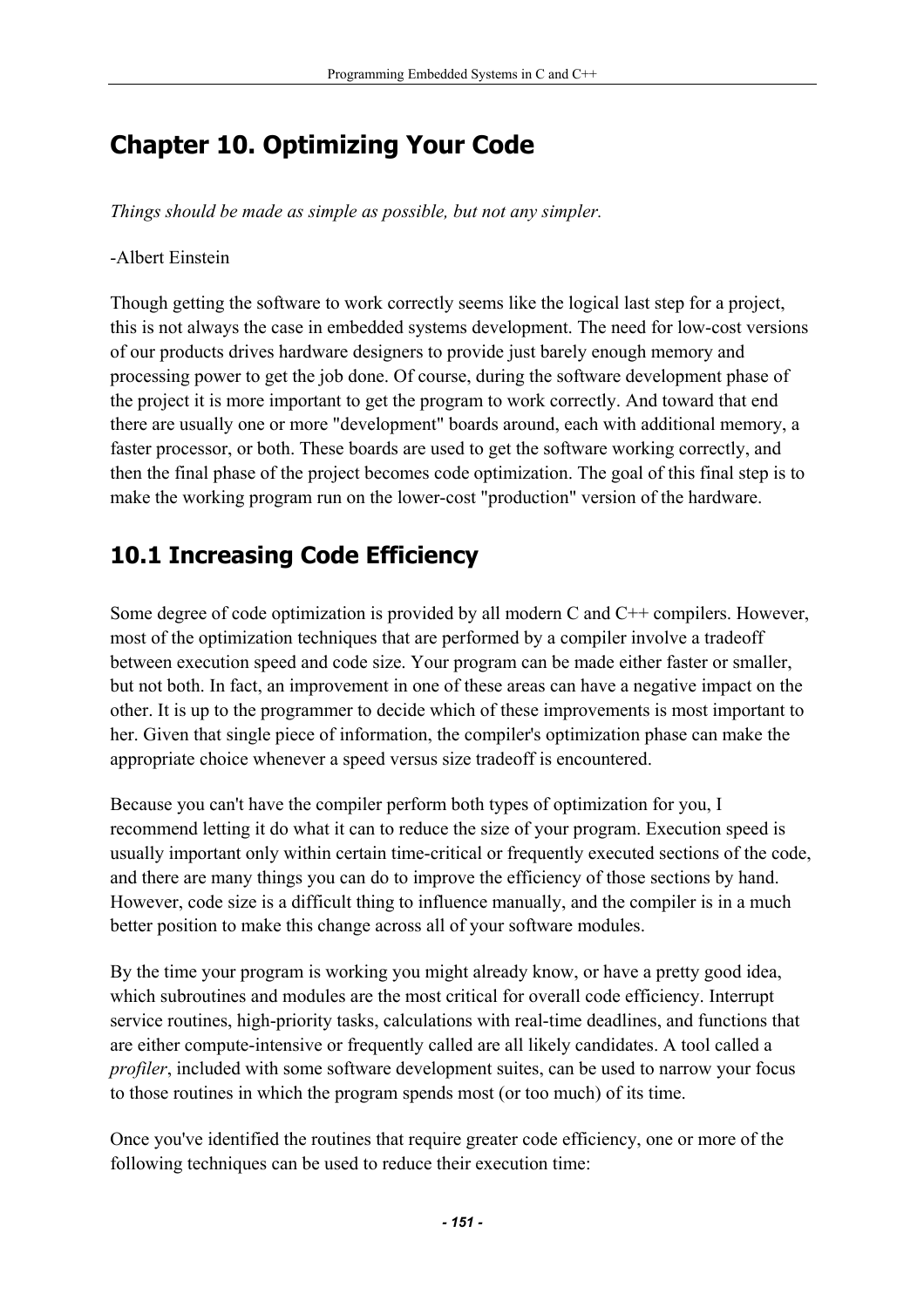#### *Inline functions*

In C++, the keyword inline can be added to any function declaration. This keyword makes a request to the compiler to replace all calls to the indicated function with copies of the code that is inside. This eliminates the runtime overhead associated with the actual function call and is most effective when the inline function is called frequently but contains only a few lines of code.

Inline functions provide a perfect example of how execution speed and code size are sometimes inversely linked. The repetitive addition of the inline code will increase the size of your program in direct proportion to the number of times the function is called. And, obviously, the larger the function, the more significant the size increase will be. The resulting program runs faster, but now requires more ROM.

#### *Table lookups*

A switch statement is one common programming technique to be used with care. Each test and jump that makes up the machine language implementation uses up valuable processor time simply deciding what work should be done next. To speed things up, try to put the individual cases in order by their relative frequency of occurrence. In other words, put the most likely cases first and the least likely cases last. This will reduce the average execution time, though it will not improve at all upon the worst-case time.

If there is a lot of work to be done within each case, it might be more efficient to replace the entire switch statement with a table of pointers to functions. For example, the following block of code is a candidate for this improvement:

```
enum NodeType { NodeA, NodeB, NodeC };
switch (getNodeType()) 
{ 
   case NodeA: 
 . 
 . 
   case NodeB: 
 . 
 . 
   case NodeC: 
 . 
 . 
}
```
To speed things up, we would replace this switch statement with the following alternative. The first part of this is the setup: the creation of an array of function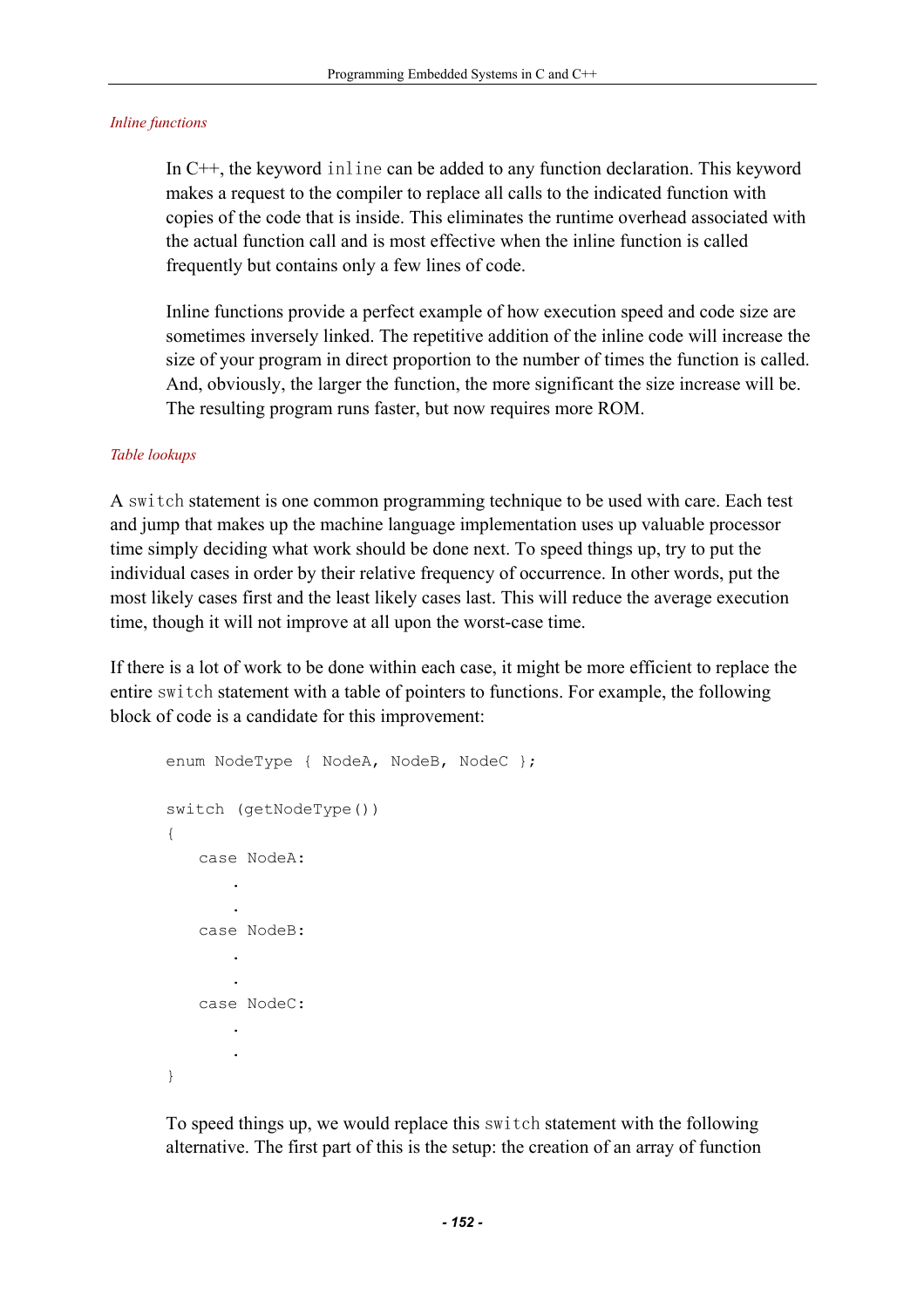pointers. The second part is a one-line replacement for the switch statement that executes more efficiently.

```
int processNodeA(void); 
int processNodeB(void); 
int processNodeC(void); 
/* 
 * Establishment of a table of pointers to functions. 
 */ 
int (* nodeFunctions[])() = { processNodeA, processNodeB, 
processNodeC }; 
. 
. 
/* 
 * The entire switch statement is replaced by the next line. 
 */ 
status = nodeFunctions[getNodeType()]();
```
*Hand-coded assembly*

Some software modules are best written in assembly language. This gives the programmer an opportunity to make them as efficient as possible. Though most  $C/C++$  compilers produce much better machine code than the average programmer, a good programmer can still do better than the average compiler for a given function. For example, early in my career I implemented a digital filtering algorithm in C and targeted it to a TI TMS320C30 DSP. The compiler we had back then was either unaware or unable to take advantage of a special instruction that performed exactly the mathematical operations I needed. By manually replacing one loop of the C program with inline assembly instructions that did the same thing, I was able to decrease the overall computation time by more than a factor of ten.

#### *Register variables*

The keyword register can be used when declaring local variables. This asks the compiler to place the variable into a general-purpose register, rather than on the stack. Used judiciously, this technique provides hints to the compiler about the most frequently accessed variables and will somewhat enhance the performance of the function. The more frequently the function is called, the more likely such a change is to improve the code's performance.

#### *Global variables*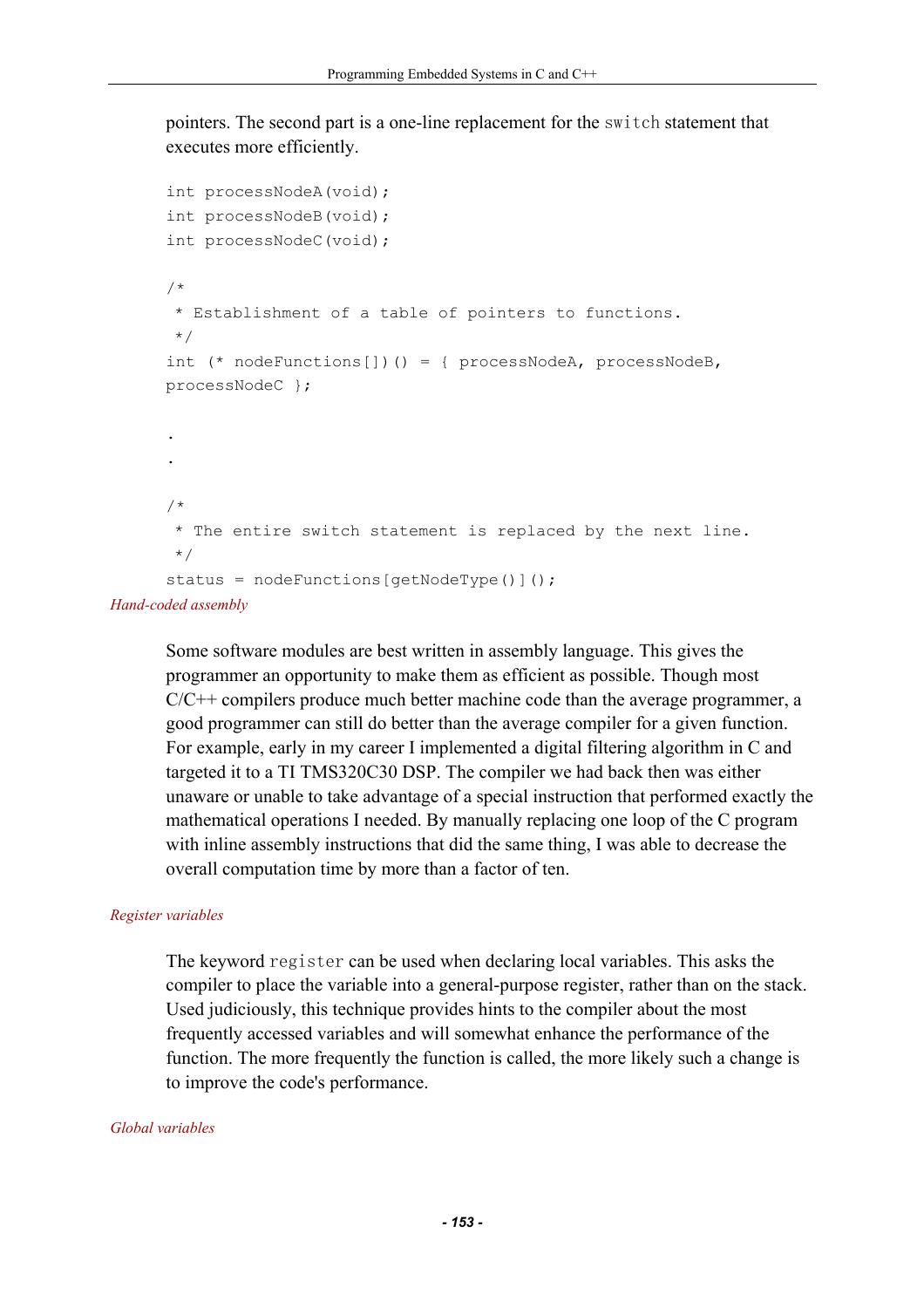It is more efficient to use a global variable than to pass a parameter to a function. This eliminates the need to push the parameter onto the stack before the function call and pop it back off once the function is completed. In fact, the most efficient implementation of any subroutine would have no parameters at all. However, the decision to use a global variable can also have some negative effects on the program. The software engineering community generally discourages the use of global variables, in an effort to promote the goals of modularity and reentrancy, which are also important considerations.

### *Polling*

Interrupt service routines are often used to improve program efficiency. However, there are some rare cases in which the overhead associated with the interrupts actually causes an inefficiency. These are cases in which the average time between interrupts is of the same order of magnitude as the interrupt latency. In such cases it might be better to use polling to communicate with the hardware device. Of course, this too leads to a less modular software design.

#### *Fixed-point arithmetic*

Unless your target platform includes a floating-point coprocessor, you'll pay a very large penalty for manipulating float data in your program. The compiler-supplied floating-point library contains a set of software subroutines that emulate the instruction set of a floating-point coprocessor. Many of these functions take a long time to execute relative to their integer counterparts and also might not be reentrant.

If you are only using floating-point for a few calculations, it might be better to reimplement the calculations themselves using fixed-point arithmetic only. Although it might be difficult to see just how this can be done, it is theoretically possible to perform any floating-point calculation with fixed-point arithmetic. (After all, that's how the floating-point software library does it, right?) Your biggest advantage is that you probably don't need to implement the entire IEEE 754 standard just to perform one or two calculations. If you do need that kind of complete functionality, stick with the compiler's floating-point library and look for other ways to speed up your program.

# **10.2 Decreasing Code Size**

As I said earlier, when it comes to reducing code size your best bet is to let the compiler do the work for you. However, if the resulting program is still too large for your available ROM, there are several programming techniques you can use to further reduce the size of your program. In this section we'll discuss both automatic and manual code size optimizations.

Of course, Murphy's Law dictates that the first time you enable the compiler's optimization feature your previously working program will suddenly fail. Perhaps the most notorious of the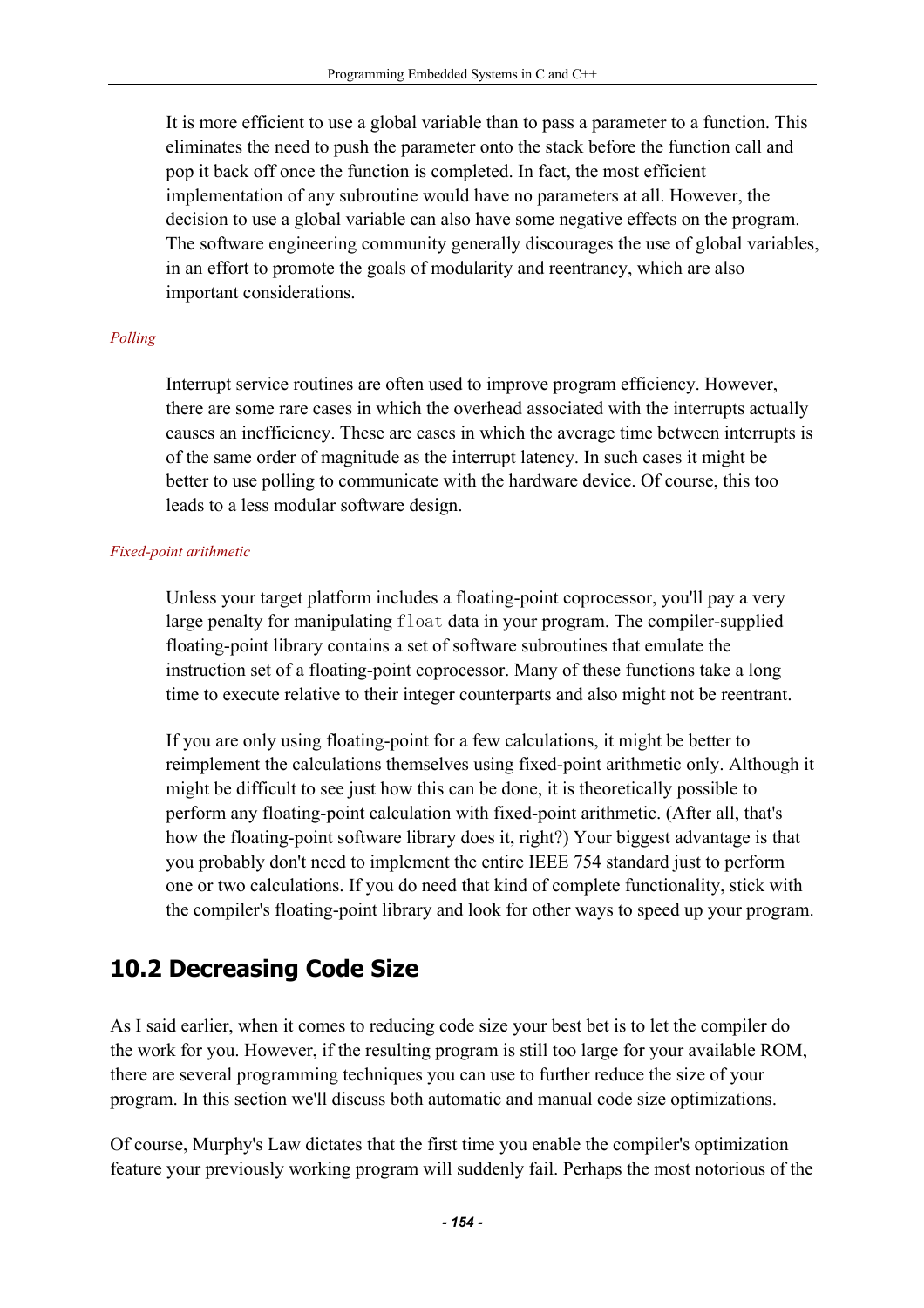automatic optimizations is " dead code elimination." This optimization eliminates code that the compiler believes to be either redundant or irrelevant. For example, adding zero to a variable requires no runtime calculation whatsoever. But you might still want the compiler to generate those "irrelevant" instructions if they perform some function that the compiler doesn't know about.

For example, given the following block of code, most optimizing compilers would remove the first statement because the value of \*pControl is not used before it is overwritten (on the third line):

```
 *pControl = DISABLE;
*pData = 'a;
*pControl = ENABLE;
```
But what if pControl and pData are actually pointers to memory-mapped device registers? In that case, the peripheral device would not receive the DISABLE command before the byte of data was written. This could potentially wreak havoc on all future interactions between the processor and this peripheral. To protect yourself from such problems, you must declare all pointers to memory-mapped registers and global variables that are shared between threads (or a thread and an ISR) with the keyword volatile. And if you miss just one of them, Murphy's Law will come back to haunt you in the final days of your project. I guarantee it.

> Never make the mistake of assuming that the optimized program will behave the same as the unoptimized one. You must completely retest your software at each new optimization level to be sure its behavior hasn't changed.

To make matters worse, debugging an optimized program is challenging, to say the least. With the compiler's optimization enabled, the correlation between a line of source code and the set of processor instructions that implements that line is much weaker. Those particular instructions might have moved or been split up, or two similar code blocks might now share a common implementation. In fact, some lines of the high-level language program might have been removed from the program altogether (as they were in the previous example)! As a result, you might be unable to set a breakpoint on a particular line of the program or examine the value of a variable of interest.

Once you've got the automatic optimizations working, here are some tips for further reducing the size of your code by hand:

#### *Avoid standard library routines*

One of the best things you can do to reduce the size of your program is to avoid using large standard library routines. Many of the largest are expensive only because they try to handle all possible cases. It might be possible to implement a subset of the functionality yourself with significantly less code. For example, the standard C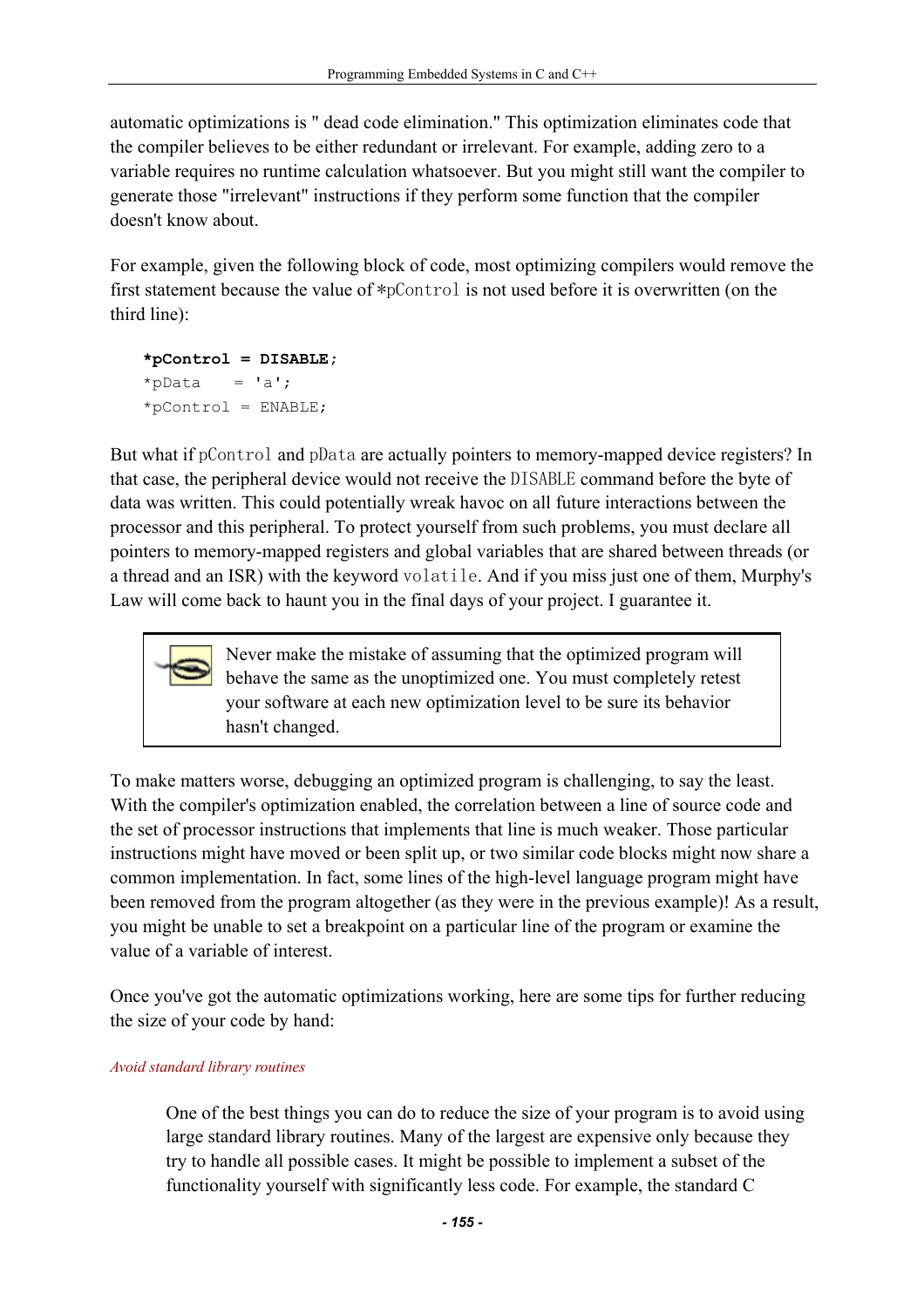library's *sprintf* routine is notoriously large. Much of this bulk is located within the floating-point manipulation routines on which it depends. But if you don't need to format and display floating-point values (%f or %d ), you could write your own integer-only version of *sprintf* and save several kilobytes of code space. In fact, a few implementations of the standard C library (Cygnus' *newlib* comes to mind) include just such a function, called *siprintf*.

#### *Native word size*

Every processor has a native word size, and the ANSI C and C++ standards state that data type int must always map to that size. Manipulation of smaller and larger data types sometimes requires the use of additional machine-language instructions. By consistently using int whenever possible in your program, you might be able to shave a precious few hundred bytes from your program.

#### *Goto statements*

As with global variables, good software engineering practice dictates against the use of this technique. But in a pinch, goto statements can be used to remove complicated control structures or to share a block of oft repeated code.

In addition to these techniques, several of the ones described in the previous section could be helpful, specifically table lookups, hand-coded assembly, register variables, and global variables. Of these, the use of hand-coded assembly will usually yield the largest decrease in code size.

# **10.3 Reducing Memory Usage**

In some cases, it is RAM rather than ROM that is the limiting factor for your application. In these cases, you'll want to reduce your dependence on global data, the stack, and the heap. These are all optimizations better made by the programmer than by the compiler.

Because ROM is usually cheaper than RAM (on a per-byte basis), one acceptable strategy for reducing the amount of global data might be to move constant data into ROM. This can be done automatically by the compiler if you declare all of your constant data with the keyword const. Most  $C/C++$  compilers place all of the constant global data they encounter into a special data segment that is recognizable to the locator as ROM-able. This technique is most valuable if there are lots of strings or table-oriented data that does not change at runtime.

If some of the data is fixed once the program is running but not necessarily constant, the constant data segment could be placed in a hybrid memory device instead. This memory device could then be updated over a network or by a technician assigned to make the change. An example of such data is the sales tax rate for each locale in which your product will be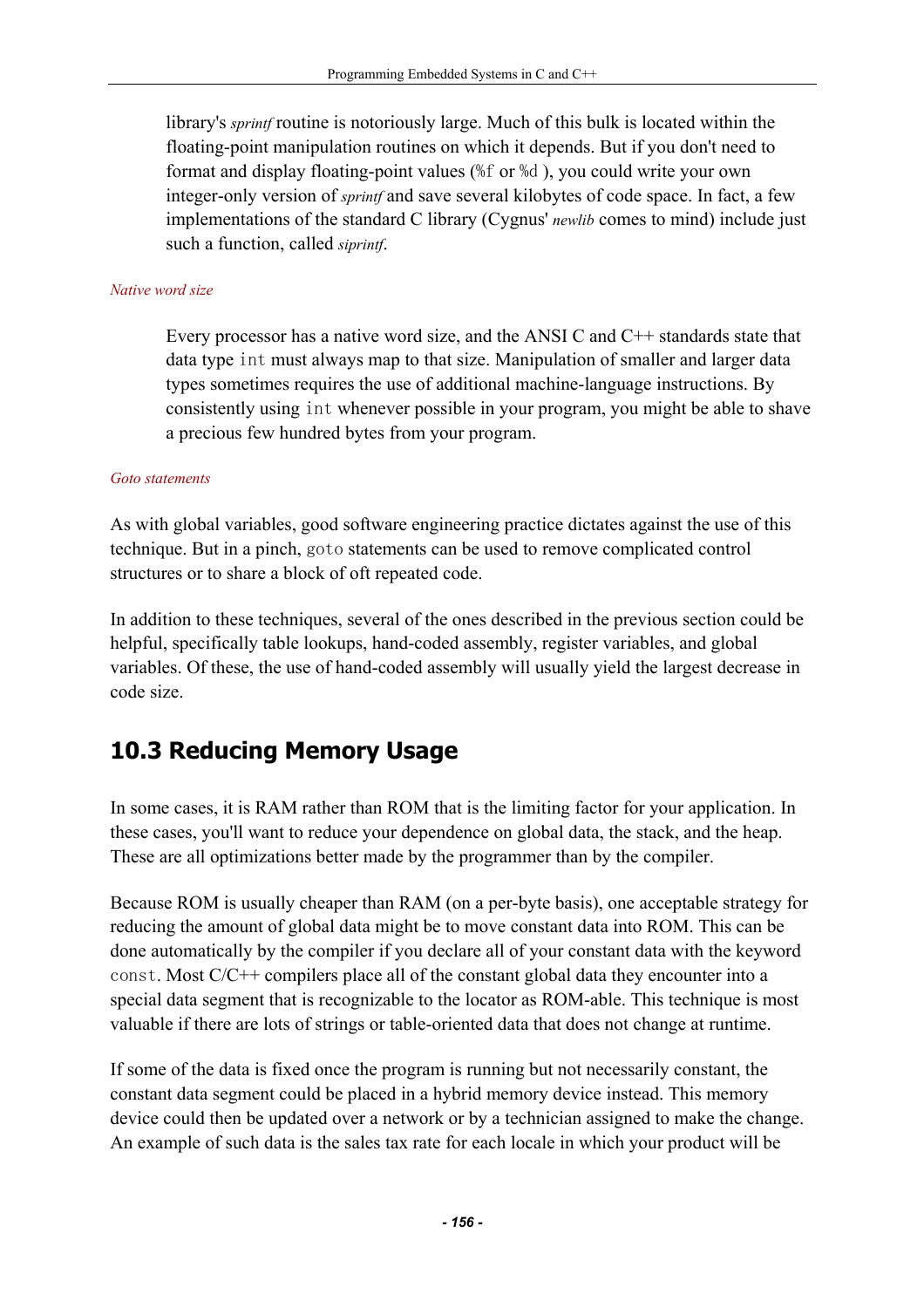deployed. If a tax rate changes, the memory device can be updated, but additional RAM can be saved in the meantime.

Stack size reductions can also lower your program's RAM requirement. One way to figure out exactly how much stack you need is to fill the entire memory area reserved for the stack with a special data pattern. Then, after the software has been running for a while-preferably under both normal and stressful conditions-use a debugger to examine the modified stack. The part of the stack memory area that still contains your special data pattern has never been overwritten, so it is safe to reduce the size of the stack area by that amount. $\mathbb{I}$ 

[1] Of course, you might want to leave a little extra space on the stack-just in case your testing didn't last long enough or did not accurately reflect all possible runtime scenarios. Never forget that a stack overflow is a potentially fatal event for your software and to be avoided at all costs.

Be especially conscious of stack space if you are using a real-time operating system. Most operating systems create a separate stack for each task. These stacks are used for function calls and interrupt service routines that occur within the context of a task. You can determine the amount of stack required for each task stack in the manner described earlier. You might also try to reduce the number of tasks or switch to an operating system that has a separate "interrupt stack" for execution of all interrupt service routines. The latter method can significantly reduce the stack size requirement of each task.

The size of the heap is limited to the amount of RAM left over after all of the global data and stack space has been allocated. If the heap is too small, your program will not be able to allocate memory when it is needed, so always be sure to compare the result of *malloc* or new with NULL before dereferencing it. If you've tried all of these suggestions and your program is still requiring too much memory, you might have no choice but to eliminate the heap altogether.

# **10.4 Limiting the Impact of C++**

One of the biggest issues I faced upon deciding to write this book was whether or not to include  $C_{++}$  in the discussion. Despite my familiarity with  $C_{++}$ , I had written almost all of my embedded software in C and assembly. In addition, there has been much debate within the embedded software community about whether  $C++$  is worth the performance penalty. It is generally agreed that C++ programs produce larger executables that run more slowly than programs written entirely in C. However, C++ has many benefits for the programmer, and I wanted to talk about some of those benefits in the book. So I ultimately decided to include C++ in the discussion, but to use in my examples only those features with the least performance penalty.

I believe that many readers will face the same issue in their own embedded systems programming. Before ending the book, I wanted to briefly justify each of the C++ features I have used and to warn you about some of the more expensive features that I did not use.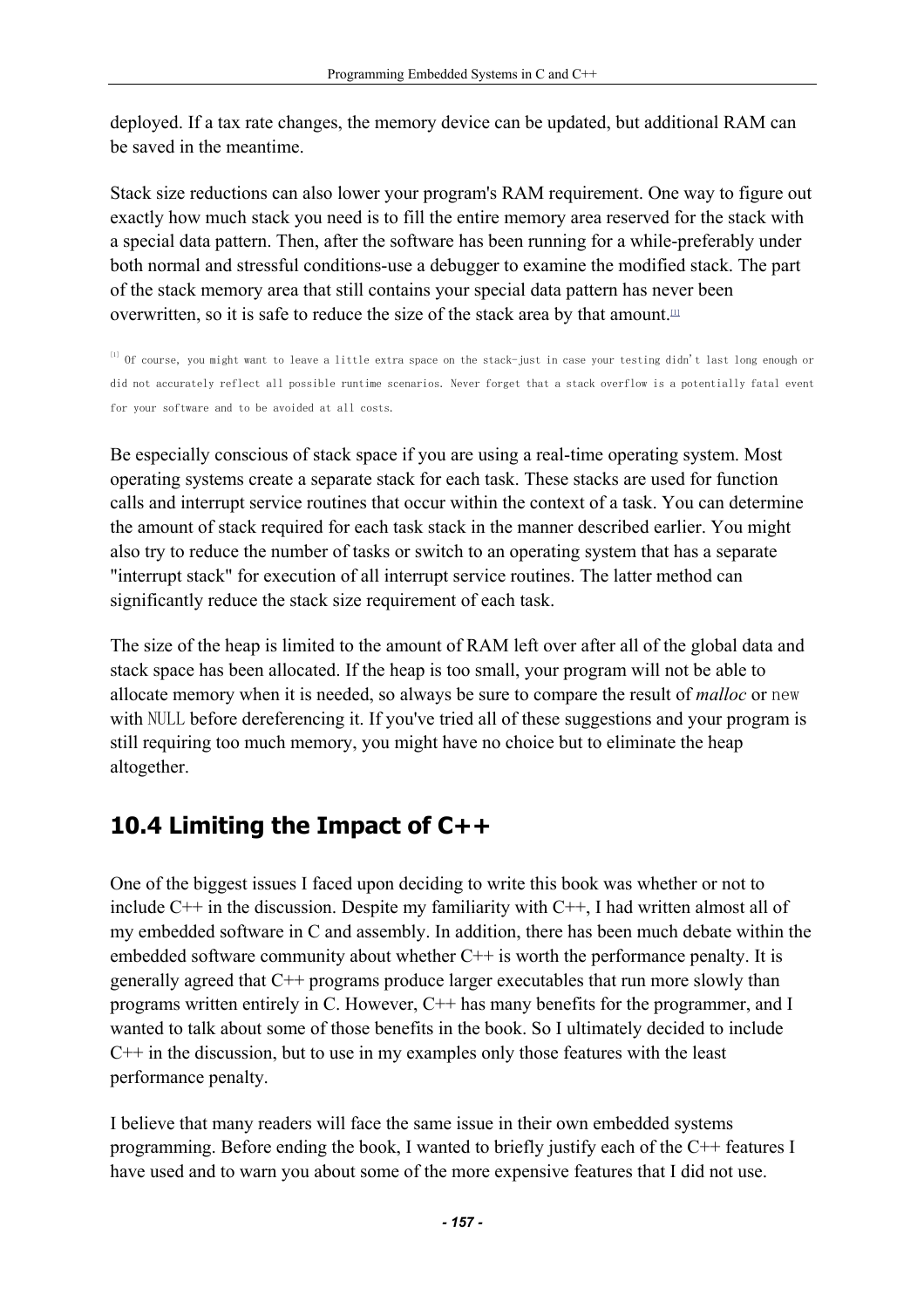# **The Embedded C++ Standard**

You might be wondering why the creators of the  $C++$  language included so many expensive-in terms of execution time and code size-features. You are not alone; people around the world have wondered the same thing-especially the users of  $C^{++}$ for embedded programming. Many of these expensive features are recent additions that are neither strictly necessary nor part of the original  $C++$  specification. These features have been added one by one as part of the ongoing "standardization" process.

In 1996, a group of Japanese processor vendors joined together to define a subset of the C++ language and libraries that is better suited for embedded software development. They call their new industry standard Embedded C++. Surprisingly, for its young age, it has already generated a great deal of interest and excitement within the C<sup>++</sup> user community.

A proper subset of the draft  $C++$  standard, Embedded  $C++$  omits pretty much anything that can be left out without limiting the expressiveness of the underlying language. This includes not only expensive features like multiple inheritance, virtual base classes, runtime type identification, and exception handling, but also some of the newest additions like templates, namespaces, and new-style casts. What's left is a simpler version of  $C++$  that is still object-oriented and a superset of C, but with significantly less runtime overhead and smaller runtime libraries.

A number of commercial  $C++$  compilers already support the Embedded  $C++$ standard specifically. Several others allow you to manually disable individual language features, thus enabling you to emulate Embedded  $C++$  or create your very own flavor of the C++ language.

Of course, not everything introduced in C++ is expensive. Many older C++ compilers incorporate a technology called C-front that turns  $C^{++}$  programs into C and feeds the result into a standard C compiler. The mere fact that this is possible should suggest that the syntactical differences between the languages have little or no runtime cost associated with them.<sup>[2]</sup> It is only the newest  $C++$  features, like templates, that cannot be handled in this manner.

 $[2]$  Moreover, it should be clear that there is no penalty for compiling an ordinary C program with a C++ compiler.

For example, the definition of a class is completely benign. The list of public and private member data and functions are not much different than a struct and a list of function prototypes. However, the C++ compiler is able to use the public and private keywords to determine which method calls and data accesses are allowed and disallowed. Because this determination is made at compile time, there is no penalty paid at runtime. The addition of classes alone does not affect either the code size or efficiency of your programs.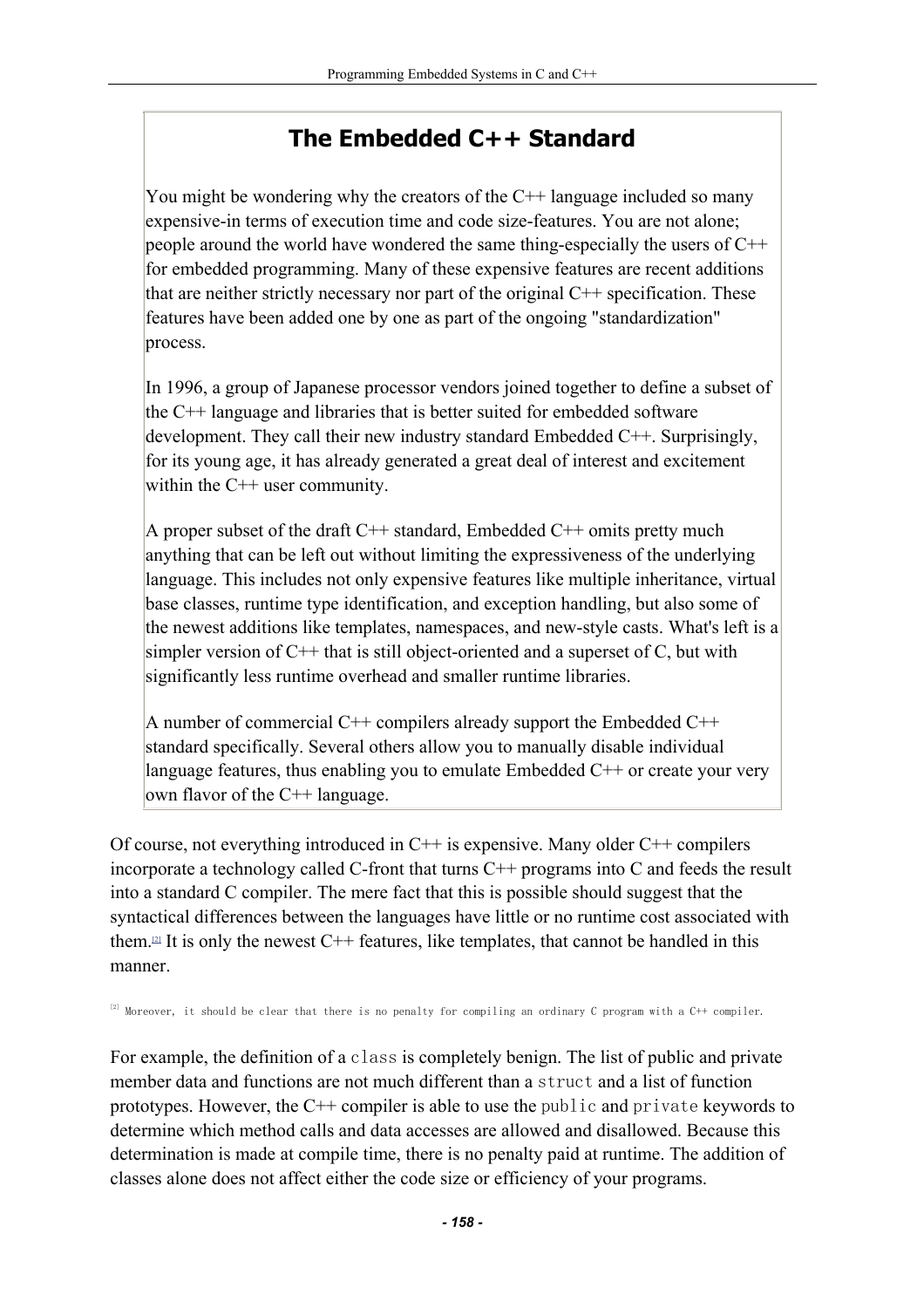Default parameter values are also penalty-free. The compiler simply inserts code to pass the default value whenever the function is called without an argument in that position. Similarly, function name overloading is a compile-time modification. Functions with the same names but different parameters are each assigned unique names during the compilation process. The compiler alters the function name each time it appears in your program, and the linker matches them up appropriately. I haven't used this feature of  $C++$  in any of my examples, but I could have done so without affecting performance.

Operator overloading is another feature I could have used but didn't. Whenever the compiler sees such an operator, it simply replaces it with the appropriate function call. So in the code listing that follows, the last two lines are equivalent and the performance penalty is easily understood:

| Complex $a, b, c;$     |                                       |
|------------------------|---------------------------------------|
| $c = operator+(a, b);$ | // The traditional way: Function Call |
| $c = a + b$ ;          | // The C++ way: Operator Overloading  |

Constructors and destructors also have a slight penalty associated with them. These special methods are guaranteed to be called each time an object of the type is created or goes out of scope, respectively. However, this small amount of overhead is a reasonable price to pay for fewer bugs. Constructors eliminate an entire class of C programming errors having to do with uninitialized data structures. This feature has also proved useful for hiding the awkward initialization sequences that are associated with complex classes like Timer and Task.

Virtual functions also have a reasonable cost/benefit ratio. Without going into too much detail about what virtual functions are, let's just say that polymorphism would be impossible without them. And without polymorphism, C++ would not be a true object-oriented language. The only significant cost of virtual functions is one additional memory lookup before a virtual function can be called. Ordinary function and method calls are not affected.

The features of C++ that are too expensive for my taste are templates, exceptions, and runtime type identification. All three of these negatively impact code size, and exceptions and runtime type identification also increase execution time. Before deciding whether to use these features, you might want to do some experiments to see how they will affect the size and speed of your own application.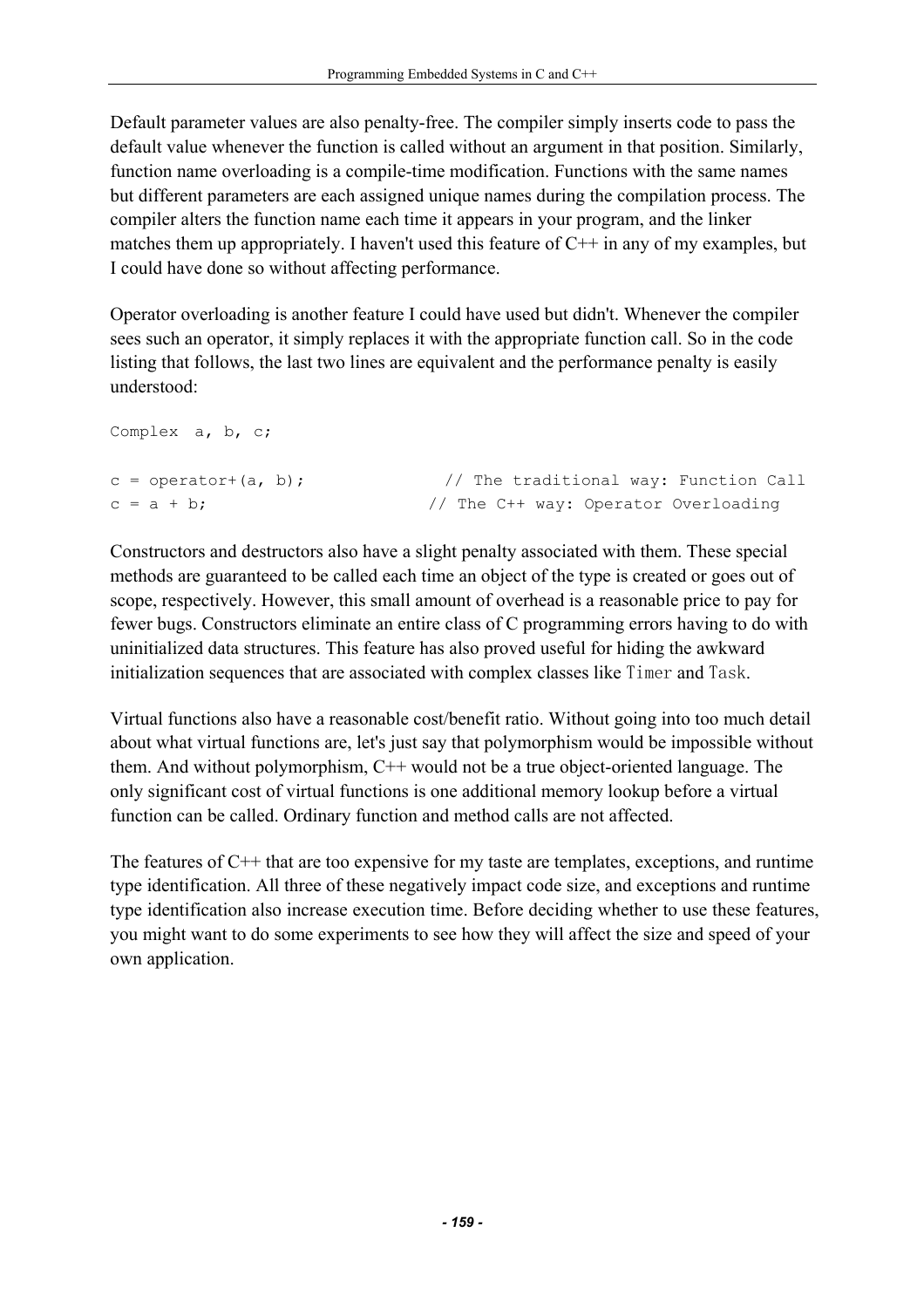# **Appendix A. Arcom's Target188EB**

All of the examples in this book have been written for and tested on an embedded platform called the Target188EB. This board is a low-cost, high-speed embedded controller designed, manufactured, and sold by Arcom Control Systems. The following paragraphs contain information about the hardware, required and included software development tools, and instructions for ordering a board for yourself.

The Target188EB hardware consists of the following:

Processor: Intel 80188EB (25 MHz)

RAM: 128K of SRAM (256K available), with optional battery backup

ROM: 128K of EPROM and 128K of Flash (512K maximum)

Two RS232-compatible serial ports (with external DB9 connectors)

24-channel parallel port

3 programmable timer/counters

4 available interrupt inputs

An 8-bit PC/104 expansion bus interface

An optional 8-bit STEBus expansion interface

A remote debugging adapter containing two additional RS232-compatible serial ports

Software development for this board is as easy as PC programming. Free development tools and utilities included with the board allow you to develop your embedded application in C/C++ or assembly language, using Borland's C++ compiler and Turbo Assembler. In addition, a debug monitor preinstalled in the onboard Flash memory makes it possible to use Borland's Turbo Debugger to easily find and fix bugs in your application. Finally, a library of hardware interface routines makes manipulating the onboard hardware as simple as interacting with C's *stdio* library.

All of the programs in this book were assembled, compiled, linked, and debugged with a copy of Borland C++ 3.1. However, any version of the Borland tool chain capable of producing code for an 80186 processor will do just fine. This includes the popular versions 3.1, 4.5, and 4.52. If you already have one of these versions, you can use that. Otherwise, you might want to check with Arcom to find out if the latest version of Borland's tools is compatible with their development and debugging tools.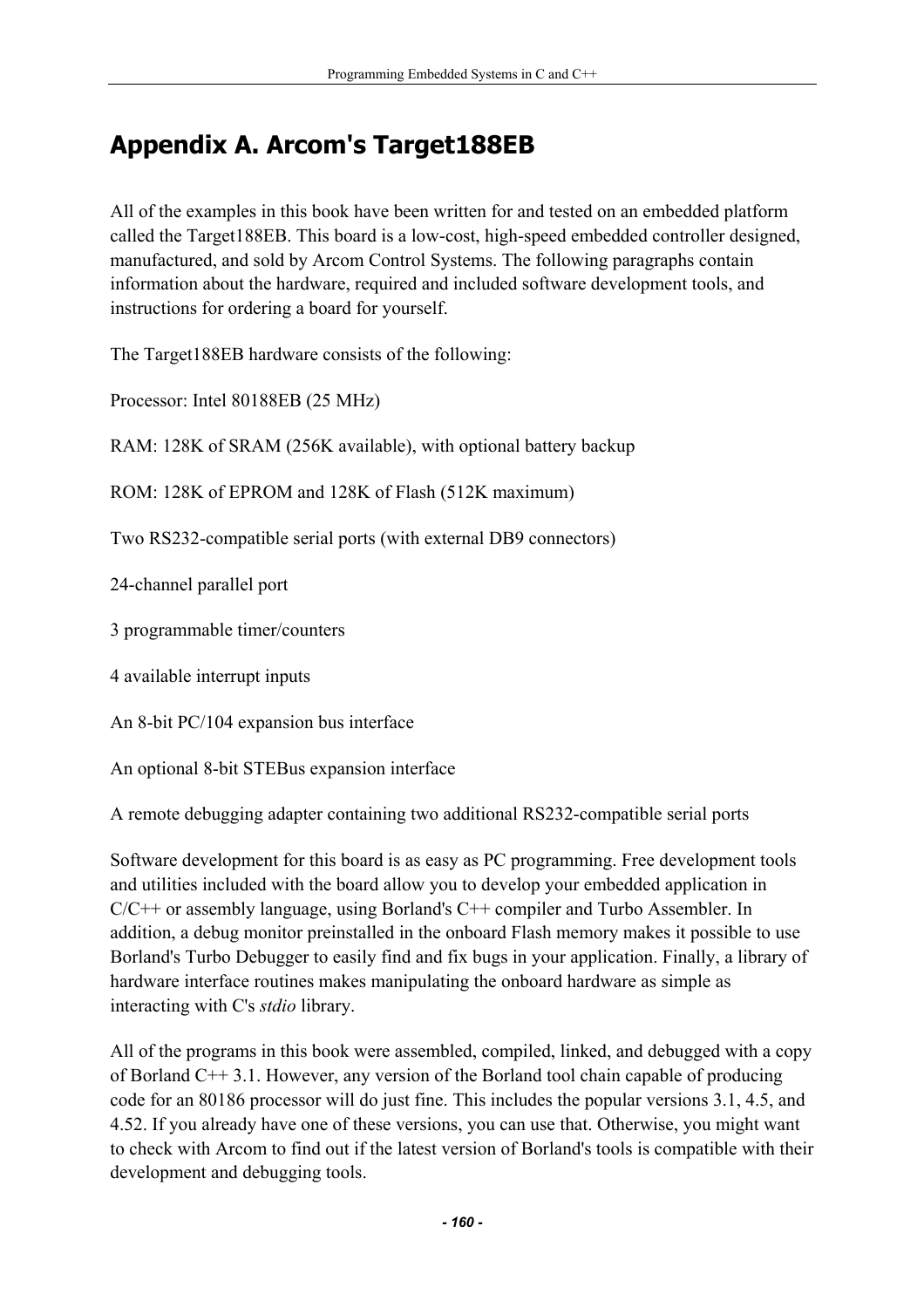In small quantities, the Target188EB board (part number TARGET188EB-SBC) retails for  $$195<sub>4</sub>$  Ordinarily, this does not include the software development tools and power supply. However, Arcom has generously agreed to provide a free copy of their Target Development Kit (a \$100 value) to readers of this book.<sup>[B]</sup>

[A] The price and availability of this board are beyond my control. Please contact Arcom for the latest information.

[B] No financial or contractual relationship exists between myself or O'Reilly & Associates, Inc. and Arcom Control Systems. I only promote the board here out of thanks to Arcom for producing a quality product and supporting me with this project.

## Simply mention the book when placing your order and you will be eligible for this special offer. To place an order, contact the manufacturer directly at:

Arcom Control Systems 13510 South Oak Street Kansas City, MO 64145 Phone: 888-941-2224 Fax: 816-941-7807 Email: sales@arcomcontrols.com Web: http://www.arcomcontrols.com/

# **Glossary**

# **A**

### **ASIC**

Application-Specific Integrated Circuit. A piece of custom-designed hardware in a chip.

#### **address bus**

A set of electrical lines connected to the *processor* and all of the *peripherals* with which it communicates. The address bus is used by the processor to select a specific memory location or *register* within a particular peripheral. If the address bus contains n electrical lines, the processor can uniquely address up to 2n such locations.

#### **application software**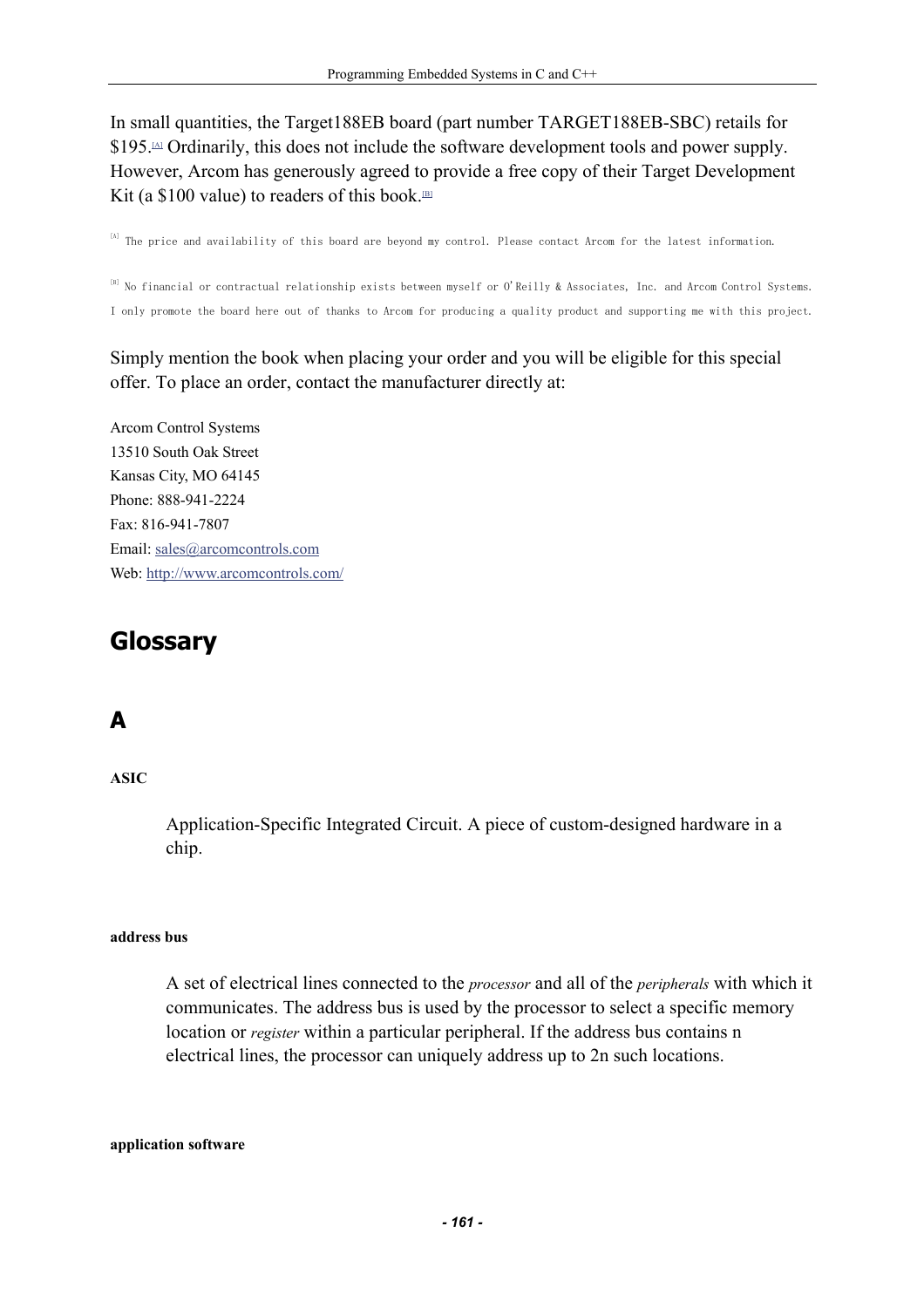Software modules specific to a particular embedded project. The application software is unlikely to be reusable across embedded platforms, simply because each *embedded system* has a different application.

#### **assembler**

A software development tool that translates human-readable *assembly language* programs into machine-language instructions that the *processor* can understand and execute.

#### **assembly language**

A human-readable form of a *processor's* instruction set. Most *processor-specific* functions must be written in assembly language.

## **B**

#### **binary semaphore**

A type of *semaphore* that has only two states. Also called a *mutex*.

#### **board support package**

Part of a software package that is *processor-* or platform-dependent. Typically, sample source code for the board support package is provided by the package developer. The sample code must be modified as necessary, compiled, and linked with the rest of the software package.

#### **breakpoint**

A location in a program at which execution is to be stopped and control of the processor switched to the *debugger*. Mechanisms for creating and removing breakpoints are provided by most debugging tools.

## **C**

**CISC**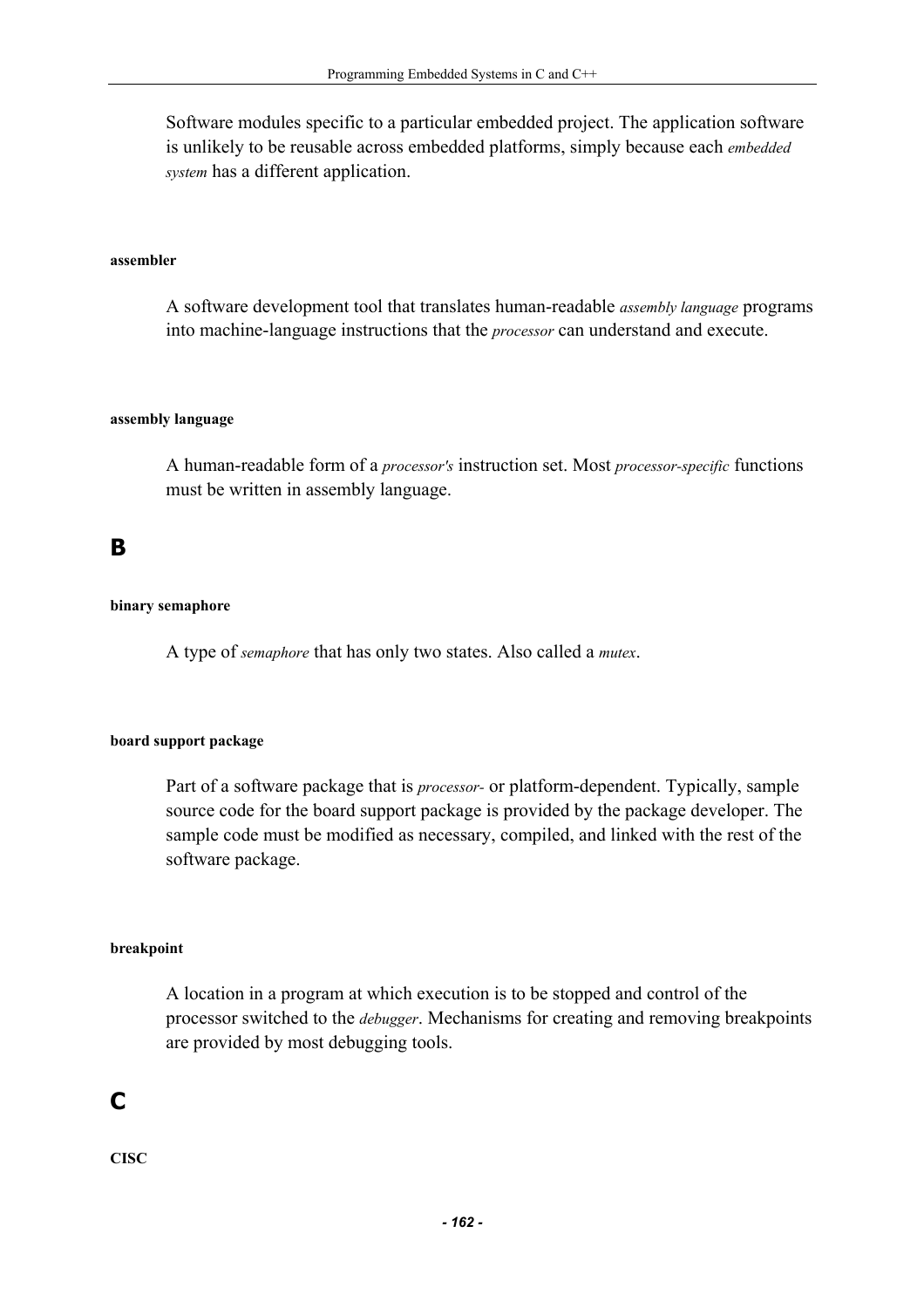Complex Instruction Set Computer. Describes the architecture of a *processor family*. CISC processors generally feature variable-length instructions and multiple addressing formats, and contain only a small number of general-purpose *registers*. Intel's 80x86 family is the quintessential example of CISC. Contrast with *RISC*.

#### **CPU**

Central Processing Unit. The part of a *processor* that executes instructions.

#### **compiler**

A software development tool that translates *high-level language* programs into the machine-language instructions that a particular *processor* can understand and execute.

#### **context**

The current state of the *registers* and flags of the *processor*.

#### **context switch**

The process of switching from one *task* to another in a *multitasking* operating system. A context switch involves saving the *context* of the running task and restoring the previously saved context of the other. The piece of code that does this is necessarily *processor-specific*.

#### **counting semaphore**

A type of *semaphore* that is used to track multiple resources of the same type. An attempt to take a counting semaphore is blocked only if all of the available resources are in use. Contrast with *binary semaphore*.

#### **critical section**

A block of code that must be executed in sequence and without interruption to guarantee correct operation of the software. See also *race condition*.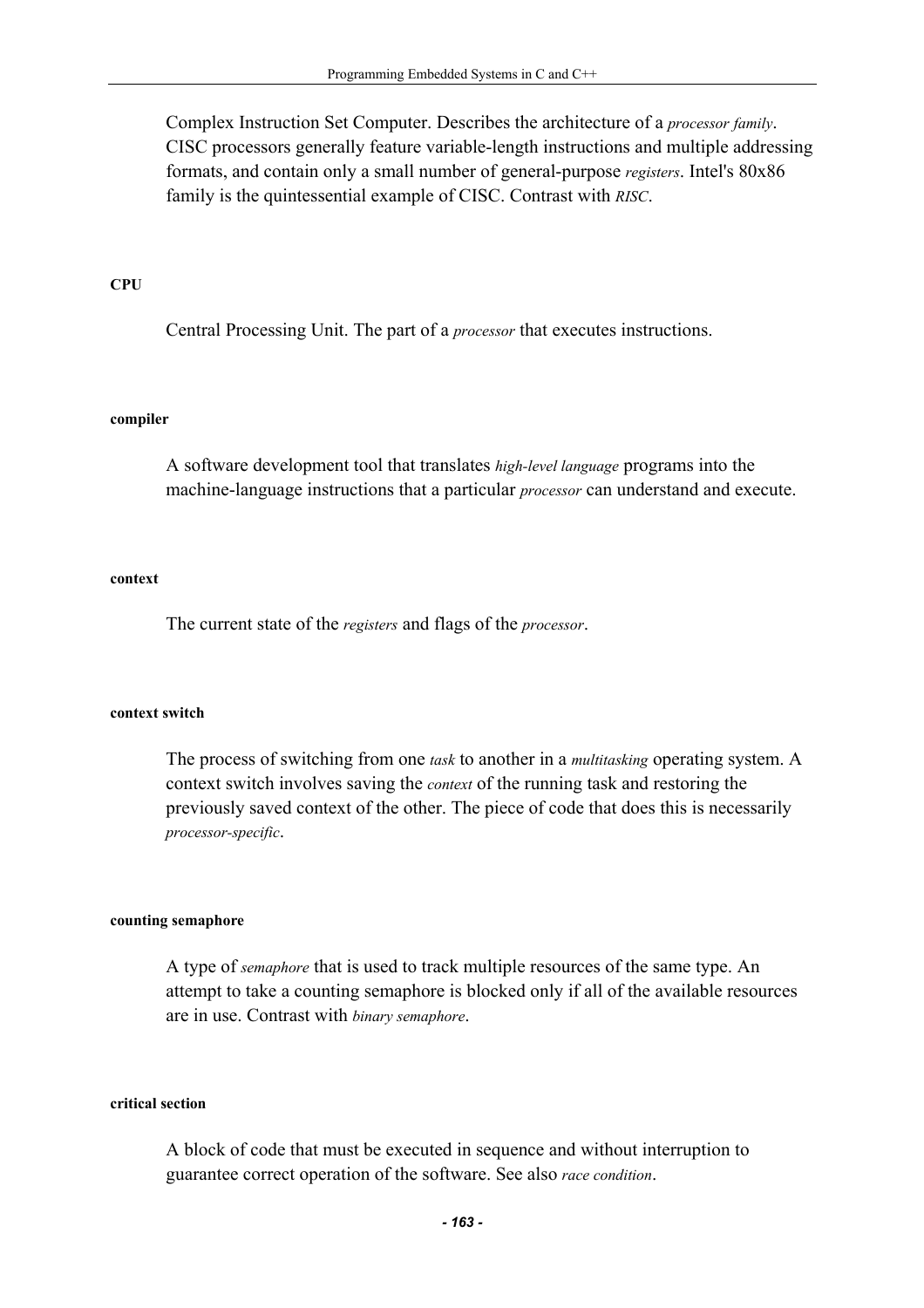#### **cross-compiler**

A *compiler* that runs on a different platform than the one for which it produces *object code*. A cross-compiler runs on a *host* computer and produces object code for the *target*.

## **D**

#### **DMA**

Direct Memory Access. A technique for transferring data directly between two *peripherals* (usually memory and an I/O device) with only minimal intervention by the *processor*. DMA transfers are managed by a third *peripheral* called a DMA controller.

#### **DRAM**

Dynamic Random-Access Memory. A type of RAM that maintains its contents only as long as the data stored in the device is refreshed at regular intervals. The refresh cycles are usually performed by a *peripheral* called a DRAM controller.

#### **DSP**

See digital signal processor.

#### **data bus**

A set of electrical lines connected to the *processor* and all of the *peripherals* with which it communicates. When the processor wants to read (or write) the contents of a memory location or *register* within a particular peripheral, it sets the *address bus* pins appropriately and receives (or transmits) the contents on the data bus.

#### **deadline**

The time by which a particular set of computations must be completed. See also *real-time system*.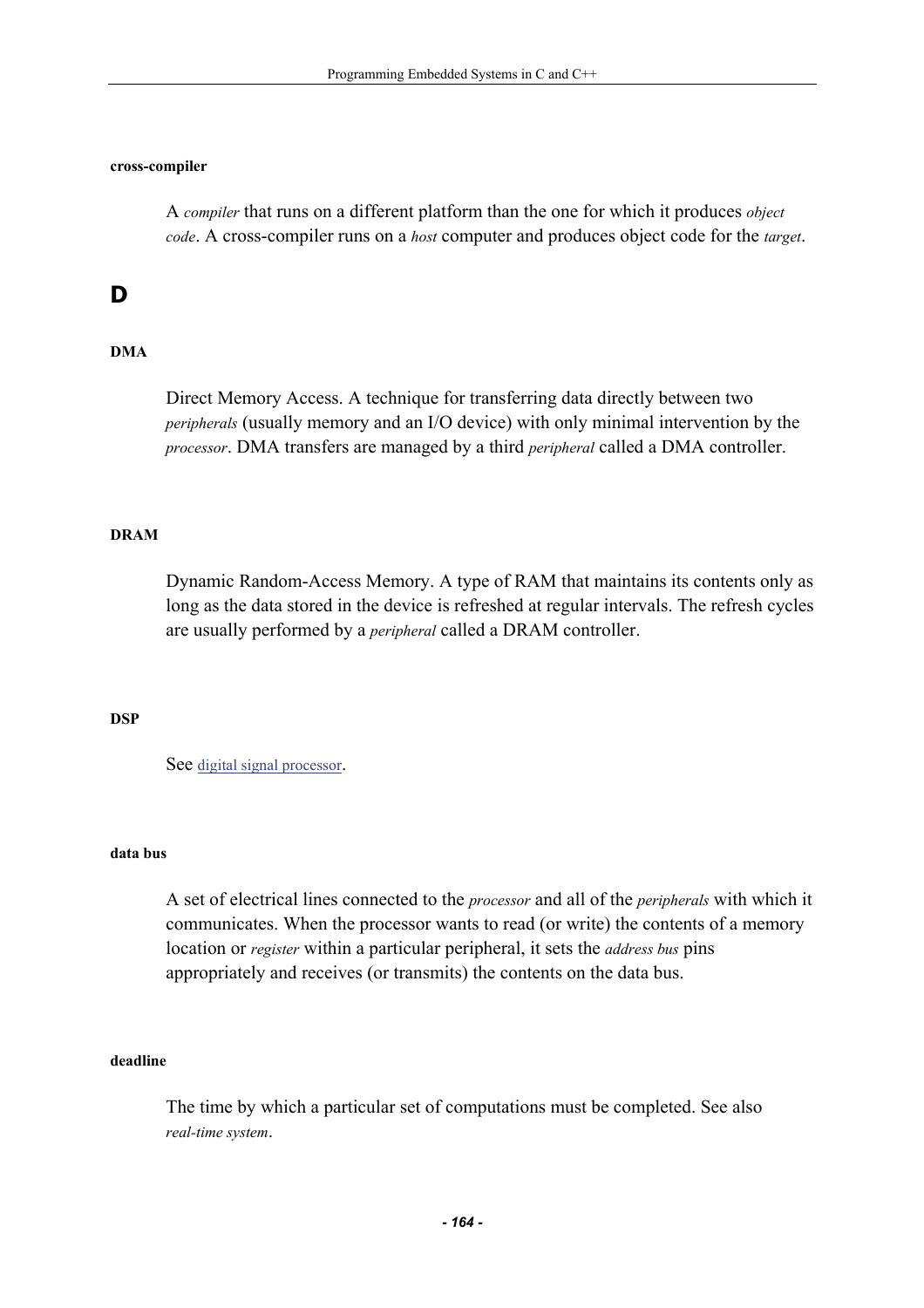#### **deadlock**

An unwanted software situation in which an entire set of tasks is blocked, waiting for an event that only a task within the same set can cause. If a deadlock occurs, the only solution is to reset the system. However, it is usually possible to prevent deadlocks altogether by following certain software design practices.

#### **debug monitor**

A piece of embedded software that has been designed specifically for use as a debugging tool. It usually resides in *ROM* and communicates with a *debugger* via a serial port or network connection. The debug monitor provides a set of primitive commands to view and modify memory locations and *registers*, create and remove *breakpoints*, and execute your program. The debugger combines these primitives to fulfill higher-level requests like program download and single-step.

#### **debugger**

A software development tool used to test and debug embedded software. The debugger runs on a *host* computer and connects to the *target* through a serial port or network connection. Using a debugger, you can download software to the target for immediate execution. You can also set *breakpoints* and examine the contents of specific memory locations and *registers*.

#### **device driver**

A software module that hides the details of a particular *peripheral* and provides a high-level programming interface to it.

#### **device programmer**

A tool for programming nonvolatile memories and other electrically programmable devices. Typically, the programmable device is inserted into a socket on the device programmer and the contents of a memory buffer are then transferred into it.

#### **digital signal processor**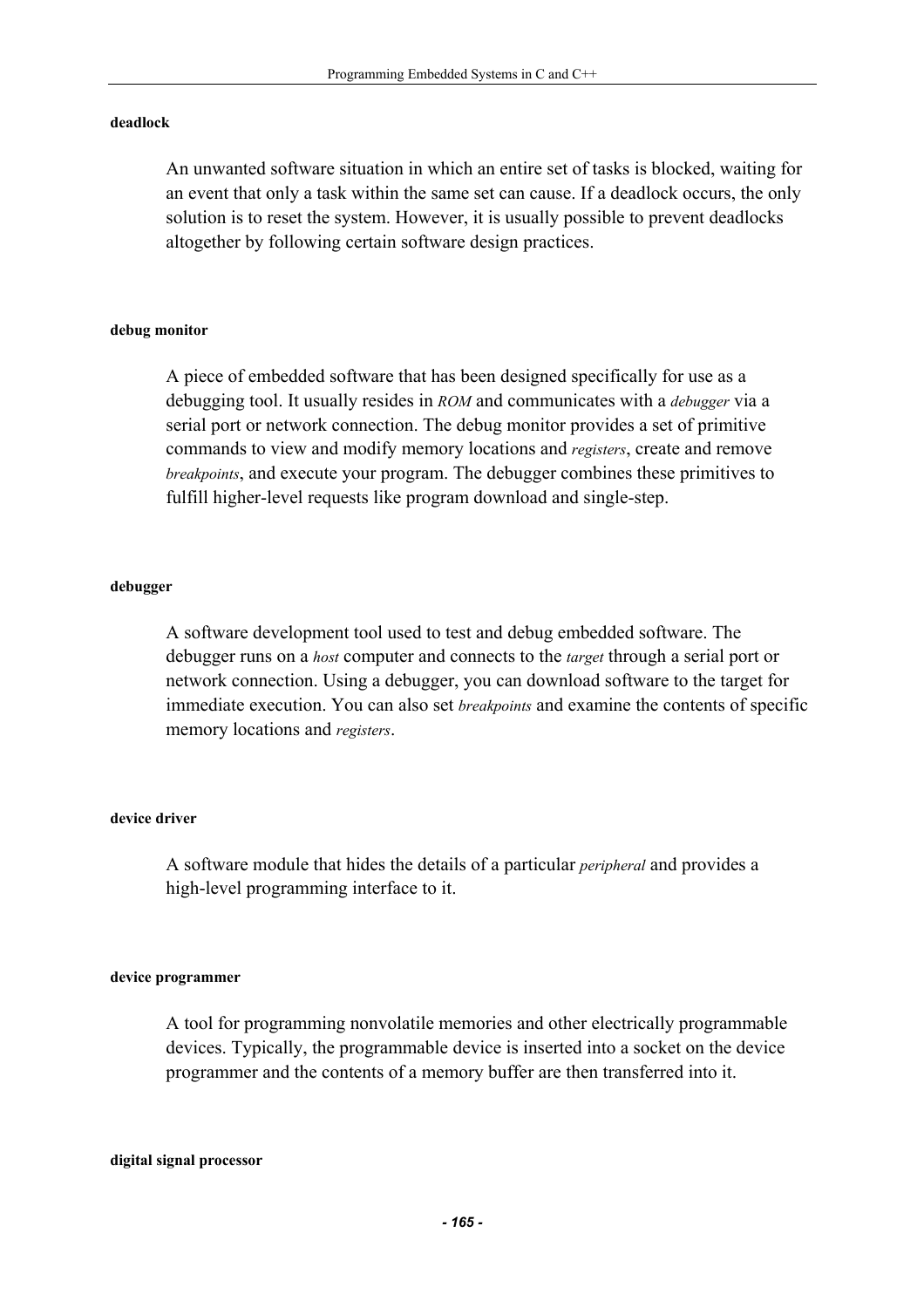A device that is similar to a *microprocessor*, except that the internal CPU has been optimized for use in applications involving discrete-time signal processing. In addition to standard microprocessor instructions, DSPs usually support a set of complex instructions to perform common signal-processing computations quickly. Common DSP families are TI's 320Cxx and Motorola's 5600x series.

## **E**

#### **EEPROM**

Electrically Erasable, Programmable Read-Only Memory. (Pronounced "double-E PROM.") A type of *PROM* that can be erased electronically.

#### **EPROM**

Erasable, Programmable Read-Only Memory. A type of *PROM* that can be erased by exposing it to ultraviolet light. Once erased, an EPROM can be reprogrammed with the help of a *device programmer*.

#### **embedded system**

A combination of computer hardware and software, and perhaps additional mechanical or other parts, designed to perform a specific function. Contrast with *general-purpose computer*.

#### **emulator**

Short for In-Circuit Emulator (ICE). A debugging tool that takes the place of-emulates-the *processor* on your *target* board. Emulators frequently incorporate a special "bond-out" version of the target processor that allows you to observe and record its internal state as your program is executing.

#### **executable**

A file containing *object code* that is ready for execution on the *target*. All that remains is to place the object code into a *ROM* or download it via a debugging tool.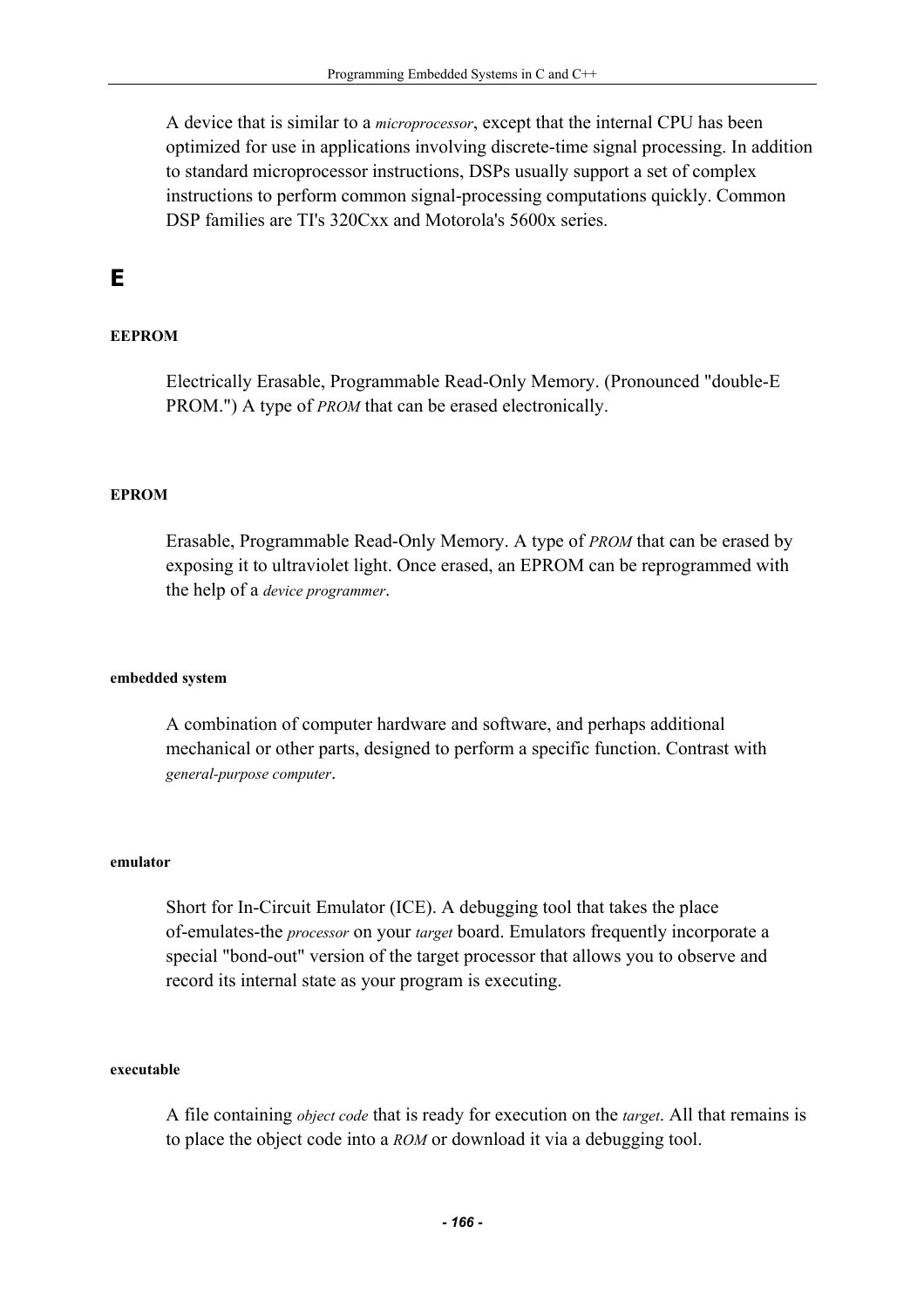## **F**

#### **firmware**

Embedded software that is stored as *object code* within a ROM. This name is most common among the programmers of *digital signal processors*.

#### **Flash memory**

A *RAM-ROM* hybrid that can be erased and rewritten under software control. Such devices are divided into blocks, called sectors, that are individually erasable. Flash memory is common in systems that require nonvolatile data storage at very low cost. In some cases, a large Flash memory is even used instead of a disk-drive.

## **G**

#### **general-purpose computer**

A combination of computer hardware and software that serves as a general-purpose computing platform. For example, a personal computer. Contrast with *embedded system*.

## **H**

### **HLL**

See high-level language.

#### **heap**

An area of memory that is used for dynamic memory allocation. Calls to *malloc* and *free* and the C++ operators new and delete result in runtime manipulation of the heap.

#### **high-level language**

A language, such as C or C++, that is *processor-independent*. When you program in a high-level language, it is possible to concentrate on algorithms and applications without worrying about the details of a particular *processor*.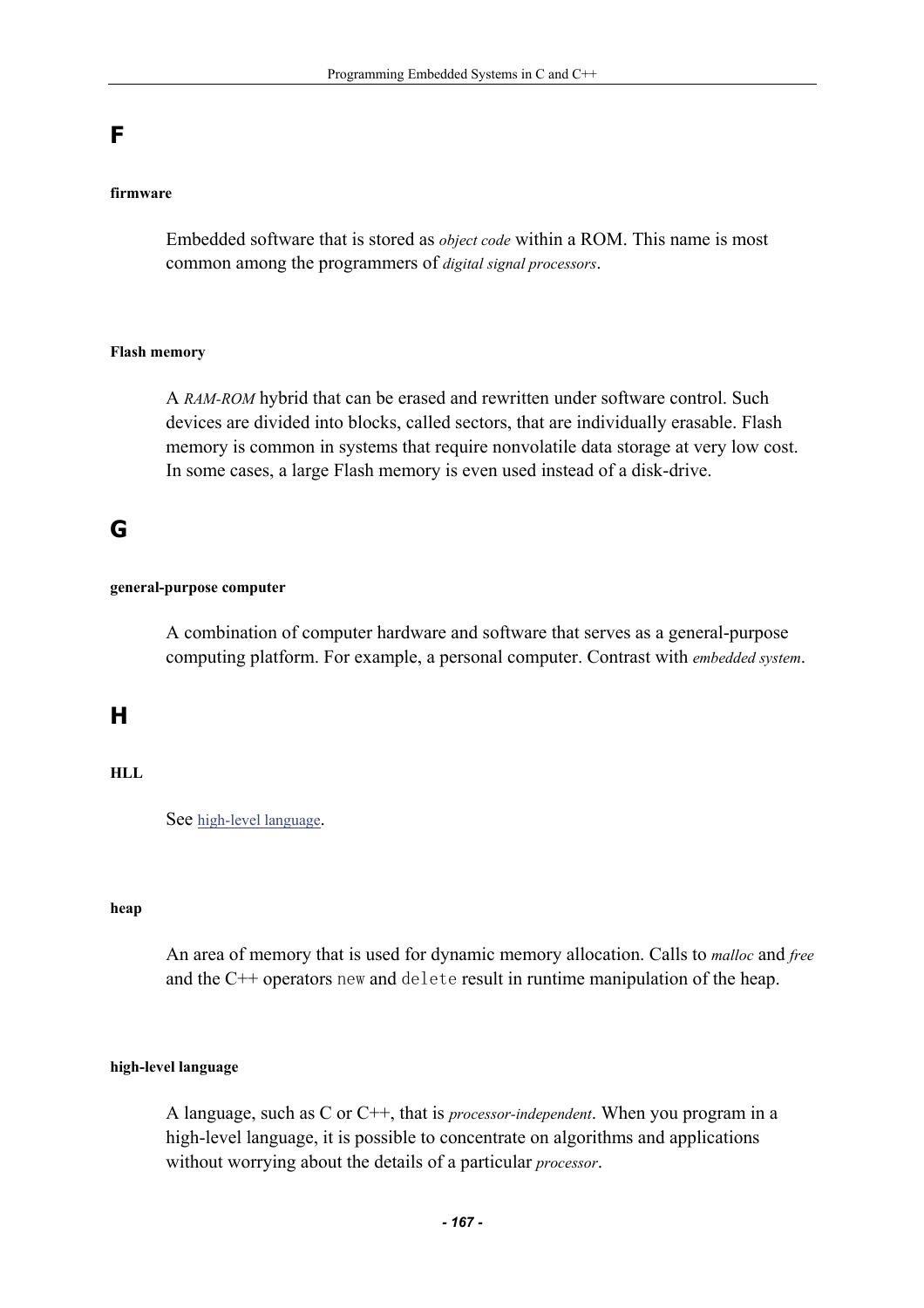#### **host**

A *general-purpose computer* that communicates with the *target* via a serial port or network connection. This term is usually used to distinguish the computer on which the *debugger* is running from the *embedded system* that is being developed.

## **I**

### **ICE**

In-Circuit Emulator. See emulator.

#### **I/O**

Input/Output. The interface between a *processor* and the world around it. The simplest examples are switches (inputs) and LEDs (outputs).

#### **I/O device**

A piece of hardware that interfaces between the *processor* and the outside world. Common examples are switches and LEDs, serial ports, and network controllers.

#### **I/O map**

A table or diagram containing the name and address range of each *peripheral* addressable by the *processor* within the *I/O space*. I/O maps are a helpful aid in getting to know the hardware.

#### **I/O space**

A special memory region provided by some *processors* and generally reserved for the attachment of *I/O devices*. Memory locations and *registers* within an I/O space can be accessed only via special instructions. For example, processors in the 80x86 family have special I/O space instructions called in and out. Contrast with *memory space*.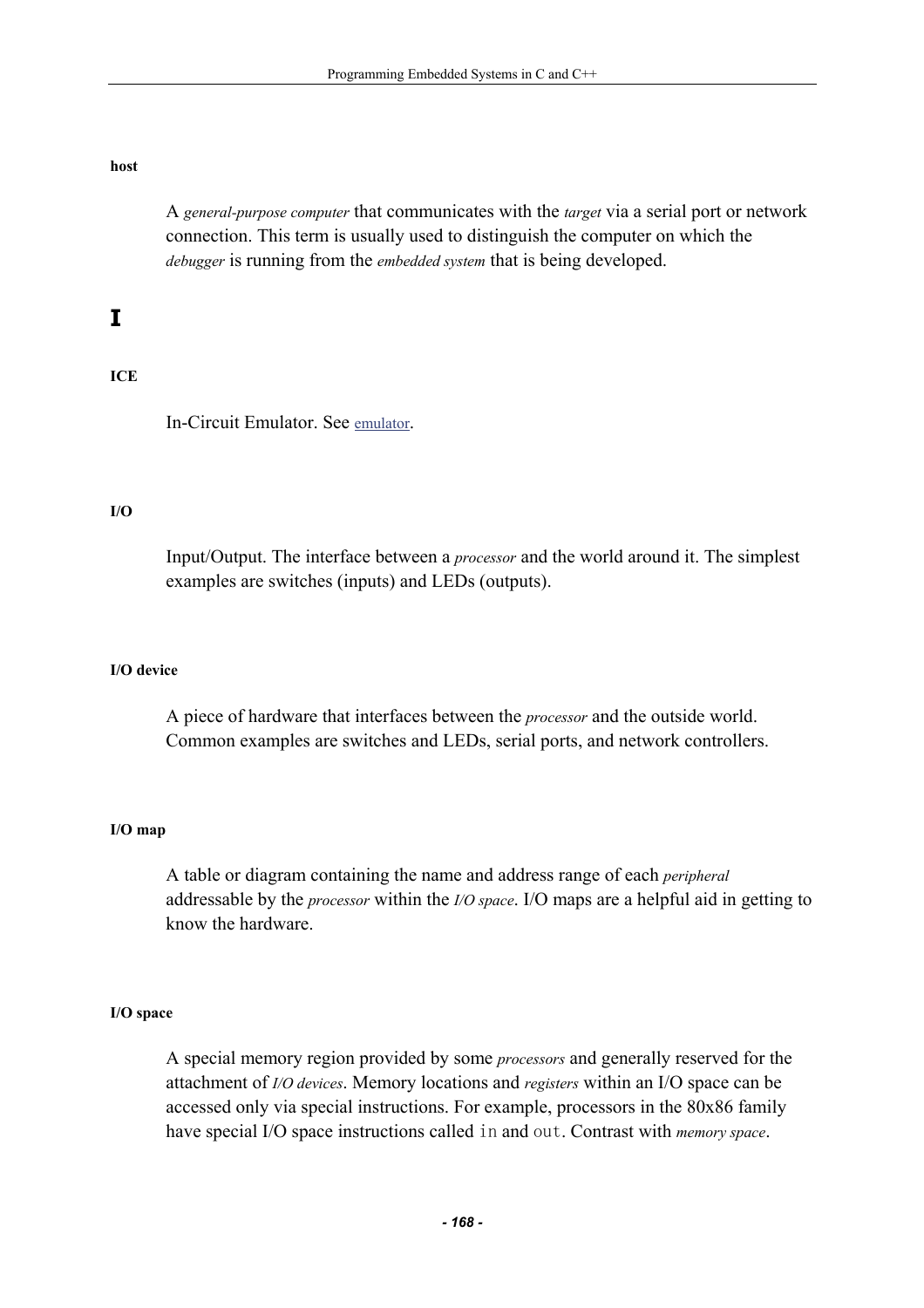#### **ISR**

See interrupt service routine.

#### **instruction pointer**

A *register* in the *processor* that contains the address of the next instruction to be executed. Also known as a *program counter*.

#### **interrupt**

An asynchronous electrical signal from a *peripheral* to the *processor*. When the peripheral asserts this signal, we say that an interrupt occurs. When an interrupt occurs, the current state of the processor is saved and an *interrupt service routine* is executed. When the interrupt service routine exits, control of the processor is returned to whatever part of the software was previously running.

#### **interrupt latency**

The amount of time between the assertion of an *interrupt* and the start of the associated *interrupt service routine*.

#### **interrupt service routine**

A piece of software executed in response to a particular *interrupt*.

#### **interrupt type**

A unique number associated with each *interrupt*.

#### **interrupt vector**

The address of an *interrupt service routine*.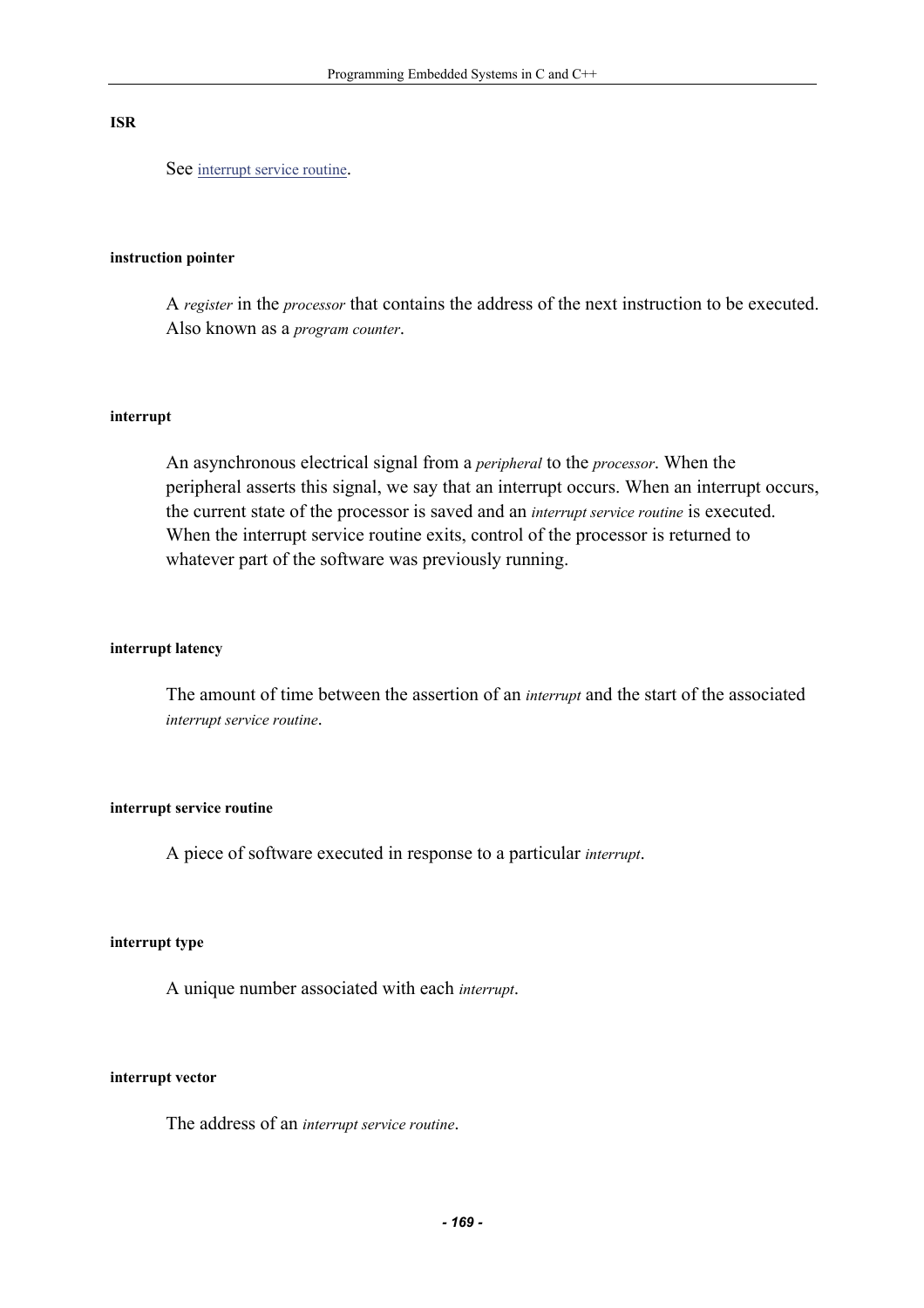#### **interrupt vector table**

A table containing *interrupt vectors* and indexed by *interrupt type*. This table contains the *processor's* mapping between *interrupts* and *interrupt service routines* and must be initialized by the programmer.

#### **intertask communication**

A mechanism used by *tasks* and *interrupt service routines* to share information and synchronize their access to shared resources. The most common building blocks of intertask communication are *semaphores* and *mutexes*.

## **L**

#### **linker**

A software development tool that accepts one or more *object files* as input and outputs a *relocatable* program. The linker is thus run after all of the source files have been compiled or assembled.

#### **locator**

A software development tool that assigns *physical addresses* to the *relocatable* program produced by the *linker*. This is the last step in the preparation of software for execution by an *embedded system*, and the resulting file is called an *executable*. In some cases, the locator's function is hidden within the *linker*.

#### **logic analyzer**

A hardware debugging tool that can be used to capture the logic levels (0 or 1) of dozens, or even hundreds, of electrical signals in real time. Logic analyzers can be quite helpful for debugging hardware problems and complex *processor-peripheral* interactions.

## **M**

**memory map**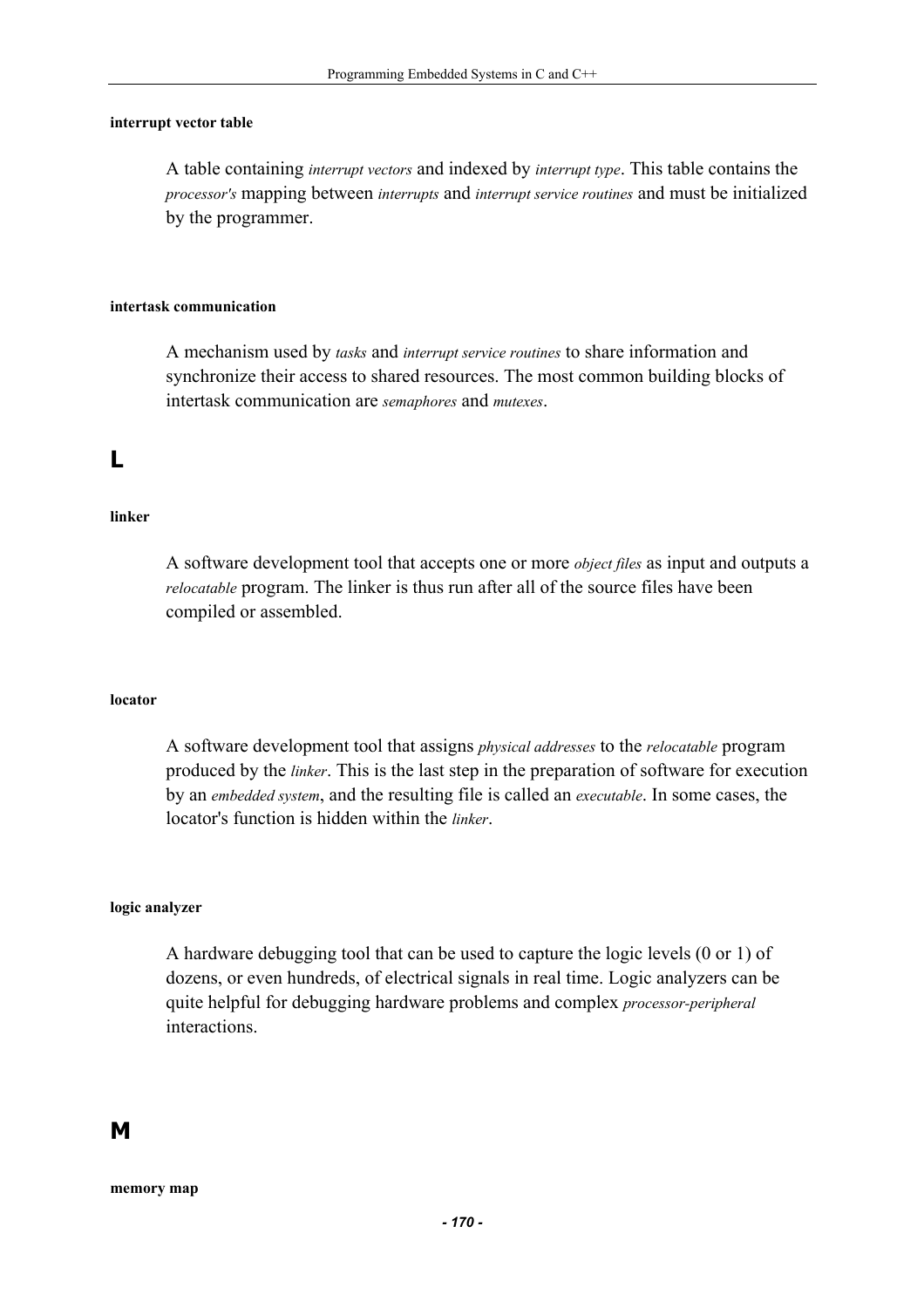A table or diagram containing the name and address range of each *peripheral* addressable by the *processor* within the *memory space*. Memory maps are a helpful aid in getting to know the hardware.

#### **memory-mapped I/O**

Common hardware design methodology in which *I/O devices* are placed into the *memory space* rather than the *I/O space*. From the *processor's* point of view, memory-mapped I/O devices look very much like memory devices.

#### **memory space**

A *processor's* standard address space. Contrast with *I/O space*.

#### **microcontroller**

A microcontroller is very similar to a *microprocessor*. The main difference is that a microcontroller is designed specifically for use in *embedded systems*. Microcontrollers typically include a *CPU*, memory (a small amount of *RAM*, *ROM*, or both), and other *peripherals* on the same chip. Common examples are the 8051, Intel's 80196, and Motorola's 68HCxx series.

#### **microprocessor**

A piece of silicon containing a general-purpose *CPU*. The most common examples are Intel's 80x86 and Motorola's 680x0 families.

#### **monitor**

In the context of this book, a *debug monitor*. However, there is a second meaning for this word that is associated with *intertask communication*. In that context, a monitor is a language-level synchronization feature.

#### **multiprocessing**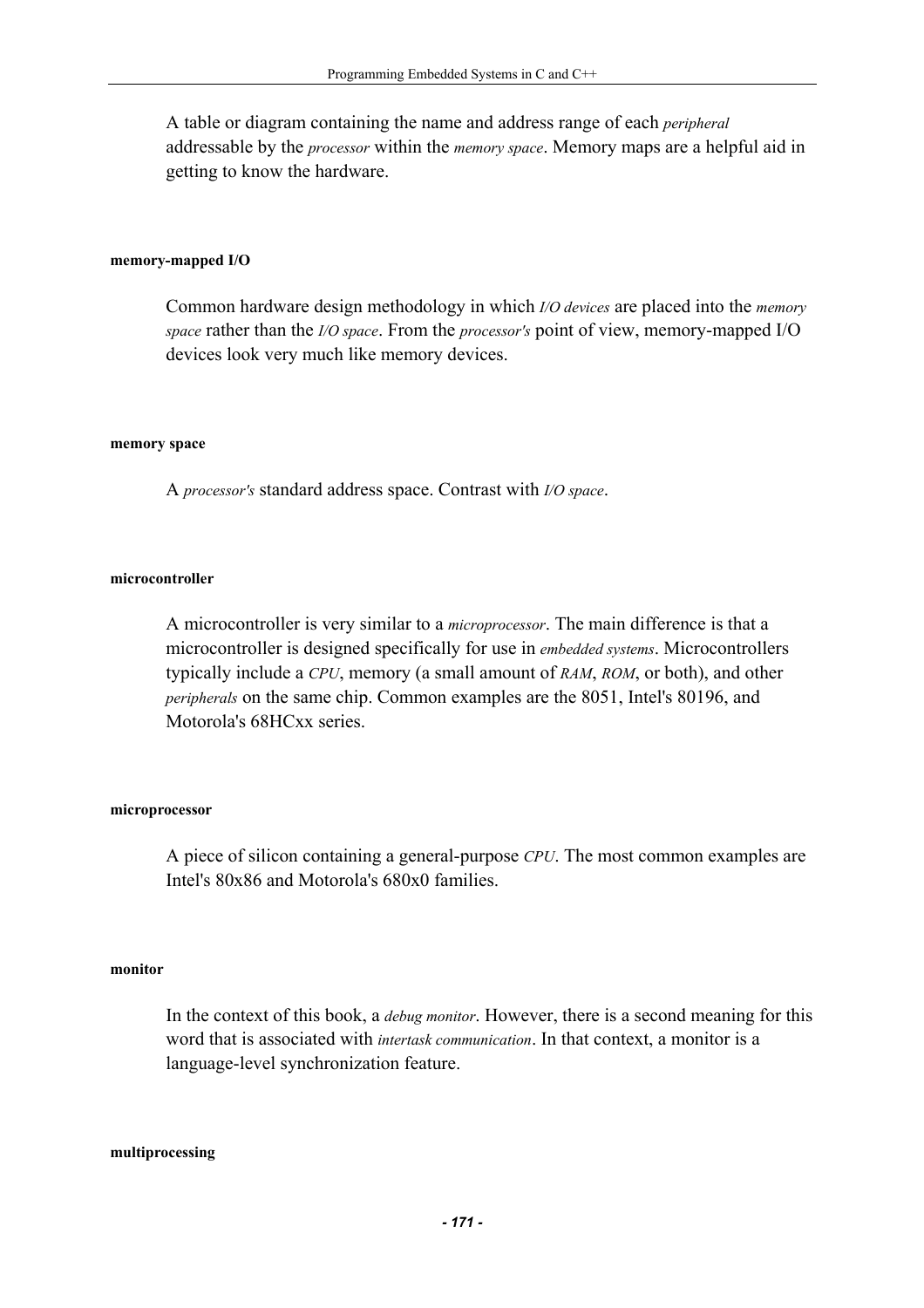The use of more than one *processor* in a single computer system. So-called "multiprocessor systems" usually have a common *memory space* through which the processors can communicate and share data. In addition, some multiprocessor systems support *parallel processing*.

#### **multitasking**

The execution of multiple software routines in pseudoparallel. Each routine represents a separate "thread of execution" and is referred to as a task. The *operating system* is responsible for simulating parallelism by parceling out the *processor's* time.

#### **mutex**

A data structure for *mutual exclusion*, also known as a *binary semaphore*. A mutex is basically a *multitasking* -aware binary flag that can be used to protect *critical sections* from interruption.

#### **mutual exclusion**

A guarantee of exclusive access to a shared resource. In *embedded systems*, the shared resource is typically a block of memory, a global variable, or a set of *registers*. Mutual exclusion can be achieved with the use of a *semaphore* or *mutex*.

## **N**

### **NVRAM**

Nonvolatile Random-Access Memory. A type of *RAM* that retains its data even when the system is powered down. NVRAM frequently consists of an *SRAM* and a long-life battery.

## **O**

#### **OTP**

See one-time programmable.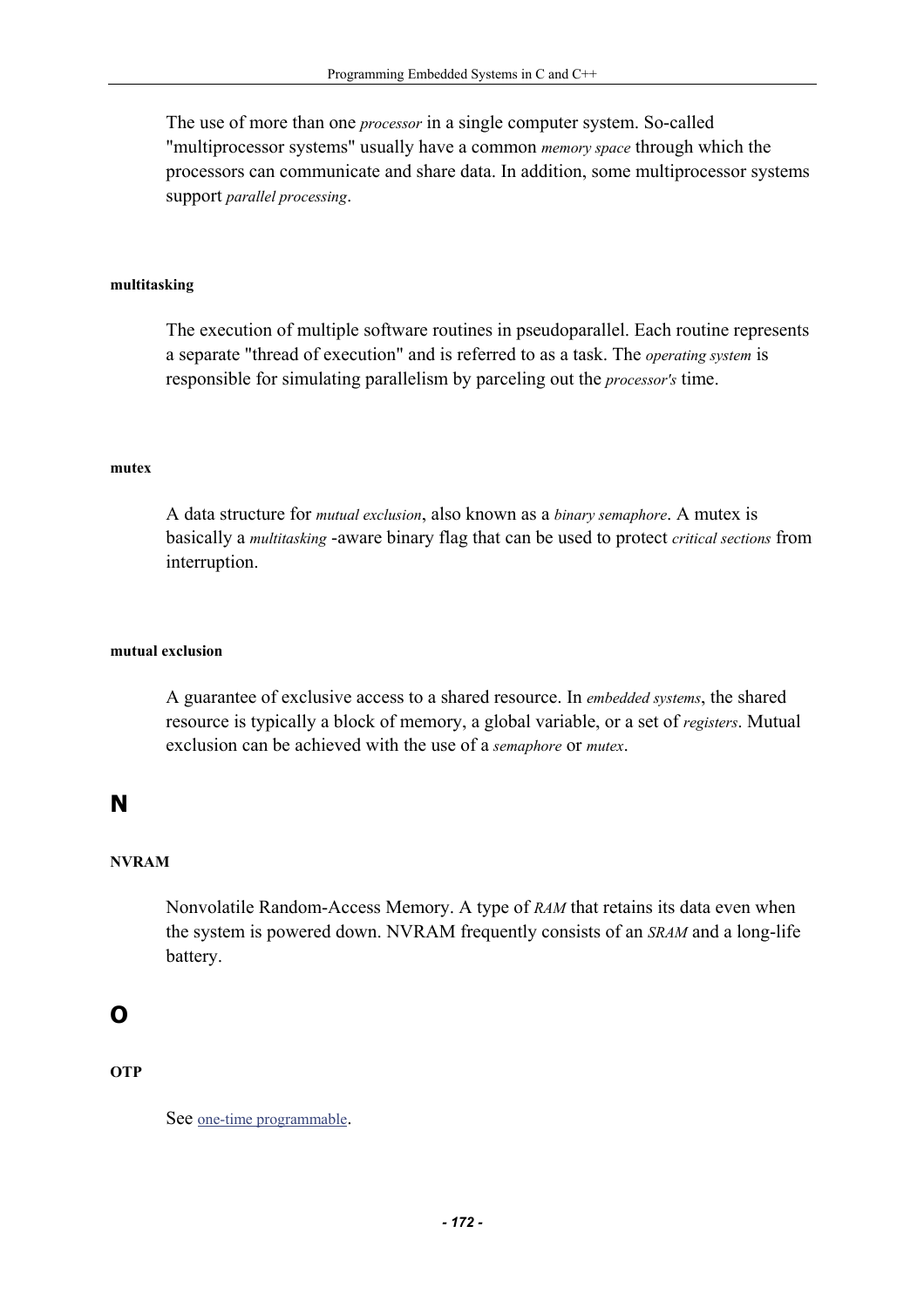#### **object code**

A set of *processor-*readable *opcodes* and data. The output of *compilers*, *assemblers*, *linkers*, and *locators* are files containing object code.

#### **object file**

A file containing *object code*. The output of a *compiler* or *assembler*.

#### **one-time programmable**

Any programmable device, like a *PROM*, that can be programmed just once by the end user. However, this term is used almost exclusively to refer to *microcontrollers* that have on-chip PROM.

#### **opcode**

A sequence of bits that is recognized by the *processor* as one of the instructions in its instruction set.

#### **operating system**

A piece of software that makes *multitasking* possible. An operating system typically consists of a set of function calls, or *software interrupts*, and a periodic clock tick. The operating system is responsible for deciding which task should be using the *processor* at a given time and for controlling access to shared resources.

#### **oscilloscope**

A hardware debugging tool that allows you to view the voltage on one or more electrical lines. For example, you might use an oscilloscope to determine if a particular *interrupt* is currently asserted.

### **P**

#### **PROM**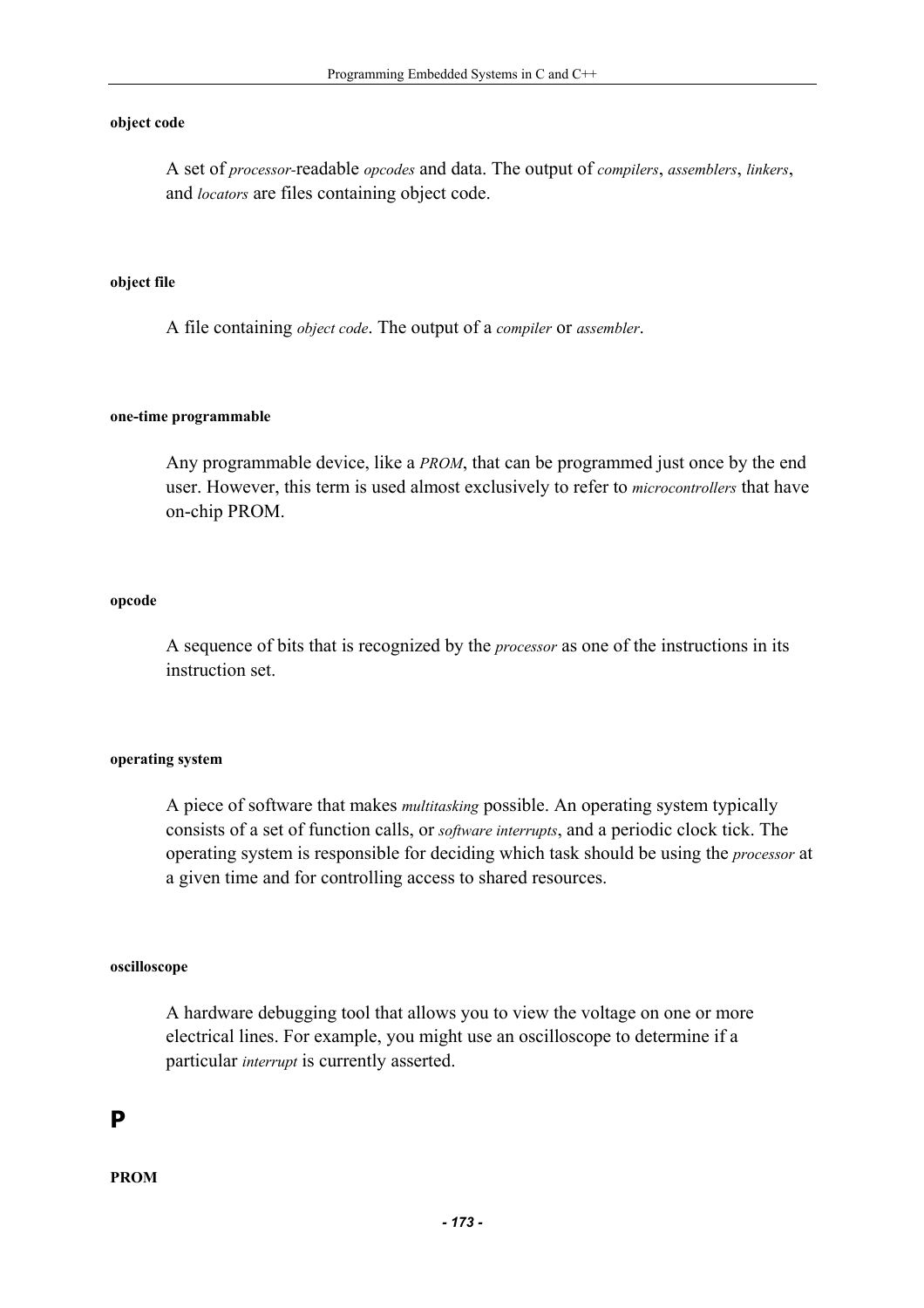Programmable Read-Only Memory. A type of *ROM* that can be written (programmed) with a *device programmer*. These memory devices can be programmed only once, so they are sometimes referred to as write-once or *one-time programmable* devices.

#### **parallel processing**

The ability to apply two or more *processors* to a single computation.

#### **peripheral**

A piece of hardware other than the processor, usually memory or an *I/O device*. The peripheral can reside within the same chip as the processor, in which case it is called an internal peripheral.

#### **physical address**

The actual address that is placed on the *address bus* when accessing a memory location or *register*.

#### **preemptive**

A *scheduler* is said to be preemptive if it allows the running *task* to be suspended when a higher-*priority* task becomes ready. Non-preemptive schedulers are easier to implement but less appropriate for embedded systems.

#### **priority**

The relative importance of one *task* compared to another.

#### **priority inversion**

An unwanted software situation in which a high-priority *task* is delayed while waiting for access to a shared resource that is not even being used at the time. For all practical purposes, the *priority* of this task has been lowered during the delay period.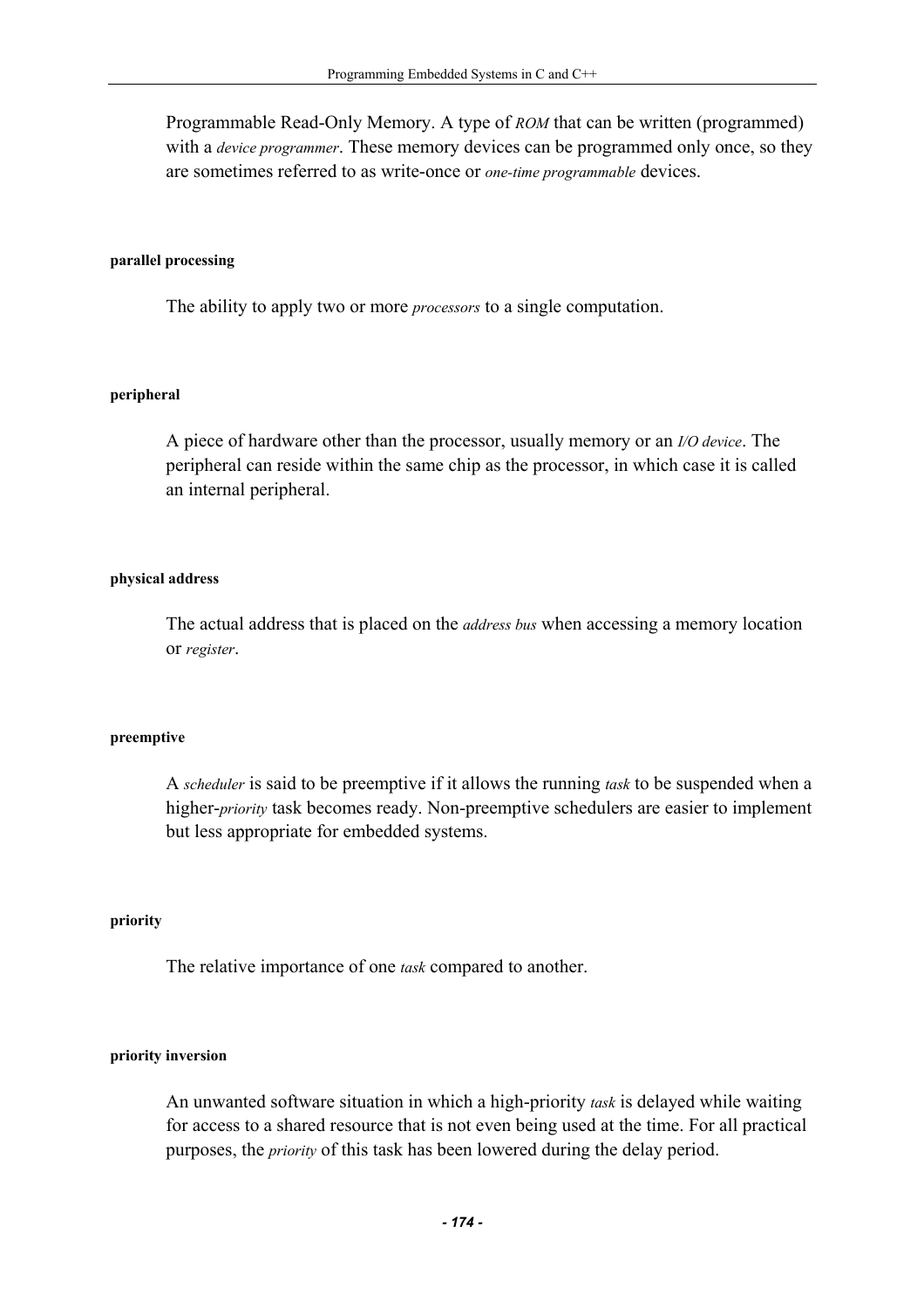#### **process**

A word that is often confused with *task* or *thread*. The crucial distinction is that all of the tasks in a system share a common memory space. Processes, on the other hand, always have their own private memory space. Processes are common in multi-user systems but are rarely, if ever, found in *embedded systems*.

#### **processor**

A generic term that does not distinguish between *microprocessor*, *microcontroller*, and *digital signal processor*. I have purposefully used this term throughout the book because the actual processor type has very little impact on the type of embedded software development described here.

#### **processor family**

A set of related *processors*, usually successive generations from the same manufacturer. For example, Intel's 80x86 family began with the 8086 and now includes the 80186, 286, 386, 486, Pentium, and many others. The later models in a family are typically backwards-compatible with the ones that came before.

#### **processor-independent**

A piece of software that is independent of the *processor* on which it will be run. Most programs that can be written in a *high-level language* are processor-independent. Contrast with *processor-specific*.

#### **processor-specific**

A piece of software that is highly dependent on the *processor* on which it will be run. Such code must usually be written in *assembly language*. Contrast with *processor-independent*.

#### **profiler**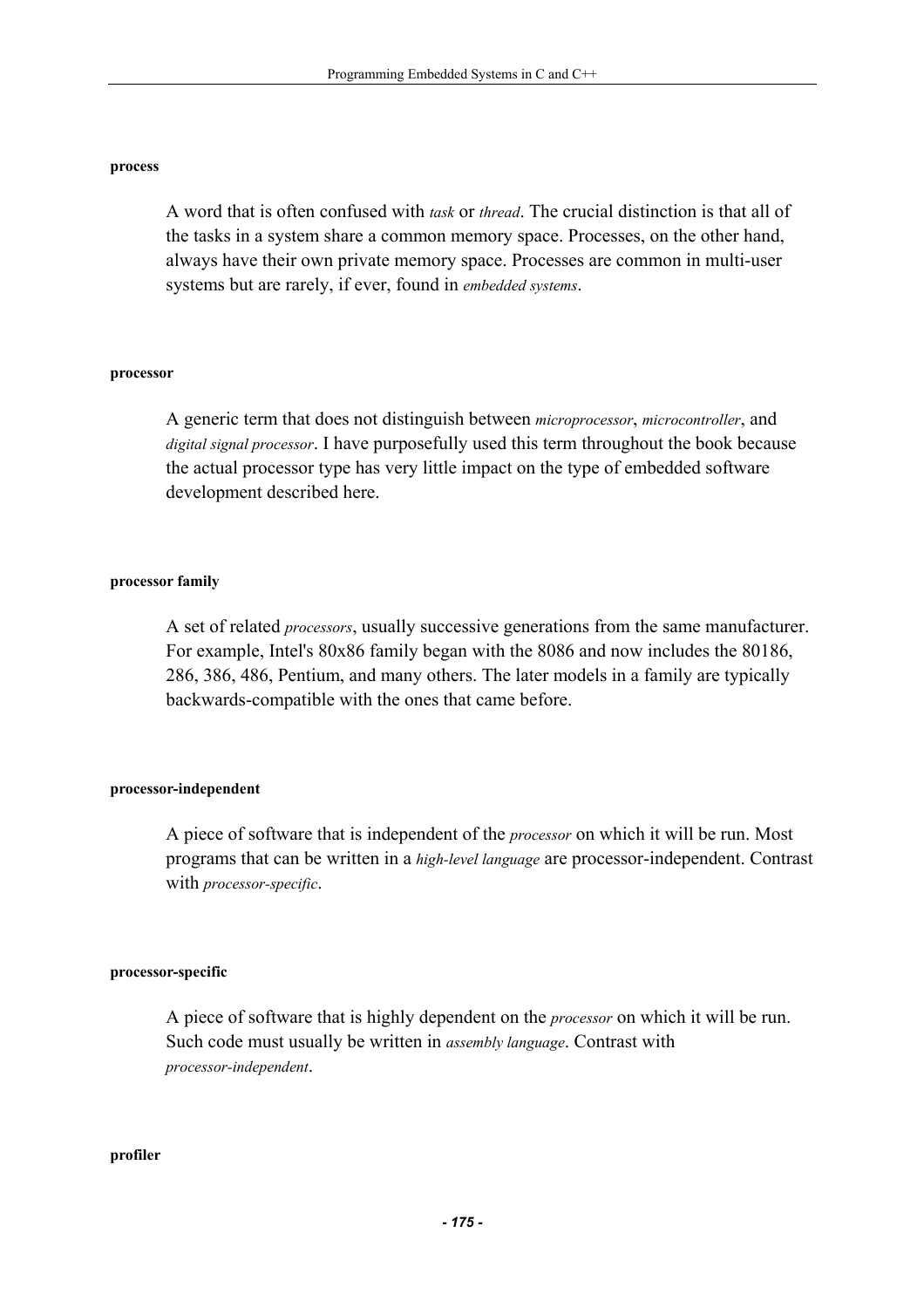A software development tool that collects and reports execution statistics for your programs. These statistics include the number of calls to each subroutine and the total amount of time spent within each. This data can be used to learn which subroutines are the most critical and, therefore, demand the greatest code efficiency.

#### **program counter**

See instruction pointer.

## **R**

#### **RAM**

Random-Access Memory. A broad classification of memory devices that includes all devices in which individual memory locations can be read or written as required.

#### **RISC**

Reduced Instruction Set Computer. Describes the architecture of a *processor family*. RISC processors generally feature fixed-length instructions, a load-store memory architecture, and a large number of general-purpose *registers* or register windows. The MIPS processor family is an excellent example. Contrast with *CISC*.

#### **ROM**

Read-Only Memory. A broad classification of memory devices that includes all devices in which the individual memory locations can be read but not written.

#### **ROM emulator**

A debugging tool that takes the place of-or emulates-the *ROM* on your *target* board. A ROM emulator acts very much like a *debug monitor*, except that it includes its own serial or network connection to the *host*.

#### **ROM monitor**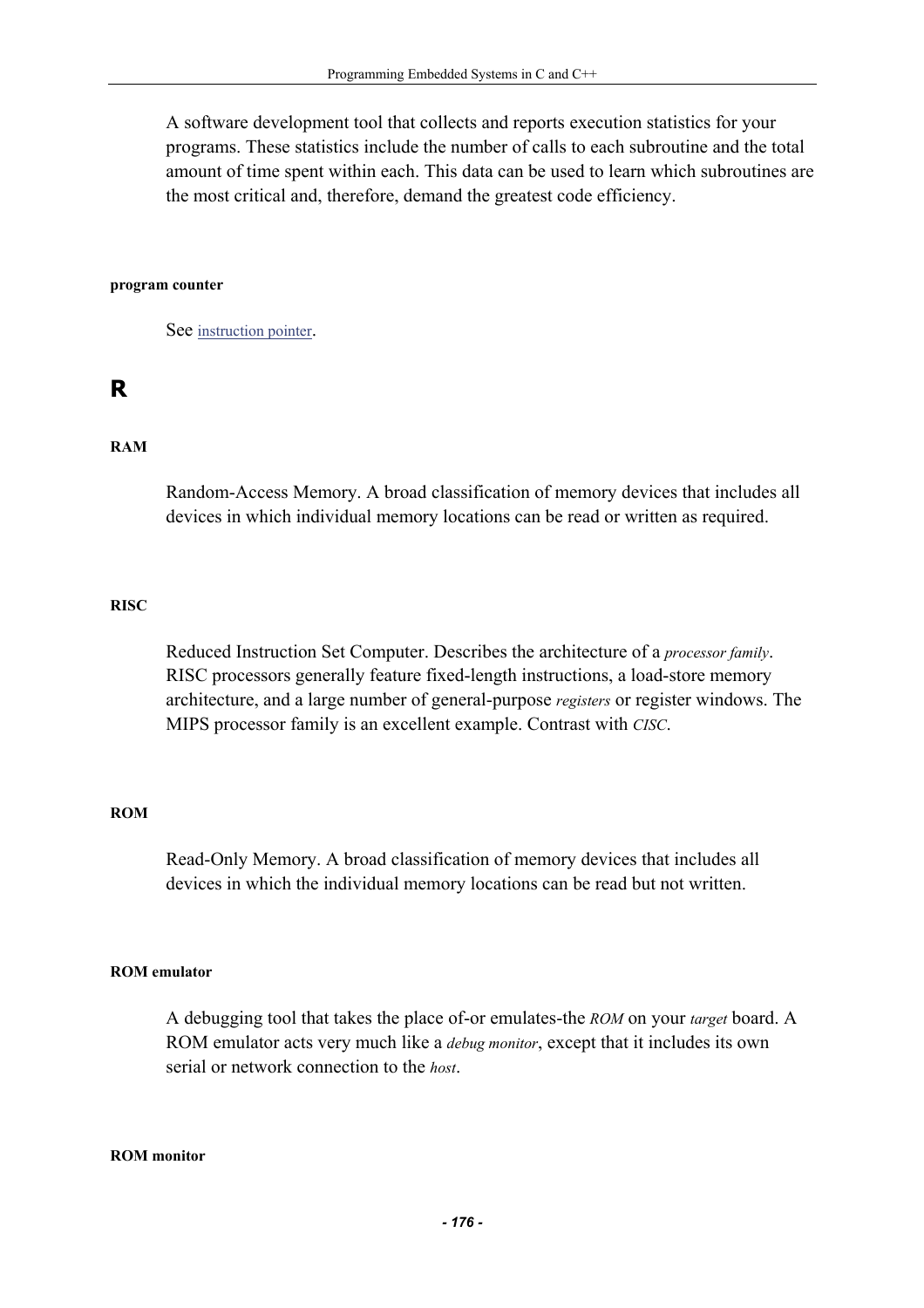See debug monitor.

#### **RTOS**

Real-Time Operating System. An *operating system* designed specifically for use in *real-time systems*.

#### **race condition**

A situation in which the outcome of a program can be affected by the exact order in which the instructions are executed. Race conditions are only an issue where *interrupts* and/or *preemption* are possible and where *critical sections* exist.

#### **real-time system**

Any computer system, embedded or otherwise, that has *deadlines*. The following question can be used to identify real-time systems: is a late answer as bad as, or even worse than, a wrong answer? In other words, what happens if the computation doesn't finish in time? If nothing bad happens, it's not a real-time system. If someone dies or the mission fails, it's generally considered "hard" real-time, which is meant to imply that the system has "hard" deadlines. Everything in between is "soft" real-time.

#### **recursive**

Refers to software that calls itself. Recursion should generally be avoided in an *embedded system* because it frequently requires a large *stack*.

#### **reentrant**

Refers to software that can be executed multiple times simultaneously. A reentrant function can be safely called *recursively* or from multiple *tasks*. The key to making code reentrant is to ensure *mutual exclusion* whenever accessing global variables or shared *registers*.

#### **register**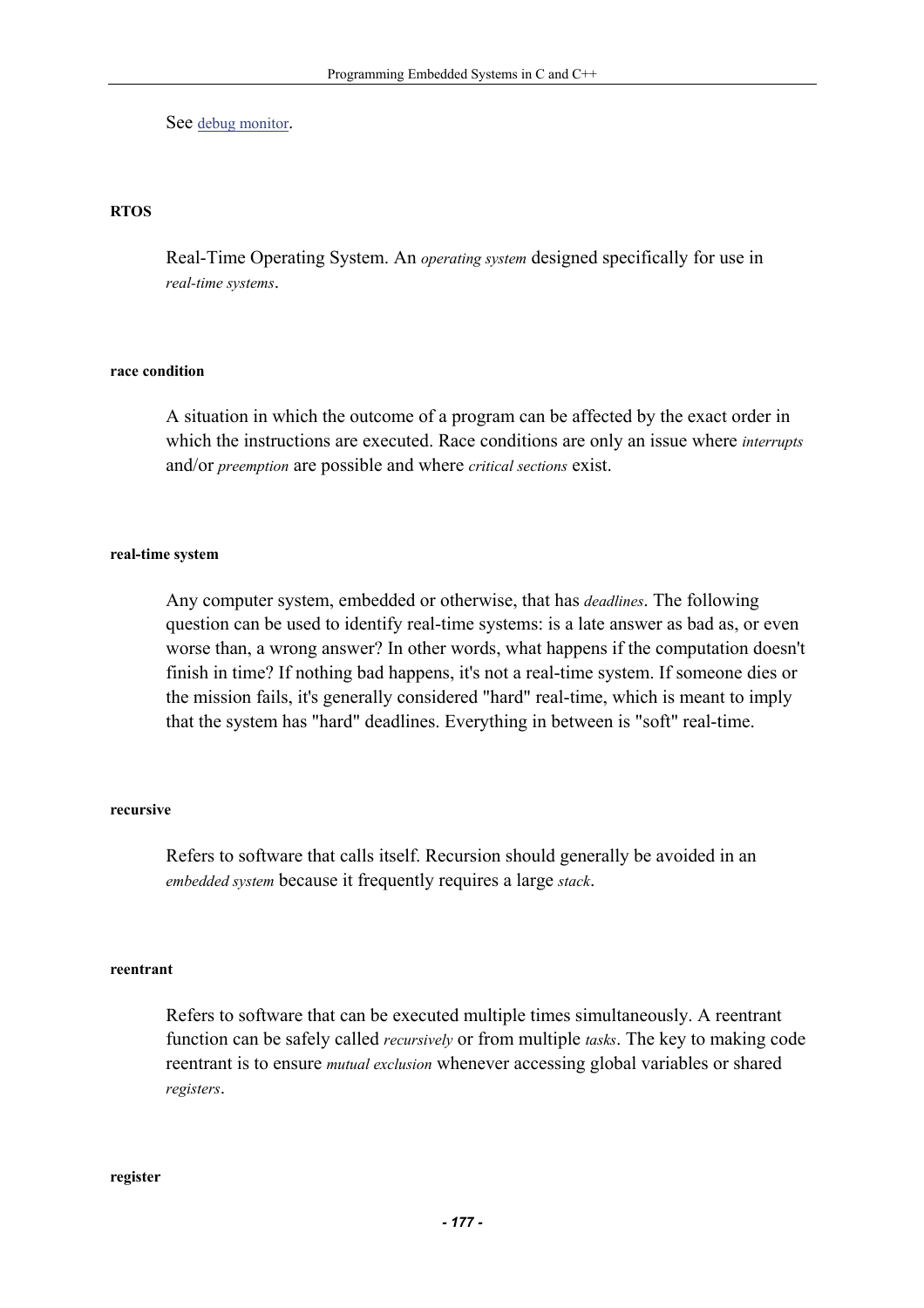A memory location that is part of a *processor* or a *peripheral*. In other words, it's not normal memory. Generally, each bit or set of bits within the register controls some behavior of the larger device.

#### **relocatable**

A file containing *object code* that is almost ready for execution on the *target*. The final step is to use a *locator* to fix the remaining relocatable addresses within the code. The result of that process is an *executable*.

#### **reset address**

The address from which the first instruction will be fetched after the *processor* is powered on or reset.

#### **reset code**

A small piece of code that is placed at the *reset address*. The reset code is usually written in *assembly language* and might simply be the equivalent of "jump to the *startup code*."

#### **reset vector**

See reset address.

## **S**

#### **SRAM**

Static Random-Access Memory. A type of *RAM* that retains its contents as long as power is supplied to it. Data stored in an SRAM is lost when the system is powered down or reset.

#### **scheduler**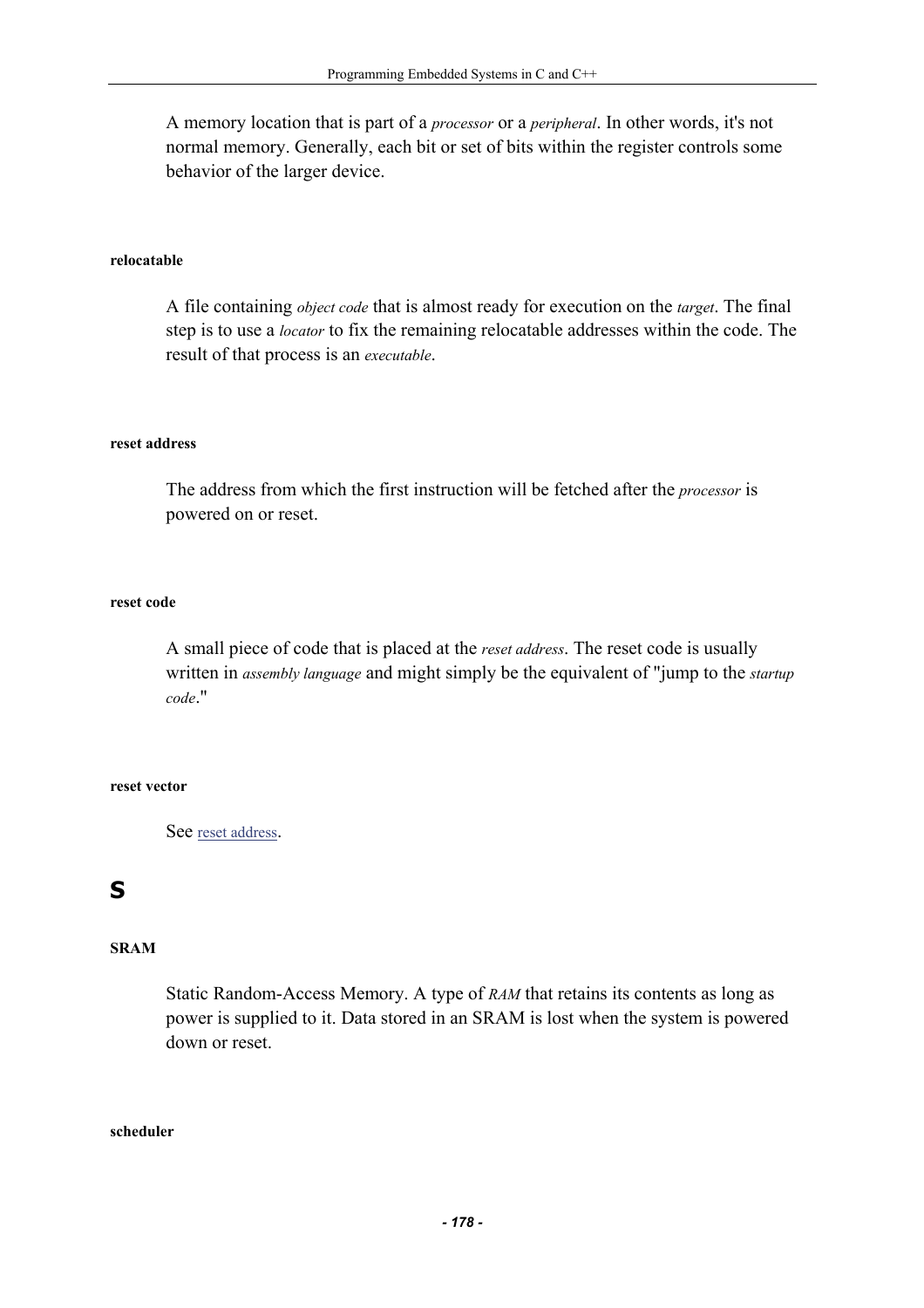The part of an *operating system* that decides which *task* to run next. This decision is based on the readiness of each task, their relative *priorities*, and the specific scheduling algorithm implemented.

#### **semaphore**

A data structure that is used for *intertask communication*. Semaphores are usually provided by the *operating system*.

#### **simulator**

A debugging tool that runs on the *host* and pretends to be the *target processor*. A simulator can be used to test pieces of the software before the embedded hardware is available. Unfortunately, attempts to simulate interactions with complex *peripherals* are often more trouble than they are worth.

#### **software interrupt**

An *interrupt* that is generated by a software instruction. Software interrupts are commonly used to implement *breakpoints* and *operating system* entry points. Compare with *trap*.

#### **stack**

An area of memory that contains a last-in-first-out queue of storage for parameters, automatic variables, return addresses, and other information that must be maintained across function calls. In *multitasking* situations, each *task* generally has its own stack.

#### **stack frame**

An area of the *stack* associated with a particular function call.

#### **startup code**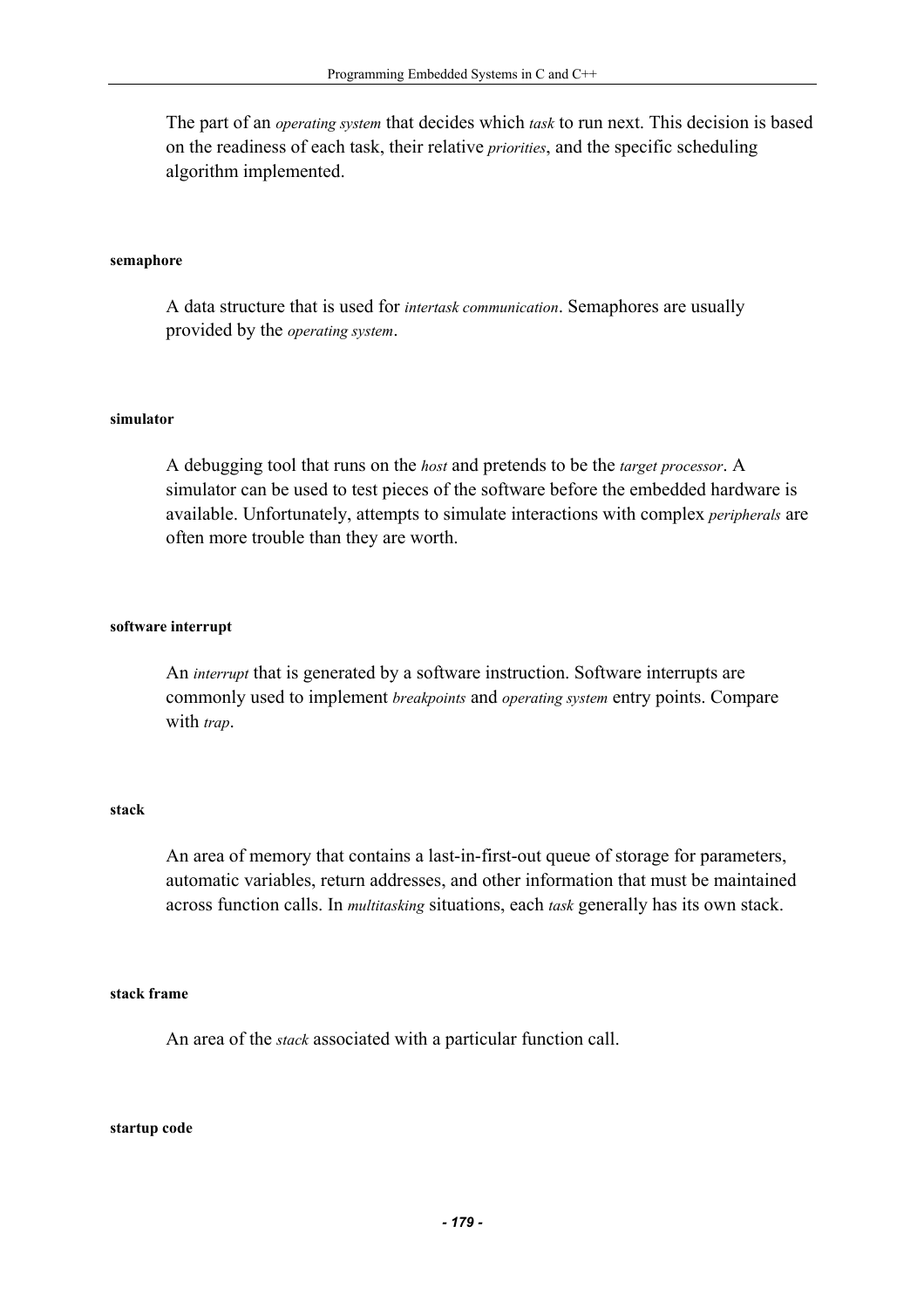A piece of *assembly language* code that prepares the way for software written in a *high-level language*. Most C/C++ *cross-compilers* come with startup code that you can modify, compile, and link with your embedded programs.

## **T**

#### **target**

Another name for the *embedded system*. This term is usually used during software development, to distinguish the embedded system from the *host* with which it communicates.

#### **task**

The central abstraction of an *operating system*. Each task must maintain its own copy of the *instruction pointer* and general-purpose *registers*. Unlike *processes*, tasks share a common memory space and must be careful to avoid overwriting each other's code and data.

#### **thread**

Another name for a *task*. This name is more common in *operating systems* that support *processes*. A task is simply a thread in a single-process system.

#### **tracepoint**

Similar to a *breakpoint* except that a counter is incremented rather than stopping the program. Tracepoints are not supported by all debugging tools.

#### **trap**

An interrupt that is generated by the *processor's* own internal hardware. For example, the processor might trap if an illegal *opcode* is found in your program. Compare with *software interrupt*.

## **V**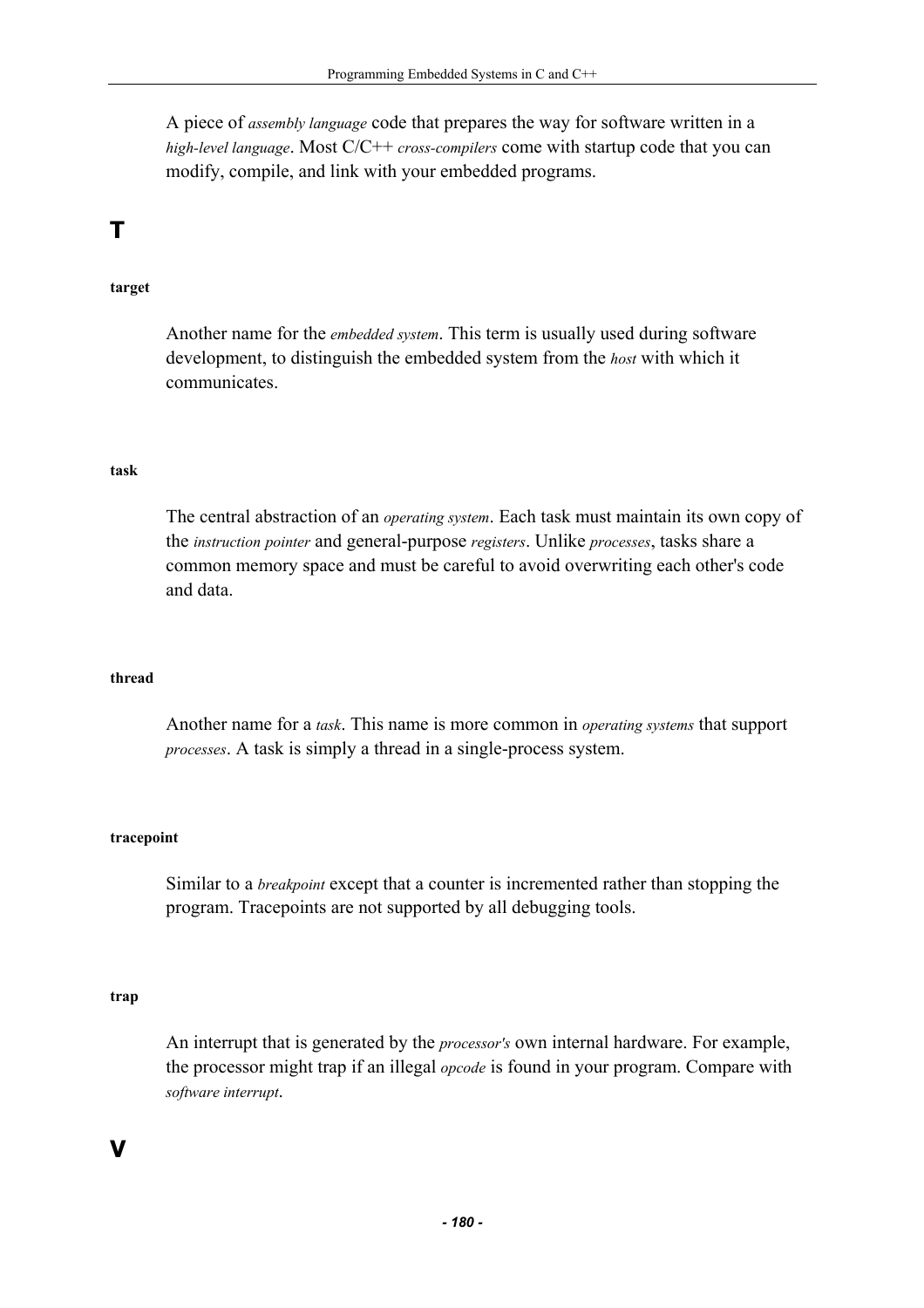#### **volatile**

A value that can change without the intervention of software is said to be volatile. For example, values within the *registers* of some *I/O devices* change in response to external events. C's volatile keyword should be used to warn your *compiler* about any pointers that point to such registers. This will ensure that the actual value is reread each time the data is used.

### **W**

#### **watchdog timer**

A hardware timer that is periodically reset by software. If the software crashes or hangs, the watchdog timer will expire, and the entire system will be reset automatically.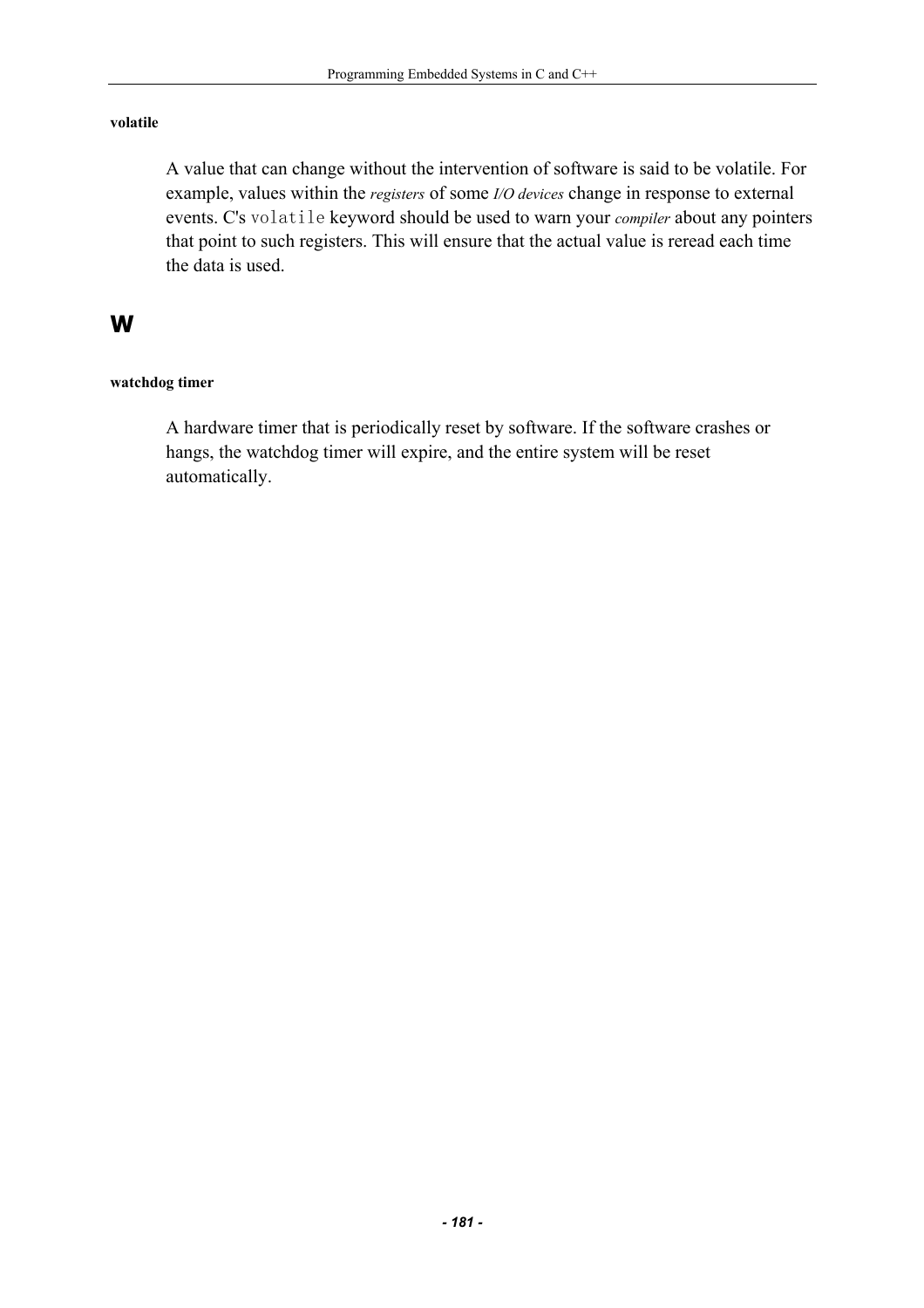## **Bibliography**

One of the most frustrating aspects of developing embedded software is that there are few references available. Many of the books that have been written are poor or out of print, and there are only a handful of periodicals dedicated to the subject. What follows is an annotated list of the books, magazines, and other resources I found most helpful in writing this book. This is not an attempt to itemize all of the relevant publications. In fact, I have specifically omitted several books and magazines that did not impress me. What's left is a list of books worth owning, magazines and conferences worthy of your time, and World Wide Web sites worth bookmarking.

### **12.1 Books**

Ball, Stuart R. *Embedded Microprocessor Systems: Real World Design*. Newton, Mass.: Butterworth-Heinemann, 1996.

This tiny book is packed full of information about hardware design and embedded system development that every embedded software engineer should understand to be effective.

Brown, John Forrest. *Embedded Systems Programming in C and Assembly.* New York: Van Nostrand Reinhold, 1994.

It's a good thing I didn't know about this book a few years ago. If I had, I might not have tried writing my own. It is obvious to me that Mr. Brown and I had similar visions for our books. And since I have tried to stay away from assembly language as much as possible, this book would make an excellent companion to the one you are reading.

Ganssle, Jack G. *The Art of Programming Embedded Systems*. San Diego: Academic Press, 1992.

Some very practical advice from one of our industry's most vocal gurus. The author of a monthly column in *Embedded Systems Programming* (described later in this bibliography), Mr. Ganssle has helpfully collected some of his most lasting tips and rules of thumb in this book. A handy reference for topics that are too specific to be covered here.

Kernighan, Brian W., and Dennis M. Ritchie. *The C Programming Language*. Englewood Cliffs, N.J.: Prentice-Hall, 1988.

A concise explanation of C's syntax and semantics direct from the founding fathers. A necessary component of any programmer's bookshelf.

Labrosse, Jean J. *µC/OS: The Real-Time Kernel*. Lawrence, Kans.: R & D Publications, 1992.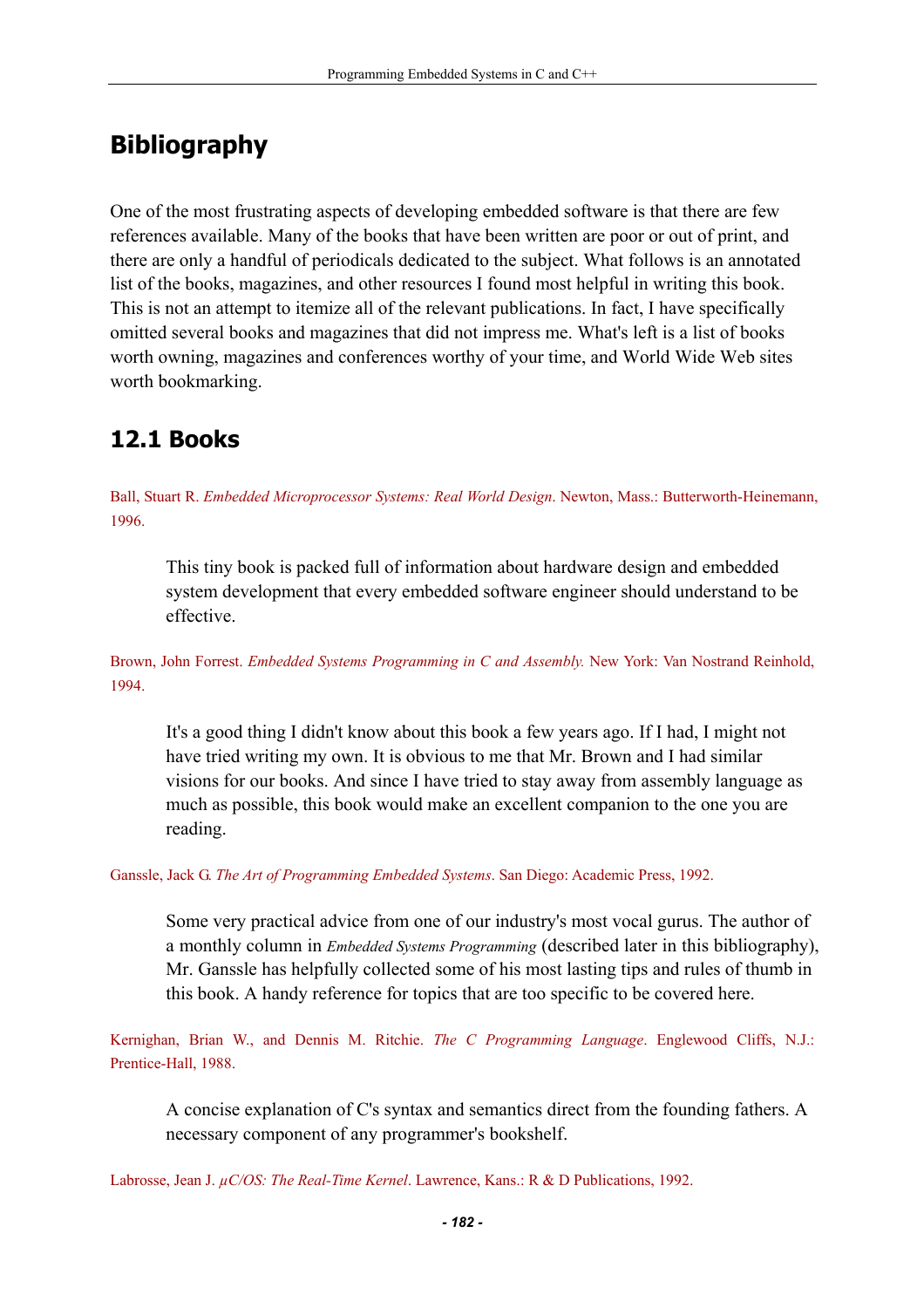A real-time operating system with source code and explanatory text-all for the price of a book. A great investment for someone who's thinking of writing their own operating system, or just looking for free source code.  $\mu$ C/OS (pronounced "micro-COS") has been ported to many processors and has a large user base.

Rosenberg, Jonathan B. *How Debuggers Work: Algorithms, Data Structures, and Architecture*. New York: John P. Wiley & Sons, 1996.

If you've ever wondered what a debugger looks like on the inside, this book is for you. It will also give you a better understanding of the split between debugger and debug monitor and the potential for interference between the debugger and your programs.

Satir, Gregory, and Doug Brown. *C++: The Core Language*. Cambridge, Mass.: O'Reilly & Associates, 1995.

An excellent introduction to  $C^{++}$  for competent C programmers. If you don't already have a C<sup>++</sup> book that you like, try this one.

Van der Linden, Peter. *Expert C Programming: Deep C Secrets*. Englewood Cliffs, N.J.: Prentice-Hall, 1994.

Written by a member of Sun Microsystems' compiler development team, this book helps to fill the gaps in knowledge between an ordinary C programmer and a guru. Although not entirely necessary, an understanding of these advanced topics can only make you a better embedded programmer. This book is an excellent reference as well as an entertaining read.

Van Sickle, Ted. *Programming Microcontrollers in C*. Solana Beach, Calif.: HighText Publications, 1994.

Like many of the embedded programming books that I've found, this one is specific to a particular processor family. However, because the book is well written and Motorola's microcontrollers are quite popular, some readers will still find it useful.

## **12.2 Magazines and Conferences**

### *Embedded Systems Programming*

A monthly publication devoted specifically to the issues embedded software developers face on the job. Every article and column is packed with practical advice and written in a casual style familiar to readers of this and other Nutshell Handbooks. I highly recommend that everyone reading this sentence immediately put my book down and take a few minutes to sign up for a free subscription at http://www.embedded.com/mag.shtml. It usually takes several months to get going, but is well worth the wait.

In addition, you might want to purchase a copy of the CD-ROM archive. This searchable database contains hundreds of past articles and columns and was an indispensable reference in the creation of this book. More information is available at http://www.embedded.com/cd.htm.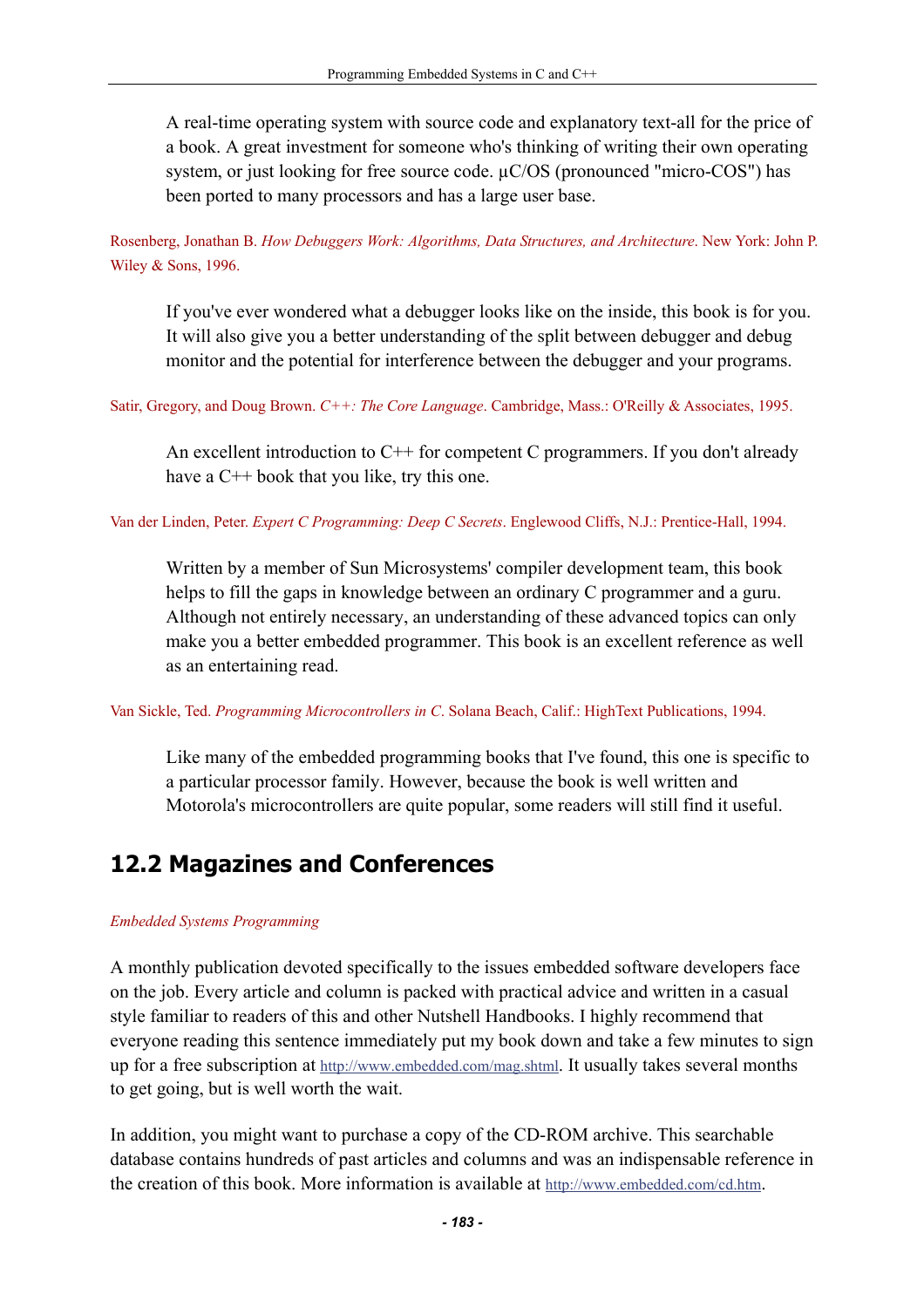#### *Embedded Systems Conference*

A technical conference hosted several times each year by the publishers of the magazine just described. The conference has been running for about 10 years, and the number of exhibitors and attendees continues to grow each year. The knowledge to be gained here far outweighs the cost of traveling to the conference and attending the classes. I try to go as often as I can.

## **12.3 World Wide Web**

#### Chip Directory (http://www.hitex.com/)

An unbelievably large collection of information about common processors and peripherals. This is not the only such site on the Web, but it is one of the best maintained and it has links to many of the others.

#### CPU Info Center (http://bwrc.eecs.berkeley.edu/CIC/)

Tons of information about new and old processors alike. Includes a section specifically about common embedded processors.

#### CRC Pitstop (http://www.ross.net/crc/)

A site dedicated to information about CRC implementation, including Ross Williams' "Painless Guide to CRC Error Detection Algorithms." The latter is the most readable explanation of CRC calculations I've ever found.

#### Electronic Engineers' Toolbox (http://www.eetoolbox.com/ebox.htm)

Focused on embedded systems, real-time software development issues, and Internet-enabling technologies, the "EE Toolbox" is designed to make your job easier. The publishers of this site have identified, indexed, and summarized thousands of relevant Internet resources and brought them all together in one place.

#### Embedded Intel Architecture (http://www.intel.com/design/intarch/)

Intel's home page for their embedded processor line, including the 80188EB. In addition to technical information about the hardware, there are also free development and debugging tools and example source code listings.

#### *news:comp.arch.embedded*

A newsgroup devoted to many of the topics discussed in this book. Discussions frequently involve software development tools and processes, comparisons of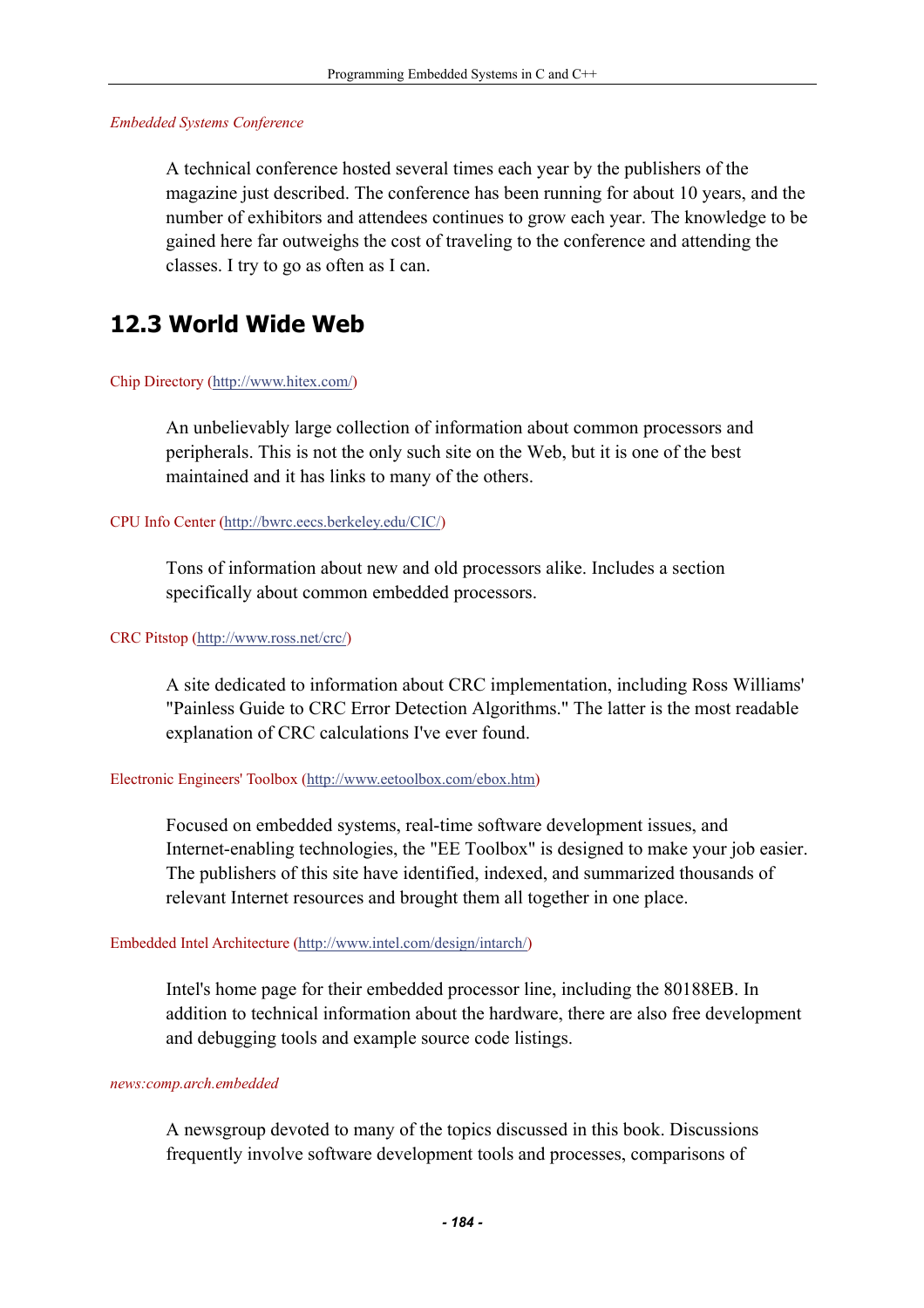commercial real-time operating systems, and suggestions for processor selection criteria.

#### *news:comp.realtime*

Another good newsgroup for embedded systems discussion. This one tends to focus more heavily on real-time scheduling issues, however, so not all of the information is relevant. A list of FAQs from this group can be found at http://www.faqs.org/faqs/by-newsgroup/comp/comp.realtime.html.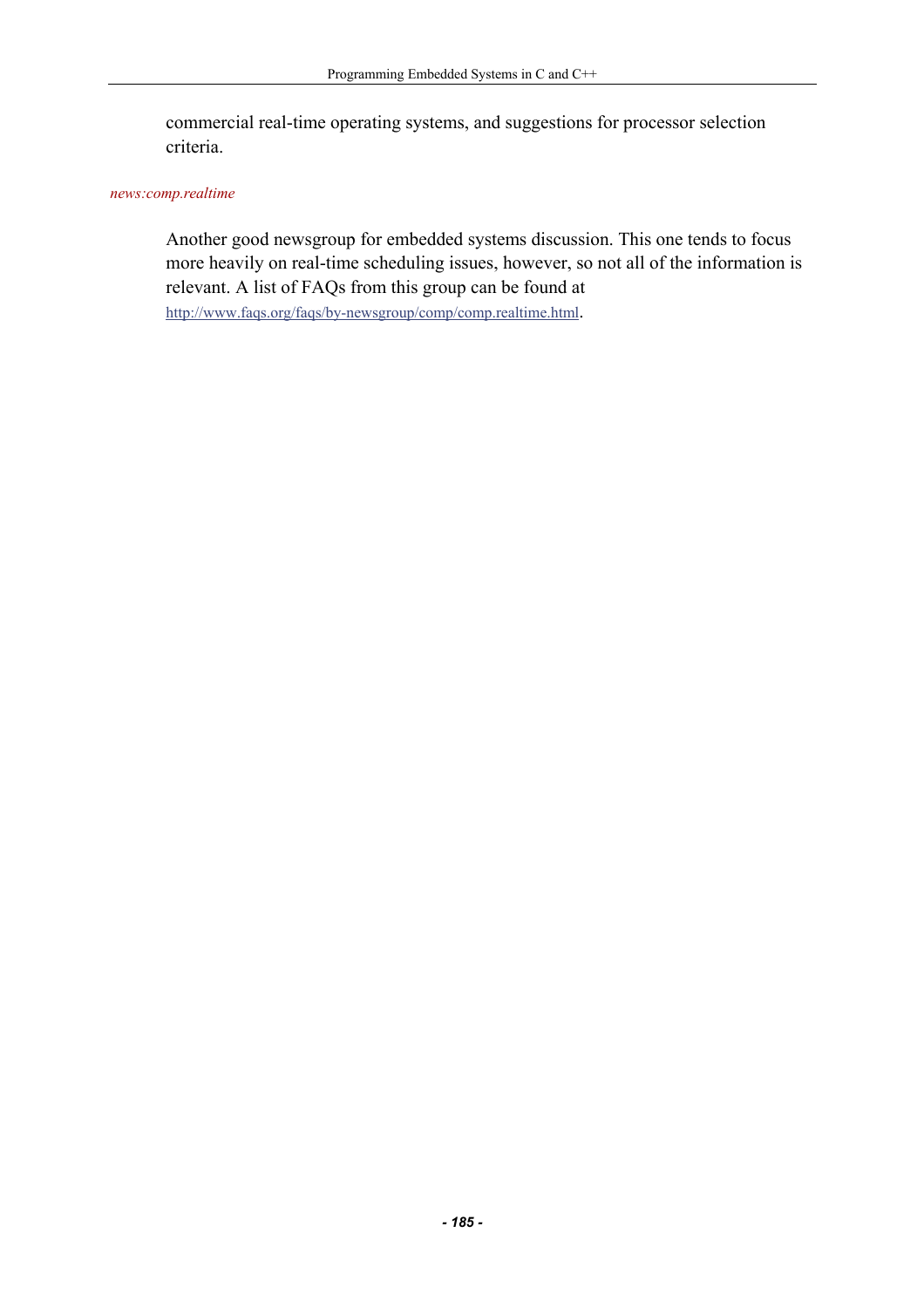# **Colophon**

Our look is the result of reader comments, our own experimentation, and feedback from distribution channels. Distinctive covers complement our distinctive approach to technical topics, breathing personality and life into potentially dry subjects.

The insects on the cover of *Programming Embedded Systems in C and C++* are ticks. There are approximately 850 species of these small to microscopic, blood-feeding parasites distributed worldwide. They are particularly abundant in tropical and subtropical regions. There are two main families of ticks: hard ticks, whose mouth parts are visible from above, and soft ticks, whose mouth parts are hidden.

In both hard and soft ticks, the mouth is made up of three major parts: the palps, the chelicerae, and the hypostome. It is the hypostome that is inserted into the host's skin while the tick is feeding. A series of backward-facing projections on the hypostome make it difficult to remove the tick from the skin. Most ticks also secrete a sticky substance that glues them into place. This substance dissolves when the tick is done feeding. Their external body surface expands from 200 to 600 percent to accommodate the blood that is ingested.

Ticks go through three life stages: larva, nymph, and adult. At each stage they feed on a mammal, reptile, or bird host. Ticks wait for a host by perching on leaves or other surfaces with their front two legs extended. When a host brushes up against them they latch on and attach themselves. Adult female hard ticks lay a single batch of thousands of eggs and then die. Adult male ticks also die after a single mating.

As parasites go, ticks can be very nasty. They transmit more disease than any other blood-sucking parasite, including Lyme disease, Rocky Mountain spotted fever, and relapsing fever. They can also cause excessive blood loss. Some ticks secrete nerve poisons that can potentially cause death. A tick can be removed from skin by grasping it with a tweezer or a special tick-removing device as close to the skin as possible, and pulling in one steady motion. Do not squeeze the tick. Immediately flush it down the toilet-or place it in a sealed container and hold onto it for one month, in case you develop symptoms of a disease.

Melanie Wang was the production editor and proofreader for *Embedded Programming Systems in C and C++*. Sheryl Avruch was the production manager; Paulette A. Miley was the copy editor; Nancy Kotary and Madeleine Newell provided quality control. Seth Maislin wrote the index.

Edie Freedman designed the cover of this book, using a 19th-century engraving from the Dover Pictorial Archive. The cover layout was produced with QuarkXPress 3.3 using the ITC Garamond font.